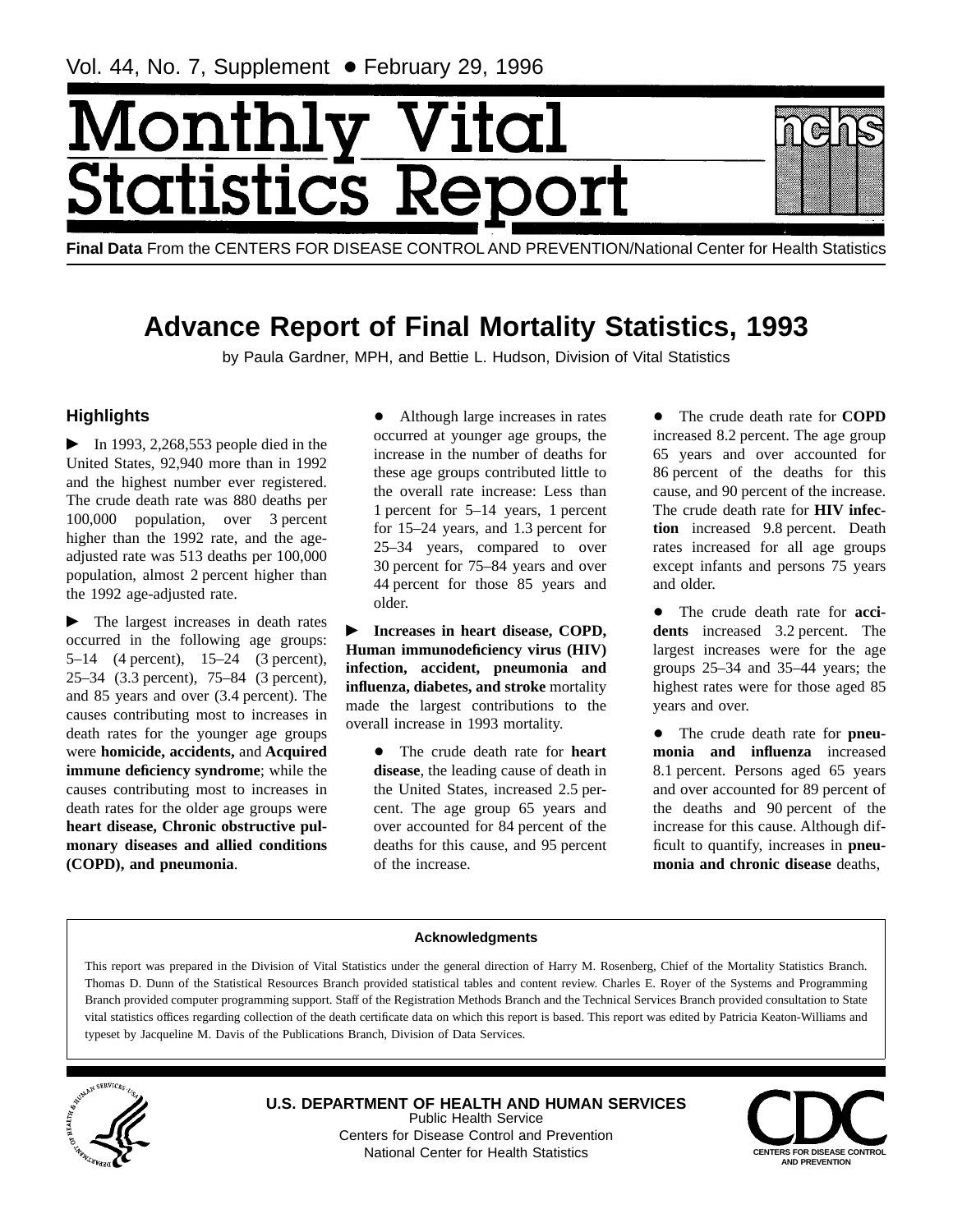#### **2** Monthly Vital Statistics Report • Vol. 44, No. 7(S) • February 29, 1996

especially among the older age groups, are in part, a consequence of the **two influenza epidemics of 1993** (1992–93 winter season, and 1993–94 winter season).

 $\blacktriangleright$  The crude death rate for **diabetes** increased 6.6 percent. Persons aged 65 years and over accounted for 75 percent of the deaths and 74 percent of the increase for this cause.

 $\blacktriangleright$  The crude death rate for **stroke** increased 3.2 percent. The age group 65 years and over accounted for 88 percent of the deaths for this cause, and 97 percent of the increase.

 $\blacktriangleright$  Increases in mortality resulted in a decline, from 75.8 years in 1992 to 75.5 years in 1993, in **life expectancy** at birth.

This is the first decline in **life expectancy** for the U.S. resident population since 1980.

### **Introduction**

 $\blacktriangleright$  A number of format changes have been made in the *Advance Report for Final Mortality Statistics*. For the first time, all text, figures, and related tables are grouped by subject. The text highlights selected findings from the 1993 mortality data; the tables provide further detail.

 $\blacktriangleright$  Mortality data from the National Vital Statistics System (NVSS) have been a key source of health status indicators for the United States since the 1930's, and are currently used to monitor

progress toward many Healthy People 2000 goals (1). Data in this report provide examples of the kind and range of mortality data available from NVSS. These data can be used to identify groups at risk of death from specific diseases and injuries. Differences in mortality observed among groups according to race, ethnicity, or educational attainment reflect complex interactions of factors and may not reflect direct causation.

 $\blacktriangleright$  In addition to data presented in this report, the mortality data files include geographic, demographic, underlying cause of death, multiple conditions, and autopsy status data obtained from death certificates for all deaths registered in the United States (see ''Technical notes'' ).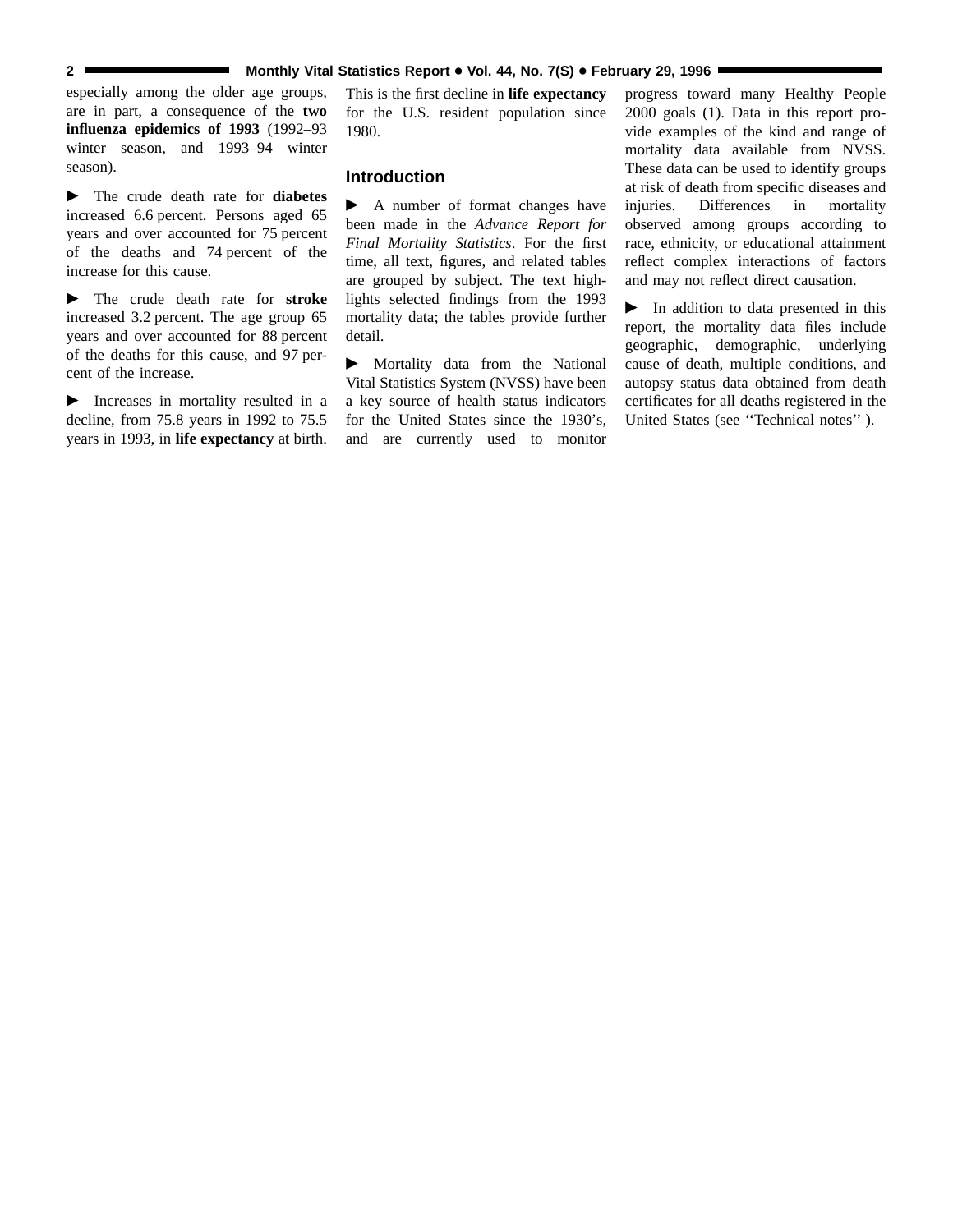# **Deaths and death rates**

 $\blacktriangleright$  In 1993, 2,268,553 deaths were registered in the United States, 92,940 more than in 1992 (table 1), resulting in a 3.2-percent increase in the crude death rate and a 1.7-percent increase in the 1993 age-adjusted rate. (For definitions of rates, see ''Technical notes.'') This is the first increase in age-adjusted rate since 1988.

 $\blacktriangleright$  Both age-adjusted and crude death rates have generally been decreasing since 1930 (figure 1, table 1). The 1993 increases interrupt these trends.

 $\blacktriangleright$  The crude death rate increased more for females than for males. Among the major race groups, the increase in the crude death rate was highest for the American Indian population (see ''Technical notes''), followed by increases for the Asian or Pacific Islander, the white, and the black populations. Among the race/sex groups, the largest increase in crude death rate was for American Indian females; the smallest increase, for white males (table 1).

 $\blacktriangleright$  Increases in deaths due to heart disease, COPD, HIV infection, accidents, pneumonia and influenza, diabetes, and stroke made the largest contributions to the overall increase in 1993 mortality. The two influenza epidemics of 1993 contributed to large increases in death rates, especially among older age groups, for pneumonia and several chronic diseases, including heart disease, COPD, and diabetes (2,3).

 $\blacktriangleright$  Between 1992 and 1993, death rates increased in most 10-year age-sex groups (figure 2). These increases interrupted generally downward trends experienced since 1950. The increase in death rates for males aged 35–44 years continued the trend begun in 1984. This increase reversed the downward trend for this age group observed from 1969 through 1983.

 $\blacktriangleright$  The percent change in death rates (table 2) and the causes contributing to those changes in specified age groups are shown in table A.

 $\blacktriangleright$  Between 1992 and 1993, death rates decreased for infants for each race/sex

group, for white males aged 55–64 years, and for black females aged 55–64 years (table 3). Despite decreases for white males and black females, the rate increased overall for the age group 55–64 years.

#### **Table A. Causes contributing most to change in death rates by age**

| Age<br>group                        | Percent<br>change | Causes contributing most to<br>change in death rates                                                                                                                    |
|-------------------------------------|-------------------|-------------------------------------------------------------------------------------------------------------------------------------------------------------------------|
| Under 1 year $\ldots \ldots \ldots$ | $-1.3$            | Respiratory distress syndrome (RDS), congenital anomalies,<br>other respiratory conditions of newborn, Sudden infant death<br>syndrome (SIDS), and perinatal infections |
| $1-4$ years                         | 2.8               | Accidents, HIV infection, and cancer                                                                                                                                    |
| 5-14 years                          | 4.0               | Homicide, accidents, Congenital anomalies, HIV infection,<br>pneumonia, COPD, and septicemia                                                                            |
| 15-24 years                         | 3.0               | Homicide, accidents, and suicide                                                                                                                                        |
| 25–34 years.                        | 3.3               | HIV infection, accidents, suicide, and heart disease                                                                                                                    |
| 35-44 years                         | 2.9               | HIV infection, accidents, heart disease, and pneumonia                                                                                                                  |
| 45–54 years.                        | 0.9               | HIV infection, accidents, and pneumonia                                                                                                                                 |
| 55-64 years.                        | 0.3               | COPD, diabetes, pneumonia, and nephritis                                                                                                                                |
| 65–74 years                         | 1.1               | COPD, diabetes, pneumonia, and cancer                                                                                                                                   |
| 75-84 years.                        | 3.0               | Heart disease, COPD, cancer, and pneumonia                                                                                                                              |
| 85 years and older                  | 3.4               | Heart disease, pneumonia, stroke, and COPD                                                                                                                              |
|                                     |                   |                                                                                                                                                                         |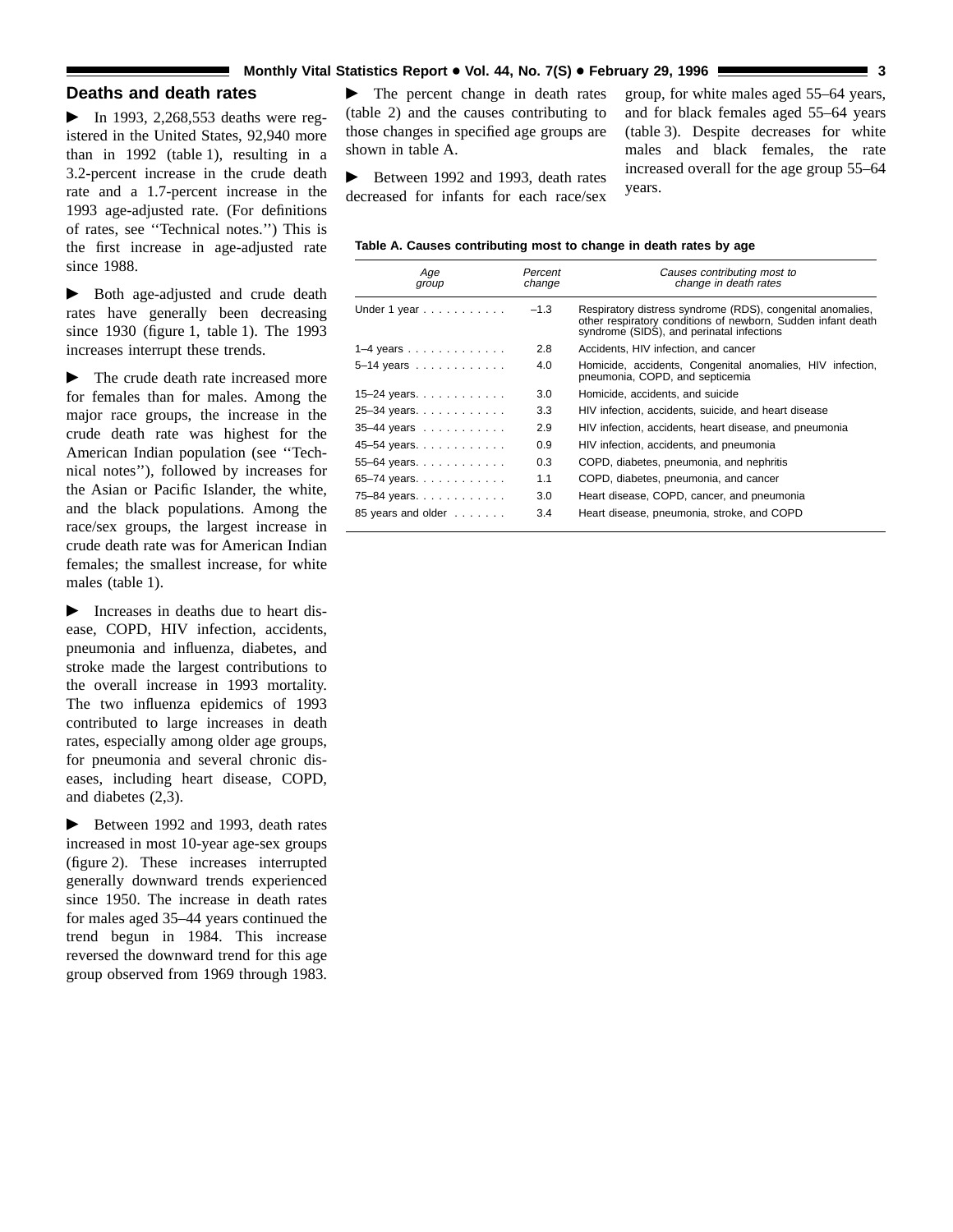

**Figure 1. Crude and age-adjusted death rates: United States, 1930–93**



**Figure 2. Death rates by age and sex: United States, 1950–93**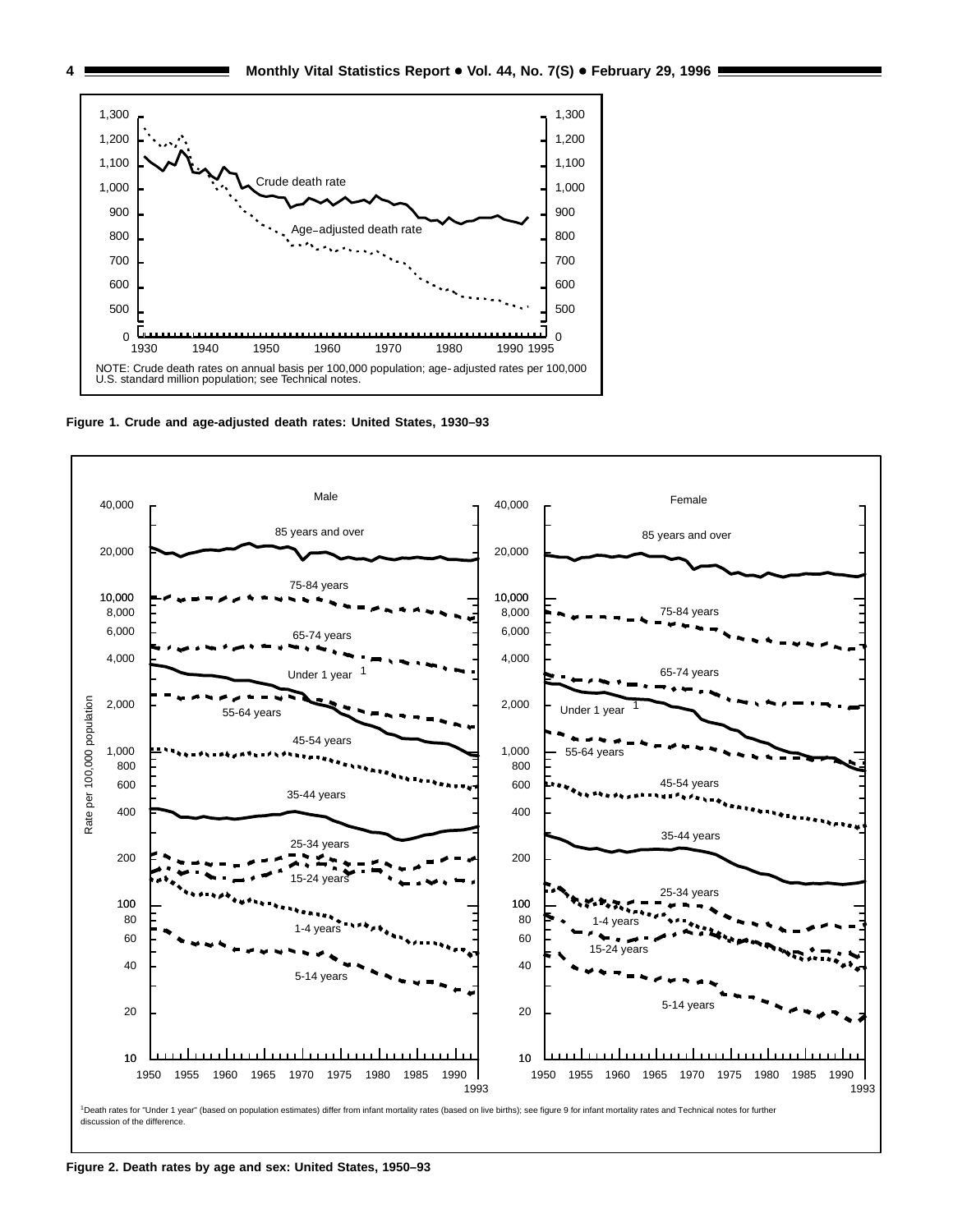#### Table 1. Number of deaths, death rates, and age-adjusted death rates, by race and sex: United States, 1940, 1950, 1960, 1970, and 1975-93

[Crude rates on an annual basis per 100,000 population in specified group; age-adjusted rates per 100,000 U.S. standard million population; see "Technical notes." Rates are based on populations enumerated as of<br>April 1 for with caution because of inconsistencies in reporting race on the death certificate; see ''Technical notes'']

|        | All races <sup>1</sup> |           | White     |                      | <b>Black</b> |         |                      | American Indian <sup>2</sup> |          |                      | Asian or Pacific Islander <sup>3</sup> |                                                                                                |                                                                                                                                                                                                                                                                                                                                                                                                                      |                                                                                                                                                                                                                                                                                                                                                                                                                                                |                                              |
|--------|------------------------|-----------|-----------|----------------------|--------------|---------|----------------------|------------------------------|----------|----------------------|----------------------------------------|------------------------------------------------------------------------------------------------|----------------------------------------------------------------------------------------------------------------------------------------------------------------------------------------------------------------------------------------------------------------------------------------------------------------------------------------------------------------------------------------------------------------------|------------------------------------------------------------------------------------------------------------------------------------------------------------------------------------------------------------------------------------------------------------------------------------------------------------------------------------------------------------------------------------------------------------------------------------------------|----------------------------------------------|
| Year   | Both<br>sexes          | Male      | Female    | <b>Both</b><br>sexes | Male         | Female  | <b>Both</b><br>sexes | Male                         | Female   | <b>Both</b><br>sexes | Male                                   | Female                                                                                         | Both<br>sexes                                                                                                                                                                                                                                                                                                                                                                                                        | Male                                                                                                                                                                                                                                                                                                                                                                                                                                           | Female                                       |
|        |                        |           |           |                      |              |         | Number               |                              |          |                      |                                        |                                                                                                |                                                                                                                                                                                                                                                                                                                                                                                                                      |                                                                                                                                                                                                                                                                                                                                                                                                                                                |                                              |
| 1993   | 2,268,553              | 1,161,797 | 1,106,756 | 1,951,437            | 988,329      | 963,108 | 282,151              | 153,502                      | 128,649  | 9,579                | 5,434                                  | 4,145                                                                                          | 25,386                                                                                                                                                                                                                                                                                                                                                                                                               | 14,532                                                                                                                                                                                                                                                                                                                                                                                                                                         | 10,854                                       |
| 1992   | 2,175,613              | 1,122,336 | 1,053,277 | 1,873,781            | 956,957      | 916,824 | 269,219              | 146,630                      | 122,589  | 8,953                | 5,181                                  | 3,772                                                                                          | 23,660                                                                                                                                                                                                                                                                                                                                                                                                               | 13,568                                                                                                                                                                                                                                                                                                                                                                                                                                         | 10,092                                       |
| 1991   | 2,169,518              | 1,121,665 | 1,047,853 | 1,868,904            | 956,497      | 912,407 | 269,525              | 147,331                      | 122,194  | 8,621                | 4,948                                  | 3,673                                                                                          | 22,173                                                                                                                                                                                                                                                                                                                                                                                                               | 12,727                                                                                                                                                                                                                                                                                                                                                                                                                                         | 9,446                                        |
| 1990   | 2,148,463              | 1,113,417 | 1,035,046 | 1,853,254            | 950,812      | 902,442 | 265,498              | 145,359                      | 120,139  | 8,316                | 4,877                                  | 3,439                                                                                          | 21,127                                                                                                                                                                                                                                                                                                                                                                                                               | 12,211                                                                                                                                                                                                                                                                                                                                                                                                                                         | 8,916                                        |
| 1989   | 2,150,466              | 1,114,190 | 1,036,276 | 1,853,841            | 950,852      | 902,989 | 267,642              | 146,393                      | 121,249  | 8,614                | 5,066                                  | 3,548                                                                                          | 20,042                                                                                                                                                                                                                                                                                                                                                                                                               | 11,688                                                                                                                                                                                                                                                                                                                                                                                                                                         | 8,354                                        |
| 1988   | 2,167,999              | 1,125,540 | 1,042,459 | 1,876,906            | 965,419      | 911,487 | 264,019              | 144,228                      | 119,791  | 7,917                | 4,617                                  | 3,300                                                                                          | 18,963                                                                                                                                                                                                                                                                                                                                                                                                               | 11,155                                                                                                                                                                                                                                                                                                                                                                                                                                         | 7,808                                        |
| 1987   | 2,123,323              | 1,107,958 | 1,015,365 | 1,843,067            | 953,382      | 889,685 | 254,814              | 139,551                      | 115,263  | 7,602                | 4,432                                  | 3,170                                                                                          | 17,689                                                                                                                                                                                                                                                                                                                                                                                                               | 10,496                                                                                                                                                                                                                                                                                                                                                                                                                                         | 7,193                                        |
| 1986   | 2,105,361              | 1,104,005 | 1,001,356 | 1,831,083            | 952,554      | 878,529 | 250,326              | 137,214                      | 113,112  | 7,301                | 4,365                                  | 2,936                                                                                          | 16,514                                                                                                                                                                                                                                                                                                                                                                                                               | 9,795                                                                                                                                                                                                                                                                                                                                                                                                                                          | 6,719                                        |
| 1985   | 2,086,440              | 1,097,758 | 988,682   | 1,819,054            | 950,455      | 868,599 | 244,207              | 133,610                      | 110,597  | 7,154                | 4,181                                  | 2,973                                                                                          | 15,887                                                                                                                                                                                                                                                                                                                                                                                                               | 9,441                                                                                                                                                                                                                                                                                                                                                                                                                                          | 6,446                                        |
| 1984   | 2,039,369              | 1,076,514 | 962,855   | 1,781,897            | 934,529      | 847,368 | 235,884              | 129,147                      | 106,737  | 6,949                | 4,117                                  | 2,832                                                                                          | 14,483                                                                                                                                                                                                                                                                                                                                                                                                               | 8,627                                                                                                                                                                                                                                                                                                                                                                                                                                          | 5,856                                        |
| 1983   | 2,019,201              | 1,071,923 | 947,278   | 1,765,582            | 931,779      | 833,803 | 233,124              | 127,911                      | 105,213  | 6,839                | 4,064                                  | 2,775                                                                                          | 13,554                                                                                                                                                                                                                                                                                                                                                                                                               | 8,126                                                                                                                                                                                                                                                                                                                                                                                                                                          | 5,428                                        |
| 1982   | 1,974,797              | 1,056,440 | 918,357   | 1,729,085            | 919,239      | 809,846 | 226,513              | 125,610                      | 100,903  | 6,679                | 3,974                                  | 2,705                                                                                          | 12,430                                                                                                                                                                                                                                                                                                                                                                                                               | 7,564                                                                                                                                                                                                                                                                                                                                                                                                                                          | 4,866                                        |
| 1981   | 1,977,981              | 1,063,772 | 914,209   | 1,731,233            | 925,490      | 805,743 | 228,560              | 127,296                      | 101,264  | 6,608                | 4,016                                  | 2,592                                                                                          | 11,475                                                                                                                                                                                                                                                                                                                                                                                                               | 6,908                                                                                                                                                                                                                                                                                                                                                                                                                                          | 4,567                                        |
| 1980   | 1,989,841              | 1,075,078 | 914,763   | 1,738,607            | 933,878      | 804,729 | 233,135              | 130,138                      | 102,997  | 6,923                | 4,193                                  | 2,730                                                                                          | 11,071                                                                                                                                                                                                                                                                                                                                                                                                               | 6,809                                                                                                                                                                                                                                                                                                                                                                                                                                          | 4,262                                        |
| 1979   | 1,913,841              | 1,044,959 | 868,882   | 1,676,145            | 910,137      | 766,008 | 220,818              | 124,433                      | 96,385   | 6,728                | 4,171                                  | 2,557                                                                                          | $\sim$ $\sim$ $\sim$                                                                                                                                                                                                                                                                                                                                                                                                 | $\sim$ $\sim$ $\sim$                                                                                                                                                                                                                                                                                                                                                                                                                           | $\sim$ $\sim$ $\sim$                         |
| 1978   | 1,927,788              | 1,055,290 | 872,498   | 1,689,722            | 920,123      | 769,599 | 221,340              | 124,663                      | 96,677   | 6,959                | 4,343                                  | 2,616                                                                                          | $\sim$ $\sim$ $\sim$                                                                                                                                                                                                                                                                                                                                                                                                 | $\sim$ $\sim$ $\sim$                                                                                                                                                                                                                                                                                                                                                                                                                           | $\sim$ $\sim$ $\sim$                         |
| 1977   | 1,899,597              | 1,046,243 | 853,354   | 1,664,100            | 912,670      | 751,430 | 220,076              | 123,894                      | 96,182   | 6,454                | 4,019                                  | 2,435                                                                                          | $\frac{1}{2} \frac{1}{2} \frac{1}{2} \frac{1}{2} \frac{1}{2} \frac{1}{2} \frac{1}{2} \frac{1}{2} \frac{1}{2} \frac{1}{2} \frac{1}{2} \frac{1}{2} \frac{1}{2} \frac{1}{2} \frac{1}{2} \frac{1}{2} \frac{1}{2} \frac{1}{2} \frac{1}{2} \frac{1}{2} \frac{1}{2} \frac{1}{2} \frac{1}{2} \frac{1}{2} \frac{1}{2} \frac{1}{2} \frac{1}{2} \frac{1}{2} \frac{1}{2} \frac{1}{2} \frac{1}{2} \frac{$                         | $\sim$ $\sim$ $\sim$                                                                                                                                                                                                                                                                                                                                                                                                                           | $\sim$ $\sim$ $\sim$                         |
| 1976   | 1,909,440              | 1,051,983 | 857,457   | 1,674,989            | 918,589      | 756,400 | 219,442              | 123,977                      | 95,465   | 6,300                | 3,883                                  | 2,417                                                                                          | $- - -$                                                                                                                                                                                                                                                                                                                                                                                                              | $\frac{1}{2} \left( \frac{1}{2} \right) \left( \frac{1}{2} \right) = \frac{1}{2}$                                                                                                                                                                                                                                                                                                                                                              | $\sim$ $\sim$ $\sim$                         |
| 1975   | 1,892,879              | 1,050,819 | 842,060   | 1,660,366            | 917,804      | 742,562 | 217,932              | 123,770                      | 94,162   | 6,166                | 3,838                                  | 2,328                                                                                          | $\sim$ $\sim$ $\sim$                                                                                                                                                                                                                                                                                                                                                                                                 | $\frac{1}{2} \left( \frac{1}{2} \right) + \frac{1}{2} \left( \frac{1}{2} \right) + \frac{1}{2} \left( \frac{1}{2} \right) + \frac{1}{2} \left( \frac{1}{2} \right) + \frac{1}{2} \left( \frac{1}{2} \right) + \frac{1}{2} \left( \frac{1}{2} \right) + \frac{1}{2} \left( \frac{1}{2} \right) + \frac{1}{2} \left( \frac{1}{2} \right) + \frac{1}{2} \left( \frac{1}{2} \right) + \frac{1}{2} \left( \frac{1}{2} \right) + \frac{1}{2} \left($ | $\sim$ $\sim$ $\sim$                         |
|        |                        |           |           |                      |              |         |                      |                              |          |                      |                                        |                                                                                                |                                                                                                                                                                                                                                                                                                                                                                                                                      |                                                                                                                                                                                                                                                                                                                                                                                                                                                |                                              |
| 1970   | 1,921,031              | 1,078,478 | 842,553   | 1,682,096            | 942,437      | 739,659 | 225,647              | 127,540                      | 98,107   | 5,675                | 3,391                                  | 2,284                                                                                          | $\frac{1}{2} \frac{1}{2} \frac{1}{2} \frac{1}{2} \frac{1}{2} \frac{1}{2} \frac{1}{2} \frac{1}{2} \frac{1}{2} \frac{1}{2} \frac{1}{2} \frac{1}{2} \frac{1}{2} \frac{1}{2} \frac{1}{2} \frac{1}{2} \frac{1}{2} \frac{1}{2} \frac{1}{2} \frac{1}{2} \frac{1}{2} \frac{1}{2} \frac{1}{2} \frac{1}{2} \frac{1}{2} \frac{1}{2} \frac{1}{2} \frac{1}{2} \frac{1}{2} \frac{1}{2} \frac{1}{2} \frac{$<br>$\sim$ $\sim$ $\sim$ | $  -$<br>$\sim$ $\sim$ $\sim$                                                                                                                                                                                                                                                                                                                                                                                                                  | $\sim$ $\sim$ $\sim$<br>$\sim$ $\sim$ $\sim$ |
| 1960   | 1,711,982              | 975,648   | 736,334   | 1,505,335            | 860,857      | 644,478 | 196,010              | 107,701                      | 88,309   | 4,528                | 2,658                                  | 1,870                                                                                          | $\sim$ $\sim$ $\sim$                                                                                                                                                                                                                                                                                                                                                                                                 | $\sim$ $\sim$ $\sim$                                                                                                                                                                                                                                                                                                                                                                                                                           | $\sim$ $\sim$ $\sim$                         |
| 1950   | 1,452,454              | 827,749   | 624,705   | 1,276,085            | 731,366      | 544,719 | 169,606              | 92,004                       | 77,602   | 4,440                | 2,497                                  | 1,943                                                                                          |                                                                                                                                                                                                                                                                                                                                                                                                                      |                                                                                                                                                                                                                                                                                                                                                                                                                                                |                                              |
| 1940   | 1,417,269              | 791,003   | 626,266   | 1,231,223            | 690,901      | 540,322 | 178,743              | 95,517                       | 83,226   | 4,791                | 2,527                                  | 2,264                                                                                          | $\frac{1}{2} \frac{1}{2} \frac{1}{2} \frac{1}{2} \frac{1}{2} \frac{1}{2} \frac{1}{2} \frac{1}{2} \frac{1}{2} \frac{1}{2} \frac{1}{2} \frac{1}{2} \frac{1}{2} \frac{1}{2} \frac{1}{2} \frac{1}{2} \frac{1}{2} \frac{1}{2} \frac{1}{2} \frac{1}{2} \frac{1}{2} \frac{1}{2} \frac{1}{2} \frac{1}{2} \frac{1}{2} \frac{1}{2} \frac{1}{2} \frac{1}{2} \frac{1}{2} \frac{1}{2} \frac{1}{2} \frac{$                         | $  -$                                                                                                                                                                                                                                                                                                                                                                                                                                          | $\sim$ $\sim$ $\sim$                         |
|        |                        |           |           |                      |              |         | Death rate           |                              |          |                      |                                        |                                                                                                |                                                                                                                                                                                                                                                                                                                                                                                                                      |                                                                                                                                                                                                                                                                                                                                                                                                                                                |                                              |
| $1993$ | 880.0                  | 923.5     | 838.6     | 908.5                | 938.8        | 879.4   | 876.8                | 1,006.3                      | 760.1    | 440.0                | 503.9                                  | 377.3                                                                                          | 293.9                                                                                                                                                                                                                                                                                                                                                                                                                | 346.6                                                                                                                                                                                                                                                                                                                                                                                                                                          | 244.2                                        |
| 1992   | 852.9                  | 901.6     | 806.5     | 880.0                | 917.2        | 844.3   | 850.5                | 977.5                        | 736.2    | 417.7                | 487.7                                  | 348.9                                                                                          | 283.1                                                                                                                                                                                                                                                                                                                                                                                                                | 332.7                                                                                                                                                                                                                                                                                                                                                                                                                                          | 235.8                                        |
| 1991   | 860.3                  | 912.1     | 811.0     | 886.2                | 926.2        | 847.7   | 864.9                | 998.7                        | 744.5    | 407.2                | 471.2                                  | 343.9                                                                                          | 277.3                                                                                                                                                                                                                                                                                                                                                                                                                | 325.6                                                                                                                                                                                                                                                                                                                                                                                                                                          | 231.1                                        |
| $1990$ | 863.8                  | 918.4     | 812.0     | 888.0                | 930.9        | 846.9   | 871.0                | 1,008.0                      | 747.9    | 402.8                | 476.4                                  | 330.4                                                                                          | 283.3                                                                                                                                                                                                                                                                                                                                                                                                                | 334.3                                                                                                                                                                                                                                                                                                                                                                                                                                          | 234.3                                        |
| 1989   | 871.3                  | 926.3     | 818.9     | 893.2                | 936.5        | 851.8   | 887.9                | 1,026.7                      | 763.2    | 430.5                | 510.7                                  | 351.3                                                                                          | 280.9                                                                                                                                                                                                                                                                                                                                                                                                                | 334.5                                                                                                                                                                                                                                                                                                                                                                                                                                          | 229.4                                        |
| 1988   | 886.7                  | 945.1     | 831.2     | 910.5                | 957.9        | 865.3   | 888.3                | 1,026.1                      | 764.6    | 411.7                | 485.0                                  | 339.9                                                                                          | 282.0                                                                                                                                                                                                                                                                                                                                                                                                                | 339.0                                                                                                                                                                                                                                                                                                                                                                                                                                          | 227.4                                        |
| 1987   | 876.4                  | 939.3     | 816.7     | 900.1                | 952.7        | 849.8   | 868.9                | 1,006.2                      | 745.7    | 410.7                | 483.8                                  | 339.0                                                                                          | 278.9                                                                                                                                                                                                                                                                                                                                                                                                                | 338.3                                                                                                                                                                                                                                                                                                                                                                                                                                          | 222.0                                        |
| $1986$ | 876.7                  | 944.7     | 812.3     | 900.1                | 958.6        | 844.3   | 864.9                | 1,002.6                      | 741.5    | 409.5                | 494.9                                  | 325.9                                                                                          | 276.2                                                                                                                                                                                                                                                                                                                                                                                                                | 335.1                                                                                                                                                                                                                                                                                                                                                                                                                                          | 219.9                                        |
| 1985   | 876.9                  | 948.6     | 809.1     | 900.4                | 963.6        | 840.1   | 854.8                | 989.3                        | 734.2    | 416.4                | 492.5                                  | 342.5                                                                                          | 283.4                                                                                                                                                                                                                                                                                                                                                                                                                | 344.6                                                                                                                                                                                                                                                                                                                                                                                                                                          | 224.9                                        |
| 1984   | 864.8                  | 938.8     | 794.7     | 887.8                | 954.1        | 824.6   | 836.1                | 968.5                        | 717.4    | 419.6                | 502.7                                  | 338.4                                                                                          | 275.9                                                                                                                                                                                                                                                                                                                                                                                                                | 336.5                                                                                                                                                                                                                                                                                                                                                                                                                                          | 218.1                                        |
| 1983   | 863.7                  | 943.2     | 788.4     | 885.4                | 957.7        | 816.4   | 836.6                | 971.2                        | 715.9    | 428.5                | 515.1                                  | 343.9                                                                                          | 276.1                                                                                                                                                                                                                                                                                                                                                                                                                | 339.1                                                                                                                                                                                                                                                                                                                                                                                                                                          | 216.1                                        |
| 1982   | 852.4                  | 938.4     | 771.2     | 873.1                | 951.8        | 798.2   | 823.4                | 966.2                        | 695.5    | 434.5                | 522.9                                  | 348.1                                                                                          | 271.3                                                                                                                                                                                                                                                                                                                                                                                                                | 338.3                                                                                                                                                                                                                                                                                                                                                                                                                                          | 207.4                                        |
| 1981   | 862.0                  | 954.0     | 775.0     | 880.4                | 965.2        | 799.8   | 842.4                | 992.6                        | 707.7    | 445.6                | 547.9                                  | 345.6                                                                                          | 272.3                                                                                                                                                                                                                                                                                                                                                                                                                | 336.2                                                                                                                                                                                                                                                                                                                                                                                                                                          | 211.5                                        |
| 1980   | 878.3                  | 976.9     | 785.3     | 892.5                | 983.3        | 806.1   | 875.4                | 1,034.1                      | 733.3    | 487.4                | 597.1                                  | 380.1                                                                                          | 296.9                                                                                                                                                                                                                                                                                                                                                                                                                | 375.3                                                                                                                                                                                                                                                                                                                                                                                                                                          | 222.5                                        |
| 1979   | 852.2                  | 957.5     | 752.7     | 865.2                | 963.3        | 771.8   | 839.3                | 999.6                        | 695.3    | $\sim$ $\sim$ $\sim$ | $\sim$ $\sim$ $\sim$                   | $\sim$ $\sim$ $\sim$                                                                           | $\sim$ $\sim$ $\sim$                                                                                                                                                                                                                                                                                                                                                                                                 | $\sim$ $\sim$ $\sim$                                                                                                                                                                                                                                                                                                                                                                                                                           | $\sim$ $\sim$ $\sim$                         |
| 1978   | 868.0                  | 977.5     | 764.5     | 880.2                | 982.7        | 782.7   | 855.1                | 1,016.8                      | 709.5    | $\sim$ $\sim$ $\sim$ | $\sim$ $\sim$ $\sim$                   | $\cdots$                                                                                       | $\sim$ $\sim$ $\sim$                                                                                                                                                                                                                                                                                                                                                                                                 | $\sim$ $\sim$ $\sim$                                                                                                                                                                                                                                                                                                                                                                                                                           | $\sim$ $\sim$ $\sim$                         |
| 1977   | 864.4                  | 978.9     | 756.0     | 874.6                | 983.0        | 771.3   | 864.0                | 1,026.0                      | 718.0    | $\sim$ $\sim$ $\sim$ | $\sim$ $\sim$ $\sim$                   | $\sim$ $\sim$ $\sim$                                                                           | $\frac{1}{2} \frac{1}{2} \frac{1}{2} \frac{1}{2} \frac{1}{2} \frac{1}{2} \frac{1}{2} \frac{1}{2} \frac{1}{2} \frac{1}{2} \frac{1}{2} \frac{1}{2} \frac{1}{2} \frac{1}{2} \frac{1}{2} \frac{1}{2} \frac{1}{2} \frac{1}{2} \frac{1}{2} \frac{1}{2} \frac{1}{2} \frac{1}{2} \frac{1}{2} \frac{1}{2} \frac{1}{2} \frac{1}{2} \frac{1}{2} \frac{1}{2} \frac{1}{2} \frac{1}{2} \frac{1}{2} \frac{$                         | $\sim$ $\sim$ $\sim$                                                                                                                                                                                                                                                                                                                                                                                                                           | $\sim$ $\sim$ $\sim$                         |
|        |                        | 993.8     | 767.6     | 887.7                | 997.3        | 783.1   | 875.0                | 1,041.6                      | 724.5    | $\sim$ $\sim$ $\sim$ | $  -$                                  | $\cdots$                                                                                       | $  -$                                                                                                                                                                                                                                                                                                                                                                                                                | $\sim$ $\sim$ $\sim$                                                                                                                                                                                                                                                                                                                                                                                                                           | $  -$                                        |
| 1976   | 877.6                  |           |           | 886.9                |              | 775.1   |                      |                              |          | $\sim$ $\sim$ $\sim$ | $\sim$ $\sim$ $\sim$                   | $\frac{1}{2} \left( \frac{1}{2} \right) \left( \frac{1}{2} \right) \left( \frac{1}{2} \right)$ | $  -$                                                                                                                                                                                                                                                                                                                                                                                                                | $\frac{1}{2} \left( \frac{1}{2} \right) \left( \frac{1}{2} \right) = \frac{1}{2}$                                                                                                                                                                                                                                                                                                                                                              | $\sim$ $\sim$ $\sim$                         |
| 1975   | 878.5                  | 1,002.0   | 761.4     |                      | 1,004.1      |         | 882.5                | 1,055.4                      | 726.1    |                      |                                        |                                                                                                |                                                                                                                                                                                                                                                                                                                                                                                                                      |                                                                                                                                                                                                                                                                                                                                                                                                                                                |                                              |
| 1970   | 945.3                  | 1,090.3   | 807.8     | 946.3                | 1,086.7      | 812.6   | 999.3                | 1,186.6                      | 829.2    | $\sim$ $\sim$ $\sim$ | $\sim$ $\sim$ $\sim$                   | $\sim$ $\sim$ $\sim$                                                                           | $\frac{1}{2} \frac{1}{2} \frac{1}{2} \frac{1}{2} \frac{1}{2} \frac{1}{2} \frac{1}{2} \frac{1}{2} \frac{1}{2} \frac{1}{2} \frac{1}{2} \frac{1}{2} \frac{1}{2} \frac{1}{2} \frac{1}{2} \frac{1}{2} \frac{1}{2} \frac{1}{2} \frac{1}{2} \frac{1}{2} \frac{1}{2} \frac{1}{2} \frac{1}{2} \frac{1}{2} \frac{1}{2} \frac{1}{2} \frac{1}{2} \frac{1}{2} \frac{1}{2} \frac{1}{2} \frac{1}{2} \frac{$                         | $\sim$ $\sim$ $\sim$                                                                                                                                                                                                                                                                                                                                                                                                                           | $  -$                                        |
| 1960   | 954.7                  | 1,104.5   | 809.2     | 947.8                | 1,098.5      | 800.9   | 1,038.6              | 1,181.7                      | 905.0    | $\sim$ $\sim$ $\sim$ | $  -$                                  | $\sim$ $\sim$ $\sim$                                                                           | $ -$                                                                                                                                                                                                                                                                                                                                                                                                                 | $\frac{1}{2} \left( \frac{1}{2} \right) + \frac{1}{2} \left( \frac{1}{2} \right) + \frac{1}{2} \left( \frac{1}{2} \right) + \frac{1}{2} \left( \frac{1}{2} \right) + \frac{1}{2} \left( \frac{1}{2} \right) + \frac{1}{2} \left( \frac{1}{2} \right) + \frac{1}{2} \left( \frac{1}{2} \right) + \frac{1}{2} \left( \frac{1}{2} \right) + \frac{1}{2} \left( \frac{1}{2} \right) + \frac{1}{2} \left( \frac{1}{2} \right) + \frac{1}{2} \left($ | $\sim$ $\sim$ $\sim$                         |
| 1950   | 963.8                  | 1,106.1   | 823.5     | 945.7                | 1,089.5      | 803.3   | $\sim$ $\sim$ $\sim$ | $\sim$ $\sim$ $\sim$         | $\cdots$ | $\sim$ $\sim$ $\sim$ | $\cdots$                               | $\frac{1}{2} \left( \frac{1}{2} \right) \left( \frac{1}{2} \right) \left( \frac{1}{2} \right)$ | $  -$                                                                                                                                                                                                                                                                                                                                                                                                                | $\frac{1}{2} \left( \frac{1}{2} \right) \left( \frac{1}{2} \right) = \frac{1}{2}$                                                                                                                                                                                                                                                                                                                                                              | $\sim$ $\sim$ $\sim$                         |
| $1940$ | 1,076.4                | 1,197.4   | 954.6     | 1,041.5              | 1,162.2      | 919.4   | $\sim$ $\sim$ $\sim$ |                              | - - -    | - - -                | ---                                    | $  -$                                                                                          | $  -$                                                                                                                                                                                                                                                                                                                                                                                                                | $\sim$ $\sim$ $\sim$                                                                                                                                                                                                                                                                                                                                                                                                                           |                                              |

See footnotes at end of table.

**Monthly Vital** 

**Statistics**

 **Report** +

**Vol. 44, No. 7(S)**

 $\bullet$ 

**February 29, 1996**

IF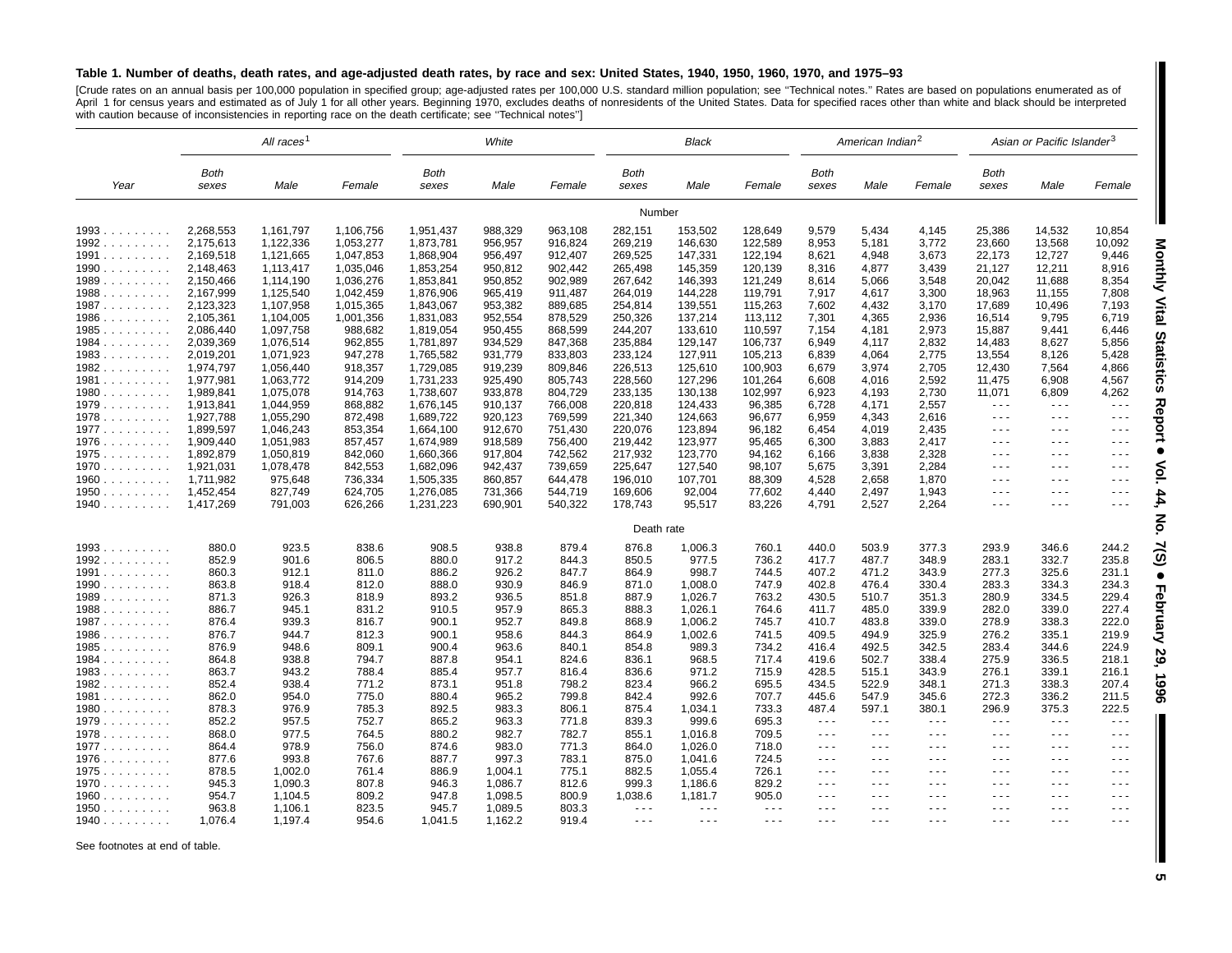#### Table 1. Number of deaths, death rates, and age-adjusted death rates, by race and sex: United States, 1940, 1950, 1960, 1970, and 1975-93-Con.

[Crude rates on an annual basis per 100,000 population in specified group; age-adjusted rates per 100,000 U.S. standard million population; see ''Technical notes.'' Rates are based on populations enumerated as of April 1 for census years and estimated as of July 1 for all other years. Beginning 1970, excludes deaths of nonresidents of the United States. Data for specified races other than white and black should be interpreted with caution because of inconsistencies in reporting race on the death certificate; see ''Technical notes'']

|                                                                            |                      | All races <sup>1</sup> |        |               | White   |        |                                      | <b>Black</b> |               |                      | American Indian <sup>2</sup> |          |               | Asian or Pacific Islander <sup>3</sup> |                                                                                                |
|----------------------------------------------------------------------------|----------------------|------------------------|--------|---------------|---------|--------|--------------------------------------|--------------|---------------|----------------------|------------------------------|----------|---------------|----------------------------------------|------------------------------------------------------------------------------------------------|
| Year                                                                       | <b>Both</b><br>sexes | Male                   | Female | Both<br>sexes | Male    | Female | <b>Both</b><br>sexes                 | Male         | Female        | <b>Both</b><br>sexes | Male                         | Female   | Both<br>sexes | Male                                   | Female                                                                                         |
|                                                                            |                      |                        |        |               |         |        | Age-adjusted death rate <sup>4</sup> |              |               |                      |                              |          |               |                                        |                                                                                                |
| 1993                                                                       | 513.3                | 664.9                  | 388.3  | 485.1         | 627.5   | 367.7  | 785.2                                | 1,052.2      | 578.8         | 468.9                | 589.6                        | 364.5    | 295.9         | 381.4                                  | 226.7                                                                                          |
| 1992                                                                       | 504.5                | 656.0                  | 380.3  | 477.5         | 620.9   | 359.9  | 767.5                                | 1,026.9      | 568.4         | 453.1                | 579.6                        | 343.1    | 285.8         | 364.1                                  | 220.5                                                                                          |
| 1991                                                                       | 513.7                | 669.9                  | 386.5  | 486.8         | 634.4   | 366.3  | 780.7                                | 1,048.8      | 575.1         | 441.8                | 562.6                        | 335.9    | 283.2         | 360.2                                  | 218.3                                                                                          |
| 1990                                                                       | 520.2                | 680.2                  | 390.6  | 492.8         | 644.3   | 369.9  | 789.2                                | 1,061.3      | 581.6         | 445.1                | 573.1                        | 335.1    | 297.6         | 377.8                                  | 228.9                                                                                          |
| 1989                                                                       | 528.0                | 689.3                  | 397.3  | 499.6         | 652.2   | 376.0  | 805.9                                | 1,082.8      | 594.3         | 475.7                | 622.8                        | 353.4    | 295.8         | 378.9                                  | 225.2                                                                                          |
| 1988.<br>$\mathcal{L}^{\mathcal{A}}$ . The set of the set of $\mathcal{A}$ | 539.9                | 706.1                  | 406.1  | 512.8         | 671.3   | 385.3  | 809.7                                | 1,083.0      | 601.0         | 456.3                | 585.7                        | 343.2    | 300.2         | 385.4                                  | 226.5                                                                                          |
| 1987                                                                       | 539.2                | 706.8                  | 404.6  | 513.7         | 674.2   | 384.8  | 796.4                                | 1,063.6      | 592.4         | 456.7                | 580.8                        | 351.3    | 297.0         | 386.2                                  | 221.3                                                                                          |
| $1986$                                                                     | 544.8                | 716.2                  | 407.6  | 520.1         | 684.9   | 388.1  | 796.8                                | 1,061.9      | 594.1         | 451.4                | 591.6                        | 328.4    | 296.7         | 385.3                                  | 220.3                                                                                          |
| 1985                                                                       | 548.9                | 723.0                  | 410.3  | 524.9         | 693.3   | 391.0  | 793.6                                | 1,053.4      | 594.8         | 468.2                | 602.6                        | 353.3    | 305.7         | 396.9                                  | 228.5                                                                                          |
| 1984                                                                       | 548.1                | 721.6                  | 410.5  | 525.2         | 693.6   | 391.7  | 783.3                                | 1,035.9      | 590.1         | 476.9                | 614.2                        | 347.3    | 299.4         | 386.0                                  | 223.0                                                                                          |
| 1983.<br>and a contract of                                                 | 552.5                | 729.4                  | 412.5  | 529.4         | 701.6   | 393.3  | 787.4                                | 1,037.5      | 595.3         | 485.9                | 634.0                        | 360.1    | 298.9         | 388.6                                  | 218.0                                                                                          |
| 1982                                                                       | 554.7                | 734.2                  | 411.9  | 532.3         | 706.8   | 393.6  | 782.1                                | 1,035.4      | 585.9         | 494.3                | 634.6                        | 371.6    | 293.6         | 389.2                                  | 212.8                                                                                          |
| 1981                                                                       | 568.6                | 753.8                  | 420.8  | 544.8         | 724.8   | 401.5  | 807.0                                | 1,068.8      | 602.7         | 514.0                | 676.7                        | 368.5    | 293.2         | 382.3                                  | 213.9                                                                                          |
| 1980                                                                       | 585.8                | 777.2                  | 432.6  | 559.4         | 745.3   | 411.1  | 842.5                                | 1,112.8      | 631.1         | 564.1                | 732.5                        | 414.1    | 315.6         | 416.6                                  | 224.6                                                                                          |
| 1979                                                                       | 577.0                | 768.6                  | 423.1  | 551.9         | 738.4   | 402.5  | 812.1                                | 1,073.3      | 605.0         | $\frac{1}{2}$        | $\cdots$                     | $\cdots$ | $\frac{1}{2}$ | $\frac{1}{2}$                          | $\cdots$                                                                                       |
| 1978                                                                       | 595.0                | 791.4                  | 437.4  | 569.5         | 761.1   | 416.4  | 831.8                                | 1,093.9      | 622.7         | $\cdots$             | $- - -$                      | $- - -$  | $- - -$       | $\cdots$                               | $\cdots$                                                                                       |
| 1977                                                                       | 602.1                | 801.3                  | 441.8  | 575.7         | 770.6   | 419.6  | 849.3                                | 1,112.1      | 639.6         | $\cdots$             | $\cdots$                     | $\cdots$ | $\cdots$      | $  -$                                  | $\cdots$                                                                                       |
| 1976                                                                       | 618.5                | 820.9                  | 455.0  | 591.3         | 789.3   | 432.5  | 870.5                                | 1,138.3      | 654.5         | $\cdots$             | $\cdots$                     | ---      | $  -$         | $  -$                                  | $\cdots$                                                                                       |
| 1975                                                                       | 630.4                | 837.2                  | 462.5  | 602.2         | 804.3   | 439.0  | 890.8                                | 1,163.0      | 670.6         | $\cdots$             | $\cdots$                     | $\cdots$ | $  -$         | $  -$                                  | $\cdots$                                                                                       |
| 1970                                                                       | 714.3                | 931.6                  | 532.5  | 679.6         | 893.4   | 501.7  | 1,044.0                              | 1,318.6      | 814.4         | $\cdots$             | $\cdots$                     | $- - -$  | $\frac{1}{2}$ | $  -$                                  | $\frac{1}{2} \left( \frac{1}{2} \right) \left( \frac{1}{2} \right) \left( \frac{1}{2} \right)$ |
| 1960                                                                       | 760.9                | 949.3                  | 590.6  | 727.0         | 917.7   | 555.0  | 1,073.3                              | 1,246.1      | 916.9         | ---                  | $\cdots$                     | $\cdots$ | $\cdots$      | ---                                    | ---                                                                                            |
| 1950                                                                       | 841.5                | 1,001.6                | 688.4  | 800.4         | 963.1   | 645.0  | $\frac{1}{2}$                        | $\cdots$     | $\frac{1}{2}$ | ---                  | $\cdots$                     | $\cdots$ | $\cdots$      | ---                                    | ---                                                                                            |
| 1940.<br>and a state of the                                                | 1,076.1              | 1,213.0                | 938.9  | 1,017.2       | 1,155.1 | 879.0  | $\cdots$                             | $\cdots$     | $\cdots$      | $- - -$              | $- - -$                      | ---      | ---           | ---                                    | $\cdots$                                                                                       |

<sup>1</sup>For 1940–91 includes deaths among races not shown separately; see "Technical notes."

2Includes deaths among Aleuts and Eskimos.

<sup>3</sup>Includes deaths among Chinese, Filipino, Hawaiian, Japanese, and other Asian or Pacific Islander.

4For method of computation, see ''Technical notes.''

I

**6**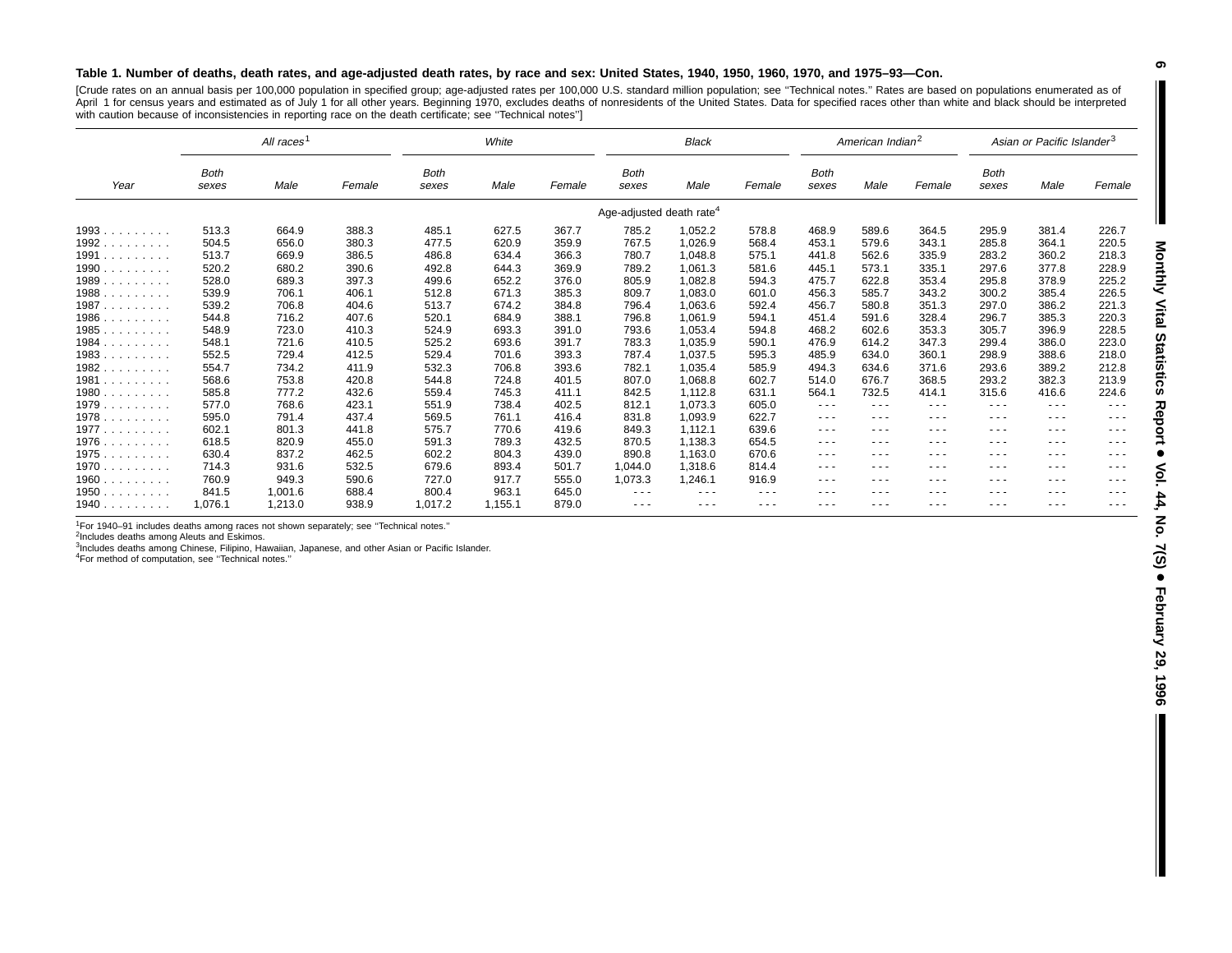#### Table 2. Number of deaths and death rates, by age, race, and sex: United States, 1993

[Rates per 100,000 population in specified group. Data for specified races other than white and black should be interpreted with caution because of inconsistencies in reporting race on the death certificate; see<br>"Technical

|                                                                                             |               | All races |           | White         |          |          | <b>Black</b>  |            |          | American Indian <sup>1</sup> |          |         | Asian or Pacific Islander <sup>2</sup> |          |          |
|---------------------------------------------------------------------------------------------|---------------|-----------|-----------|---------------|----------|----------|---------------|------------|----------|------------------------------|----------|---------|----------------------------------------|----------|----------|
| Age                                                                                         | Both<br>sexes | Male      | Female    | Both<br>sexes | Male     | Female   | Both<br>sexes | Male       | Female   | Both<br>sexes                | Male     | Female  | <b>Both</b><br>sexes                   | Male     | Female   |
|                                                                                             |               |           |           |               |          |          |               | Number     |          |                              |          |         |                                        |          |          |
| All ages                                                                                    | 2,268,553     | 1,161,797 | 1,106,756 | 1,951,437     | 988,329  | 963,108  | 282,151       | 153,502    | 128,649  | 9,579                        | 5,434    | 4,145   | 25,386                                 | 14,532   | 10,854   |
| Under 1 year. $\ldots$                                                                      | 33,466        | 18,959    | 14,507    | 21,497        | 12,222   | 9,275    | 10,887        | 6,121      | 4,766    | 361                          | 209      | 152     | 721                                    | 407      | 314      |
| $1-4$ years.                                                                                | 7,066         | 3,992     | 3,074     | 4,793         | 2,747    | 2,046    | 1,975         | 1,089      | 886      | 114                          | 67       | 47      | 184                                    | 89       | 95       |
| $5-9$ years. $\ldots$                                                                       | 3,918         | 2,203     | 1,715     | 2,817         | 1,616    | 1,201    | 936           | 487        | 449      | 46                           | 30       | 16      | 119                                    | 70       | 49       |
| 10-14 years                                                                                 | 4,740         | 3,004     | 1,736     | 3,493         | 2,208    | 1,285    | 1,056         | 679        | 377      | 74                           | 47       | 27      | 117                                    | 70       | 47       |
| 15–19 years $\ldots \ldots \ldots$                                                          | 14,997        | 11,163    | 3,834     | 10,610        | 7,628    | 2,982    | 3,832         | 3,130      | 702      | 206                          | 135      | 71      | 349                                    | 270      | 79       |
| 20-24 years                                                                                 | 20,486        | 15,743    | 4,743     | 13,886        | 10,613   | 3,273    | 5,867         | 4,604      | 1,263    | 277                          | 207      | 70      | 456                                    | 319      | 137      |
| 25-29 years                                                                                 | 24,085        | 17,759    | 6,326     | 16,668        | 12,475   | 4,193    | 6,667         | 4,766      | 1,901    | 336                          | 237      | 99      | 414                                    | 281      | 133      |
| 30-34 years                                                                                 | 35,560        | 25,928    | 9,632     | 25,380        | 18,901   | 6,479    | 9,276         | 6,396      | 2,880    | 383                          | 278      | 105     | 521                                    | 353      | 168      |
| 35-39 years                                                                                 | 44,330        | 31,185    | 13,145    | 31,547        | 22,676   | 8,871    | 11,745        | 7,842      | 3,903    | 427                          | 296      | 131     | 611                                    | 371      | 240      |
| 40–44 years                                                                                 | 51,708        | 35,210    | 16,498    | 37,249        | 25,626   | 11,623   | 13,119        | 8,743      | 4,376    | 461                          | 301      | 160     | 879                                    | 540      | 339      |
| 45-49 years                                                                                 | 59,270        | 38,084    | 21,186    | 45,103        | 29,159   | 15,944   | 12,726        | 8,050      | 4,676    | 468                          | 306      | 162     | 973                                    | 569      | 404      |
| $50 - 54$ years                                                                             | 72,545        | 45,364    | 27,181    | 56,767        | 35,704   | 21,063   | 14,192        | 8,746      | 5,446    | 546                          | 316      | 230     | 1,040                                  | 598      | 442      |
| 55-59 years                                                                                 | 96,333        | 59,129    | 37,204    | 77,318        | 47,806   | 29,512   | 16,932        | 10,152     | 6.780    | 687                          | 398      | 289     | 1,396                                  | 773      | 623      |
| 60-64 years                                                                                 | 145,248       | 87,777    | 57,471    | 120,918       | 73,750   | 47,168   | 21,663        | 12,531     | 9,132    | 740                          | 413      | 327     | 1,927                                  | 1,083    | 844      |
| 65-69 years                                                                                 | 213,366       | 125,445   | 87,921    | 182,643       | 108,341  | 74,302   | 27,401        | 15,233     | 12,168   | 850                          | 463      | 387     | 2,472                                  | 1,408    | 1,064    |
| 70-74 years                                                                                 | 274,453       | 154,161   | 120.292   | 240,176       | 135.772  | 104,404  | 30,471        | 16,188     | 14,283   | 891                          | 462      | 429     | 2,915                                  | 1,739    | 1,176    |
| 75-79 years                                                                                 | 312,774       | 163,677   | 149,097   | 279,742       | 147,381  | 132,361  | 29,122        | 14,101     | 15,021   | 861                          | 454      | 407     | 3,049                                  | 1,741    | 1,308    |
| 80-84 years                                                                                 | 325,264       | 149,882   | 175,382   | 294,280       | 135,805  | 158,475  | 27,132        | 11,891     | 15,241   | 785                          | 381      | 404     | 3,067                                  | 1,805    | 1,262    |
| 85 years and over                                                                           | 528,437       | 172,778   | 355,659   | 486,211       | 157,645  | 328,566  | 37,011        | 12,671     | 24,340   | 1,055                        | 426      | 629     | 4,160                                  | 2,036    | 2,124    |
| Not stated                                                                                  | 507           | 354       | 153       | 339           | 254      | 85       | 141           | 82         | 59       | 11                           | 8        | 3       | 16                                     | 10       | 6        |
|                                                                                             |               |           |           |               |          |          |               | Death rate |          |                              |          |         |                                        |          |          |
| All ages <sup>3</sup><br>$\mathcal{A}$ . The set of the set of the set of the $\mathcal{A}$ | 880.0         | 923.5     | 838.6     | 908.5         | 938.8    | 879.4    | 876.8         | 1,006.3    | 760.1    | 440.0                        | 503.9    | 377.3   | 293.9                                  | 346.6    | 244.2    |
| Under 1 year <sup>4</sup>                                                                   | 854.4         | 945.8     | 758.6     | 697.3         | 773.0    | 617.5    | 1,735.6       | 1,922.2    | 1,543.2  | 855.7                        | 984.1    | 725.5   | 438.9                                  | 485.1    | 390.6    |
| $1-4$ years.                                                                                | 44.8          | 49.5      | 39.9      | 38.3          | 42.9     | 33.6     | 79.1          | 86.1       | 71.9     | 65.4                         | 75.9     | 54.6    | 30.5                                   | 28.8     | 32.3     |
| $5-9$ years. $\ldots$                                                                       | 21.1          | 23.2      | 19.0      | 19.0          | 21.3     | 16.7     | 32.9          | 33.8       | 32.0     | 21.1                         | 27.0     |         | 17.6                                   | 20.3     | 14.7     |
| 10-14 years                                                                                 | 25.6          | 31.7      | 19.2      | 23.7          | 29.1     | 17.9     | 37.2          | 47.2       | 26.9     | 33.1                         | 41.5     | 24.4    | 16.7                                   | 19.7     | 13.6     |
| 15–19 years $\ldots$                                                                        | 86.9          | 126.0     | 45.6      | 77.0          | 107.6    | 44.6     | 143.6         | 231.7      | 53.3     | 109.4                        | 141.5    | 76.4    | 55.1                                   | 83.8     | 25.4     |
| 20-24 years                                                                                 | 109.2         | 165.0     | 51.4      | 91.7          | 137.0    | 44.3     | 218.5         | 348.5      | 92.6     | 147.6                        | 212.4    | 77.6    | 60.9                                   | 84.6     | 36.9     |
| 25-29 years                                                                                 | 122.7         | 180.3     | 64.7      | 104.2         | 154.0    | 53.1     | 249.2         | 373.2      | 135.9    | 186.6                        | 257.5    | 112.5   | 53.8                                   | 74.5     | 33.9     |
| $30 - 34$ years                                                                             | 159.8         | 233.7     | 86.3      | 137.9         | 203.8    | 70.9     | 328.7         | 483.7      | 192.0    | 205.0                        | 299.8    | 111.6   | 62.2                                   | 87.1     | 38.9     |
| 35-39 years                                                                                 | 205.4         | 290.7     | 121.0     | 175.5         | 251.3    | 99.2     | 441.5         | 630.1      | 275.7    | 250.0                        | 354.7    | 149.9   | 77.9                                   | 99.3     | 58.5     |
| 40-44 years                                                                                 | 269.3         | 371.5     | 169.7     | 230.9         | 318.1    | 143.9    | 590.6         | 850.5      | 366.7    | 315.1                        | 423.5    | 212.7   | 126.6                                  | 168.1    | 90.9     |
| 45-49 years                                                                                 | 372.1         | 487.3     | 261.1     | 330.1         | 430.6    | 231.4    | 781.1         | 1,084.2    | 527.3    | 407.2                        | 547.9    | 274.2   | 185.4                                  | 231.7    | 144.7    |
| 50–54 years $\ldots$                                                                        | 570.0         | 733.3     | 415.6     | 518.0         | 664.0    | 377.4    | 1,092.8       | 1,497.5    | 762.0    | 623.9                        | 752.6    | 505.2   | 272.0                                  | 327.2    | 221.4    |
| 55-59 years                                                                                 | 902.0         | 1,154.9   | 669.1     | 837.8         | 1,069.5  | 620.2    | 1,565.3       | 2,131.6    | 1,119.9  | 1,000.4                      | 1,214.5  | 805.0   | 463.7                                  | 550.0    | 388.2    |
| $60 - 64$ years                                                                             | 1,418.1       | 1,826.0   | 1,057.3   | 1,352.1       | 1,737.7  | 1,003.8  | 2,198.4       | 2,952.0    | 1,628.1  | 1,326.2                      | 1,580.7  | 1,102.0 | 746.2                                  | 964.4    | 578.3    |
| 65-69 years                                                                                 | 2,129.1       | 2,782.5   | 1,594.8   | 2,059.5       | 2,696.0  | 1,532.0  | 3,072.0       | 4,031.0    | 2,367.0  | 1,864.7                      | 2,232.8  | 1,557.5 | 1,147.6                                | 1,544.4  | 856.4    |
| 70-74 years                                                                                 | 3,184.6       | 4,135.3   | 2,459.8   | 3,105.3       | 4,035.7  | 2,389.1  | 4,418.2       | 5,822.9    | 3,469.5  | 2,551.3                      | 3,029.5  | 2,180.5 | 1,831.3                                | 2,471.9  | 1,323.9  |
| 75-79 years                                                                                 | 4,831.6       | 6,304.4   | 3,845.5   | 4,773.1       | 6,240.7  | 3,782.5  | 5,905.8       | 7,690.5    | 4,849.4  | 3,652.0                      | 4,725.2  | 2,913.8 | 3,178.3                                | 4,176.9  | 2,411.1  |
| 80-84 years                                                                                 | 7.658.7       | 9.986.4   | 6.386.5   | 7.604.3       | 9.941.4  | 6.329.3  | 8,772.5       | 11,322.5   | 7.461.4  | 5.253.3                      | 6.705.4  | 4.362.4 | 5,799.7                                | 7.487.1  | 4.385.9  |
| 85 years and over                                                                           | 15,481.7      | 18,257.2  | 14,416.9  | 15,625.4      | 18,443.2 | 14,558.2 | 14,418.1      | 17,033.0   | 13,351.1 | 8,349.2                      | 10,147.7 | 7,454.4 | 12,880.1                               | 15,650.7 | 11,011.5 |

<sup>1</sup>Includes deaths among Aleuts and Eskimos.

2Includes deaths among Chinese, Filipino, Hawaiian, Japanese, and other Asian or Pacific Islander.

<sup>3</sup>Figures for age not stated are included in "All ages" but not distributed among age groups.<br><sup>4</sup>Death rates for "Under 1 year" (based on population estimates) differ from infant mortality rates (based on live births); se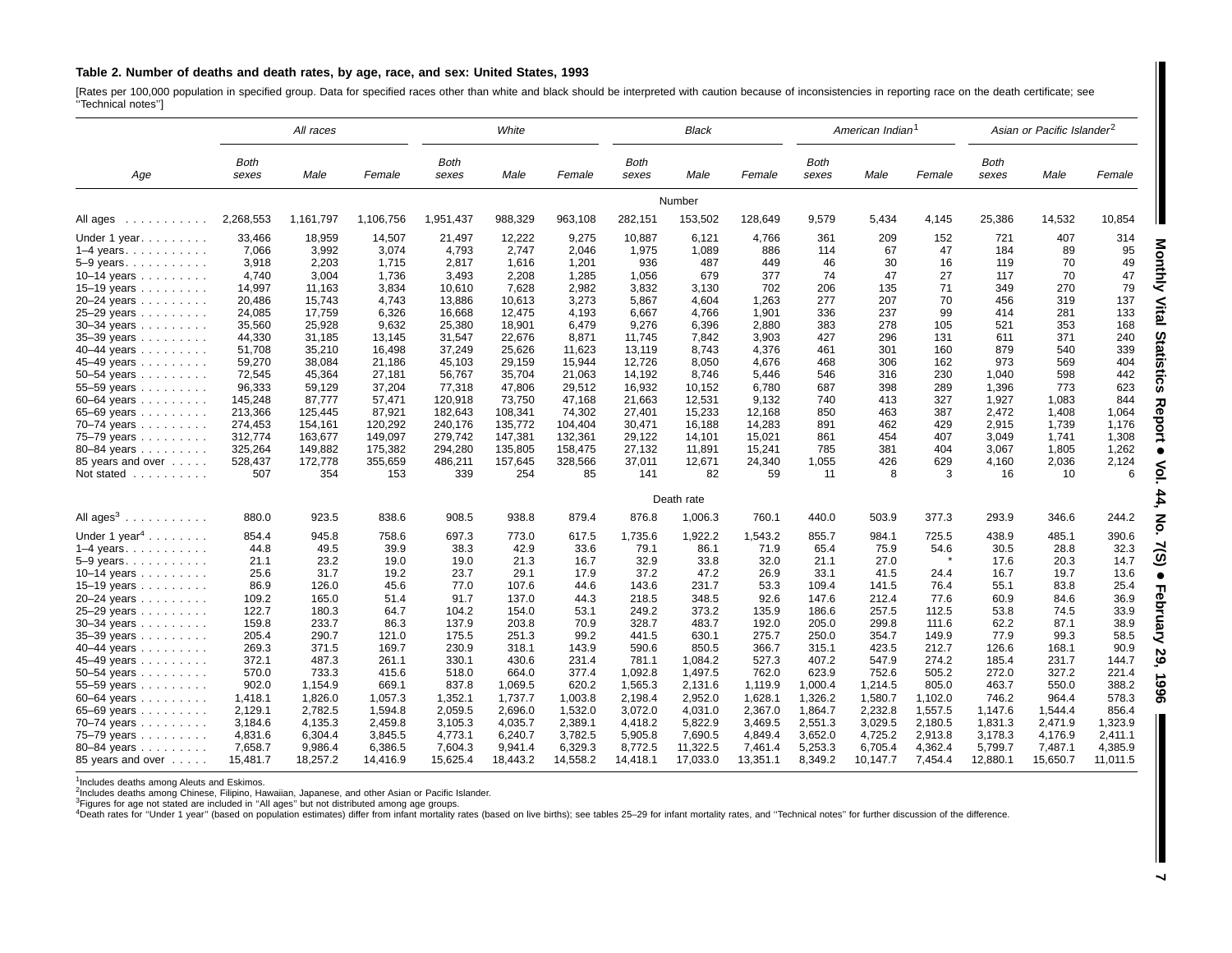# 8 Monthly Vital Statistics Report . Vol. 44, No. 7(S) . February 29, 1996 **Example 20**

# **Table 3. Percent change in death rates between 1992 and 1993 by age, race, and sex: United States**

|                           |                      |        |        |                      | White          |        |               | Black  |        |
|---------------------------|----------------------|--------|--------|----------------------|----------------|--------|---------------|--------|--------|
| Age                       | <b>Both</b><br>sexes | Male   | Female | <b>Both</b><br>sexes | Male           | Female | Both<br>sexes | Male   | Female |
|                           |                      |        |        |                      | Percent change |        |               |        |        |
|                           | 3.2                  | 2.4    | 4.0    | 3.2                  | 2.4            | 4.2    | 3.1           | 2.9    | 3.2    |
| Under 1 year <sup>2</sup> | $-1.3$               | $-1.1$ | $-1.6$ | $-0.6$               | $-1.0$         | $-0.2$ | $-2.8$        | $-1.8$ | $-4.1$ |
|                           | 2.8                  | 3.1    | 2.3    | 0.5                  | 0.7            | 0.9    | 8.1           | 11.0   | 4.7    |
| $5-14$ years              | 4.0                  | 0.7    | 9.1    | 3.9                  | 2.0            | 6.8    | 3.9           | $-1.7$ | 13.5   |
| 15-24 years               | 3.0                  | 3.1    | 3.0    | 1.2                  | 1.2            | 1.1    | 7.6           | 7.4    | 8.1    |
| 25-34 years               | 3.3                  | 3.3    | 3.7    | 3.0                  | 2.8            | 3.6    | 3.9           | 3.9    | 3.9    |
| 35-44 years               | 2.9                  | 3.1    | 2.5    | 2.2                  | 2.1            | 2.6    | 3.5           | 4.7    | 0.9    |
| 45-54 years               | 0.9                  | 0.7    | 1.1    | 0.4                  | 0.1            | 0.9    | 2.9           | 3.5    | 1.9    |
| 55-64 years               | 0.3                  | -0.1   | 0.7    | 0.4                  | $-0.3$         | 1.5    | $-0.7$        | 1.0    | $-2.9$ |
| 65-74 years               | 1.1                  | 0.6    | 1.5    | 1.1                  | 0.6            | 1.5    | 1.6           | 0.9    | 2.2    |
| 75-84 years               | 3.0                  | 2.3    | 3.5    | 2.8                  | 2.1            | 3.2    | 5.4           | 3.1    | 7.4    |
| 85 years and over         | 3.4                  | 2.9    | 3.7    | 3.5                  | 2.7            | 3.9    | 1.0           | 1.9    | 0.7    |

<sup>1</sup>Includes races other than white and black.<br><sup>2</sup>Death rates for "Under 1 year" (based on population estimates) differ from infant mortality rates (based on live births); see tables 25–29 for 1993 infant mortality rates an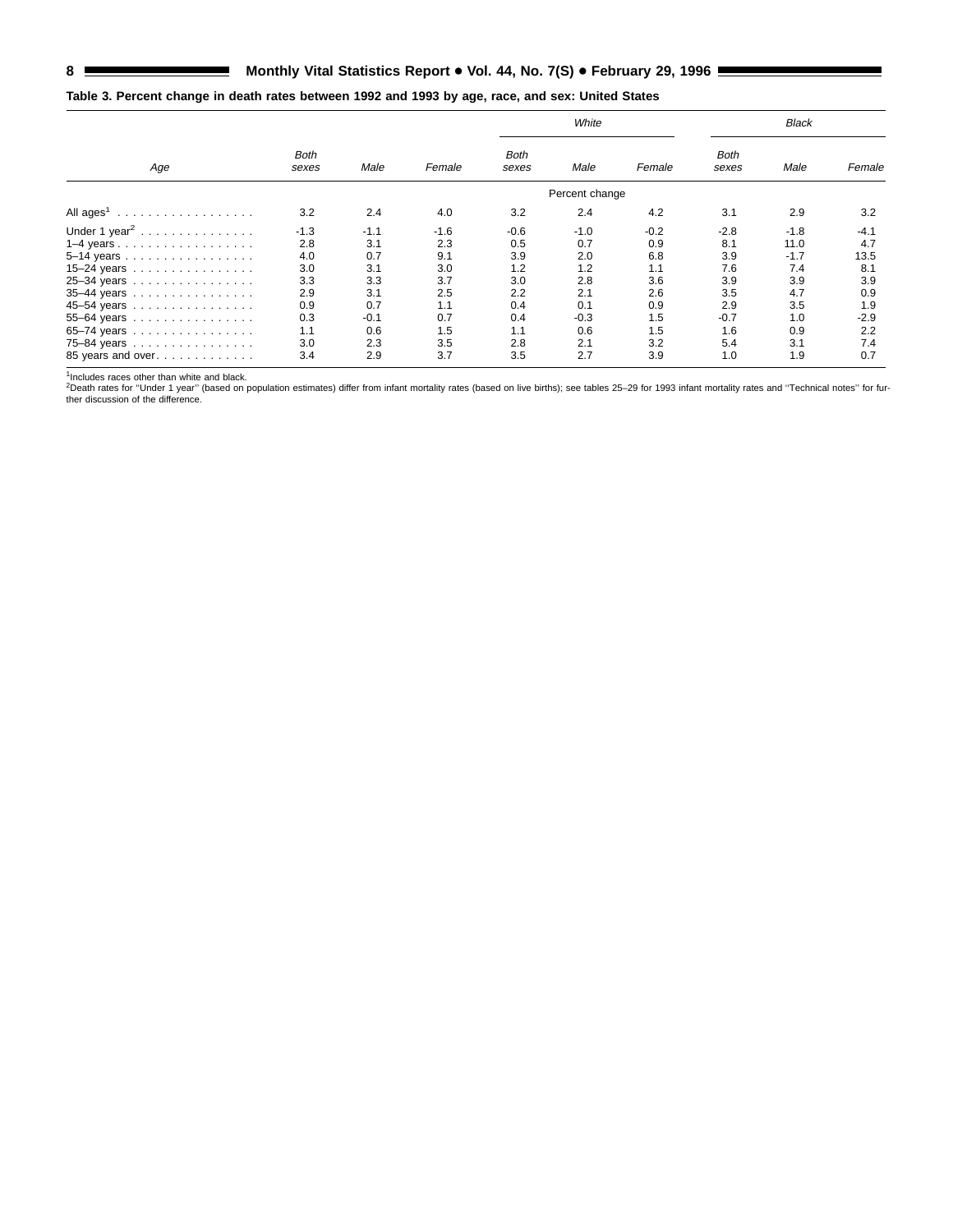# **Life expectancy**

 $\blacktriangleright$  In 1993 average life expectancy at birth was 75.5 years. Despite decreases in mortality due to cancer, liver disease (Chronic liver disease and cirrhosis), and congenital anomalies, average life expectancy for the total population was 0.3 years shorter than in 1992 (75.8 years). This decrease interrupts the upward trend in life expectancy observed throughout this century, and is the first decline since 1980 (figure 3, table 4). Increases in heart disease, COPD, HIV infection, accidents, pneumonia and influenza, diabetes, and stroke mortality made the largest contributions to the decrease in life expectancy. (For method of determining contribution to change in life expectancy, see ''Technical notes.'') Some of the increases in chronic disease deaths are the result of the two influenza epidemics of 1993 (3). Between 1992 and 1993, female life expectancy decreased 0.3 years to 78.8 years, while male life expectancy decreased 0.1 years to 72.2 years. These decreases narrowed the gap between the sexes to 6.6 years.

 $\blacktriangleright$  Between 1992 and 1993, life expectancy for the white population decreased 0.2 years, while life expectancy for the black population decreased 0.4 years. These decreases increased the gap between the races to 7.1 years.

 $\blacktriangleright$  Historically, the pattern of change in life expectancy has differed for males and females and for both major race groups (5). Among the four major race-sex groups (figure 3), white females had the highest life expectancy at birth, followed by black females, white males, and black males. In 1993 the gap between black and white male life expectancy increased to 8.5 years, while the gap between white and black female life expectancy decreased to 5.8 years. Between 1992 and 1993, the largest decrease in life expectancy was for black males (0.4 years) followed by white females (0.3 years), black females (0.2 years), and white males (0.1 years).

 $\blacktriangleright$  In addition to contributing to the decline in life expectancy for the overall population, diabetes contributed to the decline in white and black female life expectancy, while homicide and diabetes contributed to the decline in black male life expectancy.

 $\blacktriangleright$  The differential in white and black male life expectancy was due primarily to higher black male death rates for homicide, heart disease, cancer, HIV infection, and perinatal conditions (Certain conditions originating in the perinatal period). Larger increases in the 1993 black male death rates for homicide, heart disease, cancer, and HIV infection contributed to the increase in the race differential. Lower black male death rates for suicide, larger decreases in perinatal conditions and liver disease, and smaller increases in stroke, and pneumonia and influenza offset an even larger differential.

 $\blacktriangleright$  The differential in white and black female life expectancy was due primarily to higher black female death rates for heart disease, cancer, HIV infection, perinatal conditions, and stroke. Lower black female mortality rates for COPD and suicide offset an even larger gap. Smaller increases in the 1993 rates for black females for cancer, stroke, diabetes, and homicide and a larger rate decrease in perinatal conditions narrowed the gap between the two races.

 $\blacktriangleright$  The life table may be used to compare life expectancies at any age (table 5). Based on 1993 mortality experience, a person aged 35 years could expect to live, on average, another 42.7 years to age 77.7, while a person aged 65 years could expect to live another 17.3 years to age 82.3.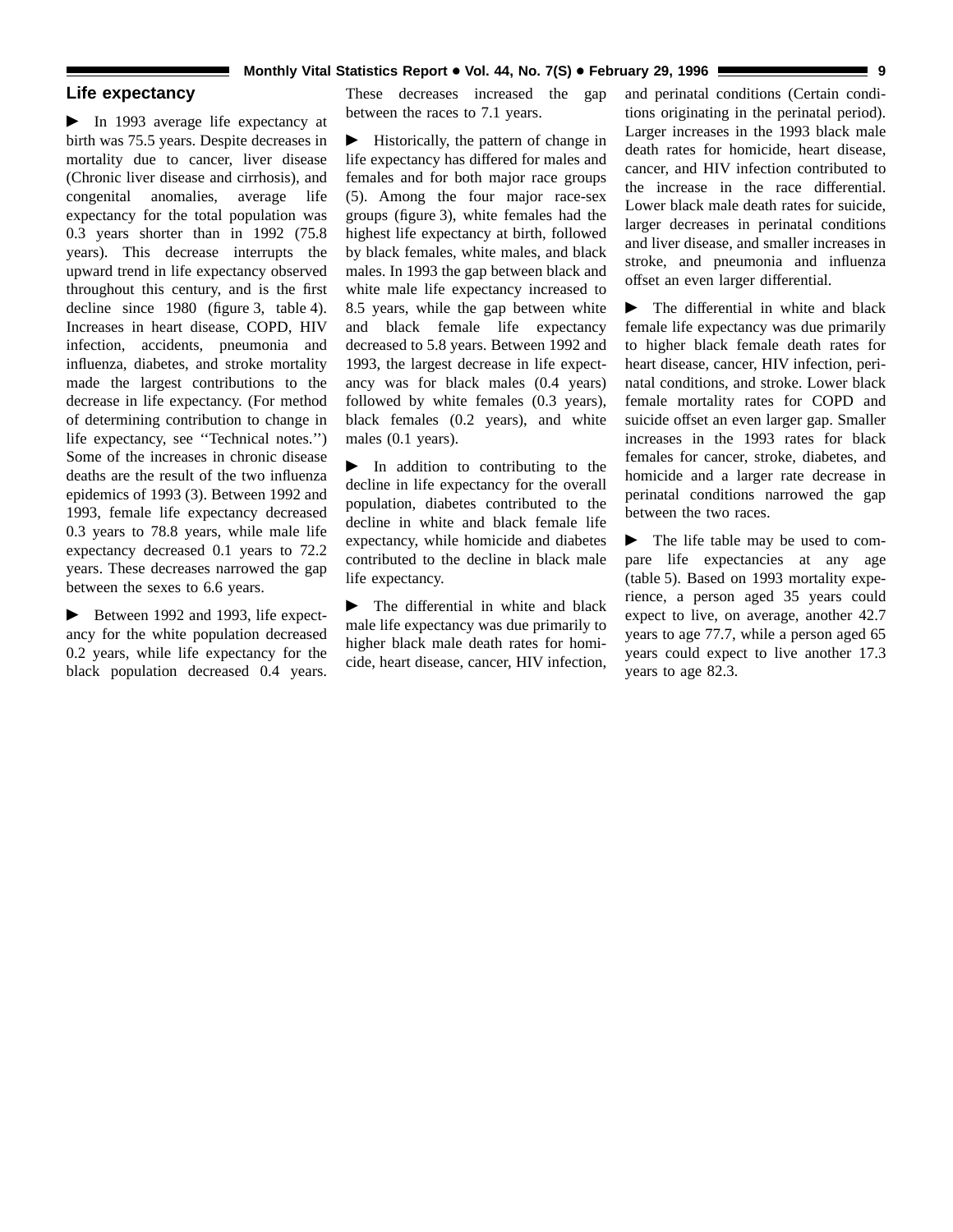

10 Monthly Vital Statistics Report . Vol. 44, No. 7(S) . February 29, 1996

**Figure 3. Life expectancy at birth by race and sex, by decade 1900–90, and by calendar year 1970–93**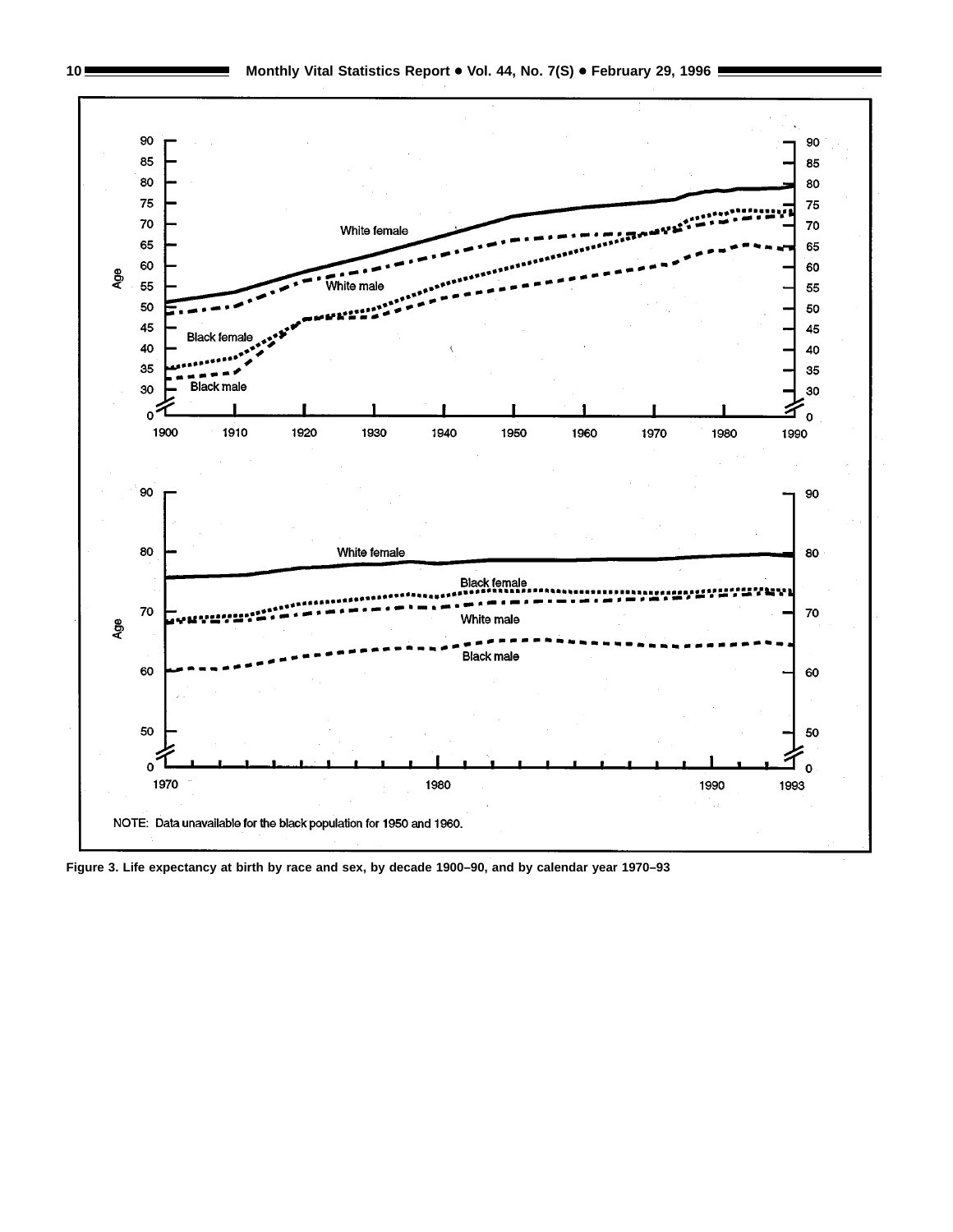# **Table 4. Life expectancy at birth by race and sex: United States, 1940, 1950, 1960, and 1970–93**

|                        |                      |           |        |                      |       |        |                      |       |        | All other            |              |        |
|------------------------|----------------------|-----------|--------|----------------------|-------|--------|----------------------|-------|--------|----------------------|--------------|--------|
|                        |                      | All races |        |                      | White |        |                      | Total |        |                      | <b>Black</b> |        |
| Year                   | <b>Both</b><br>sexes | Male      | Female | <b>Both</b><br>sexes | Male  | Female | <b>Both</b><br>sexes | Male  | Female | <b>Both</b><br>sexes | Male         | Female |
| 1993                   | 75.5                 | 72.2      | 78.8   | 76.3                 | 73.1  | 79.5   | 71.5                 | 67.3  | 75.5   | 69.2                 | 64.6         | 73.7   |
| 1992                   | 75.8                 | 72.3      | 79.1   | 76.5                 | 73.2  | 79.8   | 71.8                 | 67.7  | 75.7   | 69.6                 | 65.0         | 73.9   |
| 1991                   | 75.5                 | 72.0      | 78.9   | 76.3                 | 72.9  | 79.6   | 71.5                 | 67.3  | 75.5   | 69.3                 | 64.6         | 73.8   |
| 1990                   | 75.4                 | 71.8      | 78.8   | 76.1                 | 72.7  | 79.4   | 71.2                 | 67.0  | 75.2   | 69.1                 | 64.5         | 73.6   |
| 1989                   | 75.1                 | 71.7      | 78.5   | 75.9                 | 72.5  | 79.2   | 70.9                 | 66.7  | 74.9   | 68.8                 | 64.3         | 73.3   |
| 1988                   | 74.9                 | 71.4      | 78.3   | 75.6                 | 72.2  | 78.9   | 70.8                 | 66.7  | 74.8   | 68.9                 | 64.4         | 73.2   |
| 1987                   | 74.9                 | 71.4      | 78.3   | 75.6                 | 72.1  | 78.9   | 71.0                 | 66.9  | 75.0   | 69.1                 | 64.7         | 73.4   |
| 1986.<br>1.1.1.1.1.1.1 | 74.7                 | 71.2      | 78.2   | 75.4                 | 71.9  | 78.8   | 70.9                 | 66.8  | 74.9   | 69.1                 | 64.8         | 73.4   |
| 1985                   | 74.7                 | 71.1      | 78.2   | 75.3                 | 71.8  | 78.7   | 71.0                 | 67.0  | 74.8   | 69.3                 | 65.0         | 73.4   |
| $1984$                 | 74.7                 | 71.1      | 78.2   | 75.3                 | 71.8  | 78.7   | 71.1                 | 67.2  | 74.9   | 69.5                 | 65.3         | 73.6   |
| 1983                   | 74.6                 | 71.0      | 78.1   | 75.2                 | 71.6  | 78.7   | 70.9                 | 67.0  | 74.7   | 69.4                 | 65.2         | 73.5   |
| 1982                   | 74.5                 | 70.8      | 78.1   | 75.1                 | 71.5  | 78.7   | 70.9                 | 66.8  | 74.9   | 69.4                 | 65.1         | 73.6   |
| $1981$                 | 74.1                 | 70.4      | 77.8   | 74.8                 | 71.1  | 78.4   | 70.3                 | 66.2  | 74.4   | 68.9                 | 64.5         | 73.2   |
| 1980                   | 73.7                 | 70.0      | 77.4   | 74.4                 | 70.7  | 78.1   | 69.5                 | 65.3  | 73.6   | 68.1                 | 63.8         | 72.5   |
| 1979                   | 73.9                 | 70.0      | 77.8   | 74.6                 | 70.8  | 78.4   | 69.8                 | 65.4  | 74.1   | 68.5                 | 64.0         | 72.9   |
| 1978                   | 73.5                 | 69.6      | 77.3   | 74.1                 | 70.4  | 78.0   | 69.3                 | 65.0  | 73.5   | 68.1                 | 63.7         | 72.4   |
| 1977                   | 73.3                 | 69.5      | 77.2   | 74.0                 | 70.2  | 77.9   | 68.9                 | 64.7  | 73.2   | 67.7                 | 63.4         | 72.0   |
| 1976                   | 72.9                 | 69.1      | 76.8   | 73.6                 | 69.9  | 77.5   | 68.4                 | 64.2  | 72.7   | 67.2                 | 62.9         | 71.6   |
| 1975                   | 72.6                 | 68.8      | 76.6   | 73.4                 | 69.5  | 77.3   | 68.0                 | 63.7  | 72.4   | 66.8                 | 62.4         | 71.3   |
| 1974                   | 72.0                 | 68.2      | 75.9   | 72.8                 | 69.0  | 76.7   | 67.1                 | 62.9  | 71.3   | 66.0                 | 61.7         | 70.3   |
| 1973                   | 71.4                 | 67.6      | 75.3   | 72.2                 | 68.5  | 76.1   | 66.1                 | 62.0  | 70.3   | 65.0                 | 60.9         | 69.3   |
| 19721<br>1.1.1.1.1.1.1 | 71.2                 | 67.4      | 75.1   | 72.0                 | 68.3  | 75.9   | 65.7                 | 61.5  | 70.1   | 64.7                 | 60.4         | 69.1   |
| 1971                   | 71.1                 | 67.4      | 75.0   | 72.0                 | 68.3  | 75.8   | 65.6                 | 61.6  | 69.8   | 64.6                 | 60.5         | 68.9   |
| 1970                   | 70.8                 | 67.1      | 74.7   | 71.7                 | 68.0  | 75.6   | 65.3                 | 61.3  | 69.4   | 64.1                 | 60.0         | 68.3   |
| 1960                   | 69.7                 | 66.6      | 73.1   | 70.6                 | 67.4  | 74.1   | 63.6                 | 61.1  | 66.3   | .                    | ---          | ---    |
| 1950                   | 68.2                 | 65.6      | 71.1   | 69.1                 | 66.5  | 72.2   | 60.8                 | 59.1  | 62.9   | .                    | .            | ---    |
| 1940                   | 62.9                 | 60.8      | 65.2   | 64.2                 | 62.1  | 66.6   | 53.1                 | 51.5  | 54.9   | .                    | .            | .      |

1Deaths based on a 50-percent sample.

# **Table 5. Abridged life table for the total population, 1993**

 $\blacksquare$ 

[For explanation of the columns of the life table, see section 6 of Vital Statistics of the United States, 1990, Volume II]

| Age interval                                                                                                                                                                                                                               | Proportion<br>dying                                                                                  | Of 100,000 born alive                                   |                                               |                               | Stationary population                                 | Average<br>remaining<br>lifetime                                                          |
|--------------------------------------------------------------------------------------------------------------------------------------------------------------------------------------------------------------------------------------------|------------------------------------------------------------------------------------------------------|---------------------------------------------------------|-----------------------------------------------|-------------------------------|-------------------------------------------------------|-------------------------------------------------------------------------------------------|
| Period of life between two exact ages<br>stated in years<br>(1)                                                                                                                                                                            | Proportion of<br>persons alive<br>at beginning of<br>age interval<br>dying during<br>interval<br>(2) | Number living<br>at beginning of<br>age interval<br>(3) | Number dying<br>during age<br>interval<br>(4) | In the age<br>interval<br>(5) | In this and all<br>subsequent age<br>intervals<br>(6) | Average number<br>of years of life<br>remaining at<br>beginning of age<br>interval<br>(7) |
| $x$ to $x + n$                                                                                                                                                                                                                             | $nq_X$                                                                                               | Ιx                                                      | $n\alpha$                                     | $n\lambda x$                  | Tx                                                    | 0<br>$e_{x}$                                                                              |
|                                                                                                                                                                                                                                            | 0.00835                                                                                              | 100.000                                                 | 835                                           | 99,290                        | 7,553,897                                             | 75.5                                                                                      |
|                                                                                                                                                                                                                                            | 0.00177                                                                                              | 99.165                                                  | 176                                           | 396.248                       | 7.454.607                                             | 75.2                                                                                      |
| $5 - 10$<br>.                                                                                                                                                                                                                              | 0.00106                                                                                              | 98,989                                                  | 105                                           | 494.659                       | 7,058,359                                             | 71.3                                                                                      |
| $10 - 15$                                                                                                                                                                                                                                  | 0.00126                                                                                              | 98,884                                                  | 125                                           | 494,177                       | 6,563,700                                             | 66.4                                                                                      |
| $15 - 20$<br>.                                                                                                                                                                                                                             | 0.00431                                                                                              | 98.759                                                  | 426                                           | 492.829                       | 6.069.523                                             | 61.5                                                                                      |
| $20 - 25$<br>.                                                                                                                                                                                                                             | 0.00545                                                                                              | 98.333                                                  | 536                                           | 490.352                       | 5.576.694                                             | 56.7                                                                                      |
| $25 - 30$<br>distributions of the contract of the contract of the contract of the contract of the contract of the contract of the contract of the contract of the contract of the contract of the contract of the contract of the contract | 0.00612                                                                                              | 97,797                                                  | 599                                           | 487.486                       | 5,086,342                                             | 52.0                                                                                      |
| $30 - 35$<br>distributions of the contract of the contract of the contract of the contract of the contract of the contract of the contract of the contract of the contract of the contract of the contract of the contract of the contract | 0.00797                                                                                              | 97,198                                                  | 775                                           | 484.098                       | 4.598.856                                             | 47.3                                                                                      |
| $35 - 40$<br>.                                                                                                                                                                                                                             | 0.01031                                                                                              | 96.423                                                  | 994                                           | 479.771                       | 4.114.758                                             | 42.7                                                                                      |
| $40 - 45$                                                                                                                                                                                                                                  | 0.01343                                                                                              | 95.429                                                  | 1,282                                         | 474,168                       | 3.634.987                                             | 38.1                                                                                      |
| $45 - 50$                                                                                                                                                                                                                                  | 0.01842                                                                                              | 94,147                                                  | 1,734                                         | 466.717                       | 3,160,819                                             | 33.6                                                                                      |
| $50 - 55$<br>.                                                                                                                                                                                                                             | 0.02808                                                                                              | 92.413                                                  | 2,595                                         | 455.985                       | 2.694.102                                             | 29.2                                                                                      |
| $55 - 60$<br>.                                                                                                                                                                                                                             | 0.04421                                                                                              | 89,818                                                  | 3,971                                         | 439.733                       | 2.238.117                                             | 24.9                                                                                      |
| $60 - 65$                                                                                                                                                                                                                                  | 0.06875                                                                                              | 85.847                                                  | 5,902                                         | 415.279                       | 1.798.384                                             | 20.9                                                                                      |
| $65 - 70$                                                                                                                                                                                                                                  | 0.10148                                                                                              | 79,945                                                  | 8,113                                         | 380,318                       | 1,383,105                                             | 17.3                                                                                      |
| $70 - 75$<br>.                                                                                                                                                                                                                             | 0.14838                                                                                              | 71.832                                                  | 10.658                                        | 333.442                       | 1.002.787                                             | 14.0                                                                                      |
| $75 - 80$<br>.                                                                                                                                                                                                                             | 0.21698                                                                                              | 61,174                                                  | 13,274                                        | 273.494                       | 669,345                                               | 10.9                                                                                      |
| $80 - 85$<br>.                                                                                                                                                                                                                             | 0.32300                                                                                              | 47,900                                                  | 15,472                                        | 201.029                       | 395,851                                               | 8.3                                                                                       |
| 85 and over                                                                                                                                                                                                                                | 1.00000                                                                                              | 32,428                                                  | 32,428                                        | 194,822                       | 194,822                                               | 6.0                                                                                       |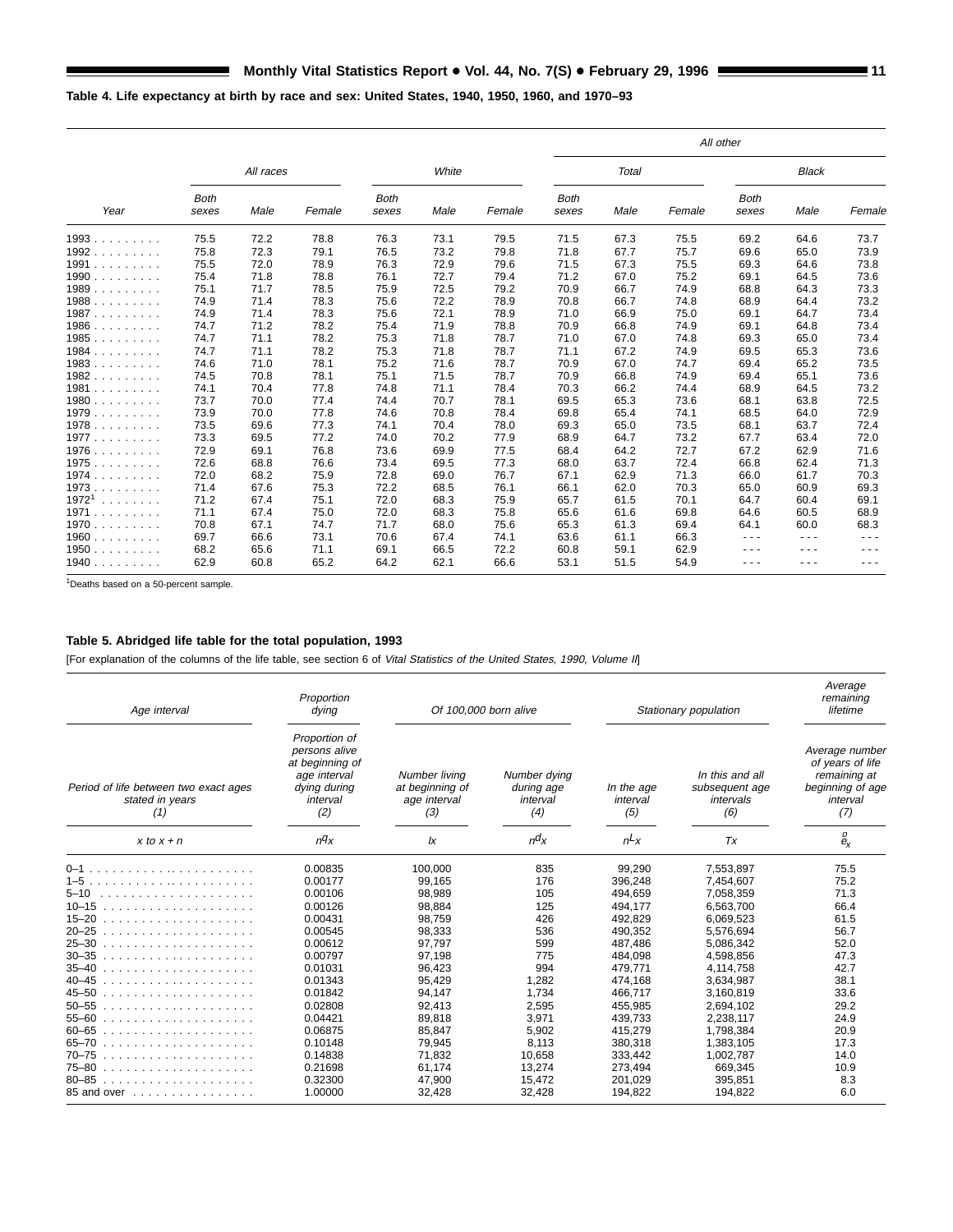# **Leading causes of death**

 $\blacktriangleright$  The 10 leading causes of death and the rankings for those causes for the total population did not change between 1992 and 1993. (For ranking procedures, see ''Technical notes.'') Heart disease and cancer, the two leading causes, accounted

for 56.2 percent of all deaths in 1993. Age-adjusted death rates for all but 1 of the 10 leading causes of death increased in 1993 (table 6). The largest increase was for HIV infection; the smallest increase was for heart disease. Only death rates for cancer decreased.

 $\blacktriangleright$  The 1993 increases in age-adjusted rates for leading causes of death are inconsistent with generally downward trends. The age-adjusted rates for heart disease and stroke have been decreasing since 1950, and the rate for accidents has been decreasing since 1969 (figure 4).



**Figure 4. Age-adjusted death rates for 10 leading causes of death: United States, 1950–93**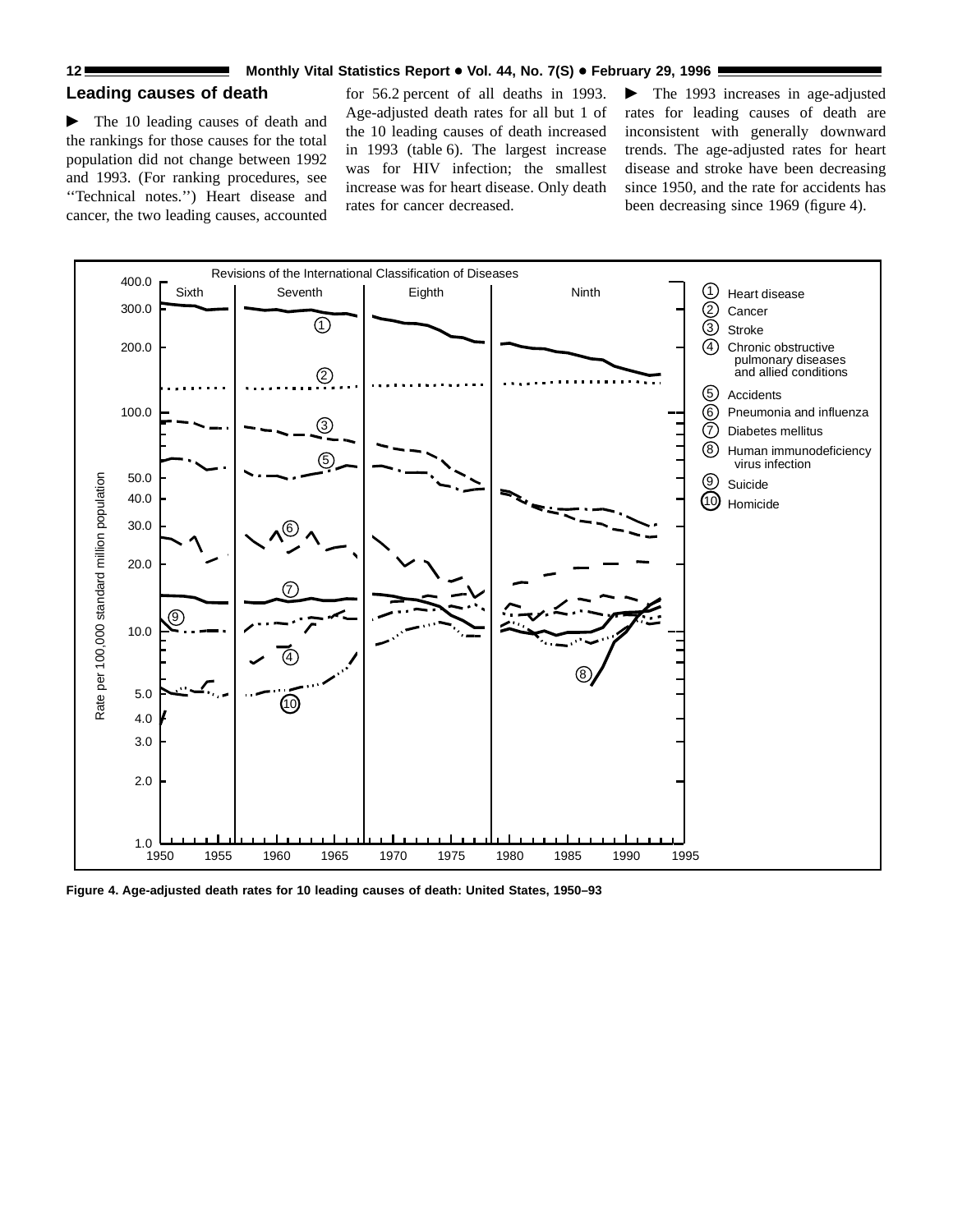The age-adjusted death rate for homicide increased between 1992 and 1993, resuming a trend begun in 1988 and interrupted in 1992 by a decrease. The increase in the death rate for diabetes was larger in 1993 than in the previous three years (1.0 percent each year for 1990–92) but was still much smaller than the dramatic 14-percent increase in 1989 (6). For information on the effect of the 1989 revision of the death certificate, see ''Technical notes.''

 $\blacktriangleright$  The age-adjusted death rates for males were higher than the rates for females for all causes of death combined and for each of the 10 leading causes of death (table 6). The age-adjusted death rates for the black population were higher than the rates for the white population for all causes of death combined and for 8 of the 10 leading causes.

 $\blacktriangleright$  Leading causes of death differed by rank according to the combination of sex and race group examined (figure 5). Heart disease and cancer were the first and second leading causes for males and females; but the remaining eight leading causes differed by rank for each sex. Heart disease, cancer, stroke, and diabetes ranked first, second, third, and seventh, respectively, for the white and black populations; but the remaining causes differed by rank for each race group.

 $\blacktriangleright$  In 1993 accidents were the leading cause of death for persons aged 1–4, 5–14, 15–24, and 25–44 years. Cancer was the leading cause of death for persons aged 45–64 years, and heart disease was the leading cause for persons aged 65 years and over. Leading causes of death differed by rank according to the combination of sex, race, and age group exam-



ined (tables 7 and 8). **Figure 5. Ten leading causes of death and percent of total deaths, by race and sex: United States, 1993**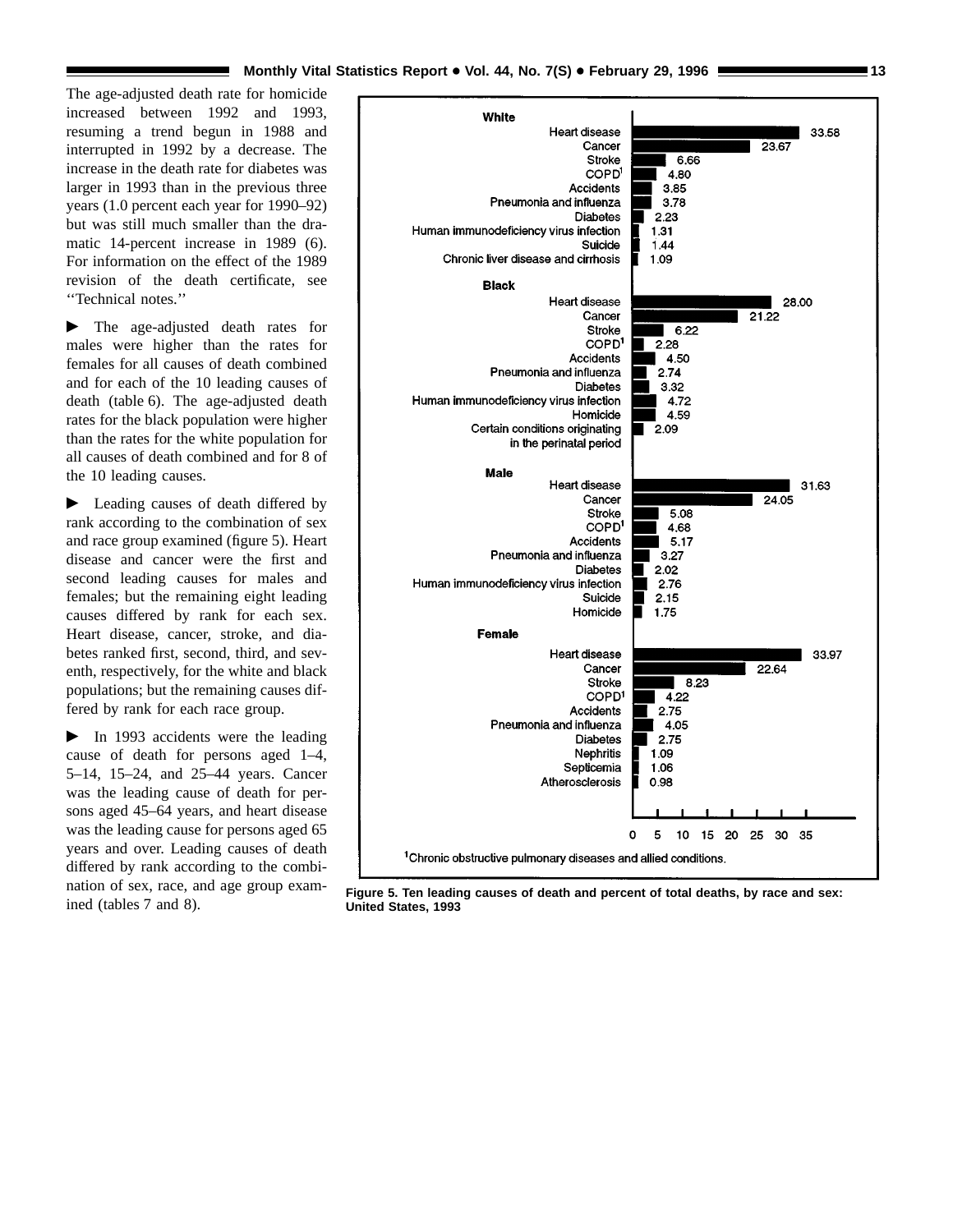# 14 Monthly Vital Statistics Report . Vol. 44, No. 7(S) . February 29, 1996

**Table 6. Percent of total deaths, death rates, age-adjusted death rates for 1993, percent change in age-adjusted death rates from 1992 to 1993 and 1979 to 1993, and ratio of age-adjusted death rates by race and sex for the 10 leading causes of death for the total population in 1993: United States**

[Crude death rates on an annual basis per 100,000 population; age-adjusted rates per 100,000 U.S. standard million population; see "Technical notes." For explanation<br>of asterisks preceding cause-of-death categories, see "T

|                   |                                                                                         |                               |               | Percent change from-                    |                    |                      |                   |                          |
|-------------------|-----------------------------------------------------------------------------------------|-------------------------------|---------------|-----------------------------------------|--------------------|----------------------|-------------------|--------------------------|
|                   |                                                                                         |                               |               |                                         |                    |                      |                   | Ratio of-                |
| Rank <sup>1</sup> | Cause of death<br>(Ninth Revision, International<br>Classification of Diseases, 1975)   | Percent<br>of total<br>deaths | Death<br>rate | Age-adjusted<br>death rates<br>for 1993 | 1992<br>to<br>1993 | 1979<br>to<br>1993   | Male to<br>female | <b>Black to</b><br>white |
|                   |                                                                                         | 100.0                         | 880.0         | 513.3                                   | 1.7                | $-11.0$              | 1.71              | 1.62                     |
| $\cdots$          |                                                                                         | 32.8                          | 288.4         | 145.3                                   | 0.7                | $-27.2$              | 1.86              | 1.49                     |
| $\overline{2}$    | Malignant neoplasms, including neoplasms of                                             |                               |               |                                         |                    |                      |                   |                          |
|                   | lymphatic and hematopoietic tissues 140–208                                             | 23.4                          | 205.6         | 132.6                                   | $-0.4$             | 1.4                  | 1.45              | 1.37                     |
| 3                 |                                                                                         | 6.6                           | 58.2          | 26.5                                    | 1.1                | $-36.3$              | 1.18              | 1.84                     |
| 4                 | Chronic obstructive pulmonary diseases                                                  |                               |               |                                         |                    |                      |                   |                          |
|                   | and allied conditions $\ldots \ldots \ldots \ldots \ldots \ldots \ldots \ldots$ 490–496 | 4.5                           | 39.2          | 21.4                                    | 7.5                | 46.6                 | 1.63              | 0.81                     |
| 5                 |                                                                                         | 4.0                           | 35.1          | 30.3                                    | 3.1                | $-29.4$              | 2.60              | 1.30                     |
| .                 |                                                                                         | 1.8                           | 16.3          | 16.0                                    | 1.3                | $-31.0$              | 2.34              | 1.01                     |
| $\cdots$          | All other accidents and adverse effects.E800-E807.E826-E949                             | 2.1                           | 18.9          | 14.4                                    | 5.1                | $-26.5$              | 2.93              | 1.63                     |
| 6                 |                                                                                         | 3.7                           | 32.1          | 13.5                                    | 6.3                | 20.5                 | 1.64              | 1.44                     |
| 7                 | -250                                                                                    | 2.4                           | 20.9          | 12.4                                    | 4.2                | 26.5                 | 1.15              | 2.44                     |
| 8                 | Human immunodeficiency virus infection. *042-*044                                       | 1.6                           | 14.5          | 13.8                                    | 9.5                | $\sim$ $\sim$ $\sim$ | 6.34              | 3.96                     |
| 9                 |                                                                                         | 1.4                           | 12.1          | 11.3                                    | 1.8                | $-3.4$               | 4.35              | 0.60                     |
| 10                |                                                                                         | 1.1                           | 10.1          | 10.7                                    | 1.9                | 4.9                  | 3.78              | 6.82                     |
| $\cdots$          |                                                                                         | 18.6                          | 163.9         |                                         |                    |                      |                   |                          |

1Rank based on number of deaths; see ''Technical notes.''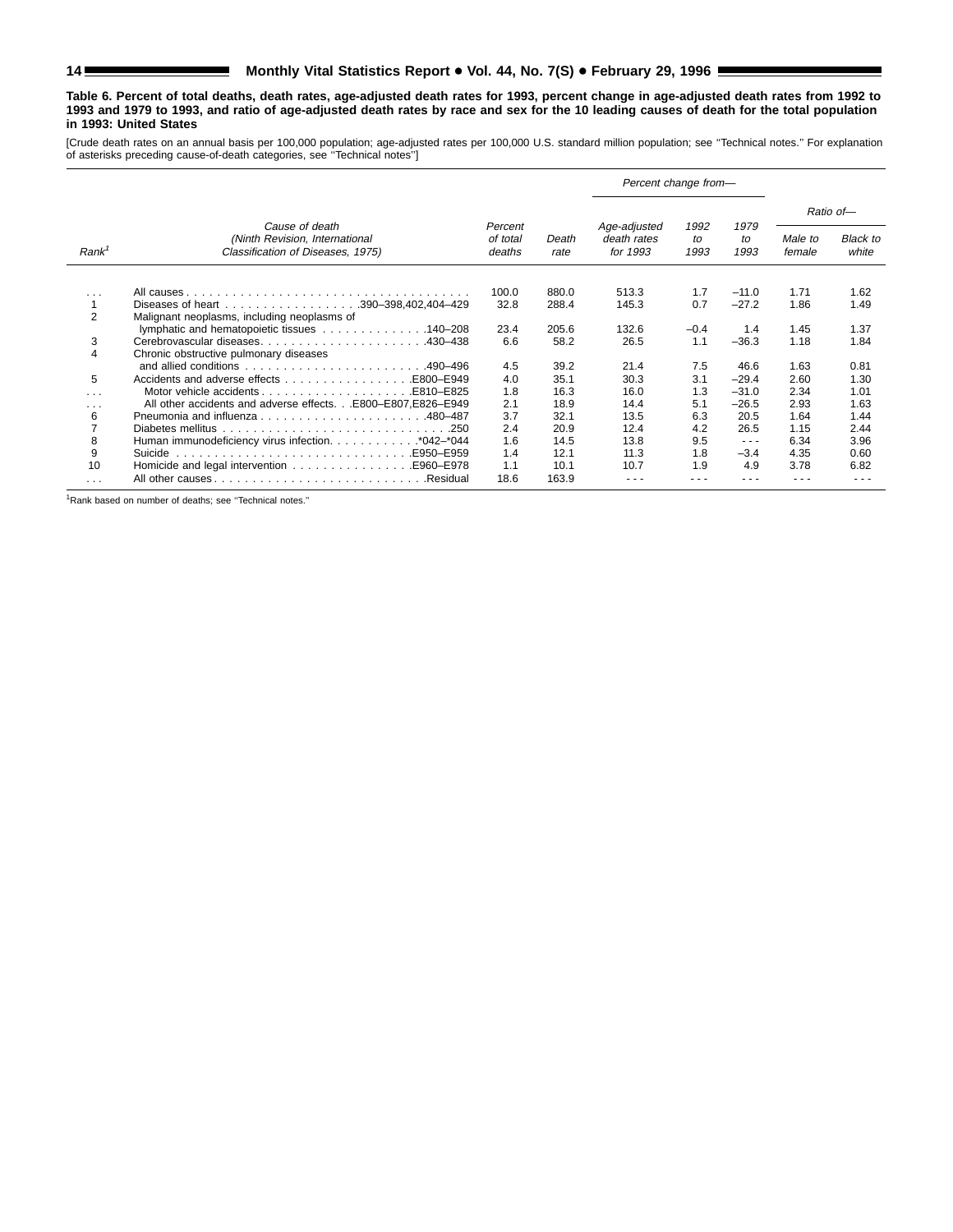[Rates per 100,000 population in specified group. For explanation of asterisks preceding cause-of-death categories, see ''Technical notes'']

 $\blacksquare$ 

|                   | Cause of death, race, sex, and age                         |           |       |                      | Cause of death, race, sex, and age               |         |       |
|-------------------|------------------------------------------------------------|-----------|-------|----------------------|--------------------------------------------------|---------|-------|
|                   | (Ninth Revision, International                             |           |       |                      | (Ninth Revision, International                   |         |       |
| Rank <sup>1</sup> | Classification of Diseases, 1975)                          | Number    | Rate  | Rank <sup>1</sup>    | Classification of Diseases, 1975)                | Number  | Rate  |
|                   | All races <sup>2</sup> , both sexes, all ages <sup>3</sup> |           |       |                      | All races <sup>2</sup> , both sexes, 15-24 years |         |       |
|                   |                                                            | 2,268,553 | 880.0 | $\sim$ $\sim$ $\sim$ |                                                  | 35,483  | 98.5  |
| .<br>1            | Diseases of heart. 390-398,402,404-429                     | 743,460   | 288.4 | $\mathbf{1}$         | Accidents and adverse effects. E800-E949         | 13,966  | 38.8  |
| 2                 | Malignant neoplasms, including neoplasms of                |           |       | $\sim 100$           |                                                  | 10,500  | 29.1  |
|                   |                                                            |           |       | $\sim$ $\sim$ $\sim$ | All other accidents and adverse                  |         |       |
|                   | lymphatic and hematopoietic tissues 140-208                | 529,904   | 205.6 |                      | effects E800-E807,E826-E949                      | 3,466   | 9.6   |
| 3                 | Cerebrovascular diseases 430-438                           | 150,108   | 58.2  | $\overline{2}$       | Homicide and legal intervention E960–E978        | 8,424   | 23.4  |
| 4                 | Chronic obstructive pulmonary diseases                     |           |       | 3                    |                                                  | 4,849   | 13.5  |
|                   | and allied conditions490-496                               | 101.077   | 39.2  | 4                    | Malignant neoplasms, including neoplasms of      |         |       |
| 5                 | Accidents and adverse effects. E800-E949                   | 90,523    | 35.1  |                      | lymphatic and hematopoietic tissues140-208       | 1,738   | 4.8   |
| .                 | Motor vehicle accidents E810-E825                          | 41,893    | 16.3  | 5                    | Diseases of heart. 390-398,402,404-429           | 981     | 2.7   |
| .                 | All other accidents and adverse                            |           |       | 6                    | Human immunodeficiency virus                     |         |       |
|                   |                                                            | 48,630    | 18.9  |                      |                                                  | 609     | 1.7   |
| 6                 | Pneumonia and influenza 480-487                            | 82,820    | 32.1  | $\overline{7}$       | Congenital anomalies 740–759                     | 472     | 1.3   |
| 7                 |                                                            | 53,894    | 20.9  | 8                    | Pneumonia and influenza 480-487                  | 251     | 0.7   |
| 8                 | Human immunodeficiency virus                               |           |       | 9                    | Cerebrovascular diseases 430-438                 | 208     | 0.6   |
|                   |                                                            | 37,267    | 14.5  | 10                   | Chronic obstructive pulmonary diseases           |         |       |
| 9                 | SuicideE950–E959                                           | 31,102    | 12.1  |                      |                                                  |         |       |
| 10                | Homicide and legal intervention. E960–E978                 | 26,009    | 10.1  |                      | and allied conditions. 490–496                   | 206     | 0.6   |
| .                 | All other causes Residual                                  | 422,389   | 163.9 | $\sim$ $\sim$ $\sim$ | All other causes Residual                        | 3,779   | 10.5  |
|                   | All races <sup>2</sup> , both sexes, $1-4$ years           |           |       |                      | All races <sup>2</sup> , both sexes, 25-44 years |         |       |
|                   |                                                            |           |       | $\sim$ $\sim$ $\sim$ |                                                  | 155,683 | 188.3 |
| $\sim$ .          |                                                            | 7,066     | 44.8  | $\mathbf{1}$         | Accidents and adverse effects. E800-E949         | 27,277  | 33.0  |
| $\mathbf{1}$      | Accidents and adverse effects. E800-E949                   | 2,590     | 16.4  | $\sim 100$           | Motor vehicle accidents E810-E825                | 14,283  | 17.3  |
| .                 | Motor vehicle accidents E810-E825                          | 891       | 5.6   | $\sim 100$           | All other accidents and adverse                  |         |       |
| $\cdots$          | All other accidents and adverse                            |           |       |                      | effects E800-E807,E826-E949                      | 12,994  | 15.7  |
|                   | effects E800-E807,E826-E949                                | 1,699     | 10.8  | $\overline{2}$       | Human immunodeficiency virus                     |         |       |
| 2                 | Congenital anomalies 740–759                               | 804       | 5.1   |                      |                                                  | 27,228  | 32.9  |
| 3                 | Malignant neoplasms, including neoplasms of                |           |       | 3                    | Malignant neoplasms, including neoplasms of      |         |       |
|                   | lymphatic and hematopoietic tissues 140-208                | 522       | 3.3   |                      | lymphatic and hematopoietic tissues 140-208      | 21,834  | 26.4  |
| 4                 | Homicide and legal intervention. E960-E978                 | 464       | 2.9   | 4                    | Diseases of heart. 390-398,402,404-429           | 16,660  | 20.2  |
| 5                 | Diseases of heart. 390-398,402,404-429                     | 296       | 1.9   | 5                    | SuicideE950-E959                                 | 12,477  | 15.1  |
| 6                 | Human immunodeficiency virus                               |           |       | 6                    | Homicide and legal intervention. E960–E978       | 11,815  | 14.3  |
|                   |                                                            | 204       | 1.3   | 7                    | Chronic liver disease and cirrhosis 571          | 4,477   | 5.4   |
| 7                 | Pneumonia and influenza 480-487                            | 182       | 1.2   | 8                    | Cerebrovascular diseases 430–438                 | 3,316   | 4.0   |
| 8                 | Certain conditions originating in the                      |           |       | 9                    | Diabetes mellitus.<br>.250                       | 2,299   | 2.8   |
|                   | perinatal period760-779                                    | 100       | 0.6   | 10                   | Pneumonia and influenza 480-487                  | 2,275   | 2.8   |
| 9                 |                                                            | 96        | 0.6   |                      | All other causes Residual                        | 26,025  | 31.5  |
| 10                | Benign neoplasms, carcinoma in situ,                       |           |       | $\sim$ $\sim$ $\sim$ |                                                  |         |       |
|                   | and neoplasms of uncertain behavior                        |           |       |                      | All races <sup>2</sup> , both sexes, 45–64 years |         |       |
|                   | and of unspecified nature. 210–239                         | 77        | 0.5   | $\sim$ $\sim$ $\sim$ |                                                  | 373,396 | 753.1 |
| .                 | All other causes Residual                                  | 1,731     | 11.0  | $\mathbf{1}$         | Malignant neoplasms, including neoplasms of      |         |       |
|                   |                                                            |           |       |                      | lymphatic and hematopoietic tissues 140-208      | 133,057 | 268.4 |
|                   | All races <sup>2</sup> , both sexes, $5-14$ years          |           |       | 2                    | Diseases of heart. 390-398,402,404-429           | 104,722 | 211.2 |
| $\cdots$          |                                                            | 8,658     | 23.4  | 3                    | Cerebrovascular diseases 430-438                 | 14.682  | 29.6  |
| $\mathbf{1}$      | Accidents and adverse effects. E800-E949                   | 3,466     | 9.4   | 4                    | Accidents and adverse effects. E800-E949         | 14,434  | 29.1  |
| $\cdots$          | Motor vehicle accidents E810-E825                          | 1,963     | 5.3   | $\cdots$             | Motor vehicle accidents E810-E825                | 6,711   | 13.5  |
| $\cdots$          | All other accidents and adverse                            |           |       | $\sim$ $\sim$ $\sim$ | All other accidents and adverse                  |         |       |
|                   |                                                            | 1,503     | 4.1   |                      | effects E800-E807,E826-E949                      | 7,723   | 15.6  |
| 2                 | Malignant neoplasms, including neoplasms of                |           |       | 5                    | Chronic obstructive pulmonary diseases           |         |       |
|                   | lymphatic and hematopoietic tissues 140-208                | 1,089     | 2.9   |                      | and allied conditions. 490-496                   | 13,165  | 26.6  |
| 3                 | Homicide and legal interventionE960–E978                   | 656       | 1.8   | 6                    | Diabetes mellitus250                             | 10,927  | 22.0  |
| 4                 | Congenital anomalies 740-759                               | 485       | 1.3   | 7                    | Chronic liver disease and cirrhosis 571          | 10,316  | 20.8  |
| 5                 | SuicideE950–E959                                           | 321       | 0.9   | 8                    | Human immunodeficiency virus                     |         |       |
| 6                 | Diseases of heart. 390-398,402,404-429                     | 303       | 0.8   |                      |                                                  | 8,330   | 16.8  |
| 7                 | Human immunodeficiency virus                               |           |       | 9                    |                                                  | 7,229   | 14.6  |
|                   |                                                            | 155       | 0.4   | 10                   | Pneumonia and influenza 480–487                  | 5,583   | 11.3  |
| 8                 | Chronic obstructive pulmonary diseases                     |           |       | $\sim 100$           | All other causes Residual                        | 50,951  | 102.8 |
|                   | and allied conditions. 490-496                             | 138       | 0.4   |                      |                                                  |         |       |
| 9                 | Pneumonia and influenza 480-487                            | 135       | 0.4   |                      |                                                  |         |       |
| 10                | Cerebrovascular diseases 430-438                           | 79        | 0.2   |                      |                                                  |         |       |
| $\ldots$          | All other causes Residual                                  | 1,831     | 4.9   |                      |                                                  |         |       |
|                   |                                                            |           |       |                      |                                                  |         |       |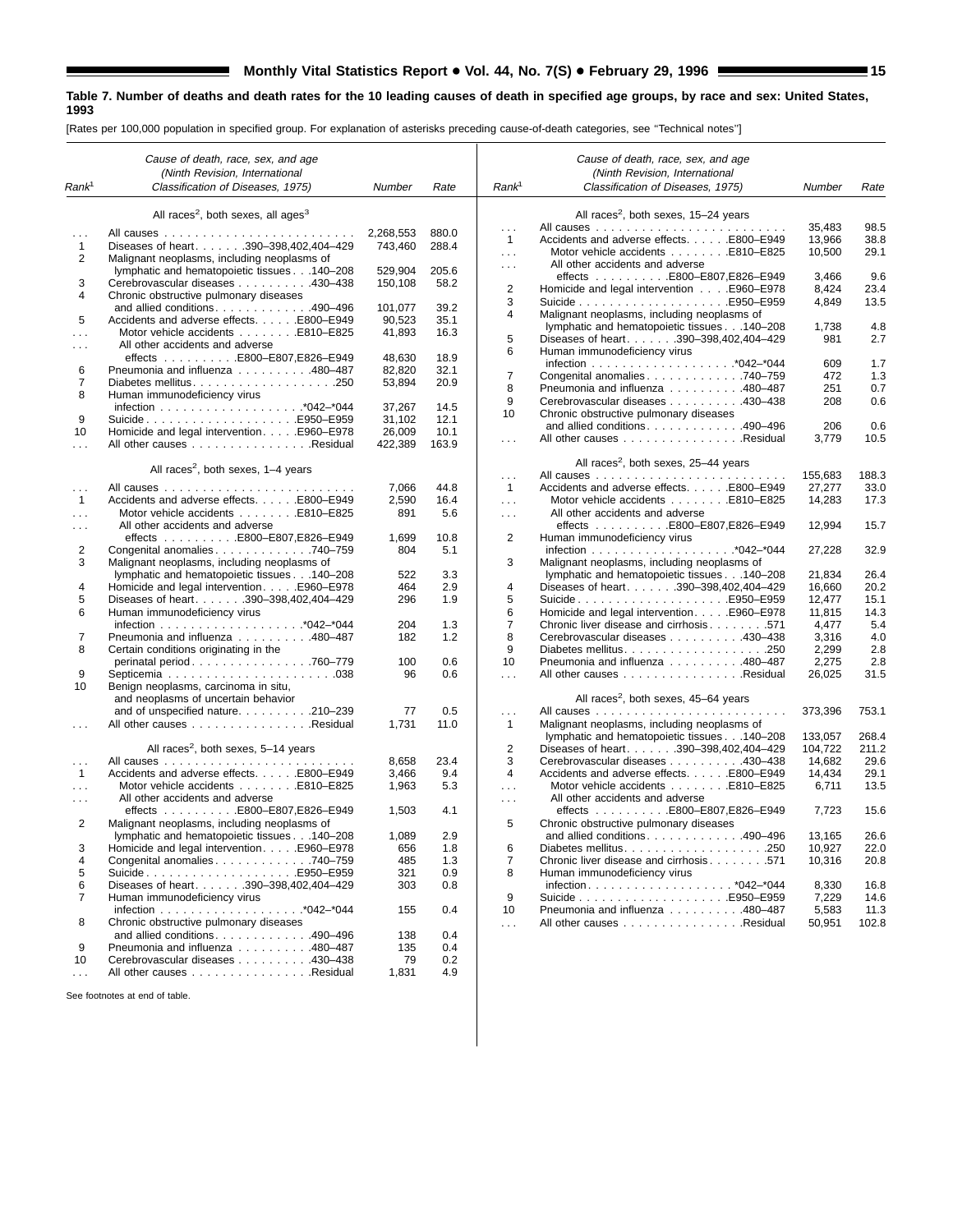۳

#### **Table 7. Number of deaths and death rates for the 10 leading causes of death in specified age groups, by race and sex: United States, 1993—Con.**

[Rates per 100,000 population in specified group. For explanation of asterisks preceding cause-of-death categories, see ''Technical notes'']

|                          | Cause of death, race, sex, and age<br>(Ninth Revision, International               |                   |                |                          | Cause of death, race, sex, and age<br>(Ninth Revision, International                       |                |             |
|--------------------------|------------------------------------------------------------------------------------|-------------------|----------------|--------------------------|--------------------------------------------------------------------------------------------|----------------|-------------|
| Rank <sup>1</sup>        | Classification of Diseases, 1975)                                                  | Number            | Rate           | Rank <sup>1</sup>        | Classification of Diseases, 1975)                                                          | Number         | Rate        |
|                          | All races <sup>2</sup> , both sexes, 65 years and over                             |                   |                |                          | All races, male, 5-14 years                                                                |                |             |
|                          |                                                                                    | 1,654,294         | 5,047.7        | .                        |                                                                                            | 5,207          | 27.4        |
| $\mathbf{1}$             | Diseases of heart. 390-398,402,404-429                                             | 619,755           | 1,891.0        | $\mathbf{1}$             | Accidents and adverse effects. E800-E949                                                   | 2,247          | 11.8        |
| 2                        | Malignant neoplasms, including neoplasms of                                        |                   |                | $\cdots$                 | Motor vehicle accidents E810-E825                                                          | 1,202          | 6.3         |
|                          | lymphatic and hematopoietic tissues 140-208                                        | 371,549           | 1,133.7        | $\cdots$                 | All other accidents and adverse                                                            |                |             |
| 3                        | Cerebrovascular diseases 430-438                                                   | 131,551           | 401.4          |                          | effects E800-E807,E826-E949                                                                | 1,045          | 5.5         |
| 4                        | Chronic obstructive pulmonary diseases                                             |                   |                | 2                        | Malignant neoplasms, including neoplasms of<br>lymphatic and hematopoietic tissues 140-208 |                |             |
| 5                        | and allied conditions. $\ldots$ . 490–496<br>Pneumonia and influenza 480-487       | 86,425<br>73,853  | 263.7<br>225.3 | 3                        | Homicide and legal intervention. E960–E978                                                 | 621<br>408     | 3.3<br>2.2  |
| 6                        | Diabetes mellitus250                                                               | 40.502            | 123.6          | 4                        | Congenital anomalies 740–759                                                               | 264            | 1.4         |
| 7                        | Accidents and adverse effects. E800-E949                                           | 27,784            | 84.8           | 5                        | SuicideE950-E959                                                                           | 233            | 1.2         |
| $\cdots$                 | Motor vehicle accidentsE810-E825                                                   | 7,321             | 22.3           | 6                        | Diseases of heart. 390-398,402,404-429                                                     | 149            | 0.8         |
| $\cdots$                 | All other accidents and adverse                                                    |                   |                | 7                        | Chronic obstructive pulmonary diseases                                                     |                |             |
|                          | effects E800-E807,E826-E949                                                        | 20,463            | 62.4           |                          | and allied conditions. 490-496                                                             | 79             | 0.4         |
| 8                        | Nephritis, nephrotic syndrome,                                                     |                   |                | 8                        | Human immunodeficiency virus                                                               |                |             |
|                          | and nephrosis580-589                                                               | 19,743            | 60.2           |                          |                                                                                            | 78             | 0.4         |
| 9                        |                                                                                    | 16,846            | 51.4           | 9                        | Pneumonia and influenza 480-487                                                            | 72             | 0.4         |
| 10                       | Atherosclerosis440<br>All other causes Residual                                    | 16,460<br>249,826 | 50.2<br>762.3  | 10                       | Cerebrovascular diseases 430-438<br>All other causes Residual                              | 48<br>1,008    | 0.3<br>5.3  |
|                          |                                                                                    |                   |                | $\sim$                   |                                                                                            |                |             |
|                          | All races, male, all ages <sup>3</sup><br>All causes<br>and a straight             | 1.161.797         | 923.5          |                          | All races, male, 15-24 years                                                               | 26,906         | 146.2       |
| $\cdots$<br>$\mathbf{1}$ | Diseases of heart. 390-398,402,404-429                                             | 367.479           | 292.1          | $\cdots$<br>$\mathbf{1}$ | Accidents and adverse effects. E800-E949                                                   | 10,601         | 57.6        |
| 2                        | Malignant neoplasms, including neoplasms of                                        |                   |                | $\sim$                   | Motor vehicle accidents E810-E825                                                          | 7,687          | 41.8        |
|                          | lymphatic and hematopoietic tissues 140-208                                        | 279,375           | 222.1          | $\cdots$                 | All other accidents and adverse                                                            |                |             |
| 3                        | Accidents and adverse effects. E800-E949                                           | 60,117            | 47.8           |                          | effects E800-E807,E826-E949                                                                | 2,914          | 15.8        |
| $\cdots$                 | Motor vehicle accidents E810-E825                                                  | 28,531            | 22.7           | 2                        | Homicide and legal intervention. E960-E978                                                 | 7,206          | 39.2        |
| $\cdots$                 | All other accidents and adverse                                                    |                   |                | 3                        | SuicideE950-E959                                                                           | 4,119          | 22.4        |
| 4                        | effects E800-E807,E826-E949                                                        | 31,586<br>59.048  | 25.1           | 4                        | Malignant neoplasms, including neoplasms of                                                |                |             |
| 5                        | Cerebrovascular diseases 430-438<br>Chronic obstructive pulmonary diseases         |                   | 46.9           | 5                        | lymphatic and hematopoietic tissues 140-208<br>Diseases of heart. 390-398,402,404-429      | 1,013<br>627   | 5.5<br>3.4  |
|                          | and allied conditions. 490-496                                                     | 54,371            | 43.2           | 6                        | Human immunodeficiency virus                                                               |                |             |
| 6                        | Pneumonia and influenza 480-487                                                    | 37,996            | 30.2           |                          |                                                                                            | 414            | 2.3         |
| 7                        | Human immunodeficiency virus                                                       |                   |                | 7                        | Congenital anomalies. 740-759                                                              | 277            | 1.5         |
|                          |                                                                                    | 32,093            | 25.5           | 8                        | Chronic obstructive pulmonary diseases                                                     |                |             |
| 8                        | SuicideE950–E959                                                                   | 25,007            | 19.9           |                          | and allied conditions. $\ldots$ . 490–496                                                  | 128            | 0.7         |
| 9                        |                                                                                    | 23,430            | 18.6           | 9                        | Pneumonia and influenza 480-487                                                            | 127            | 0.7         |
| 10                       | Homicide and legal interventionE960–E978                                           | 20,290            | 16.1           | 10                       | Cerebrovascular diseases 430-438                                                           | 94             | 0.5         |
|                          | All other causes Residual                                                          | 202,591           | 161.0          | $\sim$                   | All other causes Residual                                                                  | 2,300          | 12.5        |
|                          | All races, male, 1-4 years                                                         |                   |                |                          | All races, male, 25-44 years                                                               |                |             |
| $\cdots$<br>$\mathbf{1}$ | Accidents and adverse effects. E800-E949                                           | 3,992<br>1,545    | 49.5<br>19.1   | $\cdots$<br>1            | Human immunodeficiency virus                                                               | 110,082        | 267.5       |
| $\sim 100$               |                                                                                    | 489               | 6.1            |                          |                                                                                            | 23,460         | 57.0        |
|                          | All other accidents and adverse                                                    |                   |                | 2                        | Accidents and adverse effects. E800–E949                                                   | 21,068         | 51.2        |
|                          | effects E800-E807,E826-E949                                                        | 1,056             | 13.1           | $\sim$                   |                                                                                            | 10,443         | 25.4        |
| 2                        | Congenital anomalies. 740-759                                                      | 388               | 4.8            | $\cdots$                 | All other accidents and adverse                                                            |                |             |
| 3                        | Malignant neoplasms, including neoplasms of                                        |                   |                |                          | effects $\ldots \ldots \ldots$ . E800-E807,E826-E949                                       | 10,625         | 25.8        |
|                          | lymphatic and hematopoietic tissues 140-208                                        | 301               | 3.7            | 3                        | Diseases of heart. 390-398,402,404-429                                                     | 11,933         | 29.0        |
| 4                        | Homicide and legal interventionE960–E978                                           | 274               | 3.4            |                          | Malignant neoplasms, including neoplasms of                                                |                |             |
| 5                        | Diseases of heart. 390-398,402,404-429                                             | 164               | 2.0            |                          | lymphatic and hematopoietic tissues 140-208                                                | 10,180         | 24.7        |
| 6                        | Human immunodeficiency virus                                                       |                   |                | 5                        | SuicideE950–E959                                                                           | 10.060         | 24.4        |
|                          |                                                                                    | 104               | 1.3            | 6<br>7                   | Homicide and legal intervention. E960-E978<br>Chronic liver disease and cirrhosis571       | 9,162<br>3,211 | 22.3<br>7.8 |
| 7<br>8                   | Pneumonia and influenza 480-487<br>Certain conditions originating in the perinatal | 93                | 1.2            | 8                        | Cerebrovascular diseases 430-438                                                           | 1,785          | 4.3         |
|                          |                                                                                    | 68                | 0.8            | 9                        | Pneumonia and influenza 480-487                                                            | 1,434          | 3.5         |
| 9                        |                                                                                    | 51                | 0.6            | 10                       |                                                                                            | 1,343          | 3.3         |
| 10                       | Benign neoplasms, carcinoma in situ, and<br>neoplasms of uncertain behavior and of |                   |                | $\cdots$                 | All other causes Residual                                                                  | 16,446         | 40.0        |
|                          | unspecified nature 210-239                                                         | 47                | 0.6            |                          |                                                                                            |                |             |
| $\cdots$                 | All other causes Residual                                                          | 957               | 11.9           |                          |                                                                                            |                |             |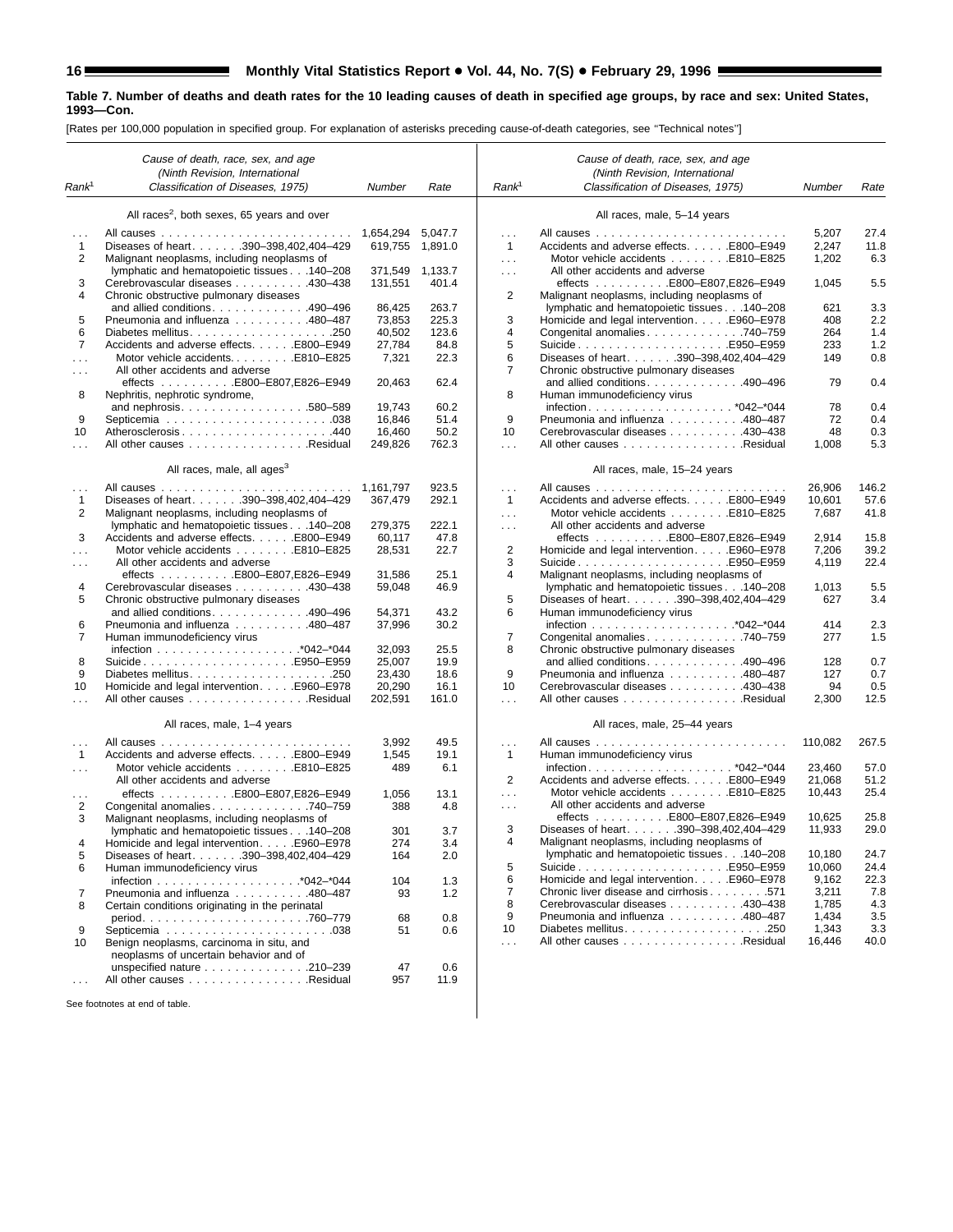|                   | Cause of death, race, sex, and age<br>(Ninth Revision, International |                      |              |                      | Cause of death, race, sex, and age<br>(Ninth Revision, International                       |            |            |
|-------------------|----------------------------------------------------------------------|----------------------|--------------|----------------------|--------------------------------------------------------------------------------------------|------------|------------|
| Rank <sup>1</sup> | Classification of Diseases, 1975)                                    | Number               | Rate         | Rank <sup>1</sup>    | Classification of Diseases, 1975)                                                          | Number     | Rate       |
|                   | All races, male, 45-64 years                                         |                      |              |                      | All races, female, 1-4 years                                                               |            |            |
| $\cdots$          |                                                                      | 230,354              | 962.7        | $\sim$               |                                                                                            | 3,074      | 39.9       |
| 1                 | Diseases of heart. 390-398,402,404-429                               | 73,750               | 308.2        | $\overline{1}$       | Accidents and adverse effects. E800-E949                                                   | 1,045      | 13.6       |
| 2                 | Malignant neoplasms, including neoplasms of                          |                      |              | $\cdots$             | Motor vehicle accidents E810-E825                                                          | 402        | 5.2        |
|                   | lymphatic and hematopoietic tissues 140-208                          | 71,462               | 298.7        | $\cdots$             | All other accidents and adverse                                                            |            |            |
| 3                 | Accidents and adverse effects. E800-E949                             | 10,265               | 42.9         |                      | effects E800-E807,E826-E949<br>Congenital anomalies 740–759                                | 643<br>416 | 8.3        |
|                   | Motor vehicle accidents E810-E825                                    | 4,520                | 18.9         | 2<br>3               |                                                                                            |            | 5.4        |
| $\cdots$          | All other accidents and adverse<br>effects E800-E807,E826-E949       | 5,745                | 24.0         |                      | Malignant neoplasms, including neoplasms of<br>lymphatic and hematopoietic tissues 140-208 | 221        | 2.9        |
| 4                 | Cerebrovascular diseases 430-438                                     | 7,958                | 33.3         | 4                    | Homicide and legal intervention. E960–E978                                                 | 190        | 2.5        |
| 5                 | Human immunodeficiency virus                                         |                      |              | 5                    | Diseases of heart. 390-398,402,404-429                                                     | 132        | 1.7        |
|                   |                                                                      | 7,472                | 31.2         | 6                    | Human immunodeficiency virus                                                               |            |            |
| 6                 | Chronic liver disease and cirrhosis 571                              | 7,247                | 30.3         |                      |                                                                                            | 100        | 1.3        |
| $\overline{7}$    | Chronic obstructive pulmonary diseases                               |                      |              | $\overline{7}$       | Pneumonia and influenza 480-487                                                            | 89         | 1.2        |
|                   | and allied conditions. 490-496                                       | 7,099                | 29.7         | 8                    |                                                                                            | 45         | 0.6        |
| 8                 |                                                                      | 5,701                | 23.8         | 9                    | Certain conditions originating in the perinatal                                            |            |            |
| 9                 |                                                                      | 5,506                | 23.0         |                      |                                                                                            | 32         | 0.4        |
| 10                | Pneumonia and influenza 480-487                                      | 3,388                | 14.2         | 10                   | Benign neoplasms, carcinoma in situ, and                                                   |            |            |
|                   | All other causes Residual                                            | 30,506               | 127.5        |                      | neoplasms of uncertain behavior and of                                                     |            |            |
|                   |                                                                      |                      |              |                      | unspecified nature 210-239                                                                 | 30         | 0.4        |
|                   | All races, male, 65 years and over                                   |                      |              | $\cdots$             | All other causes Residual                                                                  | 774        | 10.0       |
| $\cdots$          |                                                                      | 765,943              | 5,767.8      |                      |                                                                                            |            |            |
| 1                 | Diseases of heart. 390-398,402,404-429                               | 280,443              | 2,111.8      |                      | All races, female, 5-14 years                                                              |            |            |
| 2                 | Malignant neoplasms, including neoplasms of                          |                      |              | $\cdots$             |                                                                                            | 3,451      | 19.1       |
|                   | lymphatic and hematopoietic tissues 140-208                          | 195.730 1.473.9      |              | $\overline{1}$       | Accidents and adverse effects. E800-E949                                                   | 1,219      | 6.7        |
| 3                 | Cerebrovascular diseases 430-438                                     | 49,013               | 369.1        | $\ldots$             | Motor vehicle accidents E810-E825                                                          | 761        | 4.2        |
| 4                 | Chronic obstructive pulmonary diseases                               |                      |              | $\cdots$             | All other accidents and adverse                                                            |            |            |
|                   | and allied conditions. $\ldots$ . 490–496                            | 46,504               | 350.2        |                      | effects E800–E807,E826–E949                                                                | 458        | 2.5        |
| 5                 | Pneumonia and influenza 480-487                                      | 32,564               | 245.2        | 2                    | Malignant neoplasms, including neoplasms of                                                |            |            |
| 6                 |                                                                      | 16,301               | 122.8        |                      | lymphatic and hematopoietic tissues 140-208                                                | 468        | 2.6        |
| $\overline{7}$    | Accidents and adverse effects E800–E949                              | 13,791               | 103.9        | 3                    | Homicide and legal intervention. E960-E978                                                 | 248        | 1.4        |
|                   | Motor vehicle accidents E810-E825                                    | 4,064                | 30.6         | 4                    | Congenital anomalies. 740-759                                                              | 221        | 1.2        |
| $\cdots$          | All other accidents and adverse                                      |                      |              | 5                    | Diseases of heart. 390-398,402,404-429                                                     | 154        | 0.9        |
|                   | effects E800-E807,E826-E949                                          | 9,727                | 73.2         | 6<br>7               | SuicideE950-E959                                                                           | 88         | 0.5        |
| 8                 | Nephritis, nephrotic syndrome, and                                   | 9,212                | 69.4         |                      | Human immunodeficiency virus                                                               | 77         | 0.4        |
| 9                 |                                                                      | 6,831                | 51.4         | 8                    | Pneumonia and influenza 480-487                                                            | 63         | 0.3        |
| 10                | Atherosclerosis440                                                   | 5,886                | 44.3         | 9                    | Chronic obstructive pulmonary diseases                                                     |            |            |
|                   | All other causes Residual                                            | 109,668              | 825.8        |                      | and allied conditions. 490-496                                                             | 59         | 0.3        |
|                   |                                                                      |                      |              | 10                   | Benign neoplasms, carcinoma in situ, and                                                   |            |            |
|                   | All races, female, all ages <sup>3</sup>                             |                      |              |                      | neoplasms of uncertain behavior and of                                                     |            |            |
|                   |                                                                      |                      | 838.6        |                      | unspecified nature210-239                                                                  | 37         | 0.2        |
| .<br>$\mathbf{1}$ | Diseases of heart. 390-398,402,404-429                               | 1,106,756<br>375,981 | 284.9        | $\cdots$             | All other causes Residual                                                                  | 817        | 4.5        |
| 2                 | Malignant neoplasms, including neoplasms of                          |                      |              |                      |                                                                                            |            |            |
|                   | lymphatic and hematopoietic tissues 140-208                          | 250,529              | 189.8        |                      | All races, female, 15-24 years                                                             |            |            |
| 3                 | Cerebrovascular diseases 430-438                                     | 91,060               | 69.0         | $\cdots$             |                                                                                            | 8,577      | 48.6       |
| 4                 | Chronic obstructive pulmonary diseases                               |                      |              | $\mathbf{1}$         | Accidents and adverse effects. E800-E949                                                   | 3,365      | 19.1       |
|                   | and allied conditions. 490-496                                       | 46,706               | 35.4         | $\sim$               | Motor vehicle accidents E810-E825                                                          | 2,813      | 16.0       |
| 5                 | Pneumonia and influenza 480-487                                      | 44,824               | 34.0         | $\cdots$             | All other accidents and adverse                                                            |            |            |
| 6                 |                                                                      | 30,464               | 23.1         |                      | effects E800-E807,E826-E949                                                                | 552        | 3.1        |
| 7                 | Accidents and adverse effects. E800-E949                             | 30,406               | 23.0         | 2                    | Homicide and legal intervention. E960–E978                                                 | 1,218      | 6.9        |
| $\cdots$          | Motor vehicle accidents E810–E825                                    | 13,362               | 10.1         | 3                    | SuicideE950–E959                                                                           | 730        | 4.1        |
| $\sim$ $\sim$     | All other accidents and adverse                                      |                      |              | 4                    | Malignant neoplasms, including neoplasms of                                                |            |            |
|                   | effects E800-E807,E826-E949                                          | 17,044               | 12.9         |                      | lymphatic and hematopoietic tissues 140-208                                                | 725        | 4.1        |
| 8                 | Nephritis, nephrotic syndrome, and                                   |                      |              | 5                    | Diseases of heart. 390-398,402,404-429                                                     | 354        | 2.0        |
|                   |                                                                      | 12,107               | 9.2          | 6                    | Human immunodeficiency virus                                                               |            |            |
| 9                 |                                                                      | 11,718               | 8.9          | 6                    |                                                                                            | 195        | 1.1        |
| 10                | Atherosclerosis440<br>All other causes Residual                      | 10,862<br>202,099    | 8.2<br>153.1 | 8                    | Congenital anomalies 740–759<br>Pneumonia and influenza 480–487                            | 195<br>124 | 1.1<br>0.7 |
| $\cdots$          |                                                                      |                      |              | 9                    | Cerebrovascular diseases 430-438                                                           | 114        | 0.6        |
|                   | See footnotes at end of table.                                       |                      |              | 10                   | Complications of pregnancy, childbirth,                                                    |            |            |
|                   |                                                                      |                      |              |                      | and the puerperium $\ldots \ldots \ldots \ldots$ . 630–676                                 | 83         | 0.5        |
|                   |                                                                      |                      |              | $\sim$ $\sim$ $\sim$ | All other causes Residual                                                                  | 1,474      | 8.4        |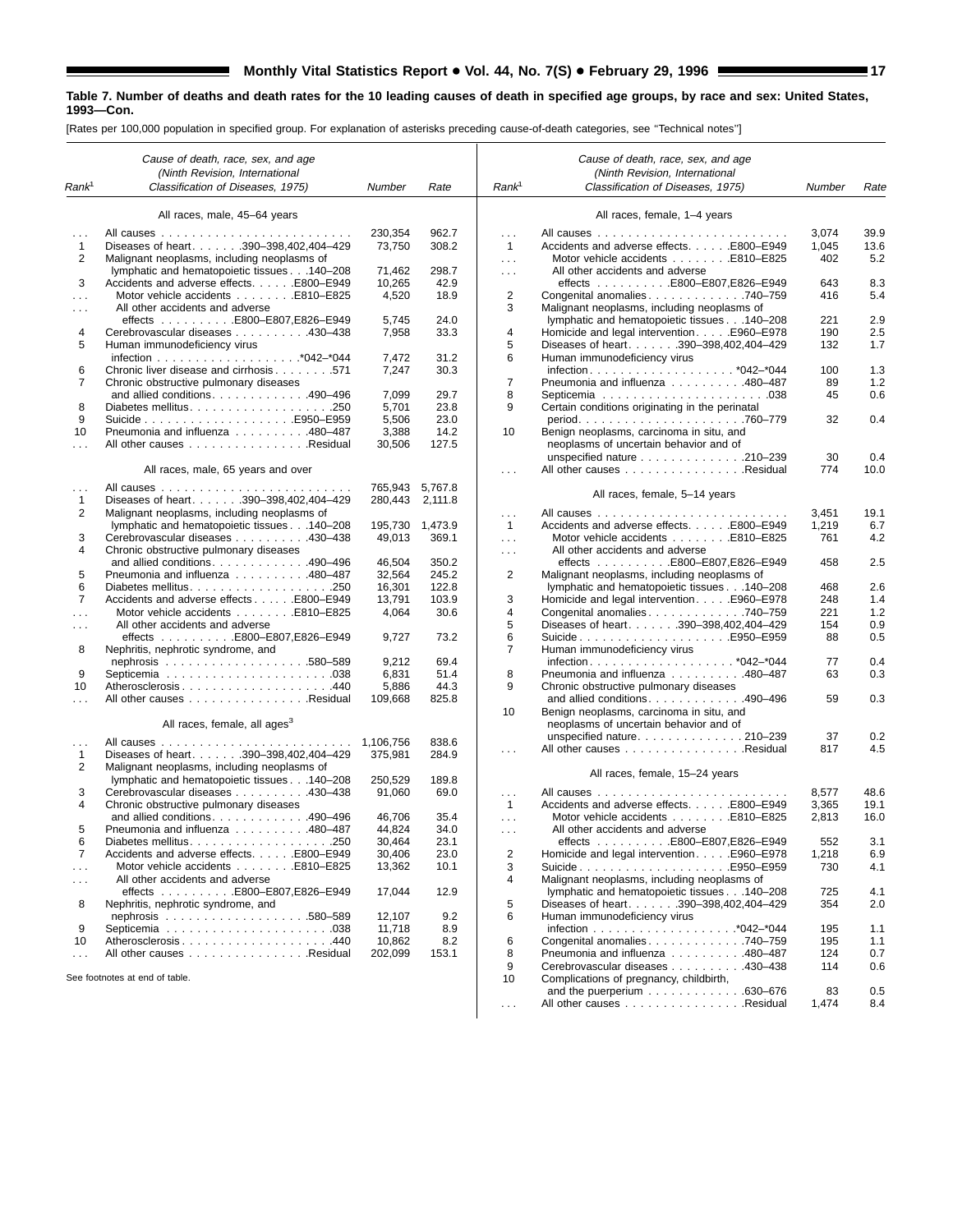|                      | Cause of death, race, sex, and age                                     |         |         |                   | Cause of death, race, sex, and age                                            |                      |                |
|----------------------|------------------------------------------------------------------------|---------|---------|-------------------|-------------------------------------------------------------------------------|----------------------|----------------|
|                      | (Ninth Revision, International                                         |         |         |                   | (Ninth Revision, International                                                |                      |                |
| Rank <sup>1</sup>    | Classification of Diseases, 1975)                                      | Number  | Rate    | Rank <sup>1</sup> | Classification of Diseases, 1975)                                             | Number               | Rate           |
|                      | All races, female, 25-44 years                                         |         |         |                   | White, both sexes, all ages <sup>3</sup>                                      |                      |                |
| .<br>1               | Malignant neoplasms, including neoplasms of                            | 45,601  | 109.8   | .<br>$\mathbf{1}$ | Diseases of heart. 390-398,402,404-429                                        | 1,951,437<br>655.365 | 908.5<br>305.1 |
|                      | lymphatic and hematopoietic tissues 140-208                            | 11,654  | 28.1    | 2                 | Malignant neoplasms, including neoplasms of                                   |                      |                |
| 2                    | Accidents and adverse effects. E800-E949                               | 6,209   | 15.0    |                   | lymphatic and hematopoietic tissues 140-208                                   | 461,904              | 215.1          |
| .                    | Motor vehicle accidents E810-E825                                      | 3,840   | 9.3     | 3                 | Cerebrovascular diseases 430-438                                              | 129,992              | 60.5           |
| .                    | All other accidents and adverse                                        |         |         | 4                 | Chronic obstructive pulmonary diseases                                        |                      |                |
|                      | effects E800-E807,E826-E949                                            | 2,369   | 5.7     |                   | and allied conditions. 490-496                                                | 93,615               | 43.6<br>35.0   |
| 3<br>4               | Diseases of heart. 390-398,402,404-429<br>Human immunodeficiency virus | 4,727   | 11.4    | 5                 | Accidents and adverse effects. E800-E949<br>Motor vehicle accidents E810-E825 | 75,218<br>35,194     | 16.4           |
|                      |                                                                        | 3,768   | 9.1     | $\mathbf{1}$<br>. | All other accidents and adverse                                               |                      |                |
| 5                    | Homicide and legal interventionE960-E978                               | 2,653   | 6.4     |                   |                                                                               | 40,024               | 18.6           |
| 6                    | SuicideE950–E959                                                       | 2,417   | 5.8     | 6                 | Pneumonia and influenza 480-487                                               | 73,720               | 34.3           |
| $\overline{7}$       | Cerebrovascular diseases 430–438                                       | 1,531   | 3.7     | $\overline{7}$    |                                                                               | 43,461               | 20.2           |
| 8                    | Chronic liver disease and cirrhosis 571                                | 1,266   | 3.0     | 8                 | SuicideE950–E959                                                              | 28,035               | 13.1           |
| 9                    |                                                                        | 956     | 2.3     | 9                 | Human immunodeficiency virus                                                  |                      |                |
| 10                   | Pneumonia and influenza 480-487                                        | 841     | 2.0     |                   |                                                                               | 23,586               | 11.0           |
| .                    | All other causes Residual                                              | 9,579   | 23.1    | 10                | Chronic liver disease and cirrhosis 571                                       | 21,348               | 9.9            |
|                      | All races, female, 45-64 years                                         |         |         | .                 | All other causes Residual                                                     | 345,193              | 160.7          |
|                      |                                                                        | 143,042 | 557.6   |                   | White, both sexes, 1-4 years                                                  |                      |                |
| 1                    | Malignant neoplasms, including neoplasms of                            |         |         | .                 |                                                                               | 4,793                | 38.3           |
|                      | lymphatic and hematopoietic tissues 140-208                            | 61,595  | 240.1   | $\mathbf{1}$      | Accidents and adverse effects. E800-E949                                      | 1,821                | 14.6           |
| 2                    | Diseases of heart. 390-398,402,404-429                                 | 30,972  | 120.7   | $\cdots$          | Motor vehicle accidents E810-E825                                             | 634                  | 5.1            |
| 3                    | Cerebrovascular diseases 430-438                                       | 6,724   | 26.2    | $\cdots$          | All other accidents and adverse                                               |                      |                |
| 4                    | Chronic obstructive pulmonary diseases                                 |         |         |                   | effects E800-E807,E826-E949                                                   | 1,187                | 9.5            |
|                      | and allied conditions. 490-496                                         | 6,066   | 23.6    | $\overline{2}$    | Congenital anomalies 740-759                                                  | 597                  | 4.8            |
| 5                    |                                                                        | 5,226   | 20.4    | 3                 | Malignant neoplasms, including neoplasms of                                   |                      |                |
| 6                    | Accidents and adverse effects. E800-E949                               | 4,169   | 16.3    |                   | lymphatic and hematopoietic tissues 140-208                                   | 422                  | 3.4            |
| .                    | Motor vehicle accidents E810-E825                                      | 2,191   | 8.5     | 4                 | Homicide and legal interventionE960-E978                                      | 223                  | 1.8            |
| $\cdots$             | All other accidents and adverse<br>effects E800-E807,E826-E949         | 1,978   | 7.7     | 5<br>6            | Diseases of heart. 390-398,402,404-429<br>Pneumonia and influenza 480-487     | 190<br>117           | 1.5<br>0.9     |
| 7                    | Chronic liver disease and cirrhosis 571                                | 3,069   | 12.0    | 7                 | Human immunodeficiency virus                                                  |                      |                |
| 8                    | Pneumonia and influenza 480-487                                        | 2,195   | 8.6     |                   |                                                                               | 75                   | 0.6            |
| 9                    | SuicideE950–E959                                                       | 1,723   | 6.7     | 8                 |                                                                               | 66                   | 0.5            |
| 10                   | Nephritis, nephrotic syndrome, and                                     |         |         | 8                 | Benign neoplasms, carcinoma in situ,                                          |                      |                |
|                      |                                                                        | 1,197   | 4.7     |                   | and neoplasms of uncertain behavior                                           |                      |                |
|                      | All other causes Residual                                              | 20,106  | 78.4    |                   | and of unspecified nature. 210-239                                            | 66                   | 0.5            |
|                      |                                                                        |         |         | 10                | Certain conditions originating in the                                         |                      |                |
|                      | All races, female, 65 years and over                                   |         |         |                   | perinatal period760-779                                                       | 58                   | 0.5            |
| .                    | All causes                                                             | 888,351 | 4,557.1 | .                 | All other causes Residual                                                     | 1,158                | 9.3            |
| 1                    | Diseases of heart. 390-398,402,404-429                                 | 339,312 | 1,740.6 |                   |                                                                               |                      |                |
| 2                    | Malignant neoplasms, including neoplasms of                            |         |         |                   | White, both sexes, 5-14 years                                                 |                      |                |
|                      | lymphatic and hematopoietic tissues 140-208                            | 175,819 | 901.9   | $\cdots$          |                                                                               | 6,310                | 21.4           |
| 3                    | Cerebrovascular diseases 430–438                                       | 82,538  | 423.4   | $\mathbf{1}$      | Accidents and adverse effects. E800-E949                                      | 2,527                | 8.6            |
| 4                    | Pneumonia and influenza 480-487                                        | 41,289  | 211.8   | $\sim 100$        | Motor vehicle accidents E810-E825                                             | 1,505                | 5.1            |
| 5                    | Chronic obstructive pulmonary diseases                                 |         |         | $\cdots$          | All other accidents and adverse                                               |                      |                |
|                      | and allied conditions. 490-496                                         | 39,921  | 204.8   |                   | effects $\ldots \ldots \ldots$ . E800-E807, E826-E949                         | 1,022                | 3.5            |
| 6                    |                                                                        | 24,201  | 124.1   | $\overline{2}$    | Malignant neoplasms, including neoplasms of                                   |                      |                |
|                      | Accidents and adverse effects. E800-E949                               | 13,993  | 71.8    |                   | lymphatic and hematopoietic tissues 140-208                                   | 899                  | 3.0            |
| $\sim$ $\sim$ $\sim$ | Motor vehicle accidents E810-E825<br>All other accidents and adverse   | 3,257   | 16.7    | 3<br>4            | Congenital anomalies 740–759<br>Homicide and legal interventionE960-E978      | 393<br>342           | 1.3<br>1.2     |
| $\sim$ $\sim$        | effects E800-E807,E826-E949                                            | 10.736  | 55.1    | 5                 |                                                                               | 262                  | 0.9            |
| 8                    | Atherosclerosis440                                                     | 10,574  | 54.2    | 6                 | Diseases of heart. 390-398,402,404-429                                        | 215                  | 0.7            |
| 9                    | Nephritis, nephrotic syndrome, and                                     |         |         | 7                 | Pneumonia and influenza 480-487                                               | 109                  | 0.4            |
|                      |                                                                        | 10,531  | 54.0    | 8                 | Human immunodeficiency virus                                                  |                      |                |
| 10                   |                                                                        | 10,015  | 51.4    |                   |                                                                               | 75                   | 0.3            |
| $\cdots$             | All other causes Residual                                              | 140,158 | 719.0   | 9                 | Chronic obstructive pulmonary diseases                                        |                      |                |
|                      |                                                                        |         |         |                   | and allied conditions. 490-496                                                | 73                   | 0.2            |
|                      | See footnotes at end of table.                                         |         |         | 10                | Cerebrovascular diseases 430-438                                              | 53                   | 0.2            |
|                      |                                                                        |         |         | 10                | Benign neoplasms, carcinoma in situ,                                          |                      |                |
|                      |                                                                        |         |         |                   | and neoplasms of uncertain behavior                                           |                      |                |
|                      |                                                                        |         |         |                   | and of unspecified nature. 210-239                                            | 53                   | 0.2            |
|                      |                                                                        |         |         |                   | All other causes Residual                                                     | 1,309                | 4.4            |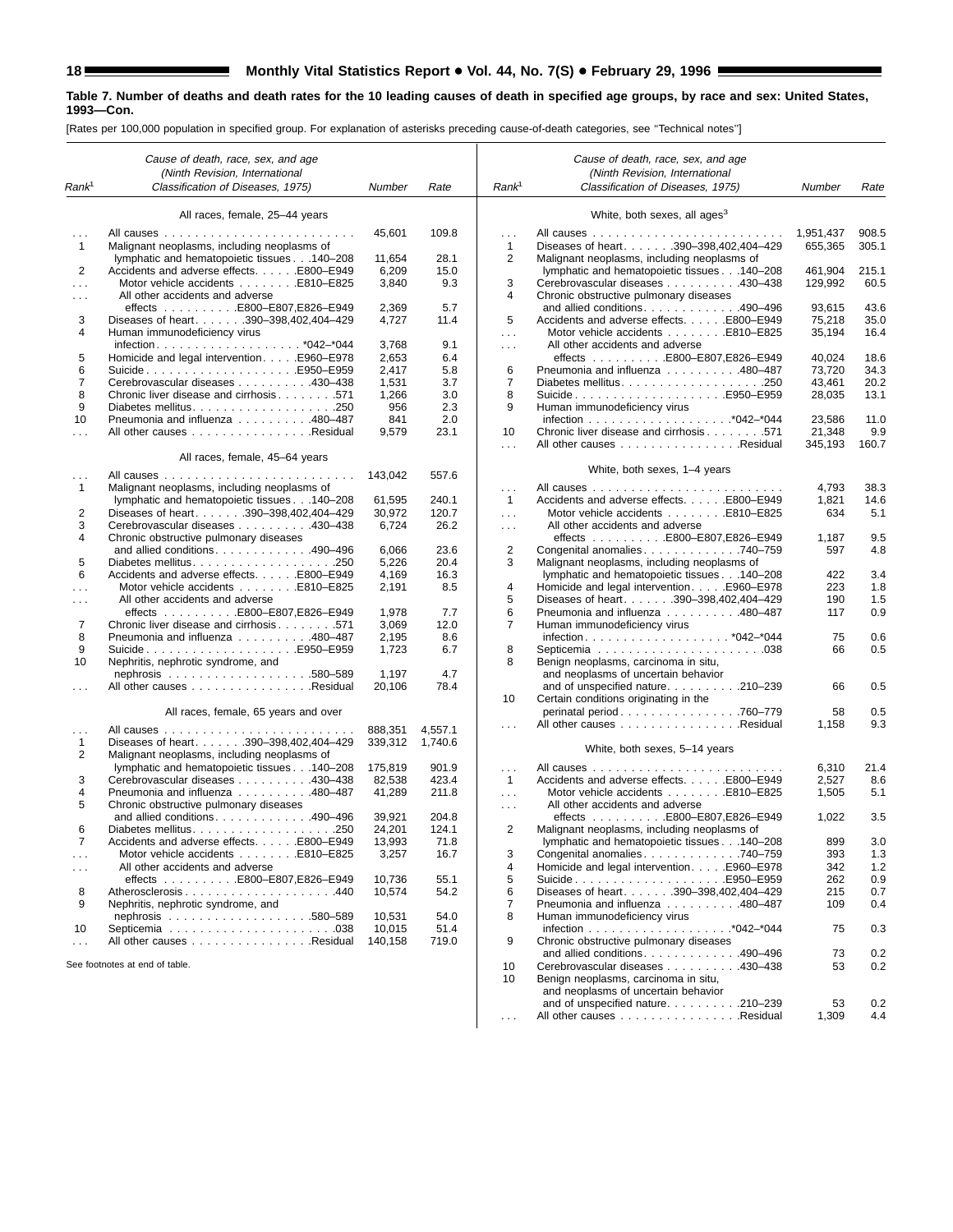|                      | Cause of death, race, sex, and age<br>(Ninth Revision, International |                |             |                      | Cause of death, race, sex, and age<br>(Ninth Revision, International            |           |         |
|----------------------|----------------------------------------------------------------------|----------------|-------------|----------------------|---------------------------------------------------------------------------------|-----------|---------|
| Rank <sup>1</sup>    | Classification of Diseases, 1975)                                    | Number         | Rate        | Rank <sup>1</sup>    | Classification of Diseases, 1975)                                               | Number    | Rate    |
|                      | White, both sexes, 15-24 years                                       |                |             |                      | White, both sexes, 65 years and over                                            |           |         |
|                      |                                                                      | 24,496         | 84.7        | $\cdots$             |                                                                                 | 1,483,052 | 5,036.6 |
| $\mathbf{1}$         | Accidents and adverse effects. E800-E949                             | 11,562         | 40.0        | $\mathbf{1}$         | Diseases of heart. 390-398,402,404-429                                          | 558.151   | 1,895.6 |
| $\sim$ $\sim$ $\sim$ | Motor vehicle accidents E810-E825                                    | 8,903          | 30.8        | $\overline{2}$       | Malignant neoplasms, including neoplasms of                                     |           |         |
| $\cdots$             | All other accidents and adverse                                      |                |             |                      | lymphatic and hematopoietic tissues 140-208                                     | 330,778   | 1,123.4 |
|                      |                                                                      | 2,659          | 9.2         | 3                    | Cerebrovascular diseases 430-438                                                | 117,003   | 397.4   |
| 2                    | SuicideE950–E959                                                     | 4,037          | 14.0        | 4                    | Chronic obstructive pulmonary diseases                                          |           |         |
| 3                    | Homicide and legal intervention. E960-E978                           | 3,128          | 10.8        |                      | and allied conditions. 490-496                                                  | 81,157    | 275.6   |
| 4                    | Malignant neoplasms, including neoplasms of                          |                |             | 5                    | Pneumonia and influenza 480-487                                                 | 67,262    | 228.4   |
|                      | lymphatic and hematopoietic tissues 140-208                          | 1,365          | 4.7         | 6                    |                                                                                 | 33,712    | 114.5   |
| 5                    | Diseases of heart. 390-398,402,404-429                               | 635            | 2.2         | $\overline{7}$       | Accidents and adverse effects. E800-E949                                        | 24,927    | 84.7    |
| 6                    | Congenital anomalies 740-759                                         | 380            | 1.3         | $\sim 100$           | Motor vehicle accidents E810-E825<br>All other accidents and adverse            | 6,581     | 22.3    |
| 7                    | Human immunodeficiency virus                                         | 290            | 1.0         | $\sim$ $\sim$ $\sim$ |                                                                                 | 18,346    | 62.3    |
| 8                    | Pneumonia and influenza 480–487                                      | 168            | 0.6         | 8                    | Nephritis, nephrotic syndrome,                                                  |           |         |
| 9                    | Cerebrovascular diseases 430–438                                     | 159            | 0.5         |                      | and nephrosis. 580-589                                                          | 16,547    | 56.2    |
| 10                   | Chronic obstructive pulmonary diseases                               |                |             | 9                    | Atherosclerosis440                                                              | 15,258    | 51.8    |
|                      | and allied conditions. $\ldots$ . 490–496                            | 120            | 0.4         | 10                   |                                                                                 | 14,135    | 48.0    |
| $\cdots$             | All other causes Residual                                            | 2,652          | 9.2         | $\ldots$             | All other causes Residual                                                       | 224,122   | 761.1   |
|                      | White, both sexes, 25-44 years                                       |                |             |                      | White male, all ages <sup>3</sup>                                               |           |         |
|                      |                                                                      |                |             |                      |                                                                                 |           |         |
| $\cdots$             |                                                                      | 110,844        | 161.8       | $\sim$ .             |                                                                                 | 988,329   | 938.8   |
| $\mathbf{1}$         | Accidents and adverse effects. E800-E949                             | 21,965         | 32.1        | $\mathbf{1}$         | Diseases of heart. 390-398,402,404-429                                          | 323,802   | 307.6   |
|                      | Motor vehicle accidents E810-E825<br>All other accidents and adverse | 11,802         | 17.2        | $\overline{2}$       | Malignant neoplasms, including neoplasms of                                     | 241,908   | 229.8   |
| $\cdots$             | effects E800-E807,E826-E949                                          | 10,163         | 14.8        | 3                    | lymphatic and hematopoietic tissues 140-208<br>Cerebrovascular diseases 430–438 | 50,220    | 47.7    |
| 2                    | Malignant neoplasms, including neoplasms of                          |                |             | $\overline{4}$       | Chronic obstructive pulmonary diseases                                          |           |         |
|                      | lymphatic and hematopoietic tissues 140-208                          | 17,268         | 25.2        |                      | and allied conditions. 490–496                                                  | 49,812    | 47.3    |
| 3                    | Human immunodeficiency virus                                         |                |             | 5                    | Accidents and adverse effects. E800-E949                                        | 49,515    | 47.0    |
|                      |                                                                      | 17,174         | 25.1        | $\cdots$             | Motor vehicle accidents E810-E825                                               | 23,874    | 22.7    |
| 4                    | Diseases of heart. 390-398,402,404-429                               | 11,729         | 17.1        | $\sim 100$           | All other accidents and adverse                                                 |           |         |
| 5                    |                                                                      | 11,011         | 16.1        |                      |                                                                                 | 25,641    | 24.4    |
| 6                    | Homicide and legal intervention. E960-E978                           | 5,643          | 8.2         | 6                    | Pneumonia and influenza 480-487                                                 | 33,151    | 31.5    |
| $\overline{7}$       | Chronic liver disease and cirrhosis 571                              | 3,332          | 4.9         | 7                    | SuicideE950–E959                                                                | 22,524    | 21.4    |
| 8                    | Cerebrovascular diseases 430–438                                     | 2,140          | 3.1         | 8                    | Human immunodeficiency virus                                                    |           |         |
| 9                    |                                                                      | 1,666          | 2.4         |                      |                                                                                 | 21,455    | 20.4    |
| 10                   | Pneumonia and influenza 480-487                                      | 1,482          | 2.2         | 9                    |                                                                                 | 19,311    | 18.3    |
| $\sim 10$            | All other causes Residual                                            | 17,434         | 25.4        | 10                   | Chronic liver disease and cirrhosis 571                                         | 13,821    | 13.1    |
|                      | White, both sexes, 45-64 years                                       |                |             | $\cdots$             | All other causes Residual                                                       | 162,810   | 154.7   |
|                      |                                                                      | 300,106        | 701.3       |                      | White male, 1–4 years                                                           |           |         |
| $\mathbf{1}$         | Malignant neoplasms, including neoplasms of                          |                |             | $\sim 10$            |                                                                                 | 2,747     | 42.9    |
|                      | lymphatic and hematopoietic tissues 140-208                          | 111,094        | 259.6       | $\mathbf{1}$         | Accidents and adverse effects. E800-E949                                        | 1,099     | 17.1    |
| 2                    | Diseases of heart. 390-398,402,404-429                               | 83,970         | 196.2       | $\cdots$             | Motor vehicle accidents E810–E825                                               | 343       | 5.4     |
| 3                    | Accidents and adverse effects. E800–E949                             | 11,726         | 27.4        | $\sim$ $\sim$ $\sim$ | All other accidents and adverse                                                 |           |         |
|                      | Motor vehicle accidents E810-E825                                    | 5,604          | 13.1        |                      | effects E800-E807,E826-E949                                                     | 756       | 11.8    |
| $\cdots$             | All other accidents and adverse                                      |                |             | 2                    | Congenital anomalies. 740-759                                                   | 293       | 4.6     |
|                      | effects E800-E807, E826-E949                                         | 6,122          | 14.3        | 3                    | Malignant neoplasms, including neoplasms of                                     |           |         |
| 4                    | Chronic obstructive pulmonary diseases                               |                |             |                      | lymphatic and hematopoietic tissues 140-208                                     | 248       | 3.9     |
|                      | and allied conditions $\ldots \ldots \ldots \ldots 490-496$          | 11,576         | 27.1        |                      | Homicide and legal intervention. E960-E978                                      | 138       | 2.2     |
| 5                    | Cerebrovascular diseases 430-438                                     | 10,445         | 24.4        | 5                    | Diseases of heart. 390-398,402,404-429                                          | 110       | 1.7     |
| 6                    | Chronic liver disease and cirrhosis 571                              | 8,528          | 19.9        | 6                    | Pneumonia and influenza 480-487                                                 | 61        | 1.0     |
| $\overline{7}$       |                                                                      | 7,978          | 18.6        | 7                    | Benign neoplasms, carcinoma in situ,                                            |           |         |
| 8                    |                                                                      | 6,755          | 15.8        |                      | and neoplasms of uncertain behavior                                             |           |         |
| 9                    | Human immunodeficiency virus                                         |                |             |                      | and of unspecified nature210-239                                                | 40        | 0.6     |
| 10                   | Pneumonia and influenza 480-487                                      | 5,534<br>4,255 | 12.9<br>9.9 | 8                    | Certain conditions originating in the<br>perinatal period. 760–779              | 39        | 0.6     |
| $\sim 100$           | All other causes Residual                                            | 38,245         | 89.4        | 9                    | Human immunodeficiency virus                                                    |           |         |
|                      |                                                                      |                |             |                      |                                                                                 | 36        | 0.6     |
|                      | See footnotes at end of table.                                       |                |             | 10                   |                                                                                 | 34        | 0.5     |
|                      |                                                                      |                |             | $\ldots$             | All other causes Residual                                                       | 649       | 10.1    |
|                      |                                                                      |                |             |                      |                                                                                 |           |         |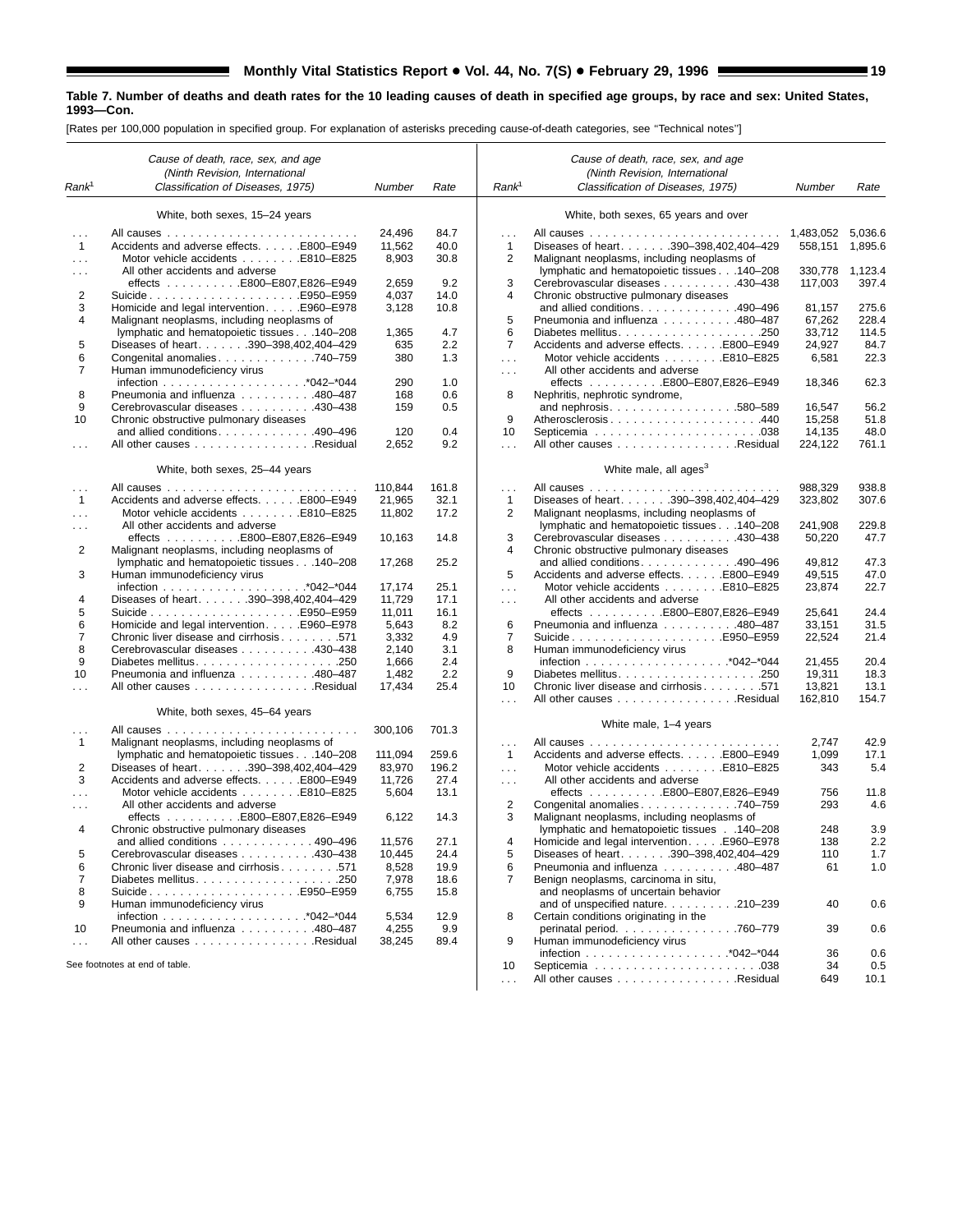۳

#### **Table 7. Number of deaths and death rates for the 10 leading causes of death in specified age groups, by race and sex: United States, 1993—Con.**

|                      | Cause of death, race, sex, and age                                          |                |            |                      | Cause of death, race, sex, and age                                          |                  |              |
|----------------------|-----------------------------------------------------------------------------|----------------|------------|----------------------|-----------------------------------------------------------------------------|------------------|--------------|
| Rank <sup>1</sup>    | (Ninth Revision, International<br>Classification of Diseases, 1975)         | Number         | Rate       | Rank <sup>1</sup>    | (Ninth Revision, International<br>Classification of Diseases, 1975)         | Number           | Rate         |
|                      |                                                                             |                |            |                      |                                                                             |                  |              |
|                      | White male, 5-14 years                                                      |                |            |                      | White male, 45-64 years                                                     |                  |              |
|                      |                                                                             | 3,824          | 25.2       | $\sim$ .             |                                                                             | 186,419          | 893.6        |
| $\mathbf{1}$         | Accidents and adverse effects. E800-E949                                    | 1,670          | 11.0       | $\mathbf{1}$         | Diseases of heart. 390-398,402,404-429                                      | 60,868           | 291.8        |
| $\sim$ $\sim$ $\sim$ | Motor vehicle accidents E810-E825                                           | 937            | 6.2        | 2                    | Malignant neoplasms, including neoplasms of                                 |                  |              |
| $\sim$ $\sim$ $\sim$ | All other accidents and adverse                                             |                |            |                      | lymphatic and hematopoietic tissues 140-208                                 | 59,244           | 284.0        |
|                      |                                                                             | 733            | 4.8        | 3                    | Accidents and adverse effects. E800-E949                                    | 8,277            | 39.7         |
| 2                    | Malignant neoplasms, including neoplasms of                                 |                |            | $\cdots$             | Motor vehicle accidentsE810-E825                                            | 3,733            | 17.9         |
|                      | lymphatic and hematopoietic tissues 140-208                                 | 515            | 3.4        | $\sim 100$           | All other accidents and adverse                                             |                  |              |
| 3                    | Congenital anomalies 740-759                                                | 207            | 1.4        |                      |                                                                             | 4,544            | 21.8         |
| 4                    | Homicide and legal intervention. E960–E978                                  | 201            | 1.3        | 4                    | Chronic obstructive pulmonary diseases                                      |                  |              |
| 5                    |                                                                             | 186            | 1.2        |                      | and allied conditions. 490–496                                              | 6,191            | 29.7         |
| 6<br>7               | Diseases of heart. 390-398,402,404-429<br>Pneumonia and influenza 480-487   | 106<br>56      | 0.7<br>0.4 | 5<br>6               | Chronic liver disease and cirrhosis 571<br>Cerebrovascular diseases 430-438 | 6,048            | 29.0<br>27.1 |
| 8                    | Human immunodeficiency virus                                                |                |            | 7                    | Human immunodeficiency virus                                                | 5,655            |              |
|                      |                                                                             | 44             | 0.3        |                      |                                                                             | 5,144            | 24.7         |
| 9                    | Chronic obstructive pulmonary diseases                                      |                |            | 8                    |                                                                             | 5,142            | 24.6         |
|                      | and allied conditions. 490-496                                              | 39             | 0.3        | 9                    |                                                                             | 4,343            | 20.8         |
| 10                   | Cerebrovascular diseases 430–438                                            | 31             | 0.2        | 10                   | Pneumonia and influenza 480–487                                             | 2,538            | 12.2         |
|                      | All other causes Residual                                                   | 769            | 5.1        | $\cdots$             | All other causes Residual                                                   | 22,969           | 110.1        |
|                      |                                                                             |                |            |                      |                                                                             |                  |              |
|                      | White male, 15-24 years                                                     |                |            |                      | White male, 65 years and over                                               |                  |              |
| $\sim$ $\sim$ $\sim$ |                                                                             | 18,241         | 123.0      | $\sim$ .             |                                                                             | 684.944          | 5.724.4      |
| $\mathbf{1}$         | Accidents and adverse effects. E800-E949                                    | 8,734          | 58.9       | $\mathbf{1}$         | Diseases of heart. 390-398,402,404-429                                      | 253.266          | 2,116.7      |
| $\cdots$             | Motor vehicle accidents E810-E825                                           | 6,499          | 43.8       | 2                    | Malignant neoplasms, including neoplasms of                                 |                  |              |
| $\sim$ $\sim$ $\sim$ | All other accidents and adverse<br>effects E800-E807,E826-E949              |                | 15.1       | 3                    | lymphatic and hematopoietic tissues 140-208                                 | 172.902          | 1,445.0      |
| 2                    |                                                                             | 2,235<br>3,433 | 23.1       |                      | Chronic obstructive pulmonary diseases<br>and allied conditions490-496      | 43,170           | 360.8        |
| 3                    | Homicide and legal intervention. E960–E978                                  | 2,535          | 17.1       | 4                    | Cerebrovascular diseases 430-438                                            | 43,169           | 360.8        |
| 4                    | Malignant neoplasms, including neoplasms of                                 |                |            | 5                    | Pneumonia and influenza 480-487                                             | 29,270           | 244.6        |
|                      | lymphatic and hematopoietic tissues 140-208                                 | 805            | 5.4        | 6                    | Diabetes mellitus250                                                        | 13,932           | 116.4        |
| 5                    | Diseases of heart. 390-398,402,404-429                                      | 411            | 2.8        | 7                    | Accidents and adverse effects. E800-E949                                    | 12,237           | 102.3        |
| 6                    | Congenital anomalies 740–759                                                | 222            | 1.5        | $\ldots$             | Motor vehicle accidentsE810-E825                                            | 3,606            | 30.1         |
| 7                    | Human immunodeficiency virus                                                |                |            | $\cdots$             | All other accidents and adverse                                             |                  |              |
|                      |                                                                             | 221            | 1.5        |                      | effects E800-E807,E826-E949                                                 | 8,631            | 72.1         |
| 8                    | Pneumonia and influenza 480-487                                             | 85             | 0.6        | 8                    | Nephritis, nephrotic syndrome, and                                          |                  |              |
| 9                    | Chronic obstructive pulmonary diseases                                      |                |            |                      |                                                                             | 7,846            | 65.6         |
|                      | and allied conditions. 490-496                                              | 71             | 0.5        | 9                    |                                                                             | 5,684            | 47.5         |
| 10                   | Cerebrovascular diseases 430-438                                            | 68             | 0.5        | 10                   | Atherosclerosis440                                                          | 5,429            | 45.4         |
| $\cdots$             | All other causes Residual                                                   | 1,656          | 11.2       | $\cdots$             | All other causes Residual                                                   | 98,039           | 819.4        |
|                      | White male, 25-44 years                                                     |                |            |                      | White female, all ages <sup>3</sup>                                         |                  |              |
| $\sim$ $\sim$ $\sim$ |                                                                             | 79,678         | 231.2      | $\sim$ $\sim$ $\sim$ |                                                                             | 963,108          | 879.4        |
| $\mathbf{1}$         | Accidents and adverse effects. E800-E949                                    | 17,081         | 49.6       | $\mathbf{1}$         | Diseases of heart. 390-398,402,404-429                                      | 331,563          | 302.8        |
| $\cdots$             | Motor vehicle accidentsE810-E825                                            | 8,663          | 25.1       | 2                    | Malignant neoplasms, including neoplasms of                                 |                  |              |
| $\sim$ $\sim$ $\sim$ | All other accidents and adverse                                             |                |            |                      | lymphatic and hematopoietic tissues 140-208                                 | 219,996          | 200.9        |
|                      |                                                                             | 8,418          | 24.4       | 3                    | Cerebrovascular diseases 430-438                                            | 79,772           | 72.8         |
| 2                    | Human immunodeficiency virus                                                |                |            | 4                    | Chronic obstructive pulmonary diseases                                      |                  |              |
|                      |                                                                             | 15,661         | 45.5       |                      | and allied conditions490-496                                                | 43,803           | 40.0         |
| 3                    |                                                                             | 8,860          | 25.7       | 5                    | Pneumonia and influenza 480-487                                             | 40,569           | 37.0         |
|                      | Diseases of heart. 390-398,402,404-429                                      | 8,766          | 25.4       | 6                    | Accidents and adverse effects. E800-E949                                    | 25,703           | 23.5         |
| 5                    | Malignant neoplasms, including neoplasms of                                 |                |            | $\sim$ $\sim$        | Motor vehicle accidentsE810-E825                                            | 11,320           | 10.3         |
|                      | lymphatic and hematopoietic tissues 140-208                                 | 8,149          | 23.6       | $\sim$ $\sim$        | All other accidents and adverse                                             |                  |              |
| 6<br>7               | Homicide and legal intervention. E960-E978                                  | 4,222          | 12.3       | 7                    | effects E800-E807,E826-E949                                                 | 14,383           | 13.1         |
| 8                    | Chronic liver disease and cirrhosis 571<br>Cerebrovascular diseases 430–438 | 2,471<br>1,192 | 7.2<br>3.5 | 8                    | Atherosclerosis440                                                          | 24,150<br>10,052 | 22.1<br>9.2  |
| 9                    |                                                                             | 981            | 2.8        | 9                    | Nephritis, nephrotic syndrome, and                                          |                  |              |
| 10                   | Pneumonia and influenza 480–487                                             | 952            | 2.8        |                      |                                                                             | 9,685            | 8.8          |
| $\sim$ $\sim$ $\sim$ | All other causes Residual                                                   | 11,343         | 32.9       | 10                   |                                                                             | 9,609            | 8.8          |
|                      |                                                                             |                |            | $\cdots$             | All other causes Residual                                                   | 168,206          | 153.6        |
|                      | See footnotes at end of table.                                              |                |            |                      |                                                                             |                  |              |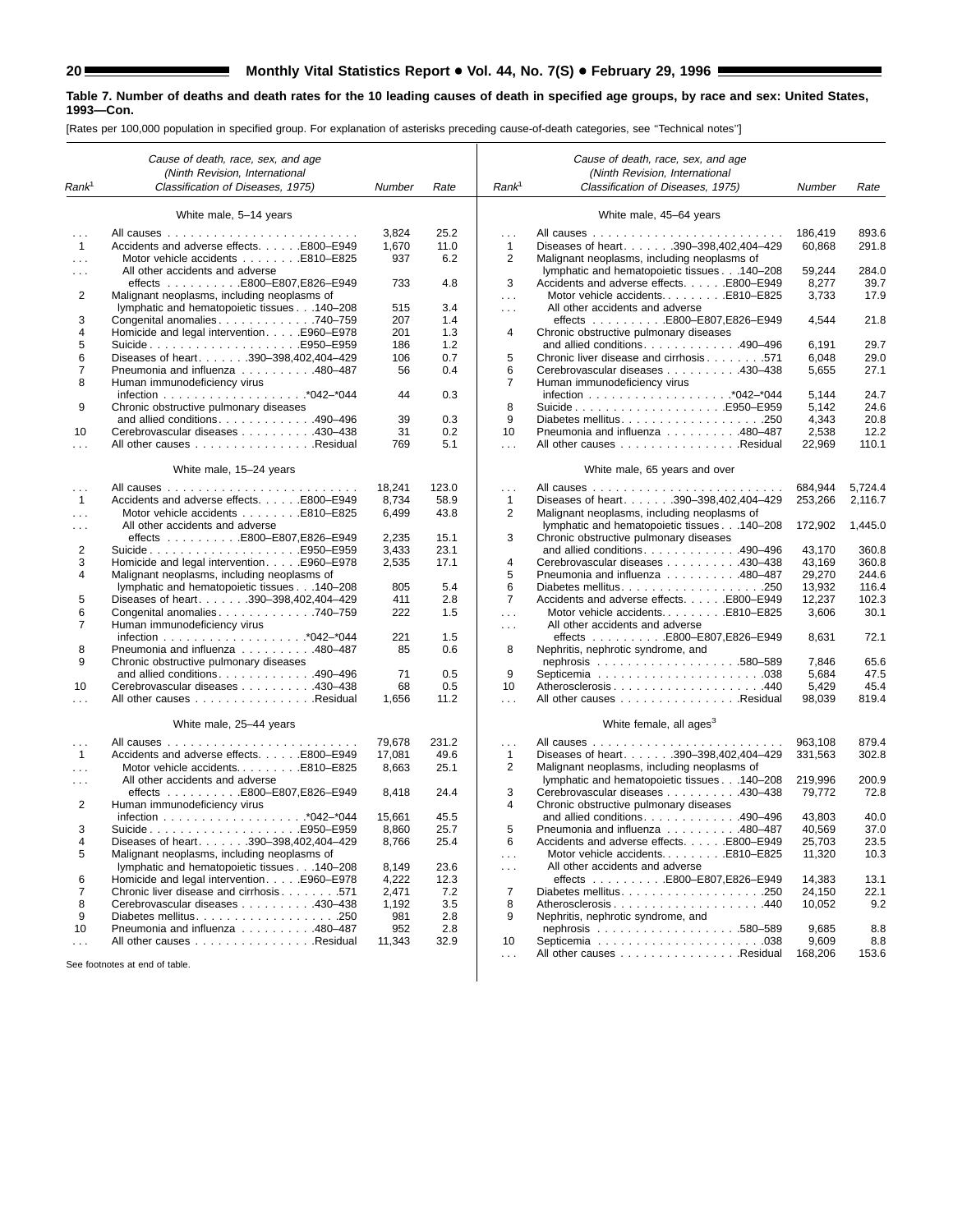[Rates per 100,000 population in specified group. For explanation of asterisks preceding cause-of-death categories, see ''Technical notes'']

|                                      | Cause of death, race, sex, and age                                                 |              |              |                   | Cause of death, race, sex, and age                                                         |                  |                |
|--------------------------------------|------------------------------------------------------------------------------------|--------------|--------------|-------------------|--------------------------------------------------------------------------------------------|------------------|----------------|
| Rank <sup>1</sup>                    | (Ninth Revision, International<br>Classification of Diseases, 1975)                | Number       | Rate         | Rank <sup>1</sup> | (Ninth Revision, International<br>Classification of Diseases, 1975)                        | Number           | Rate           |
|                                      |                                                                                    |              |              |                   |                                                                                            |                  |                |
|                                      | White female, 1-4 years                                                            |              |              |                   | White female, 25-44 years                                                                  |                  |                |
| $\sim$ $\sim$ $\sim$<br>$\mathbf{1}$ | Accidents and adverse effects. E800–E949                                           | 2,046<br>722 | 33.6<br>11.9 | .<br>$\mathbf{1}$ |                                                                                            | 31,166           | 91.5           |
|                                      | Motor vehicle accidentsE810-E825                                                   | 291          | 4.8          |                   | Malignant neoplasms, including neoplasms of<br>lymphatic and hematopoietic tissues 140-208 | 9,119            | 26.8           |
| $\cdots$<br>$\cdots$                 | All other accidents and adverse                                                    |              |              | 2                 | Accidents and adverse effects. E800-E949                                                   | 4,884            | 14.3           |
|                                      |                                                                                    | 431          | 7.1          | .                 | Motor vehicle accidentsE810-E825                                                           | 3,139            | 9.2            |
| 2                                    | Congenital anomalies 740–759                                                       | 304          | 5.0          | $\cdots$          | All other accidents and adverse                                                            |                  |                |
| 3                                    | Malignant neoplasms, including neoplasms of                                        |              |              |                   | effects E800-E807,E826-E949                                                                | 1,745            | 5.1            |
|                                      | lymphatic and hematopoietic tissues 140-208                                        | 174          | 2.9          | 3                 | Diseases of heart. 390-398,402,404-429                                                     | 2,963            | 8.7            |
| 4                                    | Homicide and legal intervention. E960-E978                                         | 85           | 1.4          | 4                 | SuicideE950–E959                                                                           | 2,151            | 6.3            |
| 5                                    | Diseases of heart. 390-398,402,404-429                                             | 80           | 1.3          | 5                 | Human immunodeficiency virus                                                               |                  |                |
| 6                                    | Pneumonia and influenza 480-487                                                    | 56           | 0.9          |                   |                                                                                            | 1,513            | 4.4            |
| $\overline{7}$                       | Human immunodeficiency virus                                                       |              |              | 6                 | Homicide and legal intervention. E960-E978                                                 | 1,421            | 4.2            |
|                                      |                                                                                    | 39           | 0.6          | $\overline{7}$    | Cerebrovascular diseases 430-438                                                           | 948              | 2.8            |
| 8<br>9                               |                                                                                    | 32           | 0.5          | 8                 | Chronic liver disease and cirrhosis 571                                                    | 861              | 2.5            |
|                                      | Benign neoplasms, carcinoma in situ, and<br>neoplasms of uncertain behavior and of |              |              | 9<br>10           | Pneumonia and influenza 480-487                                                            | 685<br>530       | 2.0<br>1.6     |
|                                      | unspecified nature 210-239                                                         | 26           | 0.4          | $\mathbf{1}$      | All other causes Residual                                                                  | 6,091            | 17.9           |
| 10                                   | Certain conditions originating in the perinatal                                    |              |              |                   |                                                                                            |                  |                |
|                                      |                                                                                    | 19           | $\star$      |                   | White female, 45-64 years                                                                  |                  |                |
| $\cdots$                             | All other causes Residual                                                          | 509          | 8.4          |                   |                                                                                            |                  |                |
|                                      |                                                                                    |              |              | .                 |                                                                                            | 113,687          | 518.4          |
|                                      | White female, 5-14 years                                                           |              |              | $\mathbf{1}$      | Malignant neoplasms, including neoplasms of<br>lymphatic and hematopoietic tissues 140-208 | 51,850           | 236.4          |
|                                      |                                                                                    | 2,486        | 17.3         | 2                 | Diseases of heart. 390-398,402,404-429                                                     | 23,102           | 105.3          |
| $\cdots$<br>$\mathbf{1}$             | Accidents and adverse effects. E800-E949                                           | 857          | 6.0          | 3                 | Chronic obstructive pulmonary diseases                                                     |                  |                |
| $\cdots$                             | Motor vehicle accidentsE810-E825                                                   | 568          | 4.0          |                   | and allied conditions490-496                                                               | 5,385            | 24.6           |
| .                                    | All other accidents and adverse                                                    |              |              | 4                 | Cerebrovascular diseases 430-438                                                           | 4,790            | 21.8           |
|                                      | effects E800-E807,E826-E949                                                        | 289          | 2.0          | 5                 |                                                                                            | 3,635            | 16.6           |
| 2                                    | Malignant neoplasms, including neoplasms of                                        |              |              | 6                 | Accidents and adverse effects. E800-E949                                                   | 3,449            | 15.7           |
|                                      | lymphatic and hematopoietic tissues 140-208                                        | 384          | 2.7          | $\mathbf{1}$      | Motor vehicle accidentsE810-E825                                                           | 1,871            | 8.5            |
| 3                                    | Congenital anomalies 740–759                                                       | 186          | 1.3          | $\cdots$          | All other accidents and adverse                                                            |                  |                |
| 4                                    | Homicide and legal intervention. E960–E978                                         | 141          | 1.0          |                   | effects E800-E807,E826-E949                                                                | 1,578            | 7.2            |
| 5                                    | Diseases of heart. 390-398,402,404-429                                             | 109          | 0.8          | 7                 | Chronic liver disease and cirrhosis 571                                                    | 2,480            | 11.3           |
| 6                                    | SuicideE950–E959                                                                   | 76           | 0.5          | 8                 | Pneumonia and influenza 480-487                                                            | 1,717            | 7.8            |
| 7<br>8                               | Pneumonia and influenza 480-487                                                    | 53           | 0.4          | 9<br>10           | SuicideE950–E959                                                                           | 1,613<br>795     | 7.4<br>3.6     |
|                                      | Chronic obstructive pulmonary diseases<br>and allied conditions. 490-496           | 34           | 0.2          | $\mathbf{1}$      | All other causes Residual                                                                  | 14,871           | 67.8           |
| 9                                    | Human immunodeficiency virus                                                       |              |              |                   |                                                                                            |                  |                |
| 10                                   | Benign neoplasms, carcinoma in situ, and                                           | 31           | 0.2          |                   | White female, 65 years and over                                                            |                  |                |
|                                      | neoplasms of uncertain behavior and of                                             |              |              | .                 |                                                                                            | 798,108          | 4,565.8        |
|                                      | unspecified nature $\ldots \ldots \ldots \ldots 210-239$                           | 27           | 0.2          | $\mathbf{1}$      | Diseases of heart. 390-398,402,404-429                                                     | 304,885          | 1,744.2        |
| $\sim$ $\sim$ $\sim$                 | All other causes Residual                                                          | 588          | 4.1          | 2                 | Malignant neoplasms, including neoplasms of                                                |                  |                |
|                                      |                                                                                    |              |              | 3                 | lymphatic and hematopoietic tissues 140-208<br>Cerebrovascular diseases 430-438            | 157,876          | 903.2<br>422.4 |
|                                      | White female, 15-24 years                                                          |              |              | 4                 | Pneumonia and influenza 480-487                                                            | 73,834<br>37,992 | 217.3          |
| $\cdots$                             |                                                                                    | 6,255        | 44.4         | 5                 | Chronic obstructive pulmonary diseases                                                     |                  |                |
| 1                                    | Accidents and adverse effects. E800-E949                                           | 2,828        | 20.1         |                   | and allied conditions. $\ldots$ . 490–496                                                  | 37,987           | 217.3          |
| $\cdots$                             | Motor vehicle accidentsE810-E825                                                   | 2,404        | 17.1         | 6                 |                                                                                            | 19,780           | 113.2          |
| $\cdots$                             | All other accidents and adverse                                                    |              |              | $\overline{7}$    | Accidents and adverse effects. E800-E949                                                   | 12,690           | 72.6           |
|                                      | effects E800-E807,E826-E949                                                        | 424          | 3.0          | $\sim$ $\sim$     | Motor vehicle accidentsE810-E825                                                           | 2,975            | 17.0           |
| 2                                    | SuicideE950–E959                                                                   | 604          | 4.3          | .                 | All other accidents and adverse                                                            |                  |                |
| 3                                    | Homicide and legal intervention. E960-E978                                         | 593          | 4.2          |                   | effects E800-E807,E826-E949                                                                | 9,715            | 55.6           |
| 4                                    | Malignant neoplasms, including neoplasms of                                        |              |              | 8                 | Atherosclerosis440                                                                         | 9,829            | 56.2           |
|                                      | lymphatic and hematopoietic tissues 140-208                                        | 560          | 4.0          | 9                 | Nephritis, nephrotic syndrome, and                                                         |                  |                |
| 5<br>6                               | Diseases of heart. 390-398,402,404-429<br>Congenital anomalies 740-759             | 224          | 1.6<br>1.1   | 10                |                                                                                            | 8,701<br>8,451   | 49.8<br>48.3   |
| 7                                    | Cerebrovascular diseases 430-438                                                   | 158<br>91    | 0.6          | $\mathbf{1}$      | All other causes Residual                                                                  | 126,083          | 721.3          |
| 8                                    | Pneumonia and influenza 480-487                                                    | 83           | 0.6          |                   |                                                                                            |                  |                |
| 9                                    | Human immunodeficiency virus                                                       |              |              |                   |                                                                                            |                  |                |
|                                      |                                                                                    | 69           | 0.5          |                   |                                                                                            |                  |                |
| 10                                   | Chronic obstructive pulmonary diseases                                             |              |              |                   |                                                                                            |                  |                |
|                                      | and allied conditions. 490-496                                                     | 49           | 0.3          |                   |                                                                                            |                  |                |
| $\sim$ $\sim$                        | All other causes Residual                                                          | 996          | 7.1          |                   |                                                                                            |                  |                |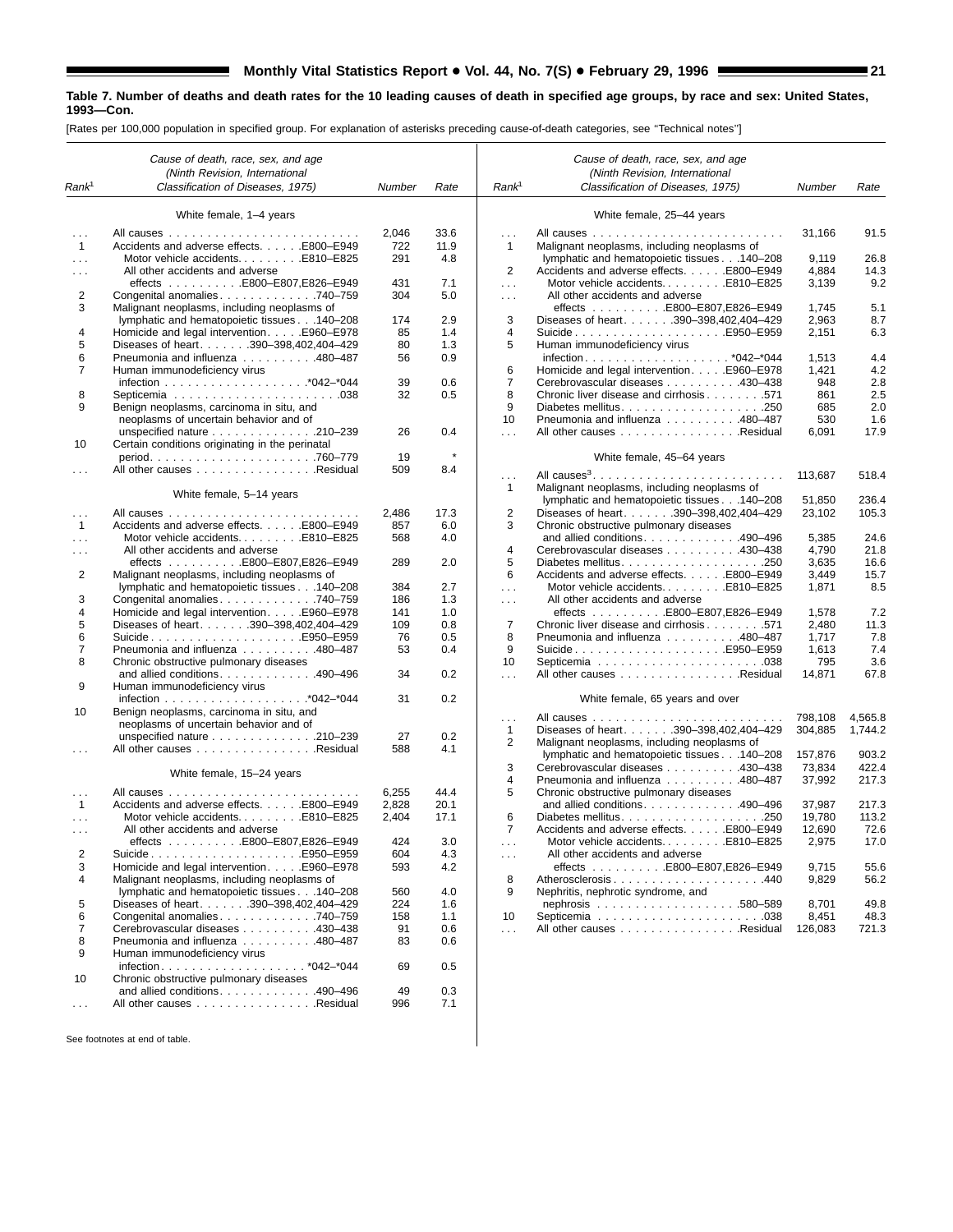ш

#### **Table 7. Number of deaths and death rates for the 10 leading causes of death in specified age groups, by race and sex: United States, 1993—Con.**

[Rates per 100,000 population in specified group. For explanation of asterisks preceding cause-of-death categories, see ''Technical notes'']

|                      | Cause of death, race, sex, and age<br>(Ninth Revision, International      |            |              |                         | Cause of death, race, sex, and age<br>(Ninth Revision, International                       |                |              |
|----------------------|---------------------------------------------------------------------------|------------|--------------|-------------------------|--------------------------------------------------------------------------------------------|----------------|--------------|
| Rank <sup>1</sup>    | Classification of Diseases, 1975)                                         | Number     | Rate         | Rank <sup>1</sup>       | Classification of Diseases, 1975)                                                          | Number         | Rate         |
|                      | Black, both sexes, all ages <sup>3</sup>                                  |            |              |                         | Black, both sexes, 15-24 years                                                             |                |              |
|                      |                                                                           | 282.151    | 876.8        | $\cdots$                |                                                                                            | 9,699          | 181.2        |
| $\mathbf{1}$         | Diseases of heart. 390-398,402,404-429                                    | 79,011     | 245.5        | $\mathbf{1}$            | Homicide and legal intervention. E960–E978                                                 | 5,052          | 94.4         |
| 2                    | Malignant neoplasms, including neoplasms of                               |            |              | $\overline{2}$          | Accidents and adverse effects. E800-E949                                                   | 1,865          | 34.8         |
|                      | lymphatic and hematopoietic tissues 140-208                               | 59,873     | 186.1        | $\cdots$                | Motor vehicle accidentsE810-E825                                                           | 1,201          | 22.4         |
| 3                    | Cerebrovascular diseases 430-438                                          | 17,557     | 54.6         | $\sim$ $\sim$ $\sim$    | All other accidents and adverse                                                            |                |              |
| 4                    | Human immunodeficiency virus                                              |            |              |                         | effects E800-E807,E826-E949                                                                | 664            | 12.4         |
|                      |                                                                           | 13,319     | 41.4         | 3                       | SuicideE950–E959                                                                           | 608            | 11.4         |
| 5                    | Homicide and legal intervention. E960-E978                                | 12,937     | 40.2         | 4                       | Diseases of heart. 390-398,402,404-429                                                     | 320            | 6.0          |
| 6                    | Accidents and adverse effects. E800-E949                                  | 12,707     | 39.5         | 5                       | Human immunodeficiency virus                                                               |                |              |
|                      | Motor vehicle accidentsE810-E825                                          | 5,217      | 16.2         |                         |                                                                                            | 315            | 5.9          |
| $\sim$ $\sim$ $\sim$ | All other accidents and adverse                                           |            |              | 6                       | Malignant neoplasms, including neoplasms of                                                |                |              |
|                      | effects E800-E807,E826-E949                                               | 7,490      | 23.3         |                         | lymphatic and hematopoietic tissues 140-208                                                | 298            | 5.6          |
| 7<br>8               |                                                                           | 9,380      | 29.1<br>24.0 | 7                       | Chronic obstructive pulmonary diseases<br>and allied conditions. $\ldots$ . 490–496        |                |              |
| 9                    | Pneumonia and influenza 480-487<br>Chronic obstructive pulmonary diseases | 7,724      |              | 8                       | Anemias280-285                                                                             | 82<br>76       | 1.5<br>1.4   |
|                      | and allied conditions. $\ldots$ . 490–496                                 | 6,435      | 20.0         | 9                       | Pneumonia and influenza 480–487                                                            | 75             | 1.4          |
| 10                   | Certain conditions originating in the perinatal                           |            |              | 9                       | Congenital anomalies 740-759                                                               | 75             | 1.4          |
|                      |                                                                           | 5,891      | 18.3         | $\cdots$                | All other causes Residual                                                                  | 933            | 17.4         |
|                      | All other causes Residual                                                 | 57,317     | 178.1        |                         |                                                                                            |                |              |
|                      |                                                                           |            |              |                         | Black, both sexes, 25-44 years                                                             |                |              |
|                      | Black, both sexes, 1-4 years                                              |            |              | $\cdots$                |                                                                                            | 40,807         | 393.2        |
| $\cdots$             |                                                                           | 1,975      | 79.1         | $\mathbf{1}$            | Human immunodeficiency virus                                                               |                |              |
| $\mathbf{1}$         | Accidents and adverse effects. E800-E949                                  | 660        | 26.4         |                         |                                                                                            | 9,794          | 94.4         |
| $\sim 10$            | Motor vehicle accidentsE810-E825                                          | 211        | 8.4          | 2                       | Homicide and legal intervention. E960–E978                                                 | 5,814          | 56.0         |
| $\cdots$             | All other accidents and adverse                                           |            |              | 3<br>4                  | Diseases of heart. 390-398,402,404-429                                                     | 4,520          | 43.5         |
| 2                    | effects E800-E807,E826-E949<br>Homicide and legal intervention. E960–E978 | 449<br>217 | 18.0<br>8.7  |                         | Accidents and adverse effects. E800-E949<br>Motor vehicle accidentsE810-E825               | 4,466          | 43.0<br>18.9 |
| 3                    | Congenital anomalies 740-759                                              | 174        | 7.0          | $\sim$                  | All other accidents and adverse                                                            | 1,963          |              |
| 4                    | Human immunodeficiency virus                                              | 128        | 5.1          | $\cdots$<br>5           | effects E800-E807,E826-E949                                                                | 2,503          | 24.1         |
| 5                    | infection*042-*044<br>Diseases of heart. 390-398,402,404-429              | 87         | 3.5          |                         | Malignant neoplasms, including neoplasms of<br>lymphatic and hematopoietic tissues 140-208 | 3,883          | 37.4         |
| 6                    | Malignant neoplasms, including neoplasms of                               |            |              | 6                       | SuicideE950–E959                                                                           | 1,097          | 10.6         |
|                      | lymphatic and hematopoietic tissues 140-208                               | 72         | 2.9          | 7                       | Cerebrovascular diseases 430-438                                                           | 1,079          | 10.4         |
| 7                    | Pneumonia and influenza 480-487                                           | 54         | 2.2          | 8                       | Chronic liver disease and cirrhosis 571                                                    | 942            | 9.1          |
| 8                    | Certain conditions originating in the perinatal                           |            |              | 9                       | Pneumonia and influenza 480-487                                                            | 734            | 7.1          |
|                      |                                                                           | 38         | 1.5          | 10                      |                                                                                            | 601            | 5.8          |
| 9                    |                                                                           | 28         | 1.1          | $\sim$ .                | All other causes Residual                                                                  | 7,877          | 75.9         |
| 10                   |                                                                           | 27         | 1.1          |                         |                                                                                            |                |              |
| $\sim$ $\sim$ $\sim$ | All other causes Residual                                                 | 490        | 19.6         |                         | Black, both sexes, 45–64 years                                                             |                |              |
|                      | Black, both sexes, 5-14 years                                             |            |              | $\cdots$<br>1           | All causes<br>and and and and a<br>Malignant neoplasms, including neoplasms of             | 65,513         | 1,311.6      |
| $\sim$ $\sim$ $\sim$ |                                                                           | 1,992      | 35.0         |                         | lymphatic and hematopoietic tissues 140-208                                                | 19,328         | 386.9        |
| $\mathbf{1}$         | Accidents and adverse effects. E800-E949                                  | 777        | 13.7         | $\overline{\mathbf{c}}$ | Diseases of heart. 390-398,402,404-429                                                     | 18,925         | 378.9        |
| $\cdots$             | Motor vehicle accidentsE810-E825                                          | 380        | 6.7          | 3                       | Cerebrovascular diseases 430–438                                                           | 3,741          | 74.9         |
| $\sim$ $\sim$ $\sim$ | All other accidents and adverse                                           |            |              | 4                       | Human immunodeficiency virus                                                               |                |              |
|                      |                                                                           | 397        | 7.0          |                         |                                                                                            | 2,711          | 54.3         |
| 2                    | Homicide and legal intervention. E960-E978                                | 292        | 5.1          | 5                       |                                                                                            | 2,637          | 52.8         |
| 3                    | Malignant neoplasms, including neoplasms of                               |            |              | 6                       | Accidents and adverse effects. E800-E949                                                   | 2,268          | 45.4         |
|                      | lymphatic and hematopoietic tissues 140-208                               | 152        | 2.7          | $\sim$ $\sim$           | Motor vehicle accidents. E810-E825                                                         | 846            | 16.9         |
| 4                    | Diseases of heart. 390-398,402,404-429                                    | 77         | 1.4          | $\sim$ .                | All other accidents and adverse                                                            |                |              |
| 5                    | Human immunodeficiency virus                                              |            |              |                         | effects E800-E807,E826-E949                                                                | 1,422          | 28.5         |
|                      |                                                                           | 75         | 1.3          | $\overline{7}$          | Chronic liver disease and cirrhosis 571                                                    | 1,527          | 30.6         |
| 6                    | Congenital anomalies 740-759                                              | 74         | 1.3          | 8                       | Chronic obstructive pulmonary diseases<br>and allied conditions. 490-496                   |                |              |
| 7                    | Chronic obstructive pulmonary diseases<br>and allied conditions. 490-496  | 62         | 1.1          | 9                       | Pneumonia and influenza 480-487                                                            | 1,430<br>1,213 | 28.6<br>24.3 |
| 8                    | SuicideE950–E959                                                          | 41         | 0.7          | 10                      | Homicide and legal intervention. E960–E978                                                 | 1,027          | 20.6         |
| 9                    | Anemias280-285                                                            | 28         | 0.5          | $\sim$ $\sim$ $\sim$    | All other causes Residual                                                                  | 10,706         | 214.3        |
| 10                   | Pneumonia and influenza 480-487                                           | 20         | 0.4          |                         |                                                                                            |                |              |
| 10                   | Cerebrovascular diseases 430-438                                          | 20         | 0.4          |                         |                                                                                            |                |              |
| $\sim$ $\sim$        | All other causes Residual                                                 | 374        | 6.6          |                         |                                                                                            |                |              |
|                      |                                                                           |            |              |                         |                                                                                            |                |              |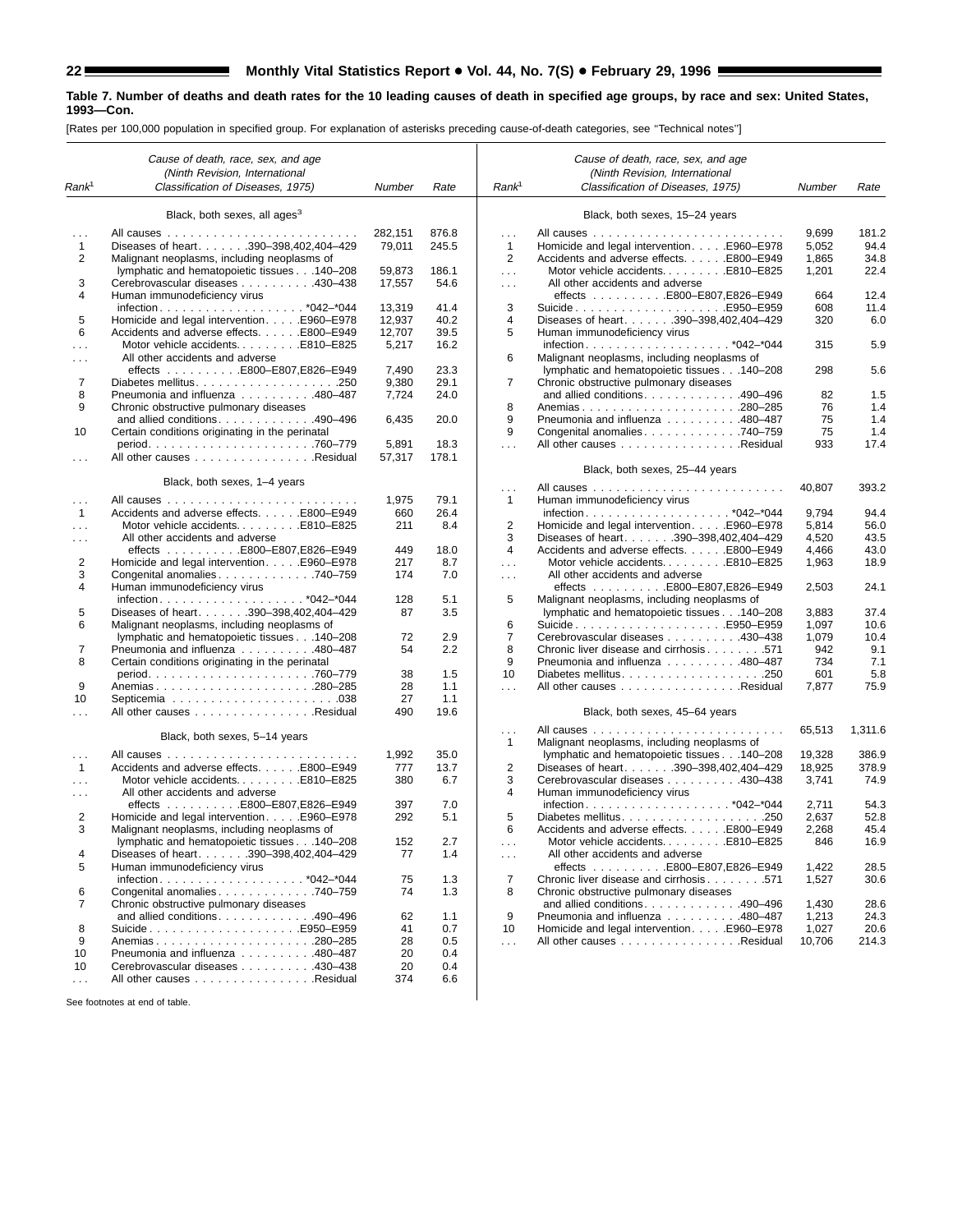[Rates per 100,000 population in specified group. For explanation of asterisks preceding cause-of-death categories, see ''Technical notes'']

|                           | Cause of death, race, sex, and age<br>(Ninth Revision, International |                 |               |                                  | Cause of death, race, sex, and age<br>(Ninth Revision, International |        |              |
|---------------------------|----------------------------------------------------------------------|-----------------|---------------|----------------------------------|----------------------------------------------------------------------|--------|--------------|
| Rank <sup>1</sup>         | Classification of Diseases, 1975)                                    | Number          | Rate          | Rank <sup>1</sup>                | Classification of Diseases, 1975)                                    | Number | Rate         |
|                           | Black, both sexes, 65 years and over                                 |                 |               |                                  | Black male, 5-14 years                                               |        |              |
|                           |                                                                      | 151,137         | 5,723.3       | $\cdots$                         |                                                                      | 1,166  | 40.5         |
| 1                         | Diseases of heart. 390-398,402,404-429                               | 54,855          | 2,077.3       | $\mathbf{1}$                     | Accidents and adverse effects. E800-E949                             | 480    | 16.7         |
| 2                         | Malignant neoplasms, including neoplasms of                          |                 |               | $\sim$ $\sim$ $\sim$             | Motor vehicle accidentsE810-E825                                     | 223    | 7.7          |
|                           | lymphatic and hematopoietic tissues 140-208                          | 36,112          | 1,367.5       | $\cdots$                         | All other accidents and adverse                                      |        |              |
| 3                         | Cerebrovascular diseases 430-438                                     | 12,612          | 477.6         |                                  | effects E800-E807,E826-E949                                          | 257    | 8.9          |
| 4                         |                                                                      | 6,083           | 230.4         | 2                                | Homicide and legal intervention. E960–E978                           | 190    | 6.6          |
| 5                         | Pneumonia and influenza 480-487                                      | 5,445           | 206.2         | 3                                | Malignant neoplasms, including neoplasms of                          |        |              |
| 6                         | Chronic obstructive pulmonary diseases                               |                 |               |                                  | lymphatic and hematopoietic tissues 140-208                          | 80     | 2.8          |
|                           | and allied conditions490-496                                         | 4,445           | 168.3         | 4                                | Congenital anomalies 740-759                                         | 45     | 1.6          |
| 7                         | Nephritis, nephrotic syndrome, and                                   |                 |               | 5                                | Chronic obstructive pulmonary diseases                               |        |              |
|                           |                                                                      | 2,875           | 108.9         |                                  | and allied conditions. 490-496                                       | 38     | 1.3          |
| 8                         |                                                                      | 2,510           | 95.0          | 6                                | Diseases of heart. 390-398,402,404-429                               | 37     | 1.3          |
| 9                         | Accidents and adverse effects. E800-E949                             | 2,398           | 90.8          | $\overline{7}$                   | SuicideE950–E959                                                     | 33     | 1.1          |
|                           | Motor vehicle accidentsE810-E825                                     | 569             | 21.5          | 8                                | Human immunodeficiency virus                                         |        |              |
| $\cdots$                  | All other accidents and adverse                                      |                 |               |                                  |                                                                      | 32     | 1.1          |
|                           | effects E800-E807,E826-E949                                          | 1,829           | 69.3          | 9                                | Cerebrovascular diseases 430–438                                     | 14     |              |
| 10                        | Hypertension with or without renal                                   |                 |               | 10                               | Anemias280-285                                                       | 13     | $\pmb{\ast}$ |
|                           |                                                                      | 1,825           | 69.1          | $\ldots$                         | All other causes Residual                                            | 204    | 7.1          |
|                           | All other causes Residual                                            | 21,977          | 832.2         |                                  |                                                                      |        |              |
|                           |                                                                      |                 |               |                                  | Black male, 15-24 years                                              |        |              |
|                           | Black male, all ages <sup>3</sup>                                    |                 |               | .                                |                                                                      | 7,734  | 289.4        |
| $\cdots$                  |                                                                      | 153,502         | 1.006.3       | $\mathbf{1}$                     | Homicide and legal intervention. E960–E978                           | 4,461  | 167.0        |
| 1                         | Diseases of heart. 390-398,402,404-429                               | 38,357          | 251.4         | 2                                | Accidents and adverse effects. E800-E949                             | 1,476  | 55.2         |
| 2                         | Malignant neoplasms, including neoplasms of                          |                 |               | .                                | Motor vehicle accidentsE810-E825                                     | 916    | 34.3         |
|                           | lymphatic and hematopoietic tissues 140-208                          | 33.071          | 216.8         | $\cdots$                         | All other accidents and adverse                                      |        |              |
| 3                         | Homicide and legal intervention. E960–E978                           | 10,640          | 69.7          |                                  | effects E800-E807,E826-E949                                          | 560    | 21.0         |
| 4                         | Human immunodeficiency virus                                         |                 |               | 3                                | SuicideE950–E959                                                     | 536    | 20.1         |
|                           |                                                                      | 10,324          | 67.7          | 4                                | Diseases of heart. 390-398,402,404-429                               | 198    | 7.4          |
| 5                         | Accidents and adverse effects. E800-E949                             | 8,900           | 58.3          | 5                                | Human immunodeficiency virus                                         |        |              |
|                           | Motor vehicle accidents. E810-E825                                   | 3,752           | 24.6          |                                  |                                                                      | 189    | 7.1          |
| $\cdots$                  | All other accidents and adverse                                      |                 |               | 6                                | Malignant neoplasms, including neoplasms of                          |        |              |
|                           | effects E800-E807,E826-E949                                          | 5,148           | 33.7          |                                  | lymphatic and hematopoietic tissues 140-208                          | 169    | 6.3          |
| 6                         | Cerebrovascular diseases 430-438                                     | 7,599           | 49.8          | 7                                | Chronic obstructive pulmonary diseases                               |        |              |
| 7                         | Pneumonia and influenza 480-487                                      | 4,051           | 26.6          |                                  | and allied conditions. 490-496                                       | 55     | 1.6          |
| 8                         | Chronic obstructive pulmonary diseases                               |                 |               | 8                                | Congenital anomalies 740-759                                         | 44     | 1.5          |
|                           | and allied conditions490-496                                         | 3,913           | 25.7          | 9                                |                                                                      | 41     | 1.4          |
| 9                         |                                                                      | 3,648           | 23.9          | 10                               | Pneumonia and influenza 480-487                                      | 37     | 0.0          |
| 10                        | Certain conditions originating in the perinatal                      |                 |               | $\sim$                           | All other causes Residual                                            | 528    | 19.8         |
|                           |                                                                      | 3,309<br>29,690 | 21.7<br>194.6 |                                  |                                                                      |        |              |
| $\cdots$                  | All other causes Residual                                            |                 |               |                                  | Black male, 25-44 years                                              |        |              |
|                           | Black male, 1-4 years                                                |                 |               | $\cdots$                         | Human immunodeficiency virus                                         | 27,747 | 569.5        |
|                           |                                                                      | 1,089           | 86.1          | 1                                |                                                                      | 7,568  | 155.3        |
| $\sim$ $\sim$ $\sim$<br>1 | Accidents and adverse effects. E800-E949                             | 385             | 30.4          | $\overline{2}$                   | Homicide and legal intervention. E960–E978                           | 4,678  | 96.0         |
|                           | Motor vehicle accidentsE810-E825                                     | 121             | 9.6           | 3                                | Accidents and adverse effects. E800-E949                             | 3,385  | 69.5         |
| $\sim 10$                 | All other accidents and adverse                                      |                 |               |                                  | Motor vehicle accidentsE810-E825                                     | 1,452  | 29.8         |
| $\sim$ $\sim$ $\sim$      | effects E800-E807,E826-E949                                          | 264             | 20.9          | $\cdots$<br>$\sim$ $\sim$ $\sim$ | All other accidents and adverse                                      |        |              |
| 2                         | Homicide and legal intervention. E960-E978                           | 122             | 9.6           |                                  | effects E800-E807.E826-E949                                          | 1,933  | 39.7         |
| 3                         | Congenital anomalies. 740-759                                        | 84              | 6.6           | 4                                | Diseases of heart. 390-398,402,404-429                               | 2,853  | 58.6         |
| 4                         | Human immunodeficiency virus                                         |                 |               | 5                                | Malignant neoplasms, including neoplasms of                          |        |              |
|                           |                                                                      | 68              | 5.4           |                                  | Ivmphatic and hematopoietic tissues 140-208                          | 1,719  | 35.3         |
| 5                         | Diseases of heart. 390-398,402,404-429                               | 42              | 3.3           | 6                                | SuicideE950–E959                                                     | 928    | 19.0         |
| 6                         | Malignant neoplasms, including neoplasms of                          |                 |               | $\overline{7}$                   | Chronic liver disease and cirrhosis 571                              | 621    | 12.7         |
|                           | lymphatic and hematopoietic tissues 140-208                          | 38              | 3.0           | 8                                | Cerebrovascular diseases 430-438                                     | 540    | 11.1         |
| 7                         | Certain conditions originating in the perinatal                      |                 |               | 9                                | Pneumonia and influenza 480-487                                      | 451    | 9.3          |
|                           |                                                                      | 27              | 2.1           | 10                               |                                                                      | 345    | 7.1          |
| 7                         | Pneumonia and influenza 480-487                                      | 27              | 2.1           | $\sim$                           | All other causes Residual                                            | 4,659  | 95.6         |
| 9                         | Anemias280-285                                                       | 15              | $\star$       |                                  |                                                                      |        |              |
| 10                        |                                                                      | 14              | $\star$       |                                  |                                                                      |        |              |
| $\cdots$                  | All other causes Residual                                            | 267             | 21.1          |                                  |                                                                      |        |              |
|                           |                                                                      |                 |               |                                  |                                                                      |        |              |
|                           | See footnotes at end of table.                                       |                 |               |                                  |                                                                      |        |              |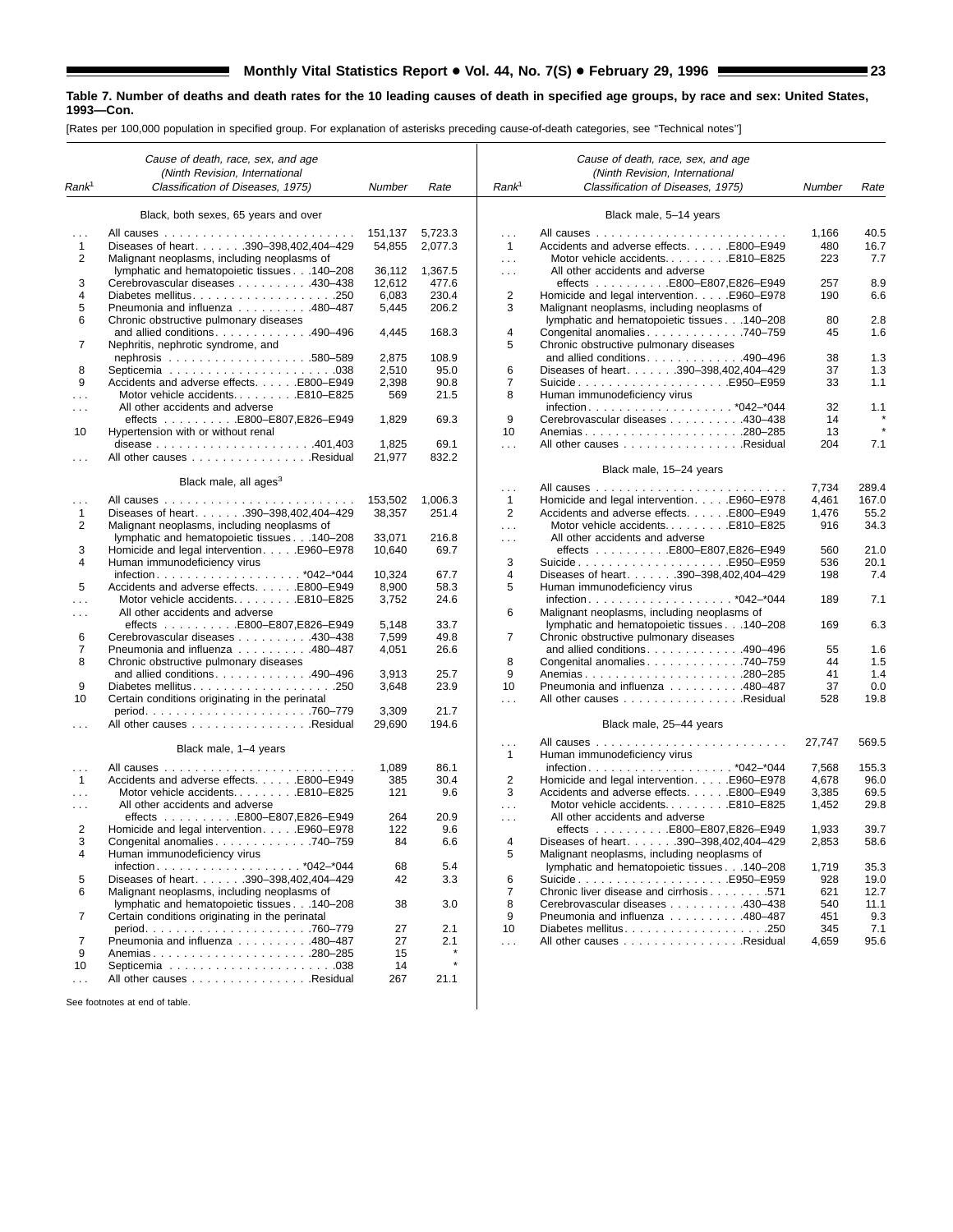۳

#### **Table 7. Number of deaths and death rates for the 10 leading causes of death in specified age groups, by race and sex: United States, 1993—Con.**

|                      | Cause of death, race, sex, and age<br>(Ninth Revision, International |              |               |                             | Cause of death, race, sex, and age<br>(Ninth Revision, International |        |       |
|----------------------|----------------------------------------------------------------------|--------------|---------------|-----------------------------|----------------------------------------------------------------------|--------|-------|
| Rank <sup>1</sup>    | Classification of Diseases, 1975)                                    | Number       | Rate          | Rank <sup>1</sup>           | Classification of Diseases, 1975)                                    | Number | Rate  |
|                      | Black male, 45-64 years                                              |              |               |                             | Black female, 1-4 years                                              |        |       |
| $\cdots$             |                                                                      | 39,479       | 1,772.5       | $\sim$                      |                                                                      | 886    | 71.9  |
| $\mathbf{1}$         | Diseases of heart. 390-398,402,404-429                               | 11,628       | 522.1         | $\mathbf{1}$                | Accidents and adverse effects. E800-E949                             | 275    | 22.3  |
| $\overline{2}$       | Malignant neoplasms, including neoplasms of                          |              |               | $\sim 100$                  | Motor vehicle accidentsE810-E825                                     | 90     | 7.3   |
|                      | lymphatic and hematopoietic tissues 140-208                          | 10,886       | 488.8         | $\sim 100$                  | All other accidents and adverse                                      |        |       |
| 3                    | Human immunodeficiency virus                                         |              |               |                             | effects E800-E807,E826-E949                                          | 185    | 15.0  |
|                      |                                                                      | 2,253        | 101.2         | $\overline{2}$              | Homicide and legal intervention. E960–E978                           | 95     | 7.7   |
| 4                    | Cerebrovascular diseases 430–438                                     | 2,053        | 92.2          | 3                           | Congenital anomalies740-759                                          | 90     | 7.3   |
| 5                    | Accidents and adverse effects. E800–E949                             | 1,703        | 76.5          | 4                           | Human immunodeficiency virus                                         |        |       |
| $\cdots$             |                                                                      | 632          | 28.4          |                             |                                                                      | 60     | 4.9   |
| $\cdots$             | All other accidents and adverse                                      |              |               | 5                           | Diseases of heart. 390-398,402,404-429                               | 45     | 3.7   |
|                      |                                                                      | 1,071        | 48.1          | 6                           | Malignant neoplasms, including neoplasms of                          |        |       |
| 6                    |                                                                      | 1,206        | 54.1          |                             | lymphatic and hematopoietic tissues 140-208                          | 34     | 2.8   |
| 7                    | Chronic liver disease and cirrhosis 571                              | 1,045        | 46.9          | $\overline{7}$              | Pneumonia and influenza 480-487                                      | 27     | 2.2   |
| 8                    | Homicide and legal intervention. E960–E978                           | 853          | 38.3          | 8                           | Anemias280-285                                                       | 13     |       |
| 9                    | Chronic obstructive pulmonary diseases                               |              |               | 8                           |                                                                      | 13     |       |
|                      | and allied conditions490-496                                         | 818          | 36.7          | 10                          | Certain conditions originating in the perinatal                      |        |       |
| 10                   | Pneumonia and influenza 480-487                                      | 787          | 35.3          |                             |                                                                      | 11     |       |
| $\cdots$             | All other causes Residual                                            | 6,247        | 280.5         | 10                          | Chronic obstructive pulmonary diseases                               | 11     |       |
|                      | Black male, 65 years and over                                        |              |               |                             | and allied conditions490-496<br>All other causes Residual            | 212    | 17.2  |
|                      |                                                                      |              |               | $\sim$ $\sim$ $\sim$        |                                                                      |        |       |
| $\cdots$             |                                                                      | 70,084       | 6,880.0       |                             | Black female, 5-14 years                                             |        |       |
| 1                    | Diseases of heart. 390-398.402.404-429                               | 23,489       | 2,305.9       |                             |                                                                      |        |       |
| 2                    | Malignant neoplasms, including neoplasms of                          |              |               | $\cdots$                    |                                                                      | 826    | 29.5  |
|                      | lymphatic and hematopoietic tissues 140-208                          | 20,164       | 1.979.4       | $\mathbf{1}$                | Accidents and adverse effects. E800-E949                             | 297    | 10.6  |
| 3                    | Cerebrovascular diseases 430-438                                     | 4,932        | 484.2         | $\sim 100$                  | Motor vehicle accidentsE810-E825                                     | 157    | 5.6   |
| 4                    | Chronic obstructive pulmonary diseases                               |              |               | $\cdots$                    | All other accidents and adverse                                      |        |       |
|                      | and allied conditions. 490-496                                       | 2,804        | 275.3         |                             | effects E800-E807,E826-E949                                          | 140    | 5.0   |
| 5                    | Pneumonia and influenza 480-487                                      | 2,628        | 258.0         | 2                           | Homicide and legal intervention. E960-E978                           | 102    | 3.6   |
| 6<br>$\overline{7}$  |                                                                      | 2,067        | 202.9         | 3                           | Malignant neoplasms, including neoplasms of                          |        |       |
|                      | Accidents and adverse effects. E800-E949                             | 1,313<br>381 | 128.9<br>37.4 | 4                           | lymphatic and hematopoietic tissues 140-208                          | 72     | 2.6   |
| $\cdots$             | All other accidents and adverse                                      |              |               |                             | Human immunodeficiency virus                                         | 43     | 1.5   |
| $\cdots$             |                                                                      | 932          | 91.5          | 5                           | Diseases of heart. 390-398,402,404-429                               | 40     | 1.4   |
| 8                    | Nephritis, nephrotic syndrome, and                                   |              |               | 6                           | Congenital anomalies740-759                                          | 29     | 1.0   |
|                      |                                                                      | 1.199        | 117.7         | $\overline{7}$              | Chronic obstructive pulmonary diseases                               |        |       |
| 9                    |                                                                      | 1,045        | 102.6         |                             | and allied conditions. 490-496                                       | 24     | 0.9   |
| 10                   | Hypertension with or without renal                                   |              |               | 8                           | Anemias280-285                                                       | 15     |       |
|                      |                                                                      | 646          | 63.4          | 9                           | Pneumonia and influenza480-487                                       | 9      |       |
| $\cdots$             | All other causes Residual                                            | 9,797        | 961.7         | 10                          |                                                                      | 8      |       |
|                      |                                                                      |              |               | 10                          | Benign neoplasms, carcinoma in situ, and                             |        |       |
|                      | Black female, all ages <sup>3</sup>                                  |              |               |                             | neoplasms of uncertain behavior and of                               |        |       |
|                      |                                                                      | 128,649      | 760.1         |                             | unspecified nature 210-239                                           | 8      |       |
| $\cdots$<br>1        | Diseases of heart. 390-398,402,404-429                               | 40,654       | 240.2         | $\sim$ $\sim$ $\sim$        | All other causes Residual                                            | 179    | 6.4   |
| 2                    | Malignant neoplasms, including neoplasms of                          |              |               |                             |                                                                      |        |       |
|                      | lymphatic and hematopoietic tissues 140-208                          | 26,802       | 158.4         |                             | Black female, 15-24 years                                            |        |       |
| 3                    | Cerebrovascular diseases 430-438                                     | 9,958        | 58.8          | $\cdots$                    |                                                                      | 1,965  | 73.3  |
| 4                    |                                                                      | 5,732        | 33.9          | 1                           | Homicide and legal interventionE960-E978                             | 591    | 22.0  |
| 5                    | Accidents and adverse effects. E800-E949                             | 3,807        | 22.5          | 2                           | Accidents and adverse effects. E800-E949                             | 389    | 14.5  |
| $\sim$ $\sim$ $\sim$ | Motor vehicle accidentsE810-E825                                     | 1,465        | 8.7           | $\sim$ $\sim$ $\sim$        | Motor vehicle accidentsE810-E825                                     | 285    | 10.6  |
| $\sim$ $\sim$ $\sim$ | All other accidents and adverse                                      |              |               | $\sim$ $\sim$ $\sim$        | All other accidents and adverse                                      |        |       |
|                      |                                                                      | 2,342        | 13.8          |                             | effects E800-E807,E826-E949                                          | 104    | 3.9   |
| 6                    | Pneumonia and influenza 480-487                                      | 3,673        | 21.7          | 3                           | Malignant neoplasms, including neoplasms of                          |        |       |
| 7                    | Human immunodeficiency virus                                         |              |               |                             | lymphatic and hematopoietic tissues 140-208                          | 129    | 4.8   |
|                      |                                                                      | 2,995        | 17.7          | 4                           | Human immunodeficiency virus                                         |        |       |
| 8                    | Certain conditions originating in the perinatal                      |              |               |                             |                                                                      | 126    | 4.7   |
|                      |                                                                      | 2,582        | 15.3          | 5                           | Diseases of heart. 390-398,402,404-429                               | 122    | 4.5   |
| 9                    | Chronic obstructive pulmonary diseases                               |              |               | 6                           | SuicideE950–E959                                                     | 72     | 2.7   |
|                      | and allied conditions. 490-496                                       | 2,522        | 14.9          | 7                           | Complications of pregnancy, childbirth,                              |        |       |
| 10                   | Homicide and legal intervention. E960-E978                           | 2,297        | 13.6          |                             | and the puerperium $\ldots \ldots \ldots \ldots$ . 630-676           | 43     | 1.6   |
| $\cdots$             | All other causes Residual                                            | 27,627       | 163.2         | 8                           | Pneumonia and influenza 480-487                                      | 38     | 1.4   |
|                      | See footnotes at end of table.                                       |              |               | 9                           |                                                                      | 35     | 1.3   |
|                      |                                                                      |              |               | 10                          | Congenital anomalies 740–759                                         | 31     | $1.2$ |
|                      |                                                                      |              |               | $\mathcal{L}^{\mathcal{L}}$ | All other causes Residual                                            | 389    | 14.5  |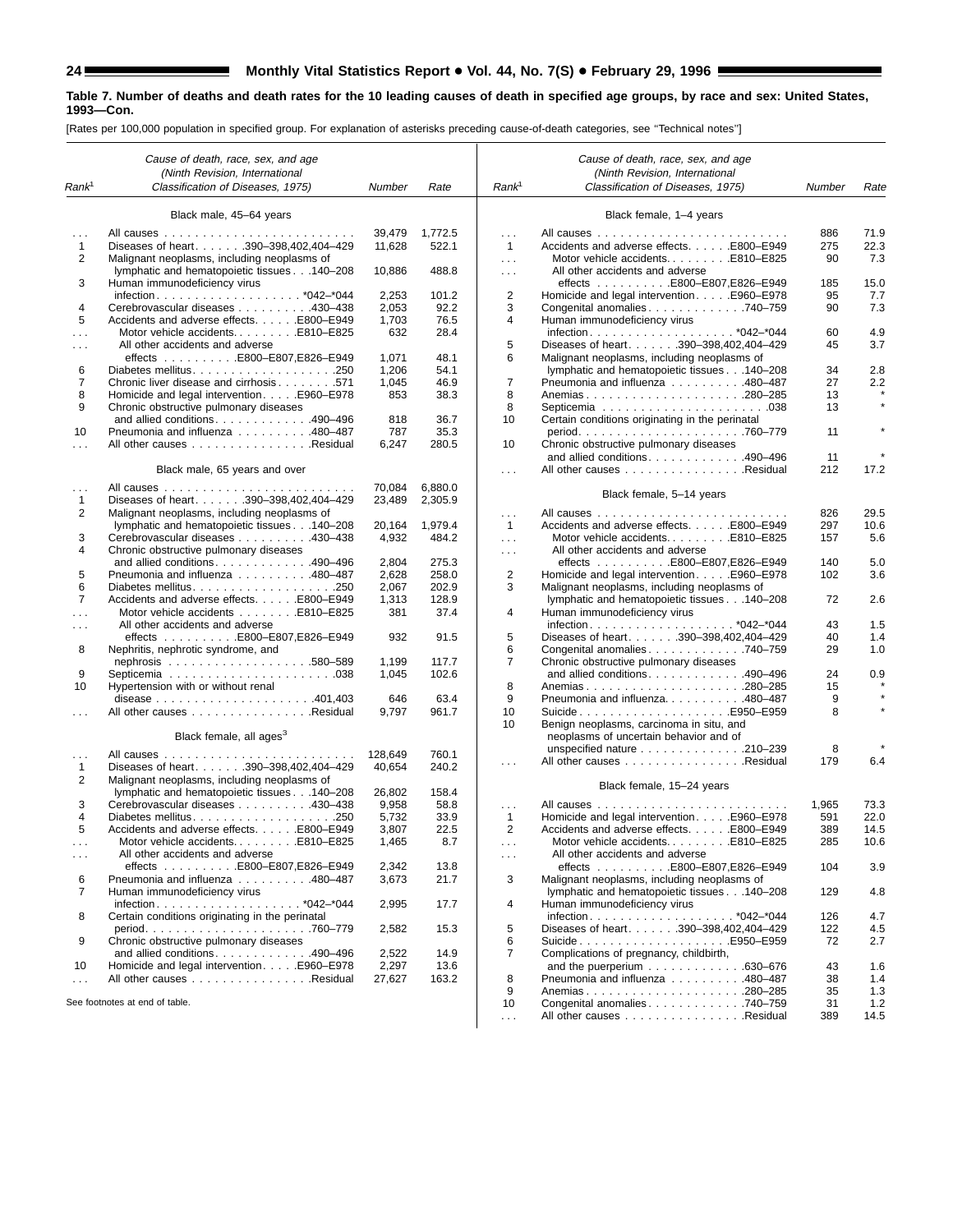[Rates per 100,000 population in specified group. For explanation of asterisks preceding cause-of-death categories, see ''Technical notes'']

| Rank <sup>1</sup>                    | Cause of death, race, sex, and age<br>(Ninth Revision, International<br>Classification of Diseases, 1975) | Number | Rate  | Rank <sup>1</sup>        | Cause of death, race, sex, and age<br>(Ninth Revision, International<br>Classification of Diseases, 1975) | Number           | Rate               |
|--------------------------------------|-----------------------------------------------------------------------------------------------------------|--------|-------|--------------------------|-----------------------------------------------------------------------------------------------------------|------------------|--------------------|
|                                      | Black female, 25-44 years                                                                                 |        |       |                          | Black female, 65 years and over                                                                           |                  |                    |
| $\sim$ $\sim$ $\sim$<br>$\mathbf{1}$ | Human immunodeficiency virus                                                                              | 13,060 | 237.1 | $\cdots$<br>$\mathbf{1}$ | Diseases of heart. 390-398,402,404-429                                                                    | 81,053<br>31,366 | 4,996.9<br>1,933.7 |
|                                      |                                                                                                           | 2,226  | 40.4  | 2                        | Malignant neoplasms, including neoplasms of                                                               |                  |                    |
| 2                                    | Malignant neoplasms, including neoplasms of                                                               |        |       |                          | lymphatic and hematopoietic tissues 140-208                                                               | 15.948           | 983.2              |
|                                      | lymphatic and hematopoietic tissues 140-208                                                               | 2,164  | 39.3  | 3                        | Cerebrovascular diseases 430-438                                                                          | 7,680            | 473.5              |
| 3                                    | Diseases of heart. 390-398,402,404-429                                                                    | 1,667  | 30.3  | 4                        |                                                                                                           | 4,016            | 247.6              |
| 4                                    | Homicide and legal intervention. E960-E978                                                                | 1,136  | 20.6  | 5                        | Pneumonia and influenza 480-487                                                                           | 2,817            | 173.7              |
| 5                                    | Accidents and adverse effects. E800-E949                                                                  | 1,081  | 19.6  | 6                        | Nephritis, nephrotic syndrome, and                                                                        |                  |                    |
| $\cdots$                             | Motor vehicle accidentsE810-E825                                                                          | 511    | 9.3   |                          |                                                                                                           | 1.676            | 103.3              |
| $\cdots$                             | All other accidents and adverse                                                                           |        |       | 7                        | Chronic obstructive pulmonary diseases                                                                    |                  |                    |
|                                      |                                                                                                           | 570    | 10.4  |                          | and allied conditions. 490-496                                                                            | 1,641            | 101.2              |
| 6                                    | Cerebrovascular diseases 430-438                                                                          | 539    | 9.8   | 8                        |                                                                                                           | 1,465            | 90.3               |
| $\overline{7}$                       | Chronic liver disease and cirrhosis 571                                                                   | 321    | 5.8   | 9                        | Hypertension with or without renal                                                                        |                  |                    |
| 8                                    | Pneumonia and influenza 480-487                                                                           | 283    | 5.1   |                          |                                                                                                           | 1,179            | 72.7               |
| 9                                    |                                                                                                           | 256    | 4.6   | 10                       | Accidents and adverse effects. E800-E949                                                                  | 1,085            | 66.9               |
| 10                                   | Chronic obstructive pulmonary diseases                                                                    |        |       | $\sim$                   | Motor vehicle accidentsE810-E825                                                                          | 188              | 11.6               |
|                                      | and allied conditions. 490-496                                                                            | 200    | 3.6   | $\cdots$                 | All other accidents and adverse                                                                           |                  |                    |
| $\cdots$                             | All other causes Residual                                                                                 | 3,187  | 57.9  |                          | effects E800-E807,E826-E949                                                                               | 897              | 55.3               |
|                                      | Black female, 45-64 years                                                                                 |        |       | $\cdots$                 | All other causes Residual                                                                                 | 12,180           | 750.9              |
|                                      |                                                                                                           | 26,034 | 940.6 |                          |                                                                                                           |                  |                    |
| $\sim 10$<br>1                       | Malignant neoplasms, including neoplasms of                                                               |        |       |                          |                                                                                                           |                  |                    |
|                                      | lymphatic and hematopoietic tissues 140-208                                                               | 8,442  | 305.0 |                          |                                                                                                           |                  |                    |
| 2                                    | Diseases of heart. 390-398,402,404-429                                                                    | 7,297  | 263.6 |                          |                                                                                                           |                  |                    |
| 3                                    | Cerebrovascular diseases 430-438                                                                          | 1.688  | 61.0  |                          |                                                                                                           |                  |                    |
| 4                                    |                                                                                                           | 1,431  | 51.7  |                          |                                                                                                           |                  |                    |
| 5                                    | Chronic obstructive pulmonary diseases                                                                    |        |       |                          |                                                                                                           |                  |                    |
|                                      | and allied conditions. 490-496                                                                            | 612    | 22.1  |                          |                                                                                                           |                  |                    |
| 6                                    | Accidents and adverse effects. E800-E949                                                                  | 565    | 20.4  |                          |                                                                                                           |                  |                    |
| $\cdots$                             | Motor vehicle accidentsE810-E825                                                                          | 214    | 7.7   |                          |                                                                                                           |                  |                    |
| $\cdots$                             | All other accidents and adverse                                                                           |        |       |                          |                                                                                                           |                  |                    |
|                                      |                                                                                                           | 351    | 12.7  |                          |                                                                                                           |                  |                    |
| 7                                    | Chronic liver disease and cirrhosis 571                                                                   | 482    | 17.4  |                          |                                                                                                           |                  |                    |
| 8                                    | Human immunodeficiency virus                                                                              |        |       |                          |                                                                                                           |                  |                    |
|                                      |                                                                                                           | 458    | 16.5  |                          |                                                                                                           |                  |                    |
| 9                                    | Pneumonia and influenza 480-487                                                                           | 426    | 15.4  |                          |                                                                                                           |                  |                    |
| 10                                   | Nephritis, nephrotic syndrome, and                                                                        |        |       |                          |                                                                                                           |                  |                    |
|                                      |                                                                                                           | 409    | 14.8  |                          |                                                                                                           |                  |                    |
| $\sim$ $\sim$ $\sim$                 | All other causes Residual                                                                                 | 4,224  | 152.6 |                          |                                                                                                           |                  |                    |

<sup>1</sup>Rank based on number of deaths; see "Technical notes."<br><sup>2</sup>Includes races other than black and white.<br><sup>3</sup>Includes deaths under 1 year of age.

ш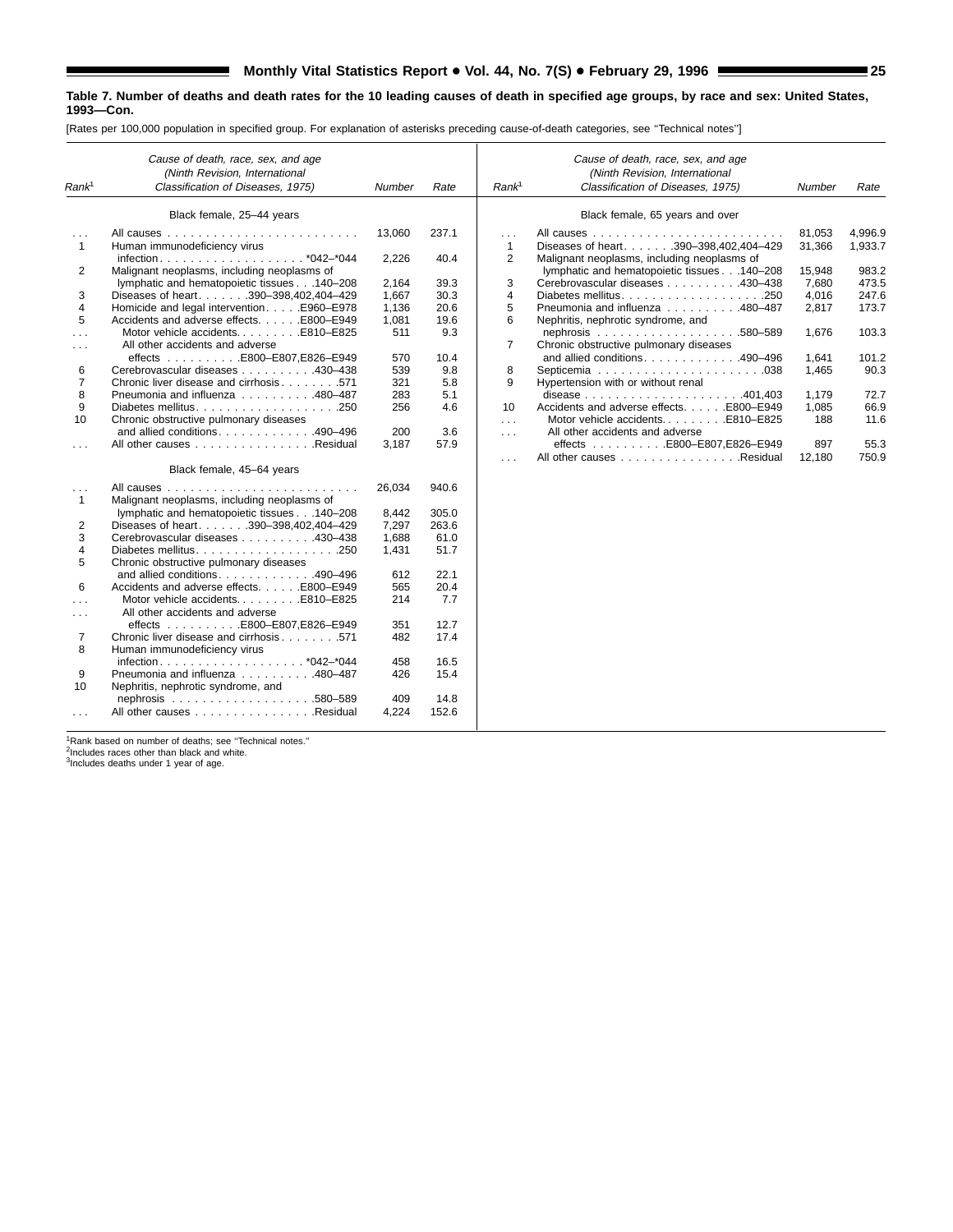#### Table 8. Age-specific and age-adjusted death rates for the 10 leading causes of death for the total population in 1993 and selected components: United States, 1979, 1992, and **1993**

[Age-specific rates on an annual basis per 100,000 population in specified group; age-adjusted rates per 100,000 U.S. standard million population; see "Technical notes." For explanation of asterisks preceding<br>cause-of-deat

|                                                                                             |                      |                          |                              |                      |                      |                       |                               | Age                     |                         |                               |                               |                               |                                  |                                       |
|---------------------------------------------------------------------------------------------|----------------------|--------------------------|------------------------------|----------------------|----------------------|-----------------------|-------------------------------|-------------------------|-------------------------|-------------------------------|-------------------------------|-------------------------------|----------------------------------|---------------------------------------|
| Cause of death (Ninth Revision,<br>International Classification of Diseases, 1975)          | Year                 | All<br>ages <sup>1</sup> | Under<br>1 year <sup>2</sup> | $1 - 4$<br>years     | $5 - 14$<br>years    | $15 - 24$<br>years    | $25 - 34$<br>years            | $35 - 44$<br>years      | 45–54<br>years          | $55 - 64$<br>years            | $65 - 74$<br>years            | 75–84<br>years                | 85 years<br>and over             | Age-<br>adjusted<br>rate <sup>3</sup> |
|                                                                                             | 1993<br>1992<br>1979 | 880.0<br>852.9<br>852.2  | 854.4<br>865.7<br>1,332.9    | 44.8<br>43.6<br>64.2 | 23.4<br>22.5<br>31.5 | 98.5<br>95.6<br>114.8 | 142.4<br>137.8<br>133.0       | 235.5<br>228.8<br>229.8 | 460.0<br>456.1<br>589.7 | 1.154.7<br>1,151.7<br>1,338.0 | 2.617.1<br>2,588.9<br>2,929.0 | 5.951.6<br>5,775.5<br>6,496.6 | 15.481.7<br>14,972.9<br>14,962.4 | 513.3<br>504.5<br>577.0               |
| Diseases of heart 390-398,402,404-429                                                       | 1993<br>1992<br>1979 | 288.4<br>281.4<br>326.5  | 16.9<br>17.9<br>20.2         | 1.9<br>1.8<br>2.1    | 0.8<br>0.8<br>0.8    | 2.7<br>2.7<br>2.6     | 8.5<br>8.1<br>8.4             | 32.2<br>31.8<br>45.3    | 114.0<br>114.6<br>184.6 | 344.3<br>346.5<br>499.0       | 848.2<br>847.9<br>1,199.8     | 2.182.9<br>2.147.3<br>2,925.2 | 6.668.9<br>6.513.5<br>7,310.9    | 145.3<br>144.3<br>199.5               |
| Rheumatic fever and rheumatic heart                                                         |                      |                          |                              |                      |                      |                       |                               |                         |                         |                               |                               |                               |                                  |                                       |
|                                                                                             | 1993<br>1992<br>1979 | 2.2<br>2.2<br>3.5        |                              |                      |                      | 0.1<br>0.1<br>0.2     | 0.2<br>0.2<br>0.4             | 0.5<br>0.6<br>1.4       | 1.3<br>1.4<br>3.9       | 3.3<br>3.5<br>8.0             | 8.1<br>8.0<br>16.0            | 16.8<br>17.5<br>20.6          | 29.4<br>27.2<br>25.2             | 1.3<br>1.3<br>2.6                     |
| Hypertensive heart disease402                                                               | 1993<br>1992<br>1979 | 8.9<br>8.6<br>9.3        |                              |                      |                      | $\star$<br>0.1        | 0.4<br>0.4<br>0.4             | 1.8<br>1.8<br>1.9       | 5.9<br>5.5<br>7.0       | 13.2<br>13.9<br>16.2          | 25.5<br>25.4<br>35.7          | 61.1<br>58.1<br>79.6          | 186.6<br>175.2<br>170.3          | 4.9<br>4.8<br>6.0                     |
| Hypertensive heart and renal disease 404                                                    | 1993<br>1992<br>1979 | 1.0<br>1.0<br>1.6        | $\star$                      |                      |                      | $\star$               | 0.1<br>$\star$                | 0.1<br>0.1<br>0.2       | 0.3<br>0.3<br>0.4       | 0.9<br>1.1<br>1.4             | 2.5<br>2.6<br>5.1             | 7.9<br>8.0<br>16.8            | 23.2<br>24.8<br>50.9             | 0.5<br>0.5<br>0.9                     |
| Ischemic heart disease 410-414                                                              | 1993<br>1992<br>1979 | 190.1<br>188.2<br>245.5  | 0.7<br>0.5<br>0.7            |                      |                      | 0.3<br>0.3<br>0.3     | 2.7<br>2.6<br>3.6             | 16.6<br>17.0<br>30.1    | 70.5<br>72.3<br>136.1   | 225.8<br>230.2<br>381.0       | 578.0<br>585.8<br>926.6       | 1,484.3<br>1.480.3<br>2,224.8 | 4,325.8<br>4.285.8<br>5,376.1    | 94.9<br>95.7<br>149.7                 |
| Acute myocardial infarction 410                                                             | 1993<br>1992<br>1979 | 88.2<br>89.9<br>133.8    | $\star$                      |                      |                      | 0.2<br>0.2<br>0.2     | 1.4<br>1.5<br>2.4             | 9.3<br>9.7<br>21.1      | 40.8<br>42.7<br>94.6    | 127.4<br>131.1<br>258.9       | 299.1<br>310.5<br>577.2       | 694.9<br>715.1<br>1.135.2     | 1.593.5<br>1,622.4<br>1.916.3    | 47.5<br>49.1<br>88.2                  |
| Other acute and subacute forms of                                                           |                      |                          |                              |                      |                      |                       |                               |                         |                         |                               |                               |                               |                                  |                                       |
| ischemic heart disease 411                                                                  | 1993<br>1992<br>1979 | 1.2<br>1.2<br>2.1        |                              |                      |                      |                       | 0.1<br>$\star$<br>0.1         | 0.3<br>0.3<br>0.5       | 0.9<br>1.0<br>2.0       | 2.0<br>2.3<br>4.8             | 3.6<br>4.0<br>8.2             | 7.4<br>7.7<br>15.3            | 19.5<br>21.8<br>30.2             | 0.7<br>0.7<br>1.5                     |
|                                                                                             | 1993<br>1992<br>1979 | 0.4<br>0.4<br>0.2        |                              |                      |                      |                       | $\star$<br>$\star$<br>$\star$ | $\star$                 | 0.1<br>0.1<br>0.1       | 0.3<br>0.3<br>0.3             | 0.9<br>0.9<br>0.9             | 2.9<br>3.5<br>2.1             | 11.2<br>10.9<br>4.6              | 0.2<br>0.2<br>0.1                     |
| Old myocardial infarction and other forms of<br>chronic ischemic heart disease. 412,414     | 1993<br>1992         | 100.3<br>96.6            |                              |                      |                      | 0.1<br>0.1            | 1.2<br>1.1                    | 7.0<br>7.0              | 28.7<br>28.5            | 96.0<br>96.4                  | 274.4<br>270.3                | 779.1<br>754.1                | 2,701.6<br>2,630.7               | 46.5<br>45.7                          |
| Other diseases of endocardium 424                                                           | 1979<br>1993<br>1992 | 109.4<br>5.9<br>5.6      |                              |                      | $\star$              | 0.1<br>0.1<br>0.1     | 1.0<br>0.3<br>0.2             | 8.4<br>0.7<br>0.6       | 39.3<br>1.3<br>1.5      | 117.0<br>4.1<br>4.2           | 340.3<br>12.6<br>12.8         | 1,072.2<br>49.8<br>48.8       | 3,424.9<br>169.8<br>158.2        | 59.9<br>2.6<br>2.6                    |
| All other forms of heart disease 415-423,425-429                                            | 1979<br>1993<br>1992 | 2.9<br>80.3<br>75.8      | 15.7<br>17.0                 | 1.7<br>1.7           | 0.7<br>0.7           | 0.1<br>2.2<br>2.1     | 0.2<br>4.8<br>4.6             | 0.6<br>12.4<br>11.7     | 1.5<br>34.7<br>33.7     | 4.3<br>97.1<br>93.7           | 11.6<br>221.5<br>213.3        | 27.5<br>563.1<br>534.6        | 47.1<br>1.934.1<br>1.842.2       | 1.8<br>41.1<br>39.4                   |
| Malignant neoplasms, including neoplasms of<br>lymphatic and hematopoietic tissues. 140–208 | 1979<br>1993         | 63.7<br>205.6            | 19.0<br>2.2                  | 2.0<br>3.3           | 0.7<br>2.9           | 1.9<br>4.8            | 3.7<br>12.1                   | 11.0<br>41.1            | 35.7<br>147.9           | 88.1<br>433.4                 | 204.8<br>876.1                | 555.9<br>1,366.9              | 1,641.4<br>1.807.7               | 38.4<br>132.6                         |
|                                                                                             | 1992<br>1979         | 204.1<br>179.6           | 2.4<br>3.4                   | 3.1<br>4.6           | 3.0<br>4.4           | 5.0<br>6.1            | 12.5<br>13.3                  | 42.3<br>48.3            | 150.3<br>181.4          | 437.8<br>429.4                | 873.4<br>800.0                | 1,350.9<br>1,207.6            | 1,787.3<br>1,522.9               | 133.1<br>130.8                        |
| Malignant neoplasms of lip, oral cavity,                                                    |                      |                          |                              |                      |                      |                       |                               |                         |                         |                               |                               |                               |                                  |                                       |
|                                                                                             | 1993<br>1992<br>1979 | 3.2<br>3.2<br>3.8        |                              |                      |                      | 0.1<br>0.1<br>0.1     | 0.1<br>0.1<br>0.2             | 0.8<br>0.8<br>1.1       | 3.8<br>3.5<br>5.6       | 9.0<br>9.3<br>11.8            | 13.1<br>13.3<br>16.3          | 15.8<br>15.6<br>18.1          | 20.8<br>21.3<br>23.7             | 2.3<br>2.3<br>3.0                     |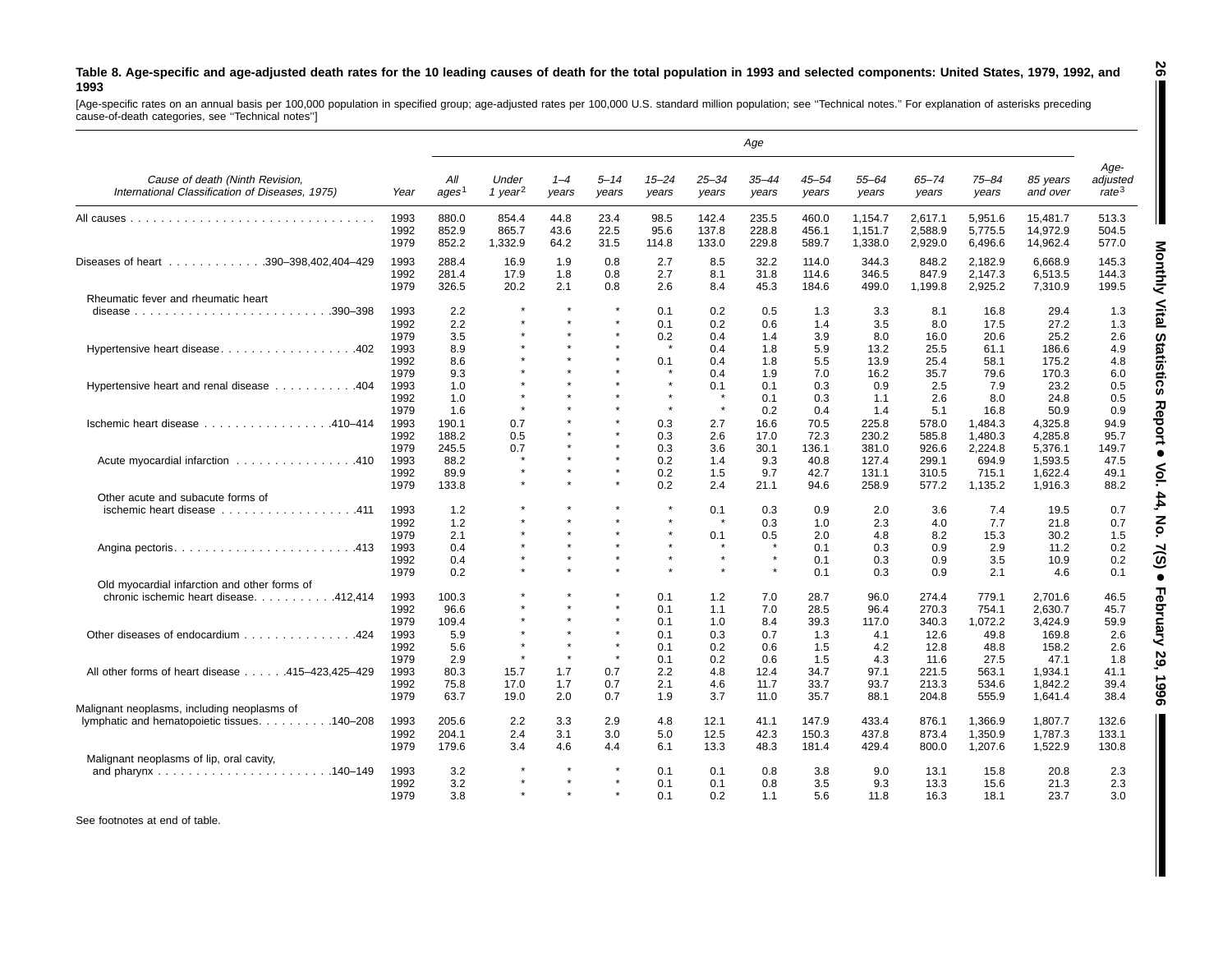#### Table 8. Age-specific and age-adjusted death rates for the 10 leading causes of death for the total population in 1993 and selected components: United States, 1979, 1992, and **1993—Con.**

[Age-specific rates on an annual basis per 100,000 population in specified group; age-adjusted rates per 100,000 U.S. standard million population; see "Technical notes." For explanation of asterisks preceding<br>cause-of-deat

|                                                                                         |              |                   |                     |            |                         |                |            | Age        |              |              |              |                |                |                   |
|-----------------------------------------------------------------------------------------|--------------|-------------------|---------------------|------------|-------------------------|----------------|------------|------------|--------------|--------------|--------------|----------------|----------------|-------------------|
| Cause of death (Ninth Revision,                                                         |              | All               | Under               | $1 - 4$    | $5 - 14$                | $15 - 24$      | $25 - 34$  | $35 - 44$  | 45–54        | $55 - 64$    | $65 - 74$    | $75 - 84$      | 85 years       | Age-<br>adjusted  |
| International Classification of Diseases, 1975)                                         | Year         | ages <sup>1</sup> | 1 year <sup>2</sup> | years      | years                   | years          | years      | years      | vears        | years        | years        | years          | and over       | rate <sup>3</sup> |
| Malignant neoplasms of digestive organs                                                 |              |                   |                     |            |                         |                |            |            |              |              |              |                |                |                   |
|                                                                                         | 1993         | 48.3              | $\star$             | 0.1        | 0.1                     | 0.3            | 1.5        | 7.3        | 29.4         | 93.6         | 199.4        | 346.5          | 537.3          | 29.5              |
|                                                                                         | 1992         | 48.2              |                     |            | 0.1                     | 0.3            | 1.5        | 7.4        | 29.4         | 94.3         | 199.1        | 347.7          | 547.9          | 29.6              |
|                                                                                         | 1979         | 48.6              | $\star$             | $\star$    | 0.1                     | 0.3            | 1.8        | 8.2        | 36.3         | 103.9        | 221.9        | 388.7          | 547.8          | 33.1              |
| Malignant neoplasms of respiratory and                                                  |              |                   |                     |            |                         |                |            |            |              |              |              |                |                |                   |
| $intrathoracic organs. \ldots \ldots \ldots \ldots \ldots \ldots \ldots \ldots 160-165$ | 1993         | 59.8              |                     |            | $\star$<br>$\pmb{\ast}$ | 0.1            | 0.7        | 6.6        | 42.9         | 158.9        | 306.1        | 363.3          | 280.8          | 40.8              |
|                                                                                         | 1992         | 59.3              |                     |            | $\star$                 | 0.1            | 0.7        | 7.1        | 44.8         | 159.8        | 302.9        | 357.0          | 268.2          | 40.8              |
|                                                                                         | 1979         | 45.9              |                     | $\star$    | $\star$                 | 0.1<br>$\star$ | 0.8        | 9.8        | 56.0         | 140.9        | 231.0        | 238.1          | 170.3          | 35.2              |
| Malignant neoplasm of breast 174–175                                                    | 1993         | 17.0              |                     |            |                         | $\star$        | 1.3        | 7.7        | 21.6         | 38.3         | 59.5         | 91.3           | 150.3          | 11.8              |
|                                                                                         | 1992         | 17.0              |                     |            | $\ddot{\phantom{a}}$    | $\star$        | 1.4        | 8.1        | 22.0         | 38.9         | 61.7         | 88.1           | 142.2          | 12.0              |
|                                                                                         | 1979         | 15.4              |                     |            |                         |                | 1.6        | 9.1        | 25.3         | 41.3         | 56.6         | 77.4           | 114.2          | 12.2              |
| Malignant neoplasms of genital organs 179–187                                           | 1993         | 23.4              |                     |            |                         | 0.3            | 1.3        | 3.7        | 10.5         | 31.9         | 89.5         | 196.5          | 316.2          | 13.2              |
|                                                                                         | 1992         | 23.5              |                     |            | $\star$                 | 0.3            | 1.4        | 4.0        | 10.7         | 33.2         | 93.2         | 195.3          | 309.1          | 13.5              |
|                                                                                         | 1979         | 20.2              |                     | $\star$    |                         | 0.5<br>$\star$ | 1.6        | 4.7        | 14.5         | 35.6         | 88.3         | 176.0          | 252.0          | 13.6              |
| Malignant neoplasms of urinary organs 188–189                                           | 1993         | 8.4               |                     | $\star$    | 0.1                     | $\star$        | 0.2        | 1.1        | 5.1          | 15.0         | 34.4         | 63.0           | 99.3           | 5.0               |
|                                                                                         | 1992         | 8.5               | $\star$             |            | 0.1                     |                | 0.2        | 1.0        | 5.1          | 15.7         | 33.6         | 64.5           | 104.0          | 5.1               |
|                                                                                         | 1979         | 7.8               |                     | 0.2        | 0.2                     | 0.1            | 0.2        | 1.1        | 5.7          | 15.1         | 34.6         | 65.6           | 97.0           | 5.2               |
| Malignant neoplasms of all other and                                                    |              |                   |                     |            |                         |                |            |            |              |              |              |                |                |                   |
| unspecified sites170–173,190–199                                                        | 1993<br>1992 | 25.3              | 1.1<br>1.0          | 2.0        | 1.4                     | 1.9<br>2.0     | 3.5<br>3.5 | 8.3<br>8.2 | 21.9<br>21.9 | 53.2<br>53.0 | 97.4<br>94.4 | 150.1<br>145.0 | 212.2<br>207.8 | 17.2<br>16.9      |
|                                                                                         | 1979         | 24.7<br>21.6      | 1.7                 | 1.6<br>2.2 | 1.5                     | 2.3            | 3.7        | 8.6        | 24.0         | 49.8         | 86.4         | 130.2          | 175.8          |                   |
| Leukemia204-208                                                                         | 1993         | 7.6               | 0.8                 | 1.0        | 1.7<br>1.1              | 1.3            | 1.5        | 2.2        | 4.5          | 11.6         | 26.9         | 50.7           | 81.4           | 16.4<br>4.9       |
|                                                                                         | 1992         | 7.6               | 0.9                 | 1.1        | 1.2                     | 1.3            | 1.5        | 2.1        | 4.6          | 11.8         | 26.5         | 51.0           | 81.4           | 4.9               |
|                                                                                         | 1979         | 7.3               | 0.8                 | 1.3        | 1.5                     | 1.3            | 1.5        | 2.5        | 5.0          | 11.7         | 25.7         | 50.2           | 77.3           | 5.3               |
| Other malignant neoplasms of lymphatic                                                  |              |                   |                     |            |                         |                |            |            |              |              |              |                |                |                   |
| and hematopoietic tissues. 200-203                                                      | 1993         | 12.5              | $\star$             | 0.1        | 0.2                     | 0.7            | 1.9        | 3.4        | 8.1          | 22.1         | 49.8         | 89.6           | 109.4          | 7.9               |
|                                                                                         | 1992         | 12.2              | $\star$             | $\star$    | 0.2                     | 0.9            | 2.1        | 3.5        | 8.4          | 21.6         | 48.8         | 86.7           | 105.4          | 7.9               |
|                                                                                         | 1979         | 9.1               | $\star$             | 0.3        | 0.4                     | 0.9            | 1.8        | 3.0        | 8.6          | 19.5         | 39.5         | 63.1           | 66.0           | 6.7               |
| Cerebrovascular diseases 430–438                                                        | 1993         | 58.2              | 5.5                 | 0.3        | 0.2                     | 0.6            | 1.9        | 6.2        | 17.6         | 46.0         | 135.8        | 479.1          | 1.607.7        | 26.5              |
|                                                                                         | 1992         | 56.4              | 4.1                 | 0.3        | 0.2                     | 0.5            | 1.9        | 6.5        | 17.5         | 46.4         | 135.3        | 468.2          | 1,566.0        | 26.2              |
|                                                                                         | 1979         | 75.5              | 4.6                 | 0.3        | 0.3                     | 0.9            | 2.6        | 9.1        | 26.4         | 68.1         | 226.9        | 793.8          | 2,264.9        | 41.6              |
| Chronic obstructive pulmonary diseases and allied                                       |              |                   |                     |            |                         |                |            |            |              |              |              |                |                |                   |
|                                                                                         | 1993         | 39.2              | 1.4                 | 0.3        | 0.4                     | 0.6            | 0.7        | 1.8        | 8.7          | 51.0         | 167.8        | 357.3          | 493.9          | 21.4              |
|                                                                                         | 1992         | 36.0              | 1.1                 | 0.4        | 0.3                     | 0.5            | 0.7        | 1.8        | 8.3          | 48.3         | 155.5        | 326.5          | 460.9          | 19.9              |
|                                                                                         | 1979         | 22.2              | 1.9                 | 0.5        | 0.2                     | 0.3            | 0.5        | 1.7        | 9.3          | 40.2         | 117.0        | 200.6          | 230.2          | 14.6              |
| Accidents and adverse effects<br>E800-E949                                              | 1993         | 35.1              | 22.9                | 16.4       | 9.4                     | 38.8           | 33.5       | 32.5       | 28.0         | 30.6         | 43.6         | 99.5           | 263.5          | 30.3              |
|                                                                                         | 1992         | 34.0              | 20.5                | 15.9       | 9.3                     | 37.8           | 32.5       | 30.1       | 27.3         | 30.6         | 44.2         | 96.3           | 254.8          | 29.4              |
|                                                                                         | 1979         | 46.9              | 31.5                | 26.5       | 16.1                    | 62.6           | 45.7       | 38.4       | 39.4         | 43.5         | 58.8         | 117.8          | 276.0          | 42.9              |
|                                                                                         | 1993         | 16.3              | 4.9                 | 5.6        | 5.3                     | 29.1           | 19.6       | 14.9       | 13.3         | 13.9         | 16.7         | 29.8           | 29.7           | 16.0              |
|                                                                                         | 1992         | 16.1              | 4.0                 | 5.5        | 5.2                     | 28.5           | 19.4       | 14.6       | 13.6         | 13.7         | 17.6         | 27.6           | 27.4           | 15.8              |
|                                                                                         | 1979         | 23.8              | 6.5                 | 9.8        | 8.3                     | 45.6           | 28.8       | 21.0       | 18.6         | 18.2         | 20.7         | 28.7           | 24.4           | 23.2              |
| All other accidents and adverse                                                         |              |                   |                     |            |                         |                |            |            |              |              |              |                |                |                   |
|                                                                                         | 1993         | 18.9              | 18.1                | 10.8       | 4.1                     | 9.6            | 13.9       | 17.6       | 14.7         | 16.7         | 26.9         | 69.7           | 233.8          | 14.4              |
|                                                                                         | 1992         | 18.0              | 16.5                | 10.4       | 4.1                     | 9.3            | 13.1       | 15.5       | 13.7         | 16.8         | 26.6         | 68.7           | 227.4          | 13.7              |
|                                                                                         | 1979         | 23.1              | 25.0                | 16.7       | 7.7                     | 17.0           | 16.9       | 17.4       | 20.8         | 25.2         | 38.1         | 89.2           | 251.6          | 19.6              |
| Pneumonia and influenza 480–487                                                         | 1993         | 32.1              | 13.5                | 1.2        | 0.4                     | 0.7            | 1.7        | 3.8        | 6.6          | 17.7         | 58.1         | 241.2          | 1,089.0        | 13.5              |
|                                                                                         | 1992         | 29.7              | 15.0                | 1.2        | 0.3                     | 0.6            | 1.5        | 3.4        | 6.0          | 16.5         | 55.3         | 227.1          | 1.022.8        | 12.7              |
|                                                                                         | 1979         | 20.1              | 33.0                | 2.0        | 0.6                     | 0.8            | 1.5        | 3.2        | 7.1          | 16.4         | 47.8         | 184.2          | 694.9          | 11.2              |

See footnotes at end of table.

I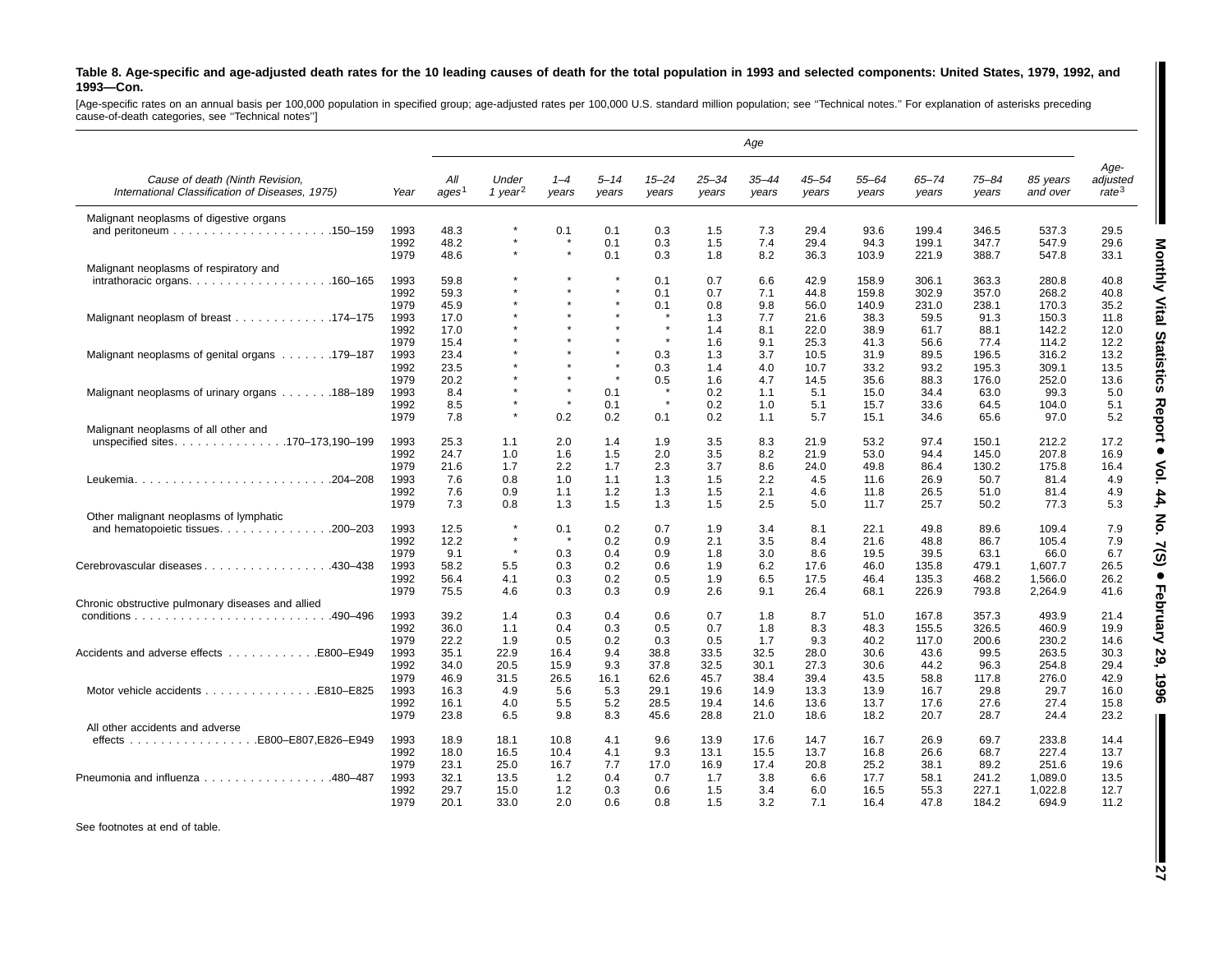#### Table 8. Age-specific and age-adjusted death rates for the 10 leading causes of death for the total population in 1993 and selected components: United States, 1979, 1992, and **1993—Con.**

[Age-specific rates on an annual basis per 100,000 population in specified group; age-adjusted rates per 100,000 U.S. standard million population; see ''Technical notes.'' For explanation of asterisks preceding cause-of-death categories, see ''Technical notes'']

|                                                                                    |      | Age                  |                            |                         |                   |                    |                    |                    |                    |                    |                    |                    |                      |                                       |
|------------------------------------------------------------------------------------|------|----------------------|----------------------------|-------------------------|-------------------|--------------------|--------------------|--------------------|--------------------|--------------------|--------------------|--------------------|----------------------|---------------------------------------|
| Cause of death (Ninth Revision,<br>International Classification of Diseases, 1975) | Year | All<br>ages          | Under<br>year <sup>2</sup> | $1 - 4$<br>vears        | $5 - 14$<br>vears | $15 - 24$<br>years | $25 - 34$<br>vears | $35 - 44$<br>years | $45 - 54$<br>vears | $55 - 64$<br>years | $65 - 74$<br>years | $75 - 84$<br>vears | 85 years<br>and over | Age-<br>adjusted<br>rate <sup>3</sup> |
| Diabetes mellitus<br>.250                                                          | 1993 | 20.9                 | $\star$                    | $\star$                 | 0.1               | 0.3                | 1.4                | 4.2                | 12.0               | 35.7               | 80.4               | 152.3              | 269.4                | 12.4                                  |
|                                                                                    | 1992 | 19.6                 | $\star$                    | $\star$                 | 0.1               | 0.4                | 1.6                | 4.0                | 11.7               | 34.0               | 75.7               | 142.9              | 253.8                | 11.9                                  |
|                                                                                    | 1979 | 14.8                 |                            | 0.1                     | 0.1               | 0.4                | 1.4                | 3.6                | 9.0                | 25.8               | 61.3               | 130.3              | 211.6                | 9.8                                   |
| Human immunodeficiency virus infection.<br>$\ldots$ *042–*044                      | 1993 | 14.5                 | 2.2                        | 1.3                     | 0.4               | 1.7                | 27.0               | 39.1               | 22.6               | 8.8                | 2.9                | 0.8                |                      | 13.8                                  |
|                                                                                    | 1992 | 13.2                 | 2.5                        | 1.0                     | 0.3               | 1.6                | 24.6               | 35.6               | 20.3               | 8.5                | 2.8                | 0.8                | $\star$              | 12.6                                  |
|                                                                                    | 1979 | $\sim$ $\sim$ $\sim$ | $\cdots$                   | $- - -$                 | ---               | $  -$              | $- - -$            | $\cdots$           | $\cdots$           | $- - -$            | ---                | $\cdots$           | $\cdots$             | $  -$                                 |
| Suicide.<br>E950-E959.                                                             | 1993 | 12.1                 | $\cdots$                   | $\cdots$                | 0.9               | 13.5               | 15.1               | 15.1               | 14.5               | 14.6               | 16.3               | 22.3               | 22.8                 | 11.3                                  |
|                                                                                    | 1992 | 12.0                 | $\sim$ $\sim$ $\sim$       | $\cdot$ $\cdot$ $\cdot$ | 0.9               | 13.0               | 14.5               | 15.1               | 14.7               | 14.8               | 16.5               | 22.8               | 21.9                 | 11.1                                  |
|                                                                                    | 1979 | 12.1                 | $\cdots$                   | $\cdots$                | 0.4               | 12.4               | 16.3               | 15.4               | 16.5               | 16.6               | 17.8               | 20.8               | 17.9                 | 11.7                                  |
| Homicide and legal intervention<br>E960-E978.<br>and a straightful and a           | 1993 | 10.1                 | 8.8                        | 2.9                     | 1.8               | 23.4               | 17.4               | 11.1               | 7.2                | 4.7                | 3.7                | 3.5                | 4.1                  | 10.7                                  |
|                                                                                    | 1992 | 10.0                 | 8.1                        | 2.8                     | 1.6               | 22.2               | 17.3               | 11.2               | 7.5                | 4.7                | 3.7                | 3.8                | 4.1                  | 10.5                                  |
|                                                                                    | 1979 | 10.0                 | 5.0                        | 2.5                     | 1.1               | 14.5               | 18.2               | 14.3               | 10.8               | 7.0                | 5.4                | 4.8                | 5.0                  | 10.2                                  |

<sup>1</sup>Figures for age not stated are included in "All ages" but not distributed among age groups.<br><sup>2</sup>Death rates for "Under 1 year" (based on population estimates) differ from infant mortality rates (based on live births); se 3For method of computation, see ''Technical notes.''

 $\blacksquare$ 

**28**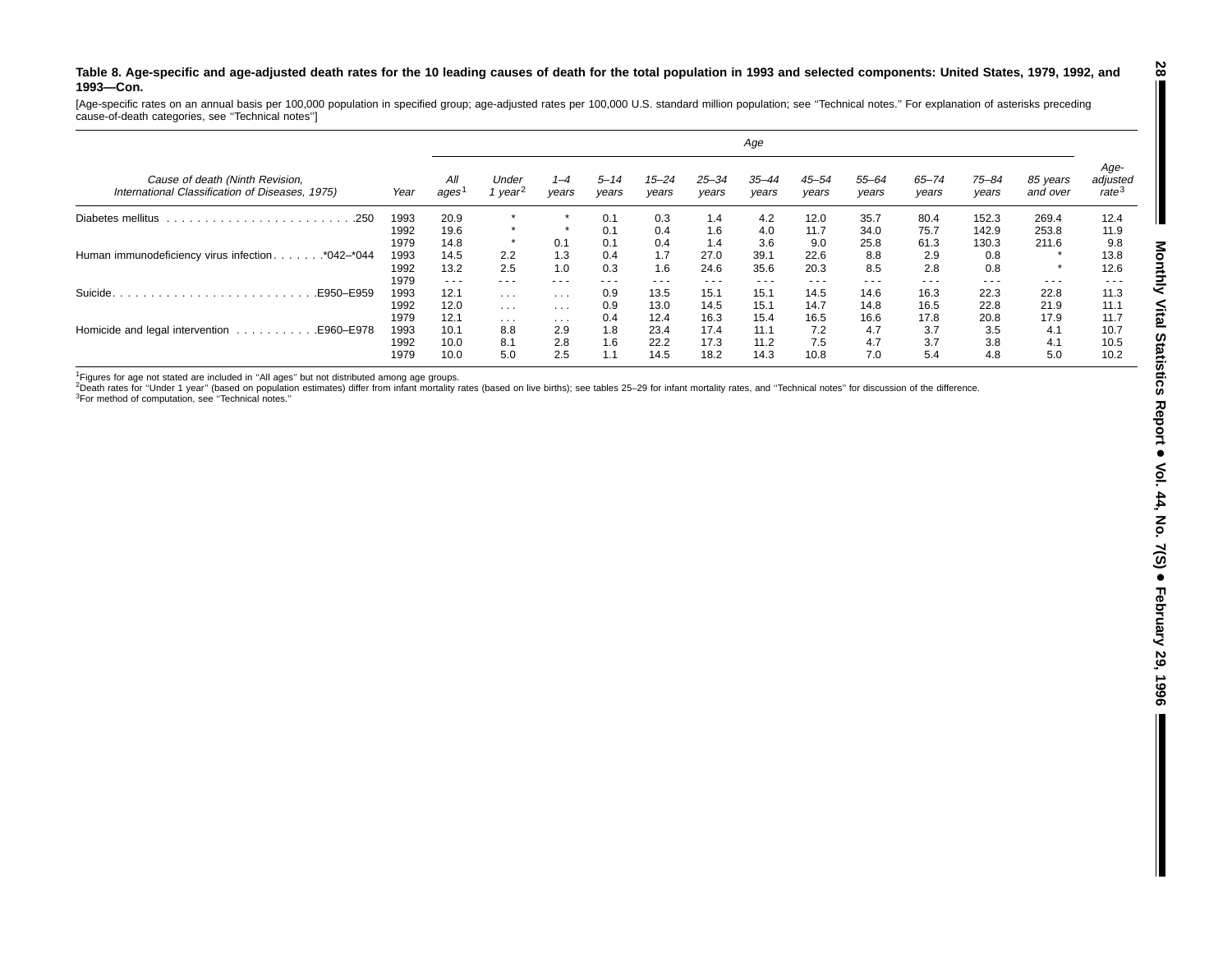#### **Monthly Vital Statistics Report** + **Vol. 44, No. 7(S)** + **February 29, 1996 29**

# **Selected causes**

 $\blacktriangleright$  The following causes of death appear in this report because they are of fundamental public health importance.

#### **HIV infection**

 $\blacktriangleright$  Between 1992 and 1993, the number of deaths assigned to Human immunodeficiency virus (HIV) infection increased 11.0 percent to 37,267 (table 9).

**Death rates for HIV infection** increased in all race-sex-age groups except infants. Both age-adjusted and age-specific death rates were highest for black males and lowest for white females

(figure 6). For ages 25 years and over, rates for black males were followed by rates for white males and then rates for black females; up to age 25, rates for black males were followed by rates for black females and then rates for white males. Rates for persons aged 35–44 years were highest in all race-sex groups combined. However, the largest increases in rates occurred among females. For black females, the largest increase was in the age group 5–14 years, and for white females, the age group 35–44 years.

 $\blacktriangleright$  HIV infection was the eighth leading cause of death for the total U.S. population; seventh for males; ninth for the

white population; and fourth for the black population. HIV infection did not rank among the 10 leading causes for females. HIV infection was the leading cause of death for black males and females aged 25–44 years (table 7). It ranked among the 10 leading causes of death for white males aged 1–4, 5–14, 15–24, 25–44, and 45–64 years; for white females aged 1–4, 5–14, 15–24, and 25–44 years; for black males aged 1–4, 5–14, 15–24, 25–44, and 45–64 years; and for black females aged 1–4, 5–14, 15–24, 25–44, and 45–64 years.



**Figure 6. Age-adjusted death rates for Human immunodeficiency virus infection by race and sex: United States, 1987–93**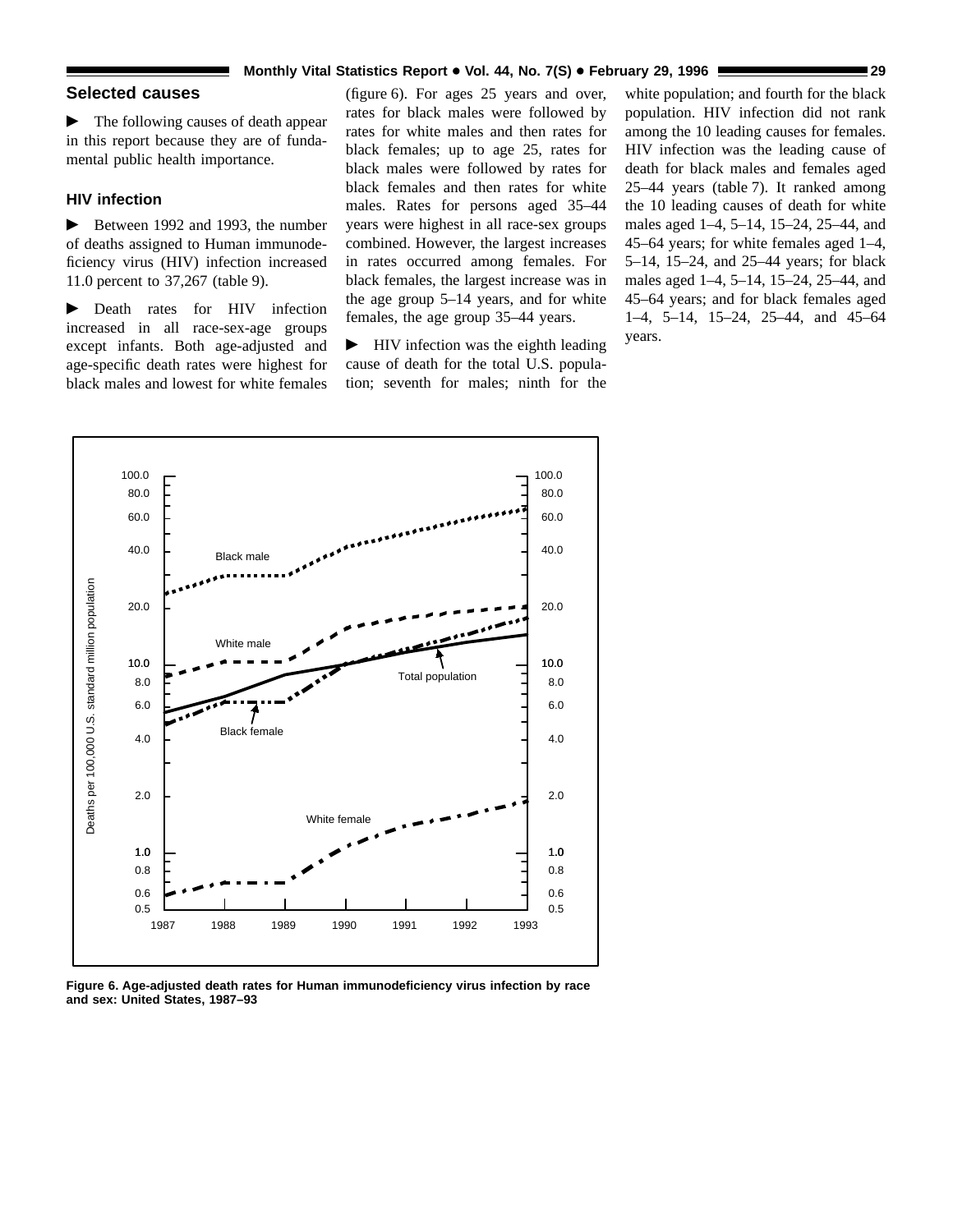#### **Table 9. Number of deaths and death rates by 10-year age groups and age-adjusted death rates for Human immunodeficiency virus infection, by race and sex: United States, 1992–93**

[Age-specific rates on an annual basis per 100,000 population in specified group; age-adjusted rates per 100,000 U.S. standard million population; see "Technical<br>notes." Human immunodeficiency virus infection deaths are th

|                                                         |                                                                                                                |                                                                                 |                                                                                  |                                                                                  |                                                                                  |                                                                                                     | Age                                                                                                      |                                                                                                  |                                                                                         |                                                                                      |                                                                      |                                                            |                                                                                                                                                                                           |
|---------------------------------------------------------|----------------------------------------------------------------------------------------------------------------|---------------------------------------------------------------------------------|----------------------------------------------------------------------------------|----------------------------------------------------------------------------------|----------------------------------------------------------------------------------|-----------------------------------------------------------------------------------------------------|----------------------------------------------------------------------------------------------------------|--------------------------------------------------------------------------------------------------|-----------------------------------------------------------------------------------------|--------------------------------------------------------------------------------------|----------------------------------------------------------------------|------------------------------------------------------------|-------------------------------------------------------------------------------------------------------------------------------------------------------------------------------------------|
| Year, race, and sex                                     | Αll<br>ages <sup>1</sup>                                                                                       | Under<br>1 year <sup>2</sup>                                                    | $1 - 4$<br>years                                                                 | $5 - 14$<br>years                                                                | 15–24<br>years                                                                   | $25 - 34$<br>years                                                                                  | $35 - 44$<br>years                                                                                       | 45–54<br>years                                                                                   | 55–64<br>years                                                                          | 65–74<br>years                                                                       | 75–84<br>years                                                       | 85 years<br>and over                                       | Age-<br>adjusted<br>rate <sup>3</sup>                                                                                                                                                     |
| 1993                                                    |                                                                                                                |                                                                                 |                                                                                  |                                                                                  |                                                                                  |                                                                                                     | Number                                                                                                   |                                                                                                  |                                                                                         |                                                                                      |                                                                      |                                                            |                                                                                                                                                                                           |
| All races                                               | 37.267<br>32,093<br>5,174<br>23,586                                                                            | 87<br>42<br>45<br>21                                                            | 204<br>104<br>100<br>75                                                          | 155<br>78<br>77<br>75                                                            | 609<br>414<br>195<br>290                                                         | 11.299<br>9,626<br>1,673<br>7,177                                                                   | 15,929<br>13,834<br>2,095<br>9,997                                                                       | 6,487<br>5,836<br>651<br>4,305                                                                   | 1.843<br>1,636<br>207<br>1,229                                                          | 545<br>446<br>99<br>340                                                              | 82<br>56<br>26<br>54                                                 | 17<br>11<br>6<br>16                                        | $\cdots$<br>$\sim$ $\sim$<br>$\sim 10$<br>$\cdots$                                                                                                                                        |
|                                                         | 21.455<br>2,131<br>13,681<br>10.638                                                                            | 12<br>9<br>66<br>30                                                             | 36<br>39<br>129<br>68                                                            | 44<br>31<br>80<br>34                                                             | 221<br>69<br>319<br>193                                                          | 6.498<br>679<br>4,122<br>3,128                                                                      | 9.163<br>834<br>5,932<br>4.671                                                                           | 4,021<br>284<br>2,182<br>1.815                                                                   | 1.123<br>106<br>614<br>513                                                              | 284<br>56<br>205<br>162                                                              | 36<br>18<br>28<br>20                                                 | 10<br>6<br>1<br>1                                          | $\cdots$<br>$\sim$<br>$\sim$ $\sim$<br>$\sim$ $\sim$                                                                                                                                      |
| Male $\ldots \ldots \ldots \ldots \ldots \ldots \ldots$ | 3,043<br>13,319<br>10.324<br>2.995                                                                             | 36<br>63<br>29<br>34                                                            | 61<br>128<br>68<br>60                                                            | 46<br>75<br>32<br>43                                                             | 126<br>315<br>189<br>126                                                         | 994<br>4,016<br>3,033<br>983                                                                        | 1,261<br>5,778<br>4,535<br>1,243                                                                         | 367<br>2,110<br>1,752<br>358                                                                     | 101<br>601<br>501<br>100                                                                | 43<br>201<br>161<br>40                                                               | 8<br>28<br>20<br>8                                                   | $\equiv$<br>1<br>1<br>۳                                    | .<br>$\sim$ $\sim$ $\sim$<br>$\sim$ $\sim$ $\sim$<br>$\cdots$                                                                                                                             |
| 1992                                                    |                                                                                                                |                                                                                 |                                                                                  |                                                                                  |                                                                                  |                                                                                                     |                                                                                                          |                                                                                                  |                                                                                         |                                                                                      |                                                                      |                                                            |                                                                                                                                                                                           |
| Male                                                    | 33,566<br>29,325<br>4,241<br>21.921<br>20.161<br>1,760<br>11,645<br>9,164<br>2,481<br>11,378<br>8,925<br>2,453 | 100<br>47<br>53<br>27<br>14<br>13<br>73<br>33<br>40<br>73<br>33<br>40           | 161<br>88<br>73<br>60<br>32<br>28<br>101<br>56<br>45<br>100<br>56<br>44          | 104<br>67<br>37<br>55<br>40<br>15<br>49<br>27<br>22<br>47<br>26<br>21            | 578<br>419<br>159<br>290<br>225<br>65<br>288<br>194<br>94<br>286<br>192<br>94    | 10,426<br>8,965<br>1.461<br>6,784<br>6,161<br>623<br>3.642<br>2,804<br>838<br>3,556<br>2,724<br>832 | 14,203<br>12,544<br>1.659<br>9,189<br>8,577<br>612<br>5.014<br>3,967<br>1,047<br>4,900<br>3,866<br>1,034 | 5,575<br>5,104<br>471<br>3,906<br>3,677<br>229<br>1,669<br>1,427<br>242<br>1,624<br>1.385<br>239 | 1,785<br>1,578<br>207<br>1,184<br>1,087<br>97<br>601<br>491<br>110<br>589<br>481<br>108 | 519<br>431<br>88<br>343<br>286<br>57<br>176<br>145<br>31<br>171<br>142<br>29         | 88<br>63<br>25<br>65<br>50<br>15<br>23<br>13<br>10<br>23<br>13<br>10 | 14<br>6<br>8<br>11<br>5<br>6<br>3<br>1<br>2<br>3<br>1<br>2 | $\cdots$<br>$\sim$ $\sim$ $\sim$<br>$\sim$ $\sim$<br>$\cdots$<br>$\cdots$<br>$\sim$ $\sim$ $\sim$<br>$\sim 100$<br>$\cdots$<br>$\sim 100$<br>$\sim$ $\sim$ $\sim$<br>$\cdots$<br>$\ldots$ |
| 1993                                                    |                                                                                                                |                                                                                 |                                                                                  |                                                                                  |                                                                                  |                                                                                                     | Rate                                                                                                     |                                                                                                  |                                                                                         |                                                                                      |                                                                      |                                                            |                                                                                                                                                                                           |
|                                                         | 14.5<br>25.5<br>3.9<br>11.0<br>20.4<br>1.9<br>31.8<br>51.8<br>13.5<br>41.4<br>67.7<br>17.7                     | 2.2<br>2.1<br>2.4<br>0.7<br>$\star$<br>7.9<br>7.1<br>8.8<br>10.0<br>9.1<br>11.0 | 1.3<br>1.3<br>1.3<br>0.6<br>0.6<br>0.6<br>3.9<br>4.1<br>3.8<br>5.1<br>5.4<br>4.9 | 0.4<br>0.4<br>0.4<br>0.3<br>0.3<br>0.2<br>1.1<br>0.9<br>1.2<br>1.3<br>1.1<br>1.5 | 1.7<br>2.3<br>1.1<br>1.0<br>1.5<br>0.5<br>4.5<br>5.4<br>3.6<br>5.9<br>7.1<br>4.7 | 27.0<br>46.0<br>8.0<br>20.9<br>37.4<br>4.0<br>55.2<br>87.7<br>25.5<br>73.0<br>116.7<br>33.9         | 39.1<br>68.5<br>10.2<br>29.3<br>53.6<br>4.9<br>88.8<br>149.6<br>35.5<br>118.4<br>199.6<br>47.6           | 22.6<br>41.7<br>4.4<br>17.5<br>33.1<br>2.3<br>54.0<br>98.0<br>16.8<br>72.1<br>132.1<br>22.4      | 8.8<br>16.5<br>1.9<br>6.8<br>12.9<br>1.1<br>22.3<br>42.3<br>6.6<br>29.1<br>55.6<br>8.6  | 2.9<br>5.4<br>1.0<br>2.0<br>3.8<br>0.6<br>10.1<br>19.0<br>3.6<br>12.7<br>24.5<br>4.3 | 0.8<br>1.4<br>0.4<br>0.6<br>1.0<br>2.8<br>5.4<br>3.5<br>6.9          |                                                            | 13.8<br>24.1<br>3.8<br>10.5<br>19.0<br>1.9<br>31.4<br>52.5<br>13.0<br>41.6<br>70.0<br>17.3                                                                                                |
| 1992                                                    |                                                                                                                |                                                                                 |                                                                                  |                                                                                  |                                                                                  |                                                                                                     |                                                                                                          |                                                                                                  |                                                                                         |                                                                                      |                                                                      |                                                            |                                                                                                                                                                                           |
|                                                         | 13.2<br>23.6<br>3.2<br>10.3<br>19.3<br>1.6<br>27.6<br>45.5<br>11.3<br>35.9                                     | 2.5<br>2.3<br>2.7<br>0.9<br>8.7<br>7.7<br>9.6<br>11.5                           | 1.0<br>1.1<br>1.0<br>0.5<br>0.5<br>0.5<br>3.2<br>3.4<br>2.9<br>4.1               | 0.3<br>0.4<br>0.2<br>0.2<br>0.3<br>$\star$<br>0.7<br>0.7<br>0.6<br>0.8           | 1.6<br>2.3<br>0.9<br>1.0<br>1.5<br>0.5<br>4.1<br>5.5<br>2.7<br>5.4               | 24.6<br>42.2<br>6.9<br>19.4<br>34.9<br>3.6<br>48.8<br>78.6<br>21.5<br>64.5                          | 35.6<br>63.5<br>8.2<br>27.5<br>51.2<br>3.7<br>77.7<br>131.6<br>30.5<br>104.1                             | 20.3<br>38.1<br>3.4<br>16.6<br>31.6<br>1.9<br>43.5<br>80.8<br>11.7<br>58.0                       | 8.5<br>15.9<br>1.9<br>6.5<br>12.5<br>1.0<br>22.3<br>41.3<br>7.3<br>28.8                 | 2.8<br>5.3<br>0.9<br>2.1<br>3.9<br>0.6<br>8.8<br>17.4<br>2.7<br>11.0                 | 0.8<br>1.6<br>0.4<br>0.7<br>1.4<br>2.3<br>2.9                        |                                                            | 12.6<br>22.3<br>3.2<br>9.8<br>18.1<br>1.6<br>27.3<br>46.3<br>10.8<br>36.2                                                                                                                 |
|                                                         | 59.5<br>14.7                                                                                                   | 10.3<br>12.7                                                                    | 4.5<br>3.6                                                                       | 0.9<br>0.8                                                                       | 7.2<br>3.5                                                                       | 104.5<br>28.6                                                                                       | 176.7<br>41.0                                                                                            | 109.2<br>15.6                                                                                    | 54.0<br>9.4                                                                             | 22.1<br>3.2                                                                          |                                                                      |                                                            | 61.8<br>14.3                                                                                                                                                                              |

<sup>1</sup>Figures for age not stated included in "All ages" but not distributed among age groups.<br><sup>2</sup>Death rates for "Under 1 year" (based on population estimates) differ from infant mortality rates (based on live births); see ta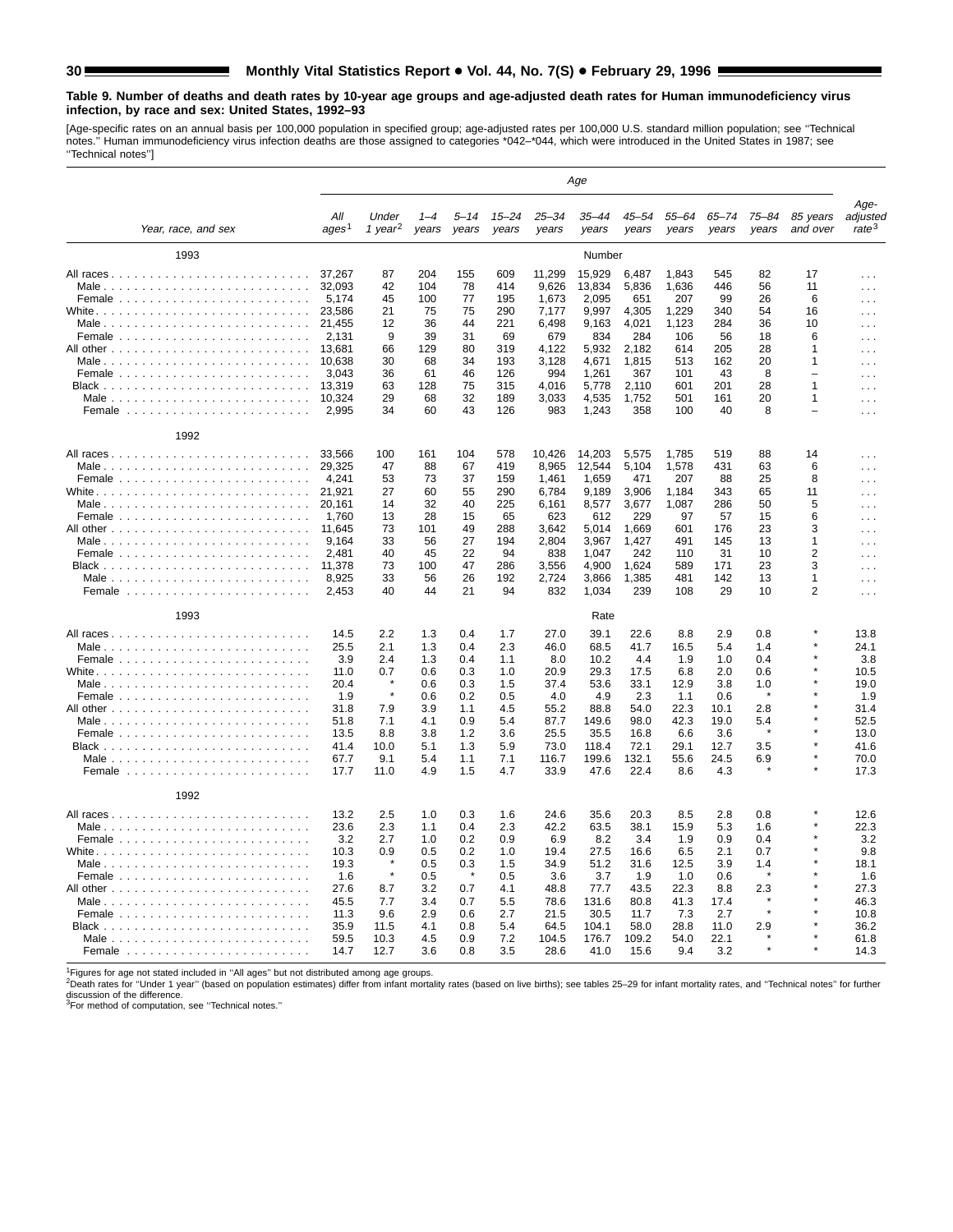#### **Monthly Vital Statistics Report • Vol. 44, No. 7(S) • February 29, 1996**

#### **Firearm deaths**

 $\blacktriangleright$  In 1993, 39,595 deaths were assigned to firearm injuries (table 10). (See ''Technical notes'' for definition of firearm injuries.) The 1993 age-adjusted death rate for firearm injuries, over 15 per 100,000 population, was almost 5 percent higher than the 1992 rate. Nearly 1,000 children under the age of 15 died as a result of firearm injuries, including 116 children under age 5 and 841 children between the ages of 5 and 14.

Age-adjusted death rates for firearm injuries have increased almost every year since 1985 (figure 7, table 11). Between 1992 and 1993, the age-adjusted rate

increased more for females than for males and more for the black population than for the white population. Between 1992 and 1993, the age-adjusted death rate for firearm injuries, all causes (table 12) increased 4.7 percent. The ageadjusted death rate for males was 5.9 times the female rate; the black population rate was 3.1 times the white population rate. Age-specific death rates (table 12) for firearm accidents and firearm homicides peaked at ages 15–24 years. Age-specific death rates for firearm suicides peaked at ages 75–84 years. This peak is due to the very high suicide rate for white males in this age group. However, the suicide rate for white males

peaked at 85 years and over; for white females, at 45–54 years; and for black males and females, at 15–24 years.

 $\blacktriangleright$  The age-specific firearm injury death rates were higher for males than for females for all age groups, ranging from 1.6 times higher for 1–4 years to 26.6 times higher for those 85 years and over. The age-specific death rates were higher for the black population than for the white population for younger age groups but were lower than those for the white population for the oldest age groups ranging from 5.1 times higher for 15–24 years to 0.6 times as high for 75–84 years.



**Figure 7. Death rates for Injury by firearms by age, race, and sex: United States, 1993**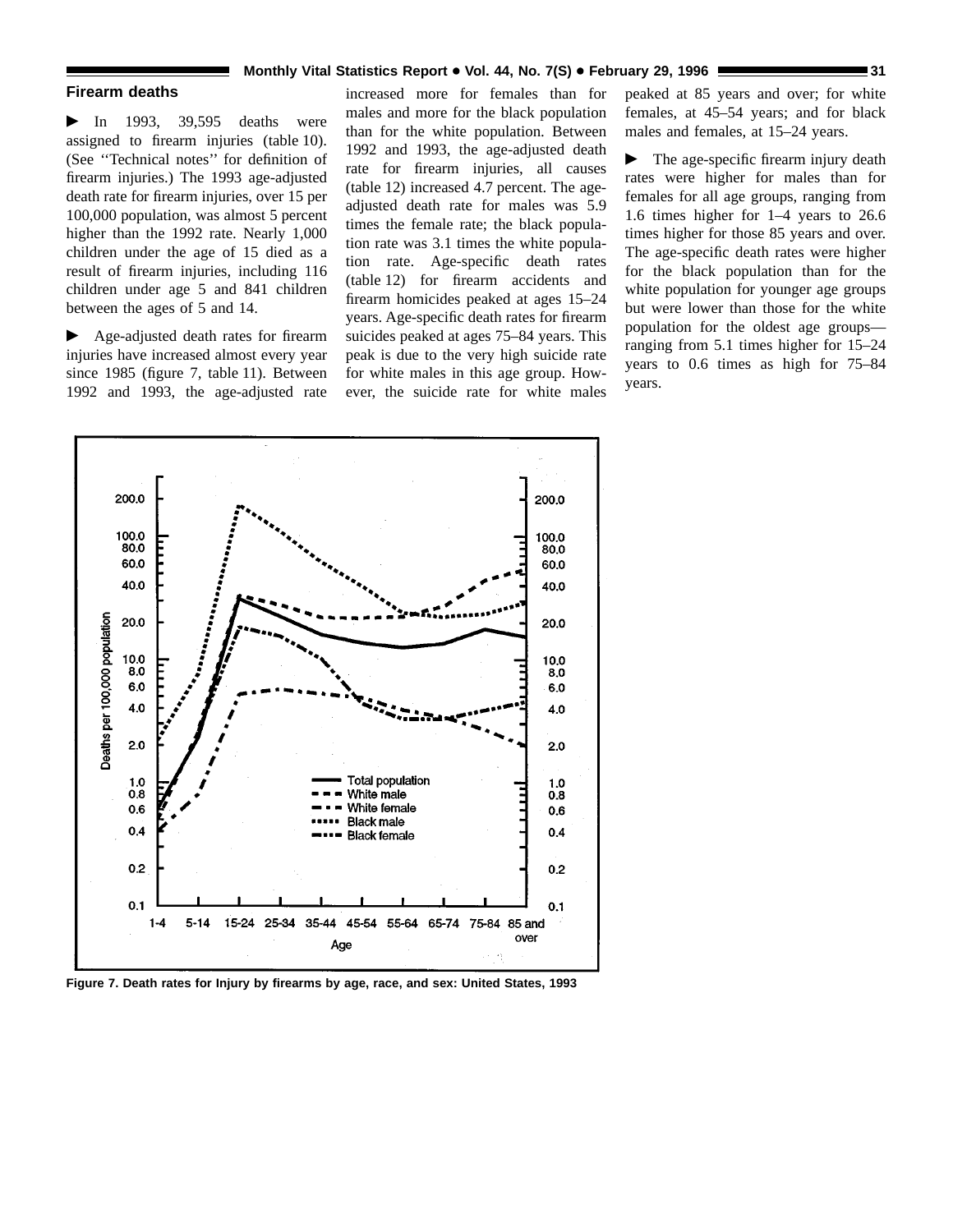# 32 Monthly Vital Statistics Report . Vol. 44, No. 7(S) . February 29, 1996 Monthly Vital Statistics Report . Wel. 44, No. 7(S)

# **Table 10. Deaths from Injury by firearms by age, race, and sex: United States, 1993**

| Cause of death (Ninth Revision,<br>International Classification of Diseases, 1975).<br>race. <sup>1</sup> and sex | All<br>ages    | Under                                                | 1 year years             | 5–14<br>vears            | 15–24<br>years | 25–34<br>years | 35–44<br>years     | 45–54<br>vears      | 55–64<br>years | 65–74<br>vears       | 75–84<br>years                           | 85 years<br>and over     | Age not<br>stated |
|-------------------------------------------------------------------------------------------------------------------|----------------|------------------------------------------------------|--------------------------|--------------------------|----------------|----------------|--------------------|---------------------|----------------|----------------------|------------------------------------------|--------------------------|-------------------|
| Injury by firearms (E922, E955.0–E955.4,                                                                          |                |                                                      |                          |                          |                |                |                    |                     |                |                      |                                          |                          |                   |
| E965.0-E965.4, E970, E985.0-E985.4):                                                                              | 39.595         | 14                                                   | 102                      | 841                      | 11.204         |                |                    |                     |                |                      | 1.900                                    | 526                      | 34                |
| All races, both sexes                                                                                             | 33.711         | 8                                                    | 65                       | 641                      | 9,944          | 9,391<br>7,914 | 6,526<br>5,326     | 3,932<br>3,229      | 2,616<br>2,199 | 2,509<br>2,160       | 1,717                                    | 478                      | 30                |
|                                                                                                                   | 5.884          | 6                                                    | 37                       | 200                      | 1,260          | 1.477          | 1.200              | 703                 | 417            | 349                  | 183                                      | 48                       | $\overline{4}$    |
| White, both sexes $\dots \dots \dots \dots \dots \dots \dots$                                                     | 26,948         | 6                                                    | 55                       | 508                      | 5,625          | 5,820          | 4,695              | 3,255               | 2,317          | 2,322                | 1,808                                    | 513                      | 24                |
|                                                                                                                   |                | 3                                                    | 33                       | 389                      | 4,896          | 4,842          | 3,792              | 2,643               | 1,945          | 2,005                | 1,643                                    | 467                      | 22                |
|                                                                                                                   | 4.268          | 3                                                    | 22                       | 119                      | 729            | 978            | 903                | 612                 | 372            | 317                  | 165                                      | 46                       | $\overline{2}$    |
|                                                                                                                   | 11.763         | 7                                                    | 40                       | 295                      | 5.275          | 3.327          | 1.681              | 599                 | 256            | 176                  | 85                                       | 12                       | 10                |
|                                                                                                                   | 10.310         | 4                                                    | 28                       | 223                      | 4,783          | 2,879          | 1,416              | 528                 | 217            | 146                  | 68                                       | 10                       | 8                 |
| Female                                                                                                            | 1.453          | 3                                                    | 12                       | 72                       | 492            | 448            | 265                | 71                  | 39             | 30                   | 17                                       | $\overline{2}$           | $\overline{2}$    |
| Accident caused by firearm missile (E922):                                                                        |                |                                                      |                          |                          |                |                |                    |                     |                |                      |                                          |                          |                   |
|                                                                                                                   | 1.521          | $\qquad \qquad -$                                    | 30                       | 175                      | 595            | 255            | 193                | 113                 | 58             | 52                   | 37                                       | 13                       |                   |
|                                                                                                                   | 1.328          | $\overline{\phantom{0}}$                             | 28                       | 156                      | 541            | 216            | 155                | 95                  | 53             | 44                   | 31                                       | 9                        |                   |
|                                                                                                                   | 193            | $\equiv$                                             | 2                        | 19                       | 54             | 39             | 38                 | 18                  | 5              | 8                    | 6                                        | $\overline{4}$           |                   |
| White, both sexes. $\ldots$ . $\ldots$ . $\ldots$ . $\ldots$ . $\ldots$ . $\ldots$ .                              | 1,121          | $\qquad \qquad -$                                    | 16                       | 126                      | 382            | 201            | 155                | 98                  | 47             | 49                   | 34                                       | 13                       |                   |
|                                                                                                                   | 978            | $\overline{\phantom{0}}$<br>$\overline{\phantom{0}}$ | 14<br>$\overline{2}$     | 116                      | 344<br>38      | 173            | 126<br>29          | 82                  | 43<br>4        | 42<br>$\overline{7}$ | 29<br>5                                  | 9<br>4                   |                   |
|                                                                                                                   | 143<br>360     | $\overline{\phantom{0}}$                             | 13                       | 10<br>41                 | 197            | 28<br>47       | 32                 | 16<br>14            | 10             | 3                    | 3                                        | $\overline{\phantom{0}}$ |                   |
| Black, both sexes. $\ldots$ . $\ldots$ . $\ldots$ . $\ldots$ . $\ldots$                                           | 317            | $\overline{\phantom{0}}$                             | 13                       | 35                       | 183            | 37             | 24                 | 12                  | 9              | $\overline{2}$       | $\overline{2}$                           | $\overline{a}$           |                   |
|                                                                                                                   | 43             | $\equiv$                                             | $\overline{\phantom{0}}$ | 6                        | 14             | 10             | 8                  | 2                   | $\mathbf{1}$   | $\mathbf{1}$         | $\mathbf{1}$                             | $\equiv$                 |                   |
| Suicide by firearms (E955.0–E955.4)                                                                               |                |                                                      |                          |                          |                |                |                    |                     |                |                      |                                          |                          |                   |
|                                                                                                                   | 18.940         | $\sim 100$                                           | $\cdots$                 | 187                      | 3.213          | 3.611          | 3,194              | 2.433               | 1,997          | 2.104                | 1.714                                    | 483                      | 4                 |
|                                                                                                                   |                | $\sim 100$                                           | $\cdots$                 | 146                      | 2,846          | 3,091          | 2,652              | 2,013               | 1,713          | 1,864                | 1,594                                    | 458                      | 4                 |
|                                                                                                                   | 2,559          | $\ldots$                                             | $\cdots$                 | 41                       | 367            | 520            | 542                | 420                 | 284            | 240                  | 120                                      | 25                       |                   |
|                                                                                                                   |                | $\sim 10$                                            | $\sim$ $\sim$ $\sim$     | 152                      | 2.678          | 3.162          | 2,927              | 2,278               | 1,903          | 2,028                | 1.663                                    | 476                      | 4                 |
|                                                                                                                   |                | $\ldots$                                             | $\mathbf{1}$             | 118                      | 2.361          | 2.698          | 2.428              | 1,877               | 1.634          | 1.799                | 1.549                                    | 451                      | 4                 |
|                                                                                                                   | 2,352          | $\sim 10$                                            | $\sim 100$               | 34                       | 317            | 464            | 499                | 401                 | 269            | 229                  | 114                                      | 25                       |                   |
| Black, both sexes. $\ldots$ . $\ldots$ . $\ldots$ . $\ldots$ . $\ldots$                                           | 1,365<br>1,217 | $\sim 100$                                           | $\sim 100$               | 23<br>19                 | 450<br>415     | 363<br>327     | 210<br>179         | 125<br>111          | 75<br>62       | 68<br>58             | 45<br>40                                 | 6<br>6                   |                   |
|                                                                                                                   | 148            | $\bar{1}$ , $\bar{1}$<br>$\ldots$                    | $\sim$<br>$\mathbf{1}$   | 4                        | 35             | 36             | 31                 | 14                  | 13             | 10 <sup>1</sup>      | 5                                        |                          |                   |
| Homicide and legal intervention                                                                                   |                |                                                      |                          |                          |                |                |                    |                     |                |                      |                                          |                          |                   |
| by firearms (E965.0-E965.4, E970):                                                                                |                |                                                      |                          |                          |                |                |                    |                     |                |                      |                                          |                          |                   |
| All races, both sexes                                                                                             | 18,571         | 14                                                   | 71                       | 458                      | 7,213          | 5,396          | 3,062              | 1,327               | 532            | 324                  | 121                                      | 26                       | 27                |
|                                                                                                                   | 15,536         | 8                                                    | 37                       | 319                      | 6,394          | 4,508          | 2,461              | 1,078               | 408            | 225                  | 66                                       | 9                        | 23                |
|                                                                                                                   | 3.035          | 6                                                    | 34                       | 139                      | 819            | 888            | 601                | 249                 | 124            | 99                   | 55                                       | 17                       | $\overline{4}$    |
| White, both sexes $\dots\dots\dots\dots\dots\dots\dots\dots\dots$                                                 | 8.112          | 6                                                    | 39                       | 218                      | 2,442          | 2,353          | 1,548              | 827                 | 339            | 219                  | 84                                       | 20                       | 17                |
|                                                                                                                   | 6.420          | 3                                                    | 19                       | 143                      | 2,081          | 1,893          | 1,191              | 646                 | 244            | 140                  | 40                                       | 5                        | 15                |
|                                                                                                                   | 1.692          | 3                                                    | 20                       | 75                       | 361            | 460            | 357                | 181                 | 95             | 79                   | 44                                       | 15                       | $\overline{2}$    |
|                                                                                                                   | 9.936          | $\overline{7}$<br>4                                  | 26                       | 224                      | 4,576          | 2,897          | 1,428              | 454                 | 170            | 102                  | 36                                       | 6<br>4                   | 10                |
| Male                                                                                                              | 8,688<br>1.248 | 3                                                    | 15<br>11                 | 163<br>61                | 4,139<br>437   | 2,498<br>399   | 1,203<br>225       | 401<br>53           | 145<br>25      | 83<br>19             | 25<br>11                                 | $\overline{2}$           | 8<br>2            |
| Injury by firearms, undetermined whether accidentally                                                             |                |                                                      |                          |                          |                |                |                    |                     |                |                      |                                          |                          |                   |
| or purposely inflicted (E985.0–E985.4):                                                                           |                |                                                      |                          |                          |                |                |                    |                     |                |                      |                                          |                          |                   |
|                                                                                                                   | 563            |                                                      | $\mathbf{1}$             | 21                       | 183            | 129            | 77                 | 59                  | 29             | 29                   | 28                                       | 4                        | 3                 |
|                                                                                                                   | 466            | $\equiv$                                             | $\equiv$                 | 20                       | 163            | 99             | 58                 | 43                  | 25             | 27                   | 26                                       | 2                        | 3                 |
|                                                                                                                   | 97             | $\equiv$                                             | $\mathbf{1}$             | $\mathbf{1}$             | 20             | 30             | 19                 | 16                  | $\overline{4}$ | $\overline{2}$       | $\overline{2}$                           | 2                        |                   |
|                                                                                                                   | 444            | $\overline{\phantom{0}}$                             | $\qquad \qquad -$        | 12                       | 123            | 104            | 65                 | 52                  | 28             | 26                   | 27                                       | $\overline{4}$           | 3                 |
|                                                                                                                   | 363            | $\overline{\phantom{0}}$                             | $\overline{a}$           | 12                       | 110            | 78             | 47                 | 38                  | 24             | 24                   | 25                                       | $\overline{2}$           | 3                 |
|                                                                                                                   | 81             |                                                      | $\overline{\phantom{0}}$ | $\overline{\phantom{a}}$ | 13             | 26             | 18                 | 14                  | $\overline{4}$ | $\overline{2}$       | $\overline{2}$                           | $\overline{2}$           |                   |
| Black, both sexes. $\ldots$ . $\ldots$ . $\ldots$ . $\ldots$ . $\ldots$                                           | 102            | L.                                                   | $\mathbf{1}$             | $\overline{7}$           | 52             | 20             | 11                 | 6                   | $\mathbf{1}$   | 3                    | $\mathbf{1}$                             | $\equiv$                 |                   |
|                                                                                                                   | 88             | $\equiv$                                             | $\qquad \qquad -$<br>1   | 6<br>1                   | 46<br>6        | 17<br>3        | 10<br>$\mathbf{1}$ | 4<br>$\overline{2}$ | $\mathbf{1}$   | 3                    | $\mathbf{1}$<br>$\overline{\phantom{0}}$ | $\overline{\phantom{0}}$ |                   |
|                                                                                                                   | 14             |                                                      |                          |                          |                |                |                    |                     |                |                      |                                          |                          |                   |

1All races includes races other than white and black.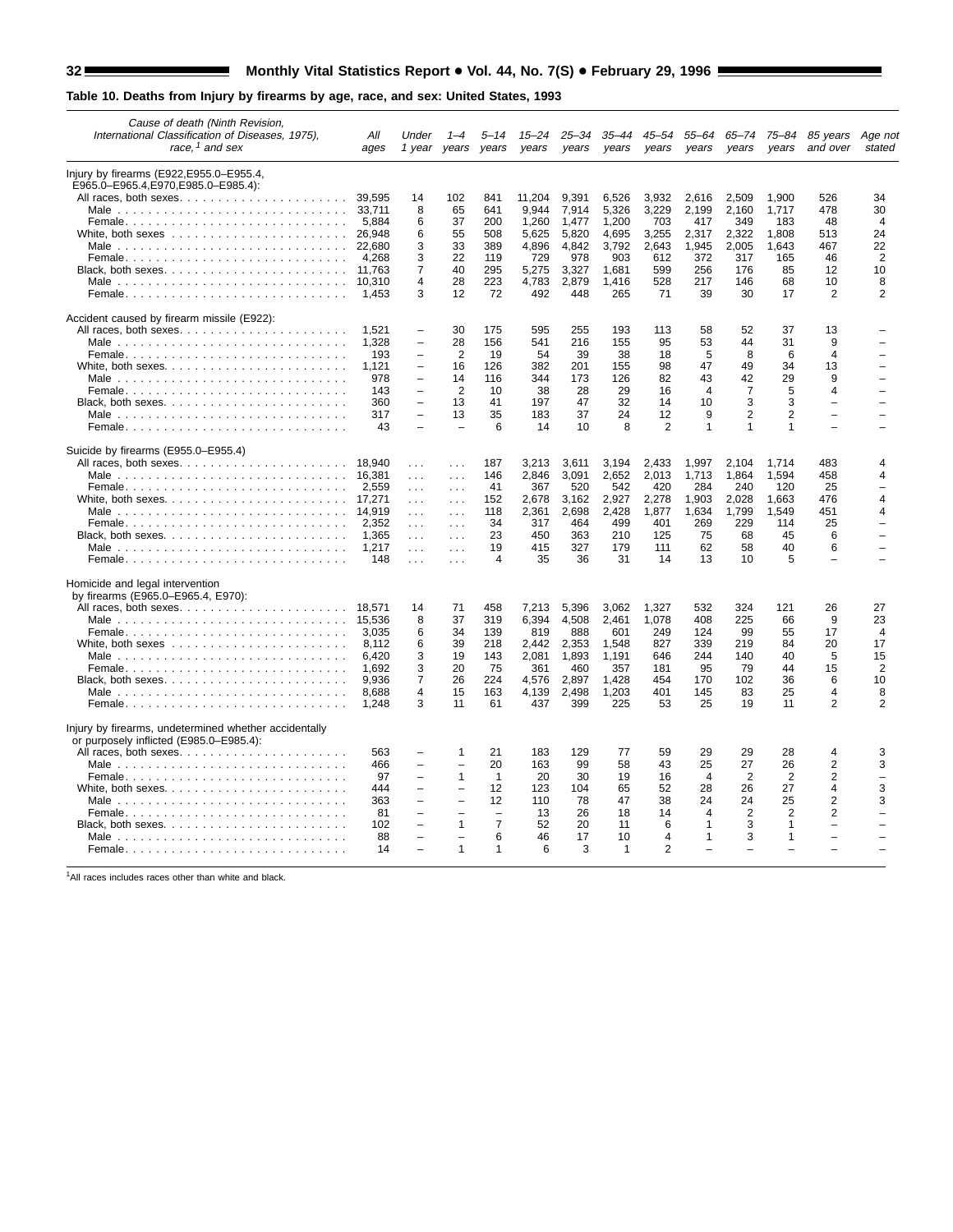# **Table 11. Number of deaths, death rates, and age-adjusted death rates for Injury by firearms, by race and sex: United States, 1979–93**

[Crude rates on an annual basis per 100,000 population in specific group; age-adjusted rates per 100,000 U.S. standard million population; see ''Technical notes.'' For listing of Injury by firearms, see ''Technical notes'']

|      |                      |              |            |                      |              |                                      | All other            |              |            |                      |              |            |  |
|------|----------------------|--------------|------------|----------------------|--------------|--------------------------------------|----------------------|--------------|------------|----------------------|--------------|------------|--|
|      | All races            |              |            |                      | White        |                                      |                      | Total        |            |                      | Black        |            |  |
| Year | <b>Both</b><br>sexes | Male         | Female     | <b>Both</b><br>sexes | Male         | Female                               | <b>Both</b><br>sexes | Male         | Female     | <b>Both</b><br>sexes | Male         | Female     |  |
|      |                      |              |            |                      |              |                                      | Number               |              |            |                      |              |            |  |
|      | 39,595               | 33,711       | 5,884      | 26,948               | 22,680       | 4,268                                | 12,647               | 11,031       | 1,616      | 11,763               | 10,310       | 1,453      |  |
|      | 37.776               | 32,425       | 5,351      | 26,120               | 22,208       | 3,912                                | 11,656               | 10,217       | 1,439      | 10,906               | 9,581        | 1,325      |  |
|      | 38,317               | 32,882       | 5,435      | 26,455               | 22,448       | 4,007                                | 11,862               | 10,434       | 1,428      | 11,025               | 9,733        | 1,292      |  |
|      | 37,155               | 31,736       | 5,419      | 26,299               | 22,249       | 4,050                                | 10,856               | 9,487        | 1,369      | 10,175               | 8,922        | 1,253      |  |
|      | 34,776               | 29,596       | 5,180      | 25,023               | 21,149       | 3,874                                | 9,753                | 8,447        | 1,306      | 9,077                | 7,904        | 1,173      |  |
|      | 33,989               | 28,674       | 5,315      | 24,892               | 20,884       | 4,008                                | 9,097                | 7,790        | 1,307      | 8,475                | 7,272        | 1,203      |  |
|      | 32,895               | 27,569       | 5,326      | 24,789               | 20,687       | 4,102                                | 8,106                | 6,882        | 1,224      | 7,586                | 6,452        | 1,134      |  |
|      | 33,373               | 28,084       | 5,289      | 25,339               | 21,240       | 4,099                                | 8,034                | 6,844        | 1,190      | 7,494                | 6,413        | 1,081      |  |
|      | 31,566               | 26,382       | 5,184      | 24,507               | 20,389       | 4,118                                | 7,059                | 5,993        | 1,066      | 6,565                | 5,584        | 981        |  |
|      | 31,331               | 26,229       | 5,102      | 24,419               | 20,356       | 4,063                                | 6,912                | 5,873        | 1,039      | 6,449                | 5,494        | 955        |  |
|      | 31,099               | 25,945       | 5,154      | 24,038               | 19,911       | 4,127                                | 7,061                | 6,034        | 1,027      | 6,589                | 5,647        | 942        |  |
|      | 32,957               | 27,517       | 5,440      | 25,071               | 20,710       | 4,361                                | 7,886                | 6,807        | 1,079      | 7,415                | 6,410        | 1,005      |  |
|      | 34.050               | 28,343       | 5,707      | 25,237               | 20,846       | 4,391                                | 8.813                | 7,497        | 1,316      | 8,324                | 7,109        | 1.215      |  |
|      | 33,780               | 28,322       | 5,458      | 24,849               | 20,714       | 4,135                                | 8,931                | 7,608        | 1,323      | 8,505                | 7,265        | 1,240      |  |
|      | 33,019               | 27,476       | 5,543      | 24,234               | 20,039       | 4,195                                | 8,785                | 7,437        | 1,348      | 8,304                | 7,031        | 1,273      |  |
|      | Death rate           |              |            |                      |              |                                      |                      |              |            |                      |              |            |  |
|      | 15.4                 | 26.8         | 4.5        | 12.5                 | 21.5         | 3.9                                  | 29.4                 | 53.7         | 7.2        | 36.6                 | 67.6         | 8.6        |  |
|      | 14.8                 | 26.0         | 4.1        | 12.3                 | 21.3         | 3.6                                  | 27.7                 | 50.7         | 6.5        | 34.5                 | 63.9         | 8.0        |  |
|      | 15.2                 | 26.7         | 4.2        | 12.5                 | 21.7         | 3.7                                  | 28.7                 | 52.9         | 6.6        | 35.4                 | 66.0         | 7.9        |  |
|      | 14.9                 | 26.2         | 4.3        | 12.6                 | 21.8         | 3.8                                  | 27.1                 | 49.7         | 6.5        | 33.4                 | 61.9         | 7.8        |  |
|      | 14.1                 | 24.6         | 4.1        | 12.1                 | 20.8         | 3.7                                  | 24.8                 | 45.1         | 6.4        | 30.1                 | 55.4         | 7.4        |  |
|      | 13.9                 | 24.1         | 4.2        | 12.1                 | 20.7         | 3.8                                  | 23.7                 | 42.6         | 6.5        | 28.5                 | 51.7         | 7.7        |  |
|      | 13.6                 | 23.4         | 4.3        | 12.1                 | 20.7         | 3.9                                  | 21.6                 | 38.5         | 6.2        | 25.9                 | 46.5         | 7.3        |  |
|      | 13.9                 | 24.0         | 4.3        | 12.5                 | 21.4         | 3.9                                  | 21.9                 | 39.1         | 6.2        | 25.9                 | 46.9         | 7.1        |  |
|      | 13.3                 | 22.8         | 4.2        | 12.1                 | 20.7         | 4.0                                  | 19.7                 | 35.1         | 5.7        | 23.0                 | 41.3         | 6.5        |  |
|      | 13.3                 | 22.9         | 4.2        | 12.2                 | 20.8         | 4.0                                  | 19.7                 | 35.1         | 5.6        | 22.9                 | 41.2         | 6.4        |  |
|      | 13.3                 | 22.8         | 4.3        | 12.1                 | 20.5         | 4.0                                  | 20.5                 | 36.9         | 5.7        | 23.6                 | 42.9         | 6.4        |  |
|      | 14.2                 | 24.4         | 4.6        | 12.7                 | 21.4         | 4.3                                  | 23.5                 | 42.6         | 6.1        | 27.0                 | 49.3         | 6.9        |  |
|      | 14.8                 | 25.4         | 4.8        | 12.8                 | 21.7         | 4.4                                  | 26.8                 | 48.0         | 7.6        | 30.7                 | 55.4         | 8.5        |  |
|      | 14.9                 | 25.7         | 4.7        | 12.8                 | 21.8         | 4.1                                  | 28.1                 | 50.5         | 7.9        | 31.9                 | 57.7         | 8.8        |  |
|      | 14.7                 | 25.2         | 4.8        | 12.5                 | 21.2         | 4.2                                  | 28.5                 | 50.8         | 8.3        | 31.6                 | 56.5         | 9.2        |  |
|      |                      |              |            |                      |              | Age-adjusted death rate <sup>1</sup> |                      |              |            |                      |              |            |  |
|      |                      |              |            |                      |              |                                      |                      |              |            |                      |              |            |  |
|      | 15.6                 | 26.9         | 4.6        | 12.2                 | 20.7         | 3.9                                  | 30.1                 | 54.4         | 7.3        | 37.6                 | 68.8         | 8.8        |  |
|      | 14.9                 | 25.9         | 4.1        | 11.8                 | 20.4         | 3.6                                  | 28.0                 | 50.9         | 6.6        | 35.1                 | 64.5         | 8.0        |  |
|      | 15.2                 | 26.4         | 4.2        | 12.0                 | 20.7         | 3.7                                  | 29.0                 | 52.9         | 6.6        | 35.9                 | 66.4         | 8.0        |  |
|      | 14.6                 | 25.4         | 4.2        | 11.9                 | 20.5         | 3.7                                  | 26.9                 | 48.9         | 6.5        | 33.4                 | 61.5         | 7.8        |  |
|      | 13.7                 | 23.7<br>23.0 | 4.1        | 11.4                 | 19.5         | 3.6<br>3.7                           | 24.5<br>23.3         | 44.3         | 6.3        | 30.0                 | 54.9         | 7.4<br>7.6 |  |
|      | 13.4                 | 22.3         | 4.2        | 11.3                 | 19.3<br>19.2 |                                      | 21.3                 | 41.6         | 6.4<br>6.2 | 28.2<br>25.7         | 51.0         | 7.3        |  |
|      | 13.0                 | 22.9         | 4.2        | 11.3                 |              | 3.8                                  |                      | 38.0         |            |                      | 46.4         | 7.0        |  |
|      | 13.3<br>12.7         | 21.8         | 4.3<br>4.2 | 11.7<br>11.4         | 19.9<br>19.4 | 3.9<br>3.9                           | 21.7<br>19.7         | 39.0<br>35.4 | 6.1<br>5.7 | 25.8<br>23.2         | 47.1<br>42.2 | 6.5        |  |
|      | 12.8                 | 22.0         | 4.2        | 11.6                 | 19.6         | 3.9                                  | 19.8                 | 35.9         | 5.7        | 23.2                 | 42.6         | 6.5        |  |
|      | 12.9                 | 22.1         | 4.3        | 11.5                 | 19.4         | 4.0                                  | 20.8                 | 37.9         | 5.7        | 24.2                 | 44.6         | 6.5        |  |
|      | 13.9                 | 23.8         | 4.6        | 12.2                 | 20.5         | 4.3                                  | 23.9                 | 44.0         | 6.2        | 27.8                 | 51.7         | 7.1        |  |
|      | 14.6                 | 24.9         | 4.9        | 12.5                 | 21.0         | 4.4                                  | 27.5                 | 50.0         | 7.8        | 31.9                 | 58.6         | 8.7        |  |
|      | 14.8                 | 25.3         | 4.8        | 12.4                 | 21.1         | 4.2                                  | 29.1                 | 53.0         | 8.1        | 33.5                 | 61.8         | 9.1        |  |
|      | 14.6                 | 24.9         | 4.9        | 12.2                 | 20.6         | 4.3                                  | 29.9                 | 54.5         | 8.6        | 33.6                 | 61.5         | 9.5        |  |

1For method of computation, see ''Technical notes.''

 $\mathcal{L}$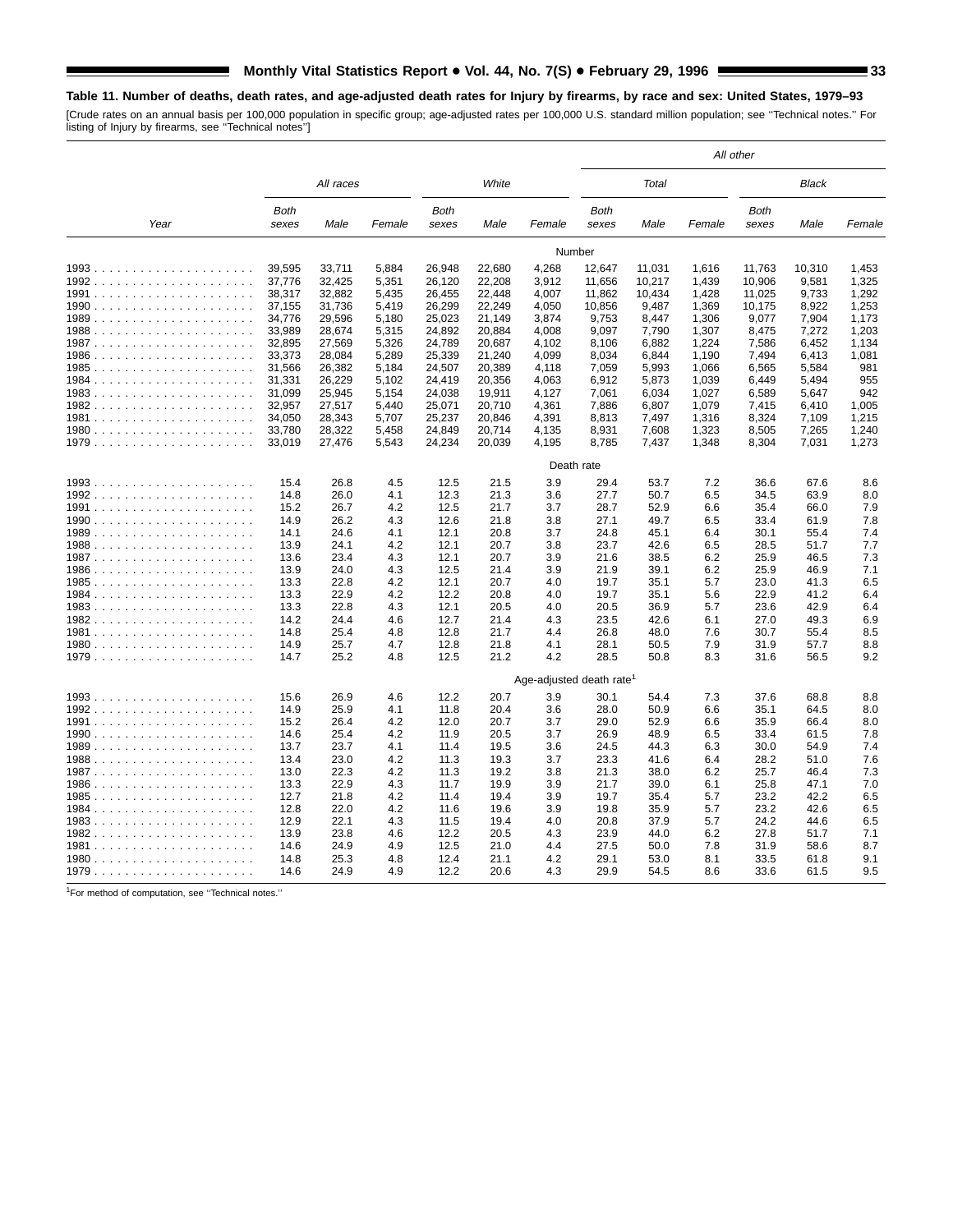# 34 Monthly Vital Statistics Report . Vol. 44, No. 7(S) . February 29, 1996 Monthly Vital Statistics Report . Wel. 44, No. 7(S) . February 29, 1996

# **Table 12. Age-specific and age-adjusted death rates for Injury by firearms by age, race, and sex: United States, 1993**

| Cause of death (Ninth Revision,<br>International Classification of Diseases, 1975),<br>race, $\frac{1}{2}$ and sex | All<br>ages <sup>2</sup> | Under<br>1 year <sup>3</sup> | years                | years      | years         | -34<br>years  | $35 - 44$<br>years | $45 - 54$<br>years | 55-64<br>years | $65 - 74$<br>years | 75–84<br>years | 85 years<br>and over | Age-<br>adjusted<br>rate <sup>4</sup> |
|--------------------------------------------------------------------------------------------------------------------|--------------------------|------------------------------|----------------------|------------|---------------|---------------|--------------------|--------------------|----------------|--------------------|----------------|----------------------|---------------------------------------|
| Injury by firearms (E922, E955.0–E955.4,                                                                           |                          |                              |                      |            |               |               |                    |                    |                |                    |                |                      |                                       |
| E965.0-E965.4,E970,E985.0-E985.4):                                                                                 |                          |                              |                      |            |               |               |                    |                    |                |                    |                |                      |                                       |
|                                                                                                                    | 15.4                     |                              | 0.6                  | 2.3        | 31.1          | 22.4          | 16.0               | 13.7               | 12.5           | 13.5               | 17.7           | 15.4                 | 15.6                                  |
|                                                                                                                    | 26.8                     |                              | 0.8                  | 3.4        | 54.0          | 37.8          | 26.4               | 23.1               | 22.2           | 26.2               | 41.9           | 50.5                 | 26.9                                  |
|                                                                                                                    | 4.5                      |                              | 0.5                  | 1.1        | 7.1           | 7.1           | 5.8                | 4.8                | 3.8            | 3.4                | 2.8            | 1.9                  | 4.6                                   |
|                                                                                                                    | 12.5                     |                              | 0.4                  | 1.7        | 19.5          | 16.9          | 13.8               | 13.2               | 12.8           | 14.0               | 18.6           | 16.5                 | 12.2                                  |
| Male                                                                                                               | 21.5                     |                              | 0.5                  | 2.6        | 33.0          | 27.9          | 22.2               | 21.8               | 22.3           | 27.2               | 44.1           | 54.6                 | 20.7                                  |
|                                                                                                                    | 3.9                      |                              | 0.4                  | 0.8        | 5.2           | 5.7           | 5.3                | 4.9                | 3.9            | 3.4                | 2.7            | 2.0                  | 3.9                                   |
|                                                                                                                    | 36.6                     |                              | 1.6                  | 5.2        | 98.5          | 60.5          | 34.4               | 20.5               | 12.4           | 11.1               | 10.6           |                      | 37.6                                  |
| Male                                                                                                               | 67.6<br>8.6              |                              | 2.2                  | 7.7<br>2.6 | 179.0<br>18.3 | 110.7<br>15.5 | 62.3<br>10.2       | 39.8<br>4.4        | 24.1<br>3.3    | 22.3<br>3.2        | 23.6           |                      | 68.8<br>8.8                           |
| Accident caused by firearm missile (E922):                                                                         |                          |                              |                      |            |               |               |                    |                    |                |                    |                |                      |                                       |
|                                                                                                                    | 0.6                      |                              | 0.2                  | 0.5        | 1.7           | 0.6           | 0.5                | 0.4                | 0.3            | 0.3                | 0.3            |                      | 0.7                                   |
| Male                                                                                                               | 1.1                      |                              | 0.3                  | 0.8        | 2.9           | 1.0           | 0.8                | 0.7                | 0.5            | 0.5                | 0.8            |                      | 1.1                                   |
|                                                                                                                    | 0.1                      |                              |                      |            | 0.3           | 0.2           | 0.2                | $\star$            |                | $\star$            |                |                      | 0.2                                   |
| White, both sexes $\ldots \ldots \ldots \ldots \ldots \ldots$                                                      | 0.5                      |                              | $\star$              | 0.4        | 1.3           | 0.6           | 0.5                | 0.4                | 0.3            | 0.3                | 0.3            |                      | 0.6                                   |
| Male                                                                                                               | 0.9                      |                              |                      | 0.8        | 2.3           | 1.0           | 0.7                | 0.7                | 0.5            | 0.6                | 0.8            |                      | 1.0                                   |
|                                                                                                                    | 0.1                      |                              |                      |            | 0.3           | 0.2           | 0.2                |                    |                |                    |                |                      | 0.2                                   |
|                                                                                                                    | 1.1                      |                              |                      | 0.7        | 3.7           | 0.9           | 0.7                | $\star$            | $\star$        | $\star$            |                |                      | 1.2                                   |
| Male                                                                                                               | 2.1                      |                              | $\star$              | 1.2        | 6.8           | 1.4           | 1.1                | $\star$            | $\star$        | $\star$            |                |                      | 2.1                                   |
|                                                                                                                    | 0.3                      |                              |                      |            |               |               |                    |                    |                |                    |                |                      | 0.2                                   |
| Suicide by firearms (E955.0-E955.4)                                                                                |                          |                              |                      |            |               |               |                    |                    |                |                    |                |                      |                                       |
| All races, both sexes                                                                                              | 7.3                      | $\sim$ $\sim$ $\sim$         | $\sim 100$           | 0.5        | 8.9           | 8.6           | 7.8                | 8.5                | 9.5            | 11.3               | 16.0           | 14.2                 | 6.8                                   |
|                                                                                                                    | 13.0                     | $\sim 10$ .                  | $\sim 100$           | 0.8        | 15.5          | 14.8          | 13.1               | 14.4               | 17.3           | 22.6               | 38.9           | 48.4                 | 12.2                                  |
|                                                                                                                    | 1.9                      | $\cdots$                     | $\sim 100$           | 0.2        | 2.1           | 2.5           | 2.6                | 2.9                | 2.6            | 2.3                | 1.8            | 1.0                  | 1.9                                   |
|                                                                                                                    | 8.0                      | $\sim$ $\sim$ $\sim$         | $\sim$ $\sim$ $\sim$ | 0.5        | 9.3           | 9.2           | 8.6                | 9.3                | 10.5           | 12.2               | 17.1           | 15.3                 | 7.3                                   |
| Male                                                                                                               | 14.2                     | $\cdots$                     | $\ldots$             | 0.8        | 15.9          | 15.5          | 14.2               | 15.5               | 18.8           | 24.4               | 41.6           | 52.8                 | 12.9                                  |
|                                                                                                                    | 2.1                      | $\sim 100$                   | $\sim 100$           | 0.2        | 2.3           | 2.7           | 2.9                | 3.2                | 2.8            | 2.5                | 1.9            | 1.1                  | 2.1                                   |
|                                                                                                                    | 4.2                      | $\sim 10$                    | $\sim 100$           | 0.4        | 8.4           | 6.6           | 4.3                | 4.3                | 3.6            | 4.3                | 5.6            |                      | 4.4                                   |
| Male                                                                                                               | 8.0                      | $\cdots$                     | $\cdots$             |            | 15.5          | 12.6          | 7.9                | 8.4                | 6.9            | 8.8                | 13.9           |                      | 8.3                                   |
|                                                                                                                    | 0.9                      | $\sim$ $\sim$ $\sim$         | $\sim 100$           |            | 1.3           | 1.2           | 1.2                |                    |                |                    |                |                      | 0.9                                   |
| Homicide and legal intervention                                                                                    |                          |                              |                      |            |               |               |                    |                    |                |                    |                |                      |                                       |
| by firearms (E965.0-E965.4, E970):                                                                                 | 7.2                      |                              | 0.5                  | 1.2        | 20.0          |               | 7.5                |                    | 2.5            |                    |                |                      |                                       |
| All races, both sexes                                                                                              |                          |                              |                      |            |               | 12.9<br>21.5  |                    | 4.6                |                | 1.7                | 1.1            | 0.8                  | 7.9                                   |
|                                                                                                                    | 12.3<br>2.3              |                              | 0.5<br>0.4           | 1.7<br>0.8 | 34.8<br>4.6   | 4.2           | 12.2<br>2.9        | 7.7<br>1.7         | 4.1<br>1.1     | 2.7<br>1.0         | 1.6<br>0.8     |                      | 13.2<br>2.4                           |
|                                                                                                                    |                          |                              |                      | 0.7        | 8.4           | 6.8           | 4.5                |                    |                |                    | 0.9            |                      | 4.0                                   |
| White, both sexes $\ldots \ldots \ldots \ldots \ldots \ldots$                                                      | 3.8<br>6.1               |                              | 0.3                  | 0.9        | 14.0          | 10.9          | 7.0                | 3.4<br>5.3         | 1.9<br>2.8     | 1.3<br>1.9         | 1.1            | 0.6                  | 6.4                                   |
|                                                                                                                    | 1.5                      |                              | 0.3                  | 0.5        | 2.6           | 2.7           | 2.1                | 1.5                | 1.0            | 0.9                | 0.7            |                      | 1.6                                   |
|                                                                                                                    | 30.9                     |                              | 1.0                  | 3.9        | 85.5          | 52.7          | 29.3               | 15.5               | 8.2            | 6.4                | 4.5            |                      | 31.8                                  |
|                                                                                                                    | 57.0                     |                              |                      | 5.7        | 154.9         | 96.1          | 52.9               | 30.2               | 16.1           | 12.7               | 8.7            |                      | 57.8                                  |
|                                                                                                                    | 7.4                      |                              | $\star$              | 2.2        | 16.3          | 13.8          | 8.6                | 3.3                | 2.1            |                    |                |                      | 7.5                                   |
| Injury by firearms, undetermined whether accidentally                                                              |                          |                              |                      |            |               |               |                    |                    |                |                    |                |                      |                                       |
| or purposely inflicted (E985.0-E985.4):                                                                            |                          |                              |                      |            |               |               |                    |                    |                |                    |                |                      |                                       |
| All races, both sexes                                                                                              | 0.2                      |                              |                      | 0.1        | 0.5           | 0.3           | 0.2                | 0.2                | 0.1            | 0.2                | 0.3            |                      | 0.2                                   |
| Male                                                                                                               | 0.4                      |                              |                      | 0.1        | 0.9           | 0.5           | 0.3                | 0.3                | 0.3            | 0.3                | 0.6            |                      | 0.4                                   |
|                                                                                                                    | 0.1                      |                              |                      |            | 0.1           | 0.1           |                    |                    |                |                    |                |                      | 0.1                                   |
|                                                                                                                    | 0.2                      |                              |                      |            | 0.4           | 0.3           | 0.2                | 0.2                | 0.2            | 0.2                | 0.3            |                      | 0.2                                   |
| Male                                                                                                               | 0.3                      |                              |                      |            | 0.7           | 0.4           | 0.3                | 0.3                | 0.3            | 0.3                | 0.7            |                      | 0.3                                   |
|                                                                                                                    | 0.1                      |                              |                      |            |               | 0.2           |                    |                    |                | $\star$            |                |                      | 0.1                                   |
|                                                                                                                    | 0.3                      |                              |                      |            | 1.0           | 0.4           |                    |                    |                |                    |                |                      | 0.3                                   |
|                                                                                                                    | 0.6                      |                              |                      |            | 1.7           |               |                    |                    |                |                    |                |                      | 0.6                                   |
|                                                                                                                    |                          |                              |                      |            |               |               |                    |                    |                |                    |                |                      |                                       |

<sup>1</sup>Includes races other than white and black.<br><sup>2</sup>Figures for age not stated are included in "All ages" but are not distributed among age groups.<br><sup>3</sup>Death rates for "Under 1 year" (based on population estimates) differ from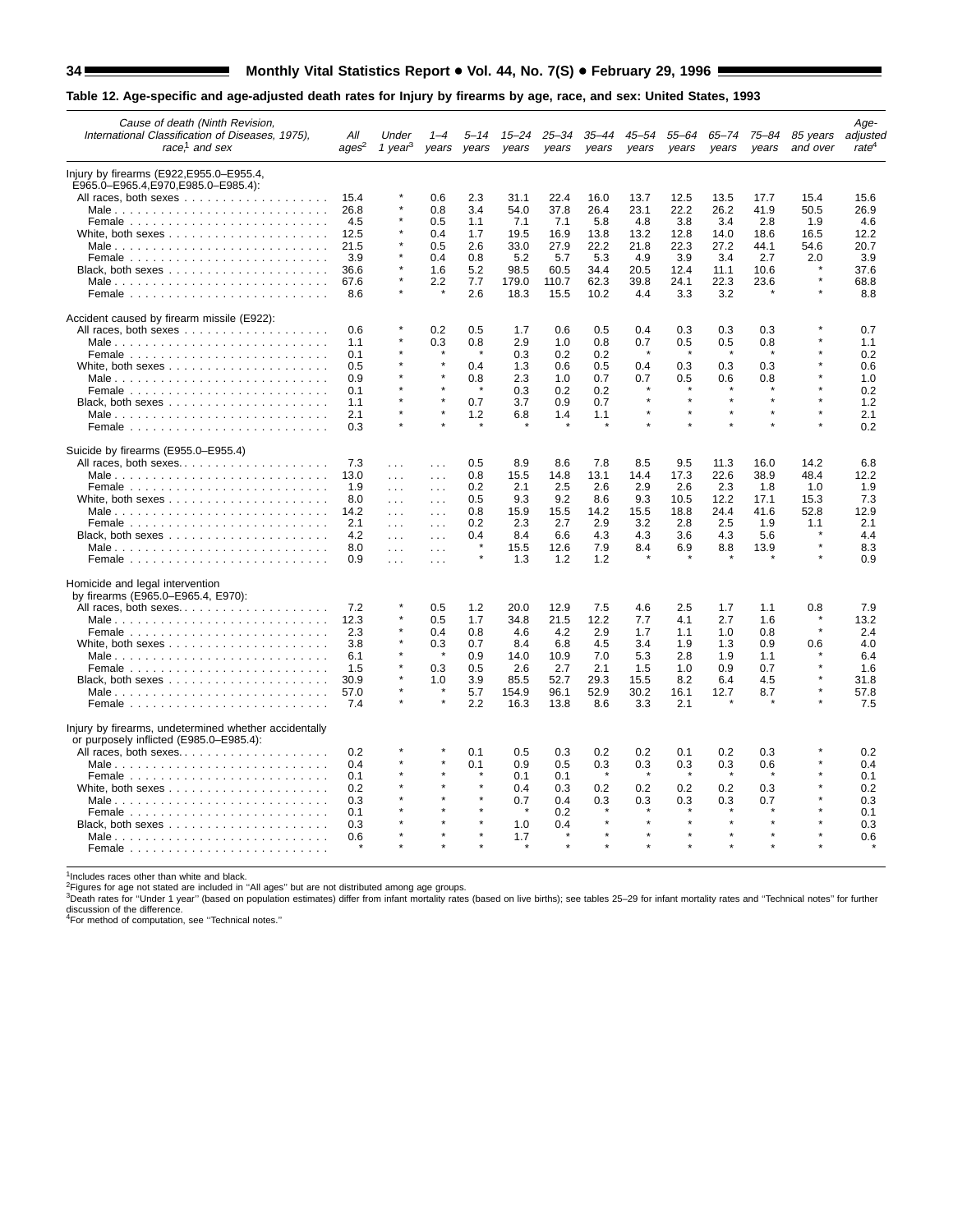# **Monthly Vital Statistics Report • Vol. 44, No. 7(S) • February 29, 1996 <b>35 1996 1996 1996 1996 1996 1996 1996 1996 1996 1996 1996 1996 1996 1996 1996 1996 1996 1996 1996 1996 199**

# **Alzheimer's disease**

 $\blacktriangleright$  Beginning with this report, deaths from Alzheimer's disease are shown. In 1993, 16,754 persons died from Alzheimer's disease. For the four race-sex groups combined, the age-adjusted death rate was 2.3 per 100,000 population. The crude death rate was 6.5 per 100,000 population. Age-specific rates ranged from 0.2 deaths for white females aged

ш

45–54 years to 244.7 for white females aged 85 years and over.

 $\blacktriangleright$  For most age groups, the death rates for females were greater than those for males. Death rates were 2.8 times higher for the white population than for the black population (table 13). Reporting of Alzheimer's disease deaths has increased since the disease was designated a unique cause in 1979 (table 14). The increase likely reflects improvements in reporting and diagnosis of the disease rather than increases in prevalence (7). (For definition and problems associated with reporting of Alzheimer's disease, see ''Technical notes.'')

#### **Table 13. Number of deaths and death rates by 10-year age groups and age-adjusted death rates for Alzheimer's disease, by race and sex: United States, 1993**

[Age-specific rates on an annual basis per 100,000 population in specified group; age-adjusted rates per 100,000 U.S. standard million population; see ''Technical notes.'' Deaths from Alzheimer's disease are those assigned to category 331.0; see ''Technical notes'']

|                                                                                   | Age                      |                   |                    |                    |                    |                    |                      |                                       |  |  |  |  |
|-----------------------------------------------------------------------------------|--------------------------|-------------------|--------------------|--------------------|--------------------|--------------------|----------------------|---------------------------------------|--|--|--|--|
| Race and sex                                                                      | All<br>ages <sup>1</sup> | Under<br>45 years | $45 - 54$<br>years | $55 - 64$<br>years | $65 - 74$<br>years | $75 - 84$<br>years | 85 years<br>and over | Age-<br>adjusted<br>rate <sup>2</sup> |  |  |  |  |
|                                                                                   |                          |                   |                    |                    | Number             |                    |                      |                                       |  |  |  |  |
|                                                                                   | 16.754                   | 5                 | 30                 | 297                | 1,807              | 6,847              | 7.768                | $\cdots$                              |  |  |  |  |
| Male                                                                              | 5,821                    | $\overline{4}$    | 8                  | 135                | 889                | 2,794              | 1,991                | $\cdots$                              |  |  |  |  |
|                                                                                   | 10,933                   |                   | 22                 | 162                | 918                | 4,053              | 5,777                | $\cdots$                              |  |  |  |  |
|                                                                                   | 15,826                   | $\overline{4}$    | 26                 | 266                | 1,685              | 6,448              | 7,397                | $\cdots$                              |  |  |  |  |
| Male                                                                              | 5,466                    | 4                 | $\overline{7}$     | 121                | 828                | 2,631              | 1,875                | $\cdots$                              |  |  |  |  |
|                                                                                   | 10.360                   |                   | 19                 | 145                | 857                | 3,817              | 5,522                | .                                     |  |  |  |  |
|                                                                                   | 928                      |                   | 4                  | 31                 | 122                | 399                | 371                  | .                                     |  |  |  |  |
| Male                                                                              | 355                      |                   | 1                  | 14                 | 61                 | 163                | 116                  | $\cdots$                              |  |  |  |  |
|                                                                                   | 573                      |                   | 3                  | 17                 | 61                 | 236                | 255                  | $\sim$ $\sim$ $\sim$                  |  |  |  |  |
|                                                                                   | 827                      |                   | 3                  | 29                 | 108                | 365                | 321                  | $\cdots$                              |  |  |  |  |
|                                                                                   | 308                      |                   |                    | 14                 | 54                 | 147                | 92                   | $\cdots$                              |  |  |  |  |
| Female $\ldots$ , $\ldots$ , $\ldots$ , $\ldots$ , $\ldots$ , $\ldots$ , $\ldots$ | 519                      |                   | $\overline{2}$     | 15                 | 54                 | 218                | 229                  | $\cdots$                              |  |  |  |  |
|                                                                                   | Death rate               |                   |                    |                    |                    |                    |                      |                                       |  |  |  |  |
|                                                                                   | 6.5                      | $\star$           | 0.1                | 1.4                | 9.7                | 63.9               | 227.6                | 2.3                                   |  |  |  |  |
| Male                                                                              | 4.6                      | $\star$           | $\star$            | 1.4                | 10.8               | 68.2               | 210.4                | 2.4                                   |  |  |  |  |
|                                                                                   | 8.3                      | $\star$           | 0.2                | 1.5                | 8.8                | 61.2               | 234.2                | 2.3                                   |  |  |  |  |
|                                                                                   | 7.4                      | $\mathbf{r}$      | 0.1                | 1.5                | 10.1               | 66.3               | 237.7                | 2.4                                   |  |  |  |  |
|                                                                                   | 5.2                      | $\star$           |                    | 1.4                | 11.2               | 70.6               | 219.4                | 2.5                                   |  |  |  |  |
|                                                                                   | 9.5                      | $\star$           |                    | 1.5                | 9.3                | 63.6               | 244.7                | 2.4                                   |  |  |  |  |
|                                                                                   | 2.2                      | $\star$           | $\star$            | 1.1                | 6.0                | 40.3               | 123.0                | 1.4                                   |  |  |  |  |
| Male                                                                              | 1.7                      | $\star$           | $\star$            | $\star$            | 7.1                | 44.1               | 126.6                | 1.6                                   |  |  |  |  |
|                                                                                   | 2.6                      | $\star$           |                    | $\star$            | 5.2                | 38.0               | 121.4                | 1.3                                   |  |  |  |  |
|                                                                                   | 2.6                      | $\mathbf{r}$      |                    | 1.4                | 6.8                | 45.5               | 125.0                | 1.6                                   |  |  |  |  |
|                                                                                   | 2.0                      |                   |                    | $\star$            | 8.2                | 51.0               | 123.7                | 1.8                                   |  |  |  |  |
|                                                                                   | 3.1                      |                   |                    |                    | 5.8                | 42.4               | 125.6                | 1.5                                   |  |  |  |  |

<sup>1</sup>Figures for age not stated included in "All ages" but not distributed among age groups.

2For method of computation, see ''Technical notes.''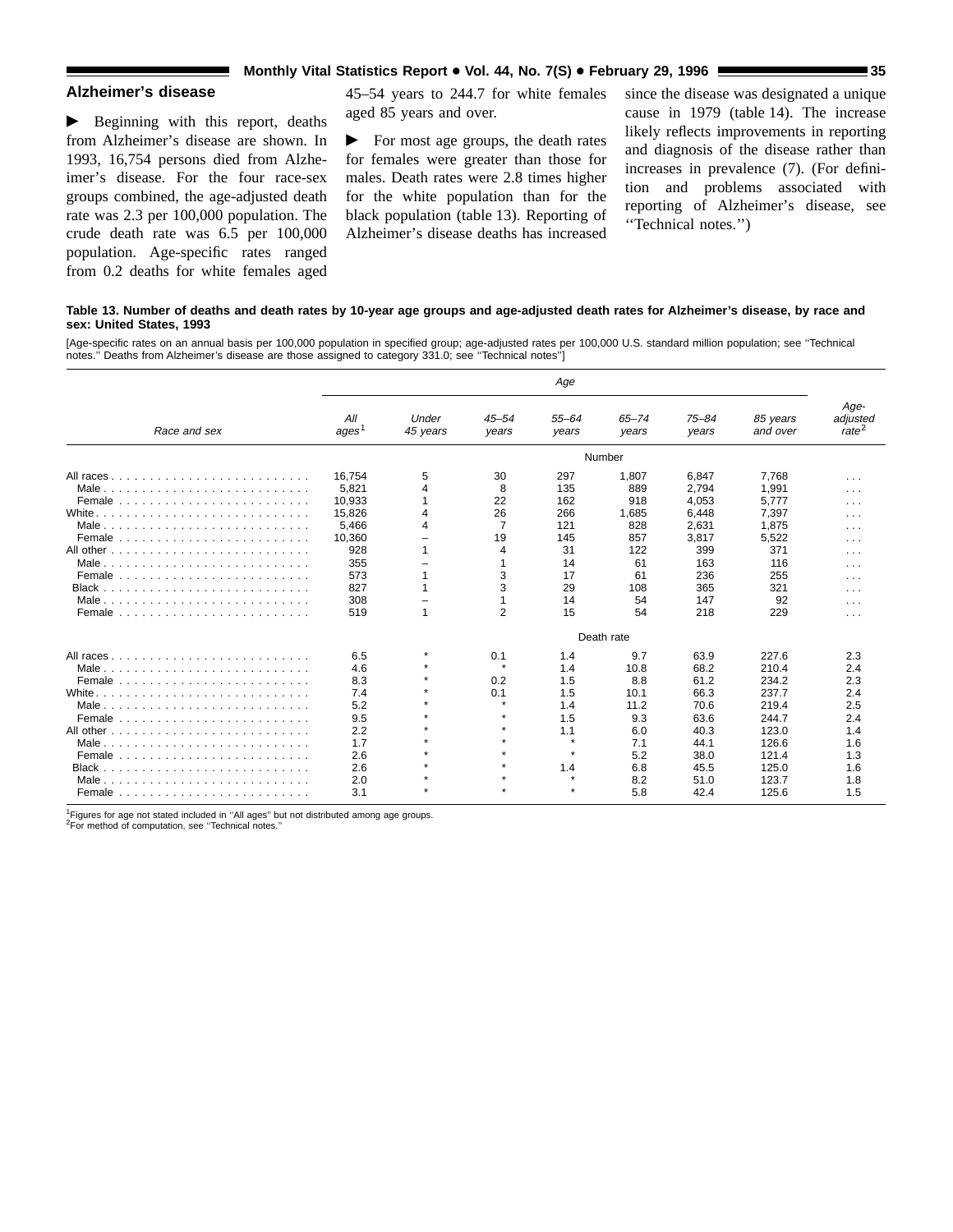# **Table 14. Number of deaths, death rates, and age-adjusted death rates for Alzheimer's disease, by race and sex: United States, 1979–93**

[Rates on an annual basis per 100,000 population in specified group; age-adjusted rates per 100,000 U.S. standard million population; see "Technical notes." Deaths<br>from Alzheimer's disease are those assigned to category 33

|      |               |            |            |                      |            |                                      | All other            |            |        |                      |      |        |  |
|------|---------------|------------|------------|----------------------|------------|--------------------------------------|----------------------|------------|--------|----------------------|------|--------|--|
|      | All races     |            |            |                      | White      |                                      | Total                |            |        | Black                |      |        |  |
| Year | Both<br>sexes | Male       | Female     | <b>Both</b><br>sexes | Male       | Female                               | <b>Both</b><br>sexes | Male       | Female | <b>Both</b><br>sexes | Male | Female |  |
|      |               |            |            |                      |            | Number                               |                      |            |        |                      |      |        |  |
|      | 16,754        | 5,821      | 10,933     | 15,826               | 5,466      | 10,360                               | 928                  | 355        | 573    | 827                  | 308  | 519    |  |
|      | 14,435        | 5,097      | 9,338      | 13,634               | 4,795      | 8,839                                | 801                  | 302        | 499    | 730                  | 267  | 463    |  |
|      | 14,112        | 5,070      | 9,042      | 13,401               | 4,787      | 8,614                                | 711                  | 283        | 428    | 660                  | 265  | 395    |  |
|      | 13.744        | 4,992      | 8,752      | 13,020               | 4,675      | 8,345                                | 724                  | 317        | 407    | 662                  | 281  | 381    |  |
|      | 13,110        | 4,970      | 8,140      | 12,443               | 4,692      | 7,751                                | 667                  | 278        | 389    | 618                  | 259  | 359    |  |
|      | 12,281        | 4,732      | 7,549      | 11,730               | 4,515      | 7,215                                | 551                  | 217        | 334    | 499                  | 193  | 306    |  |
|      | 11,311        | 4,545      | 6,766      | 10,801               | 4,329      | 6,472                                | 510                  | 216        | 294    | 463                  | 193  | 270    |  |
|      | 9,426         | 3,862      | 5,564      | 9,037                | 3,708      | 5,329                                | 389                  | 154        | 235    | 347                  | 130  | 217    |  |
|      | 8,258         | 3,523      | 4,735      | 7,917                | 3,383      | 4,534                                | 341                  | 140        | 201    | 310                  | 121  | 189    |  |
|      | 6,250         | 2,803      | 3,447      | 6,032                | 2,712      | 3,320                                | 218                  | 91         | 127    | 197                  | 81   | 116    |  |
|      | 4,434         | 2,021      | 2,413      | 4,256                | 1,935      | 2,321                                | 178                  | 86         | 92     | 156                  | 74   | 82     |  |
|      | 2,627         | 1,208      | 1,419      | 2,533                | 1,166      | 1,367                                | 94                   | 42         | 52     | 87                   | 37   | 50     |  |
|      | 1,757         | 831        | 926        | 1,691                | 797        | 894                                  | 66                   | 34         | 32     | 61                   | 30   | 31     |  |
|      | 1,314         | 653        | 661        | 1,258                | 619        | 639                                  | 56                   | 34         | 22     | 53                   | 31   | 22     |  |
|      | 857           | 429        | 428        | 818                  | 408        | 410                                  | 39                   | 21         | 18     | 33                   | 18   | 15     |  |
|      | Death rate    |            |            |                      |            |                                      |                      |            |        |                      |      |        |  |
|      | 6.5           | 4.6        | 8.3        | 7.4                  | 5.2        | 9.5                                  | 2.2                  | 1.7        | 2.6    | 2.6                  | 2.0  | 3.1    |  |
|      | 5.7           | 4.1        | 7.2        | 6.4                  | 4.6        | 8.1                                  | 1.9                  | 1.5        | 2.3    | 2.3                  | 1.8  | 2.8    |  |
|      | 5.6           | 4.1        | 7.0        | 6.4                  | 4.6        | 8.0                                  | 1.7                  | 1.4        | 2.0    | 2.1                  | 1.8  | 2.4    |  |
|      | 5.5           | 4.1        | 6.9        | 6.2                  | 4.6        | 7.8                                  | 1.8                  | 1.7        | 1.9    | 2.2                  | 1.9  | 2.4    |  |
|      | 5.3           | 4.1        | 6.4        | 6.0                  | 4.6        | 7.3                                  | 1.7                  | 1.5        | 1.9    | 2.1                  | 1.8  | 2.3    |  |
|      | 5.0           | 4.0        | 6.0        | 5.7                  | 4.5        | 6.8                                  | 1.4                  | 1.2        | 1.7    | 1.7                  | 1.4  | 2.0    |  |
|      | 4.7           | 3.9        | 5.4        | 5.3                  | 4.3        | 6.2                                  | 1.4                  | 1.2        | 1.5    | 1.6                  | 1.4  | 1.7    |  |
|      | 3.9           | 3.3        | 4.5        | 4.4                  | 3.7        | 5.1                                  | 1.1                  | 0.9        | 1.2    | 1.2                  | 0.9  | 1.4    |  |
|      | 3.5           | 3.0        | 3.9        | 3.9                  | 3.4        | 4.4                                  | 1.0                  | 0.8        | 1.1    | 1.1                  | 0.9  | 1.3    |  |
|      | 2.7           | 2.4        | 2.8        | 3.0                  | 2.8        | 3.2                                  | 0.6                  | 0.5        | 0.7    | 0.7                  | 0.6  | 0.8    |  |
|      | 1.9           | 1.8        | 2.0        | 2.1                  | 2.0        | 2.3                                  | 0.5                  | 0.5        | 0.5    | 0.6                  | 0.6  | 0.6    |  |
|      | 1.1           | 1.1        | 1.2        | 1.3                  | 1.2        | 1.3                                  | 0.3                  | 0.3        | 0.3    | 0.3                  | 0.3  | 0.3    |  |
|      | 0.8           | 0.7        | 0.8        | 0.9                  | 0.8        | 0.9                                  | 0.2                  | 0.2        | 0.2    | 0.2                  | 0.2  | 0.2    |  |
|      | 0.6<br>0.4    | 0.6<br>0.4 | 0.6<br>0.4 | 0.6<br>0.4           | 0.7<br>0.4 | 0.6<br>0.4                           | 0.2<br>0.1           | 0.2<br>0.1 | 0.1    | 0.2<br>0.1           | 0.2  | 0.2    |  |
|      |               |            |            |                      |            |                                      |                      |            |        |                      |      |        |  |
|      |               |            |            |                      |            | Age-adjusted death rate <sup>1</sup> |                      |            |        |                      |      |        |  |
|      | 2.3           | 2.4        | 2.3        | 2.4                  | 2.5        | 2.4                                  | 1.4                  | 1.6        | 1.3    | 1.6                  | 1.8  | 1.5    |  |
|      | 2.1           | 2.2        | 2.0        | 2.2                  | 2.3        | 2.1                                  | 1.3                  | 1.4        | 1.2    | 1.5                  | 1.6  | 1.4    |  |
|      | 2.1           | 2.2        | 2.1        | 2.2                  | 2.3        | 2.2                                  | 1.2                  | 1.3        | 1.1    | 1.4                  | 1.6  | 1.3    |  |
|      | 2.2           | 2.3        | 2.1        | 2.3                  | 2.4        | 2.2                                  | 1.3                  | 1.6        | 1.1    | 1.4                  | 1.8  | 1.2    |  |
|      | 2.1           | 2.3        | 2.0        | 2.2                  | 2.4        | 2.1                                  | 1.2                  | 1.4        | 1.1    | 1.4                  | 1.7  | 1.2    |  |
|      | 2.1           | 2.3        | 2.0        | 2.2                  | 2.4        | 2.1                                  | 1.1                  | 1.1        | 1.0    | 1.2                  | 1.2  | 1.1    |  |
|      | 2.0           | 2.3        | 1.8        | 2.1                  | 2.4        | 1.9                                  | 1.0                  | 1.2        | 0.9    | 1.1                  | 1.3  | 1.0    |  |
|      | 1.8           | 2.0        | 1.6        | 1.9                  | 2.1        | 1.7                                  | 0.9                  | 0.9        | 0.8    | 0.9                  | 0.9  | 0.9    |  |
|      | 1.6           | 1.9        | 1.5        | 1.7                  | 2.0        | 1.5                                  | 0.8                  | 0.8        | 0.7    | 0.8                  | 0.9  | 0.8    |  |
|      | 1.3           | 1.6        | 1.1        | 1.4                  | 1.7        | 1.2                                  | 0.5                  | 0.5        | 0.5    | 0.5                  | 0.6  | 0.5    |  |
|      | 1.0           | 1.2        | 0.9        | 1.1                  | 1.3        | 0.9                                  | 0.4                  | 0.5        | 0.4    | 0.4                  | 0.5  | 0.4    |  |
|      | 0.6           | 0.7        | 0.6        | 0.7                  | 0.8        | 0.6                                  | 0.2                  | 0.3        | 0.2    | 0.3                  | 0.3  | 0.2    |  |
|      | 0.5           | 0.5<br>0.4 | 0.4        | 0.5                  | 0.6        | 0.4                                  | 0.2                  | 0.2        | 0.1    | 0.2                  | 0.2  | 0.2    |  |
|      | 0.4<br>0.2    |            | 0.3        | 0.4<br>0.3           | 0.5        | 0.3<br>0.2                           | 0.2<br>0.1           | 0.2<br>0.1 | 0.1    | 0.2<br>0.1           | 0.3  | 0.1    |  |
|      |               | 0.3        | 0.2        |                      | 0.3        |                                      |                      |            |        |                      |      |        |  |

1For method of computation, see ''Technical notes.''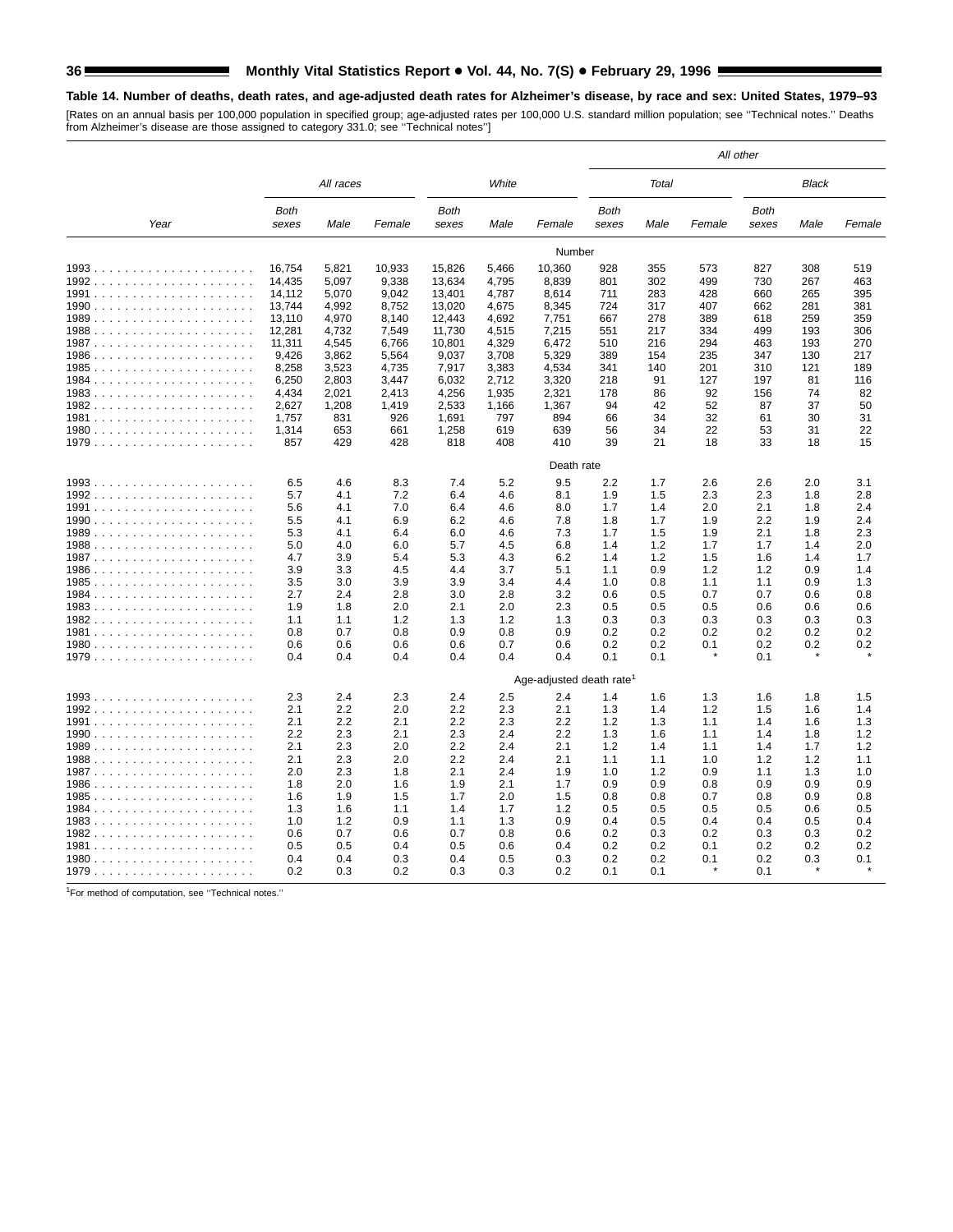### **Monthly Vital Statistics Report • Vol. 44, No. 7(S) • February 29, 1996 <b>37 37**

### **Drug and alcohol-induced deaths**

 $\blacktriangleright$  In 1993, 13,275 deaths in the United States were assigned to drug-induced causes in the United States (table 15). (For the listing of drug-induced causes, see ''Technical notes.'') Between 1992 and 1993 the age-adjusted death rate increased 11.6 percent. The age-adjusted

death rate for drug-induced causes for males was 2.3 times that for females; for the black population the rate was 1.8 times that for the white population.

 $\blacktriangleright$  In 1993, 19,557 deaths were assigned to alcohol-induced causes in the United States (table 16). (For the listing of alcohol-induced causes, see ''Technical

notes.'') Between 1992 and 1993, the ageadjusted death rate decreased 1.6 percent. The age-adjusted death rate for alcoholinduced deaths for males was 3.6 times that for females; for the black population, 2 times that for the white population.

## **Table 15. Number of deaths, death rates, and age-adjusted death rates for drug-induced causes, by race and sex: United States, 1979–93** [Crude rates on an annual basis per 100,000 population in specified group; age-adjusted rates per 100,000 U.S. standard million population; see ''Technical notes.'' For

listing of drug-induced causes, see ''Technical notes'']

|      |                      |           |        |                      |       |                                      | All other     |       |        |               |       |        |
|------|----------------------|-----------|--------|----------------------|-------|--------------------------------------|---------------|-------|--------|---------------|-------|--------|
|      |                      | All races |        |                      | White |                                      |               | Total |        |               | Black |        |
| Year | <b>Both</b><br>sexes | Male      | Female | <b>Both</b><br>sexes | Male  | Female                               | Both<br>sexes | Male  | Female | Both<br>sexes | Male  | Female |
|      |                      |           |        |                      |       | Number                               |               |       |        |               |       |        |
|      | 13,275               | 9,052     | 4,223  | 10,394               | 7,005 | 3,389                                | 2,881         | 2,047 | 834    | 2,688         | 1,924 | 764    |
|      | 11,703               | 7,766     | 3,937  | 9,360                | 6,124 | 3,236                                | 2,343         | 1,642 | 701    | 2,148         | 1,533 | 615    |
|      | 10,388               | 6,593     | 3,795  | 8,204                | 5,129 | 3,075                                | 2,184         | 1,464 | 720    | 2,037         | 1,385 | 652    |
|      | 9,463                | 5,897     | 3,566  | 7,603                | 4,646 | 2,957                                | 1,860         | 1,251 | 609    | 1,703         | 1,155 | 548    |
|      | 10.710               | 6.895     | 3.815  | 8,336                | 5,249 | 3,087                                | 2,374         | 1.646 | 728    | 2,236         | 1,570 | 666    |
|      | 10,917               | 7,004     | 3,913  | 8,409                | 5,234 | 3,175                                | 2,508         | 1,770 | 738    | 2,395         | 1,700 | 695    |
|      | 9,796                | 6,146     | 3,650  | 7,547                | 4,600 | 2,947                                | 2,249         | 1,546 | 703    | 2,101         | 1,465 | 636    |
|      | 9,976                | 6,284     | 3,692  | 7,948                | 4,885 | 3,063                                | 2,028         | 1,399 | 629    | 1,906         | 1,335 | 571    |
|      | 8,663                | 5,342     | 3,321  | 6,946                | 4,172 | 2,774                                | 1,717         | 1,170 | 547    | 1,600         | 1,107 | 493    |
|      | 7,892                | 4,640     | 3,252  | 6,309                | 3,587 | 2,722                                | 1,583         | 1,053 | 530    | 1,480         | 997   | 483    |
|      | 7,492                | 4,145     | 3,347  | 6,187                | 3,378 | 2,809                                | 1,305         | 767   | 538    | 1,194         | 724   | 470    |
|      | 7,310                | 4,130     | 3,180  | 5,991                | 3,251 | 2,740                                | 1,319         | 879   | 440    | 1,212         | 822   | 390    |
|      | 7,106                | 3,835     | 3,271  | 5,863                | 3,042 | 2,821                                | 1,243         | 793   | 450    | 1,152         | 751   | 401    |
|      | 6,900                | 3,771     | 3,129  | 5,814                | 3,088 | 2,726                                | 1,086         | 683   | 403    | 1,006         | 648   | 358    |
|      | 7,101                | 3,656     | 3,445  | 6,116                | 3,077 | 3,039                                | 985           | 579   | 406    | 897           | 540   | 357    |
|      |                      |           |        |                      |       | Death rate                           |               |       |        |               |       |        |
|      | 5.1                  | 7.2       | 3.2    | 4.8                  | 6.7   | 3.1                                  | 6.7           | 10.0  | 3.7    | 8.4           | 12.6  | 4.5    |
|      | 4.6                  | 6.2       | 3.0    | 4.4                  | 5.9   | 3.0                                  | 5.6           | 8.2   | 3.2    | 6.8           | 10.2  | 3.7    |
|      | 4.1                  | 5.4       | 2.9    | 3.9                  | 5.0   | 2.9                                  | 5.3           | 7.4   | 3.3    | 6.5           | 9.4   | 4.0    |
|      | 3.8                  | 4.9       | 2.8    | 3.6                  | 4.5   | 2.8                                  | 4.6           | 6.6   | 2.9    | 5.6           | 8.0   | 3.4    |
|      | 4.3                  | 5.7       | 3.0    | 4.0                  | 5.2   | 2.9                                  | 6.0           | 8.8   | 3.5    | 7.4           | 11.0  | 4.2    |
|      | 4.5                  | 5.9       | 3.1    | 4.1                  | 5.2   | 3.0                                  | 6.5           | 9.7   | 3.7    | 8.1           | 12.1  | 4.4    |
|      | 4.0                  | 5.2       | 2.9    | 3.7                  | 4.6   | 2.8                                  | 6.0           | 8.6   | 3.6    | 7.2           | 10.6  | 4.1    |
|      | 4.2                  | 5.4       | 3.0    | 3.9                  | 4.9   | 2.9                                  | 5.5           | 8.0   | 3.3    | 6.6           | 9.8   | 3.7    |
|      | 3.6                  | 4.6       | 2.7    | 3.4                  | 4.2   | 2.7                                  | 4.8           | 6.8   | 2.9    | 5.6           | 8.2   | 3.3    |
|      | 3.3                  | 4.0       | 2.7    | 3.1                  | 3.7   | 2.6                                  | 4.5           | 6.3   | 2.9    | 5.2           | 7.5   | 3.2    |
|      | 3.2                  | 3.6       | 2.8    | 3.1                  | 3.5   | 2.8                                  | 3.8           | 4.7   | 3.0    | 4.3           | 5.5   | 3.2    |
|      | 3.2                  | 3.7       | 2.7    | 3.0                  | 3.4   | 2.7                                  | 3.9           | 5.5   | 2.5    | 4.4           | 6.3   | 2.7    |
|      | 3.1                  | 3.4       | 2.8    | 3.0                  | 3.2   | 2.8                                  | 3.8           | 5.1   | 2.6    | 4.2           | 5.9   | 2.8    |
|      | 3.0                  | 3.4       | 2.7    | 3.0                  | 3.3   | 2.7                                  | 3.4           | 4.5   | 2.4    | 3.8           | 5.1   | 2.5    |
|      | 3.2                  | 3.4       | 3.0    | 3.2                  | 3.3   | 3.1                                  | 3.2           | 4.0   | 2.5    | 3.4           | 4.3   | 2.6    |
|      |                      |           |        |                      |       | Age-adjusted death rate <sup>1</sup> |               |       |        |               |       |        |
|      | 4.8                  | 6.8       | 3.0    | 4.5                  | 6.2   | 2.8                                  | 6.6           | 10.0  | 3.6    | 8.3           | 13.0  | 4.4    |
|      | 4.3                  | 5.9       | 2.8    | 4.1                  | 5.5   | 2.7                                  | 5.5           | 8.3   | 3.1    | 6.8           | 10.6  | 3.6    |
|      | 3.8                  | 5.0       | 2.7    | 3.6                  | 4.6   | 2.6                                  | 5.2           | 7.5   | 3.2    | 6.6           | 9.7   | 3.9    |
|      | 3.6                  | 4.6       | 2.6    | 3.3                  | 4.2   | 2.5                                  | 4.6           | 6.7   | 2.8    | 5.7           | 8.4   | 3.4    |
|      | 4.1                  | 5.4       | 2.8    | 3.7                  | 4.8   | 2.6                                  | 6.0           | 8.9   | 3.4    | 7.5           | 11.4  | 4.1    |
|      | 4.2                  | 5.6       | 2.9    | 3.8                  | 4.9   | 2.7                                  | 6.6           | 10.0  | 3.6    | 8.3           | 12.9  | 4.4    |
|      | 3.8                  | 5.0       | 2.7    | 3.4                  | 4.3   | 2.5                                  | 6.0           | 9.0   | 3.5    | 7.4           | 11.3  | 4.1    |
|      | 4.0                  | 5.2       | 2.8    | 3.7                  | 4.7   | 2.7                                  | 5.6           | 8.4   | 3.2    | 6.9           | 10.5  | 3.7    |
|      | 3.5                  | 4.5       | 2.6    | 3.3                  | 4.0   | 2.5                                  | 4.9           | 7.2   | 2.9    | 5.9           | 8.9   | 3.3    |
|      | 3.2                  | 3.9       | 2.6    | 3.0                  | 3.5   | 2.5                                  | 4.6           | 6.7   | 2.9    | 5.5           | 8.2   | 3.3    |
|      | 3.1                  | 3.6       | 2.6    | 3.0                  | 3.3   | 2.5                                  | 4.0           | 5.1   | 3.0    | 4.6           | 6.1   | 3.3    |
|      | 3.1                  | 3.6       | 2.6    | 2.9                  | 3.3   | 2.5                                  | 4.1           | 5.8   | 2.6    | 4.7           | 6.9   | 2.8    |
|      | 3.1                  | 3.4       | 2.7    | 2.9                  | 3.1   | 2.7                                  | 4.0           | 5.5   | 2.7    | 4.6           | 6.6   | 2.9    |
|      | 3.0                  | 3.4       | 2.6    | 2.9                  | 3.2   | 2.6                                  | 3.7           | 4.9   | 2.5    | 4.1           | 5.8   | 2.7    |
|      | 3.1                  | 3.4       | 2.9    | 3.1                  | 3.2   | 3.0                                  | 3.4           | 4.3   | 2.6    | 3.7           | 4.9   | 2.7    |

1For method of computation, see ''Technical notes.''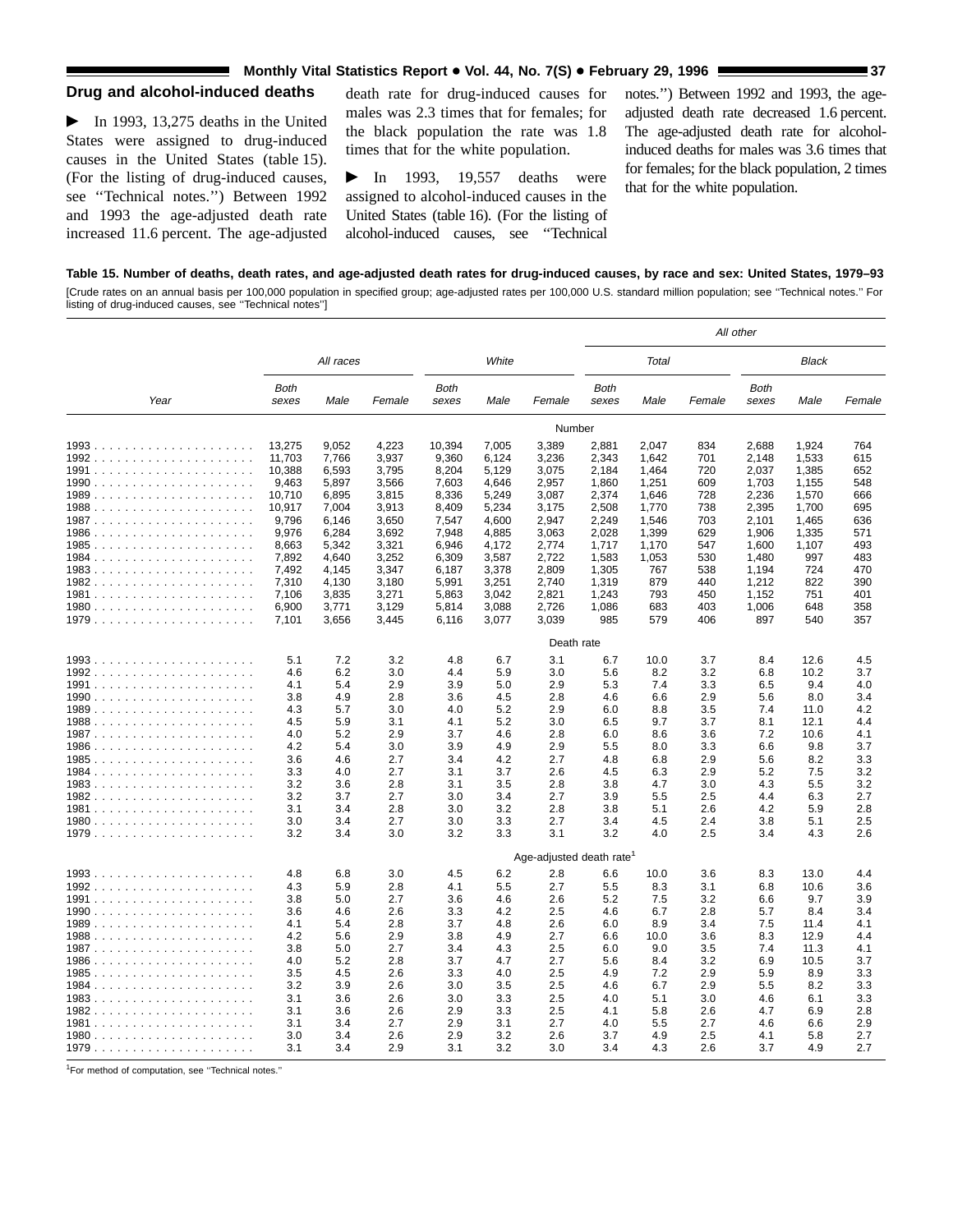#### **Table 16. Number of deaths, death rates, and age-adjusted death rates for alcohol-induced causes, by race and sex: United States, 1979–93**

[Crude rates on an annual basis per 100,000 population in specified group; age-adjusted rates per 100,000 U.S. standard million population; see ''Technical notes.'' For listing of alcohol-induced causes, see ''Technical notes'']

|       |               |              |        |                      |            |                                      | All other            |       |        |                      |       |        |
|-------|---------------|--------------|--------|----------------------|------------|--------------------------------------|----------------------|-------|--------|----------------------|-------|--------|
|       |               | All races    |        |                      | White      |                                      |                      | Total |        |                      | Black |        |
| Year  | Both<br>sexes | Male         | Female | <b>Both</b><br>sexes | Male       | Female                               | <b>Both</b><br>sexes | Male  | Female | <b>Both</b><br>sexes | Male  | Female |
|       |               |              |        |                      |            | Number                               |                      |       |        |                      |       |        |
|       | 19,557        | 14,873       | 4,684  | 15,293               | 11,716     | 3,577                                | 4,264                | 3,157 | 1,107  | 3,663                | 2,759 | 904    |
|       | 19,568        | 14,926       | 4,642  | 15,143               | 11,701     | 3,442                                | 4,425                | 3,225 | 1,200  | 3,809                | 2,800 | 1,009  |
|       | 19,233        | 14,467       | 4,766  | 14,825               | 11,286     | 3,539                                | 4,408                | 3,181 | 1,227  | 3,883                | 2,816 | 1,067  |
|       | 19,757        | 14,842       | 4,915  | 14,904               | 11,334     | 3,570                                | 4,853                | 3,508 | 1,345  | 4,337                | 3,172 | 1,165  |
|       | 19,810        | 14,960       | 4,850  | 14,832               | 11,307     | 3,525                                | 4,978                | 3,653 | 1,325  | 4,400                | 3,263 | 1,137  |
|       | 18,872        | 14,206       | 4,666  | 14,035               | 10,681     | 3,354                                | 4,837                | 3,525 | 1,312  | 4,294                | 3,159 | 1,135  |
| 1987. | 17,819        | 13,461       | 4,358  | 13,361               | 10,172     | 3,189                                | 4,458                | 3,289 | 1,169  | 4,055                | 3,028 | 1,027  |
| 1986. | 17,425        | 12,986       | 4,439  | 13,198               | 9,864      | 3,334                                | 4,227                | 3,122 | 1,105  | 3,853                | 2,862 | 991    |
| 1985. | 17.741        | 13,216       | 4,525  | 13,216               | 9,922      | 3,294                                | 4,525                | 3,294 | 1,231  | 4,114                | 3,030 | 1.084  |
| 1984. | 17,606        | 12,995       | 4,611  | 13,384               | 9,986      | 3,398                                | 4,222                | 3,009 | 1,213  | 3,776                | 2,710 | 1.066  |
| 1983. | 17,400        | 12,812       | 4,588  | 13,288               | 9,863      | 3,425                                | 4.112                | 2,949 | 1,163  | 3,708                | 2,668 | 1.040  |
| 1982. | 17,541        | 12,903       | 4,638  | 13,527               | 10,042     | 3,485                                | 4,014                | 2,861 | 1,153  | 3,603                | 2,573 | 1,030  |
| 1981. | 18,660        | 13,600       | 5,060  | 14,199               | 10,441     | 3,758                                | 4,461                | 3,159 | 1,302  | 4,000                | 2,858 | 1,142  |
| 1980. | 19,765        | 14,447       | 5,318  | 14,815               | 10,936     | 3,879                                | 4,950                | 3,511 | 1,439  | 4,451                | 3,170 | 1,281  |
|       | 18,951        | 13,788       | 5,163  | 14,334               | 10,513     | 3,821                                | 4,617                | 3,275 | 1,342  | 4,132                | 2,953 | 1,179  |
|       |               |              |        |                      |            |                                      |                      |       |        |                      |       |        |
|       |               |              |        |                      |            | Death rate                           |                      |       |        |                      |       |        |
|       | 7.6           | 11.8         | 3.5    | 7.1                  | 11.1       | 3.3                                  | 9.9                  | 15.4  | 4.9    | 11.4                 | 18.1  | 5.3    |
|       | 7.7           | 12.0         | 3.6    | 7.1                  | 11.2       | 3.2                                  | 10.5                 | 16.0  | 5.5    | 12.0                 | 18.7  | 6.1    |
|       | 7.6           | 11.8         | 3.7    | 7.0                  | 10.9       | 3.3                                  | 10.7                 | 16.1  | 5.7    | 12.5                 | 19.1  | 6.5    |
|       | 7.9           | 12.2         | 3.9    | 7.1                  | 11.1       | 3.4                                  | 12.1                 | 18.4  | 6.4    | 14.2                 | 22.0  | 7.3    |
|       | 8.0           | 12.4         | 3.8    | 7.1                  | 11.1       | 3.3                                  | 12.7                 | 19.5  | 6.5    | 14.6                 | 22.9  | 7.2    |
|       | 7.7           | 11.9         | 3.7    | 6.8                  | 10.6       | 3.2                                  | 12.6                 | 19.3  | 6.5    | 14.4                 | 22.5  | 7.2    |
| 1987. | 7.4           | 11.4         | 3.5    | 6.5                  | 10.2       | 3.0                                  | 11.9                 | 18.4  | 6.0    | 13.8                 | 21.8  | 6.6    |
| 1986. | 7.3           | 11.1         | 3.6    | 6.5                  | 9.9        | 3.2                                  | 11.5                 | 17.8  | 5.8    | 13.3                 | 20.9  | 6.5    |
| 1985. | 7.5           | 11.4         | 3.7    | 6.5                  | 10.1       | 3.2                                  | 12.6                 | 19.3  | 6.5    | 14.4                 | 22.4  | 7.2    |
| 1984. | 7.5           | 11.3         | 3.8    | 6.7                  | 10.2       | 3.3                                  | 12.0                 | 18.0  | 6.6    | 13.4                 | 20.3  | 7.2    |
| 1983. | 7.4           | 11.3         | 3.8    | 6.7                  | 10.1       | 3.4                                  | 12.0                 | 18.0  | 6.5    | 13.3                 | 20.3  | 7.1    |
| 1982. | 7.6           | 11.5         | 3.9    | 6.8                  | 10.4       | 3.4                                  | 11.9                 | 17.9  | 6.5    | 13.1                 | 19.8  | 7.1    |
| 1981. | 8.1           | 12.2         | 4.3    | 7.2                  | 10.9       | 3.7                                  | 13.6                 | 20.2  | 7.6    | 14.7                 | 22.3  | 8.0    |
| 1980. | 8.7           | 13.1         | 4.6    | 7.6                  | 11.5       | 3.9                                  | 15.6                 | 23.3  | 8.6    | 16.7                 | 25.2  | 9.1    |
|       | 8.4           | 12.6         | 4.5    | 7.4                  | 11.1       | 3.8                                  | 15.0                 | 22.4  | 8.3    | 15.7                 | 23.7  | 8.5    |
|       |               |              |        |                      |            | Age-adjusted death rate <sup>1</sup> |                      |       |        |                      |       |        |
|       | 6.7           | 10.8         | 3.0    | 6.1                  | 9.7        | 2.7                                  | 10.8                 | 17.8  | 5.0    | 12.5                 | 21.3  | 5.5    |
|       | 6.8           |              | 3.1    |                      | 9.9        | 2.6                                  |                      | 18.9  | 5.6    |                      | 22.3  | 6.3    |
|       | 6.8           | 11.0<br>10.9 | 3.2    | 6.1<br>6.0           | 9.7        | 2.7                                  | 11.6<br>11.8         | 19.2  | 5.9    | 13.4<br>13.9         | 22.9  | 6.8    |
|       | 7.2           | 11.4         | 3.4    | 6.2                  | 9.9        | 2.8                                  | 13.6                 | 22.0  | 6.8    | 16.1                 | 26.6  | 7.7    |
|       |               |              |        |                      |            |                                      |                      |       |        |                      |       |        |
|       | 7.3           | 11.7         | 3.4    | 6.2                  | 9.9        | 2.8                                  | 14.3                 | 23.3  | 6.9    | 16.6                 | 27.7  | 7.8    |
|       | 7.1           | 11.3         | 3.3    | 5.9                  | 9.5<br>9.2 | 2.7                                  | 14.3                 | 23.2  | 7.0    | 16.6                 | 27.3  | 7.9    |
| 1987. | 6.8           | 10.9         | 3.2    | 5.8                  |            | 2.6                                  | 13.5                 | 22.2  | 6.5    | 15.9                 | 26.7  | 7.3    |
| 1986. | 6.7           | 10.6         | 3.3    | 5.7                  | 9.0        | 2.7                                  | 13.1                 | 21.6  | 6.2    | 15.3                 | 25.5  | 7.1    |
| 1985. | 7.0           | 11.0         | 3.4    | 5.8                  | 9.2        | 2.8                                  | 14.6                 | 23.5  | 7.2    | 16.8                 | 27.7  | 8.0    |
| 1984. | 7.0           | 10.9         | 3.5    | 5.9                  | 9.3        | 2.9                                  | 14.0                 | 22.2  | 7.3    | 15.7                 | 25.4  | 8.0    |
| 1983. | 7.0           | 10.9         | 3.5    | 6.0                  | 9.3        | 2.9                                  | 14.0                 | 22.3  | 7.3    | 15.8                 | 25.4  | 8.0    |
| 1982. | 7.2           | 11.2         | 3.6    | 6.2                  | 9.7        | 3.0                                  | 14.2                 | 22.4  | 7.4    | 15.7                 | 25.1  | 8.1    |
| 1981. | 7.8           | 12.0         | 4.1    | 6.6                  | 10.2       | 3.3                                  | 16.3                 | 25.6  | 8.7    | 17.9                 | 28.5  | 9.3    |
|       | 8.4           | 13.0         | 4.3    | 6.9                  | 10.8       | 3.5                                  | 18.8                 | 29.5  | 10.0   | 20.4                 | 32.4  | 10.6   |
| 1979. | 8.2           | 12.6         | 4.3    | 6.8                  | 10.6       | 3.5                                  | 18.1                 | 28.3  | 9.7    | 19.2                 | 30.4  | 10.1   |

1For method of computation, see ''Technical notes.''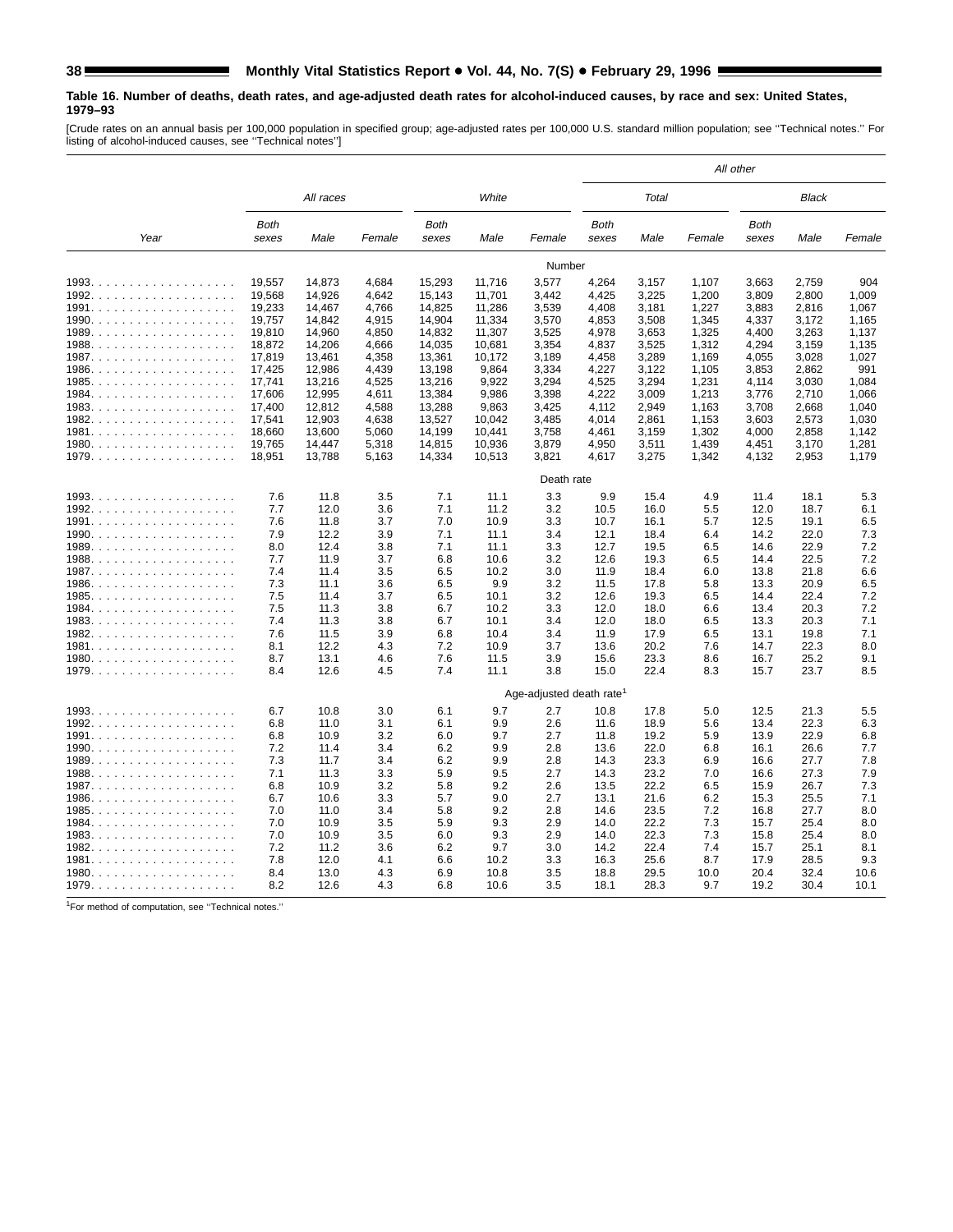## **Monthly Vital Statistics Report • Vol. 44, No. 7(S) • February 29, 1996 <b>39 39 39**

## **Maternal mortality**

 $\blacktriangleright$  In 1993, 302 deaths were attributed to maternal causes (table 17). The maternal mortality rate was 7.5 deaths per

100,000 live births, a 6.8-percent decrease in the 1992 rate of 3.8. The maternal mortality rate for black women was 4.3 times the rate for white women (figure 8, table 17); but the race

differentials for individual causes within this category ranged from 4 times for Other direct obstetric causes to 5.4 times for Pregnancy with abortive outcome.



**Figure 8. Maternal mortality rates by race: United States, 1979–93**

### **Table 17. Number of maternal deaths and maternal mortality rates for selected causes, by race: United States, 1993**

[Maternal deaths are those assigned to Complication of pregnancy, childbirth, and the puerperium, categories 630-676 of the Ninth Revision, International Classification of Diseases, 1975. Rates per 100,000 live births in specified group]

|                                                                                  |              |                |       | All other    |              |       |       | All other |
|----------------------------------------------------------------------------------|--------------|----------------|-------|--------------|--------------|-------|-------|-----------|
| Cause of death (Ninth Revision,<br>Internation Classification of Diseases, 1975) | All<br>races | White          | Total | <b>Black</b> | All<br>races | White | Total | Black     |
|                                                                                  |              | Number         |       |              |              | Rate  |       |           |
| Complications of pregnancy, childbirth, and the puerperium 630–676               | 302          | 152            | 150   | 135          | 7.5          | 4.8   | 17.6  | 20.5      |
|                                                                                  | 47           | 21             | 26    | 25           | 1.2          | 0.7   | 3.1   | 3.8       |
|                                                                                  | 34           | 12             | 22    | 21           | 0.8          |       | 2.6   | 3.2       |
|                                                                                  |              | 3              |       |              |              |       |       |           |
|                                                                                  |              | $\overline{2}$ |       |              |              |       |       |           |
|                                                                                  |              |                |       |              |              |       |       |           |
| Other pregnancy with abortive outcome630–632,637–638                             | 5            |                |       |              |              |       |       |           |
|                                                                                  | 241          | 124            | 117   | 104          | 6.0          | 3.9   | 13.8  | 15.8      |
| Hemorrhage of pregnancy and childbirth 640–641,666                               | 40           | 17             | 23    | 21           | 1.0          |       | 2.7   | 3.2       |
|                                                                                  | 53           | 35             | 18    | 16           | 1.3          | 1.1   |       |           |
|                                                                                  |              |                |       |              |              |       |       |           |
| Other direct obstetric                                                           | 101          | 48             | 53    | 46           | 2.5          | 1.5   | 6.2   | 7.0       |
| causes 642.0-642.3,644-646,651-659,661-665,667-669                               | 47           | 24             | 23    | 21           | 1.2          | 0.8   | 2.7   | 3.2       |
|                                                                                  | 14           |                |       | 6            |              |       |       |           |
|                                                                                  |              |                |       |              |              |       |       |           |

### **Additional tables**

Tables 18–24 present additional data for specified causes of death not discussed in the text.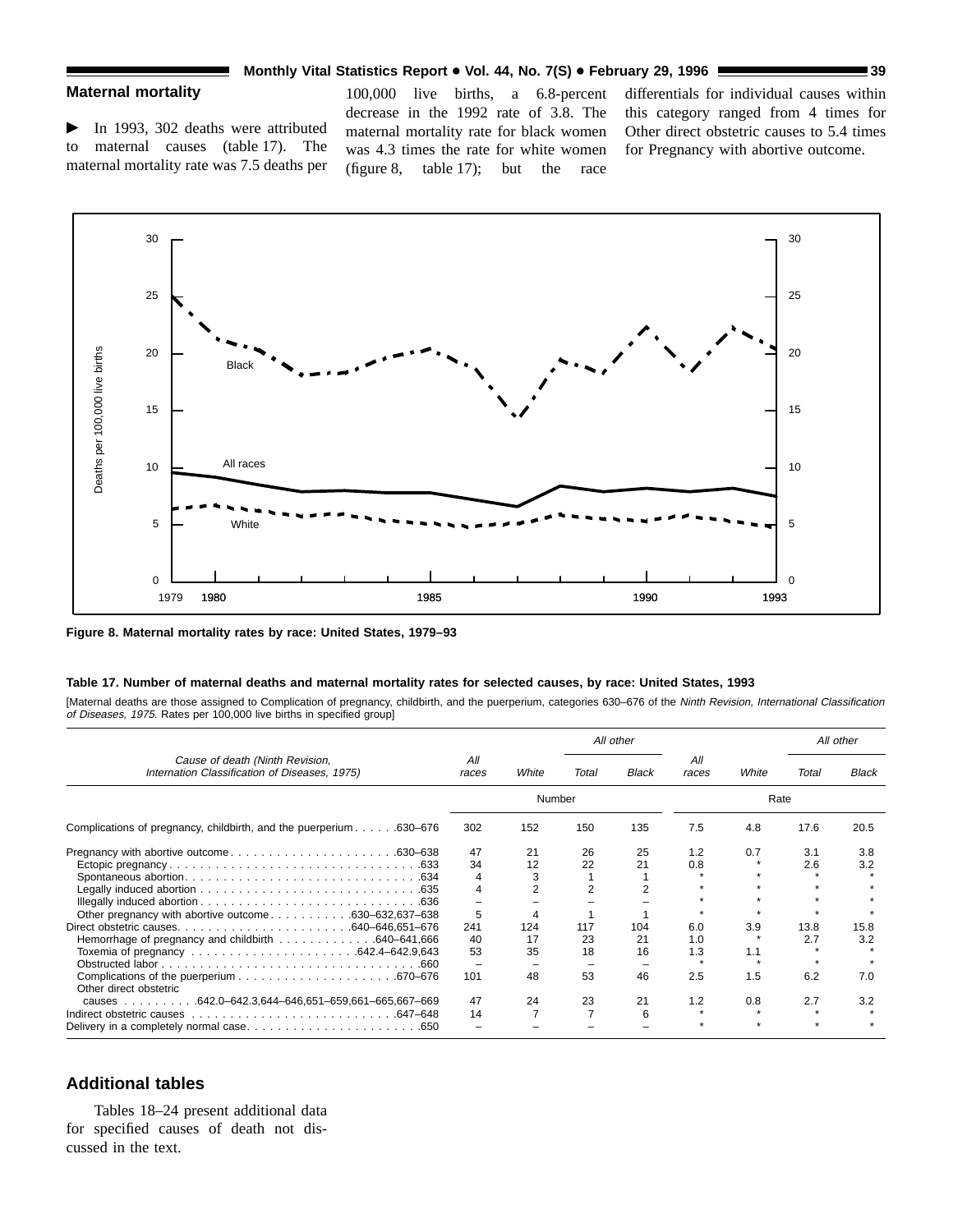## Table 18. Deaths from 72 selected causes by age: United States, 1993

[For explanation of asterisks preceding cause-of-death categories, see ''Technical notes'']

| Cause of death (Ninth Revision,<br>International Classification of Diseases, 1975)          | All<br>ages      | Under<br>1 year                            | $1 - 4$<br>years                         | 5–14<br>years            | 15–24<br>years           | 25–34<br>years           | 35–44<br>years           | 45–54<br>years           | 55–64<br>years           | 65-74<br>years | 75–84<br>years           | 85 years<br>and over | Not<br>stated                                                          |
|---------------------------------------------------------------------------------------------|------------------|--------------------------------------------|------------------------------------------|--------------------------|--------------------------|--------------------------|--------------------------|--------------------------|--------------------------|----------------|--------------------------|----------------------|------------------------------------------------------------------------|
|                                                                                             | 2,268,553        | 33,466                                     | 7,066                                    | 8,658                    | 35,483                   | 59,645                   | 96,038                   | 131,815                  | 241,581                  | 487,819        | 638,038                  | 528,437              | 507                                                                    |
|                                                                                             | 11               | -1                                         | $\overline{1}$                           |                          | $\overline{2}$           |                          | $\overline{1}$           |                          |                          | $\overline{4}$ | 2                        |                      |                                                                        |
| Certain other intestinal infections. 007-009                                                | 631              | 133                                        | 11                                       | 3                        | 3                        | 6                        | 14                       | 17                       | 32                       | 91             | 165                      | 156                  | $\equiv$                                                               |
|                                                                                             | 1,631            | $\overline{2}$                             | 5                                        | 2                        | 13                       | 83                       | 159                      | 192                      | 209                      | 350            | 418                      | 197                  | $\mathbf{1}$                                                           |
| Tuberculosis of respiratory system 010–012                                                  | 1,276            | $\overline{\phantom{0}}$                   | $\equiv$                                 | $\equiv$                 | 3                        | 51                       | 118                      | 154                      | 162                      | 293            | 322                      | 172                  | $\mathbf{1}$                                                           |
|                                                                                             | 355              | 2                                          | 5                                        | $\overline{2}$           | 10                       | 32                       | 41                       | 38                       | 47                       | 57             | 96                       | 25                   | $\qquad \qquad -$                                                      |
|                                                                                             | $\overline{7}$   | $\overline{7}$                             |                                          |                          |                          |                          |                          |                          |                          |                |                          |                      |                                                                        |
| Streptococcal sore throat, scarlatina,                                                      |                  |                                            |                                          |                          |                          |                          |                          |                          |                          |                |                          |                      |                                                                        |
|                                                                                             | 13               |                                            |                                          |                          | $\overline{2}$           |                          | $\overline{1}$           |                          | 2                        | $\overline{1}$ | $\overline{1}$           | 6                    |                                                                        |
| Meningococcal infection036                                                                  | 260              | 46                                         | 29                                       | 27                       | 56                       | 14                       | 23                       | 15                       | 16                       | 13             | 14                       |                      |                                                                        |
|                                                                                             | 20,634           | 233                                        | 96                                       | 60                       | 64                       | 274                      | 609                      | 841                      | 1,609                    | 3,997          | 6,489                    | 6,360                | $\overline{2}$                                                         |
|                                                                                             |                  | $\equiv$                                   |                                          | $\equiv$                 |                          | $\sim$                   | $\equiv$                 | $\overline{\phantom{a}}$ | $\equiv$                 | $\equiv$       |                          |                      |                                                                        |
|                                                                                             |                  |                                            | $\overline{\phantom{0}}$                 | $\overline{\phantom{0}}$ | $\overline{\phantom{0}}$ | $\overline{\phantom{0}}$ | $\overline{\phantom{0}}$ | $\overline{\phantom{a}}$ | $\overline{\phantom{a}}$ |                | $\overline{\phantom{m}}$ |                      |                                                                        |
|                                                                                             | 2.489            | 3                                          | $\mathbf{1}$                             | 6                        | 34                       | 146                      | 420                      | 400                      | 432                      | 554            | 414                      | 79                   |                                                                        |
|                                                                                             | 80               | 12                                         | $\mathbf{1}$                             |                          | -1                       | 10                       | $\overline{7}$           | 3                        | $\overline{7}$           | 13             | 19                       | 7                    |                                                                        |
| All other infectious and parasitic                                                          |                  |                                            |                                          |                          |                          |                          |                          |                          |                          |                |                          |                      |                                                                        |
| diseases 001-003,005,020-032,037,039-041,                                                   |                  |                                            |                                          |                          |                          |                          |                          |                          |                          |                |                          |                      |                                                                        |
| *042-*044,046-054,056-066,071-088,098-139                                                   | 44,387           | 333                                        | 327                                      | 266                      | 778                      | 11,892                   | 16,801                   | 7,247                    | 2,721                    | 1,894          | 1,351                    | 766                  | 11                                                                     |
| Malignant neoplasms, including neoplasms of<br>lymphatic and hematopoietic tissues. 140–208 | 529,904          | 88                                         | 522                                      | 1,089                    | 1,738                    | 5,079                    | 16,755                   | 42,372                   | 90,685                   | 163,309        | 146,537                  | 61,703               | 27                                                                     |
| Malignant neoplasms of lip, oral cavity,                                                    |                  |                                            |                                          |                          |                          |                          |                          |                          |                          |                |                          |                      |                                                                        |
|                                                                                             | 8,241            | $\overline{2}$                             | $\overline{\phantom{m}}$                 | 3                        | 20                       | 58                       | 338                      | 1,087                    | 1,888                    | 2,438          | 1.698                    | 709                  | 刀<br>$\overline{\phantom{0}}$                                          |
| Malignant neoplasms of digestive organs                                                     |                  |                                            |                                          |                          |                          |                          |                          |                          |                          |                |                          |                      |                                                                        |
|                                                                                             | 124,466          | 5                                          | 22                                       | 26                       | 119                      | 638                      | 2,977                    | 8,424                    | 19,578                   | 37,174         | 37,150                   | 18,340               | 13                                                                     |
| Malignant neoplasms of respiratory and                                                      |                  |                                            |                                          |                          |                          |                          |                          |                          |                          |                |                          |                      |                                                                        |
| intrathoracic organs. $\ldots$ 160–165                                                      | 154,183          | $\overline{2}$                             | $\mathbf{1}$                             | 8                        | 43                       | 310                      | 2,701                    | 12,285                   | 33,236                   | 57,057         | 38,947                   | 9,586                | $\overline{7}$                                                         |
| Malignant neoplasm of breast 174–175                                                        | 43,910           | $\overline{\phantom{a}}$                   | $\overline{\phantom{0}}$                 | $\overline{\phantom{0}}$ | 14                       | 547                      | 3,138                    | 6,189                    | 8,007                    | 11,095         | 9,790                    | 5,129                | $\mathbf{1}$                                                           |
| Malignant neoplasms of genital organs 179–187                                               | 60,393           | $\overline{\phantom{0}}$                   | $\overline{\phantom{0}}$                 | $\overline{7}$           | 105                      | 547                      | 1,520                    | 3,009                    | 6,665                    | 16,681         | 21,065                   | 10,792               | 2                                                                      |
| Malignant neoplasms of urinary organs 188–189                                               | 21,769           | 5                                          | 16                                       | 28                       | 18                       | 96                       | 434                      | 1,474                    | 3,138                    | 6,418          | 6,751                    | 3,391                | $\equiv$                                                               |
| Malignant neoplasms of all other and                                                        |                  |                                            |                                          |                          |                          |                          |                          |                          |                          |                |                          |                      |                                                                        |
| unspecified sites170–173,190–199                                                            | 65.315           | 42                                         | 309                                      | 525                      | 697                      | 1.465                    | 3.365                    | 6.278                    | 11.137                   | 18,155         | 16.096                   | 7.244                | $\overline{2}$                                                         |
|                                                                                             | 19.530           | 31                                         | 154                                      | 412                      | 470                      | 616                      | 912                      | 1.300                    | 2,421                    | 5.006          | 5.430                    | 2.777                | $\mathbf{1}$                                                           |
| Other malignant neoplasms of lymphatic                                                      |                  |                                            |                                          |                          |                          |                          |                          |                          |                          |                |                          |                      |                                                                        |
| and hematopoietic tissues. $\ldots$ . 200–203                                               | 32,097           | $\mathbf{1}$                               | 20                                       | 80                       | 252                      | 802                      | 1,370                    | 2,326                    | 4,615                    | 9,285          | 9,610                    | 3,735                | ົດ<br>1                                                                |
| Benign neoplasms, carcinoma in situ, and neoplasms                                          |                  |                                            |                                          |                          |                          |                          |                          |                          |                          |                |                          |                      |                                                                        |
| of uncertain behavior and of unspecified nature.210-239                                     | 7.441            | 61                                         | 77                                       | 72                       | 96                       | 219                      | 341                      | 477                      | 771                      | 1,580          | 2,211                    | 1,534                | $\overline{2}$                                                         |
|                                                                                             | 53.894           | $\overline{1}$                             | 14                                       | 24                       | 118                      | 602                      | 1,697                    | 3.449                    | 7,478                    | 14,984         | 16.322                   | 9.196                | 9                                                                      |
|                                                                                             | 3.451            | 23                                         | 6                                        | $\overline{\phantom{a}}$ | $\overline{4}$           | 19                       | 40                       | 57                       | 100                      | 371            | 1,012                    | 1,818                | $\overline{1}$<br>0                                                    |
| Anemias280-285                                                                              | 4.315            | 44                                         | 44                                       | 53                       | 118                      | 186                      | 212                      | 165                      | 236                      | 564            | 1.196                    | 1.496                | $\overline{1}$                                                         |
|                                                                                             | 788              | 107                                        | 39                                       | 31                       | 29                       | 57                       | 71                       | 74                       | 75                       | 129            | 126                      | 50                   | ⋜                                                                      |
| Major cardiovascular diseases 390–448                                                       | 948,088          | 893                                        | 350                                      | 409                      | 1,272                    | 4,612                    | 16.416                   | 39,276                   | 85,761                   | 194,900        | 303,100                  | 301,002              | 97                                                                     |
| Diseases of heart 390-398,402,404-429                                                       | 743,460          | 663                                        | 296                                      | 303                      | 981                      | 3,539                    | 13,121                   | 32,679                   | 72,043                   | 158,103        | 234,020                  | 227,632              | 80<br>N<br>ဖ                                                           |
| Rheumatic fever and rheumatic heart disease. .390-398                                       | 5,743            | $\overline{4}$                             | 5                                        | 7<br>-1                  | 27                       | 104                      | 222                      | 370                      | 692                      | 1,504          | 1,803                    | 1,005                | $\overline{\phantom{0}}$<br>$\overline{2}$<br>$\overline{\phantom{a}}$ |
| Hypertensive heart disease 402                                                              | 23,037           | $\overline{2}$<br>$\overline{\phantom{a}}$ | $\mathbf{1}$<br>$\overline{\phantom{0}}$ | $\overline{\phantom{a}}$ | 16                       | 170                      | 751                      | 1,684                    | 2,752                    | 4,744          | 6,545                    | 6,369<br>791         | ဖ<br>$\overline{\phantom{a}}$                                          |
| Hypertensive heart and renal disease 404                                                    | 2.464<br>490.063 | 29                                         | 12                                       | 11                       | 8<br>121                 | 23<br>1,121              | 48<br>6.780              | 85<br>20.197             | 192<br>47,234            | 467<br>107,744 | 850                      | 147.652              | 42<br>თ                                                                |
| lschemic heart disease 410-414<br>Acute myocardial infarction 410                           | 227.456          | 12                                         | 5                                        | 6                        | 63                       | 585                      | 3.788                    | 11.689                   | 26.647                   | 55.756         | 159,120<br>74,500        | 54.391               | 14                                                                     |
| Other acute and subacute forms of                                                           |                  |                                            |                                          |                          |                          |                          |                          |                          |                          |                |                          |                      |                                                                        |
| ischemic heart disease 411                                                                  | 2,968            |                                            |                                          |                          | 3                        | 26                       | 120                      | 259                      | 428                      | 675            | 788                      | 664                  | 5                                                                      |
|                                                                                             | 984              |                                            |                                          |                          | $\mathbf{1}$             | 3                        | 17                       | 30                       | 70                       | 175            | 306                      | 382                  | $\overline{\phantom{0}}$                                               |
| Old myocardial infarction and other forms                                                   |                  |                                            |                                          |                          |                          |                          |                          |                          |                          |                |                          |                      |                                                                        |
| of chronic ischemic heart disease 412,414                                                   | 258,655          | 17                                         | 7                                        | 5                        | 54                       | 507                      | 2,855                    | 8,219                    | 20,089                   | 51,138         | 83,526                   | 92,215               | 23                                                                     |
| Other diseases of endocardium424                                                            | 15,200           | 14                                         | 5                                        | $\overline{7}$           | 33                       | 129                      | 275                      | 385                      | 865                      | 2,353          | 5,336                    | 5.797                | $\overline{1}$                                                         |
| All other forms of heart disease415-423,425-429                                             | 206.953          | 614                                        | 273                                      | 277                      | 776                      | 1.992                    | 5.045                    | 9.958                    | 20,308                   | 41,291         | 60,366                   | 66.018               | 35                                                                     |

See footnotes at end of table.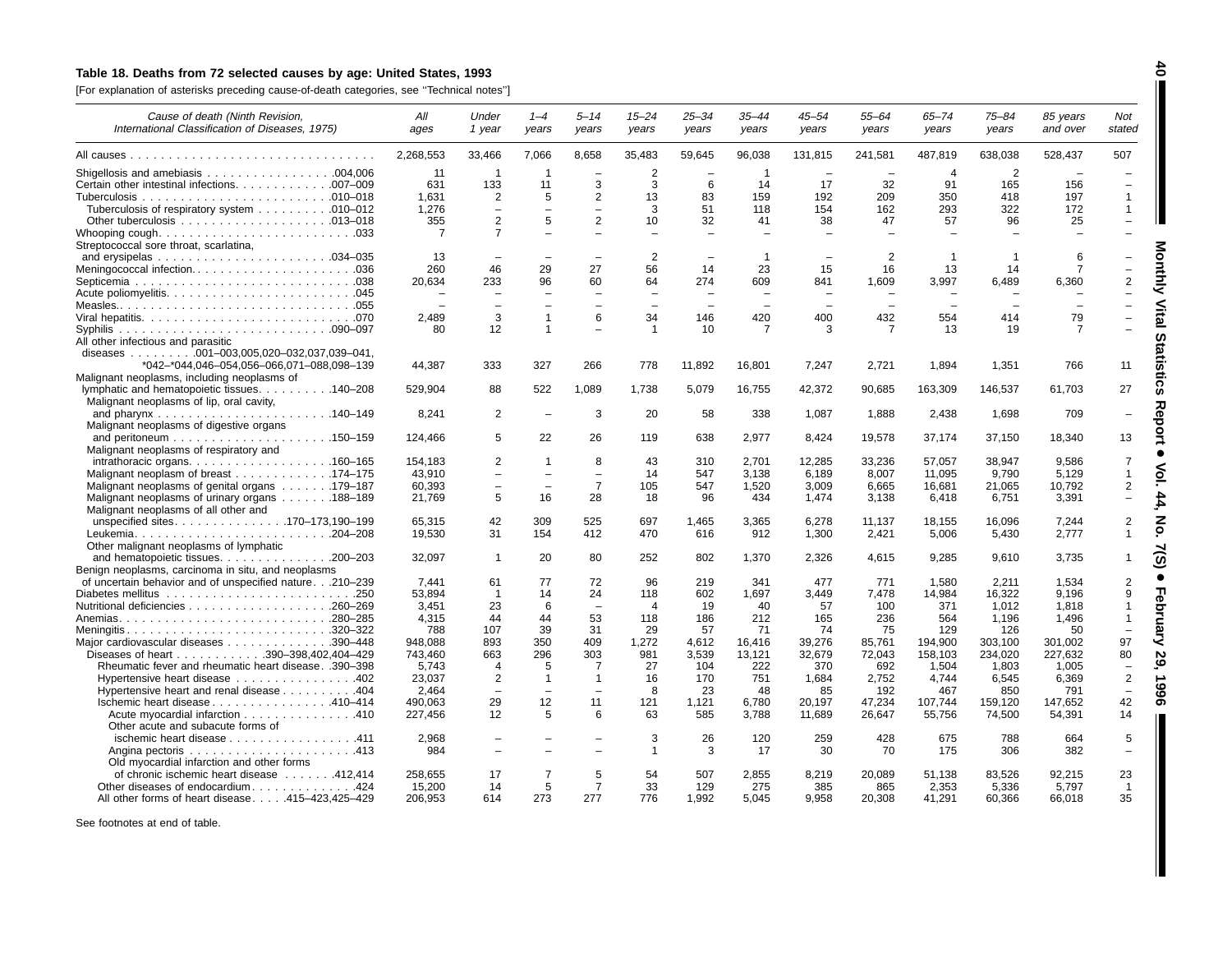## Table 18. Deaths from 72 selected causes by age: United States, 1993-Con.

[For explanation of asterisks preceding cause-of-death categories, see ''Technical notes'']

| Cause of death (Ninth Revision,                                                                                                         | All                              | Under                    | $1 - 4$                       | $5 - 14$                       | $15 - 24$                  | $25 - 34$             | $35 - 44$                        | $45 - 54$                  | $55 - 64$                  | $65 - 74$                     | $75 - 84$                      | 85 years                       | Not                                                       |
|-----------------------------------------------------------------------------------------------------------------------------------------|----------------------------------|--------------------------|-------------------------------|--------------------------------|----------------------------|-----------------------|----------------------------------|----------------------------|----------------------------|-------------------------------|--------------------------------|--------------------------------|-----------------------------------------------------------|
| International Classification of Diseases, 1975)                                                                                         | ages                             | 1 year                   | years                         | years                          | years                      | years                 | years                            | years                      | years                      | years                         | years                          | and over                       | stated                                                    |
| Hypertension with or without renal disease 401,403<br>Cerebrovascular diseases 430–438<br>Intracerebral and other intracranial          | 11.243<br>150.108                | $\overline{4}$<br>214    | 2<br>49                       | $\overline{1}$<br>79           | 16<br>208                  | 66<br>797             | 246<br>2,519                     | 486<br>5,057               | 1.047<br>9,625             | 2,266<br>25,311               | 3.570<br>51,365                | 3.537<br>54,875                | $\overline{2}$<br>9                                       |
| Cerebral thrombosis and unspecified                                                                                                     | 21,449                           | 58                       | 11                            | 36                             | 64                         | 266                   | 995                              | 1,880                      | 2,759                      | 5,140                         | 6,689                          | 3,548                          | 3                                                         |
| occlusion of cerebral arteries 434.0,434.9                                                                                              | 15.236<br>643                    | 25<br>$\overline{1}$     | 9<br>$\overline{\phantom{a}}$ | 5<br>$\overline{\phantom{0}}$  | 20<br>2                    | 40<br>5               | 128<br>12                        | 341<br>13                  | 807<br>47                  | 2,505<br>121                  | 5,247<br>239                   | 6.108<br>203                   | $\mathbf{1}$<br>$\overline{\phantom{0}}$                  |
| All other and late effects of cerebrovascular                                                                                           | 112,780                          | 130                      | 29                            | 38                             | 122                        | 486                   | 1,384                            | 2,823                      | 6,012                      | 17,545                        | 39,190                         | 45,016                         | 5                                                         |
| Other diseases of arteries, arterioles,                                                                                                 | 17.272                           | $\overline{\phantom{0}}$ | $\sim$                        | $\overline{2}$                 | 2                          | 13                    | 46                               | 171                        | 575                        | 2,004                         | 5,057                          | 9.399                          | 3                                                         |
|                                                                                                                                         | 26,005                           | 12                       | 3                             | 24                             | 65                         | 197                   | 484                              | 883                        | 2,471                      | 7,216                         | 9,088                          | 5,559                          | 3<br>⋜                                                    |
| Acute bronchitis and bronchiolitis 466<br>Pneumonia and influenza 480-487<br>Chronic obstructive pulmonary diseases                     | 662<br>82,820<br>81,776<br>1.044 | 75<br>530<br>520<br>10   | 14<br>182<br>168<br>14        | 6<br>135<br>122<br>13          | 6<br>251<br>243<br>8       | 10<br>724<br>716<br>8 | 11<br>1,551<br>1,532<br>19       | 28<br>1,879<br>1,857<br>22 | 42<br>3,704<br>3,658<br>46 | 95<br>10,823<br>10,709<br>114 | 166<br>25,859<br>25,601<br>258 | 208<br>37,171<br>36,639<br>532 | Vital<br>-1<br>11<br>11<br>m<br>$\overline{\phantom{0}}$  |
| and allied conditions $\ldots \ldots \ldots \ldots \ldots \ldots 490-496$                                                               | 101.077                          | 53                       | 51                            | 138                            | 206                        | 296                   | 733                              | 2.494                      | 10,671                     | 31,268                        | 38,300                         | 16.857                         | 듮<br>10                                                   |
| Bronchitis, chronic and unspecified 490–491<br>Emphysema492                                                                             | 3.777<br>17,586<br>5.167         | 41<br>$\mathbf 1$<br>6   | 12<br>$\overline{1}$<br>32    | 15<br>3<br>118                 | 9<br>$\overline{4}$<br>186 | 17<br>9<br>240        | 46<br>59<br>405                  | 109<br>444<br>508          | 355<br>2,266<br>738        | 976<br>6,167<br>1,196         | 1.278<br>6,575<br>1.114        | 918<br>2,056<br>623            | $\mathbf 1$<br>ក<br>$\mathbf{1}$<br>m<br>$\mathbf 1$<br>고 |
| Other chronic obstructive pulmonary diseases<br>and allied conditions 494–496                                                           | 74,547                           | 5                        | 6                             | $\overline{2}$                 | $\overline{7}$             | 30                    | 223                              | 1,433                      | 7,312                      | 22,929                        | 29,333                         | 13,260                         | Φ<br>ष्ठ<br>7                                             |
| Ulcer of stomach and duodenum. 531-533<br>Hernia of abdominal cavity and intestinal                                                     | 5.945<br>367                     | 5<br>6                   | 5<br>8                        | 3<br>10                        | 13<br>11                   | 34<br>12              | 151<br>26                        | 304<br>30                  | 515<br>45                  | 1,185<br>86                   | 1,966<br>80                    | 1,762<br>53                    | $\overline{2}$<br>÷,                                      |
| obstruction without mention of hernia 550–553,560<br>Chronic liver disease and cirrhosis. 571<br>Cholelithiasis and other disorders of  | 5,919<br>25.209                  | 69<br>19                 | 26<br>11                      | 23<br>8                        | 17<br>39                   | 43<br>721             | 78<br>3,756                      | 143<br>4,703               | 302<br>5.613               | 893<br>6.094                  | 1,963<br>3.491                 | 2,362<br>741                   | ÷,<br>13                                                  |
| Nephritis, nephrotic syndrome, and nephrosis. 580-589<br>Acute glomerulonephritis and nephrotic                                         | 2.752<br>23,317                  | 5<br>183                 | $\overline{1}$<br>21          | $\overline{\phantom{0}}$<br>28 | 5<br>48                    | 17<br>220             | 45<br>458                        | 75<br>760                  | 191<br>1,854               | 534<br>4,780                  | 949<br>7,807                   | 930<br>7,156                   | $\overline{2}$                                            |
| syndrome580-581<br>Chronic glomerulonephritis, nephritis and<br>nephropathy, not specified as acute or chronic,                         | 292                              | $\overline{7}$           | $\overline{4}$                | 5                              | 3                          | 3                     | 10                               | 13                         | 26                         | 50                            | 93                             | 78                             |                                                           |
| and renal sclerosis, unspecified 582-583,587<br>Renal failure, disorders resulting from impaired<br>renal function, and small kidney of | 1,588                            | 3                        | 2                             | $\overline{2}$                 | 11                         | 28                    | 50                               | 67                         | 119                        | 335                           | 507                            | 464                            |                                                           |
| unknown cause 584-586,588-589                                                                                                           | 21.437<br>1,023                  | 173<br>$\overline{1}$    | 15<br>$\overline{1}$          | 21                             | 34<br>$\overline{7}$       | 189<br>9              | 398<br>29                        | 680<br>47                  | 1,709<br>69                | 4,395<br>133                  | 7,207<br>345                   | 6,614<br>382                   | 2                                                         |
| Hyperplasia of prostate600                                                                                                              | 410                              |                          | $\overline{\phantom{0}}$      |                                |                            | $\mathbf{1}$          |                                  | 2                          | 13                         | 49                            | 158                            | 187                            | ÷,                                                        |
| Complications of pregnancy, childbirth,                                                                                                 | 302                              | $\cdots$                 | $\cdots$                      |                                | 83                         | 136                   | 82                               |                            | $\sim 100$                 | $\sim$ $\sim$ $\sim$          | $\sim$ $\sim$ $\sim$           | $\sim$ $\sim$ $\sim$           |                                                           |
| Pregnancy with abortive outcome630–638<br>Other complications of pregnancy, childbirth,                                                 | 47                               | $\cdots$                 | $\cdots$                      |                                | 19                         | 22                    | 6                                |                            | $\cdots$                   | $\sim$ $\sim$                 | $\sim$ $\sim$ $\sim$           | $\sim$ $\sim$                  |                                                           |
| Certain conditions originating in the perinatal                                                                                         | 255<br>12,444                    | $\cdots$<br>7,129        | $\sim$ $\sim$ $\sim$<br>804   | -1<br>485                      | 64<br>472                  | 114<br>476            | 76<br>469                        | 458                        | $\cdots$<br>482            | $\sim$ $\sim$ $\sim$<br>588   | $\sim$ $\sim$ $\sim$<br>684    | $\cdots$<br>396                | $\mathbf{1}$                                              |
| Birth trauma, intrauterine hypoxia, birth                                                                                               | 15.097                           | 14.946                   | 100                           | 20                             | 6                          | 8                     | 5                                | -1                         |                            | 3                             | 4                              |                                | 4                                                         |
| asphyxia, and respiratory distress syndrome767-769<br>Other conditions originating in the perinatal                                     | 2,618                            | 2,580                    | 21                            | $\overline{7}$                 | $\overline{1}$             | $\overline{2}$        | 3                                | -1                         |                            | $\overline{2}$                | -1                             |                                | $\overline{\phantom{0}}$                                  |
| Symptoms, signs, and ill-defined conditions 780–799                                                                                     | 12,479<br>26.540<br>195,584      | 12,366<br>5.659<br>1,496 | 79<br>297<br>929              | 13<br>194<br>1,063             | 5<br>616<br>1,716          | 6<br>1.490<br>3,758   | $\overline{2}$<br>2.170<br>7,928 | 1.759<br>9,867             | 1.916<br>15,385            | 2.975<br>33,559               | 4.040<br>59,322                | 5.354<br>60,539                | $\overline{4}$<br>70<br>22                                |

See footnotes at end of table.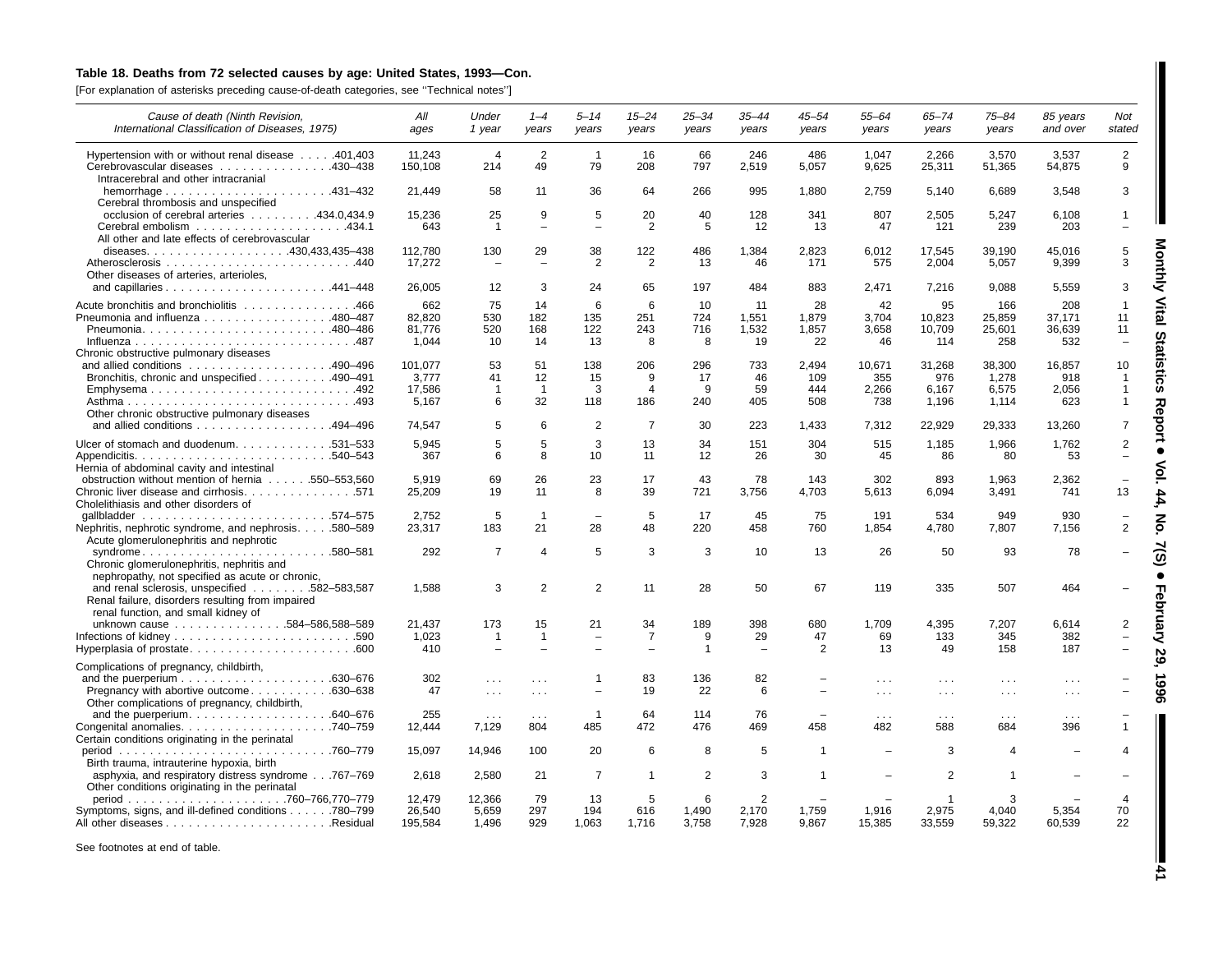## Table 18. Deaths from 72 selected causes by age: United States, 1993-Con.

[For explanation of asterisks preceding cause-of-death categories, see ''Technical notes'']

| Cause of death (Ninth Revision,<br>International Classification of Diseases, 1975)                      | All<br>ages                         | Under<br>vear         | $1 - 4$<br>years       | 5–14<br>vears            | $15 - 24$<br>years             | 25–34<br>years                 | 35–44<br>years                   | $45 - 54$<br>years             | 55–64<br>years               | $65 - 74$<br>years           | 75-84<br>years              | 85 vears<br>and over      | Not<br>stated        |
|---------------------------------------------------------------------------------------------------------|-------------------------------------|-----------------------|------------------------|--------------------------|--------------------------------|--------------------------------|----------------------------------|--------------------------------|------------------------------|------------------------------|-----------------------------|---------------------------|----------------------|
| All other accidents and adverse                                                                         | 90.523<br>41.893                    | 898<br>190            | 2.590<br>891           | 3.466<br>.963            | 13.966<br>10.500               | 14.022<br>8.212                | 13.255<br>6.071                  | 8.029<br>3,803                 | 6.405<br>2,908               | 8.125<br>3.116               | 10.665<br>3.190             | 8.994<br>1.015            | 108<br>34            |
| E800-E807.E826-E949. .<br>$\theta$ effects $\ldots$<br>E950-E959.<br>All other external causesE980–E999 | 48.630<br>31.102<br>26,009<br>3.427 | 708<br>.<br>344<br>61 | .699<br>.<br>464<br>39 | ,503<br>321<br>656<br>59 | 3.466<br>4,849<br>8.424<br>420 | 5.810<br>6.307<br>7.278<br>884 | 7.184<br>6.170<br>4.537<br>1.017 | 4.226<br>4.168<br>2,052<br>431 | 3.497<br>3,061<br>977<br>202 | 5.009<br>3,040<br>691<br>144 | 7.475<br>2,390<br>379<br>93 | 7.979<br>778<br>139<br>51 | 74<br>18<br>68<br>26 |

NOTE: Data for Human immunodeficiency virus infection, categories \*042–\*044 are shown in <sup>a</sup> separate table.

 $\blacksquare$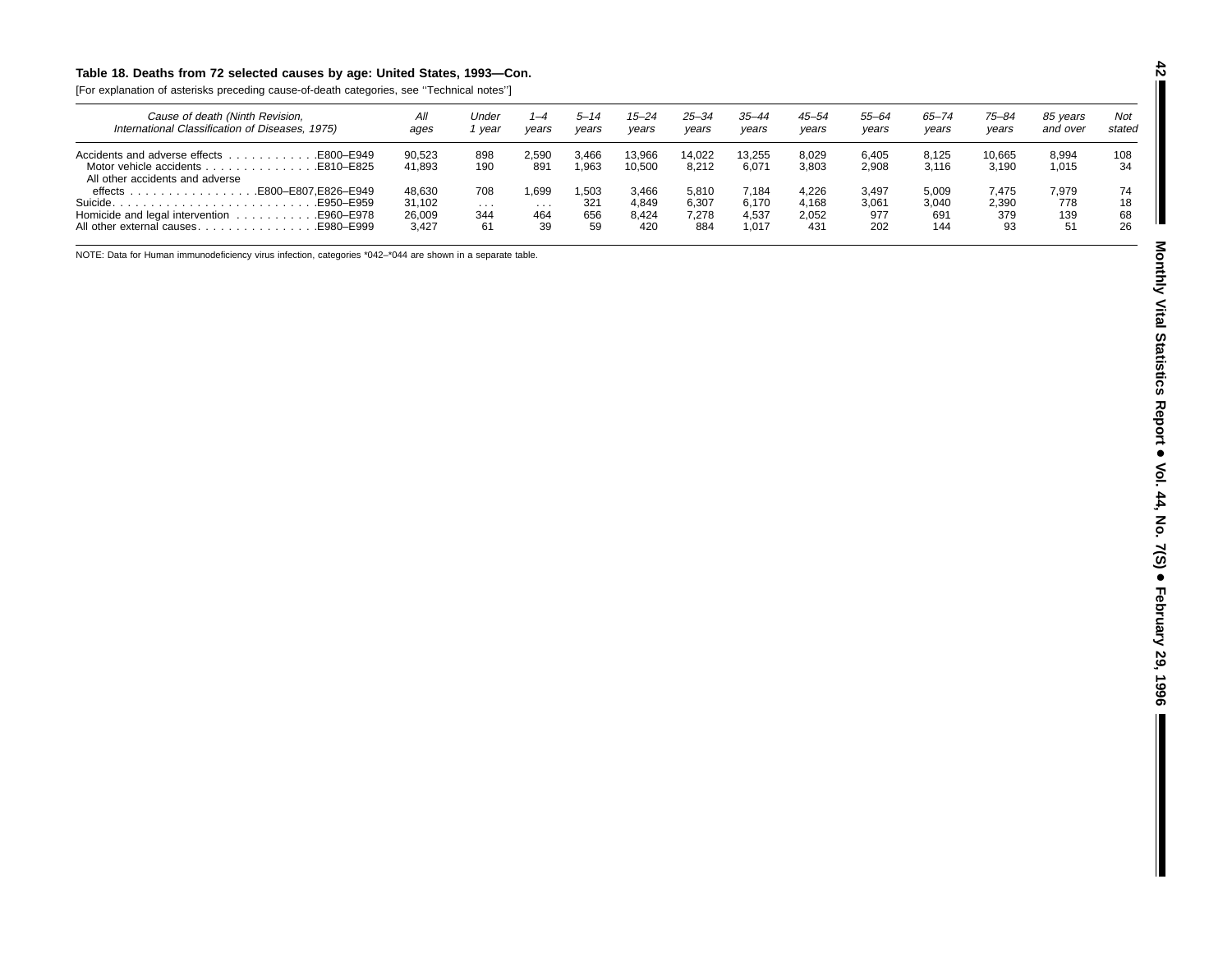## Table 19. Death rates for 72 selected causes by age: United States, 1993

[Rates per 100,000 population in specified group. For explanation of asterisks preceding cause-of-death categories, see ''Technical notes'']

| Cause of death (Ninth Revision,<br>International Classification of Diseases, 1975)    | All<br>ages <sup>1</sup> | Under<br>1 vear <sup>2</sup> | $1 - 4$<br>years | $5 - 14$<br>years | $15 - 24$<br>years | $25 - 34$<br>years | $35 - 44$<br>years | $45 - 54$<br>vears | $55 - 64$<br>years | $65 - 74$<br>years | $75 - 84$<br>years | 85 years<br>and over |
|---------------------------------------------------------------------------------------|--------------------------|------------------------------|------------------|-------------------|--------------------|--------------------|--------------------|--------------------|--------------------|--------------------|--------------------|----------------------|
|                                                                                       | 880.0                    | 854.4                        | 44.8             | 23.4              | 98.5               | 142.4              | 235.5              | 460.0              | 1,154.7            | 2,617.1            | 5,951.6            | 15,481.7             |
|                                                                                       | $\star$                  |                              |                  |                   |                    | $\star$            |                    |                    |                    |                    |                    |                      |
|                                                                                       |                          |                              |                  |                   |                    | $\star$            |                    |                    |                    |                    |                    |                      |
| Certain other intestinal infections. 007-009                                          | 0.2                      | 3.4                          |                  |                   |                    |                    |                    |                    | 0.2                | 0.5                | 1.5                | 4.6                  |
|                                                                                       | 0.6                      |                              |                  |                   |                    | 0.2                | 0.4                | 0.7                | 1.0                | 1.9                | 3.9                | 5.8                  |
| Tuberculosis of respiratory system 010–012                                            | 0.5                      |                              |                  |                   |                    | 0.1                | 0.3                | 0.5                | 0.8                | 1.6                | 3.0                | 5.0                  |
|                                                                                       | 0.1                      |                              |                  |                   |                    | 0.1                | 0.1                | 0.1                | 0.2                | 0.3                | 0.9                | 0.7                  |
| Streptococcal sore throat, scarlatina,                                                |                          |                              |                  |                   |                    |                    |                    |                    |                    |                    |                    |                      |
|                                                                                       | $\star$                  |                              |                  |                   |                    |                    |                    |                    |                    |                    |                    |                      |
| Meningococcal infection036                                                            | 0.1                      | 1.2                          | 0.2              | 0.1               | 0.2                |                    | 0.1                |                    |                    |                    |                    |                      |
|                                                                                       | 8.0                      | 5.9                          | 0.6              | 0.2               | 0.2                | 0.7                | 1.5                | 2.9                | 7.7                | 21.4               | 60.5               | 186.3                |
|                                                                                       |                          |                              |                  |                   |                    |                    |                    |                    |                    |                    |                    |                      |
|                                                                                       | $\star$                  |                              |                  |                   |                    |                    |                    |                    | $\star$            |                    |                    |                      |
|                                                                                       | 1.0                      |                              |                  |                   | 0.1                | 0.3                | 1.0                | 1.4                | 2.1                | 3.0                | 3.9                | 2.3                  |
|                                                                                       | 0.0                      |                              |                  |                   |                    |                    |                    |                    |                    |                    |                    |                      |
| All other infectious and parasitic                                                    |                          |                              |                  |                   |                    |                    |                    |                    |                    |                    |                    |                      |
| diseases 001-003,005,020-032,037,039-041,                                             |                          |                              |                  |                   |                    |                    |                    |                    |                    |                    |                    |                      |
| *042-*044.046-054.056-066.071-088.098-139                                             | 17.2                     | 8.5                          | 2.1              | 0.7               | $2.2^{\circ}$      | 28.4               | 41.2               | 25.3               | 13.0               | 10.2               | 12.6               | 22.4                 |
| Malignant neoplasms, including neoplasms of                                           |                          |                              |                  |                   |                    |                    |                    |                    |                    |                    |                    |                      |
| lymphatic and hematopoietic tissues 140–208                                           | 205.6                    | 2.2                          | 3.3              | 2.9               | 4.8                | 12.1               | 41.1               | 147.9              | 433.4              | 876.1              | 1,366.9            | 1,807.7              |
|                                                                                       |                          |                              |                  |                   |                    |                    |                    |                    |                    |                    |                    |                      |
| Malignant neoplasms of lip, oral cavity,                                              |                          |                              |                  | $\pmb{\ast}$      |                    |                    |                    |                    |                    |                    |                    |                      |
|                                                                                       | 3.2                      |                              |                  |                   | 0.1                | 0.1                | 0.8                | 3.8                | 9.0                | 13.1               | 15.8               | 20.8                 |
| Malignant neoplasms of digestive organs                                               |                          |                              |                  |                   |                    |                    |                    |                    |                    |                    |                    |                      |
|                                                                                       | 48.3                     |                              | 0.1              | 0.1               | 0.3                | 1.5                | 7.3                | 29.4               | 93.6               | 199.4              | 346.5              | 537.3                |
| Malignant neoplasms of respiratory and                                                |                          |                              |                  |                   |                    |                    |                    |                    |                    |                    |                    |                      |
|                                                                                       | 59.8                     |                              |                  |                   | 0.1                | 0.7                | 6.6                | 42.9               | 158.9              | 306.1              | 363.3              | 280.8                |
| Malignant neoplasm of breast 174–175                                                  | 17.0                     |                              |                  | $\star$           |                    | 1.3                | 7.7                | 21.6               | 38.3               | 59.5               | 91.3               | 150.3                |
| Malignant neoplasms of genital organs 179–187                                         | 23.4                     |                              |                  | $\star$           | 0.3                | 1.3                | 3.7                | 10.5               | 31.9               | 89.5               | 196.5              | 316.2                |
| Malignant neoplasms of urinary organs 188-189<br>Malignant neoplasms of all other and | 8.4                      |                              | $\star$          | 0.1               |                    | 0.2                | 1.1                | 5.1                | 15.0               | 34.4               | 63.0               | 99.3                 |
| unspecified sites170-173,190-199                                                      | 25.3                     | 1.1                          | 2.0              | 1.4               | 1.9                | 3.5                | 8.3                | 21.9               | 53.2               | 97.4               | 150.1              | 212.2                |
|                                                                                       | 7.6                      | 0.8                          | 1.0              | 1.1               | 1.3                | 1.5                | 2.2                | 4.5                | 11.6               | 26.9               | 50.7               | 81.4                 |
| Other malignant neoplasms of lymphatic                                                |                          |                              |                  |                   |                    |                    |                    |                    |                    |                    |                    |                      |
| and hematopoietic tissues. 200-203                                                    | 12.5                     | $\star$                      | 0.1              | 0.2               | 0.7                | 1.9                | 3.4                | 8.1                | 22.1               | 49.8               | 89.6               | 109.4                |
| Benign neoplasms, carcinoma in situ, and neoplasms                                    |                          |                              |                  |                   |                    |                    |                    |                    |                    |                    |                    |                      |
| of uncertain behavior and of unspecified nature.210-239                               | 2.9                      | 1.6                          | 0.5              | 0.2               | 0.3                | 0.5                | 0.8                | 1.7                | 3.7                | 8.5                | 20.6               | 44.9                 |
|                                                                                       | 20.9                     |                              |                  | 0.1               | 0.3                | 1.4                | 4.2                | 12.0               | 35.7               | 80.4               | 152.3              | 269.4                |
|                                                                                       | 1.3                      | 0.6                          |                  |                   |                    |                    | 0.1                | 0.2                | 0.5                | 2.0                | 9.4                | 53.3                 |
|                                                                                       | 1.7                      | 1.1                          | 0.3              | 0.1               | 0.3                | 0.4                | 0.5                | 0.6                | 1.1                | 3.0                | 11.2               | 43.8                 |
|                                                                                       | 0.3                      | 2.7                          | 0.2              | 0.1               | 0.1                | 0.1                | 0.2                | 0.3                | 0.4                | 0.7                | 1.2                | 1.5                  |
| Meningitis320–322                                                                     | 367.8                    | 22.8                         | 2.2              | 1.1               | 3.5                | 11.0               | 40.3               | 137.1              | 409.9              | 1,045.6            | 2,827.3            | 8,818.5              |
| Major cardiovascular diseases 390-448                                                 |                          |                              |                  |                   |                    |                    |                    |                    |                    |                    |                    |                      |
| Diseases of heart 390-398 402,404-429                                                 | 288.4                    | 16.9                         | 1.9              | 0.8               | 2.7                | 8.5                | 32.2               | 114.0              | 344.3              | 848.2              | 2,182.9            | 6,668.9              |
| Rheumatic fever and rheumatic heart disease . 390-398                                 | 2.2                      |                              |                  |                   | 0.1                | 0.2                | 0.5                | 1.3                | 3.3                | 8.1                | 16.8               | 29.4                 |
| Hypertensive heart disease 402                                                        | 8.9                      |                              |                  |                   | $\star$            | 0.4                | 1.8                | 5.9                | 13.2               | 25.5               | 61.1               | 186.6                |
| Hypertensive heart and renal disease 404                                              | 1.0                      |                              |                  |                   |                    | 0.1                | 0.1                | 0.3                | 0.9                | 2.5                | 7.9                | 23.2                 |
| lschemic heart disease 410-414                                                        | 190.1                    | 0.7                          |                  |                   | 0.3                | 2.7                | 16.6               | 70.5               | 225.8              | 578.0              | 1,484.3            | 4,325.8              |
| Acute myocardial infarction 410                                                       | 88.2                     |                              |                  |                   | 0.2                | 1.4                | 9.3                | 40.8               | 127.4              | 299.1              | 694.9              | 1,593.5              |
| Other acute and subacute forms of                                                     |                          |                              |                  |                   |                    |                    |                    |                    |                    |                    |                    |                      |
| ischemic heart disease 411                                                            | 1.2                      |                              |                  |                   |                    | 0.1                | 0.3                | 0.9                | 2.0                | 3.6                | 7.4                | 19.5                 |
|                                                                                       | 0.4                      |                              |                  |                   |                    |                    |                    | 0.1                | 0.3                | 0.9                | 2.9                | 11.2                 |
| Old myocardial infarction and other forms                                             |                          |                              |                  |                   |                    |                    |                    |                    |                    |                    |                    |                      |
| of chronic ischemic heart disease 412,414                                             | 100.3                    |                              |                  |                   | 0.1                | 1.2                | 7.0                | 28.7               | 96.0               | 274.4              | 779.1              | 2,701.6              |
| Other diseases of endocardium424                                                      | 5.9                      |                              |                  |                   | 0.1                | 0.3                | 0.7                | 1.3                | 4.1                | 12.6               | 49.8               | 169.8                |
| All other forms of heart disease415-423,425-429                                       | 80.3                     | 15.7                         | 1.7              | 0.7               | 2.2                | 4.8                | 12.4               | 34.7               | 97.1               | 221.5              | 563.1              | 1,934.1              |
| Hypertension with or without renal disease 401,403                                    | 4.4                      |                              |                  |                   |                    | 0.2                | 0.6                | 1.7                | 5.0                | 12.2               | 33.3               | 103.6                |
|                                                                                       | 58.2                     | 5.5                          | 0.3              | 0.2               | 0.6                | 1.9                | 6.2                | 17.6               | 46.0               | 135.8              | 479.1              | 1,607.7              |
| Cerebrovascular diseases 430-438                                                      |                          |                              |                  |                   |                    |                    |                    |                    |                    |                    |                    |                      |

See footnotes at end of table.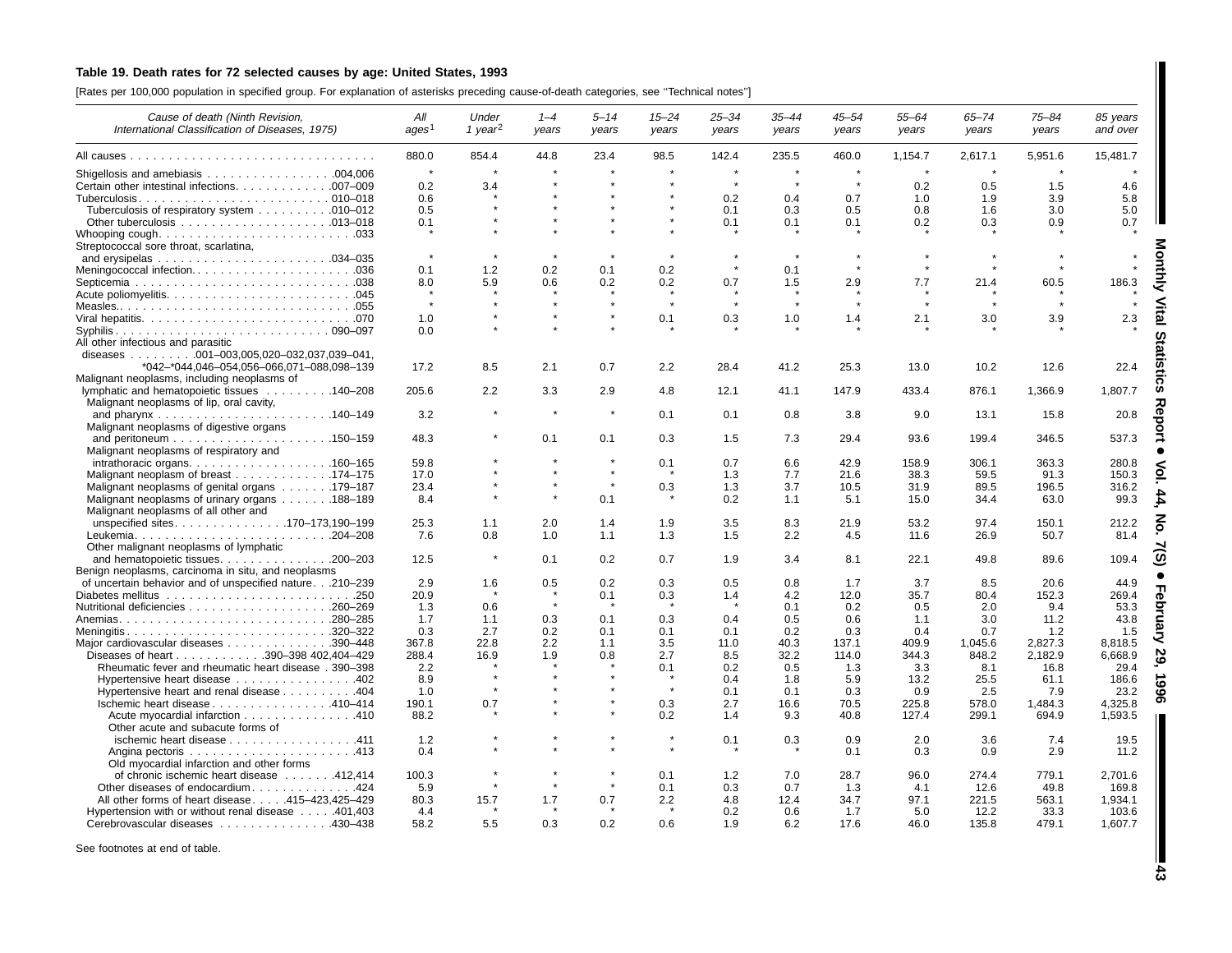## Table 19. Death rates for 72 selected causes by age: United States, 1993-Con.

[Rates per 100,000 population in specified group. For explanation of asterisks preceding cause-of-death categories, see ''Technical notes'']

| Cause of death (Ninth Revision,<br>International Classification of Diseases, 1975)                                             | All<br>ages <sup>1</sup> | Under<br>1 year <sup>2</sup>     | $1 - 4$<br>years     | $5 - 14$<br>years | $15 - 24$<br>years | $25 - 34$<br>years | $35 - 44$<br>years | $45 - 54$<br>vears | $55 - 64$<br>years   | $65 - 74$<br>years               | $75 - 84$<br>years   | 85 years<br>and over  |
|--------------------------------------------------------------------------------------------------------------------------------|--------------------------|----------------------------------|----------------------|-------------------|--------------------|--------------------|--------------------|--------------------|----------------------|----------------------------------|----------------------|-----------------------|
| Intracerebral and other intracranial                                                                                           |                          |                                  |                      |                   |                    |                    |                    |                    |                      |                                  |                      |                       |
| Cerebral thrombosis and unspecified                                                                                            | 8.3                      | 1.5                              |                      | 0.1               | 0.2                | 0.6                | 2.4                | 6.6                | 13.2                 | 27.6                             | 62.4                 | 103.9                 |
| occlusion of cerebral arteries 434.0,434.9                                                                                     | 5.9<br>0.2               | 0.6                              |                      |                   | 0.1                | 0.1                | 0.3                | 1.2                | 3.9<br>0.2           | 13.4<br>0.6                      | 48.9<br>2.2          | 178.9<br>5.9          |
| All other and late effects of cerebrovascular                                                                                  | 43.7                     | 3.3                              | 0.2                  | 0.1               | 0.3                | $1.2$              | 3.4                | 9.9                | 28.7                 | 94.1                             | 365.6                | 1,318.8               |
| Other diseases of arteries, arterioles,                                                                                        | 6.7                      |                                  |                      |                   |                    |                    | 0.1                | 0.6                | 2.7                  | 10.8                             | 47.2                 | 275.4                 |
|                                                                                                                                | 10.1                     | $\pmb{\ast}$                     | $\star$              | 0.1               | 0.2                | 0.5                | 1.2                | 3.1                | 11.8                 | 38.7                             | 84.8                 | 162.9                 |
| Acute bronchitis and bronchiolitis 466<br>Pneumonia and influenza 480–487                                                      | 0.3<br>32.1              | 1.9<br>13.5                      | $\star$<br>1.2       | $\star$<br>0.4    | $\star$<br>0.7     | $\star$<br>1.7     | 3.8                | 0.1<br>6.6         | 0.2<br>17.7          | 0.5<br>58.1                      | 1.5<br>241.2         | 6.1<br>1,089.0        |
| Chronic obstructive pulmonary diseases                                                                                         | 31.7<br>0.4              | 13.3                             | 1.1                  | 0.3               | 0.7                | 1.7                | 3.8                | 6.5<br>0.1         | 17.5<br>0.2          | 57.5<br>0.6                      | 238.8<br>2.4         | 1,073.4<br>E,<br>15.6 |
| Bronchitis, chronic and unspecified 490–491                                                                                    | 39.2<br>1.5              | 1.4<br>1.0                       | 0.3                  | 0.4               | 0.6                | 0.7                | 1.8<br>0.1         | 8.7<br>0.4         | 51.0<br>1.7          | 167.8<br>5.2                     | 357.3<br>11.9        | 493.9<br>26.9         |
| Emphysema492                                                                                                                   | 6.8                      | $\star$                          |                      |                   | 0.5                | $\star$            | 0.1                | 1.5                | 10.8                 | 33.1                             | 61.3                 | 60.2                  |
| Other chronic obstructive pulmonary diseases<br>and allied conditions 494-496                                                  | 2.0<br>28.9              |                                  | 0.2                  | 0.3               |                    | 0.6<br>0.1         | 1.0<br>0.5         | 1.8<br>5.0         | 3.5<br>34.9          | 6.4<br>123.0                     | 10.4<br>273.6        | 18.3<br>388.5         |
| Ulcer of stomach and duodenum. 531-533                                                                                         | 2.3                      |                                  |                      |                   |                    | 0.1                | 0.4                | 1.1                | 2.5                  | 6.4                              | 18.3                 | 51.6                  |
| Hernia of abdominal cavity and intestinal                                                                                      | 0.1                      |                                  |                      |                   |                    |                    | 0.1                | 0.1                | 0.2                  | 0.5                              | 0.7                  | ▿<br>1.6              |
| obstruction without mention of hernia 550–553,560                                                                              | 2.3                      | 1.8                              | 0.2                  | 0.1               |                    | 0.1                | 0.2                | 0.5                | 1.4                  | 4.8                              | 18.3                 | 69.2                  |
| Chronic liver disease and cirrhosis571<br>Cholelithiasis and other disorders of                                                | 9.8                      |                                  |                      |                   | 0.1                | 1.7                | 9.2                | 16.4               | 26.8                 | 32.7                             | 32.6                 | 21.7                  |
| Nephritis, nephrotic syndrome, and nephrosis580–589<br>Acute glomerulonephritis and nephrotic                                  | 1.1<br>9.0               | 4.7                              | 0.1                  | 0.1               | 0.1                | 0.5                | 0.1<br>1.1         | 0.3<br>2.7         | 0.9<br>8.9           | 2.9<br>25.6                      | 8.9<br>72.8          | 27.2<br>209.6         |
| $\ldots 580 - 581$<br>syndrome<br>Chronic glomerulonephritis, nephritis and<br>nephropathy, not specified as acute or chronic, | 0.1                      |                                  |                      |                   |                    |                    |                    | $\pmb{\ast}$       | 0.1                  | 0.3                              | 0.9                  | 2.3                   |
| and renal sclerosis, unspecified 582-583,587<br>Renal failure, disorders resulting from impaired                               | 0.6                      |                                  |                      |                   |                    | 0.1                | 0.1                | 0.2                | 0.6                  | 1.8                              | 4.7                  | 13.6                  |
| renal function, and small kidney of<br>unknown cause 584-586,588-589                                                           | 8.3                      | 4.4                              |                      | 0.1               | 0.1                | 0.5                | 1.0                | 2.4                | 8.2                  | 23.6                             | 67.2                 | 193.8                 |
| Hyperplasia of prostate600                                                                                                     | 0.4<br>0.2               |                                  |                      |                   |                    |                    | 0.1                | 0.2                | 0.3                  | 0.7<br>0.3                       | 3.2<br>1.5           | 11.2<br>5.5           |
| Complications of pregnancy, childbirth,                                                                                        |                          |                                  |                      |                   |                    |                    |                    |                    |                      |                                  |                      |                       |
| Pregnancy with abortive outcome<br>.630-638                                                                                    | 0.1<br>0.0               | $\cdots$<br>$\sim$ $\sim$ $\sim$ | $\sim$ $\sim$        |                   | 0.2                | 0.3<br>0.1         | 0.2                |                    | $\cdots$<br>$\cdots$ | $\sim$ $\sim$ $\sim$<br>$\cdots$ | $\cdots$<br>$\ldots$ |                       |
| Other complications of pregnancy, childbirth,                                                                                  | 0.1                      | $\sim$ $\sim$ $\sim$             | $\sim$ $\sim$ $\sim$ |                   | 0.2                | 0.3                | 0.2                |                    | $\cdots$             | $\sim$ $\sim$ $\sim$             | $\sim$ $\sim$ $\sim$ | $\cdots$              |
| Certain conditions originating in the perinatal                                                                                | 4.8                      | 182.0                            | 5.1                  | 1.3               | 1.3                | 1.1                | 1.1                | 1.6                | 2.3                  | 3.2                              | 6.4                  | 11.6                  |
| Birth trauma, intrauterine hypoxia, birth                                                                                      | 5.9                      | 381.6                            | 0.6                  | 0.1               |                    |                    |                    |                    |                      |                                  |                      |                       |
| asphyxia, and respiratory distress syndrome767-769<br>Other conditions originating in the perinatal                            | 1.0                      | 65.9                             | 0.1                  | $\star$           |                    |                    |                    |                    |                      |                                  |                      | $\star$               |
| Symptoms, signs, and ill-defined conditions 780–799                                                                            | 4.8<br>10.3              | 315.7<br>144.5                   | 0.5<br>1.9           | 0.5               | 1.7                | 3.6                | 5.3                | 6.1                | 9.2                  | 16.0                             | 37.7                 | 156.9                 |
|                                                                                                                                | 75.9                     | 38.2                             | 5.9                  | 2.9               | 4.8                | 9.0                | 19.4               | 34.4               | 73.5                 | 180.0                            | 553.4                | 1,773.6               |

See footnotes at end of table.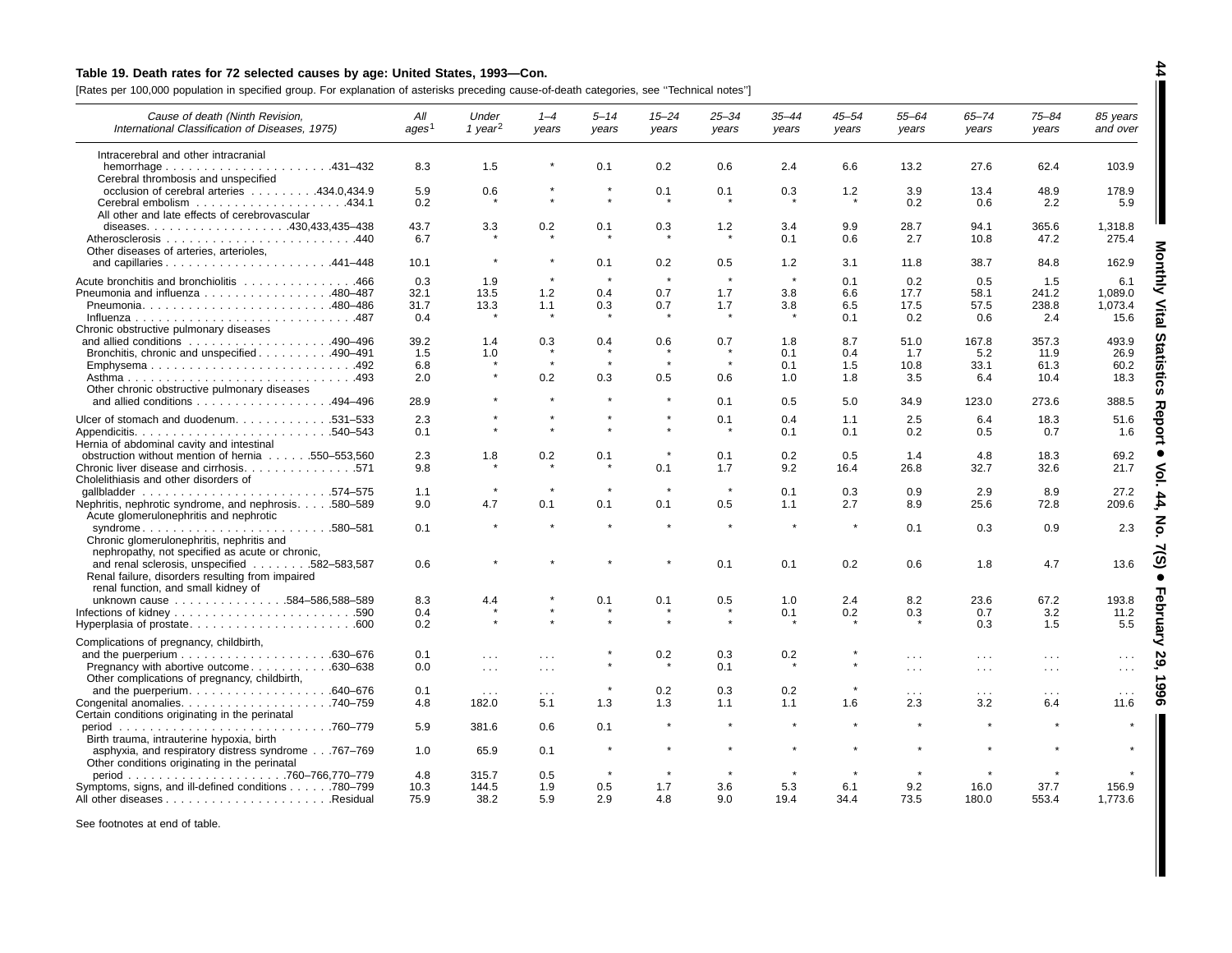### Table 19. Death rates for 72 selected causes by age: United States, 1993-Con.

[Rates per 100,000 population in specified group. For explanation of asterisks preceding cause-of-death categories, see ''Technical notes'']

| Cause of death (Ninth Revision,<br>International Classification of Diseases, 1975)                                     | All<br>ages                 | Under<br><i>vear</i>   | 1–4<br>vears            | $5 - 14$<br>years        | $15 - 24$<br>vears         | 25–34<br>years              | $35 - 44$<br>vears          | $45 - 54$<br>years         | 55-64<br>years             | 65–74<br>years             | $75 - 84$<br>years         | 85 years<br>and over        |
|------------------------------------------------------------------------------------------------------------------------|-----------------------------|------------------------|-------------------------|--------------------------|----------------------------|-----------------------------|-----------------------------|----------------------------|----------------------------|----------------------------|----------------------------|-----------------------------|
| E800-E949.<br>Accidents and adverse effects<br>Motor vehicle accidents<br>E810-E825<br>All other accidents and adverse | 35.1<br>16.3                | 22.9<br>4.9            | 16.4<br>5.6             | 9.4<br>5.3               | 38.8<br>29.1               | 33.5<br>19.6                | 32.5<br>14.9                | 28.0<br>13.3               | 30.6<br>13.9               | 43.6<br>16.7               | 99.5<br>29.8               | 263.5<br>29.7               |
| E800-E807.E826-E949.<br>$\theta$ effects $\ldots$<br>Suicide.<br>E950-E959.<br>E980-E999<br>All other external causes  | 18.9<br>12.1<br>10.1<br>1.3 | 18.1<br>.<br>8.8<br>.6 | 10.8<br>.<br>2.9<br>0.2 | 4.1<br>0.9<br>1.8<br>0.2 | 9.6<br>13.5<br>23.4<br>1.2 | 13.9<br>15.1<br>17.4<br>2.1 | 17.6<br>15.1<br>11.1<br>2.5 | 14.7<br>14.5<br>7.2<br>1.5 | 16.7<br>14.6<br>4.7<br>1.0 | 26.9<br>16.3<br>3.7<br>0.8 | 69.7<br>22.3<br>3.5<br>0.9 | 233.8<br>22.8<br>4.1<br>1.5 |

<sup>1</sup>Figures for age not stated included in "All ages" but not distributed among age groups.<br><sup>2</sup>Death rates for "Under 1 year" (based on population estimates) differ from infant mortality rates (based on live births); see ta

NOTE: Data for Human immunodeficiency virus infection, categories \*042–\*044 are shown in <sup>a</sup> separate table.

I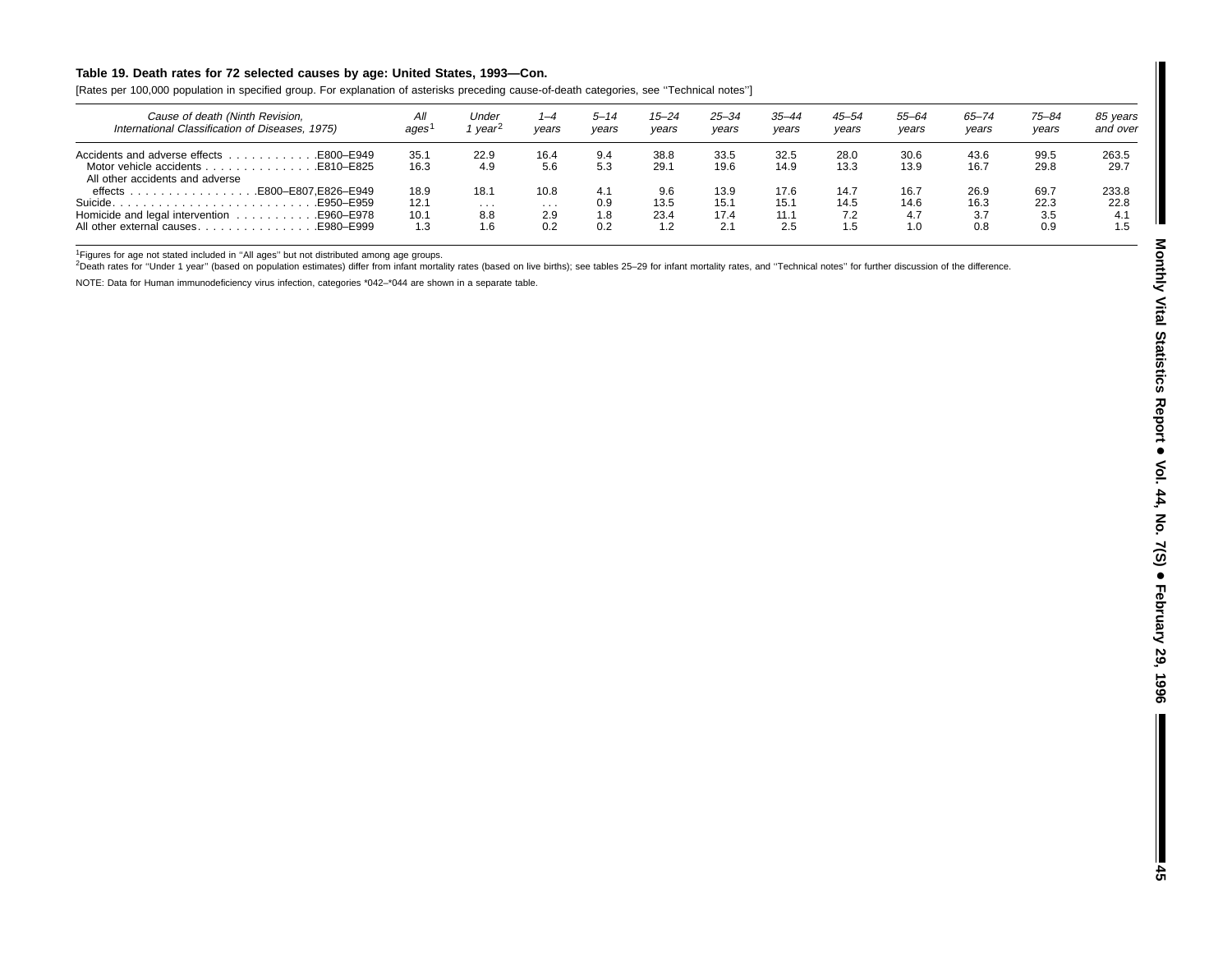### Table 20. Deaths from 72 selected causes by race and sex: United States, 1993

[For explanation of asterisks preceding cause-of-death categories, see ''Technical notes'']

|                                                                                                               |                          |                |                       |                      |                 |          |                      |                          |                          | All other     |              |              |
|---------------------------------------------------------------------------------------------------------------|--------------------------|----------------|-----------------------|----------------------|-----------------|----------|----------------------|--------------------------|--------------------------|---------------|--------------|--------------|
|                                                                                                               |                          | All races      |                       |                      | White           |          |                      | Total                    |                          |               | <b>Black</b> |              |
| Cause of death (Ninth Revision,<br>International Classification of Diseases, 1975)                            | <b>Both</b><br>sexes     | Male           | Female                | <b>Both</b><br>sexes | Male            | Female   | <b>Both</b><br>sexes | Male                     | Female                   | Both<br>sexes | Male         | Female       |
|                                                                                                               | 2,268,553                | 1,161,797      | 1,106,756             | 1,951,437            | 988,329         | 963,108  | 317,116              | 173,468                  | 143,648                  | 282,151       | 153,502      | 128,649      |
|                                                                                                               | 11                       | 5              | 6                     | 9                    | $\overline{4}$  | 5        | 2                    | -1                       |                          |               |              |              |
| Certain other intestinal infections. 007-009                                                                  | 631                      | 292            | 339                   | 510                  | 221             | 289      | 121                  | 71                       | 50                       | 110           | 64           | 46           |
|                                                                                                               | 1,631                    | 1,018          | 613                   | 969                  | 591             | 378      | 662                  | 427                      | 235                      | 549           | 361          | 188          |
| Tuberculosis of respiratory system 010–012                                                                    | 1,276                    | 837            | 439                   | 769                  | 490             | 279      | 507                  | 347                      | 160                      | 416           | 294          | 122          |
|                                                                                                               | 355                      | 181            | 174                   | 200                  | 101             | 99       | 155                  | 80                       | 75                       | 133           | 67           | 66           |
|                                                                                                               | 7                        | 3              | $\boldsymbol{\Delta}$ | 5                    | $\overline{2}$  | 3        | 2                    | -1                       | $\overline{1}$           | $\mathbf 1$   |              | $\mathbf{1}$ |
| Streptococcal sore throat, scarlatina,                                                                        |                          |                |                       |                      |                 |          |                      |                          |                          |               |              |              |
| and erysipelas $\ldots \ldots \ldots \ldots \ldots \ldots \ldots \ldots 034-035$                              | 13                       | $\overline{4}$ | <b>q</b>              | 13                   | $\overline{4}$  | 9        |                      |                          |                          |               |              |              |
| Meningococcal infection036                                                                                    | 260                      | 124            | 136                   | 201                  | 89              | 112      | 59                   | 35                       | 24                       | 49            | 28           | 21           |
|                                                                                                               | 20,634                   | 8.916          | 11,718                | 16,696               | 7,087           | 9.609    | 3,938                | 1,829                    | 2,109                    | 3,632         | 1,673        | 1,959        |
|                                                                                                               |                          | $\equiv$       |                       |                      |                 | $\equiv$ |                      | $\equiv$                 | $\sim$                   | $\equiv$      | $\equiv$     |              |
|                                                                                                               | $\overline{\phantom{a}}$ |                |                       |                      |                 |          |                      | $\overline{\phantom{m}}$ | $\overline{\phantom{0}}$ |               | $\equiv$     |              |
|                                                                                                               | 2.489                    | 1,554          | 935                   | 2,029                | 1.270           | 759      | 460                  | 284                      | 176                      | 294           | 185          | 109          |
|                                                                                                               | 80                       | 52             | 28                    | 32                   | 22              | 10       | 48                   | 30                       | 18                       | 47            | 30           | 17           |
| All other infectious and parasitic                                                                            |                          |                |                       |                      |                 |          |                      |                          |                          |               |              |              |
| diseases 001-003,005,020-032,037,039-041,                                                                     |                          |                |                       |                      |                 |          |                      |                          |                          |               |              |              |
| *042-*044, 046-054,056-066,071-088,098-139                                                                    | 44,387                   | 35,985         | 8,402                 | 29,016               | 24,428          | 4,588    | 15,371               | 11,557                   | 3,814                    | 14,821        | 11,124       | 3,697        |
| Malignant neoplasms, including neoplasms of                                                                   |                          |                |                       |                      |                 |          |                      |                          |                          |               |              |              |
| lymphatic and hematopoietic tissues. 140–208                                                                  | 529,904                  | 279,375        | 250,529               | 461,904              | 241,908         | 219,996  | 68,000               | 37,467                   | 30,533                   | 59,873        | 33,071       | 26,802       |
| Malignant neoplasms of lip, oral cavity,                                                                      |                          |                |                       |                      |                 |          |                      |                          |                          |               |              |              |
|                                                                                                               | 8,241                    | 5,515          | 2,726                 | 6,746                | 4,396           | 2,350    | 1,495                | 1.119                    | 376                      | 1,286         | 968          | 318          |
| Malignant neoplasms of digestive organs                                                                       |                          |                |                       |                      |                 |          |                      |                          |                          |               |              |              |
|                                                                                                               | 124,466                  | 65.489         | 58,977                | 106,381              | 55,802          | 50,579   | 18,085               | 9,687                    | 8,398                    | 15,378        | 8,149        | 7,229        |
| Malignant neoplasms of respiratory and                                                                        |                          |                |                       |                      |                 |          |                      |                          |                          |               |              |              |
| intrathoracic organs. $\ldots$ 160–165                                                                        | 154,183                  | 96,569         | 57,614                | 135,748              | 83,922          | 51,826   | 18,435               | 12,647                   | 5,788                    | 16,507        | 11,399       | 5,108        |
| Malignant neoplasm of breast 174–175                                                                          | 43,910                   | 355            | 43.555                | 38.341               | 297             | 38.044   | 5.569                | 58                       | 5.511                    | 5.052         | 54           | 4.998        |
| Malignant neoplasms of genital organs 179–187                                                                 | 60,393                   | 35,459         | 24,934                | 50,797               | 29,378          | 21,419   | 9,596                | 6,081                    | 3,515                    | 8,819         | 5,712        | 3,107        |
| Malignant neoplasms of urinary organs 188–189                                                                 | 21.769                   | 14.073         | 7.696                 | 19,722               | 12.886          | 6.836    | 2.047                | 1.187                    | 860                      | 1.807         | 1.040        | 767          |
| Malignant neoplasms of all other and                                                                          |                          |                |                       |                      |                 |          |                      |                          |                          |               |              |              |
| unspecified sites170–173,190–199                                                                              | 65,315                   | 34,769         | 30,546                | 58,098               | 31,011          | 27,087   | 7,217                | 3,758                    | 3,459                    | 6,233         | 3,255        | 2,978        |
| $.204 - 208$                                                                                                  | 19,530                   | 10,750         | 8,780                 | 17,504               | 9,658           | 7,846    | 2,026                | 1,092                    | 934                      | 1,681         | 906          | 775          |
| Other malignant neoplasms of lymphatic                                                                        | 32,097                   |                |                       |                      |                 |          |                      |                          |                          |               |              | 1,522        |
| and hematopoietic tissues. 200-203                                                                            |                          | 16,396         | 15,701                | 28,567               | 14,558          | 14,009   | 3,530                | 1,838                    | 1,692                    | 3,110         | 1,588        |              |
| Benign neoplasms, carcinoma in situ, and neoplasms<br>of uncertain behavior and of unspecified nature.210-239 | 7,441                    | 3,424          | 4,017                 | 6,539                | 2,997           | 3,542    | 902                  | 427                      | 475                      | 798           | 374          | 424          |
|                                                                                                               |                          | 23,430         |                       |                      |                 | 24,150   | 10,433               |                          |                          | 9,380         | 3,648        | 5,732        |
|                                                                                                               | 53,894<br>3.451          | 1,257          | 30,464<br>2.194       | 43,461<br>2.986      | 19,311<br>1.046 | 1.940    | 465                  | 4,119<br>211             | 6,314<br>254             | 424           | 193          | 231          |
| Anemias280-285                                                                                                | 4,315                    | 1,789          | 2,526                 | 3,308                | 1,336           | 1,972    | 1,007                | 453                      | 554                      | 947           | 424          | 523          |
| Meningitis320–322                                                                                             | 788                      | 420            | 368                   | 547                  | 286             | 261      | 241                  | 134                      | 107                      | 216           | 119          | 97           |
| Major cardiovascular diseases<br>.390-448                                                                     | 948,088                  | 452.412        | 495,676               | 833,034              | 396.844         | 436.190  | 115.054              | 55,568                   | 59,486                   | 102,729       | 48.656       | 54,073       |
| Diseases of heart 390-398,402,404-429                                                                         | 743.460                  | 367.479        | 375.981               | 655,365              | 323.802         | 331.563  | 88.095               | 43,677                   | 44,418                   | 79.011        | 38,357       | 40.654       |
| Rheumatic fever and rheumatic heart disease. .390-398                                                         | 5.743                    | 1,790          | 3,953                 | 5,231                | 1,621           | 3,610    | 512                  | 169                      | 343                      | 410           | 133          | 277          |
| Hypertensive heart disease 402                                                                                | 23,037                   | 9,771          | 13,266                | 16,620               | 6,742           | 9,878    | 6,417                | 3,029                    | 3,388                    | 6,057         | 2,843        | 3,214        |
| Hypertensive heart and renal disease 404                                                                      | 2,464                    | 1,023          | 1,441                 | 1,745                | 727             | 1,018    | 719                  | 296                      | 423                      | 683           | 276          | 407          |
| Ischemic heart disease 410-414                                                                                | 490,063                  | 250,362        | 239,701               | 442,336              | 226,807         | 215,529  | 47,727               | 23,555                   | 24,172                   | 42,052        | 20,130       | 21,922       |
|                                                                                                               |                          |                |                       |                      |                 |          |                      |                          |                          |               |              |              |

See footnotes at end of table.

**46**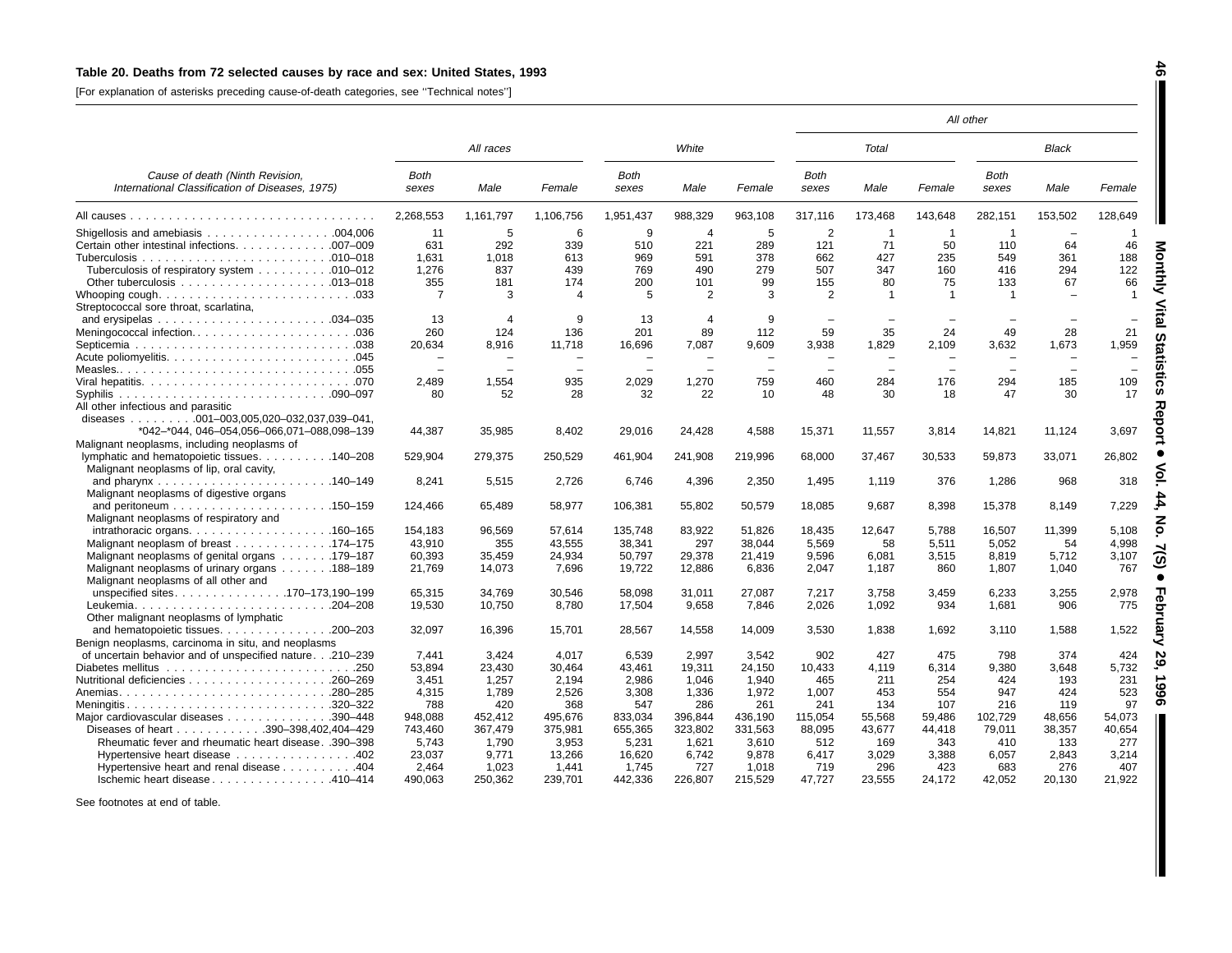### Table 20. Deaths from 72 selected causes by race and sex: United States, 1993-Con.

[For explanation of asterisks preceding cause-of-death categories, see ''Technical notes'']

|                                                                                                                                                                                          |                                     |                                   |                                   |                                    |                                   |                                   |                                |                            |                            | All other                    |                            |                            |
|------------------------------------------------------------------------------------------------------------------------------------------------------------------------------------------|-------------------------------------|-----------------------------------|-----------------------------------|------------------------------------|-----------------------------------|-----------------------------------|--------------------------------|----------------------------|----------------------------|------------------------------|----------------------------|----------------------------|
|                                                                                                                                                                                          |                                     | All races                         |                                   |                                    | White                             |                                   |                                | Total                      |                            |                              | <b>Black</b>               |                            |
| Cause of death (Ninth Revision,<br>International Classification of Diseases, 1975)                                                                                                       | <b>Both</b><br>sexes                | Male                              | Female                            | <b>Both</b><br>sexes               | Male                              | Female                            | Both<br>sexes                  | Male                       | Female                     | <b>Both</b><br>sexes         | Male                       | Female                     |
| Acute myocardial infarction 410<br>Other acute and subacute forms of                                                                                                                     | 227.456                             | 121.732                           | 105.724                           | 204.386                            | 110.131                           | 94.255                            | 23,070                         | 11.601                     | 11.469                     | 20.399                       | 9.933                      | 10,466                     |
| ischemic heart disease 411<br>Old myocardial infarction and other forms                                                                                                                  | 2,968<br>984                        | 1,662<br>393                      | 1.306<br>591                      | 2,541<br>894                       | 1,417<br>362                      | 1.124<br>532                      | 427<br>90                      | 245<br>31                  | 182<br>59                  | 386<br>80                    | 216<br>30                  | 170<br>50                  |
| of chronic ischemic heart disease 412,414<br>Other diseases of endocardium424<br>All other forms of heart disease415-423,425-429                                                         | 258,655<br>15,200<br>206,953        | 126,575<br>6,203<br>98,330        | 132,080<br>8,997<br>108,623       | 234,515<br>14,007<br>175.426       | 114,897<br>5,708<br>82,197        | 119,618<br>8,299<br>93,229        | 24,140<br>1,193<br>31,527      | 11,678<br>495<br>16.133    | 12,462<br>698<br>15,394    | 21,187<br>1,004<br>28,805    | 9,951<br>397<br>14,578     | 11,236<br>607<br>14,227    |
| Hypertension with or without renal disease 401,403<br>Cerebrovascular diseases 430-438<br>Intracerebral and other intracranial                                                           | 11.243<br>150,108                   | 4.512<br>59,048                   | 6,731<br>91,060                   | 8.438<br>129,992                   | 3.370<br>50,220                   | 5.068<br>79,772                   | 2.805<br>20,116                | 1.142<br>8,828             | 1.663<br>11,288            | 2,622<br>17,557              | 1,067<br>7,599             | 1,555<br>9,958             |
| hemorrhage $\ldots \ldots \ldots \ldots \ldots \ldots$<br>Cerebral thrombosis and unspecified<br>occlusion of cerebral arteries 434.0.434.9                                              | 21,449<br>15,236                    | 9.947<br>5,980                    | 11,502<br>9.256                   | 17,542<br>13,353                   | 7,891<br>5,173                    | 9,651<br>8,180                    | 3,907<br>1,883                 | 2,056<br>807               | 1,851<br>1,076             | 3,235<br>1,665               | 1,694<br>699               | 1,541<br>966               |
| All other and late effects of cerebrovascular                                                                                                                                            | 643                                 | 258                               | 385                               | 595                                | 244                               | 351                               | 48                             | 14                         | 34                         | 39                           | 12                         | 27                         |
| Other diseases of arteries, arterioles,                                                                                                                                                  | 112.780<br>17.272                   | 42.863<br>6,410                   | 69.917<br>10,862                  | 98.502<br>15,905                   | 36,912<br>5,853                   | 61,590<br>10,052                  | 14,278<br>1,367                | 5,951<br>557               | 8,327<br>810               | 12,618<br>1,238              | 5.194<br>490               | 7,424<br>748               |
|                                                                                                                                                                                          | 26,005                              | 14,963                            | 11,042                            | 23,334                             | 13,599                            | 9,735                             | 2,671                          | 1,364                      | 1,307                      | 2,301                        | 1,143                      | 1,158                      |
| Acute bronchitis and bronchiolitis 466<br>Pneumonia and influenza 480–487<br>Pneumonia480-486<br>Chronic obstructive pulmonary diseases                                                  | 662<br>82.820<br>81,776<br>1,044    | 286<br>37.996<br>37,607<br>389    | 376<br>44.824<br>44.169<br>655    | 583<br>73,720<br>72,728<br>992     | 242<br>33.151<br>32,785<br>366    | 341<br>40.569<br>39,943<br>626    | 79<br>9.100<br>9,048<br>52     | 44<br>4.845<br>4,822<br>23 | 35<br>4,255<br>4,226<br>29 | 69<br>7.724<br>7,677<br>47   | 39<br>4,051<br>4,028<br>23 | 30<br>3.673<br>3,649<br>24 |
| and allied conditions $\ldots \ldots \ldots \ldots \ldots \ldots$ 490-496<br>Bronchitis, chronic and unspecified 490–491<br>Emphysema492<br>Other chronic obstructive pulmonary diseases | 101.077<br>3.777<br>17,586<br>5,167 | 54.371<br>1.888<br>9.914<br>1,928 | 46.706<br>1,889<br>7,672<br>3,239 | 93.615<br>3,502<br>16,534<br>3,910 | 49.812<br>1.734<br>9.202<br>1,384 | 43.803<br>1.768<br>7,332<br>2,526 | 7.462<br>275<br>1.052<br>1,257 | 4.559<br>154<br>712<br>544 | 2,903<br>121<br>340<br>713 | 6,435<br>222<br>888<br>1.112 | 3.913<br>122<br>601<br>465 | 2.522<br>100<br>287<br>647 |
| and allied conditions 494–496                                                                                                                                                            | 74,547                              | 40,641                            | 33,906                            | 69,669                             | 37,492                            | 32,177                            | 4,878                          | 3,149                      | 1,729                      | 4,213                        | 2,725                      | 1,488                      |
| Ulcer of stomach and duodenum531–533<br>Hernia of abdominal cavity and intestinal                                                                                                        | 5,945<br>367                        | 2,824<br>217                      | 3,121<br>150                      | 5,264<br>283                       | 2,431<br>159                      | 2,833<br>124                      | 681<br>84                      | 393<br>58                  | 288<br>26                  | 561<br>71                    | 317<br>48                  | 244<br>23                  |
| obstruction without mention of hernia 550–553,560<br>Chronic liver disease and cirrhosis571<br>Cholelithiasis and other disorders of                                                     | 5.919<br>25,209                     | 2.197<br>16,276                   | 3,722<br>8,933                    | 5,168<br>21,348                    | 1.846<br>13,821                   | 3.322<br>7,527                    | 751<br>3,861                   | 351<br>2,455               | 400<br>1,406               | 693<br>3,228                 | 325<br>2,100               | 368<br>1,128               |
| Nephritis, nephrotic syndrome, and nephrosis580-589<br>Acute glomerulonephritis and nephrotic                                                                                            | 2.752<br>23,317                     | 1.207<br>11,210                   | 1.545<br>12,107                   | 2.417<br>18,795                    | 1.067<br>9,110                    | 1.350<br>9.685                    | 335<br>4,522                   | 140<br>2.100               | 195<br>2,422               | 272<br>4,107                 | 103<br>1,879               | 169<br>2,228               |
| syndrome<br>$\ldots$ .580–581<br>Chronic glomerulonephritis, nephritis and<br>nephropathy, not specified as acute or chronic,                                                            | 292                                 | 124                               | 168                               | 232                                | 98                                | 134                               | 60                             | 26                         | 34                         | 55                           | 23                         | 32                         |
| and renal sclerosis, unspecified 582-583,587                                                                                                                                             | 1.588                               | 806                               | 782                               | 1.251                              | 639                               | 612                               | 337                            | 167                        | 170                        | 309                          | 153                        | 156                        |

See footnotes at end of table.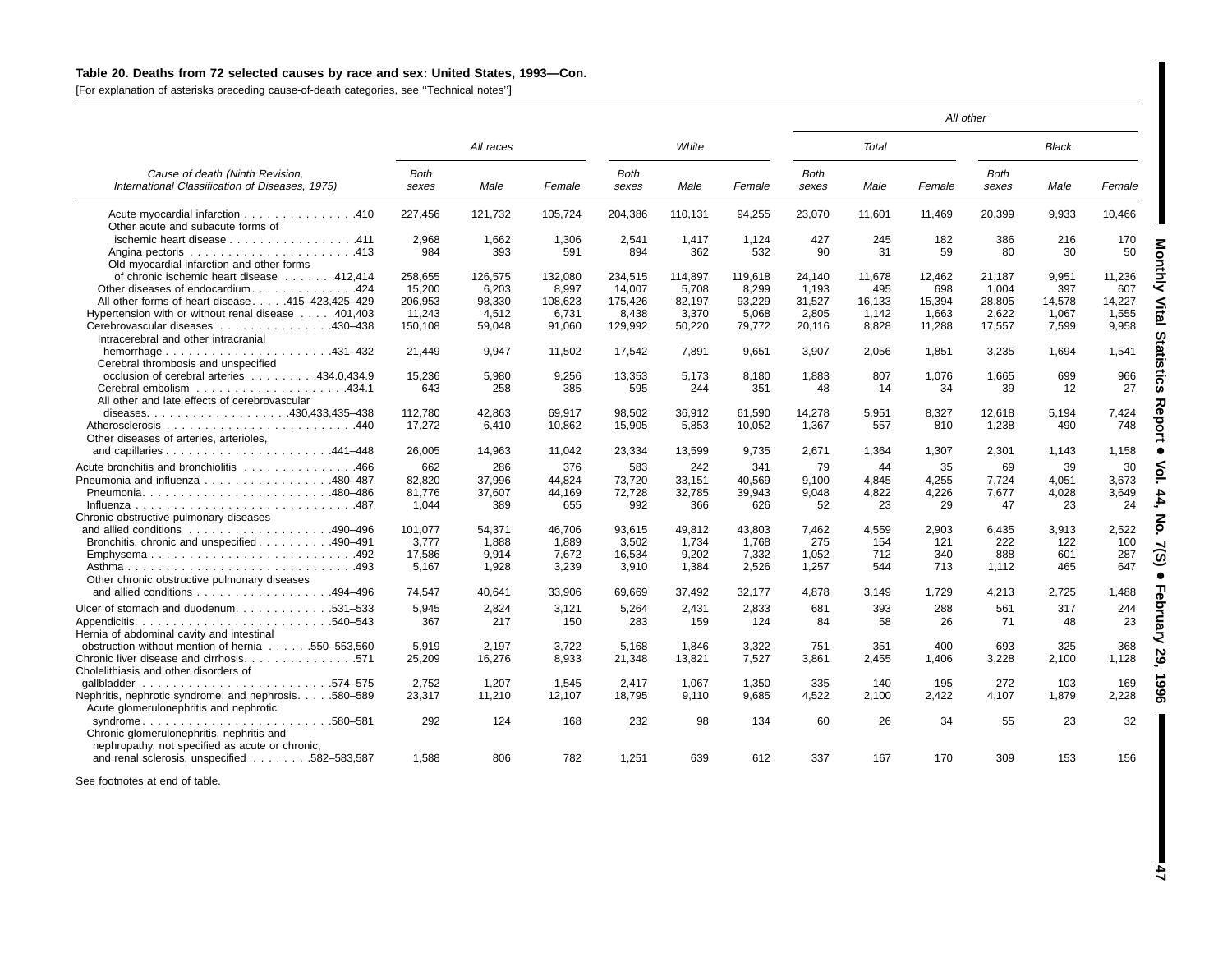## Table 20. Deaths from 72 selected causes by race and sex: United States, 1993-Con.

[For explanation of asterisks preceding cause-of-death categories, see ''Technical notes'']

|                                                                                                     |                      |                      |            |                      |                         |            |                      |                      | All other  |                      |                      |          |
|-----------------------------------------------------------------------------------------------------|----------------------|----------------------|------------|----------------------|-------------------------|------------|----------------------|----------------------|------------|----------------------|----------------------|----------|
|                                                                                                     |                      | All races            |            |                      | White                   |            |                      | Total                |            |                      | <b>Black</b>         |          |
| Cause of death (Ninth Revision,<br>International Classification of Diseases, 1975)                  | <b>Both</b><br>sexes | Male                 | Female     | <b>Both</b><br>sexes | Male                    | Female     | <b>Both</b><br>sexes | Male                 | Female     | <b>Both</b><br>sexes | Male                 | Female   |
| Renal failure, disorders resulting from impaired<br>renal function, and small kidney of             |                      |                      |            |                      |                         |            |                      |                      |            |                      |                      |          |
| unknown cause 584-586,588-589                                                                       | 21,437               | 10,280               | 11,157     | 17,312               | 8,373                   | 8,939      | 4,125                | 1,907                | 2,218      | 3,743                | 1,703                | 2,040    |
| .590                                                                                                | 1,023                | 276                  | 747        | 881                  | 226                     | 655        | 142                  | 50                   | 92         | 127                  | 44                   | 83       |
| .600                                                                                                | 410                  | 410                  | $\sim 100$ | 350                  | 350                     | $\sim 100$ | 60                   | 60                   | $\sim 100$ | 53                   | 53                   | $\cdots$ |
| Complications of pregnancy, childbirth,                                                             |                      |                      |            |                      |                         |            |                      |                      |            |                      |                      |          |
|                                                                                                     | 302                  | $\cdots$             | 302        | 152                  | $\sim$ $\sim$           | 152        | 150                  | $\cdots$             | 150        | 135                  | $\sim$ $\sim$ $\sim$ | 135      |
| Pregnancy with abortive outcome<br>.630-638                                                         | 47                   | $\sim$ $\sim$ $\sim$ | 47         | 21                   | $\sim$ $\sim$ $\sim$    | 21         | 26                   | $\sim 100$           | 26         | 25                   | $\sim$ $\sim$ $\sim$ | 25       |
| Other complications of pregnancy, childbirth,                                                       |                      |                      |            |                      |                         |            |                      |                      |            |                      |                      |          |
|                                                                                                     | 255                  | $\sim$ $\sim$ $\sim$ | 255        | 131                  | $\sim 100$ km s $^{-1}$ | 131        | 124                  | $\sim$ $\sim$ $\sim$ | 124        | 110                  | $\sim$ $\sim$ $\sim$ | 110      |
| .740–759                                                                                            | 12,444               | 6,610                | 5,834      | 9,934                | 5,281                   | 4,653      | 2,510                | 1,329                | 1.181      | 2,104                | 1,116                | 988      |
| Certain conditions originating in the perinatal                                                     |                      |                      |            |                      |                         |            |                      |                      |            |                      |                      |          |
| .760–779<br>period<br>Birth trauma, intrauterine hypoxia, birth                                     | 15,097               | 8,472                | 6,625      | 8,831                | 4,956                   | 3,875      | 6,266                | 3,516                | 2,750      | 5,891                | 3,309                | 2,582    |
| asphyxia, and respiratory distress syndrome767-769<br>Other conditions originating in the perinatal | 2,618                | 1,523                | 1,095      | 1,652                | 959                     | 693        | 966                  | 564                  | 402        | 909                  | 534                  | 375      |
|                                                                                                     | 12,479               | 6,949                | 5,530      | 7.179                | 3,997                   | 3,182      | 5,300                | 2,952                | 2,348      | 4,982                | 2,775                | 2,207    |
| Symptoms, signs, and ill-defined conditions<br>.780–799                                             | 26,540               | 14,179               | 12,361     | 20,529               | 10,631                  | 9,898      | 6,011                | 3,548                | 2,463      | 5,499                | 3,235                | 2,264    |
| .Residual                                                                                           | 195,584              | 87,271               | 108,313    | 170,188              | 74,825                  | 95,363     | 25,396               | 12,446               | 12,950     | 22,657               | 11,011               | 11,646   |
| Accidents and adverse effects<br>E800-E949                                                          | 90,523               | 60.117               | 30.406     | 75,218               | 49.515                  | 25,703     | 15,305               | 10.602               | 4,703      | 12,707               | 8.900                | 3.807    |
| Motor vehicle accidents<br>E810-E825.<br>All other accidents and adverse                            | 41,893               | 28,531               | 13,362     | 35,194               | 23,874                  | 11.320     | 6,699                | 4,657                | 2,042      | 5,217                | 3,752                | 1,465    |
|                                                                                                     | 48.630               | 31.586               | 17.044     | 40.024               | 25.641                  | 14.383     | 8.606                | 5.945                | 2,661      | 7.490                | 5.148                | 2,342    |
| .E950-E959<br>Suicide.                                                                              | 31,102               | 25,007               | 6,095      | 28,035               | 22,524                  | 5,511      | 3,067                | 2.483                | 584        | 2,259                | 1,905                | 354      |
| Homicide and legal intervention<br>E960-E978.                                                       | 26,009               | 20,290               | 5.719      | 12,286               | 9,054                   | 3,232      | 13,723               | 11,236               | 2,487      | 12,937               | 10,640               | 2,297    |
| All other external causes<br>E980-E999.                                                             | 3,427                | 2,521                | 906        | 2,581                | 1.882                   | 699        | 846                  | 639                  | 207        | 751                  | 564                  | 187      |

NOTE: Data for Human immunodeficiency virus infection, categories \*042–\*044 are shown in <sup>a</sup> separate table.

I

**48**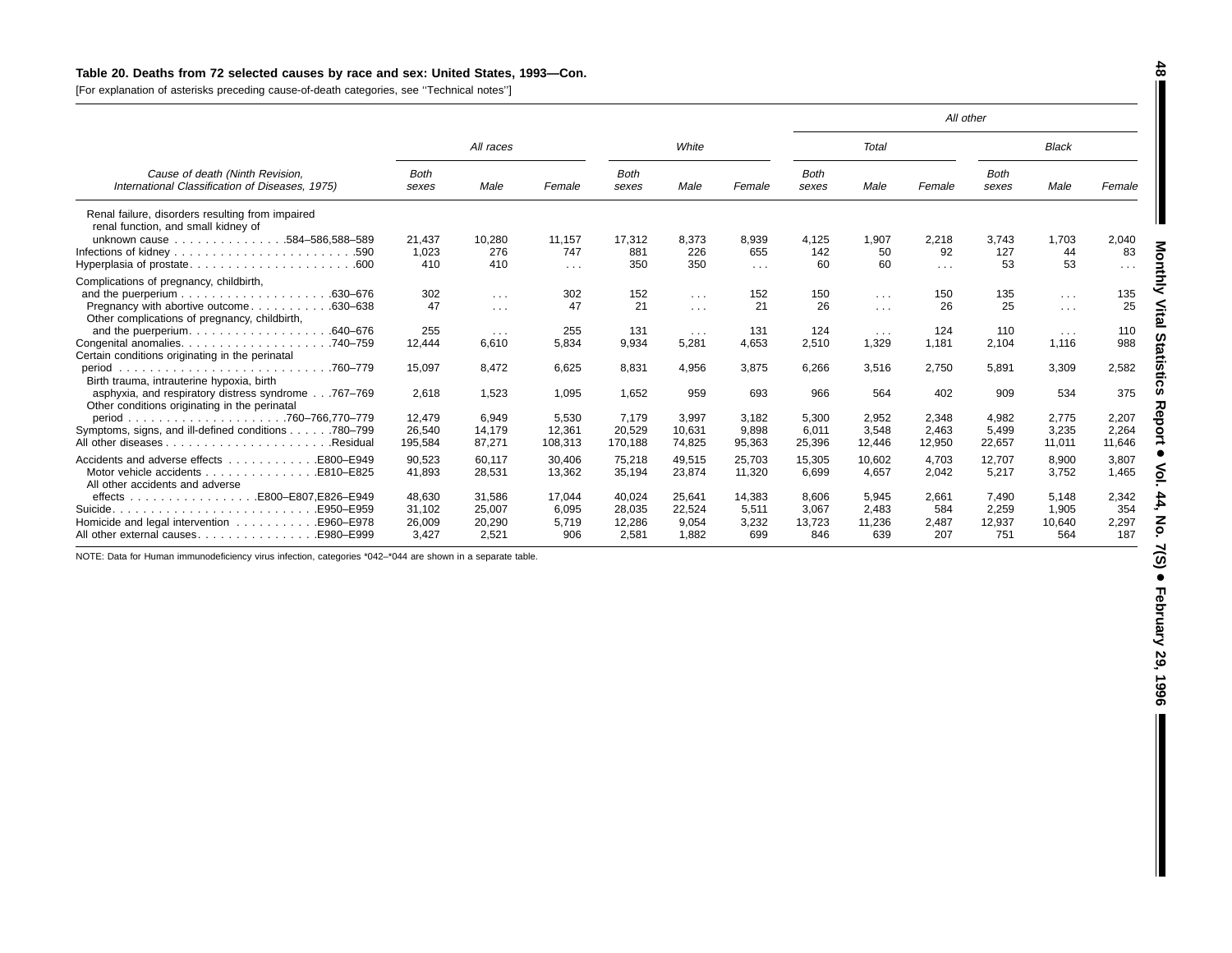### Table 21. Death rates for 72 selected causes by race and sex: United States, 1993

[Rates per 100,000 population in specified group. For explanation of asterisks preceding cause-of-death categories, see ''Technical notes'']

|                                                                                    |                      |            |           |               |            |           |                      |            |                     | All other     |         |            |
|------------------------------------------------------------------------------------|----------------------|------------|-----------|---------------|------------|-----------|----------------------|------------|---------------------|---------------|---------|------------|
|                                                                                    |                      | All races  |           |               | White      |           |                      | Total      |                     |               | Black   |            |
| Cause of death (Ninth Revision,<br>International Classification of Diseases, 1975) | <b>Both</b><br>sexes | Male       | Female    | Both<br>sexes | Male       | Female    | <b>Both</b><br>sexes | Male       | Female              | Both<br>sexes | Male    | Female     |
|                                                                                    | 880.0                | 923.5      | 838.6     | 908.5         | 938.8      | 879.4     | 737.6                | 845.1      | 639.3               | 876.8         | 1,006.3 | 760.1      |
|                                                                                    | $\pmb{\ast}$         |            |           | $\star$       | $\star$    |           | $\star$              | $\star$    | $\star$             | $\star$       |         |            |
| Certain other intestinal infections. 007-009                                       | 0.2                  | 0.2        | 0.3       | 0.2           | 0.2        | 0.3       | 0.3                  | 0.3        | 0.2                 | 0.3           | 0.4     | 0.3        |
|                                                                                    | 0.6                  | 0.8        | 0.5       | 0.5           | 0.6        | 0.3       | 1.5                  | 2.1        | 1.0                 | 1.7           | 2.4     | 1.1        |
| Tuberculosis of respiratory system 010-012                                         | 0.5                  | 0.7        | 0.3       | 0.4           | 0.5        | 0.3       | 1.2                  | 1.7        | 0.7                 | 1.3           | 1.9     | 0.7        |
|                                                                                    | 0.1                  | 0.1        | 0.1       | 0.1           | 0.1        | 0.1       | 0.4                  | 0.4        | 0.3                 | 0.4           | 0.4     | 0.4        |
|                                                                                    |                      |            |           |               |            |           |                      |            |                     |               |         |            |
| Streptococcal sore throat, scarlatina,                                             |                      |            |           |               |            |           |                      |            |                     |               |         |            |
| and erysipelas $\ldots \ldots \ldots \ldots \ldots \ldots \ldots \ldots 034-035$   | $\star$              | $\star$    | $\star$   | $\pmb{\ast}$  | $\star$    | $\star$   | $\star$              | $\star$    | $\star$             |               |         |            |
|                                                                                    | 0.1                  | 0.1        | 0.1       | 0.1           | 0.1        | 0.1       | 0.1                  | 0.2        | 0.1                 | 0.2           | 0.2     | 0.1        |
|                                                                                    | 8.0                  | 7.1        | 8.9       | 7.8           | 6.7        | 8.8       | 9.2                  | 8.9        | 9.4                 | 11.3          | 11.0    | 11.6       |
|                                                                                    |                      |            |           |               |            |           |                      |            |                     |               |         |            |
|                                                                                    | $\star$              | $\star$    | $\bullet$ | $\star$       | $\star$    | $\bullet$ | $\star$              | $\star$    | $\boldsymbol{\ast}$ | $\star$       | $\star$ | $\star$    |
|                                                                                    | 1.0                  | 1.2        | 0.7       | 0.9           | 1.2        | 0.7       | 1.1                  | 1.4        | 0.8                 | 0.9           | 1.2     | 0.6        |
|                                                                                    | 0.0                  | 0.0        | 0.0       | 0.0           | 0.0        |           | 0.1                  | 0.1        |                     | 0.1           | 0.2     |            |
|                                                                                    |                      |            |           |               |            |           |                      |            |                     |               |         |            |
| All other infectious and parasitic<br>diseases 001-003,005,020-032,037,039-041,    |                      |            |           |               |            |           |                      |            |                     |               |         |            |
|                                                                                    |                      |            |           |               |            |           |                      |            |                     |               |         |            |
| *042-*044,046-054,056-066,071-088,098-139                                          | 17.2                 | 28.6       | 6.4       | 13.5          | 23.2       | 4.2       | 35.8                 | 56.3       | 17.0                | 46.1          | 72.9    | 21.8       |
| Malignant neoplasms, including neoplasms of                                        |                      |            |           |               |            |           |                      |            |                     |               |         |            |
| lymphatic and hematopoietic tissues. 140–208                                       | 205.6                | 222.1      | 189.8     | 215.1         | 229.8      | 200.9     | 158.2                | 182.5      | 135.9               | 186.1         | 216.8   | 158.4      |
| Malignant neoplasms of lip, oral cavity,                                           |                      |            |           |               |            |           |                      |            |                     |               |         |            |
|                                                                                    | 3.2                  | 4.4        | 2.1       | 3.1           | 4.2        | 2.1       | 3.5                  | 5.5        | 1.7                 | 4.0           | 6.3     | 1.9        |
| Malignant neoplasms of digestive organs                                            |                      |            |           |               |            |           |                      |            |                     |               |         |            |
| Malignant neoplasms of respiratory and                                             | 48.3                 | 52.1       | 44.7      | 49.5          | 53.0       | 46.2      | 42.1                 | 47.2       | 37.4                | 47.8          | 53.4    | 42.7       |
|                                                                                    | 59.8                 | 76.8       | 43.7      | 63.2          | 79.7       | 47.3      | 42.9                 | 61.6       | 25.8                | 51.3          | 74.7    | 30.2       |
| Malignant neoplasm of breast 174–175                                               | 17.0                 | 0.3        | 33.0      | 17.9          | 0.3        | 34.7      | 13.0                 | 0.3        | 24.5                | 15.7          | 0.4     | 29.5       |
| Malignant neoplasms of genital organs 179–187                                      | 23.4                 | 28.2       | 18.9      | 23.6          | 27.9       | 19.6      | 22.3                 | 29.6       | 15.6                | 27.4          | 37.4    | 18.4       |
| Malignant neoplasms of urinary organs 188-189                                      | 8.4                  | 11.2       | 5.8       | 9.2           | 12.2       | 6.2       | 4.8                  | 5.8        | 3.8                 | 5.6           | 6.8     | 4.5        |
| Malignant neoplasms of all other and                                               |                      |            |           |               |            |           |                      |            |                     |               |         |            |
| unspecified sites170-173,190-199                                                   | 25.3                 | 27.6       | 23.1      | 27.0          | 29.5       | 24.7      | 16.8                 | 18.3       | 15.4                | 19.4          | 21.3    | 17.6       |
| Leukemia<br>$.204 - 208$                                                           | 7.6                  | 8.5        | 6.7       | 8.1           | 9.2        | 7.2       | 4.7                  | 5.3        | 4.2                 | 5.2           | 5.9     | 4.6        |
| Other malignant neoplasms of lymphatic                                             |                      |            |           |               |            |           |                      |            |                     |               |         |            |
| and hematopoietic tissues. 200-203                                                 | 12.5                 | 13.0       | 11.9      | 13.3          | 13.8       | 12.8      | 8.2                  | 9.0        | 7.5                 | 9.7           | 10.4    | 9.0        |
| Benign neoplasms, carcinoma in situ, and neoplasms                                 |                      |            |           |               |            |           |                      |            |                     |               |         |            |
| of uncertain behavior and of unspecified nature.210-239                            | 2.9                  | 2.7        | 3.0       | 3.0           | 2.8        | 3.2       | 2.1                  | 2.1        | 2.1                 | 2.5           | 2.5     | 2.5        |
|                                                                                    | 20.9                 | 18.6       | 23.1      | 20.2          | 18.3       | 22.1      | 24.3                 | 20.1       | 28.1                | 29.1          | 23.9    | 33.9       |
|                                                                                    |                      |            | 1.7       |               |            | 1.8       | 1.1                  |            | 1.1                 | 1.3           | 1.3     |            |
| .280-285                                                                           | 1.3<br>1.7           | 1.0<br>1.4 | 1.9       | 1.4<br>1.5    | 1.0<br>1.3 | 1.8       | 2.3                  | 1.0<br>2.2 | 2.5                 | 2.9           | 2.8     | 1.4<br>3.1 |
|                                                                                    |                      |            |           |               |            |           |                      |            |                     | 0.7           |         |            |
| $.320 - 322$<br>Meningitis                                                         | 0.3                  | 0.3        | 0.3       | 0.3           | 0.3        | 0.2       | 0.6                  | 0.7        | 0.5                 |               | 0.8     | 0.6        |
| Major cardiovascular diseases<br>.390-448                                          | 367.8                | 359.6      | 375.6     | 387.8         | 377.0      | 398.3     | 267.6                | 270.7      | 264.8               | 319.2         | 319.0   | 319.5      |
| Diseases of heart 390-398,402,404-429                                              | 288.4                | 292.1      | 284.9     | 305.1         | 307.6      | 302.8     | 204.9                | 212.8      | 197.7               | 245.5         | 251.4   | 240.2      |
| Rheumatic fever and rheumatic heart disease. .390-398                              | 2.2                  | 1.4        | 3.0       | 2.4           | 1.5        | 3.3       | 1.2                  | 0.8        | 1.5                 | 1.3           | 0.9     | 1.6        |
| Hypertensive heart disease 402                                                     | 8.9                  | 7.8        | 10.1      | 7.7           | 6.4        | 9.0       | 14.9                 | 14.8       | 15.1                | 18.8          | 18.6    | 19.0       |

See footnotes at end of table.

 **49**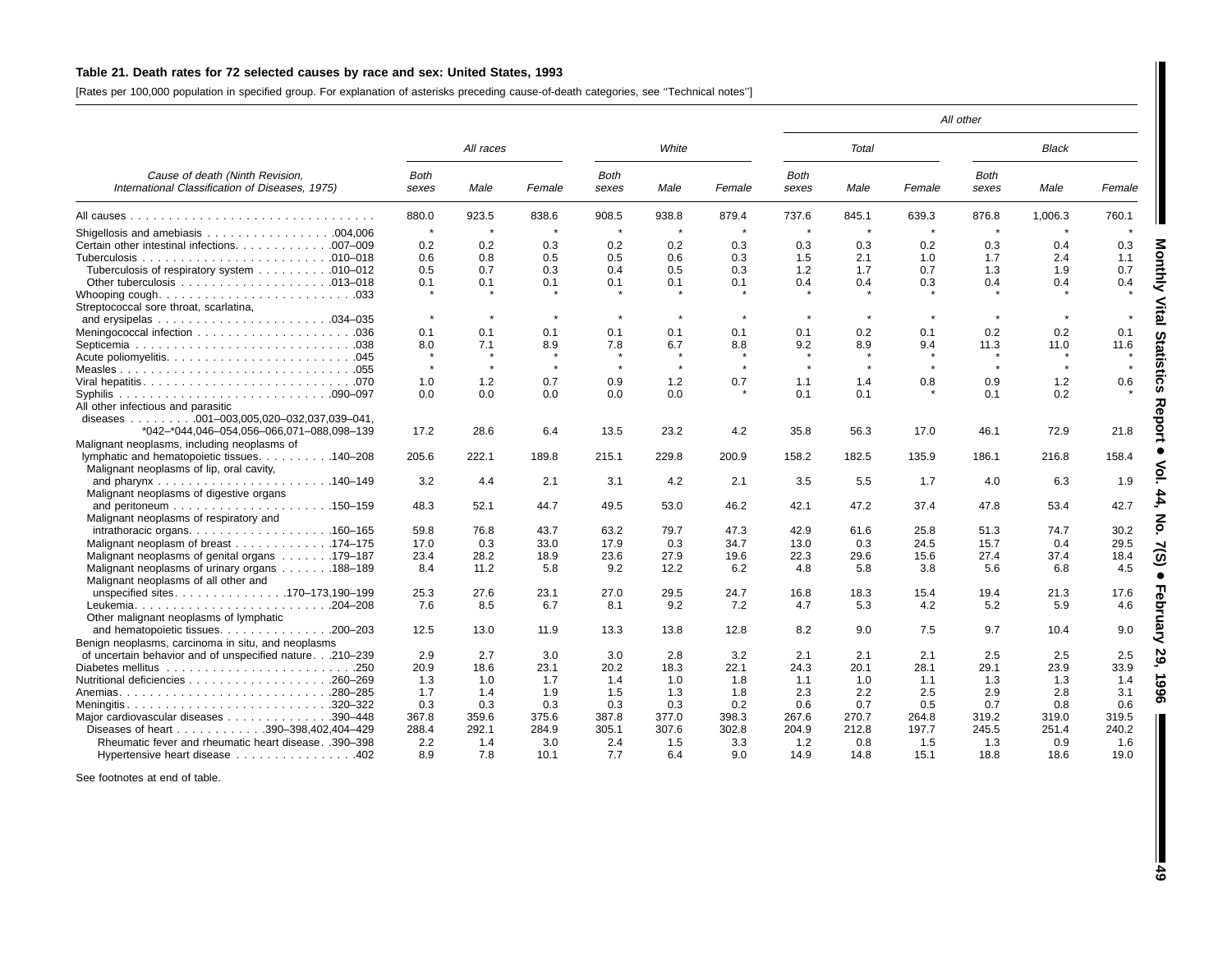### Table 21. Death rates for 72 selected causes by race and sex: United States, 1993-Con.

[Rates per 100,000 population in specified group. For explanation of asterisks preceding cause-of-death categories, see ''Technical notes'']

|                                                                                                                 |                      |           |        |                      |       |        |                      |       |        | All other            |              |        |
|-----------------------------------------------------------------------------------------------------------------|----------------------|-----------|--------|----------------------|-------|--------|----------------------|-------|--------|----------------------|--------------|--------|
|                                                                                                                 |                      | All races |        |                      | White |        |                      | Total |        |                      | <b>Black</b> |        |
| Cause of death (Ninth Revision,<br>International Classification of Diseases, 1975)                              | <b>Both</b><br>sexes | Male      | Female | <b>Both</b><br>sexes | Male  | Female | <b>Both</b><br>sexes | Male  | Female | <b>Both</b><br>sexes | Male         | Female |
| Hypertensive heart and renal disease 404                                                                        | 1.0                  | 0.8       | 1.1    | 0.8                  | 0.7   | 0.9    | 1.7                  | 1.4   | 1.9    | 2.1                  | 1.8          | 2.4    |
| Ischemic heart disease 410-414                                                                                  | 190.1                | 199.0     | 181.6  | 205.9                | 215.4 | 196.8  | 111.0                | 114.8 | 107.6  | 130.7                | 132.0        | 129.5  |
| Acute myocardial infarction 410<br>Other acute and subacute forms of                                            | 88.2                 | 96.8      | 80.1   | 95.2                 | 104.6 | 86.1   | 53.7                 | 56.5  | 51.0   | 63.4                 | 65.1         | 61.8   |
| ischemic heart disease 411                                                                                      | 1.2                  | 1.3       | 1.0    | 1.2                  | 1.3   | 1.0    | 1.0                  | 1.2   | 0.8    | 1.2                  | 1.4          | 1.0    |
| Old myocardial infarction and other forms                                                                       | 0.4                  | 0.3       | 0.4    | 0.4                  | 0.3   | 0.5    | 0.2                  | 0.2   | 0.3    | 0.2                  | 0.2          | 0.3    |
| of chronic ischemic heart disease 412,414                                                                       | 100.3                | 100.6     | 100.1  | 109.2                | 109.1 | 109.2  | 56.1                 | 56.9  | 55.5   | 65.8                 | 65.2         | 66.4   |
| Other diseases of endocardium424                                                                                | 5.9                  | 4.9       | 6.8    | 6.5                  | 5.4   | 7.6    | 2.8                  | 2.4   | 3.1    | 3.1                  | 2.6          | 3.6    |
| All other forms of heart disease415-423,425-429                                                                 | 80.3                 | 78.2      | 82.3   | 81.7                 | 78.1  | 85.1   | 73.3                 | 78.6  | 68.5   | 89.5                 | 95.6         | 84.1   |
| Hypertension with or without renal disease 401,403                                                              | 4.4                  | 3.6       | 5.1    | 3.9                  | 3.2   | 4.6    | 6.5                  | 5.6   | 7.4    | 8.1                  | 7.0          | 9.2    |
| Cerebrovascular diseases 430-438<br>Intracerebral and other intracranial                                        | 58.2                 | 46.9      | 69.0   | 60.5                 | 47.7  | 72.8   | 46.8                 | 43.0  | 50.2   | 54.6                 | 49.8         | 58.8   |
| hemorrhage $\ldots \ldots \ldots \ldots \ldots \ldots$ 431-432<br>Cerebral thrombosis and unspecified           | 8.3                  | 7.9       | 8.7    | 8.2                  | 7.5   | 8.8    | 9.1                  | 10.0  | 8.2    | 10.1                 | 11.1         | 9.1    |
| occlusion of cerebral arteries 434.0,434.9                                                                      | 5.9                  | 4.8       | 7.0    | 6.2                  | 4.9   | 7.5    | 4.4                  | 3.9   | 4.8    | 5.2                  | 4.6          | 5.7    |
| All other and late effects of cerebrovascular                                                                   | $0.2^{\circ}$        | 0.2       | 0.3    | 0.3                  | 0.2   | 0.3    | 0.1                  |       | 0.2    | 0.1                  |              | 0.2    |
|                                                                                                                 | 43.7                 | 34.1      | 53.0   | 45.9                 | 35.1  | 56.2   | 33.2                 | 29.0  | 37.1   | 39.2                 | 34.0         | 43.9   |
| Other diseases of arteries, arterioles,                                                                         | 6.7                  | 5.1       | 8.2    | 7.4                  | 5.6   | 9.2    | 3.2                  | 2.7   | 3.6    | 3.8                  | 3.2          | 4.4    |
|                                                                                                                 | 10.1                 | 11.9      | 8.4    | 10.9                 | 12.9  | 8.9    | 6.2                  | 6.6   | 5.8    | 7.2                  | 7.5          | 6.8    |
| Acute bronchitis and bronchiolitis 466                                                                          | 0.3                  | 0.2       | 0.3    | 0.3                  | 0.2   | 0.3    | 0.2                  | 0.2   | 0.2    | 0.2                  | 0.3          | 0.2    |
| Pneumonia and influenza 480–487                                                                                 | 32.1                 | 30.2      | 34.0   | 34.3                 | 31.5  | 37.0   | 21.2                 | 23.6  | 18.9   | 24.0                 | 26.6         | 21.7   |
| Pneumonia480-486                                                                                                | 31.7                 | 29.9      | 33.5   | 33.9                 | 31.1  | 36.5   | 21.0                 | 23.5  | 18.8   | 23.9                 | 26.4         | 21.6   |
| Chronic obstructive pulmonary diseases                                                                          | 0.4                  | 0.3       | 0.5    | 0.5                  | 0.3   | 0.6    | 0.1                  | 0.1   | 0.1    | 0.1                  | 0.2          | 0.1    |
| and allied conditions $\ldots \ldots \ldots \ldots \ldots \ldots$ 490-496                                       | 39.2                 | 43.2      | 35.4   | 43.6                 | 47.3  | 40.0   | 17.4                 | 22.2  | 12.9   | 20.0                 | 25.7         | 14.9   |
| Bronchitis, chronic and unspecified490–491                                                                      | 1.5                  | 1.5       | 1.4    | 1.6                  | 1.6   | 1.6    | 0.6                  | 0.8   | 0.5    | 0.7                  | 0.8          | 0.6    |
| Emphysema492                                                                                                    | 6.8                  | 7.9       | 5.8    | 7.7                  | 8.7   | 6.7    | 2.4                  | 3.5   | 1.5    | 2.8                  | 3.9          | 1.7    |
|                                                                                                                 | 2.0                  | 1.5       | 2.5    | 1.8                  | 1.3   | 2.3    | 2.9                  | 2.7   | 3.2    | 3.5                  | 3.0          | 3.8    |
| Other chronic obstructive pulmonary diseases                                                                    |                      |           |        |                      |       |        |                      |       |        |                      |              |        |
| and allied conditions $\ldots \ldots \ldots \ldots \ldots$ 494–496                                              | 28.9                 | 32.3      | 25.7   | 32.4                 | 35.6  | 29.4   | 11.3                 | 15.3  | 7.7    | 13.1                 | 17.9         | 8.8    |
| Ulcer of stomach and duodenum. 531-533                                                                          | 2.3                  | 2.2       | 2.4    | 2.5                  | 2.3   | 2.6    | 1.6                  | 1.9   | 1.3    | 1.7                  | 2.1          | 1.4    |
| Hernia of abdominal cavity and intestinal                                                                       | 0.1                  | 0.2       | 0.1    | 0.1                  | 0.2   | 0.1    | 0.2                  | 0.3   | 0.1    | 0.2                  | 0.3          | 0.1    |
| obstruction without mention of hernia 550–553,560                                                               | 2.3                  | 1.7       | 2.8    | 2.4                  | 1.8   | 3.0    | 1.7                  | 1.7   | 1.8    | 2.2                  | 2.1          | 2.2    |
| Chronic liver disease and cirrhosis. 571<br>Cholelithiasis and other disorders of                               | 9.8                  | 12.9      | 6.8    | 9.9                  | 13.1  | 6.9    | 9.0                  | 12.0  | 6.3    | 10.0                 | 13.8         | 6.7    |
|                                                                                                                 | 1.1                  | 1.0       | 1.2    | 1.1                  | 1.0   | 1.2    | 0.8                  | 0.7   | 0.9    | 0.8                  | 0.7          | 1.0    |
| Nephritis, nephrotic syndrome, and nephrosis,  .580–589<br>Acute glomerulonephritis and nephrotic               | 9.0                  | 8.9       | 9.2    | 8.8                  | 8.7   | 8.8    | 10.5                 | 10.2  | 10.8   | 12.8                 | 12.3         | 13.2   |
| syndrome580-581<br>Chronic alomerulonephritis, nephritis and<br>nephropathy, not specified as acute or chronic, | 0.1                  | 0.1       | 0.1    | 0.1                  | 0.1   | 0.1    | 0.1                  | 0.1   | 0.2    | 0.2                  | 0.2          | 0.2    |
| and renal sclerosis, unspecified 582-583,587                                                                    | 0.6                  | 0.6       | 0.6    | 0.6                  | 0.6   | 0.6    | 0.8                  | 0.8   | 0.8    | 1.0                  | 1.0          | 0.9    |

See footnotes at end of table.

 **Monthly Vital** 

**Statistics**

 **Report** +

**Vol. 44, No. 7(S)**

 $\bullet$ 

**February 29, 1996**

 $\blacksquare$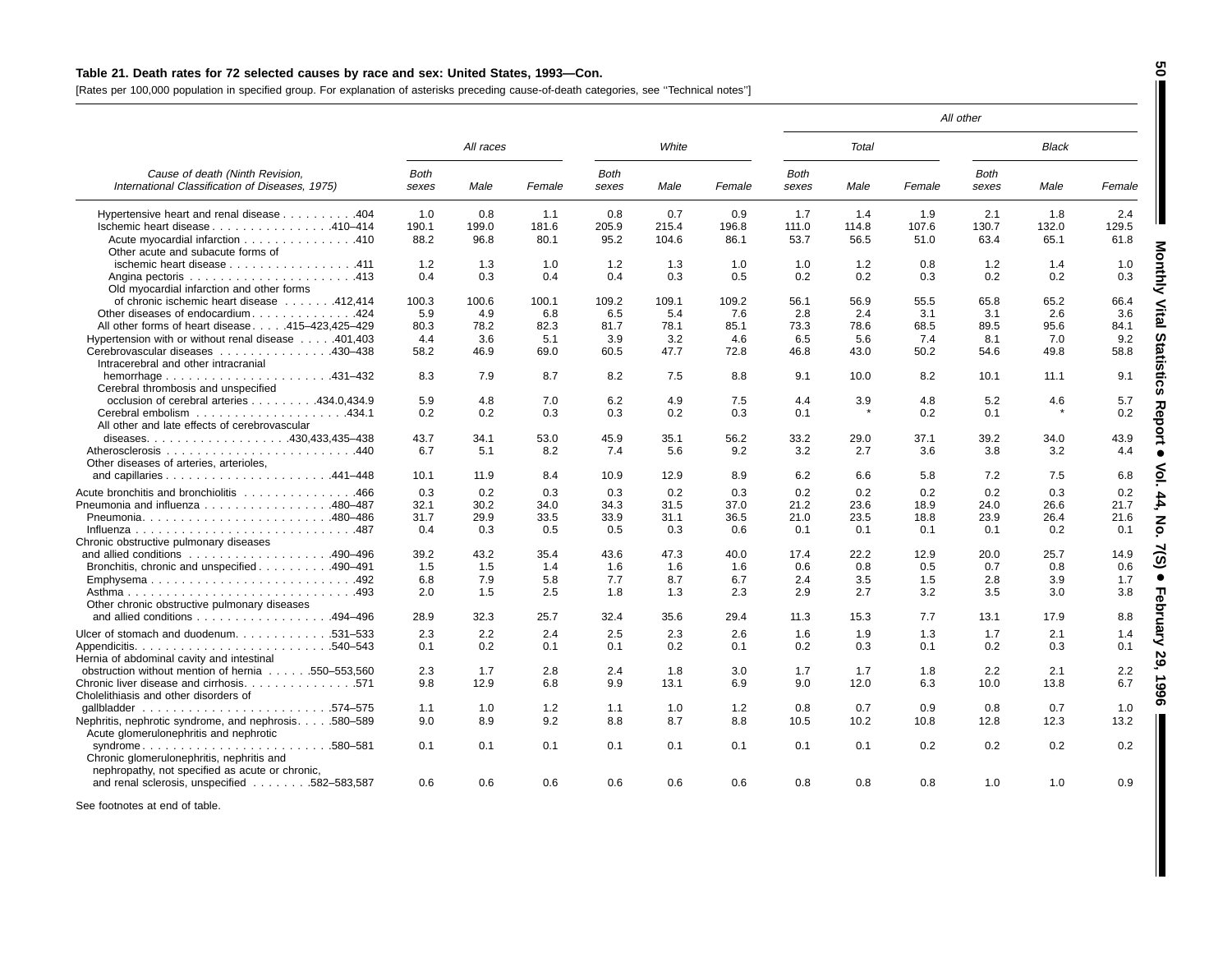### Table 21. Death rates for 72 selected causes by race and sex: United States, 1993-Con.

[Rates per 100,000 population in specified group. For explanation of asterisks preceding cause-of-death categories, see ''Technical notes'']

|                                                                                                     |                      |                      |              |                      |                         |        |                      |            |            | All other            |                         |                         |
|-----------------------------------------------------------------------------------------------------|----------------------|----------------------|--------------|----------------------|-------------------------|--------|----------------------|------------|------------|----------------------|-------------------------|-------------------------|
|                                                                                                     |                      | All races            |              |                      | White                   |        |                      | Total      |            |                      | <b>Black</b>            |                         |
| Cause of death (Ninth Revision,<br>International Classification of Diseases, 1975)                  | <b>Both</b><br>sexes | Male                 | Female       | <b>Both</b><br>sexes | Male                    | Female | <b>Both</b><br>sexes | Male       | Female     | <b>Both</b><br>sexes | Male                    | Female                  |
| Renal failure, disorders resulting from impaired<br>renal function, and small kidney of             |                      |                      |              |                      |                         |        |                      |            |            |                      |                         |                         |
| unknown cause 584-586,588-589                                                                       | 8.3                  | 8.2                  | 8.5          | 8.1                  | 8.0                     | 8.2    | 9.6                  | 9.3        | 9.9        | 11.6                 | 11.2                    | 12.1                    |
|                                                                                                     | 0.4                  | 0.2                  | 0.6          | 0.4                  | 0.2                     | 0.6    | 0.3                  | 0.2        | 0.4        | 0.4                  | 0.3                     | 0.5                     |
|                                                                                                     | 0.2                  | 0.3                  | $\sim 100$   | 0.2                  | 0.3                     | $\sim$ | 0.1                  | 0.3        | $\sim 100$ | 0.2                  | 0.3                     | $\sim 100$ km s $^{-1}$ |
| Complications of pregnancy, childbirth,                                                             |                      |                      |              |                      |                         |        |                      |            |            |                      |                         |                         |
|                                                                                                     | 0.1                  | $\sim 100$           | 0.2          | 0.1                  | $\sim$ $\sim$ $\sim$    | 0.1    | 0.3                  | $\cdots$   | 0.7        | 0.4                  | $\sim$                  | 0.8                     |
| Pregnancy with abortive outcome<br>.630–638                                                         | 0.0                  | $\sim 100$           | 0.0          | 0.0                  | $\sim 100$              | 0.0    | 0.1                  | $\sim 100$ | 0.1        | 0.1                  | $\sim 100$ km s $^{-1}$ | 0.1                     |
| Other complications of pregnancy, childbirth,                                                       |                      |                      |              |                      |                         |        |                      |            |            |                      |                         |                         |
| and the puerperium.<br>.640–676                                                                     | 0.1                  | $\sim$ $\sim$ $\sim$ | 0.2          | 0.1                  | $\sim 100$ km s $^{-1}$ | 0.1    | 0.3                  | $\sim 100$ | 0.6        | 0.3                  | $\sim 100$ km s $^{-1}$ | 0.6                     |
| Congenital anomalies.<br>.740–759                                                                   | 4.8                  | 5.3                  | 4.4          | 4.6                  | 5.0                     | 4.2    | 5.8                  | 6.5        | 5.3        | 6.5                  | 7.3                     | 5.8                     |
| Certain conditions originating in the perinatal                                                     |                      |                      |              |                      |                         |        |                      |            |            |                      |                         |                         |
| period<br>.760-779<br>Birth trauma, intrauterine hypoxia, birth                                     | 5.9                  | 6.7                  | 5.0          | 4.1                  | 4.7                     | 3.5    | 14.6                 | 17.1       | 12.2       | 18.3                 | 21.7                    | 15.3                    |
| asphyxia, and respiratory distress syndrome767-769<br>Other conditions originating in the perinatal | 1.0                  | 1.2                  | 0.8          | 0.8                  | 0.9                     | 0.6    | 2.2                  | 2.7        | 1.8        | 2.8                  | 3.5                     | 2.2                     |
| period                                                                                              | 4.8                  | 5.5                  | 4.2          | 3.3                  | 3.8                     | 2.9    | 12.3                 | 14.4       | 10.5       | 15.5                 | 18.2                    | 13.0                    |
| Symptoms, signs, and ill-defined conditions 780–799                                                 | 10.3                 | 11.3                 | 9.4          | 9.6                  | 10.1                    | 9.0    | 14.0                 | 17.3       | 11.0       | 17.1                 | 21.2                    | 13.4                    |
| Residual.                                                                                           | 75.9                 | 69.4                 | 82.1         | 79.2                 | 71.1                    | 87.1   | 59.1                 | 60.6       | 57.6       | 70.4                 | 72.2                    | 68.8                    |
| Accidents and adverse effects<br>E800-E949                                                          | 35.1                 | 47.8                 |              | 35.0                 | 47.0                    | 23.5   | 35.6                 | 51.7       | 20.9       |                      | 58.3                    |                         |
| Motor vehicle accidents<br>E810-E825                                                                | 16.3                 | 22.7                 | 23.0<br>10.1 | 16.4                 | 22.7                    | 10.3   | 15.6                 | 22.7       | 9.1        | 39.5<br>16.2         | 24.6                    | 22.5<br>8.7             |
| All other accidents and adverse                                                                     |                      |                      |              |                      |                         |        |                      |            |            |                      |                         |                         |
|                                                                                                     | 18.9                 | 25.1                 | 12.9         | 18.6                 | 24.4                    | 13.1   | 20.0                 | 29.0       | 11.8       | 23.3                 | 33.7                    | 13.8                    |
| Suicide.<br>E950-E959                                                                               | 12.1                 | 19.9                 | 4.6          | 13.1                 | 21.4                    | 5.0    | 7.1                  | 12.1       | 2.6        | 7.0                  | 12.5                    | 2.1                     |
|                                                                                                     | 10.1                 | 16.1                 | 4.3          | 5.7                  | 8.6                     | 3.0    | 31.9                 | 54.7       | 11.1       | 40.2                 | 69.7                    | 13.6                    |
| E980-E999.<br>All other external causes.                                                            | 1.3                  | 2.0                  | 0.7          | 1.2                  | 1.8                     | 0.6    | 2.0                  | 3.1        | 0.9        | 2.3                  | 3.7                     | 1.1                     |

NOTE: Data for Human immunodeficiency virus infection, categories \*042–\*044 are shown in <sup>a</sup> separate table.

I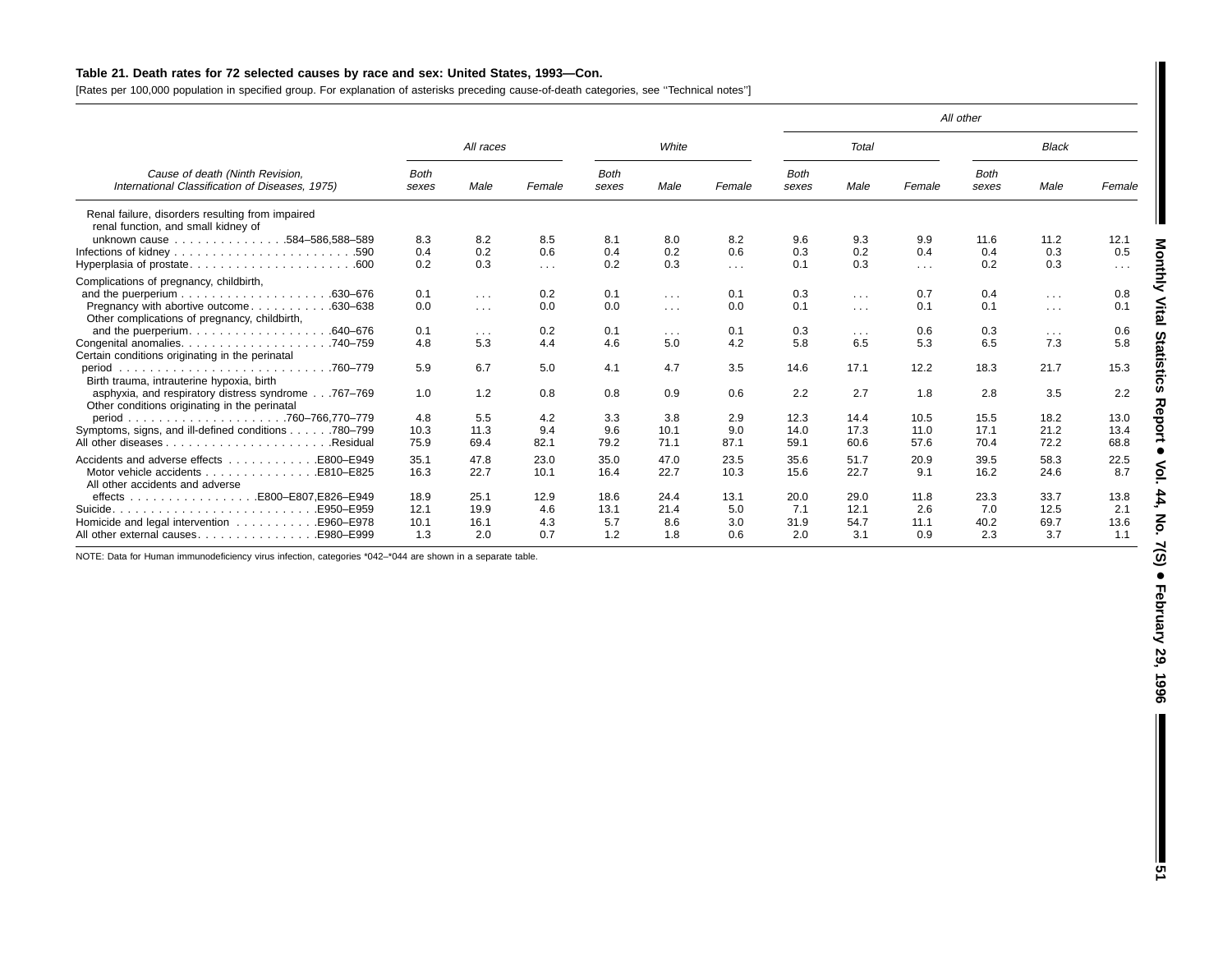### Table 22. Age-adjusted death rates for 72 selected causes by race and sex: United States, 1993

[Age-adjusted rates per 100,000 U.S. standard million population; see ''Technical notes.'' For explanation of asterisks preceding cause-of-death categories, see ''Technical notes'']

|                                                                                                               |                      |           |        |                      |         |             |                      |              |             | All other            |              |              |
|---------------------------------------------------------------------------------------------------------------|----------------------|-----------|--------|----------------------|---------|-------------|----------------------|--------------|-------------|----------------------|--------------|--------------|
|                                                                                                               |                      | All races |        |                      | White   |             |                      | <b>Total</b> |             |                      | <b>Black</b> |              |
| Cause of death (Ninth Revision,<br>International Classification of Diseases, 1975)                            | <b>Both</b><br>sexes | Male      | Female | <b>Both</b><br>sexes | Male    | Female      | <b>Both</b><br>sexes | Male         | Female      | <b>Both</b><br>sexes | Male         | Female       |
|                                                                                                               | 513.3                | 664.9     | 388.3  | 485.1                | 627.5   | 367.7       | 674.0                | 891.7        | 503.3       | 785.2                | 1,052.2      | 578.8        |
|                                                                                                               | $\pmb{\ast}$         | $\star$   |        |                      |         | $\star$     |                      | $\star$      | $\star$     | $\star$              |              |              |
| Certain other intestinal infections. 007-009                                                                  | 0.1                  | 0.2       | 0.1    | 0.1                  | 0.1     | 0.1         | 0.2                  | 0.3          | 0.2         | 0.3                  | 0.3          | 0.2          |
|                                                                                                               | 0.4                  | 0.6       | 0.3    | 0.3                  | 0.4     | 0.2         | 1.5                  | 2.3          | 0.9         | 1.6                  | 2.6          | 0.9          |
| Tuberculosis of respiratory system 010–012                                                                    | 0.3                  | 0.5       | 0.2    | 0.2                  | 0.3     | 0.1         | 1.1                  | 1.8          | 0.6         | 1.2                  | 2.1          | 0.6          |
|                                                                                                               | 0.1                  | 0.1       | 0.1    | 0.0                  | 0.1     | 0.0         | 0.3                  | 0.4          | 0.3         | 0.4                  | 0.5          | 0.3          |
| Streptococcal sore throat, scarlatina,                                                                        |                      |           |        |                      |         |             |                      |              |             |                      |              |              |
| and erysipelas $\ldots \ldots \ldots \ldots \ldots \ldots \ldots \ldots 034-035$                              | $\,$ $\,$            | $\star$   |        |                      |         | $\star$     |                      | $\star$      |             |                      |              |              |
|                                                                                                               | 0.1                  | 0.1       | 0.1    | 0.1                  | 0.1     | 0.1         | 0.1                  | 0.2          | 0.1         | 0.1                  | 0.2          | 0.1          |
|                                                                                                               | 4.1                  | 4.6       | 3.6    | 3.6                  | 4.0     | 3.2         | 7.7                  | 9.1          | 6.7         | 9.1                  | 11.0         | 7.8          |
|                                                                                                               |                      |           |        |                      |         |             |                      |              |             |                      |              |              |
|                                                                                                               | $\star$              | $\star$   |        | $\star$              | $\star$ | $\star$     | $\star$              | $\star$      | $\star$     | $\star$              | $\star$      | $\mathbf{r}$ |
|                                                                                                               | 0.8                  | 1.1       | 0.5    | 0.7                  | 1.0     | 0.4         | 1.1                  | 1.6          | 0.8         | 0.9                  | 1.4          | 0.6          |
| All other infectious and parasitic                                                                            | 0.0                  | 0.0       | 0.0    | 0.0                  | 0.0     |             | 0.1                  | 0.2          |             | 0.1                  | 0.2          |              |
| diseases $\ldots \ldots \ldots 001-003,005,020-032,037,039-041,$<br>*042-*044,046-054,056-066,071-088,098-139 | 15.9                 | 26.7      | 5.5    | 12.2                 | 21.3    | 3.3         | 35.2                 | 57.2         | 16.2        | 46.2                 | 75.5         | 21.1         |
| Malignant neoplasms, including neoplasms of                                                                   |                      |           |        |                      |         |             |                      |              |             |                      |              |              |
| lymphatic and hematopoietic tissues. 140–208<br>Malignant neoplasms of lip, oral cavity,                      | 132.6                | 161.9     | 111.4  | 129.4                | 156.4   | 110.1       | 154.3                | 204.3        | 119.5       | 177.2                | 238.9        | 135.3        |
| Malignant neoplasms of digestive organs                                                                       | 2.3                  | 3.6       | 1.2    | 2.1                  | 3.1     | 1.1         | 3.7                  | 6.5          | 1.6         | 4.3                  | 7.6          | 1.8          |
| Malignant neoplasms of respiratory and                                                                        | 29.5                 | 37.9      | 22.7   | 27.9                 | 35.9    | 21.6        | 40.4                 | 53.4         | 30.7        | 44.6                 | 59.6         | 33.6         |
|                                                                                                               | 40.8                 | 58.1      | 27.2   | 40.2                 | 56.3    | 27.6        | 44.0                 | 71.7         | 23.8        | 51.8                 | 86.0         | 27.3         |
| Malignant neoplasm of breast 174–175                                                                          | 11.8                 | 0.2       | 21.5   | 11.5                 | 0.2     | 21.2        | 13.1                 | 0.3          | 22.9        | 15.6                 | 0.4          | 27.1         |
| Malignant neoplasms of genital organs 179–187                                                                 | 13.2                 | 16.8      | 11.7   | 12.4                 | 15.3    | 11.4        | 19.7                 | 29.7         | 14.0        | 23.1                 | 36.2         | 15.8         |
| Malignant neoplasms of urinary organs 188–189                                                                 | 5.0                  | 7.9       | 3.0    | 5.1                  | 8.0     | 2.9         | 4.5                  | 6.3          | 3.1         | 5.1                  | 7.4          | 3.6          |
| Malignant neoplasms of all other and                                                                          |                      |           |        |                      |         |             |                      |              |             |                      |              |              |
| unspecified sites170-173,190-199                                                                              | 17.2                 | 21.4      | 13.8   | 17.3                 | 21.5    | 13.8        | 16.5                 | 20.8         | 13.4        | 18.7                 | 24.0         | 14.8         |
| Leukemia204-208<br>Other malignant neoplasms of lymphatic                                                     | 4.9                  | 6.3       | 3.8    | 5.0                  | 6.4     | 3.8         | 4.5                  | 5.7          | 3.6         | 4.9                  | 6.3          | 3.8          |
| and hematopoietic tissues. 200–203<br>Benign neoplasms, carcinoma in situ, and neoplasms                      | 7.9                  | 9.7       | 6.5    | 7.9                  | 9.7     | 6.5         | 7.9                  | 9.9          | 6.5         | 9.1                  | 11.4         | 7.5          |
|                                                                                                               | 1.7                  | 2.0       |        | 1.7                  | 1.9     |             |                      |              |             | 2.2                  |              |              |
| of uncertain behavior and of unspecified nature210-239                                                        | 12.4                 |           | 1.5    | 11.0                 | 12.2    | 1.5<br>10.0 | 1.9<br>22.9          | 2.2<br>22.4  | 1.7<br>23.1 |                      | 2.6          | 1.9<br>26.9  |
|                                                                                                               |                      | 13.4      | 11.7   |                      |         |             |                      |              |             | 26.8                 | 26.3         |              |
|                                                                                                               | 0.5                  | 0.5       | 0.5    | 0.5                  | 0.5     | 0.4         | 0.8                  | 1.0          | 0.6         | 0.9                  | 1.2          | 0.7<br>2.4   |
|                                                                                                               | 0.9                  | 0.9       | 0.8    | 0.6                  | 0.7     | 0.6         | 2.1                  | 2.2          | 2.0         | 2.6                  | 2.8          |              |
|                                                                                                               | 0.3                  | 0.3       | 0.2    | 0.2                  | 0.2     | 0.2         | 0.5                  | 0.6          | 0.4         | 0.6                  | 0.8          | 0.5          |
| Major cardiovascular diseases 390–448                                                                         | 181.8                | 237.5     | 137.2  | 173.9                | 229.7   | 129.0       | 233.0                | 290.9        | 189.3       | 269.6                | 338.1        | 218.8        |
| Diseases of heart 390-398,402,404-429                                                                         | 145.3                | 195.5     | 105.0  | 139.9                | 190.3   | 99.2        | 179.6                | 229.7        | 141.8       | 208.9                | 267.9        | 165.3        |
| Rheumatic fever and rheumatic heart disease. .390-398                                                         | 1.3                  | 1.0       | 1.6    | 1.3                  | 1.0     | 1.5         | 1.2                  | 0.9          | 1.3         | 1.2                  | 0.9          | 1.4          |
| Hypertensive heart disease 402                                                                                | 4.9                  | 5.7       | 4.1    | 3.6                  | 4.2     | 3.0         | 13.9                 | 16.5         | 11.9        | 17.2                 | 20.7         | 14.5         |
| Hypertensive heart and renal disease 404                                                                      | 0.5                  | 0.5       | 0.4    | 0.3                  | 0.4     | 0.3         | 1.4                  | 1.5          | 1.4         | 1.8                  | 1.9          | 1.6          |
| Ischemic heart disease 410-414                                                                                | 94.9                 | 132.3     | 65.4   | 94.6                 | 133.0   | 63.7        | 95.3                 | 123.1        | 74.7        | 108.3                | 139.2        | 85.7         |

See footnotes at end of table.

**52**

 **Monthly Vital** 

**Statistics**

 **Report** +

**Vol. 44, No. 7(S)**

 $\bullet$ 

**February 29, 1996**

 $\blacksquare$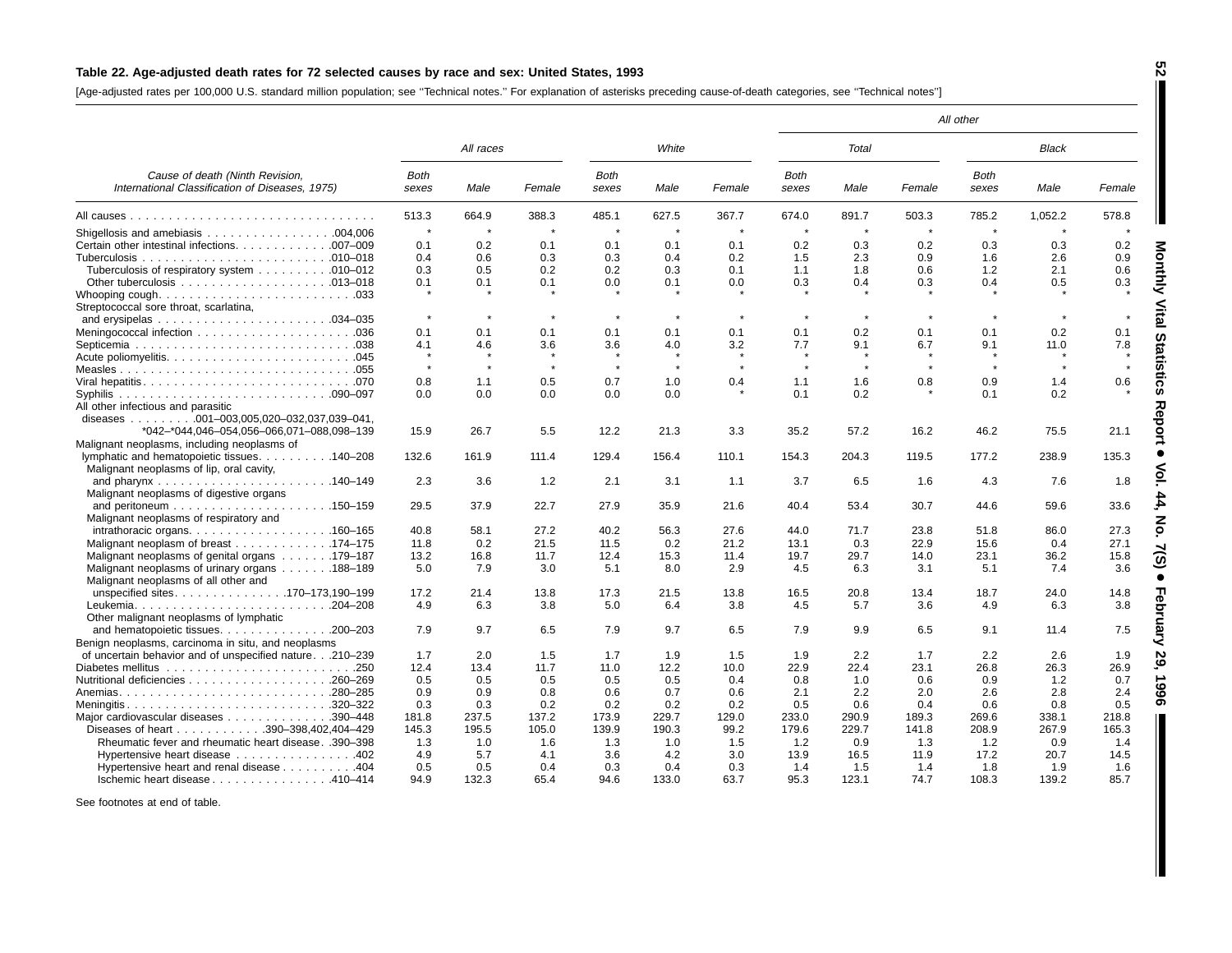### Table 22. Age-adjusted death rates for 72 selected causes by race and sex: United States, 1993-Con.

[Age-adjusted rates per 100,000 U.S. standard million population; see ''Technical notes.'' For explanation of asterisks preceding cause-of-death categories, see ''Technical notes'']

|                                                                                                                                         |                      |             |             |                      |             |             |                      |                |             | All other            |              |             |
|-----------------------------------------------------------------------------------------------------------------------------------------|----------------------|-------------|-------------|----------------------|-------------|-------------|----------------------|----------------|-------------|----------------------|--------------|-------------|
|                                                                                                                                         |                      | All races   |             |                      | White       |             |                      | Total          |             |                      | <b>Black</b> |             |
| Cause of death (Ninth Revision.<br>International Classification of Diseases, 1975)                                                      | <b>Both</b><br>sexes | Male        | Female      | <b>Both</b><br>sexes | Male        | Female      | <b>Both</b><br>sexes | Male           | Female      | <b>Both</b><br>sexes | Male         | Female      |
| Acute myocardial infarction 410<br>Other acute and subacute forms of                                                                    | 47.5                 | 66.9        | 32.0        | 47.4                 | 67.4        | 31.2        | 47.6                 | 61.6           | 37.1        | 54.3                 | 69.8         | 42.9        |
| ischemic heart disease 411<br>Old myocardial infarction and other forms                                                                 | 0.7<br>0.2           | 1.0<br>0.2  | 0.4<br>0.2  | 0.7<br>0.2           | 0.9<br>0.2  | 0.4<br>0.1  | 0.9<br>0.2           | 1.3<br>0.2     | 0.6<br>0.2  | 1.1<br>0.2           | 1.5<br>0.2   | 0.7<br>0.2  |
| of chronic ischemic heart disease 412,414<br>Other diseases of endocardium. 424                                                         | 46.5<br>2.6          | 64.2<br>3.0 | 32.8<br>2.3 | 46.3<br>2.6          | 64.5<br>3.0 | 32.1<br>2.3 | 46.7<br>2.4          | 60.0<br>2.6    | 36.8<br>2.2 | 52.7<br>2.6          | 67.6<br>2.8  | 41.8<br>2.4 |
| All other forms of heart disease. 415-423,425-429<br>Hypertension with or without renal disease 401,403                                 | 41.1<br>2.2          | 53.1<br>2.4 | 31.3<br>2.0 | 37.5<br>1.7          | 48.6<br>1.9 | 28.3<br>1.5 | 65.4<br>5.7          | 85.1<br>5.9    | 50.4<br>5.4 | 77.8<br>6.9          | 102.4<br>7.4 | 59.6<br>6.4 |
| Cerebrovascular diseases 430-438<br>Intracerebral and other intracranial                                                                | 26.5                 | 29.0        | 24.5        | 24.5                 | 26.8        | 22.7        | 39.9                 | 45.5           | 35.7        | 45.0                 | 51.9         | 39.9        |
| Cerebral thrombosis and unspecified                                                                                                     | 5.1                  | 5.8         | 4.4         | 4.4                  | 5.0         | 3.9         | 9.1                  | 11.4           | 7.3         | 10.1                 | 12.8         | 8.0         |
| occlusion of cerebral arteries 434.0,434.9<br>All other and late effects of cerebrovascular                                             | 2.5<br>0.1           | 2.8<br>0.1  | 2.3<br>0.1  | 2.4<br>0.1           | 2.7<br>0.1  | 2.1<br>0.1  | 3.6<br>0.1           | 4.2<br>$\star$ | 3.1<br>0.1  | 4.0<br>0.1           | 4.7          | 3.5<br>0.1  |
| Other diseases of arteries, arterioles,                                                                                                 | 18.8<br>2.4          | 20.2<br>2.8 | 17.7<br>2.1 | 17.6<br>2.4          | 18.9<br>2.8 | 16.6<br>2.1 | 27.1<br>2.3          | 29.9<br>2.6    | 25.2<br>2.0 | 30.8<br>2.6          | 34.3<br>3.0  | 28.3<br>2.3 |
|                                                                                                                                         | 5.4                  | 7.9         | 3.5         | 5.4                  | 7.9         | 3.4         | 5.5                  | 7.1            | 4.4         | 6.1                  | 7.9          | 4.9         |
| Acute bronchitis and bronchiolitis 466<br>Pneumonia and influenza 480-487                                                               | 0.1<br>13.5          | 0.1<br>17.5 | 0.1<br>10.7 | 0.1<br>12.9          | 0.1<br>16.6 | 0.1<br>10.4 | 0.1<br>16.8          | 0.2<br>23.3    | 0.1<br>12.3 | 0.2<br>18.6          | 0.2<br>25.9  | 0.1<br>13.5 |
| Pneumonia480-486<br>Chronic obstructive pulmonary diseases                                                                              | 13.3<br>0.2          | 17.3<br>0.2 | 10.6<br>0.1 | 12.7<br>0.2          | 16.3<br>0.2 | 10.2<br>0.1 | 16.7<br>0.1          | 23.2<br>0.1    | 12.2<br>0.1 | 18.4<br>0.1          | 25.8<br>0.1  | 13.4<br>0.1 |
| Bronchitis, chronic and unspecified 490–491                                                                                             | 21.4<br>0.8          | 27.8<br>0.9 | 17.1<br>0.6 | 21.9<br>0.8          | 28.2<br>1.0 | 17.8<br>0.7 | 15.9<br>0.5          | 23.6<br>0.8    | 10.8<br>0.4 | 17.8<br>0.6          | 26.6<br>0.8  | 12.2<br>0.4 |
| Emphysema492<br>Other chronic obstructive pulmonary diseases                                                                            | 3.9<br>1.4           | 5.2<br>1.3  | 3.0<br>1.6  | 4.1<br>1.2           | 5.4<br>1.0  | 3.2<br>1.3  | 2.3<br>2.9           | 3.7<br>2.8     | 1.3<br>3.0  | 2.5<br>3.5           | 4.1<br>3.3   | 1.4<br>3.7  |
| and allied conditions $\ldots \ldots \ldots \ldots \ldots$ 494–496                                                                      | 15.2                 | 20.3        | 11.9        | 15.9                 | 20.8        | 12.6        | 10.1                 | 16.2           | 6.1         | 11.2                 | 18.4         | 6.6         |
| Ulcer of stomach and duodenum. 531-533<br>Hernia of abdominal cavity and intestinal                                                     | 1.2<br>0.1           | 1.5<br>0.1  | 0.9<br>0.0  | 1.1<br>0.1           | 1.4<br>0.1  | 0.9<br>0.0  | 1.4<br>0.2           | 2.1<br>0.3     | 0.9<br>0.1  | 1.6<br>0.2           | 2.2<br>0.4   | 1.0<br>0.1  |
| obstruction without mention of hernia 550–553,560<br>Chronic liver disease and cirrhosis. 571<br>Cholelithiasis and other disorders of  | 1.0<br>7.9           | 1.1<br>11.3 | 1.0<br>4.9  | 0.9<br>7.6           | 1.0<br>10.8 | 0.9<br>4.6  | 1.4<br>9.6           | 1.7<br>13.8    | 1.2<br>6.2  | 1.7<br>10.9          | 2.1<br>16.1  | 1.4<br>6.6  |
| .574–575<br>Nephritis, nephrotic syndrome, and nephrosis580–589<br>Acute glomerulonephritis and nephrotic                               | 0.5<br>4.5           | 0.6<br>5.5  | 0.4<br>3.8  | 0.5<br>3.8           | 0.6<br>4.9  | 0.4<br>3.2  | 0.6<br>9.0           | 0.7<br>10.4    | 0.6<br>7.8  | 0.7<br>10.5          | 0.7<br>12.4  | 0.6<br>9.2  |
| syndrome<br>.580–581<br>Chronic glomerulonephritis, nephritis and<br>nephropathy, not specified as acute or chronic,                    | 0.0                  | 0.0         | 0.0         | 0.0                  | 0.0         | 0.0         | 0.1                  | 0.2            | 0.1         | 0.2                  | 0.2          | 0.1         |
| and renal sclerosis, unspecified 582-583,587<br>Renal failure, disorders resulting from impaired<br>renal function, and small kidney of | 0.3                  | 0.4         | 0.2         | 0.3                  | 0.3         | 0.2         | 0.7                  | 0.8            | 0.6         | 0.8                  | 1.0          | 0.6         |
| unknown cause 584-586,588-589                                                                                                           | 4.1<br>$0.2^{\circ}$ | 5.0<br>0.1  | 3.5<br>0.2  | 3.5<br>0.2           | 4.5<br>0.1  | 2.9<br>0.2  | 8.2<br>0.3           | 9.5<br>0.2     | 7.2<br>0.3  | 9.6<br>0.3           | 11.2<br>0.3  | 8.4<br>0.3  |

See footnotes at end of table.

**Monthly Vital** 

**Statistics**

 **Report** +

**Vol. 44, No. 7(S)**

 $\bullet$ 

**February 29, 1996**

I

 ${\bf 53}$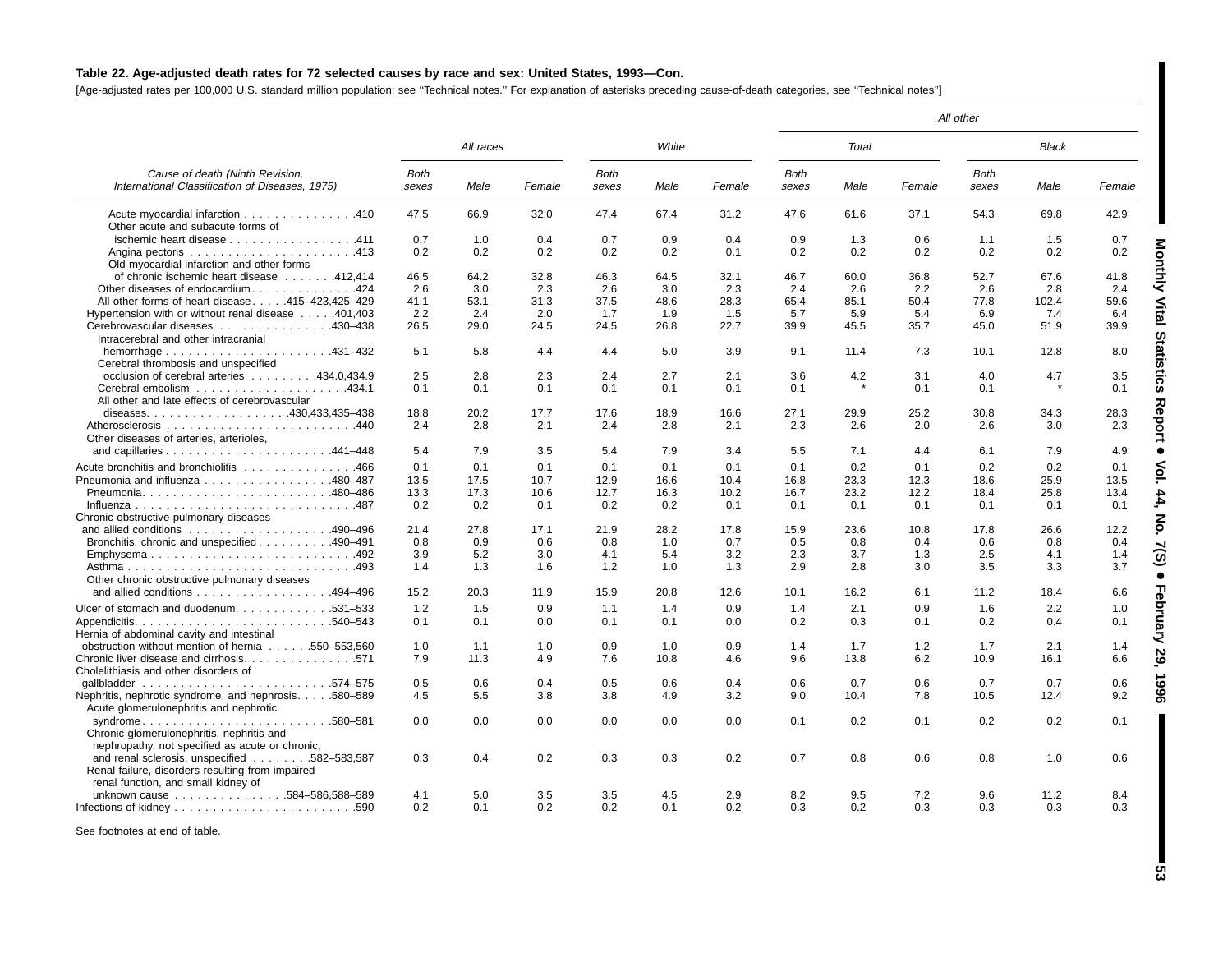## Table 22. Age-adjusted death rates for 72 selected causes by race and sex: United States, 1993-Con.

[Age-adjusted rates per 100,000 U.S. standard million population; see ''Technical notes.'' For explanation of asterisks preceding cause-of-death categories, see ''Technical notes'']

|                                                                                                     |                      |           |          |                      |                      |                      |               |                         |        | All other            |                      |                      |
|-----------------------------------------------------------------------------------------------------|----------------------|-----------|----------|----------------------|----------------------|----------------------|---------------|-------------------------|--------|----------------------|----------------------|----------------------|
|                                                                                                     |                      | All races |          |                      | White                |                      |               | Total                   |        |                      | Black                |                      |
| Cause of death (Ninth Revision,<br>International Classification of Diseases, 1975)                  | <b>Both</b><br>sexes | Male      | Female   | <b>Both</b><br>sexes | Male                 | Female               | Both<br>sexes | Male                    | Female | <b>Both</b><br>sexes | Male                 | Female               |
|                                                                                                     | 0.1                  | 0.2       | $\cdots$ | 0.1                  | 0.2                  | $\sim$ $\sim$ $\sim$ | 0.1           | 0.3                     | .      | 0.1                  | 0.3                  | $\sim$ $\sim$ $\sim$ |
| Complications of pregnancy, childbirth,                                                             |                      |           |          |                      |                      |                      |               |                         |        |                      |                      |                      |
| .630-676                                                                                            | 0.1                  | $\cdots$  | 0.2      | 0.1                  | $\sim$ $\sim$ $\sim$ | 0.1                  | 0.3           | $\sim 100$ km s $^{-1}$ | 0.7    | 0.4                  | $\cdots$             | 0.8                  |
| Pregnancy with abortive outcome<br>.630-638<br>Other complications of pregnancy, childbirth,        | 0.0                  | $\cdots$  | 0.0      | 0.0                  | $\sim$ $\sim$ $\sim$ | 0.0                  | 0.1           | $\sim$ $\sim$ $\sim$    | 0.1    | 0.1                  | $\cdots$             | 0.1                  |
| .640-676<br>and the puerperium.                                                                     | 0.1                  | $\cdots$  | 0.2      | 0.1                  | $\sim$ $\sim$ $\sim$ | 0.1                  | 0.3           | $\sim$ $\sim$ $\sim$    | 0.5    | 0.3                  | $\sim$ $\sim$ $\sim$ | 0.6                  |
| Congenital anomalies.<br>.740-759                                                                   | 4.6                  | 4.9       | 4.3      | 4.5                  | 4.9                  | 4.2                  | 4.9           | 5.3                     | 4.6    | 5.5                  | 6.0                  | 5.1                  |
| Certain conditions originating in the perinatal                                                     |                      |           |          |                      |                      |                      |               |                         |        |                      |                      |                      |
| .760–779<br>period<br>Birth trauma, intrauterine hypoxia, birth                                     | 5.9                  | 6.5       | 5.3      | 4.4                  | 4.8                  | 3.9                  | 11.5          | 12.7                    | 10.3   | 14.4                 | 15.9                 | 12.8                 |
| asphyxia, and respiratory distress syndrome767-769<br>Other conditions originating in the perinatal | 1.0                  | 1.2       | 0.9      | 0.8                  | 0.9                  | 0.7                  | 1.8           | 2.0                     | 1.5    | 2.2                  | 2.6                  | 1.9                  |
|                                                                                                     | 4.9                  | 5.3       | 4.4      | 3.6                  | 3.9                  | 3.2                  | 9.7           | 10.7                    | 8.8    | 12.2                 | 13.4                 | 11.0                 |
| Symptoms, signs, and ill-defined conditions 780-799                                                 | 7.4                  | 9.3       | 5.5      | 6.4                  | 8.0                  | 4.8                  | 12.3          | 16.3                    | 9.0    | 15.0                 | 20.0                 | 10.8                 |
| .Residual                                                                                           | 39.7                 | 46.7      | 34.0     | 37.5                 | 44.2                 | 32.1                 | 51.9          | 63.0                    | 43.5   | 60.4                 | 74.2                 | 50.1                 |
| Accidents and adverse effects<br>E800-E949                                                          | 30.3                 | 44.2      | 17.0     | 29.6                 | 42.9                 | 16.6                 | 34.7          | 52.7                    | 19.0   | 38.4                 | 59.8                 | 20.1                 |
| Motor vehicle accidents<br>E810-E825<br>All other accidents and adverse                             | 16.0                 | 22.5      | 9.6      | 16.1                 | 22.5                 | 9.7                  | 15.7          | 23.3                    | 9.0    | 16.3                 | 25.3                 | 8.5                  |
|                                                                                                     | 14.4                 | 21.7      | 7.4      | 13.5                 | 20.3                 | 6.9                  | 19.0          | 29.4                    | 10.0   | 22.0                 | 34.4                 | 11.5                 |
| E950-E959                                                                                           | 11.3                 | 18.7      | 4.3      | 12.0                 | 19.7                 | 4.6                  | 7.2           | 12.4                    | 2.6    | 7.2                  | 12.9                 | 2.1                  |
|                                                                                                     | 10.7                 | 17.0      | 4.5      | 6.0                  | 8.9                  | 3.0                  | 32.3          | 55.1                    | 10.9   | 40.9                 | 70.7                 | 13.4                 |
| E980-E999.<br>All other external causes                                                             | 1.3                  | 1.9       | 0.7      | 1.1                  | 1.7                  | 0.6                  | 1.9           | 3.1                     | 0.9    | 2.3                  | 3.7                  | 1.1                  |

NOTE: Data for Human immunodeficiency virus infection, categories \*042–\*044 are shown in <sup>a</sup> separate table.

 $\blacksquare$ 

**54**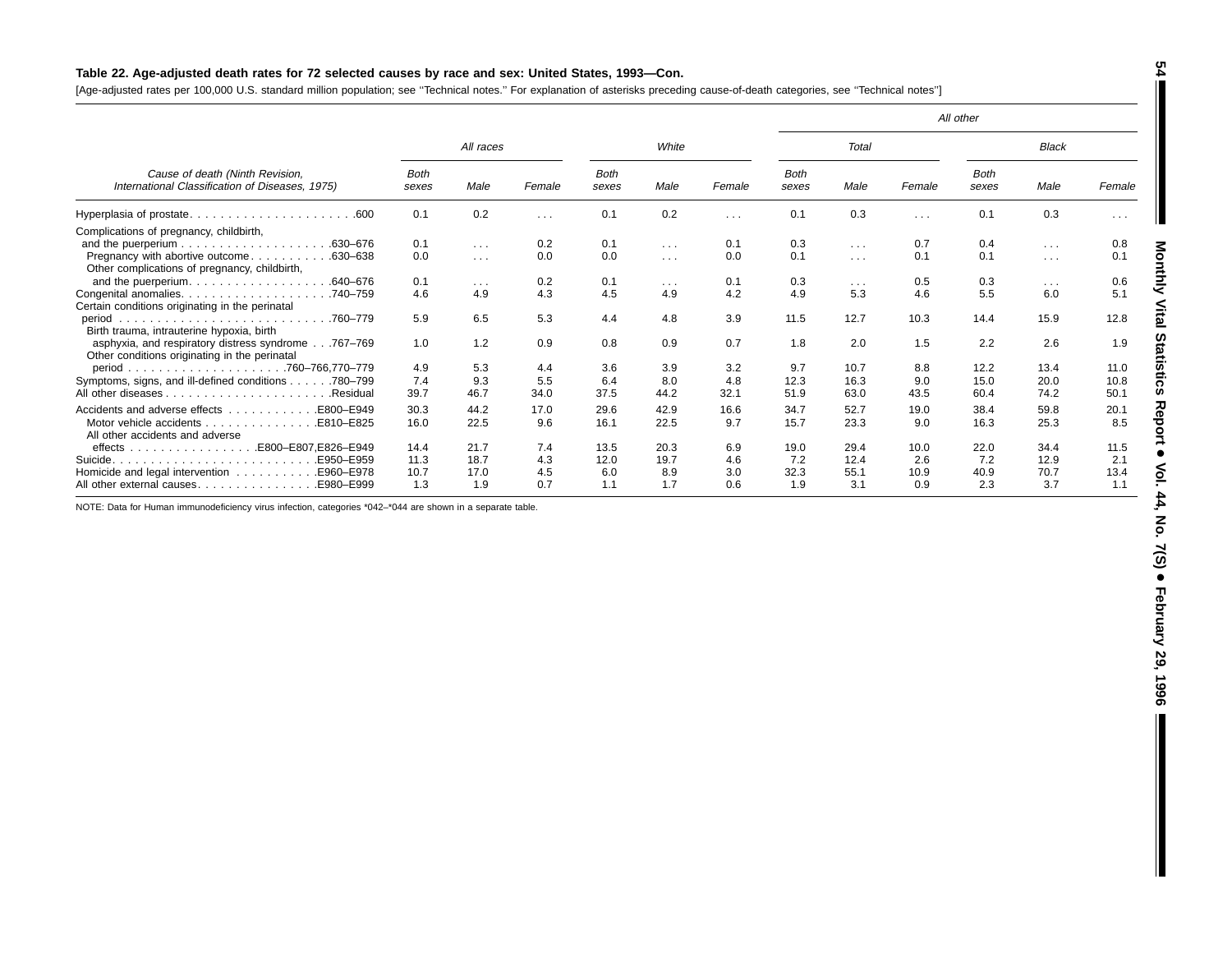### Table 23. Number of deaths and death rates for 16 selected subcategories of Malignant neoplasms, including neoplasms of lymphatic and hematopoietic tissues, by race and **sex: United States, 1993**

[Rates per 100,000 population in specified group]

|                                                                                                                            |                                      |                                             |                                                  |                                      |                                                |                                        |                                   |                                          |                                     | All other                         |                                            |                                    |
|----------------------------------------------------------------------------------------------------------------------------|--------------------------------------|---------------------------------------------|--------------------------------------------------|--------------------------------------|------------------------------------------------|----------------------------------------|-----------------------------------|------------------------------------------|-------------------------------------|-----------------------------------|--------------------------------------------|------------------------------------|
|                                                                                                                            |                                      | All races                                   |                                                  |                                      | White                                          |                                        |                                   | Total                                    |                                     |                                   | Black                                      |                                    |
| Cause of death (Ninth Revision,<br>International Classification of Diseases, 1975)                                         | <b>Both</b><br>sexes                 | Male                                        | Female                                           | <b>Both</b><br>sexes                 | Male                                           | Female                                 | <b>Both</b><br>sexes              | Male                                     | Female                              | <b>Both</b><br>sexes              | Male                                       | Female                             |
|                                                                                                                            |                                      |                                             |                                                  |                                      |                                                | Number                                 |                                   |                                          |                                     |                                   |                                            |                                    |
|                                                                                                                            | 529.904                              | 279,375                                     | 250.529                                          | 461.904                              | 241,908                                        | 219,996                                | 68,000                            | 37,467                                   | 30,533                              | 59,873                            | 33,071                                     | 26,802                             |
| Malignant neoplasms of colon, rectum, rectosigmoid junction,                                                               | 10.450<br>13,850                     | 7,813<br>8,229                              | 2,637<br>5,621                                   | 8.312<br>11,041                      | 6,234<br>6,565                                 | 2,078<br>4,476                         | 2,138<br>2,809                    | 1.579<br>1,664                           | 559<br>1,145                        | 2,011<br>2,241                    | 1.480<br>1,339                             | 531<br>902                         |
| Malignant neoplasms of trachea, bronchus, and lung 162                                                                     | 56,955<br>26.445<br>148,855<br>6.712 | 27,972<br>12.669<br>92.564<br>4,128         | 28,983<br>13.776<br>56,291<br>2.584              | 49,916<br>22.859<br>131,337<br>6.572 | 24,640<br>10,983<br>80,620<br>4,078            | 25,276<br>11,876<br>50,717<br>2,494    | 7,039<br>3.586<br>17,518<br>140   | 3,332<br>1.686<br>11.944<br>50           | 3,707<br>1.900<br>5,574<br>90       | 6,211<br>3.176<br>15,641<br>115   | 2,906<br>1.475<br>10,733<br>38             | 3,305<br>1.701<br>4.908<br>77      |
| Malignant neoplasms of body of uterus and of uterus, part                                                                  | 4,583                                | $\sim 100$                                  | 4,583                                            | 3,419                                | $\sim 100$                                     | 3,419                                  | 1,164                             | $\sim 10$ .                              | 1,164                               | 1,035                             | $\sim 100$                                 | 1,035                              |
|                                                                                                                            | 6.098<br>12.870<br>34,865<br>10,962  | $\sim 100$<br>$\sim 100$<br>34,865<br>7,474 | 6.098<br>12,870<br>$\sim$ $\sim$ $\sim$<br>3,488 | 5.081<br>11.680<br>28,847<br>10,025  | $\sim 100$<br>$\sim$ $\sim$<br>28,847<br>6,936 | 5,081<br>11.680<br>$\sim 100$<br>3,089 | 1,017<br>1.190<br>6,018<br>937    | $\sim 100$<br>$\ldots$<br>6,018<br>538   | 1.017<br>1.190<br>$\sim 100$<br>399 | 942<br>1.000<br>5,656<br>838      | $\sim 100$<br>$\mathbf{1}$<br>5,656<br>470 | 942<br>1,000<br>$\sim 100$<br>368  |
| Malignant neoplasms of kidney and other and unspecified<br>Malignant neoplasms of brain and other and unspecified parts of | 10,807                               | 6,599                                       | 4,208                                            | 9,697                                | 5,950                                          | 3,747                                  | 1,110                             | 649                                      | 461                                 | 969                               | 570                                        | 399                                |
| Malignant lymphoma other than Hodgkin's disease 200,202<br>Multiple myeloma and other immunoproliferative neoplasms 203    | 11,993<br>1.574<br>20,631<br>9,892   | 6,551<br>900<br>10,560<br>4,936             | 5,442<br>674<br>10,071<br>4,956                  | 11,132<br>1.405<br>19,030<br>8,132   | 6,089<br>794<br>9,658<br>4,106                 | 5,043<br>611<br>9,372<br>4,026         | 861<br>169<br>1,601<br>1.760      | 462<br>106<br>902<br>830                 | 399<br>63<br>699<br>930             | 697<br>154<br>1,312<br>1,644      | 379<br>94<br>726<br>768                    | 318<br>60<br>586<br>876            |
|                                                                                                                            |                                      |                                             |                                                  |                                      |                                                | Rate                                   |                                   |                                          |                                     |                                   |                                            |                                    |
|                                                                                                                            | 205.6                                | 222.1                                       | 189.8                                            | 215.1                                | 229.8                                          | 200.9                                  | 158.2                             | 182.5                                    | 135.9                               | 186.1                             | 216.8                                      | 158.4                              |
| Malignant neoplasms of colon, rectum, rectosigmoid junction,                                                               | 4.1<br>5.4                           | 6.2<br>6.5                                  | 2.0<br>4.3                                       | 3.9<br>5.1                           | 5.9<br>6.2                                     | 1.9<br>4.1                             | 5.0<br>6.5                        | 7.7<br>8.1                               | 2.5<br>5.1                          | 6.2<br>7.0                        | 9.7<br>8.8                                 | 3.1<br>5.3                         |
| Malignant neoplasms of trachea, bronchus, and lung 162                                                                     | 22.1<br>10.3<br>57.7<br>2.6<br>1.8   | 22.2<br>10.1<br>73.6<br>3.3<br>$\mathbf{1}$ | 22.0<br>10.4<br>42.7<br>2.0<br>3.5               | 23.2<br>10.6<br>61.1<br>3.1<br>1.6   | 23.4<br>10.4<br>76.6<br>3.9<br>$\sim 100$      | 23.1<br>10.8<br>46.3<br>2.3<br>3.1     | 16.4<br>8.3<br>40.7<br>0.3<br>2.7 | 16.2<br>8.2<br>58.2<br>0.2<br>$\sim 100$ | 16.5<br>8.5<br>24.8<br>0.4<br>5.2   | 19.3<br>9.9<br>48.6<br>0.4<br>3.2 | 19.0<br>9.7<br>70.4<br>0.2<br>$\sim 100$   | 19.5<br>10.1<br>29.0<br>0.5<br>6.1 |
| Malignant neoplasms of body of uterus and of uterus, part                                                                  | 2.4<br>5.0                           | $\sim$ $\sim$<br>$\sim 100$                 | 4.6<br>9.8                                       | 2.4<br>5.4                           | $\sim 100$<br>$\sim 100$                       | 4.6<br>10.7                            | 2.4<br>2.8                        | $\sim 10$<br>$\sim 100$ km $^{-1}$       | 4.5<br>5.3                          | 2.9<br>3.1                        | $\sim 100$<br>$\sim 100$                   | 5.6<br>5.9                         |
| Malignant neoplasms of kidney and other and unspecified                                                                    | 13.5<br>4.3                          | 27.7<br>5.9                                 | $\sim 100$<br>2.6                                | 13.4<br>4.7                          | 27.4<br>6.6                                    | $\sim 100$<br>2.8                      | 14.0<br>2.2                       | 29.3<br>2.6                              | $\sim 100$<br>1.8                   | 17.6<br>2.6                       | 37.1<br>3.1                                | $\cdots$<br>2.2                    |
| Malignant neoplasms of brain and other and unspecified parts of                                                            | 4.2                                  | 5.2                                         | 3.2                                              | 4.5                                  | 5.7                                            | 3.4                                    | 2.6                               | 3.2                                      | 2.1                                 | 3.0                               | 3.7                                        | 2.4                                |
| Malignant lymphoma other than Hodgkin's disease 200,202                                                                    | 4.7<br>0.6<br>8.0<br>3.8             | 5.2<br>0.7<br>8.4<br>3.9                    | 4.1<br>0.5<br>7.6<br>3.8                         | 5.2<br>0.7<br>8.9<br>3.8             | 5.8<br>0.8<br>9.2<br>3.9                       | 4.6<br>0.6<br>8.6<br>3.7               | 2.0<br>0.4<br>3.7<br>4.1          | 2.3<br>0.5<br>4.4<br>4.0                 | 1.8<br>0.3<br>3.1<br>4.1            | 2.2<br>0.5<br>4.1<br>5.1          | 2.5<br>0.6<br>4.8<br>5.0                   | 1.9<br>0.4<br>3.5<br>5.2           |

 $1$ Includes figures for subcategories not shown.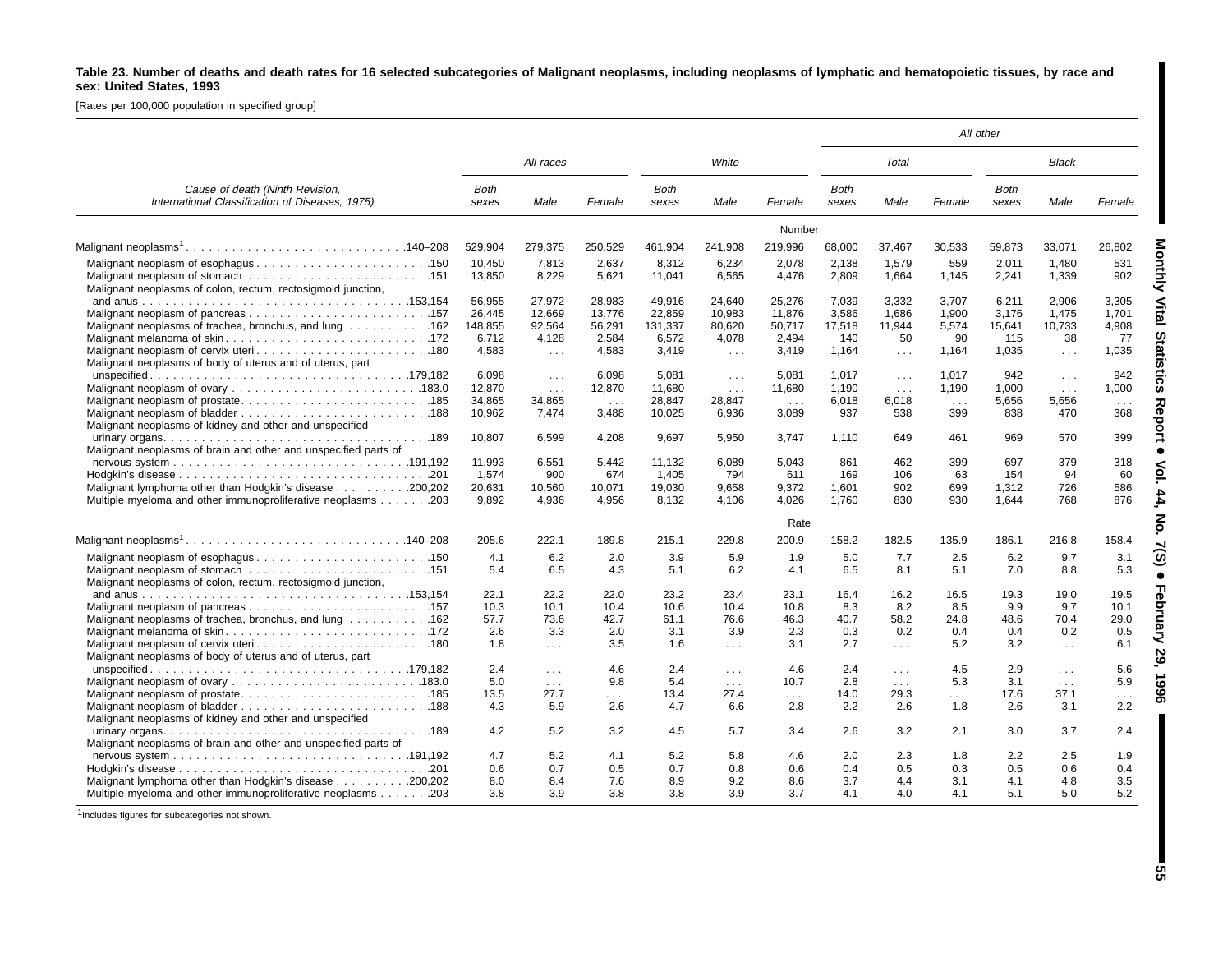#### Table 24. Number of deaths and death rates for major causes of death for the United States, each division, and State; and by race and sex for the United States, 1993

[Rates per 100,000 population in each race-sex group and area. Numbers after causes of death are categories of the *Ninth Revision, International Classification of Diseases, 1975*. For explanation of asterisks<br>preceding ca

|                                                                                                                                                                                                                                                                                                                                                                                                                                                                                                                            | All<br>causes                         |                                  | Human<br><i>immuno-</i><br>deficiencv<br>virus<br>infection<br>(*042–*044) |                             | Malignant<br>neoplasms,<br>including<br>neoplasms of<br>lymphatic and<br>hematopoietic<br>tissues<br>$(140 - 208)$ |                                  | Diabetes<br>mellitus<br>(250)    |                              | <b>Diseases</b><br>of heart<br>$(390 - 398,$<br>402.<br>404–429) |                                  | Cerebro-<br>vascular<br>diseases<br>(430–438) |                              | Chronic<br>obstructive<br>pulmonary<br>diseases<br>and allied<br>conditions<br>(490–496) |                              | Accidents<br>and adverse<br>effects<br><i>(E800–</i><br>E949) |                              | Motor<br>vehicle<br>accidents<br>(E810-<br>E825) |                              | Suicide<br>(E950-<br>E959)   |                             | Homicide<br><i>(E960-</i><br>E978) |                                        |
|----------------------------------------------------------------------------------------------------------------------------------------------------------------------------------------------------------------------------------------------------------------------------------------------------------------------------------------------------------------------------------------------------------------------------------------------------------------------------------------------------------------------------|---------------------------------------|----------------------------------|----------------------------------------------------------------------------|-----------------------------|--------------------------------------------------------------------------------------------------------------------|----------------------------------|----------------------------------|------------------------------|------------------------------------------------------------------|----------------------------------|-----------------------------------------------|------------------------------|------------------------------------------------------------------------------------------|------------------------------|---------------------------------------------------------------|------------------------------|--------------------------------------------------|------------------------------|------------------------------|-----------------------------|------------------------------------|----------------------------------------|
| Race, sex,<br>and area                                                                                                                                                                                                                                                                                                                                                                                                                                                                                                     | Number                                | Rate                             | Number Rate                                                                |                             | Number Rate                                                                                                        |                                  |                                  |                              | Number Rate Number                                               | Rate                             |                                               |                              | Number Rate Number Rate Number Rate Number Rate Number Rate Number Rate                  |                              |                                                               |                              |                                                  |                              |                              |                             |                                    |                                        |
| United States.<br>.<br>Male<br>Female                                                                                                                                                                                                                                                                                                                                                                                                                                                                                      | 2,268,553<br>1,161,797<br>1,106,756   | 880.0<br>923.5<br>838.6          | 37.267<br>32.093<br>5,174                                                  | 14.5<br>25.5<br>3.9         | 529,904<br>279.375<br>250,529                                                                                      | 205.6<br>222.1<br>189.8          | 53,894<br>23.430<br>30,464       | 20.9<br>18.6<br>23.1         | 743,460<br>367.479<br>375,981                                    | 288.4<br>292.1<br>284.9          | 150.108<br>59.048<br>91,060                   | 58.2<br>46.9<br>69.0         | 101.077<br>54.371<br>46,706                                                              | 39.2<br>43.2<br>35.4         | 90,523<br>60.117<br>30,406                                    | 35.1<br>47.8<br>23.0         | 41,893<br>28,531<br>13,362                       | 16.3<br>22.7<br>10.1         | 31,102<br>25,007<br>6,095    | 12.1<br>19.9<br>4.6         | 26,009<br>20.290<br>5,719          | 10.1<br>5<br>16.1<br>⋜<br>4.3<br><     |
| White<br>and a straight and a<br>Male<br>.<br>Female                                                                                                                                                                                                                                                                                                                                                                                                                                                                       | 1.951.437<br>988,329<br>963,108       | 908.5<br>938.8<br>879.4          | 23.586<br>21,455<br>2,131                                                  | 11.0<br>20.4<br>1.9         | 461.904<br>241.908<br>219,996                                                                                      | 215.1<br>229.8<br>200.9          | 43.461<br>19,311<br>24,150       | 20.2<br>18.3<br>22.1         | 655.365<br>323.802<br>331,563                                    | 305.1<br>307.6<br>302.8          | 129.992<br>50.220<br>79,772                   | 60.5<br>47.7<br>72.8         | 93,615<br>49,812<br>43,803                                                               | 43.6<br>47.3<br>40.0         | 75.218<br>49,515<br>25,703                                    | 35.0<br>47.0<br>23.5         | 35.194<br>23,874<br>11,320                       | 16.4<br>22.7<br>10.3         | 28,035<br>22,524<br>5,511    | 13.1<br>21.4<br>5.0         | 12.286<br>9.054<br>3,232           | 5.7<br>8.6<br><b>CO</b><br>3.0<br>ïά   |
| All other.<br>$\mathbf{1} \quad \mathbf{2} \quad \mathbf{3} \quad \mathbf{4} \quad \mathbf{5} \quad \mathbf{6} \quad \mathbf{7} \quad \mathbf{8} \quad \mathbf{9} \quad \mathbf{1} \quad \mathbf{1} \quad \mathbf{1} \quad \mathbf{1} \quad \mathbf{1} \quad \mathbf{1} \quad \mathbf{1} \quad \mathbf{1} \quad \mathbf{1} \quad \mathbf{1} \quad \mathbf{1} \quad \mathbf{1} \quad \mathbf{1} \quad \mathbf{1} \quad \mathbf{1} \quad \mathbf{1} \quad \mathbf{1} \quad \mathbf{1} \quad \mathbf{$<br>Male<br>.<br>Female | 317,116<br>173,468<br>143,648         | 737.6<br>845.1<br>639.3          | 13,681<br>10,638<br>3,043                                                  | 31.8<br>51.8<br>13.5        | 68,000<br>37,467<br>30,533                                                                                         | 158.2<br>182.5<br>135.9          | 10,433<br>4,119<br>6,314         | 24.3<br>20.1<br>28.1         | 88,095<br>43,677<br>44,418                                       | 204.9<br>212.8<br>197.7          | 20,116<br>8,828<br>11,288                     | 46.8<br>43.0<br>50.2         | 7,462<br>4,559<br>2,903                                                                  | 17.4<br>22.2<br>12.9         | 15,305<br>10,602<br>4,703                                     | 35.6<br>51.7<br>20.9         | 6,699<br>4,657<br>2,042                          | 15.6<br>22.7<br>9.1          | 3,067<br>2,483<br>584        | 7.1<br>12.1<br>2.6          | 13,723<br>11,236<br>2,487          | 31.9<br>54.7<br>11.1<br>ìń             |
| Black.<br>.<br>Male<br>Female                                                                                                                                                                                                                                                                                                                                                                                                                                                                                              | 282,151<br>153,502<br>128,649         | 876.8<br>006.3<br>760.1          | 13.319<br>10,324<br>2,995                                                  | 41.4<br>67.7<br>17.7        | 59.873<br>33,071<br>26,802                                                                                         | 186.1<br>216.8<br>158.4          | 9.380<br>3,648<br>5,732          | 29.1<br>23.9<br>33.9         | 79.011<br>38,357<br>40,654                                       | 245.5<br>251.4<br>240.2          | 17,557<br>7,599<br>9,958                      | 54.6<br>49.8<br>58.8         | 6,435<br>3,913<br>2,522                                                                  | 20.0<br>25.7<br>14.9         | 12,707<br>8,900<br>3,807                                      | 39.5<br>58.3<br>22.5         | 5,217<br>3,752<br>1,465                          | 16.2<br>24.6<br>8.7          | 2,259<br>1,905<br>354        | 7.0<br>12.5<br>2.1          | 12,937<br>10,640<br>2,297          | 40.2<br>69.7<br>Φ<br>ष्ठ<br>13.6       |
| New England<br>Maine.<br>.<br>New Hampshire                                                                                                                                                                                                                                                                                                                                                                                                                                                                                | 119,965<br>11,695<br>8,856            | 906.4<br>943.3<br>787.7          | 1,550<br>73<br>37                                                          | 11.7<br>5.9<br>3.3          | 29,944<br>3,035<br>2.369                                                                                           | 226.2<br>244.8<br>210.7          | 2,806<br>282<br>232              | 21.2<br>22.7<br>20.6         | 38,965<br>3,697<br>2.841                                         | 294.4<br>298.2<br>252.7          | 7,562<br>752<br>637                           | 57.1<br>60.7<br>56.7         | 5,141<br>612<br>415                                                                      | 38.8<br>49.4<br>36.9         | 3,408<br>389<br>259                                           | 25.7<br>31.4<br>23.0         | 1,397<br>183<br>111                              | 10.6<br>14.8<br>9.9          | 1,276<br>181<br>144          | 9.6<br>14.6<br>12.8         | 564<br>21<br>26                    | 4.3<br>1.7<br>్<br>2.3                 |
| Vermont<br>Massachusetts<br>Rhode Island<br>Connecticut.<br>$\mathbb{Z}^n$ . The set of $\mathbb{Z}^n$                                                                                                                                                                                                                                                                                                                                                                                                                     | 4,957<br>55,634<br>9,786<br>29,037    | 861.1<br>924.5<br>979.0<br>885.8 | 26<br>777<br>104<br>533                                                    | 4.5<br>12.9<br>10.4<br>16.3 | 1,137<br>13,997<br>2,366<br>7.040                                                                                  | 197.5<br>232.6<br>236.7<br>214.8 | 135<br>1,338<br>242<br>577       | 23.5<br>22.2<br>24.2<br>17.6 | 1,571<br>17,613<br>3,416<br>9.827                                | 272.9<br>292.7<br>341.7<br>299.8 | 320<br>3,378<br>640<br>1,835                  | 55.6<br>56.1<br>64.0<br>56.0 | 254<br>2,327<br>431<br>1,102                                                             | 44.1<br>38.7<br>43.1<br>33.6 | 228<br>1,346<br>216<br>970                                    | 39.6<br>22.4<br>21.6<br>29.6 | 98<br>549<br>85<br>371                           | 17.0<br>9.1<br>8.5<br>11.3   | 92<br>467<br>90<br>302       | 16.0<br>7.8<br>9.0<br>9.2   | 14<br>249<br>45<br>209             | £<br>4.1<br>4.5<br>z<br>6.4            |
| Middle Atlantic.<br>and a state<br>New York<br>New Jersey <sup>1</sup>                                                                                                                                                                                                                                                                                                                                                                                                                                                     | 370,408<br>171,232<br>72,705          | 973.7<br>943.3<br>925.1          | 10,083<br>6,786<br>2,200                                                   | 26.5<br>37.4<br>28.0        | 87,013<br>38,431<br>18,307                                                                                         | 228.7<br>211.7<br>232.9          | 8,578<br>3,117<br>2,158          | 22.5<br>17.2<br>27.5         | 134,353<br>66,395<br>23,921                                      | 353.2<br>365.8<br>304.4          | 20,239<br>8,453<br>3,921                      | 53.2<br>46.6<br>49.9         | 14,035<br>6,144<br>2,679                                                                 | 36.9<br>33.8<br>34.1         | 11,484<br>5,118<br>2,140                                      | 30.2<br>28.2<br>27.2         | 4,437<br>1,966<br>834                            | 11.7<br>10.8<br>10.6         | 3,354<br>1,384<br>558        | 8.8<br>7.6<br>7.1           | 3,735<br>2,449<br>435              | 9.8<br>13.5<br>့<br>5.5                |
| Pennsylvania<br>East North Central<br>Ohio                                                                                                                                                                                                                                                                                                                                                                                                                                                                                 | 126,471<br>389,276<br>102,696         | 051.3<br>906.2<br>928.4          | 1,097<br>3,261<br>697                                                      | 9.1<br>7.6<br>6.3           | 30,275<br>92.255<br>24.930                                                                                         | 251.7<br>214.8<br>225.4          | 3,303<br>10.161<br>3,047         | 27.5<br>23.7<br>27.5         | 44,037<br>131,784<br>35,137                                      | 366.1<br>306.8<br>317.7          | 7,865<br>26.067<br>6,274                      | 65.4<br>60.7<br>56.7         | 5,212<br>16.925<br>4,771                                                                 | 43.3<br>39.4<br>43.1         | 4,226<br>13.705<br>3,347                                      | 35.1<br>31.9<br>30.3         | 1,637<br>6,218<br>1,491                          | 13.6<br>14.5<br>13.5         | 1,412<br>4,719<br>1,155      | 11.7<br>11.0<br>10.4        | 851<br>3.708<br>605                | 7.1<br>8.6<br>5.5<br>$\bullet$<br>ੁ    |
| Indiana.<br>Illinois<br>.<br>Michigan<br>Wisconsin                                                                                                                                                                                                                                                                                                                                                                                                                                                                         | 52,311<br>107,193<br>82,570<br>44,506 | 916.8<br>917.3<br>872.9<br>882.3 | 295<br>1,314<br>696<br>259                                                 | 5.2<br>11.2<br>7.4<br>5.1   | 12,257<br>25,267<br>19,246<br>10,555                                                                               | 214.8<br>216.2<br>203.5<br>209.3 | 1,368<br>2,528<br>2,112<br>1,106 | 24.0<br>21.6<br>22.3<br>21.9 | 17,509<br>35,860<br>28,624<br>14,654                             | 306.9<br>306.9<br>302.6<br>290.5 | 3,804<br>7,153<br>5,309<br>3,527              | 66.7<br>61.2<br>56.1<br>69.9 | 2,474<br>4,325<br>3,459<br>1,896                                                         | 43.4<br>37.0<br>36.6<br>37.6 | 1,887<br>3,899<br>2,866<br>1,706                              | 33.1<br>33.4<br>30.3<br>33.8 | 939<br>1,577<br>1,458<br>753                     | 16.5<br>13.5<br>15.4<br>14.9 | 731<br>1,160<br>1,084<br>589 | 12.8<br>9.9<br>11.5<br>11.7 | 405<br>1,420<br>1,045<br>233       | 7.1<br>12.2<br>11.0<br>4.6             |
| West North Central.<br>Minnesota<br>lowa<br>and and and and and a                                                                                                                                                                                                                                                                                                                                                                                                                                                          | 169,433<br>36,450<br>27,973           | 937.0<br>805.6<br>991.5          | 881<br>205<br>72                                                           | 4.9<br>4.5<br>2.6           | 38,424<br>8.430<br>6,481                                                                                           | 212.5<br>186.3<br>229.7          | 3,706<br>766<br>597              | 20.5<br>16.9<br>21.2         | 56,149<br>10,530<br>9,756                                        | 310.5<br>232.7<br>345.8          | 12,683<br>3,039<br>2,088                      | 70.1<br>67.2<br>74.0         | 7,914<br>1,651<br>1,326                                                                  | 43.8<br>36.5<br>47.0         | 6,841<br>1,530<br>1,031                                       | 37.8<br>33.8<br>36.5         | 3,014<br>607<br>469                              | 16.7<br>13.4<br>16.6         | 2,191<br>498<br>318          | 12.1<br>11.0<br>11.3        | 1,114<br>143<br>61                 | ಜ<br>6.2<br>3.2<br>∸<br>2.2<br>$\circ$ |
| Missouri<br>North Dakota.<br>$\mathcal{L}$ , and $\mathcal{L}$ , and<br>South Dakota.                                                                                                                                                                                                                                                                                                                                                                                                                                      | 53,746<br>5,825<br>6,782              | ,026.6<br>914.8<br>947.1         | 424<br>6<br>13                                                             | 8.1                         | 12,130<br>1,349<br>1,518                                                                                           | 231.7<br>211.9<br>212.0          | 1,203<br>183<br>163              | 23.0<br>28.7<br>22.8         | 18,765<br>1,944<br>2,257                                         | 358.4<br>305.3<br>315.2          | 3,758<br>439<br>486                           | 71.8<br>68.9<br>67.9         | 2,459<br>220<br>351                                                                      | 47.0<br>34.6<br>49.0         | 2,146<br>227<br>325                                           | 41.0<br>35.7<br>45.4         | 962<br>93<br>140                                 | 18.4<br>14.6<br>19.6         | 672<br>79<br>117             | 12.8<br>12.4<br>16.3        | 601<br>21<br>29                    | န္တ<br>11.5<br>3.3<br>4.0              |
| Nebraska<br>Kansas                                                                                                                                                                                                                                                                                                                                                                                                                                                                                                         | 15,026<br>23,631                      | 931.4<br>932.2                   | 44<br>117                                                                  | 2.7<br>4.6                  | 3,345<br>5.171                                                                                                     | 207.3<br>204.0                   | 282<br>512                       | 17.5<br>20.2                 | 5.049<br>7,848                                                   | 313.0<br>309.6                   | 1,136<br>1,737                                | 70.4<br>68.5                 | 755<br>1,152                                                                             | 46.8<br>45.4                 | 615<br>967                                                    | 38.1<br>38.1                 | 273<br>470                                       | 16.9<br>18.5                 | 171<br>336                   | 10.6<br>13.3                | 60<br>199                          | 3.7<br>7.8                             |

See footnotes at end of table.

**56** $\blacksquare$ 

H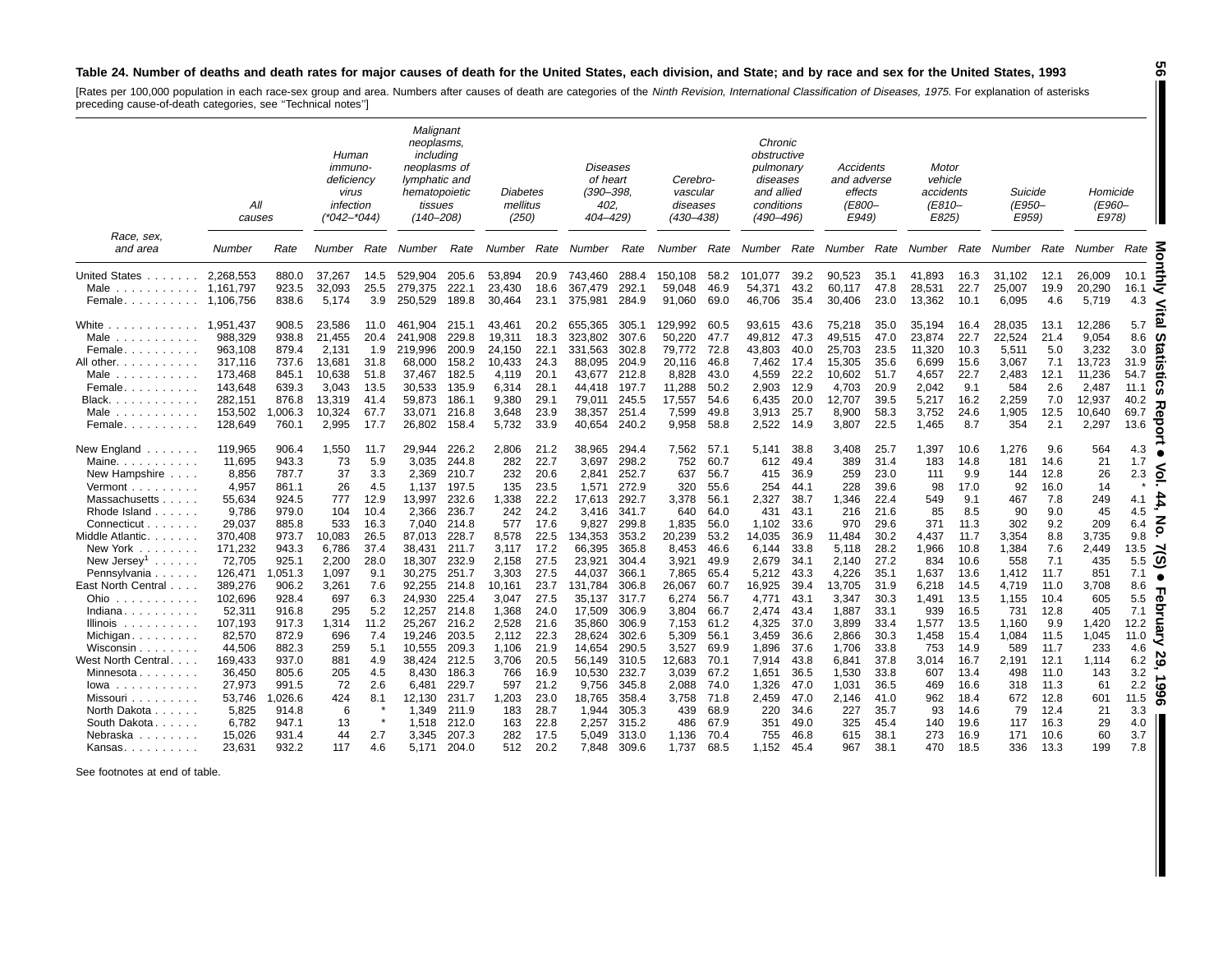#### Table 24. Number of deaths and death rates for major causes of death for the United States, each division, and State; and by race and sex for the United States, 1993-Con.

[Rates per 100,000 population in each race-sex group and area. Numbers after causes of death are categories of the Ninth Revision, International Classification of Diseases, 1975. For explanation of asterisks preceding cause-of-death categories, see ''Technical notes'']

|                                                                                    | All<br>causes |         | Human<br><i>immuno-</i><br>deficiency<br>virus<br>infection<br>(*042–*044) |       | Malignant<br>neoplasms,<br>including<br>neoplasms of<br>lymphatic and<br>hematopoietic<br>tissues<br>$(140 - 208)$ |       | Diabetes<br>mellitus<br>(250) |      | Diseases<br>of heart<br>(390–398,<br>402.<br>404-429) |       | Cerebro-<br>vascular<br>diseases<br>$(430 - 438)$ |      | Chronic<br>obstructive<br>pulmonary<br>diseases<br>and allied<br>conditions<br>$(490 - 496)$ |      | Accidents<br>and adverse<br>effects<br><b>(E800-</b><br>E949) |      | Motor<br>vehicle<br>accidents<br>(E810-<br>E825) |      | Suicide<br>(E950-<br>E959) |      | Homicide<br>(E960-<br>E978) |                       |
|------------------------------------------------------------------------------------|---------------|---------|----------------------------------------------------------------------------|-------|--------------------------------------------------------------------------------------------------------------------|-------|-------------------------------|------|-------------------------------------------------------|-------|---------------------------------------------------|------|----------------------------------------------------------------------------------------------|------|---------------------------------------------------------------|------|--------------------------------------------------|------|----------------------------|------|-----------------------------|-----------------------|
| Race, sex,<br>and area                                                             | Number        | Rate    | Number                                                                     | Rate  | Number                                                                                                             | Rate  | Number                        | Rate | Number                                                | Rate  | Number                                            | Rate | Number Rate                                                                                  |      | Number Rate                                                   |      | Number                                           | Rate | Number                     | Rate | Number                      | Rate                  |
| South Atlantic                                                                     | 422,903       | 924.6   | 8,452                                                                      | 18.5  | 100,068                                                                                                            | 218.8 | 10,084                        | 22.0 | 134,382                                               | 293.8 | 28,457                                            | 62.2 | 18,895                                                                                       | 41.3 | 17,166                                                        | 37.5 | 8,483                                            | 18.5 | 5,984                      | 13.1 | 5,319                       | 11.6                  |
| Delaware<br>and a straight and                                                     | 6,150         | 880.5   | 107                                                                        | 15.3  | 1,612                                                                                                              | 230.8 | 188                           | 26.9 | 1,929                                                 | 276.2 | 327                                               | 46.8 | 272                                                                                          | 38.9 | 250                                                           | 35.8 | 101                                              | 14.5 | 94                         | 13.5 | 37                          | 5.3<br>≺              |
| Maryland.<br>$\mathcal{L}^{\mathcal{A}}$ . The set of the set of $\mathcal{A}$     | 40,373        | 814.3   | 1,004                                                                      | 20.2  | 9,895                                                                                                              | 199.6 | 1,259                         | 25.4 | 12,138                                                | 244.8 | 2,262                                             | 45.6 | 1,540                                                                                        | 31.1 | 1,379                                                         | 27.8 | 669                                              | 13.5 | 529                        | 10.7 | 663                         | 13.4<br><             |
| District of Columbia                                                               | 7,191         | .241.8  | 586                                                                        | 101.2 | 1,469                                                                                                              | 253.7 | 200                           | 34.5 | 1,823                                                 | 314.8 | 334                                               | 57.7 | 163                                                                                          | 28.1 | 210                                                           | 36.3 | 70                                               | 12.1 | 43                         | 7.4  | 419                         | 72.4<br><u>a</u>      |
| Virginia.<br>and a straight                                                        | 51,538        | 796.2   | 680                                                                        | 10.5  | 12,424                                                                                                             | 191.9 | 1,041                         | 16.1 | 16,002                                                | 247.2 | 3,669                                             | 56.7 | 2,209                                                                                        | 34.1 | 2,065                                                         | 31.9 | 883                                              | 13.6 | 783                        | 12.1 | 561                         | 8.7                   |
| West Virginia                                                                      | 20,404        | ,122.1  | 61                                                                         | 3.4   | 4,728                                                                                                              | 260.0 | 556                           | 30.6 | 7,186                                                 | 395.2 | 1,211                                             | 66.6 | 1,097                                                                                        | 60.3 | 836                                                           | 46.0 | 439                                              | 24.1 | 269                        | 14.8 | 140                         | <b>SC</b><br>7.7      |
| North Carolina                                                                     | 62,486        | 898.8   | 809                                                                        | 11.6  | 14,410                                                                                                             | 207.3 | 1,569                         | 22.6 | 19,163                                                | 275.6 | 4,796                                             | 69.0 | 2,833                                                                                        | 40.7 | 2,823                                                         | 40.6 | 1,404                                            | 20.2 | 789                        | 11.3 | 861                         | 12.4<br>$\alpha$      |
| South Carolina                                                                     | 31,963        | 880.5   | 462                                                                        | 12.7  | 7,136                                                                                                              | 196.6 | 874                           | 24.1 | 9.913                                                 | 273.1 | 2,573                                             | 70.9 | 1,309                                                                                        | 36.1 | 1.626                                                         | 44.8 | 837                                              | 23.1 | 491                        | 13.5 | 410                         | 11.3<br>砳             |
| Georgia<br>1.1.1.1.1.1                                                             | 56,099        | 812.8   | 1,246                                                                      | 18.1  | 12,283                                                                                                             | 178.0 | 1,126                         | 16.3 | 17,366                                                | 251.6 | 3.839                                             | 55.6 | 2,352                                                                                        | 34.1 | 2.822                                                         | 40.9 | 1.420                                            | 20.6 | 856                        | 12.4 | 841                         | 12.2<br>ō             |
| Florida<br>and and and and                                                         | 146,699       | ,068.8  | 3.497                                                                      | 25.5  | 36.111                                                                                                             | 263.1 | 3,271                         | 23.8 | 48,862                                                | 356.0 | 9.446                                             | 68.8 | 7,120                                                                                        | 51.9 | 5,155                                                         | 37.6 | 2,660                                            | 19.4 | 2,130                      | 15.5 | 1,387                       | 10.1<br>m             |
| East South Central                                                                 | 153,789       | 979.0   | 1,047                                                                      | 6.7   | 34,494                                                                                                             | 219.6 | 3,332                         | 21.2 | 51.419                                                | 327.3 | 10,830                                            | 68.9 | 6,683                                                                                        | 42.5 | 7,898                                                         | 50.3 | 4,057                                            | 25.8 | 2,074                      | 13.2 | 1,892                       | 12.0                  |
| Kentucky.                                                                          | 36,869        | 971.8   | 142                                                                        | 3.7   | 8.754                                                                                                              | 230.7 | 885                           | 23.3 | 12,315                                                | 324.6 | 2,465                                             | 65.0 | 1,815                                                                                        | 47.8 | 1.740                                                         | 45.9 | 883                                              | 23.3 | 523                        | 13.8 | 248                         | 6.5<br>മ              |
| Tennessee.                                                                         | 49,249        | 966.8   | 398                                                                        | 7.8   | 11,054                                                                                                             | 217.0 | 1,103                         | 21.7 | 16.011                                                | 314.3 | 3,761                                             | 73.8 | 2,179                                                                                        | 42.8 | 2,449                                                         | 48.1 | 1,198                                            | 23.5 | 673                        | 13.2 | 571                         | Ŗ<br>11.2             |
| Alabama.<br>and a straight                                                         | 41,272        | 987.2   | 313                                                                        | 7.5   | 9,128                                                                                                              | 218.3 | 856                           | 20.5 | 13,556                                                | 324.3 | 2,824                                             | 67.5 | 1,683                                                                                        | 40.3 | 2,137                                                         | 51.1 | 1,108                                            | 26.5 | 551                        | 13.2 | 581                         | 13.9                  |
| Mississippi.<br>.                                                                  | 26,399        | .000.0  | 194                                                                        | 7.3   | 5.558                                                                                                              | 210.5 | 488                           | 18.5 | 9,537                                                 | 361.3 | 1.780                                             | 67.4 | 1,006                                                                                        | 38.1 | 1,572                                                         | 59.5 | 868                                              | 32.9 | 327                        | 12.4 | 492                         | 18.6                  |
| West South Central                                                                 | 233,210       | 833.8   | 3,520                                                                      | 12.6  | 53,164                                                                                                             | 190.1 | 7,098                         | 25.4 | 73,917                                                | 264.3 | 15,869                                            | 56.7 | 10,145                                                                                       | 36.3 | 10,723                                                        | 38.3 | 5,433                                            | 19.4 | 3,604                      | 12.9 | 3,799                       | 13.6                  |
| Arkansas<br>and a straight and                                                     | 26,531        | 1,093.7 | 124                                                                        | 5.1   | 5,974                                                                                                              | 246.3 | 567                           | 23.4 | 8,612                                                 | 355.0 | 2,244                                             | 92.5 | 1,176                                                                                        | 48.5 | 1,164                                                         | 48.0 | 597                                              | 24.6 | 317                        | 13.1 | 299                         | 12.3<br>$\mathbf{o}$  |
| Louisiana<br>$\mathbf{u}$ , and $\mathbf{u}$ , and $\mathbf{u}$ , and $\mathbf{u}$ | 39,593        | 922.8   | 630                                                                        | 14.7  | 9,131                                                                                                              | 212.8 | 1,464                         | 34.1 | 12,572                                                | 293.0 | 2.412                                             | 56.2 | 1,417                                                                                        | 33.0 | 1,891                                                         | 44.1 | 911                                              | 21.2 | 530                        | 12.4 | 914                         | 21.3                  |
| Oklahoma                                                                           | 32,422        | ,002.9  | 211                                                                        | 6.5   | 7,037                                                                                                              | 217.7 | 631                           | 19.5 | 11,397                                                | 352.5 | 2,223                                             | 68.8 | 1,543                                                                                        | 47.7 | 1,450                                                         | 44.9 | 709                                              | 21.9 | 491                        | 15.2 | 316                         | 9.8<br>A              |
| Texas.<br>and a straight and                                                       | 134,664       | 747.2   | 2,555                                                                      | 14.2  | 31,022                                                                                                             | 172.7 | 4,436                         | 24.6 | 41,336                                                | 229.4 | 8,990                                             | 49.9 | 6,009                                                                                        | 33.3 | 6,218                                                         | 34.5 | 3,216                                            | 17.8 | 2,266                      | 12.6 | 2,270                       | 12.6                  |
| Mountain.<br>and a straight and                                                    | 109,793       | 743.0   | 1,214                                                                      | 8.2   | 24,799                                                                                                             | 167.8 | 2,466                         | 16.7 | 31,037                                                | 210.0 | 7,072                                             | 47.9 | 6,524                                                                                        | 44.1 | 5,902                                                         | 39.9 | 2,906                                            | 19.7 | 2,653                      | 18.0 | 1,059                       | 7.2<br>Ο              |
| Montana                                                                            | 7,472         | 888.5   | 19                                                                         |       | 1,740                                                                                                              | 206.9 | 189                           | 22.5 | 2,112                                                 | 251.1 | 530                                               | 63.0 | 485                                                                                          | 57.7 | 397                                                           | 47.2 | 186                                              | 22.1 | 155                        | 18.4 | 38                          | 4.5                   |
| Idaho.<br>and a straight and                                                       | 8,395         | 762.9   | 36                                                                         | 3.3   | 1,868                                                                                                              | 169.8 | 171                           | 15.5 | 2,454                                                 | 223.0 | 654                                               | 59.4 | 467                                                                                          | 42.4 | 497                                                           | 45.2 | 248                                              | 22.5 | 189                        | 17.2 | 35                          | 3.2                   |
| Wyoming<br>$\mathcal{L}^{\mathcal{A}}$ . The set of the set of $\mathcal{A}$       | 3,490         | 743.0   | 8                                                                          |       | 766                                                                                                                | 163.1 | 79                            | 16.8 | 987                                                   | 210.1 | 256                                               | 54.5 | 248                                                                                          | 52.8 | 217                                                           | 46.2 | 108                                              | 23.0 | 105                        | 22.4 | 15                          | <b>SC</b>             |
| Colorado.                                                                          | 23,746        | 666.4   | 384                                                                        | 10.8  | 5,333                                                                                                              | 149.7 | 459                           | 12.9 | 6,131                                                 | 172.0 | 1,614                                             | 45.3 | 1,519                                                                                        | 42.6 | 1,212                                                         | 34.0 | 599                                              | 16.8 | 607                        | 17.0 | 207                         | 5.8<br>$\epsilon$     |
| New Mexico.                                                                        | 11,731        | 726.1   | 117                                                                        | 7.2   | 2,539                                                                                                              | 157.2 | 397                           | 24.6 | 2,993                                                 | 185.3 | 645                                               | 39.9 | 693                                                                                          | 42.9 | 864                                                           | 53.5 | 409                                              | 25.3 | 287                        | 17.8 | 163                         | 10.1<br>т.            |
| Arizona. $\ldots$ .                                                                | 33,321        | 844.7   | 414                                                                        | 10.5  | 7,703                                                                                                              | 195.3 | 661                           | 16.8 | 10,094                                                | 255.9 | 2,076                                             | 52.6 | 1,936                                                                                        | 49.1 | 1.637                                                         | 41.5 | 797                                              | 20.2 | 727                        | 18.4 | 374                         | 9.5<br>നാ             |
| Utah<br>and a straight                                                             | 10,465        | 562.7   | 74                                                                         | 4.0   | 2,062                                                                                                              | 110.9 | 338                           | 18.2 | 2,944                                                 | 158.3 | 718                                               | 38.6 | 410                                                                                          | 22.0 | 648                                                           | 34.8 | 337                                              | 18.1 | 260                        | 14.0 | 68                          | ੂ<br>3.7              |
| Nevada                                                                             | 11,173        | 808.5   | 162                                                                        | 11.7  | 2.788                                                                                                              | 201.7 | 172                           | 12.4 | 3.322                                                 | 240.4 | 579                                               | 41.9 | 766                                                                                          | 55.4 | 430                                                           | 31.1 | 222                                              | 16.1 | 323                        | 23.4 | 159                         | 11.5                  |
| Pacific.<br>.                                                                      | 299.776       | 726.3   | 7,259                                                                      | 17.6  | 69.743                                                                                                             | 169.0 | 5.663                         | 13.7 | 91.454                                                | 221.6 | 21.329                                            | 51.7 | 14,815                                                                                       | 35.9 | 13.396                                                        | 32.5 | 5,948                                            | 14.4 | 5,247                      | 12.7 | 4,819                       | 11.7<br>Q             |
| Washington                                                                         | 40,473        | 769.6   | 533                                                                        | 10.1  | 9,843                                                                                                              | 187.2 | 938                           | 17.8 | 11,868                                                | 225.7 | 3,173                                             | 60.3 | 2,211                                                                                        | 42.0 | 1,723                                                         | 32.8 | 730                                              | 13.9 | 690                        | 13.1 | 282                         | 5.4                   |
| $O$ regon. $\ldots$ . $\ldots$ .                                                   | 27,602        | 909.5   | 271                                                                        | 8.9   | 6,590                                                                                                              | 217.2 | 627                           | 20.7 | 7,669                                                 | 252.7 | 2,187                                             | 72.1 | 1,561                                                                                        | 51.4 | 1.245                                                         | 41.0 | 512                                              | 16.9 | 465                        | 15.3 | 146                         | N<br>4.8<br>ة         |
| California<br>1.1.1.1                                                              | 221,989       | 711.1   | 6,313                                                                      | 20.2  | 50,998                                                                                                             | 163.4 | 3,857                         | 12.4 | 69,193                                                | 221.7 | 15,303                                            | 49.0 | 10,684                                                                                       | 34.2 | 9,793                                                         | 31.4 | 4,460                                            | 14.3 | 3,875                      | 12.4 | 4,312                       | 13.8<br>$\rightarrow$ |
| Alaska<br>and a straight and                                                       | 2,383         | 398.6   | 26                                                                         | 4.3   | 567                                                                                                                | 94.8  | 59                            | 9.9  | 495                                                   | 82.8  | 115                                               | 19.2 | 99                                                                                           | 16.6 | 337                                                           | 56.4 | 110                                              | 18.4 | 97                         | 16.2 | 43                          | 7.2<br>$\circ$        |
| Hawaii<br>.                                                                        | 7,329         | 628.8   | 116                                                                        | 10.0  | 1.745                                                                                                              | 149.7 | 182                           | 15.6 | 2,229                                                 | 191.2 | 551                                               | 47.3 | 260                                                                                          | 22.3 | 298                                                           | 25.6 | 136                                              | 11.7 | 120                        | 10.3 | 36                          | 3.1<br>ග              |

1Amended records were not received from New Jersey and Alaska. Deaths for selected external causes are understated; see ''Technical notes.''

NOTES: Caution should be used in comparing crude death rates by State. Death rates are affected by the population composition of the area.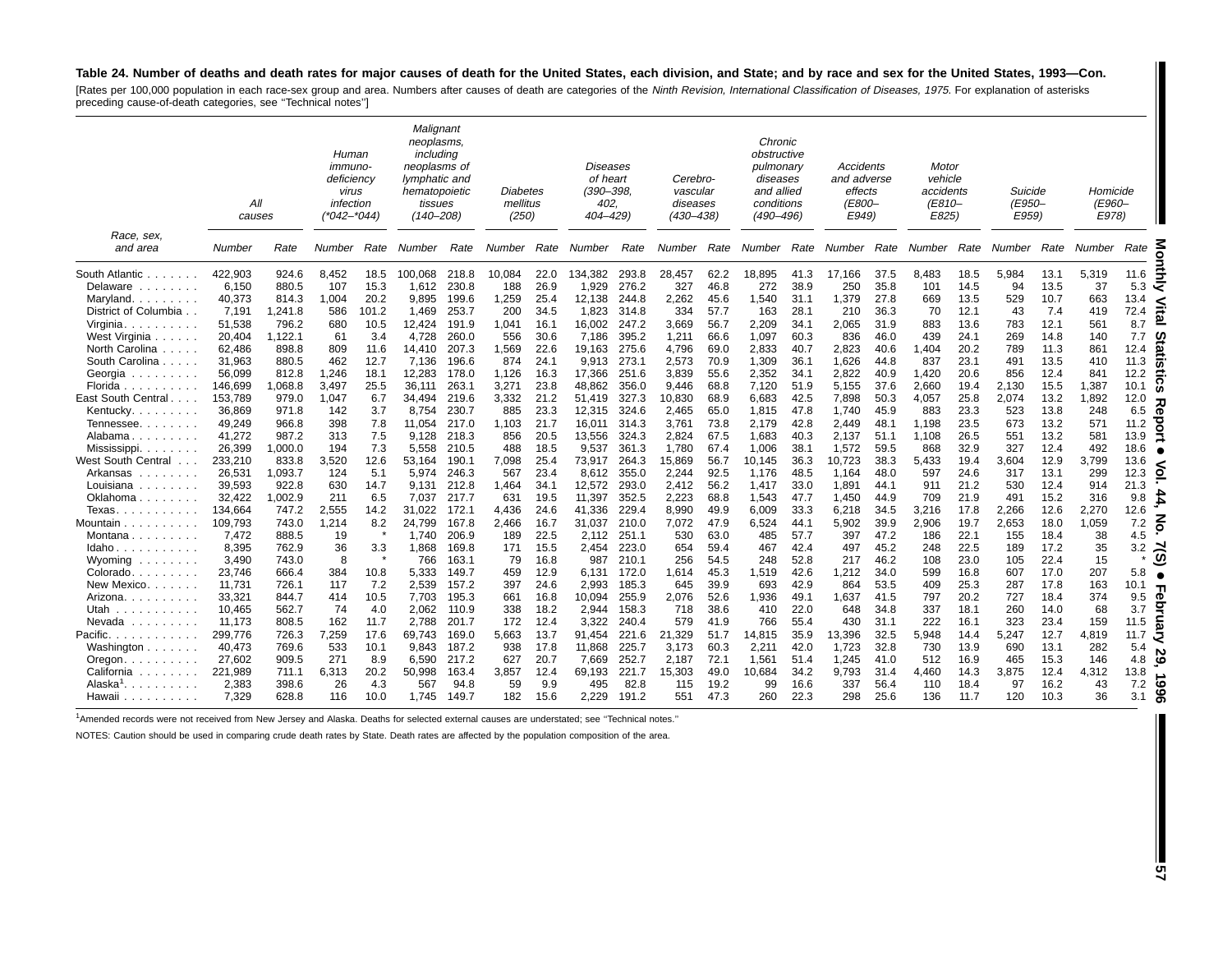### **58 Monthly Vital Statistics Report • Vol. 44, No. 7(S)** • February 29, 1996

### **Infant mortality**

 $\blacktriangleright$  In 1993, 33,466 infant deaths were reported; the infant mortality rate was 8.4 deaths per 1,000 live births (figure 9, table 25). (For definitions and background information on infant mortality rates, see ''Technical notes.'') Black infant, neonatal, and postneonatal mortality rates were higher than white infant rates.

 $\blacktriangleright$  Between 1992 and 1993, the infant, neonatal, and postneonatal mortality rates declined at different rates for black and white infants (table 26). The decrease was larger for black infants and neonates and smaller for black postneonates. No change occurred in the white neonatal rate.

 $\blacktriangleright$  The 10 leading causes of infant death did not change between 1992 and 1993, but the rankings of accidents (seventh) and perinatal infections (eighth) in 1992 reversed in 1993. Among the 10 leading causes of infant death, the first four congenital anomalies, sudden infant death syndrome (SIDS), short gestation and low birthweight, and respiratory distress syndrome (RDS)—accounted for 54 percent of all infant deaths in 1993. The infant mortality rate increased for 3 and decreased for 7 of the 10 leading causes of infant death (table 27).

 $\triangleright$  Differences between white and black infant mortality rates by cause are reflected in differences in the rankings of leading causes of infant death (table 28), in differences in the rates of increase or decrease for specific causes, and in differences in cause-specific infant mortality rates (table 29).

 $\bullet$  Between 1992 and 1993, decreases in mortality due to RDS, SIDS, congenital anomalies, other respiratory conditions, and perinatal infections made the largest contributions to the 1.4-percent decrease in the white infant mortality rate; further decrease was offset by increases in mortality due to short gestation and low birthweight.

• Decreases in mortality due to other respiratory conditions, congenital anomalies, and pneumonia and influenza made the largest contributions to the 1.9-percent decrease in the black infant mortality rate; further decrease was offset by increases in mortality due to short gestation and low birthweight; complications of labor and delivery; and complications of placenta, cord, and membranes.

 $\blacktriangleright$  The following causes were not ranked as leading causes of death and contributed relatively little to the overall change in the infant mortality rate: Anencephalus, congenital hydrocephalus, congenital anomalies of the genitourinary system, slow fetal growth and fetal malnutrition, and fetal distress. However, large decreases occurred in the death rates for these causes; and conversely, large increases occurred in the death rates for complications of labor and delivery, accidental mechanical suffocation, and child battering (table 29).



**Figure 9. Infant mortality rates by race: United States, 1950–93**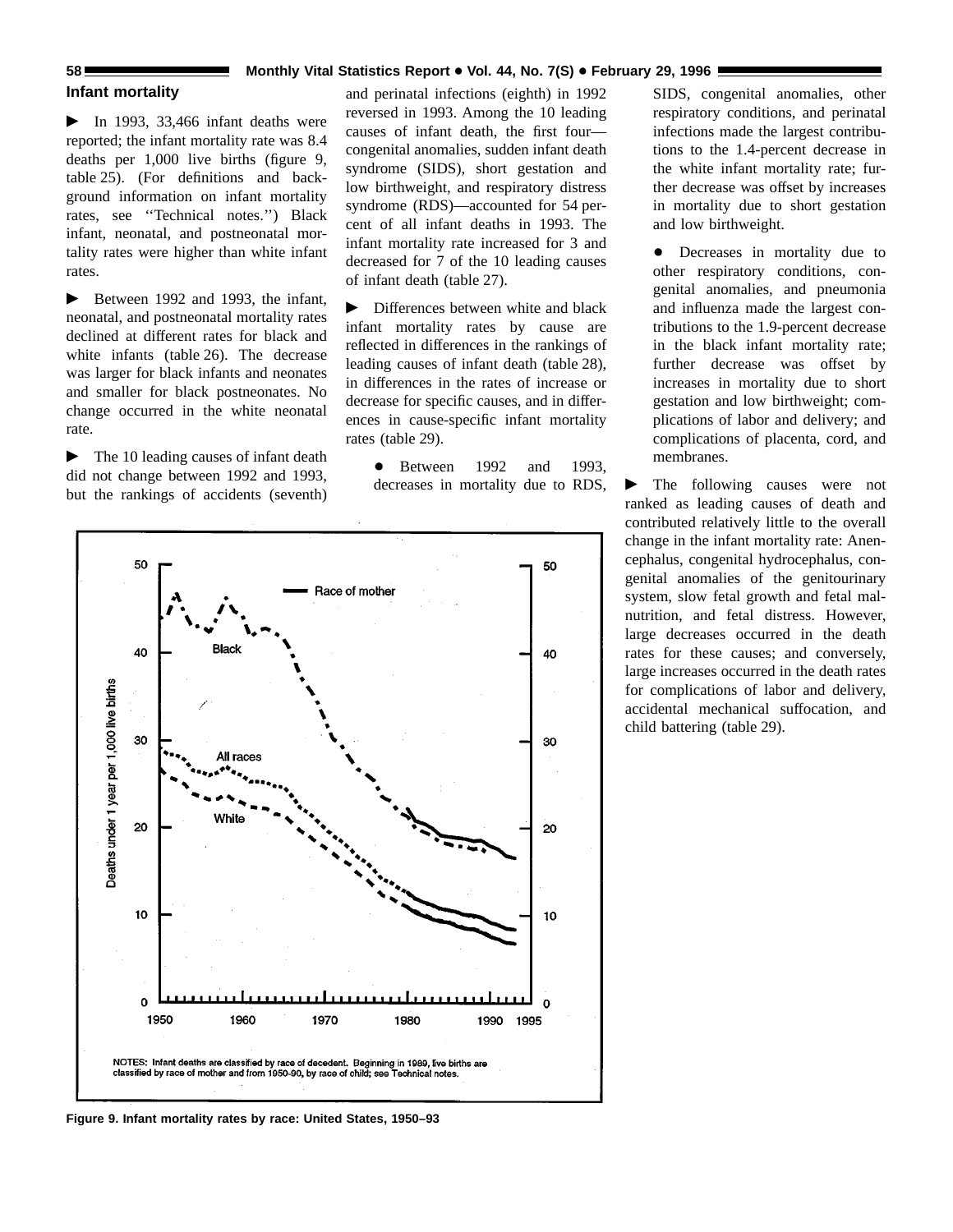### **Table 25. Number of infant and neonatal deaths and mortality rates, by race for the United States, each division, and State; and by sex for the United States, 1993**

[Rates per 1,000 live births in specified group. Number of live births based on race of mother, see ''Technical notes'']

|                                                      |                  |                   | Infant deaths   |            |                                 |              |                 |                   | Neonatal deaths |            |                          |              |
|------------------------------------------------------|------------------|-------------------|-----------------|------------|---------------------------------|--------------|-----------------|-------------------|-----------------|------------|--------------------------|--------------|
|                                                      | All races        |                   | White           |            | <b>Black</b>                    |              | All races       |                   | White           |            | Black                    |              |
| Race, sex, and area                                  | Number           | Rate <sup>1</sup> | Number          | Rate       | Number                          | Rate         | Number          | Rate <sup>1</sup> | Number          | Rate       | Number                   | Rate         |
| United States.                                       | 33,466           | 8.4               | 21,497          | 6.8        | 10,887                          | 16.5         | 21,174          | 5.3               | 13,506          | 4.3        | 7,044                    | 10.7         |
| Female                                               | 18,959<br>14,507 | 9.3<br>7.4        | 12,222<br>9,275 | 7.6<br>6.0 | 6,121<br>4,766                  | 18.3<br>14.7 | 11,780<br>9,394 | 5.7<br>4.8        | 7,499<br>6,007  | 4.6<br>3.9 | 3,927<br>3,117           | 11.8<br>9.6  |
|                                                      |                  |                   |                 |            |                                 |              |                 |                   |                 |            |                          |              |
| New England.                                         | 1,196            | 6.5               | 970             | 6.0        | 205<br>$\overline{\phantom{0}}$ | 13.1         | 835<br>66       | 4.6               | 671<br>66       | 4.1        | 152<br>$\qquad \qquad -$ | 9.7          |
| Maine<br>New Hampshire.                              | 102<br>87        | 6.8<br>5.6        | 102<br>86       | 6.9<br>5.7 | $\mathbf{1}$                    |              | 56              | 4.4<br>3.6        | 56              | 4.5<br>3.7 |                          |              |
| Vermont $\ldots \ldots \ldots \ldots \ldots$         | 50               | 6.7               | 49              | 6.7        | $\mathbf{1}$                    |              | 34              | 4.6               | 33              | 4.5        | 1                        |              |
| Massachusetts                                        | 524              | 6.2               | 416             | 5.7        | 95                              | 11.4         | 377             | 4.5               | 295             | 4.0        | 73                       | 8.7          |
| Rhode Island                                         | 102              | 7.3               | 87              | 7.1        | 15                              |              | 69              | 4.9               | 60              | 4.9        | 9                        |              |
| Connecticut                                          | 331              | 7.1               | 230             | 5.8<br>6.5 | 93                              | 15.6         | 233             | 5.0               | 161             | 4.1        | 69                       | 11.6         |
| Middle Atlantic<br>New York                          | 4,723<br>2,371   | 8.4<br>8.4        | 2,798<br>1,377  | 6.6        | 1,811<br>925                    | 16.8<br>15.4 | 3,206<br>1,623  | 5.7<br>5.7        | 1,955<br>959    | 4.5<br>4.6 | 1,180<br>616             | 11.0<br>10.3 |
| New Jersey $\ldots$ , $\ldots$ , $\ldots$ , $\ldots$ | 977              | 8.3               | 545             | 6.1        | 404                             | 17.5         | 653             | 5.5               | 376             | 4.2        | 259                      | 11.2         |
| Pennsylvania                                         | 1,375            | 8.6               | 876             | 6.6        | 482                             | 19.7         | 930             | 5.8               | 620             | 4.7        | 305                      | 12.5         |
| East North Central                                   | 5,986            | 9.3               | 3,806           | 7.4        | 2,117                           | 18.7         | 3,813           | 5.9               | 2,419           | 4.7        | 1,353                    | 11.9         |
|                                                      | 1,460<br>769     | 9.2<br>9.2        | 1,001<br>593    | 7.6<br>8.0 | 456<br>172                      | 17.9<br>18.3 | 952<br>464      | 6.0<br>5.5        | 656<br>358      | 5.0<br>4.9 | 294<br>104               | 11.5<br>11.1 |
| Indiana                                              | 1,880            | 9.9               | 1,016           | 7.1        | 842                             | 19.6         | 1,206           | 6.3               | 655             | 4.6        | 535                      | 12.5         |
| Michigan $\ldots \ldots \ldots \ldots \ldots$        | 1,326            | 9.5               | 778             | 7.1        | 532                             | 18.8         | 862             | 6.2               | 499             | 4.6        | 355                      | 12.5         |
| Wisconsin                                            | 551              | 7.9               | 418             | 7.0        | 115                             | 16.0         | 329             | 4.7               | 251             | 4.2        | 65                       | 9.1          |
| West North Central                                   | 2,093            | 8.1               | 1,635           | 7.2        | 369                             | 17.1         | 1,259           | 4.9               | 993             | 4.4        | 220                      | 10.2         |
| Minnesota $\ldots \ldots \ldots \ldots$              | 486              | 7.5               | 416             | 7.1        | 40                              | 14.1         | 295             | 4.6               | 256             | 4.4        | 22                       | 7.8          |
| $lowa.$<br>Missouri                                  | 261<br>633       | 6.9<br>8.4        | 232<br>436      | 6.4<br>7.1 | 25<br>193                       | 22.9<br>14.8 | 155<br>388      | 4.1<br>5.2        | 138<br>269      | 3.8<br>4.4 | 15<br>116                | 8.9          |
| North Dakota                                         | 69               | 7.9               | 61              | 7.9        | 2                               |              | 40              | 4.6               | 37              | 4.8        | 1                        |              |
| South Dakota                                         | 102              | 9.5               | 67              | 7.6        | $\overline{\phantom{m}}$        | $\star$      | 53              | 4.9               | 37              | 4.2        | $\overline{\phantom{0}}$ |              |
| Nebraska                                             | 212              | 9.1               | 176             | 8.3        | 33                              | 26.2         | 123             | 5.3               | 101             | 4.8        | 19                       |              |
| Kansas                                               | 330              | 8.8               | 247             | 7.5        | 76                              | 23.5         | 205             | 5.5               | 155             | 4.7        | 47                       | 14.5         |
| South Atlantic<br>Delaware                           | 6,451<br>93      | 9.6<br>8.8        | 3,188<br>45     | 6.9<br>5.7 | 3,181<br>48                     | 16.4<br>19.9 | 4,314<br>68     | 6.4<br>6.4        | 2,088<br>33     | 4.5<br>4.2 | 2,173<br>35              | 11.2<br>14.5 |
|                                                      | 738              | 9.8               | 295             | 6.3        | 434                             | 17.6         | 510             | 6.8               | 203             | 4.3        | 302                      | 12.2         |
| District of Columbia                                 | 185              | 17.4              | 10              |            | 175                             | 20.6         | 130             | 12.2              | 7               |            | 123                      | 14.5         |
|                                                      | 827              | 8.7               | 459             | 6.7        | 348                             | 14.9         | 550             | 5.8               | 300             | 4.4        | 239                      | 10.2         |
| West Virginia                                        | 188              | 8.6               | 169             | 8.1        | 18                              |              | 126             | 5.8               | 118             | 5.7        | 8                        |              |
| North Carolina.                                      | 1,066            | 10.5              | 534             | 7.7        | 503                             | 17.1         | 739             | 7.3               | 358             | 5.2        | 362                      | 12.3         |
| South Carolina                                       | 543<br>1,153     | 10.1<br>10.4      | 218<br>498      | 6.7<br>7.2 | 323<br>650                      | 15.7<br>16.3 | 368<br>751      | 6.8<br>6.8        | 144<br>311      | 4.4<br>4.5 | 223<br>436               | 10.9<br>10.9 |
| Florida                                              | 1,658            | 8.6               | 960             | 6.6        | 682                             | 15.3         | 1,072           | 5.6               | 614             | 4.2        | 445                      | 10.0         |
| East South Central                                   | 2,241            | 9.7               | 1,220           | 7.5        | 1,002                           | 15.7         | 1,382           | 6.0               | 745             | 4.6        | 627                      | 9.8          |
|                                                      | 432              | 8.2               | 360             | 7.6        | 69                              | 14.3         | 270             | 5.1               | 226             | 4.7        | 42                       | 8.7          |
| Tennessee                                            | 687              | 9.4               | 366             | 6.7        | 315                             | 17.9         | 403             | 5.5               | 207             | 3.8        | 193                      | 11.0         |
| Alabama<br>Mississippi                               | 638<br>484       | 10.3<br>11.5      | 315<br>179      | 7.9<br>8.4 | 318<br>300                      | 15.1<br>14.7 | 409<br>300      | 6.6<br>7.1        | 200<br>112      | 5.0<br>5.3 | 206<br>186               | 9.8<br>9.1   |
| West South Central                                   | 3,920            | 8.3               | 2,596           | 7.0        | 1,257                           | 14.9         | 2,327           | 4.9               | 1,523           | 4.1        | 773                      | 9.2          |
| Arkansas                                             | 342              | 10.0              | 236             | 9.1        | 105                             | 13.4         | 200             | 5.8               | 132             | 5.1        | 68                       | 8.7          |
| Louisiana                                            | 751              | 10.8              | 284             | 7.4        | 464                             | 15.6         | 471             | 6.8               | 173             | 4.5        | 296                      | 10.0         |
| Oklahoma                                             | 409              | 8.8               | 301             | 8.3        | 81                              | 16.4         | 208             | 4.5               | 141             | 3.9        | 54                       | 10.9         |
| Texas<br>Mountain                                    | 2,418<br>1,820   | 7.5<br>7.4        | 1,775<br>1,512  | 6.5<br>6.9 | 607<br>150                      | 14.6<br>18.0 | 1,448<br>1,029  | 4.5<br>4.2        | 1,077<br>871    | 4.0<br>4.0 | 355<br>79                | 8.5<br>9.5   |
| Montana                                              | 84               | 7.4               | 69              | 6.9        | 1                               |              | 51              | 4.5               | 44              | 4.4        |                          |              |
| Idaho                                                | 125              | 7.2               | 119             | 7.0        | $\mathbf{1}$                    |              | 62              | 3.6               | 61              | 3.6        | $\overline{\phantom{m}}$ |              |
| Wyoming $\ldots \ldots \ldots \ldots \ldots$         | 52               | 7.9               | 49              | 7.9        | $\mathbf{1}$                    |              | 30              | 4.6               | 29              | 4.7        | 1                        |              |
| Colorado                                             | 426              | 7.9               | 364             | 7.4        | 50                              | 17.0         | 229             | 4.2               | 199             | 4.0        | 25                       | 8.5          |
| New Mexico                                           | 235<br>525       | 8.4<br>7.6        | 169<br>411      | 7.3<br>6.9 | 12<br>53                        | 22.1         | 129<br>340      | 4.6<br>4.9        | 99<br>268       | 4.3        | 8<br>32                  |              |
| Arizona                                              | 223              | 6.0               | 212             | 6.0        | 4                               |              | 112             | 3.0               | 108             | 4.5<br>3.1 | 1                        | 13.3         |
| $N$ evada                                            | 150              | 6.7               | 119             | 6.2        | 28                              | 14.0         | 76              | 3.4               | 63              | 3.3        | 12                       |              |
| Pacific                                              | 5,036            | 6.8               | 3,772           | 6.3        | 795                             | 15.8         | 3,009           | 4.1               | 2,241           | 3.7        | 487                      | 9.7          |
| Washington                                           | 504              | 6.4               | 416             | 6.0        | 56                              | 17.8         | 255             | 3.2               | 215             | 3.1        | 29                       | 9.2          |
| Oregon $\ldots \ldots \ldots \ldots \ldots$          | 298              | 7.2               | 272             | 7.0        | 19                              |              | 154             | 3.7               | 141             | 3.6        | 8                        |              |
| California<br>Alaska.                                | 4,001<br>91      | 6.8<br>8.2        | 3,016<br>47     | 6.3<br>6.3 | 703<br>11                       | 15.6         | 2,445<br>51     | 4.2<br>4.6        | 1,839<br>28     | 3.8<br>3.7 | 437<br>8                 | 9.7          |
|                                                      | 142              | 7.2               | 21              | 3.8        | 6                               | $\star$      | 104             | 5.3               | 18              | $\star$    | 5                        |              |
|                                                      |                  |                   |                 |            |                                 |              |                 |                   |                 |            |                          |              |

 $1$ Includes races other than white and black.

NOTE: Caution should be used in comparing infant mortality rates by State.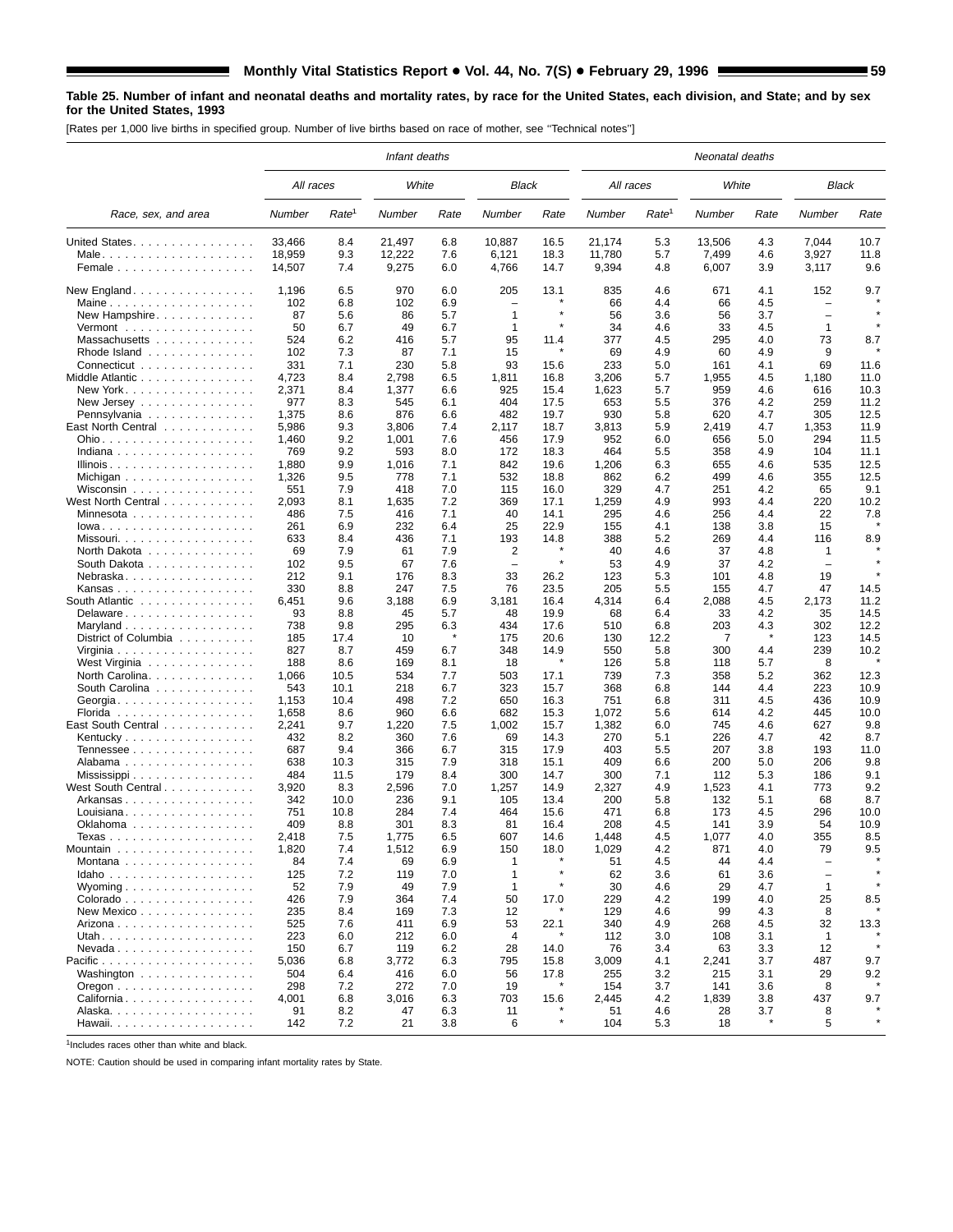### **Table 26. Infant, neonatal, and postneonatal mortality rates by race and sex: United States, 1940, 1950, 1960, 1970, and 1975–93**

[Rates are infant (under 1 year), neonatal (under 28 days), and postneonatal (28 days–12 months) deaths per 1,000 live births in specified group. Beginning in 1980, race for live births is tabulated according to race of mother; see ''Technical notes'']

| White<br>All races<br>Total<br>Black<br><b>Both</b><br><b>Both</b><br>Both<br>Both<br>Year<br>Male<br>Female<br>sexes<br>Male<br>Female<br>sexes<br>Male<br>Female<br>sexes<br>Male<br>sexes<br>Female<br>Race of mother <sup>1</sup><br>Infant mortality rate<br>9.3<br>8.4<br>7.4<br>6.8<br>7.6<br>6.0<br>14.1<br>15.6<br>12.5<br>16.5<br>18.3<br>14.7<br>8.5<br>9.4<br>7.6<br>6.9<br>7.7<br>6.1<br>14.4<br>15.7<br>13.1<br>16.8<br>15.3<br>18.4<br>8.9<br>10.0<br>7.8<br>7.3<br>8.3<br>6.3<br>15.1<br>16.5<br>13.6<br>17.6<br>19.4<br>15.7<br>9.2<br>10.3<br>7.6<br>8.5<br>6.6<br>15.5<br>17.0<br>14.0<br>18.0<br>19.6<br>16.2<br>8.1<br>9.0<br>9.8<br>10.8<br>8.8<br>8.1<br>7.1<br>16.3<br>17.6<br>15.0<br>18.6<br>20.0<br>17.2<br>10.0<br>11.0<br>8.9<br>8.4<br>9.4<br>7.3<br>16.1<br>17.3<br>14.8<br>18.5<br>20.0<br>17.0<br>10.1<br>11.2<br>8.9<br>8.5<br>9.5<br>7.5<br>18.1<br>14.8<br>18.8<br>20.6<br>16.8<br>16.5<br>9.9<br>10.4<br>11.5<br>9.1<br>8.8<br>7.7<br>16.7<br>18.5<br>14.9<br>18.9<br>20.9<br>16.8<br>10.6<br>11.9<br>9.3<br>9.2<br>10.4<br>7.9<br>16.8<br>18.3<br>15.3<br>19.0<br>20.8<br>17.2<br>10.8<br>11.9<br>9.6<br>9.3<br>10.4<br>8.2<br>17.1<br>18.4<br>15.7<br>19.2<br>20.7<br>17.6<br>9.6<br>8.5<br>20.0<br>22.0<br>11.2<br>12.3<br>10.0<br>10.7<br>17.8<br>19.4<br>16.1<br>18.0<br>10.2<br>9.9<br>8.7<br>20.1<br>20.5<br>22.5<br>18.4<br>11.5<br>12.8<br>11.1<br>18.3<br>16.5<br>20.8<br>22.5<br>11.9<br>13.1<br>10.7<br>11.5<br>9.1<br>18.8<br>20.4<br>17.2<br>19.0<br>10.3<br>20.2<br>21.9<br>22.2<br>24.2<br>20.2<br>12.6<br>13.9<br>11.2<br>10.9<br>12.1<br>9.5<br>18.4<br>Race of child <sup>2</sup><br>12.6<br>13.9<br>11.2<br>11.0<br>12.3<br>9.6<br>19.1<br>20.7<br>17.5<br>21.4<br>23.3<br>19.4<br>9.9<br>21.5<br>18.1<br>21.8<br>23.7<br>13.1<br>14.5<br>11.6<br>11.4<br>12.8<br>19.8<br>19.8<br>23.1<br>23.1<br>20.8<br>13.8<br>15.3<br>12.2<br>12.0<br>13.4<br>21.1<br>18.9<br>25.4<br>10.6<br>14.1<br>15.8<br>12.4<br>12.3<br>13.9<br>10.7<br>21.7<br>23.7<br>19.6<br>23.6<br>25.9<br>21.3<br>13.6<br>23.5<br>25.5<br>21.4<br>25.5<br>27.8<br>23.2<br>15.2<br>16.8<br>13.3<br>14.8<br>11.7<br>14.2<br>26.2<br>26.2<br>24.0<br>16.1<br>17.9<br>14.2<br>15.9<br>12.3<br>24.2<br>22.2<br>28.3<br>32.6<br>20.0<br>22.4<br>17.5<br>17.8<br>20.0<br>15.4<br>30.9<br>34.2<br>27.5<br>36.2<br>29.0<br>22.6<br>47.9<br>44.3<br>39.4<br>26.0<br>29.3<br>22.9<br>26.0<br>19.6<br>43.2<br>38.5<br>49.1<br>29.2<br>32.8<br>25.5<br>30.2<br>23.1<br>44.5<br>48.9<br>39.9<br>43.9<br>39.4<br>26.8<br>48.3<br>47.0<br>52.5<br>41.3<br>43.2<br>48.3<br>37.8<br>73.8<br>82.2<br>65.2<br>72.9<br>81.1<br>64.6<br>Race of mother <sup>1</sup><br>Neonatal mortality rate<br>3.9<br>5.3<br>5.7<br>4.8<br>4.3<br>4.6<br>9.0<br>9.9<br>8.1<br>10.7<br>11.8<br>9.6<br>5.4<br>5.8<br>4.9<br>4.3<br>4.7<br>4.0<br>9.2<br>10.0<br>8.3<br>10.8<br>11.8<br>9.8<br>6.2<br>9.5<br>5.6<br>5.0<br>4.5<br>5.0<br>4.0<br>10.5<br>8.5<br>11.2<br>12.6<br>9.9<br>5.8<br>6.5<br>5.2<br>4.8<br>5.4<br>4.2<br>9.9<br>10.8<br>8.9<br>11.6<br>12.7<br>10.4<br>6.2<br>6.8<br>5.6<br>5.1<br>5.7<br>4.6<br>10.3<br>11.1<br>9.5<br>11.9<br>12.8<br>11.0<br>6.9<br>12.1<br>6.3<br>5.7<br>5.3<br>5.8<br>4.7<br>10.3<br>11.2<br>9.4<br>13.1<br>10.9<br>6.5<br>7.1<br>5.8<br>5.4<br>6.0<br>4.8<br>10.7<br>11.7<br>9.6<br>12.3<br>13.5<br>11.1<br>6.7<br>7.4<br>6.0<br>5.7<br>6.3<br>5.1<br>10.8<br>11.8<br>9.7<br>12.3<br>13.6<br>11.0<br>12.6<br>7.0<br>7.8<br>6.1<br>6.0<br>6.8<br>5.2<br>11.0<br>12.0<br>10.0<br>13.8<br>11.4<br>7.0<br>7.7<br>6.3<br>6.1<br>6.7<br>5.4<br>10.9<br>11.7<br>10.1<br>12.3<br>13.2<br>11.4<br>7.3<br>8.0<br>6.5<br>6.3<br>7.0<br>5.6<br>11.4<br>12.5<br>10.3<br>12.9<br>14.2<br>11.6<br>8.5<br>5.9<br>13.6<br>7.7<br>6.9<br>6.7<br>7.4<br>12.0<br>13.2<br>10.9<br>14.9<br>12.3<br>8.0<br>8.8<br>7.2<br>7.0<br>7.7<br>6.2<br>12.5<br>13.5<br>11.5<br>14.0<br>15.2<br>12.8<br>9.3<br>8.2<br>8.5<br>7.6<br>7.4<br>6.5<br>13.2<br>14.3<br>12.1<br>14.6<br>15.9<br>13.3<br>Race of child <sup>2</sup><br>8.5<br>9.3<br>7.6<br>7.5<br>8.3<br>6.6<br>12.5<br>13.5<br>11.5<br>14.1<br>15.3<br>12.8<br>8.9<br>9.8<br>7.9<br>6.9<br>12.9<br>13.9<br>14.3<br>15.5<br>7.9<br>8.8<br>11.8<br>13.1<br>9.5<br>10.5<br>7.4<br>8.4<br>8.4<br>9.3<br>14.0<br>15.5<br>12.4<br>15.5<br>17.2<br>13.7<br>9.9<br>11.0<br>8.7<br>8.7<br>9.8<br>7.6<br>14.7<br>16.0<br>13.3<br>16.1<br>17.6<br>14.5<br>10.9<br>12.0<br>9.7<br>9.7<br>10.7<br>8.5<br>14.9<br>17.9<br>16.3<br>16.3<br>17.7<br>19.5<br>12.9<br>11.6<br>10.2<br>10.4<br>11.7<br>9.0<br>16.8<br>18.2<br>15.3<br>18.3<br>19.8<br>16.8<br>15.1<br>17.0<br>13.1<br>13.8<br>15.5<br>11.9<br>21.4<br>23.9<br>18.9<br>22.8<br>25.4<br>20.1<br>21.2<br>16.1<br>17.2<br>26.9<br>30.0<br>23.6<br>27.8<br>31.1<br>24.5<br>18.7<br>19.7<br>14.7<br>22.2<br>30.8<br>24.2<br>20.5<br>23.3<br>17.5<br>19.4<br>16.4<br>27.5<br>27.8<br>31.1<br>24.4<br>27.2<br>30.9<br>23.3<br>44.9<br>34.5<br>39.9<br>34.9<br>1940<br>28.8<br>32.6<br>24.7<br>39.7<br>44.8 |  |  |  |  |  | All other |  |
|-----------------------------------------------------------------------------------------------------------------------------------------------------------------------------------------------------------------------------------------------------------------------------------------------------------------------------------------------------------------------------------------------------------------------------------------------------------------------------------------------------------------------------------------------------------------------------------------------------------------------------------------------------------------------------------------------------------------------------------------------------------------------------------------------------------------------------------------------------------------------------------------------------------------------------------------------------------------------------------------------------------------------------------------------------------------------------------------------------------------------------------------------------------------------------------------------------------------------------------------------------------------------------------------------------------------------------------------------------------------------------------------------------------------------------------------------------------------------------------------------------------------------------------------------------------------------------------------------------------------------------------------------------------------------------------------------------------------------------------------------------------------------------------------------------------------------------------------------------------------------------------------------------------------------------------------------------------------------------------------------------------------------------------------------------------------------------------------------------------------------------------------------------------------------------------------------------------------------------------------------------------------------------------------------------------------------------------------------------------------------------------------------------------------------------------------------------------------------------------------------------------------------------------------------------------------------------------------------------------------------------------------------------------------------------------------------------------------------------------------------------------------------------------------------------------------------------------------------------------------------------------------------------------------------------------------------------------------------------------------------------------------------------------------------------------------------------------------------------------------------------------------------------------------------------------------------------------------------------------------------------------------------------------------------------------------------------------------------------------------------------------------------------------------------------------------------------------------------------------------------------------------------------------------------------------------------------------------------------------------------------------------------------------------------------------------------------------------------------------------------------------------------------------------------------------------------------------------------------------------------------------------------------------------------------------------------------------------------------------------------------------------------------------------------------------------------------------------------------------------------------------------------------------------------------------------------------------------------------------------------------------------------------------------------------------------------------------------------------------------------------------------------------------------------------------------------------------------------------------------------------------------------------------------------------------------------------------------------------------------------------------------------------------------------------------------------------------------------------------------------------------------------------------------------------------------------------------------------------------------------------------------------------------------------------------------------------------------------------------------------------------|--|--|--|--|--|-----------|--|
|                                                                                                                                                                                                                                                                                                                                                                                                                                                                                                                                                                                                                                                                                                                                                                                                                                                                                                                                                                                                                                                                                                                                                                                                                                                                                                                                                                                                                                                                                                                                                                                                                                                                                                                                                                                                                                                                                                                                                                                                                                                                                                                                                                                                                                                                                                                                                                                                                                                                                                                                                                                                                                                                                                                                                                                                                                                                                                                                                                                                                                                                                                                                                                                                                                                                                                                                                                                                                                                                                                                                                                                                                                                                                                                                                                                                                                                                                                                                                                                                                                                                                                                                                                                                                                                                                                                                                                                                                                                                                                                                                                                                                                                                                                                                                                                                                                                                                                                                                                                                           |  |  |  |  |  |           |  |
|                                                                                                                                                                                                                                                                                                                                                                                                                                                                                                                                                                                                                                                                                                                                                                                                                                                                                                                                                                                                                                                                                                                                                                                                                                                                                                                                                                                                                                                                                                                                                                                                                                                                                                                                                                                                                                                                                                                                                                                                                                                                                                                                                                                                                                                                                                                                                                                                                                                                                                                                                                                                                                                                                                                                                                                                                                                                                                                                                                                                                                                                                                                                                                                                                                                                                                                                                                                                                                                                                                                                                                                                                                                                                                                                                                                                                                                                                                                                                                                                                                                                                                                                                                                                                                                                                                                                                                                                                                                                                                                                                                                                                                                                                                                                                                                                                                                                                                                                                                                                           |  |  |  |  |  |           |  |
|                                                                                                                                                                                                                                                                                                                                                                                                                                                                                                                                                                                                                                                                                                                                                                                                                                                                                                                                                                                                                                                                                                                                                                                                                                                                                                                                                                                                                                                                                                                                                                                                                                                                                                                                                                                                                                                                                                                                                                                                                                                                                                                                                                                                                                                                                                                                                                                                                                                                                                                                                                                                                                                                                                                                                                                                                                                                                                                                                                                                                                                                                                                                                                                                                                                                                                                                                                                                                                                                                                                                                                                                                                                                                                                                                                                                                                                                                                                                                                                                                                                                                                                                                                                                                                                                                                                                                                                                                                                                                                                                                                                                                                                                                                                                                                                                                                                                                                                                                                                                           |  |  |  |  |  |           |  |
|                                                                                                                                                                                                                                                                                                                                                                                                                                                                                                                                                                                                                                                                                                                                                                                                                                                                                                                                                                                                                                                                                                                                                                                                                                                                                                                                                                                                                                                                                                                                                                                                                                                                                                                                                                                                                                                                                                                                                                                                                                                                                                                                                                                                                                                                                                                                                                                                                                                                                                                                                                                                                                                                                                                                                                                                                                                                                                                                                                                                                                                                                                                                                                                                                                                                                                                                                                                                                                                                                                                                                                                                                                                                                                                                                                                                                                                                                                                                                                                                                                                                                                                                                                                                                                                                                                                                                                                                                                                                                                                                                                                                                                                                                                                                                                                                                                                                                                                                                                                                           |  |  |  |  |  |           |  |
|                                                                                                                                                                                                                                                                                                                                                                                                                                                                                                                                                                                                                                                                                                                                                                                                                                                                                                                                                                                                                                                                                                                                                                                                                                                                                                                                                                                                                                                                                                                                                                                                                                                                                                                                                                                                                                                                                                                                                                                                                                                                                                                                                                                                                                                                                                                                                                                                                                                                                                                                                                                                                                                                                                                                                                                                                                                                                                                                                                                                                                                                                                                                                                                                                                                                                                                                                                                                                                                                                                                                                                                                                                                                                                                                                                                                                                                                                                                                                                                                                                                                                                                                                                                                                                                                                                                                                                                                                                                                                                                                                                                                                                                                                                                                                                                                                                                                                                                                                                                                           |  |  |  |  |  |           |  |
|                                                                                                                                                                                                                                                                                                                                                                                                                                                                                                                                                                                                                                                                                                                                                                                                                                                                                                                                                                                                                                                                                                                                                                                                                                                                                                                                                                                                                                                                                                                                                                                                                                                                                                                                                                                                                                                                                                                                                                                                                                                                                                                                                                                                                                                                                                                                                                                                                                                                                                                                                                                                                                                                                                                                                                                                                                                                                                                                                                                                                                                                                                                                                                                                                                                                                                                                                                                                                                                                                                                                                                                                                                                                                                                                                                                                                                                                                                                                                                                                                                                                                                                                                                                                                                                                                                                                                                                                                                                                                                                                                                                                                                                                                                                                                                                                                                                                                                                                                                                                           |  |  |  |  |  |           |  |
|                                                                                                                                                                                                                                                                                                                                                                                                                                                                                                                                                                                                                                                                                                                                                                                                                                                                                                                                                                                                                                                                                                                                                                                                                                                                                                                                                                                                                                                                                                                                                                                                                                                                                                                                                                                                                                                                                                                                                                                                                                                                                                                                                                                                                                                                                                                                                                                                                                                                                                                                                                                                                                                                                                                                                                                                                                                                                                                                                                                                                                                                                                                                                                                                                                                                                                                                                                                                                                                                                                                                                                                                                                                                                                                                                                                                                                                                                                                                                                                                                                                                                                                                                                                                                                                                                                                                                                                                                                                                                                                                                                                                                                                                                                                                                                                                                                                                                                                                                                                                           |  |  |  |  |  |           |  |
|                                                                                                                                                                                                                                                                                                                                                                                                                                                                                                                                                                                                                                                                                                                                                                                                                                                                                                                                                                                                                                                                                                                                                                                                                                                                                                                                                                                                                                                                                                                                                                                                                                                                                                                                                                                                                                                                                                                                                                                                                                                                                                                                                                                                                                                                                                                                                                                                                                                                                                                                                                                                                                                                                                                                                                                                                                                                                                                                                                                                                                                                                                                                                                                                                                                                                                                                                                                                                                                                                                                                                                                                                                                                                                                                                                                                                                                                                                                                                                                                                                                                                                                                                                                                                                                                                                                                                                                                                                                                                                                                                                                                                                                                                                                                                                                                                                                                                                                                                                                                           |  |  |  |  |  |           |  |
|                                                                                                                                                                                                                                                                                                                                                                                                                                                                                                                                                                                                                                                                                                                                                                                                                                                                                                                                                                                                                                                                                                                                                                                                                                                                                                                                                                                                                                                                                                                                                                                                                                                                                                                                                                                                                                                                                                                                                                                                                                                                                                                                                                                                                                                                                                                                                                                                                                                                                                                                                                                                                                                                                                                                                                                                                                                                                                                                                                                                                                                                                                                                                                                                                                                                                                                                                                                                                                                                                                                                                                                                                                                                                                                                                                                                                                                                                                                                                                                                                                                                                                                                                                                                                                                                                                                                                                                                                                                                                                                                                                                                                                                                                                                                                                                                                                                                                                                                                                                                           |  |  |  |  |  |           |  |
|                                                                                                                                                                                                                                                                                                                                                                                                                                                                                                                                                                                                                                                                                                                                                                                                                                                                                                                                                                                                                                                                                                                                                                                                                                                                                                                                                                                                                                                                                                                                                                                                                                                                                                                                                                                                                                                                                                                                                                                                                                                                                                                                                                                                                                                                                                                                                                                                                                                                                                                                                                                                                                                                                                                                                                                                                                                                                                                                                                                                                                                                                                                                                                                                                                                                                                                                                                                                                                                                                                                                                                                                                                                                                                                                                                                                                                                                                                                                                                                                                                                                                                                                                                                                                                                                                                                                                                                                                                                                                                                                                                                                                                                                                                                                                                                                                                                                                                                                                                                                           |  |  |  |  |  |           |  |
|                                                                                                                                                                                                                                                                                                                                                                                                                                                                                                                                                                                                                                                                                                                                                                                                                                                                                                                                                                                                                                                                                                                                                                                                                                                                                                                                                                                                                                                                                                                                                                                                                                                                                                                                                                                                                                                                                                                                                                                                                                                                                                                                                                                                                                                                                                                                                                                                                                                                                                                                                                                                                                                                                                                                                                                                                                                                                                                                                                                                                                                                                                                                                                                                                                                                                                                                                                                                                                                                                                                                                                                                                                                                                                                                                                                                                                                                                                                                                                                                                                                                                                                                                                                                                                                                                                                                                                                                                                                                                                                                                                                                                                                                                                                                                                                                                                                                                                                                                                                                           |  |  |  |  |  |           |  |
|                                                                                                                                                                                                                                                                                                                                                                                                                                                                                                                                                                                                                                                                                                                                                                                                                                                                                                                                                                                                                                                                                                                                                                                                                                                                                                                                                                                                                                                                                                                                                                                                                                                                                                                                                                                                                                                                                                                                                                                                                                                                                                                                                                                                                                                                                                                                                                                                                                                                                                                                                                                                                                                                                                                                                                                                                                                                                                                                                                                                                                                                                                                                                                                                                                                                                                                                                                                                                                                                                                                                                                                                                                                                                                                                                                                                                                                                                                                                                                                                                                                                                                                                                                                                                                                                                                                                                                                                                                                                                                                                                                                                                                                                                                                                                                                                                                                                                                                                                                                                           |  |  |  |  |  |           |  |
|                                                                                                                                                                                                                                                                                                                                                                                                                                                                                                                                                                                                                                                                                                                                                                                                                                                                                                                                                                                                                                                                                                                                                                                                                                                                                                                                                                                                                                                                                                                                                                                                                                                                                                                                                                                                                                                                                                                                                                                                                                                                                                                                                                                                                                                                                                                                                                                                                                                                                                                                                                                                                                                                                                                                                                                                                                                                                                                                                                                                                                                                                                                                                                                                                                                                                                                                                                                                                                                                                                                                                                                                                                                                                                                                                                                                                                                                                                                                                                                                                                                                                                                                                                                                                                                                                                                                                                                                                                                                                                                                                                                                                                                                                                                                                                                                                                                                                                                                                                                                           |  |  |  |  |  |           |  |
|                                                                                                                                                                                                                                                                                                                                                                                                                                                                                                                                                                                                                                                                                                                                                                                                                                                                                                                                                                                                                                                                                                                                                                                                                                                                                                                                                                                                                                                                                                                                                                                                                                                                                                                                                                                                                                                                                                                                                                                                                                                                                                                                                                                                                                                                                                                                                                                                                                                                                                                                                                                                                                                                                                                                                                                                                                                                                                                                                                                                                                                                                                                                                                                                                                                                                                                                                                                                                                                                                                                                                                                                                                                                                                                                                                                                                                                                                                                                                                                                                                                                                                                                                                                                                                                                                                                                                                                                                                                                                                                                                                                                                                                                                                                                                                                                                                                                                                                                                                                                           |  |  |  |  |  |           |  |
|                                                                                                                                                                                                                                                                                                                                                                                                                                                                                                                                                                                                                                                                                                                                                                                                                                                                                                                                                                                                                                                                                                                                                                                                                                                                                                                                                                                                                                                                                                                                                                                                                                                                                                                                                                                                                                                                                                                                                                                                                                                                                                                                                                                                                                                                                                                                                                                                                                                                                                                                                                                                                                                                                                                                                                                                                                                                                                                                                                                                                                                                                                                                                                                                                                                                                                                                                                                                                                                                                                                                                                                                                                                                                                                                                                                                                                                                                                                                                                                                                                                                                                                                                                                                                                                                                                                                                                                                                                                                                                                                                                                                                                                                                                                                                                                                                                                                                                                                                                                                           |  |  |  |  |  |           |  |
|                                                                                                                                                                                                                                                                                                                                                                                                                                                                                                                                                                                                                                                                                                                                                                                                                                                                                                                                                                                                                                                                                                                                                                                                                                                                                                                                                                                                                                                                                                                                                                                                                                                                                                                                                                                                                                                                                                                                                                                                                                                                                                                                                                                                                                                                                                                                                                                                                                                                                                                                                                                                                                                                                                                                                                                                                                                                                                                                                                                                                                                                                                                                                                                                                                                                                                                                                                                                                                                                                                                                                                                                                                                                                                                                                                                                                                                                                                                                                                                                                                                                                                                                                                                                                                                                                                                                                                                                                                                                                                                                                                                                                                                                                                                                                                                                                                                                                                                                                                                                           |  |  |  |  |  |           |  |
|                                                                                                                                                                                                                                                                                                                                                                                                                                                                                                                                                                                                                                                                                                                                                                                                                                                                                                                                                                                                                                                                                                                                                                                                                                                                                                                                                                                                                                                                                                                                                                                                                                                                                                                                                                                                                                                                                                                                                                                                                                                                                                                                                                                                                                                                                                                                                                                                                                                                                                                                                                                                                                                                                                                                                                                                                                                                                                                                                                                                                                                                                                                                                                                                                                                                                                                                                                                                                                                                                                                                                                                                                                                                                                                                                                                                                                                                                                                                                                                                                                                                                                                                                                                                                                                                                                                                                                                                                                                                                                                                                                                                                                                                                                                                                                                                                                                                                                                                                                                                           |  |  |  |  |  |           |  |
|                                                                                                                                                                                                                                                                                                                                                                                                                                                                                                                                                                                                                                                                                                                                                                                                                                                                                                                                                                                                                                                                                                                                                                                                                                                                                                                                                                                                                                                                                                                                                                                                                                                                                                                                                                                                                                                                                                                                                                                                                                                                                                                                                                                                                                                                                                                                                                                                                                                                                                                                                                                                                                                                                                                                                                                                                                                                                                                                                                                                                                                                                                                                                                                                                                                                                                                                                                                                                                                                                                                                                                                                                                                                                                                                                                                                                                                                                                                                                                                                                                                                                                                                                                                                                                                                                                                                                                                                                                                                                                                                                                                                                                                                                                                                                                                                                                                                                                                                                                                                           |  |  |  |  |  |           |  |
|                                                                                                                                                                                                                                                                                                                                                                                                                                                                                                                                                                                                                                                                                                                                                                                                                                                                                                                                                                                                                                                                                                                                                                                                                                                                                                                                                                                                                                                                                                                                                                                                                                                                                                                                                                                                                                                                                                                                                                                                                                                                                                                                                                                                                                                                                                                                                                                                                                                                                                                                                                                                                                                                                                                                                                                                                                                                                                                                                                                                                                                                                                                                                                                                                                                                                                                                                                                                                                                                                                                                                                                                                                                                                                                                                                                                                                                                                                                                                                                                                                                                                                                                                                                                                                                                                                                                                                                                                                                                                                                                                                                                                                                                                                                                                                                                                                                                                                                                                                                                           |  |  |  |  |  |           |  |
|                                                                                                                                                                                                                                                                                                                                                                                                                                                                                                                                                                                                                                                                                                                                                                                                                                                                                                                                                                                                                                                                                                                                                                                                                                                                                                                                                                                                                                                                                                                                                                                                                                                                                                                                                                                                                                                                                                                                                                                                                                                                                                                                                                                                                                                                                                                                                                                                                                                                                                                                                                                                                                                                                                                                                                                                                                                                                                                                                                                                                                                                                                                                                                                                                                                                                                                                                                                                                                                                                                                                                                                                                                                                                                                                                                                                                                                                                                                                                                                                                                                                                                                                                                                                                                                                                                                                                                                                                                                                                                                                                                                                                                                                                                                                                                                                                                                                                                                                                                                                           |  |  |  |  |  |           |  |
|                                                                                                                                                                                                                                                                                                                                                                                                                                                                                                                                                                                                                                                                                                                                                                                                                                                                                                                                                                                                                                                                                                                                                                                                                                                                                                                                                                                                                                                                                                                                                                                                                                                                                                                                                                                                                                                                                                                                                                                                                                                                                                                                                                                                                                                                                                                                                                                                                                                                                                                                                                                                                                                                                                                                                                                                                                                                                                                                                                                                                                                                                                                                                                                                                                                                                                                                                                                                                                                                                                                                                                                                                                                                                                                                                                                                                                                                                                                                                                                                                                                                                                                                                                                                                                                                                                                                                                                                                                                                                                                                                                                                                                                                                                                                                                                                                                                                                                                                                                                                           |  |  |  |  |  |           |  |
|                                                                                                                                                                                                                                                                                                                                                                                                                                                                                                                                                                                                                                                                                                                                                                                                                                                                                                                                                                                                                                                                                                                                                                                                                                                                                                                                                                                                                                                                                                                                                                                                                                                                                                                                                                                                                                                                                                                                                                                                                                                                                                                                                                                                                                                                                                                                                                                                                                                                                                                                                                                                                                                                                                                                                                                                                                                                                                                                                                                                                                                                                                                                                                                                                                                                                                                                                                                                                                                                                                                                                                                                                                                                                                                                                                                                                                                                                                                                                                                                                                                                                                                                                                                                                                                                                                                                                                                                                                                                                                                                                                                                                                                                                                                                                                                                                                                                                                                                                                                                           |  |  |  |  |  |           |  |
|                                                                                                                                                                                                                                                                                                                                                                                                                                                                                                                                                                                                                                                                                                                                                                                                                                                                                                                                                                                                                                                                                                                                                                                                                                                                                                                                                                                                                                                                                                                                                                                                                                                                                                                                                                                                                                                                                                                                                                                                                                                                                                                                                                                                                                                                                                                                                                                                                                                                                                                                                                                                                                                                                                                                                                                                                                                                                                                                                                                                                                                                                                                                                                                                                                                                                                                                                                                                                                                                                                                                                                                                                                                                                                                                                                                                                                                                                                                                                                                                                                                                                                                                                                                                                                                                                                                                                                                                                                                                                                                                                                                                                                                                                                                                                                                                                                                                                                                                                                                                           |  |  |  |  |  |           |  |
|                                                                                                                                                                                                                                                                                                                                                                                                                                                                                                                                                                                                                                                                                                                                                                                                                                                                                                                                                                                                                                                                                                                                                                                                                                                                                                                                                                                                                                                                                                                                                                                                                                                                                                                                                                                                                                                                                                                                                                                                                                                                                                                                                                                                                                                                                                                                                                                                                                                                                                                                                                                                                                                                                                                                                                                                                                                                                                                                                                                                                                                                                                                                                                                                                                                                                                                                                                                                                                                                                                                                                                                                                                                                                                                                                                                                                                                                                                                                                                                                                                                                                                                                                                                                                                                                                                                                                                                                                                                                                                                                                                                                                                                                                                                                                                                                                                                                                                                                                                                                           |  |  |  |  |  |           |  |
|                                                                                                                                                                                                                                                                                                                                                                                                                                                                                                                                                                                                                                                                                                                                                                                                                                                                                                                                                                                                                                                                                                                                                                                                                                                                                                                                                                                                                                                                                                                                                                                                                                                                                                                                                                                                                                                                                                                                                                                                                                                                                                                                                                                                                                                                                                                                                                                                                                                                                                                                                                                                                                                                                                                                                                                                                                                                                                                                                                                                                                                                                                                                                                                                                                                                                                                                                                                                                                                                                                                                                                                                                                                                                                                                                                                                                                                                                                                                                                                                                                                                                                                                                                                                                                                                                                                                                                                                                                                                                                                                                                                                                                                                                                                                                                                                                                                                                                                                                                                                           |  |  |  |  |  |           |  |
|                                                                                                                                                                                                                                                                                                                                                                                                                                                                                                                                                                                                                                                                                                                                                                                                                                                                                                                                                                                                                                                                                                                                                                                                                                                                                                                                                                                                                                                                                                                                                                                                                                                                                                                                                                                                                                                                                                                                                                                                                                                                                                                                                                                                                                                                                                                                                                                                                                                                                                                                                                                                                                                                                                                                                                                                                                                                                                                                                                                                                                                                                                                                                                                                                                                                                                                                                                                                                                                                                                                                                                                                                                                                                                                                                                                                                                                                                                                                                                                                                                                                                                                                                                                                                                                                                                                                                                                                                                                                                                                                                                                                                                                                                                                                                                                                                                                                                                                                                                                                           |  |  |  |  |  |           |  |
|                                                                                                                                                                                                                                                                                                                                                                                                                                                                                                                                                                                                                                                                                                                                                                                                                                                                                                                                                                                                                                                                                                                                                                                                                                                                                                                                                                                                                                                                                                                                                                                                                                                                                                                                                                                                                                                                                                                                                                                                                                                                                                                                                                                                                                                                                                                                                                                                                                                                                                                                                                                                                                                                                                                                                                                                                                                                                                                                                                                                                                                                                                                                                                                                                                                                                                                                                                                                                                                                                                                                                                                                                                                                                                                                                                                                                                                                                                                                                                                                                                                                                                                                                                                                                                                                                                                                                                                                                                                                                                                                                                                                                                                                                                                                                                                                                                                                                                                                                                                                           |  |  |  |  |  |           |  |
|                                                                                                                                                                                                                                                                                                                                                                                                                                                                                                                                                                                                                                                                                                                                                                                                                                                                                                                                                                                                                                                                                                                                                                                                                                                                                                                                                                                                                                                                                                                                                                                                                                                                                                                                                                                                                                                                                                                                                                                                                                                                                                                                                                                                                                                                                                                                                                                                                                                                                                                                                                                                                                                                                                                                                                                                                                                                                                                                                                                                                                                                                                                                                                                                                                                                                                                                                                                                                                                                                                                                                                                                                                                                                                                                                                                                                                                                                                                                                                                                                                                                                                                                                                                                                                                                                                                                                                                                                                                                                                                                                                                                                                                                                                                                                                                                                                                                                                                                                                                                           |  |  |  |  |  |           |  |
|                                                                                                                                                                                                                                                                                                                                                                                                                                                                                                                                                                                                                                                                                                                                                                                                                                                                                                                                                                                                                                                                                                                                                                                                                                                                                                                                                                                                                                                                                                                                                                                                                                                                                                                                                                                                                                                                                                                                                                                                                                                                                                                                                                                                                                                                                                                                                                                                                                                                                                                                                                                                                                                                                                                                                                                                                                                                                                                                                                                                                                                                                                                                                                                                                                                                                                                                                                                                                                                                                                                                                                                                                                                                                                                                                                                                                                                                                                                                                                                                                                                                                                                                                                                                                                                                                                                                                                                                                                                                                                                                                                                                                                                                                                                                                                                                                                                                                                                                                                                                           |  |  |  |  |  |           |  |
|                                                                                                                                                                                                                                                                                                                                                                                                                                                                                                                                                                                                                                                                                                                                                                                                                                                                                                                                                                                                                                                                                                                                                                                                                                                                                                                                                                                                                                                                                                                                                                                                                                                                                                                                                                                                                                                                                                                                                                                                                                                                                                                                                                                                                                                                                                                                                                                                                                                                                                                                                                                                                                                                                                                                                                                                                                                                                                                                                                                                                                                                                                                                                                                                                                                                                                                                                                                                                                                                                                                                                                                                                                                                                                                                                                                                                                                                                                                                                                                                                                                                                                                                                                                                                                                                                                                                                                                                                                                                                                                                                                                                                                                                                                                                                                                                                                                                                                                                                                                                           |  |  |  |  |  |           |  |
|                                                                                                                                                                                                                                                                                                                                                                                                                                                                                                                                                                                                                                                                                                                                                                                                                                                                                                                                                                                                                                                                                                                                                                                                                                                                                                                                                                                                                                                                                                                                                                                                                                                                                                                                                                                                                                                                                                                                                                                                                                                                                                                                                                                                                                                                                                                                                                                                                                                                                                                                                                                                                                                                                                                                                                                                                                                                                                                                                                                                                                                                                                                                                                                                                                                                                                                                                                                                                                                                                                                                                                                                                                                                                                                                                                                                                                                                                                                                                                                                                                                                                                                                                                                                                                                                                                                                                                                                                                                                                                                                                                                                                                                                                                                                                                                                                                                                                                                                                                                                           |  |  |  |  |  |           |  |
|                                                                                                                                                                                                                                                                                                                                                                                                                                                                                                                                                                                                                                                                                                                                                                                                                                                                                                                                                                                                                                                                                                                                                                                                                                                                                                                                                                                                                                                                                                                                                                                                                                                                                                                                                                                                                                                                                                                                                                                                                                                                                                                                                                                                                                                                                                                                                                                                                                                                                                                                                                                                                                                                                                                                                                                                                                                                                                                                                                                                                                                                                                                                                                                                                                                                                                                                                                                                                                                                                                                                                                                                                                                                                                                                                                                                                                                                                                                                                                                                                                                                                                                                                                                                                                                                                                                                                                                                                                                                                                                                                                                                                                                                                                                                                                                                                                                                                                                                                                                                           |  |  |  |  |  |           |  |
|                                                                                                                                                                                                                                                                                                                                                                                                                                                                                                                                                                                                                                                                                                                                                                                                                                                                                                                                                                                                                                                                                                                                                                                                                                                                                                                                                                                                                                                                                                                                                                                                                                                                                                                                                                                                                                                                                                                                                                                                                                                                                                                                                                                                                                                                                                                                                                                                                                                                                                                                                                                                                                                                                                                                                                                                                                                                                                                                                                                                                                                                                                                                                                                                                                                                                                                                                                                                                                                                                                                                                                                                                                                                                                                                                                                                                                                                                                                                                                                                                                                                                                                                                                                                                                                                                                                                                                                                                                                                                                                                                                                                                                                                                                                                                                                                                                                                                                                                                                                                           |  |  |  |  |  |           |  |
|                                                                                                                                                                                                                                                                                                                                                                                                                                                                                                                                                                                                                                                                                                                                                                                                                                                                                                                                                                                                                                                                                                                                                                                                                                                                                                                                                                                                                                                                                                                                                                                                                                                                                                                                                                                                                                                                                                                                                                                                                                                                                                                                                                                                                                                                                                                                                                                                                                                                                                                                                                                                                                                                                                                                                                                                                                                                                                                                                                                                                                                                                                                                                                                                                                                                                                                                                                                                                                                                                                                                                                                                                                                                                                                                                                                                                                                                                                                                                                                                                                                                                                                                                                                                                                                                                                                                                                                                                                                                                                                                                                                                                                                                                                                                                                                                                                                                                                                                                                                                           |  |  |  |  |  |           |  |
|                                                                                                                                                                                                                                                                                                                                                                                                                                                                                                                                                                                                                                                                                                                                                                                                                                                                                                                                                                                                                                                                                                                                                                                                                                                                                                                                                                                                                                                                                                                                                                                                                                                                                                                                                                                                                                                                                                                                                                                                                                                                                                                                                                                                                                                                                                                                                                                                                                                                                                                                                                                                                                                                                                                                                                                                                                                                                                                                                                                                                                                                                                                                                                                                                                                                                                                                                                                                                                                                                                                                                                                                                                                                                                                                                                                                                                                                                                                                                                                                                                                                                                                                                                                                                                                                                                                                                                                                                                                                                                                                                                                                                                                                                                                                                                                                                                                                                                                                                                                                           |  |  |  |  |  |           |  |
|                                                                                                                                                                                                                                                                                                                                                                                                                                                                                                                                                                                                                                                                                                                                                                                                                                                                                                                                                                                                                                                                                                                                                                                                                                                                                                                                                                                                                                                                                                                                                                                                                                                                                                                                                                                                                                                                                                                                                                                                                                                                                                                                                                                                                                                                                                                                                                                                                                                                                                                                                                                                                                                                                                                                                                                                                                                                                                                                                                                                                                                                                                                                                                                                                                                                                                                                                                                                                                                                                                                                                                                                                                                                                                                                                                                                                                                                                                                                                                                                                                                                                                                                                                                                                                                                                                                                                                                                                                                                                                                                                                                                                                                                                                                                                                                                                                                                                                                                                                                                           |  |  |  |  |  |           |  |
|                                                                                                                                                                                                                                                                                                                                                                                                                                                                                                                                                                                                                                                                                                                                                                                                                                                                                                                                                                                                                                                                                                                                                                                                                                                                                                                                                                                                                                                                                                                                                                                                                                                                                                                                                                                                                                                                                                                                                                                                                                                                                                                                                                                                                                                                                                                                                                                                                                                                                                                                                                                                                                                                                                                                                                                                                                                                                                                                                                                                                                                                                                                                                                                                                                                                                                                                                                                                                                                                                                                                                                                                                                                                                                                                                                                                                                                                                                                                                                                                                                                                                                                                                                                                                                                                                                                                                                                                                                                                                                                                                                                                                                                                                                                                                                                                                                                                                                                                                                                                           |  |  |  |  |  |           |  |
|                                                                                                                                                                                                                                                                                                                                                                                                                                                                                                                                                                                                                                                                                                                                                                                                                                                                                                                                                                                                                                                                                                                                                                                                                                                                                                                                                                                                                                                                                                                                                                                                                                                                                                                                                                                                                                                                                                                                                                                                                                                                                                                                                                                                                                                                                                                                                                                                                                                                                                                                                                                                                                                                                                                                                                                                                                                                                                                                                                                                                                                                                                                                                                                                                                                                                                                                                                                                                                                                                                                                                                                                                                                                                                                                                                                                                                                                                                                                                                                                                                                                                                                                                                                                                                                                                                                                                                                                                                                                                                                                                                                                                                                                                                                                                                                                                                                                                                                                                                                                           |  |  |  |  |  |           |  |
|                                                                                                                                                                                                                                                                                                                                                                                                                                                                                                                                                                                                                                                                                                                                                                                                                                                                                                                                                                                                                                                                                                                                                                                                                                                                                                                                                                                                                                                                                                                                                                                                                                                                                                                                                                                                                                                                                                                                                                                                                                                                                                                                                                                                                                                                                                                                                                                                                                                                                                                                                                                                                                                                                                                                                                                                                                                                                                                                                                                                                                                                                                                                                                                                                                                                                                                                                                                                                                                                                                                                                                                                                                                                                                                                                                                                                                                                                                                                                                                                                                                                                                                                                                                                                                                                                                                                                                                                                                                                                                                                                                                                                                                                                                                                                                                                                                                                                                                                                                                                           |  |  |  |  |  |           |  |
|                                                                                                                                                                                                                                                                                                                                                                                                                                                                                                                                                                                                                                                                                                                                                                                                                                                                                                                                                                                                                                                                                                                                                                                                                                                                                                                                                                                                                                                                                                                                                                                                                                                                                                                                                                                                                                                                                                                                                                                                                                                                                                                                                                                                                                                                                                                                                                                                                                                                                                                                                                                                                                                                                                                                                                                                                                                                                                                                                                                                                                                                                                                                                                                                                                                                                                                                                                                                                                                                                                                                                                                                                                                                                                                                                                                                                                                                                                                                                                                                                                                                                                                                                                                                                                                                                                                                                                                                                                                                                                                                                                                                                                                                                                                                                                                                                                                                                                                                                                                                           |  |  |  |  |  |           |  |
|                                                                                                                                                                                                                                                                                                                                                                                                                                                                                                                                                                                                                                                                                                                                                                                                                                                                                                                                                                                                                                                                                                                                                                                                                                                                                                                                                                                                                                                                                                                                                                                                                                                                                                                                                                                                                                                                                                                                                                                                                                                                                                                                                                                                                                                                                                                                                                                                                                                                                                                                                                                                                                                                                                                                                                                                                                                                                                                                                                                                                                                                                                                                                                                                                                                                                                                                                                                                                                                                                                                                                                                                                                                                                                                                                                                                                                                                                                                                                                                                                                                                                                                                                                                                                                                                                                                                                                                                                                                                                                                                                                                                                                                                                                                                                                                                                                                                                                                                                                                                           |  |  |  |  |  |           |  |
|                                                                                                                                                                                                                                                                                                                                                                                                                                                                                                                                                                                                                                                                                                                                                                                                                                                                                                                                                                                                                                                                                                                                                                                                                                                                                                                                                                                                                                                                                                                                                                                                                                                                                                                                                                                                                                                                                                                                                                                                                                                                                                                                                                                                                                                                                                                                                                                                                                                                                                                                                                                                                                                                                                                                                                                                                                                                                                                                                                                                                                                                                                                                                                                                                                                                                                                                                                                                                                                                                                                                                                                                                                                                                                                                                                                                                                                                                                                                                                                                                                                                                                                                                                                                                                                                                                                                                                                                                                                                                                                                                                                                                                                                                                                                                                                                                                                                                                                                                                                                           |  |  |  |  |  |           |  |
|                                                                                                                                                                                                                                                                                                                                                                                                                                                                                                                                                                                                                                                                                                                                                                                                                                                                                                                                                                                                                                                                                                                                                                                                                                                                                                                                                                                                                                                                                                                                                                                                                                                                                                                                                                                                                                                                                                                                                                                                                                                                                                                                                                                                                                                                                                                                                                                                                                                                                                                                                                                                                                                                                                                                                                                                                                                                                                                                                                                                                                                                                                                                                                                                                                                                                                                                                                                                                                                                                                                                                                                                                                                                                                                                                                                                                                                                                                                                                                                                                                                                                                                                                                                                                                                                                                                                                                                                                                                                                                                                                                                                                                                                                                                                                                                                                                                                                                                                                                                                           |  |  |  |  |  |           |  |
|                                                                                                                                                                                                                                                                                                                                                                                                                                                                                                                                                                                                                                                                                                                                                                                                                                                                                                                                                                                                                                                                                                                                                                                                                                                                                                                                                                                                                                                                                                                                                                                                                                                                                                                                                                                                                                                                                                                                                                                                                                                                                                                                                                                                                                                                                                                                                                                                                                                                                                                                                                                                                                                                                                                                                                                                                                                                                                                                                                                                                                                                                                                                                                                                                                                                                                                                                                                                                                                                                                                                                                                                                                                                                                                                                                                                                                                                                                                                                                                                                                                                                                                                                                                                                                                                                                                                                                                                                                                                                                                                                                                                                                                                                                                                                                                                                                                                                                                                                                                                           |  |  |  |  |  |           |  |
|                                                                                                                                                                                                                                                                                                                                                                                                                                                                                                                                                                                                                                                                                                                                                                                                                                                                                                                                                                                                                                                                                                                                                                                                                                                                                                                                                                                                                                                                                                                                                                                                                                                                                                                                                                                                                                                                                                                                                                                                                                                                                                                                                                                                                                                                                                                                                                                                                                                                                                                                                                                                                                                                                                                                                                                                                                                                                                                                                                                                                                                                                                                                                                                                                                                                                                                                                                                                                                                                                                                                                                                                                                                                                                                                                                                                                                                                                                                                                                                                                                                                                                                                                                                                                                                                                                                                                                                                                                                                                                                                                                                                                                                                                                                                                                                                                                                                                                                                                                                                           |  |  |  |  |  |           |  |
|                                                                                                                                                                                                                                                                                                                                                                                                                                                                                                                                                                                                                                                                                                                                                                                                                                                                                                                                                                                                                                                                                                                                                                                                                                                                                                                                                                                                                                                                                                                                                                                                                                                                                                                                                                                                                                                                                                                                                                                                                                                                                                                                                                                                                                                                                                                                                                                                                                                                                                                                                                                                                                                                                                                                                                                                                                                                                                                                                                                                                                                                                                                                                                                                                                                                                                                                                                                                                                                                                                                                                                                                                                                                                                                                                                                                                                                                                                                                                                                                                                                                                                                                                                                                                                                                                                                                                                                                                                                                                                                                                                                                                                                                                                                                                                                                                                                                                                                                                                                                           |  |  |  |  |  |           |  |
|                                                                                                                                                                                                                                                                                                                                                                                                                                                                                                                                                                                                                                                                                                                                                                                                                                                                                                                                                                                                                                                                                                                                                                                                                                                                                                                                                                                                                                                                                                                                                                                                                                                                                                                                                                                                                                                                                                                                                                                                                                                                                                                                                                                                                                                                                                                                                                                                                                                                                                                                                                                                                                                                                                                                                                                                                                                                                                                                                                                                                                                                                                                                                                                                                                                                                                                                                                                                                                                                                                                                                                                                                                                                                                                                                                                                                                                                                                                                                                                                                                                                                                                                                                                                                                                                                                                                                                                                                                                                                                                                                                                                                                                                                                                                                                                                                                                                                                                                                                                                           |  |  |  |  |  |           |  |
|                                                                                                                                                                                                                                                                                                                                                                                                                                                                                                                                                                                                                                                                                                                                                                                                                                                                                                                                                                                                                                                                                                                                                                                                                                                                                                                                                                                                                                                                                                                                                                                                                                                                                                                                                                                                                                                                                                                                                                                                                                                                                                                                                                                                                                                                                                                                                                                                                                                                                                                                                                                                                                                                                                                                                                                                                                                                                                                                                                                                                                                                                                                                                                                                                                                                                                                                                                                                                                                                                                                                                                                                                                                                                                                                                                                                                                                                                                                                                                                                                                                                                                                                                                                                                                                                                                                                                                                                                                                                                                                                                                                                                                                                                                                                                                                                                                                                                                                                                                                                           |  |  |  |  |  |           |  |
|                                                                                                                                                                                                                                                                                                                                                                                                                                                                                                                                                                                                                                                                                                                                                                                                                                                                                                                                                                                                                                                                                                                                                                                                                                                                                                                                                                                                                                                                                                                                                                                                                                                                                                                                                                                                                                                                                                                                                                                                                                                                                                                                                                                                                                                                                                                                                                                                                                                                                                                                                                                                                                                                                                                                                                                                                                                                                                                                                                                                                                                                                                                                                                                                                                                                                                                                                                                                                                                                                                                                                                                                                                                                                                                                                                                                                                                                                                                                                                                                                                                                                                                                                                                                                                                                                                                                                                                                                                                                                                                                                                                                                                                                                                                                                                                                                                                                                                                                                                                                           |  |  |  |  |  |           |  |
|                                                                                                                                                                                                                                                                                                                                                                                                                                                                                                                                                                                                                                                                                                                                                                                                                                                                                                                                                                                                                                                                                                                                                                                                                                                                                                                                                                                                                                                                                                                                                                                                                                                                                                                                                                                                                                                                                                                                                                                                                                                                                                                                                                                                                                                                                                                                                                                                                                                                                                                                                                                                                                                                                                                                                                                                                                                                                                                                                                                                                                                                                                                                                                                                                                                                                                                                                                                                                                                                                                                                                                                                                                                                                                                                                                                                                                                                                                                                                                                                                                                                                                                                                                                                                                                                                                                                                                                                                                                                                                                                                                                                                                                                                                                                                                                                                                                                                                                                                                                                           |  |  |  |  |  |           |  |
|                                                                                                                                                                                                                                                                                                                                                                                                                                                                                                                                                                                                                                                                                                                                                                                                                                                                                                                                                                                                                                                                                                                                                                                                                                                                                                                                                                                                                                                                                                                                                                                                                                                                                                                                                                                                                                                                                                                                                                                                                                                                                                                                                                                                                                                                                                                                                                                                                                                                                                                                                                                                                                                                                                                                                                                                                                                                                                                                                                                                                                                                                                                                                                                                                                                                                                                                                                                                                                                                                                                                                                                                                                                                                                                                                                                                                                                                                                                                                                                                                                                                                                                                                                                                                                                                                                                                                                                                                                                                                                                                                                                                                                                                                                                                                                                                                                                                                                                                                                                                           |  |  |  |  |  |           |  |
|                                                                                                                                                                                                                                                                                                                                                                                                                                                                                                                                                                                                                                                                                                                                                                                                                                                                                                                                                                                                                                                                                                                                                                                                                                                                                                                                                                                                                                                                                                                                                                                                                                                                                                                                                                                                                                                                                                                                                                                                                                                                                                                                                                                                                                                                                                                                                                                                                                                                                                                                                                                                                                                                                                                                                                                                                                                                                                                                                                                                                                                                                                                                                                                                                                                                                                                                                                                                                                                                                                                                                                                                                                                                                                                                                                                                                                                                                                                                                                                                                                                                                                                                                                                                                                                                                                                                                                                                                                                                                                                                                                                                                                                                                                                                                                                                                                                                                                                                                                                                           |  |  |  |  |  |           |  |
|                                                                                                                                                                                                                                                                                                                                                                                                                                                                                                                                                                                                                                                                                                                                                                                                                                                                                                                                                                                                                                                                                                                                                                                                                                                                                                                                                                                                                                                                                                                                                                                                                                                                                                                                                                                                                                                                                                                                                                                                                                                                                                                                                                                                                                                                                                                                                                                                                                                                                                                                                                                                                                                                                                                                                                                                                                                                                                                                                                                                                                                                                                                                                                                                                                                                                                                                                                                                                                                                                                                                                                                                                                                                                                                                                                                                                                                                                                                                                                                                                                                                                                                                                                                                                                                                                                                                                                                                                                                                                                                                                                                                                                                                                                                                                                                                                                                                                                                                                                                                           |  |  |  |  |  |           |  |

See footnotes at end of table.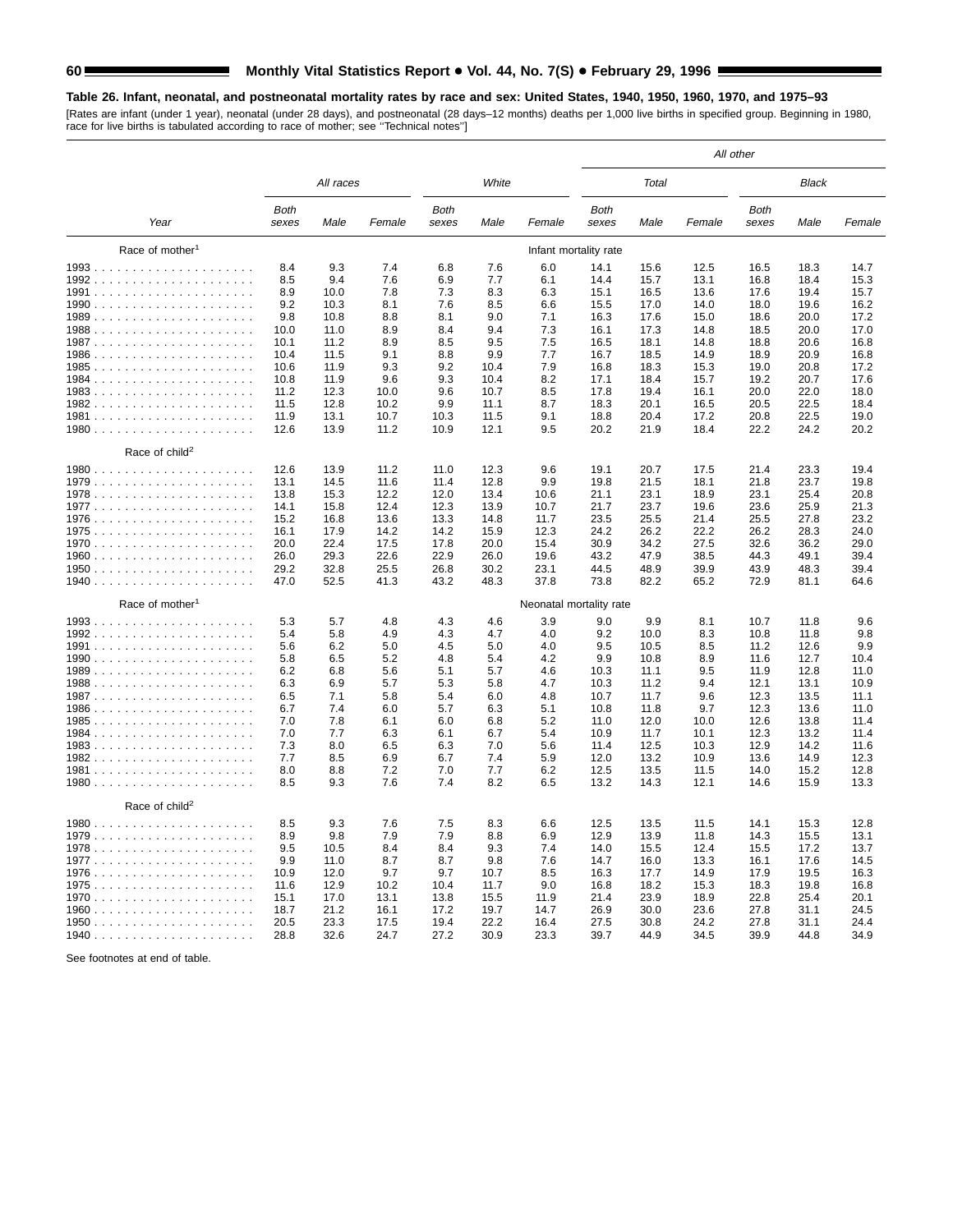**Table 26. Infant, neonatal, and postneonatal mortality rates by race and sex: United States, 1940, 1950, 1960, 1970, and 1975–93—Con.** [Rates are infant (under 1 year), neonatal (under 28 days), and postneonatal (28 days–12 months) deaths per 1,000 live births in specified group. Beginning in 1980,

|                             |                      |           |        |                      |       |                             |                      |              |        | All other            |              |        |
|-----------------------------|----------------------|-----------|--------|----------------------|-------|-----------------------------|----------------------|--------------|--------|----------------------|--------------|--------|
|                             |                      | All races |        |                      | White |                             |                      | <b>Total</b> |        |                      | <b>Black</b> |        |
| Year                        | <b>Both</b><br>sexes | Male      | Female | <b>Both</b><br>sexes | Male  | Female                      | <b>Both</b><br>sexes | Male         | Female | <b>Both</b><br>sexes | Male         | Female |
| Race of mother <sup>1</sup> |                      |           |        |                      |       | Postneonatal mortality rate |                      |              |        |                      |              |        |
|                             | 3.1                  | 3.5       | 2.6    | 2.5                  | 2.9   | 2.1                         | 5.1                  | 5.7          | 4.4    | 5.8                  | 6.6          | 5.1    |
| 1992<br>.                   | 3.1                  | 3.5       | 2.7    | 2.6                  | 3.0   | 2.2                         | 5.2                  | 5.7          | 4.8    | 6.0                  | 6.5          | 5.5    |
| 1991                        | 3.4                  | 3.8       | 2.9    | 2.8                  | 3.2   | 2.3                         | 5.6                  | 6.0          | 5.1    | 6.3                  | 6.8          | 5.8    |
|                             | 3.4                  | 3.8       | 3.0    | 2.8                  | 3.1   | 2.4                         | 5.7                  | 6.2          | 5.1    | 6.4                  | 6.9          | 5.9    |
|                             | 3.6                  | 4.0       | 3.1    | 2.9                  | 3.4   | 2.5                         | 6.0                  | 6.5          | 5.5    | 6.7                  | 7.2          | 6.2    |
| 1988                        | 3.6                  | 4.0       | 3.2    | 3.1                  | 3.5   | 2.6                         | 5.7                  | 6.1          | 5.4    | 6.5                  | 6.9          | 6.1    |
|                             | 3.6                  | 4.1       | 3.2    | 3.1                  | 3.5   | 2.6                         | 5.8                  | 6.3          | 5.2    | 6.4                  | 7.1          | 5.8    |
| 1986                        | 3.6                  | 4.1       | 3.1    | 3.1                  | 3.5   | 2.6                         | 5.9                  | 6.6          | 5.2    | 6.6                  | 7.3          | 5.8    |
| 1985                        | 3.7                  | 4.2       | 3.2    | 3.2                  | 3.6   | 2.7                         | 5.8                  | 6.3          | 5.3    | 6.4                  | 7.0          | 5.8    |
| 1984                        | 3.8                  | 4.2       | 3.3    | 3.2                  | 3.7   | 2.8                         | 6.2                  | 6.7          | 5.6    | 6.8                  | 7.5          | 6.2    |
|                             | 3.9                  | 4.3       | 3.4    | 3.3                  | 3.7   | 2.9                         | 6.4                  | 7.0          | 5.8    | 7.0                  | 7.8          | 6.3    |
| 1982.<br>.                  | 3.8                  | 4.3       | 3.3    | 3.2                  | 3.7   | 2.8                         | 6.3                  | 6.9          | 5.6    | 6.9                  | 7.6          | 6.1    |
|                             | 3.9                  | 4.3       | 3.5    | 3.4                  | 3.8   | 2.9                         | 6.3                  | 6.8          | 5.8    | 6.8                  | 7.4          | 6.3    |
|                             | 4.1                  | 4.6       | 3.6    | 3.5                  | 3.9   | 3.0                         | 7.0                  | 7.6          | 6.3    | 7.6                  | 8.3          | 6.9    |
| Race of child <sup>2</sup>  |                      |           |        |                      |       |                             |                      |              |        |                      |              |        |
| 1980.<br>.                  | 4.1                  | 4.6       | 3.6    | 3.5                  | 4.0   | 3.0                         | 6.6                  | 7.2          | 6.0    | 7.3                  | 7.9          | 6.6    |
| 1979                        | 4.2                  | 4.7       | 3.7    | 3.5                  | 4.0   | 3.0                         | 6.9                  | 7.6          | 6.3    | 7.5                  | 8.2          | 6.7    |
|                             | 4.3                  | 4.7       | 3.9    | 3.6                  | 4.0   | 3.2                         | 7.0                  | 7.6          | 6.5    | 7.6                  | 8.2          | 7.0    |
|                             | 4.2                  | 4.8       | 3.7    | 3.6                  | 4.1   | 3.1                         | 7.0                  | 7.7          | 6.3    | 7.6                  | 8.3          | 6.8    |
|                             | 4.3                  | 4.8       | 3.8    | 3.6                  | 4.1   | 3.2                         | 7.2                  | 7.8          | 6.5    | 7.6                  | 8.4          | 6.9    |
|                             | 4.5                  | 4.9       | 4.0    | 3.8                  | 4.2   | 3.3                         | 7.5                  | 8.0          | 6.9    | 7.9                  | 8.5          | 7.2    |
|                             | 4.9                  | 5.4       | 4.4    | 4.0                  | 4.4   | 3.5                         | 9.5                  | 10.3         | 8.6    | 9.9                  | 10.8         | 8.9    |
|                             | 7.3                  | 8.1       | 6.5    | 5.7                  | 6.3   | 4.9                         | 16.4                 | 17.8         | 14.8   | 16.5                 | 18.0         | 14.9   |
| 1950.<br>.                  | 8.7                  | 9.4       | 8.0    | 7.4                  | 8.0   | 6.7                         | 16.9                 | 18.1         | 15.7   | 16.1                 | 17.2         | 15.0   |
| 1940                        | 18.3                 | 19.9      | 16.6   | 16.0                 | 17.5  | 14.5                        | 34.1                 | 37.3         | 30.7   | 33.0                 | 36.4         | 29.7   |

<sup>1</sup>Infant deaths based on race of decedent; live births based on race of mother; see "Technical notes."<br><sup>2</sup>Infant deaths based on race of decedent; live births based on race of child; see "Technical notes."

race for live births is tabulated according to race of mother; see ''Technical notes'']

 $\blacksquare$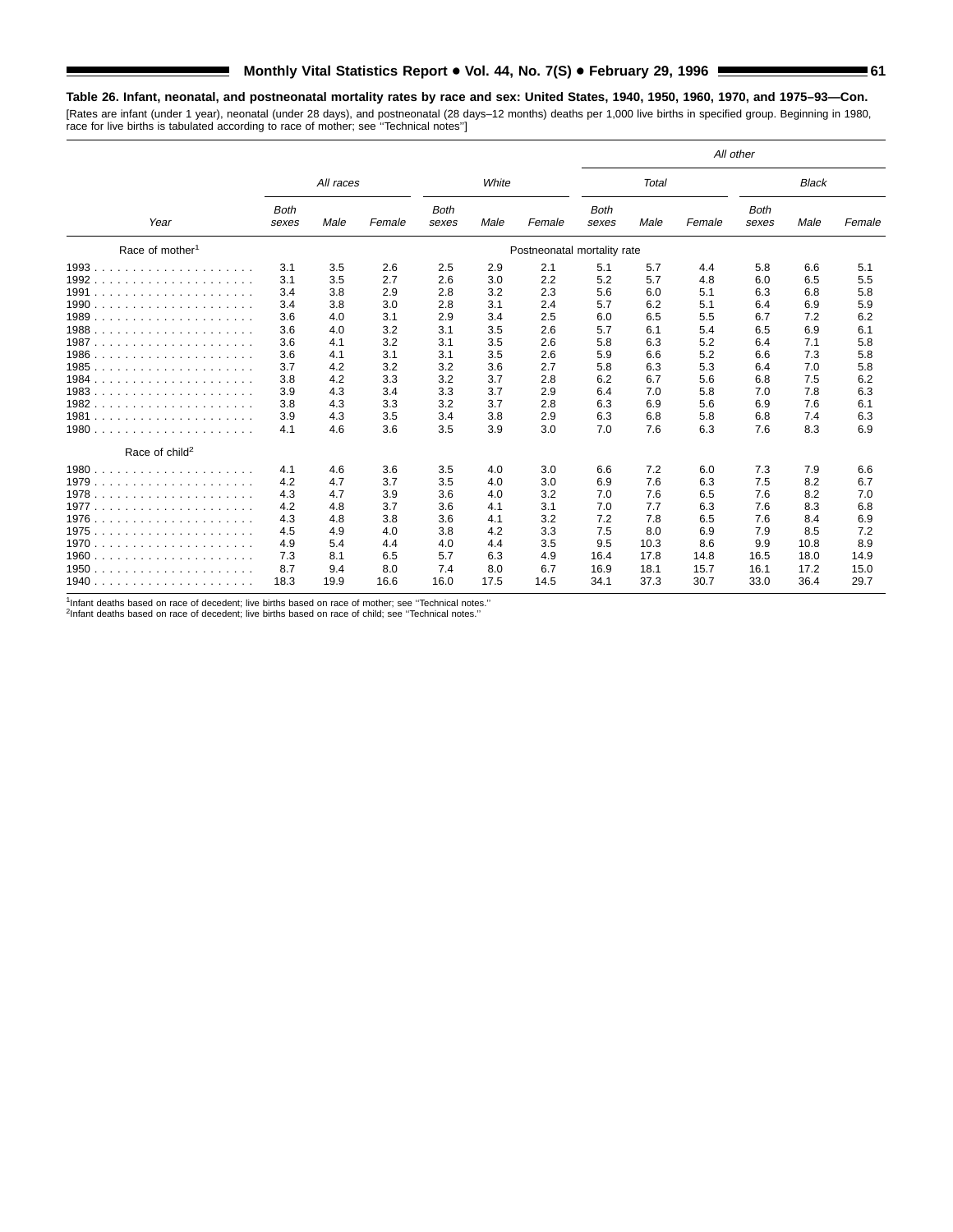## **62 Monthly Vital Statistics Report . Vol. 44, No. 7(S) . February 29, 1996 Statistics Report** .

**Table 27. Percent of total deaths and infant mortality rates for 1993, percent change in infant mortality rates from 1992 to 1993 and 1980 to 1993 for the 10 leading causes of death for the infant population in 1993: United States**

[Crude death rates on an annual basis per 100,000 population]

|                         |                                                                                    |                               |                                  |                    | Percent<br>change from- |
|-------------------------|------------------------------------------------------------------------------------|-------------------------------|----------------------------------|--------------------|-------------------------|
| Rank <sup>1</sup>       | Cause of death (Ninth Revision,<br>International Classification of Diseases, 1975) | Percent<br>of total<br>deaths | Infant<br>mortality<br>rate 1993 | 1992<br>to<br>1993 | 1980<br>to<br>1993      |
| $\cdot$ $\cdot$ $\cdot$ |                                                                                    | 100                           | 836.6                            | $-1.8$             | $-33.6$                 |
|                         |                                                                                    | 21.3                          | 178.2                            | $-2.7$             | $-30.2$                 |
| $\mathcal{P}$           |                                                                                    | 14.0                          | 116.7                            | $-3.0$             | $-23.5$                 |
| 3                       | Disorders relating to short gestation and unspecified low birthweight 765          | 12.9                          | 107.7                            | 8.5                | 6.6                     |
|                         |                                                                                    | 5.4                           | 45.4                             | $-10.6$            | $-67.1$                 |
|                         |                                                                                    | 4.0                           | 33.6                             | $-6.4$             | $-22.8$                 |
|                         | Newborn affected by maternal complications of placenta, cord, and membranes 762    | 3.0                           | 24.8                             | 1.6                | $-9.2$                  |
|                         |                                                                                    | 2.7                           | 22.4                             | 11.4               | $-30.7$                 |
| 8                       |                                                                                    | 2.3                           | 19.3                             | $-13.1$            | $-28.3$                 |
| 9                       |                                                                                    | 1.6                           | 13.7                             | $-9.3$             | $-66.9$                 |
| 10                      |                                                                                    | 1.6                           | 13.2                             | $-10.8$            | $-52.9$                 |

1Rank based on number of deaths; see ''Technical notes.''

## **Table 28. Number of deaths under 1 year and mortality rates for the 10 leading causes of infant death, by race: United States, 1993** [Rates per 100,000 live births]

|                   | Cause of death (Ninth Revision,                                                                                |        |         |
|-------------------|----------------------------------------------------------------------------------------------------------------|--------|---------|
| Rank <sup>1</sup> | International Classification of Diseases, 1975)                                                                | Number | Rate    |
|                   | All races $2$                                                                                                  |        |         |
| $\cdots$          |                                                                                                                | 33.466 | 836.6   |
| $\mathbf{1}$      |                                                                                                                | 7,129  | 178.2   |
| $\overline{2}$    |                                                                                                                | 4.669  | 116.7   |
| 3                 |                                                                                                                | 4,310  | 107.7   |
| 4                 |                                                                                                                | 1,815  | 45.4    |
| 5                 |                                                                                                                | 1.343  | 33.6    |
| 6                 | Newborn affected by complications of placenta, cord, and membranes 762                                         | 994    | 24.8    |
| $\overline{7}$    |                                                                                                                | 898    | 22.4    |
| 8                 |                                                                                                                | 772    | 19.3    |
| 9                 |                                                                                                                | 549    | 13.7    |
| 10                |                                                                                                                | 530    | 13.2    |
| $\cdots$          |                                                                                                                | 10,457 | 261.4   |
|                   | White                                                                                                          |        |         |
|                   |                                                                                                                | 21,497 | 682.5   |
| $\mathbf{1}$      |                                                                                                                | 5.449  | 173.0   |
| $\overline{2}$    |                                                                                                                | 3,056  | 97.0    |
| 3                 |                                                                                                                | 2,202  | 69.9    |
| 4                 |                                                                                                                | 1.098  | 34.9    |
| 5                 |                                                                                                                | 869    | 27.6    |
| 6                 |                                                                                                                | 649    | 20.6    |
| $\overline{7}$    |                                                                                                                | 599    | 19.0    |
| 8                 |                                                                                                                | 481    | 15.3    |
| 9                 |                                                                                                                | 371    | 11.8    |
| 10                |                                                                                                                | 323    | 10.3    |
| $\cdots$          |                                                                                                                | 6,400  | 203.2   |
|                   |                                                                                                                |        |         |
|                   | <b>Black</b>                                                                                                   |        |         |
| $\cdots$          |                                                                                                                | 10,887 | 1,652.4 |
| 1                 |                                                                                                                | 2,021  | 306.7   |
| $\overline{2}$    |                                                                                                                | 1,442  | 218.9   |
| 3                 |                                                                                                                | 1.403  | 212.9   |
| $\overline{4}$    |                                                                                                                | 686    | 104.1   |
| 5                 |                                                                                                                | 452    | 68.6    |
| 6                 |                                                                                                                | 315    | 47.8    |
| $\overline{7}$    |                                                                                                                | 272    | 41.3    |
| 8                 |                                                                                                                | 259    | 39.3    |
| 9                 |                                                                                                                | 176    | 26.7    |
| 10                |                                                                                                                | 158    | 24.0    |
| $\cdots$          | All other causes enterprise on the cause of the cause of the contract of the contract of the contract of the c | 3,703  | 562.0   |
|                   |                                                                                                                |        |         |

<sup>1</sup>Rank based on number of deaths; see "Technical notes."<br><sup>2</sup>Includes races other than white and black.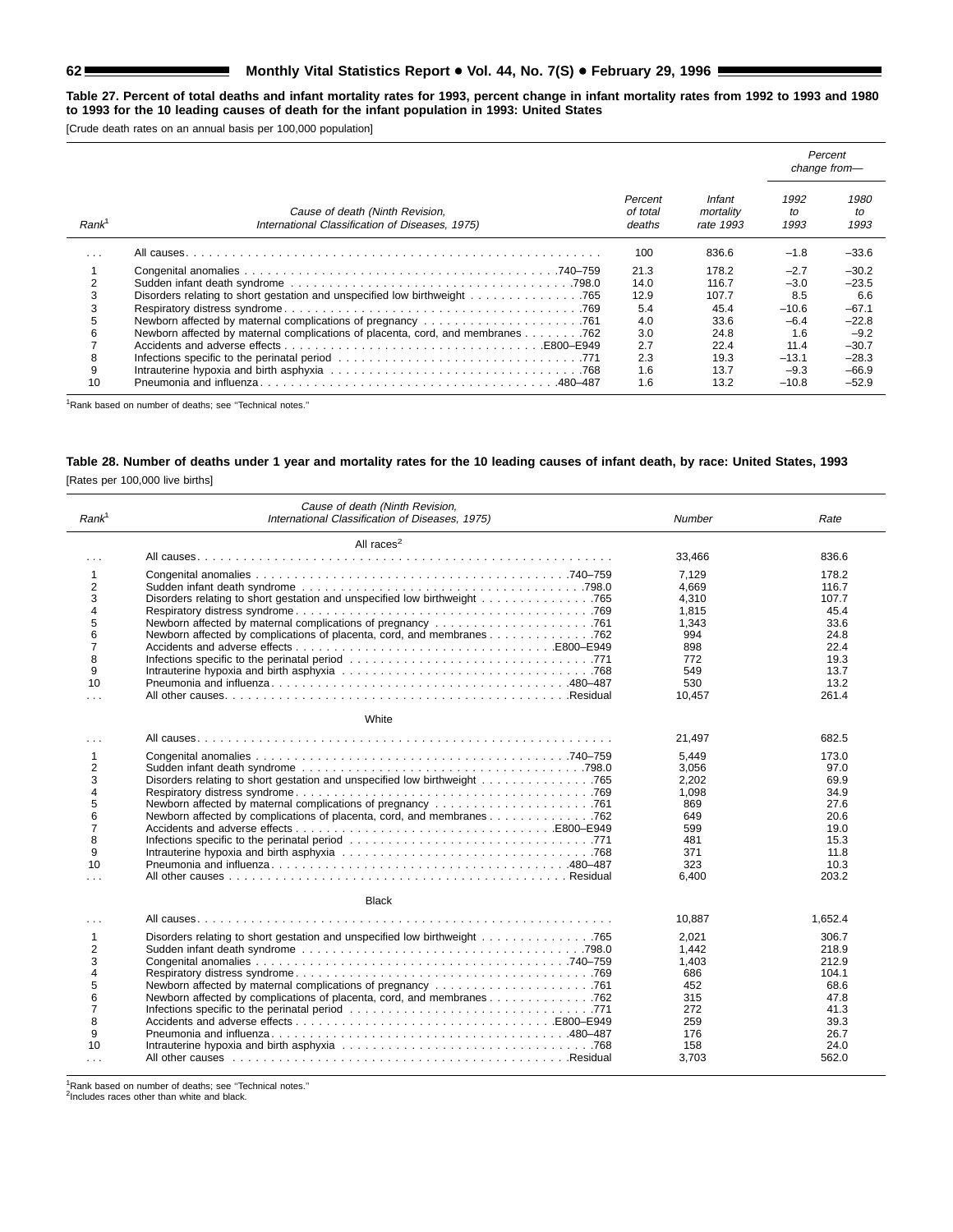## **Table 29. Number of deaths under 1 year and infant mortality rates for 61 selected causes, by race: United States, 1993**

[Rates per 100,000 live births in specified group. For explanation of asterisks preceding cause-of-death categories, see ''Technical notes'']

| Cause of death (Ninth Revision, International<br>Classification of Diseases, 1975)                                   | All<br>races <sup>1</sup> | White                    | Black                    | All<br>races <sup>1</sup> | White         | Black          |
|----------------------------------------------------------------------------------------------------------------------|---------------------------|--------------------------|--------------------------|---------------------------|---------------|----------------|
|                                                                                                                      |                           | Number                   |                          |                           | Rate          |                |
|                                                                                                                      | 33,466                    | 21,497                   | 10,887                   | 836.6                     | 682.5         | 1,652.4        |
|                                                                                                                      | 133                       | 60                       | 68                       | 3.3                       | 1.9           | 10.3           |
|                                                                                                                      | 7                         | 5                        | -1                       |                           |               |                |
|                                                                                                                      | 46<br>233                 | 37<br>146                | 8<br>82                  | 1.1<br>5.8                | 1.2<br>4.6    | 12.4           |
|                                                                                                                      | 116                       | 74                       | 35                       | 2.9                       | 2.3           | 5.3            |
|                                                                                                                      | 12                        | 3                        | 9                        |                           |               |                |
|                                                                                                                      |                           |                          |                          |                           |               |                |
| 010-032,034-035,037,039-041,*042-*044,080-088,091-139                                                                | 223                       | 107                      | 110                      | 5.6                       | 3.4           | 16.7           |
| Malignant neoplasms, including neoplasms of lymphatic                                                                |                           |                          |                          |                           |               |                |
|                                                                                                                      | 88                        | 69                       | 15                       | 2.2                       | 2.2           |                |
| Benign neoplasms, carcinoma in situ, and neoplasms                                                                   | 61                        | 49                       | 9                        | 1.5                       | 1.6           |                |
|                                                                                                                      | 2                         | $\mathbf{1}$             | 1                        |                           |               |                |
|                                                                                                                      | 7                         | 5                        | 2                        | $\star$                   |               |                |
|                                                                                                                      | 104                       | 70                       | 25                       | 2.6                       | 2.2           | 3.8            |
|                                                                                                                      | 107                       | 57                       | 49                       | 2.7                       | 1.8           | 7.4            |
|                                                                                                                      | 427                       | 333                      | 80                       | 10.7                      | 10.6          | 12.1           |
|                                                                                                                      | 51                        | 41                       | 9                        | 1.3                       | 1.3           |                |
|                                                                                                                      | 116                       | 75                       | 38                       | 2.9                       | 2.4           | 5.8            |
|                                                                                                                      | 530                       | 323                      | 176                      | 13.2                      | 10.3          | 26.7           |
|                                                                                                                      | 520                       | 317                      | 173                      | 13.0                      | 10.1          | 26.3           |
|                                                                                                                      | 10                        | 6                        | 3                        |                           |               |                |
| Remainder of diseases of respiratory system 470–478,492–519<br>Hernia of abdominal cavity and intestinal obstruction | 356                       | 201                      | 142                      | 8.9                       | 6.4           | 21.6           |
|                                                                                                                      | 69                        | 49                       | 18                       | 1.7                       | 1.6           |                |
| Gastritis, duodenitis, and noninfective enteritis and                                                                |                           |                          |                          |                           |               |                |
|                                                                                                                      | 81                        | 45                       | 33                       | 2.0                       | 1.4           | 5.0            |
| Remainder of diseases of digestive system. 520-534,536-543,562-579                                                   | 194                       | 128                      | 62                       | 4.8                       | 4.1           | 9.4            |
|                                                                                                                      | 7,129                     | 5,449                    | 1,403                    | 178.2                     | 173.0         | 212.9          |
|                                                                                                                      | 358                       | 302                      | 38                       | 8.9                       | 9.6           | 5.8            |
|                                                                                                                      | 63                        | 57                       | 5                        | 1.6                       | 1.8           |                |
|                                                                                                                      | 146                       | 107                      | 34                       | 3.6                       | 3.4           | 5.2            |
| Other congenital anomalies of central nervous system                                                                 | 333                       | 252                      | 69                       | 8.3                       | 8.0           | 10.5           |
|                                                                                                                      | 2.219                     | 1,715                    | 426                      | 55.5                      | 54.4          | 64.7           |
|                                                                                                                      | 417                       | 301                      | 96                       | 10.4                      | 9.6           | 14.6           |
|                                                                                                                      | 986                       | 729                      | 229                      | 24.6                      | 23.1          | 34.8           |
|                                                                                                                      | 91                        | 65                       | 21                       | 2.3                       | 2.1           | 3.2            |
|                                                                                                                      | 438                       | 346                      | 78                       | 10.9                      | 11.0          | 11.8           |
|                                                                                                                      | 480                       | 369                      | 94                       | 12.0                      | 11.7          | 14.3           |
|                                                                                                                      | 125                       | 98                       | 19                       | 3.1                       | 3.1           |                |
|                                                                                                                      | 860                       | 646                      | 171                      | 21.5                      | 20.5          | 26.0           |
| All other and unspecified congenital anomalies 744,757,759                                                           | 613                       | 462                      | 123                      | 15.3                      | 14.7          | 18.7           |
| Newborn affected by maternal conditions which may be unrelated to                                                    | 14,946                    | 8,732                    | 5,844                    | 373.6                     | 277.2         | 887.0          |
|                                                                                                                      | 188                       | 90                       | 90                       | 4.7                       | 2.9           | 13.7           |
|                                                                                                                      | 1,343                     | 869                      | 452                      | 33.6                      | 27.6          | 68.6           |
|                                                                                                                      | 994                       | 649                      | 315                      | 24.8                      | 20.6          | 47.8           |
| Newborn affected by other complications of labor and delivery 763                                                    | 105                       | 64                       | 38                       | 2.6                       | 2.0           | 5.8            |
|                                                                                                                      | 25                        | 14                       | 10                       | 0.6                       |               |                |
| Disorders relating to short gestation and unspecified low birthweight 765                                            | 4,310                     | 2,202                    | 2,021                    | 107.7                     | 69.9          | 306.7          |
|                                                                                                                      |                           | $\overline{\phantom{0}}$ | $\overline{\phantom{0}}$ |                           |               |                |
|                                                                                                                      | 216                       | 156                      | 56                       | 5.4                       | 5.0           | 8.5            |
|                                                                                                                      | 549                       | 371                      | 158                      | 13.7                      | 11.8          | 24.0           |
|                                                                                                                      | 139                       | 100                      | 33                       | 3.5                       | 3.2           | 5.0            |
|                                                                                                                      | 410<br>1,815              | 271<br>1,098             | 125<br>686               | 10.2<br>45.4              | 8.6<br>34.9   | 19.0<br>104.1  |
|                                                                                                                      | 2,221                     | 1,294                    | 857                      | 55.5                      | 41.1          | 130.1          |
|                                                                                                                      | 772                       | 481                      | 272                      | 19.3                      | 15.3          | 41.3           |
|                                                                                                                      | 288                       | 180                      | 99                       | 7.2                       | 5.7           | 15.0           |
| Hemolytic disease of newborn, due to isoimmunization,                                                                |                           |                          |                          |                           |               |                |
|                                                                                                                      | 33                        | 24                       | 8                        | 0.8                       | 0.8           |                |
| Syndrome of "infant of a diabetic mother" and                                                                        |                           |                          |                          |                           |               |                |
|                                                                                                                      | 9                         | 7                        | 2                        |                           |               |                |
|                                                                                                                      | 3                         | 3                        |                          |                           |               |                |
| All other and ill-defined conditions originating in                                                                  |                           |                          |                          |                           |               |                |
|                                                                                                                      | 2,075                     | 1,230                    | 780                      | 51.9                      | 39.0          | 118.4          |
|                                                                                                                      | 5,659<br>4,669            | 3,652<br>3,056           | 1,802<br>1,442           | 141.5<br>116.7            | 115.9<br>97.0 | 273.5<br>218.9 |
| Symptoms, signs, and all other ill-defined conditions 780–797,798.1–799                                              | 990                       | 596                      | 360                      | 24.7                      | 18.9          | 54.6           |

See footnotes at end of table.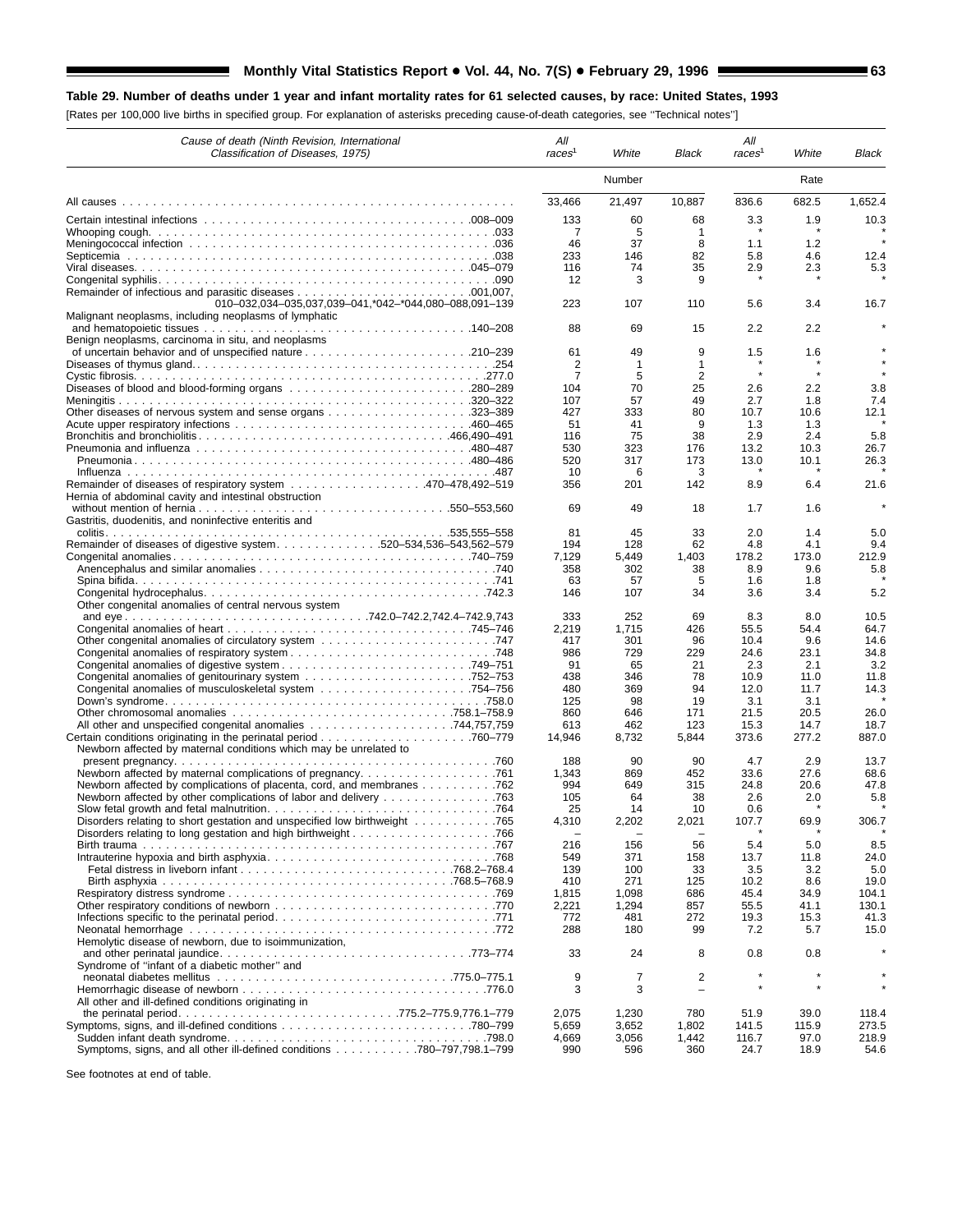## **64 Monthly Vital Statistics Report . Vol. 44, No. 7(S) . February 29, 1996 Statistics Report** . No. 7(S) . February 29, 1996

**Table 29. Number of deaths under 1 year and infant mortality rates for 61 selected causes, by race: United States, 1993—Con.** [Rates per 100,000 live births in specified group. For explanation of asterisks preceding cause-of-death categories, see ''Technical notes'']

| Cause of death (Ninth Revision, International<br>Classification of Diseases, 1975) | All<br>races | White | <b>Black</b> | All<br>races | White | <b>Black</b> |
|------------------------------------------------------------------------------------|--------------|-------|--------------|--------------|-------|--------------|
| Inhalation and ingestion of food or other object                                   | 898          | 599   | 259          | 22.4         | 19.0  | 39.3         |
|                                                                                    | 86           | 56    | 24           | 2.1          | 1.8   | 3.6          |
|                                                                                    | 285          | 195   | 81           | 7.1          | 6.2   | 12.3         |
|                                                                                    | 527          | 348   | 154          | 13.2         | 11.0  | 23.4         |
|                                                                                    | 344          | 198   | 132          | 8.6          | 6.3   | 20.0         |
|                                                                                    | 147          | 85    | 55           | 3.7          | 2.7   | 8.3          |
|                                                                                    | 197          | 113   | 77           | 4.9          | 3.6   | 11.7         |
|                                                                                    | .527         | 989   | 475          | 38.2         | 31.4  | 72.1         |

 $\frac{1}{1}$ Includes races other than white and black.

NOTE: Data for Human immunodeficiency virus infection, categories \*042–\*044 are shown in a separate table.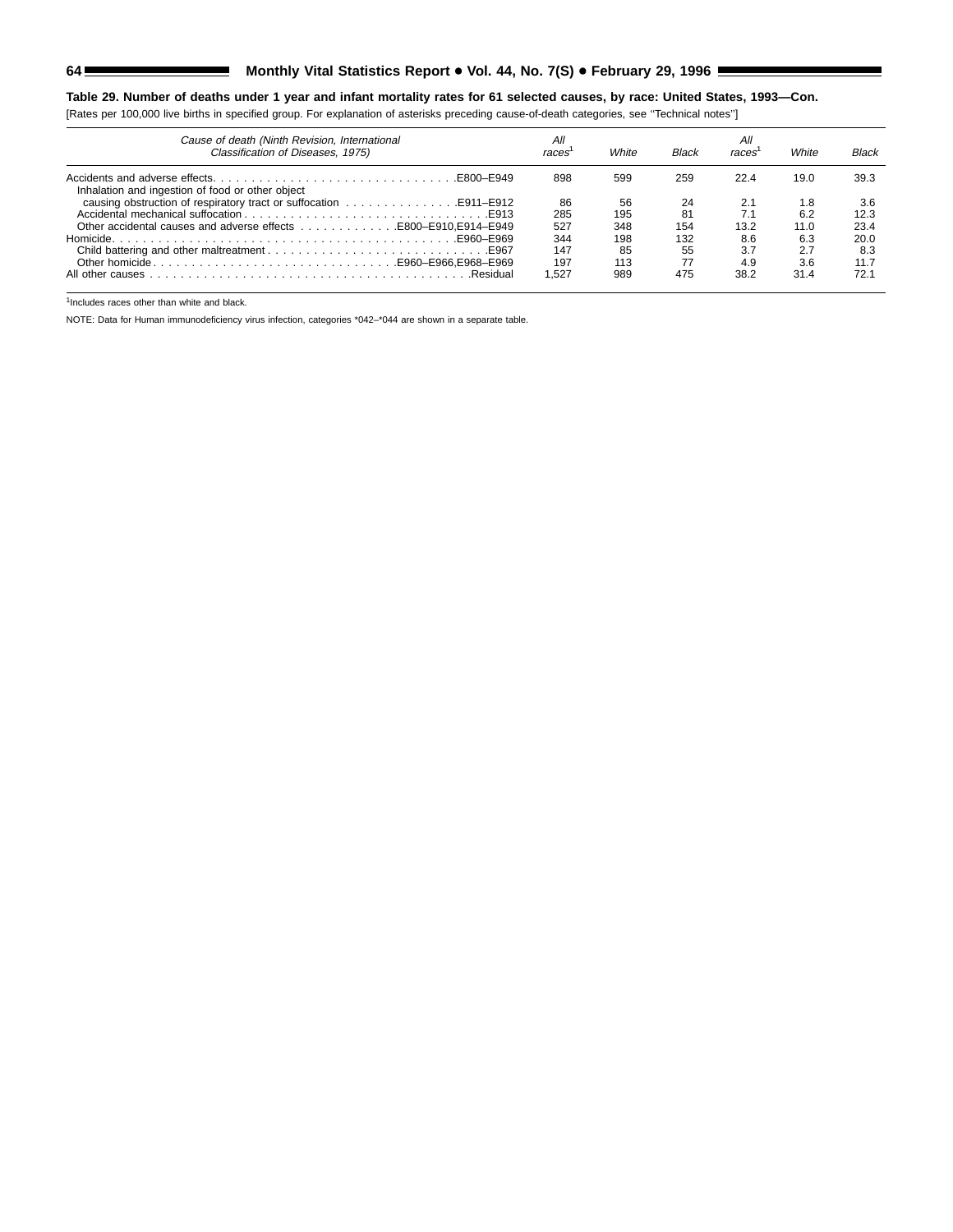### **Monthly Vital Statistics Report . Vol. 44, No. 7(S) . February 29, 1996 <b>65 1996**

### **Hispanic deaths**

 $\blacktriangleright$  In 1993 Hispanic origin was reported on 86,935 death certificates from 49 States and the District of Columbia. Of these decedents, 54 percent were Mexican; 13 percent, Puerto Rican; 10 percent, Cuban; 8 percent, Central or South American; and 15 percent, Other and unknown Hispanic (table 30). (For details on reporting area, see ''Technical notes.'')

 $\blacktriangleright$  Leading causes of death for the Hispanic population, all ages, differed from the non-Hispanic white population cause by rank (figure 10, table 31). Although heart disease and cancer were the two leading causes for both groups, they accounted for 58 percent of all deaths in 1993 for the non-Hispanic white population and for only 42 percent of the deaths for the Hispanic population.

c *Hispanic infant mortality*—The Hispanic infant mortality rate was 6.7 to 1,000 live Hispanic births. This rate was 1.5 percent lower than the non-Hispanic white infant mortality rate (table 32).

Among specified subgroups of the Hispanic population, the infant mortality rate was 6.8 per 1,000 live births for Mexican infants; 7.6, for Puerto Rican infants; and 5.4, for Cuban infants. Infant mortality rates by specified Hispanic origin and race for non-Hispanic origin may be somewhat understated. (For description of Hispanic reporting area, see ''Technical notes.'')



**Figure 10. Ten leading causes of death and percent of total deaths, by Hispanic origin and white non-Hispanic origin: United States, 1993**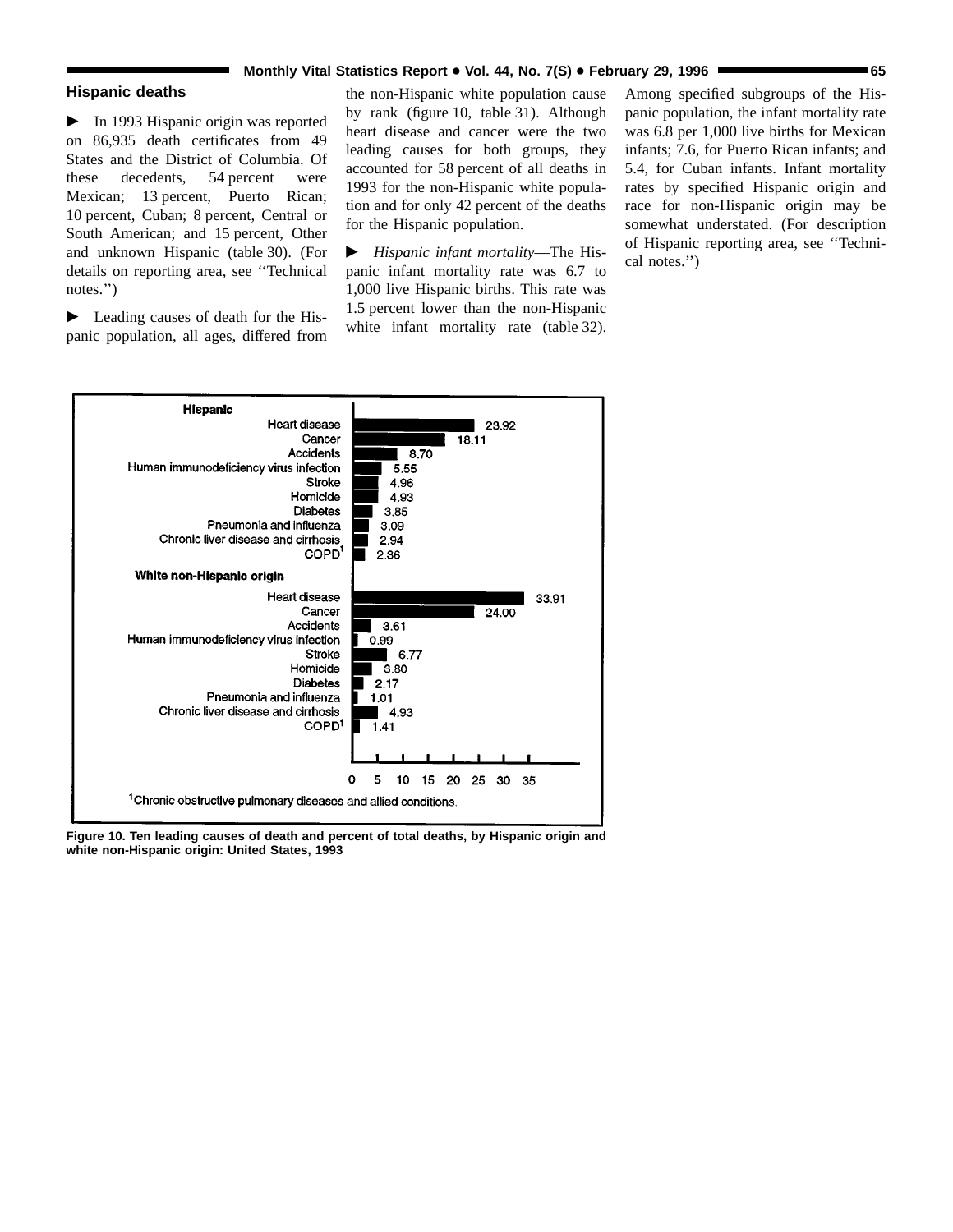Ξ

#### **Table 30. Deaths by age according to specified Hispanic origin, race for non-Hispanic origin, and sex: Total of 49 States and the District of Columbia, 1993**

[For a listing of States, see ''Technical notes'']

| Hispanic origin, race for<br>non-Hispanic origin, and sex                                                                                                                                                                                                                                                                                                                     | Total                                                                                                                                                                  | Under<br>1 year                                                                                                                     | $1 - 4$<br>years                                                                                               | 5–14<br>years                                                                                                     | $15 - 24$<br>years                                                                                                             | $25 - 34$<br>years                                                                                                                      | $35 - 44$<br>years                                                                                                                        | $45 - 54$<br>years                                                                                                                         | 55-64<br>years                                                                                                                                | $65 - 74$<br>years                                                                                                                                  | $75 - 84$<br>years                                                                                                                                    | 85 years<br>and over                                                                                                                            | Not<br>stated                                                                                                                                                      |
|-------------------------------------------------------------------------------------------------------------------------------------------------------------------------------------------------------------------------------------------------------------------------------------------------------------------------------------------------------------------------------|------------------------------------------------------------------------------------------------------------------------------------------------------------------------|-------------------------------------------------------------------------------------------------------------------------------------|----------------------------------------------------------------------------------------------------------------|-------------------------------------------------------------------------------------------------------------------|--------------------------------------------------------------------------------------------------------------------------------|-----------------------------------------------------------------------------------------------------------------------------------------|-------------------------------------------------------------------------------------------------------------------------------------------|--------------------------------------------------------------------------------------------------------------------------------------------|-----------------------------------------------------------------------------------------------------------------------------------------------|-----------------------------------------------------------------------------------------------------------------------------------------------------|-------------------------------------------------------------------------------------------------------------------------------------------------------|-------------------------------------------------------------------------------------------------------------------------------------------------|--------------------------------------------------------------------------------------------------------------------------------------------------------------------|
| All origins.<br>Male $\ldots \ldots \ldots \ldots \ldots$<br>Female                                                                                                                                                                                                                                                                                                           | 2,236,131<br>1.145.300<br>1,090,831                                                                                                                                    | 33,057<br>18,731<br>14,326                                                                                                          | 6,959<br>3,927<br>3,032                                                                                        | 8,520<br>5.127<br>3,393                                                                                           | 34,966<br>26.548<br>8,418                                                                                                      | 58,914<br>43.159<br>15,755                                                                                                              | 94,838<br>65.622<br>29,216                                                                                                                | 129,999<br>82.324<br>47,675                                                                                                                | 238,072<br>144.748<br>93,324                                                                                                                  | 481,072<br>275.664<br>205,408                                                                                                                       | 629.063<br>309.095<br>319,968                                                                                                                         | 520,186<br>170.014<br>350,172                                                                                                                   | 485<br>341<br>144                                                                                                                                                  |
| $H$ ispanic $\ldots$ $\ldots$ $\ldots$ $\ldots$ .<br>Male<br>.<br>Female<br>Mexican<br>Male $\ldots \ldots \ldots \ldots \ldots$<br>Female<br>Puerto Rican.<br>Male<br>.<br>Female<br>Cuban.<br>Male<br>.<br>Female<br>Central and South American<br>Male $\ldots$ , $\ldots$ , $\ldots$ , $\ldots$ , $\ldots$<br>Female<br>Other and unknown Hispanic<br>Male<br>.<br>Female | 86,935<br>52,177<br>34.758<br>47,088<br>28,650<br>18.438<br>11,334<br>6.982<br>4,352<br>8,756<br>4,870<br>3.886<br>6,563<br>3.859<br>2.704<br>13.194<br>7,816<br>5.378 | 4,401<br>2,457<br>1.944<br>2,994<br>1.666<br>1.328<br>443<br>250<br>193<br>64<br>34<br>30<br>292<br>151<br>141<br>608<br>356<br>252 | 976<br>535<br>441<br>667<br>369<br>298<br>103<br>48<br>55<br>16<br>8<br>8<br>82<br>49<br>33<br>108<br>61<br>47 | 1.057<br>655<br>402<br>691<br>426<br>265<br>129<br>80<br>49<br>22<br>14<br>8<br>88<br>52<br>36<br>127<br>83<br>44 | 4.844<br>3,992<br>852<br>3,233<br>2,698<br>535<br>469<br>357<br>112<br>85<br>63<br>22<br>482<br>409<br>73<br>575<br>465<br>110 | 7,171<br>5.731<br>1.440<br>3,784<br>3,125<br>659<br>1,181<br>873<br>308<br>257<br>210<br>47<br>893<br>726<br>167<br>1.056<br>797<br>259 | 8,181<br>6,224<br>1,957<br>3,857<br>2,958<br>899<br>1,734<br>1,292<br>442<br>437<br>378<br>59<br>943<br>697<br>246<br>1.210<br>899<br>311 | 7.300<br>4,951<br>2.349<br>3,746<br>2,482<br>1.264<br>1,392<br>995<br>397<br>475<br>359<br>116<br>686<br>438<br>248<br>1.001<br>677<br>324 | 10,543<br>6,519<br>4.024<br>5,759<br>3,522<br>2.237<br>1,539<br>983<br>556<br>1,081<br>725<br>356<br>735<br>391<br>344<br>1.429<br>898<br>531 | 15,432<br>8.748<br>6.684<br>8,552<br>4,852<br>3.700<br>1,852<br>1,066<br>786<br>1,802<br>1,089<br>713<br>934<br>426<br>508<br>2.292<br>1,315<br>977 | 15,329<br>7,556<br>7.773<br>7,835<br>3,983<br>3.852<br>1,544<br>703<br>841<br>2,504<br>1,225<br>1,279<br>885<br>337<br>548<br>2.561<br>1,308<br>1,253 | 11,629<br>4.746<br>6.883<br>5,934<br>2,535<br>3,399<br>946<br>333<br>613<br>2,010<br>762<br>1.248<br>540<br>181<br>359<br>2.199<br>935<br>1,264 | 72<br>63<br>9<br>36<br>34<br>2<br>2<br>2<br>$\overline{\phantom{0}}$<br>3<br>3<br>$\overline{\phantom{0}}$<br>3<br>$\overline{2}$<br>$\mathbf{1}$<br>28<br>22<br>6 |
| Non-Hispanic <sup>1</sup><br>Male $\ldots$<br>Female<br>White<br>.<br>Male $\ldots$<br>Female<br>Black.<br>Male<br>Female<br>Not stated <sup>2</sup><br>Male $\ldots$<br>Female                                                                                                                                                                                               | 2.123.220<br>1,079,354<br>1,043,866<br>1.815.608<br>911,188<br>904,420<br>274.696<br>149,338<br>125,358<br>25,976<br>13,769<br>12,207                                  | 27,946<br>15,879<br>12,067<br>16.492<br>9,430<br>7,062<br>10,462<br>5,875<br>4,587<br>710<br>395<br>315                             | 5,920<br>3,361<br>2,559<br>3.719<br>2,156<br>1,563<br>1,927<br>1,061<br>866<br>63<br>31<br>32                  | 7,375<br>4,419<br>2,956<br>5,106<br>3,087<br>2,019<br>1,937<br>1,135<br>802<br>88<br>53<br>35                     | 29,788<br>22,298<br>7,490<br>19,111<br>13,872<br>5,239<br>9,479<br>7,557<br>1,922<br>334<br>258<br>76                          | 50.807<br>36,730<br>14,077<br>33.809<br>24,841<br>8,968<br>15,463<br>10,818<br>4.645<br>936<br>698<br>238                               | 84,960<br>58,137<br>26,823<br>58,595<br>40,670<br>17,925<br>24,126<br>16,052<br>8.074<br>1.697<br>1,261<br>436                            | 120,787<br>76,070<br>44.717<br>91.779<br>58,093<br>33,686<br>26,170<br>16,310<br>9,860<br>1.912<br>1,303<br>609                            | 224.713<br>136,465<br>88.248<br>182.603<br>111,836<br>70,767<br>37,613<br>22,101<br>15,512<br>2.816<br>1,764<br>1,052                         | 460.672<br>264,007<br>196.665<br>397.418<br>229,455<br>167,963<br>56,539<br>30,699<br>25,840<br>4,968<br>2,909<br>2,059                             | 607.126<br>298,432<br>308.694<br>544,898<br>268,924<br>275,974<br>54,889<br>25,355<br>29,534<br>6.608<br>3,107<br>3,501                               | 502.896<br>163,417<br>339,479<br>461.966<br>148,754<br>313,212<br>35,981<br>12,312<br>23,669<br>5.661<br>1,851<br>3,810                         | 230<br>139<br>91<br>112<br>70<br>42<br>110<br>63<br>47<br>183<br>139<br>44                                                                                         |

<sup>1</sup>Includes races other than white and black.<br><sup>2</sup>Includes deaths that occurred in States that did not report Hispanic origin on the death certificate.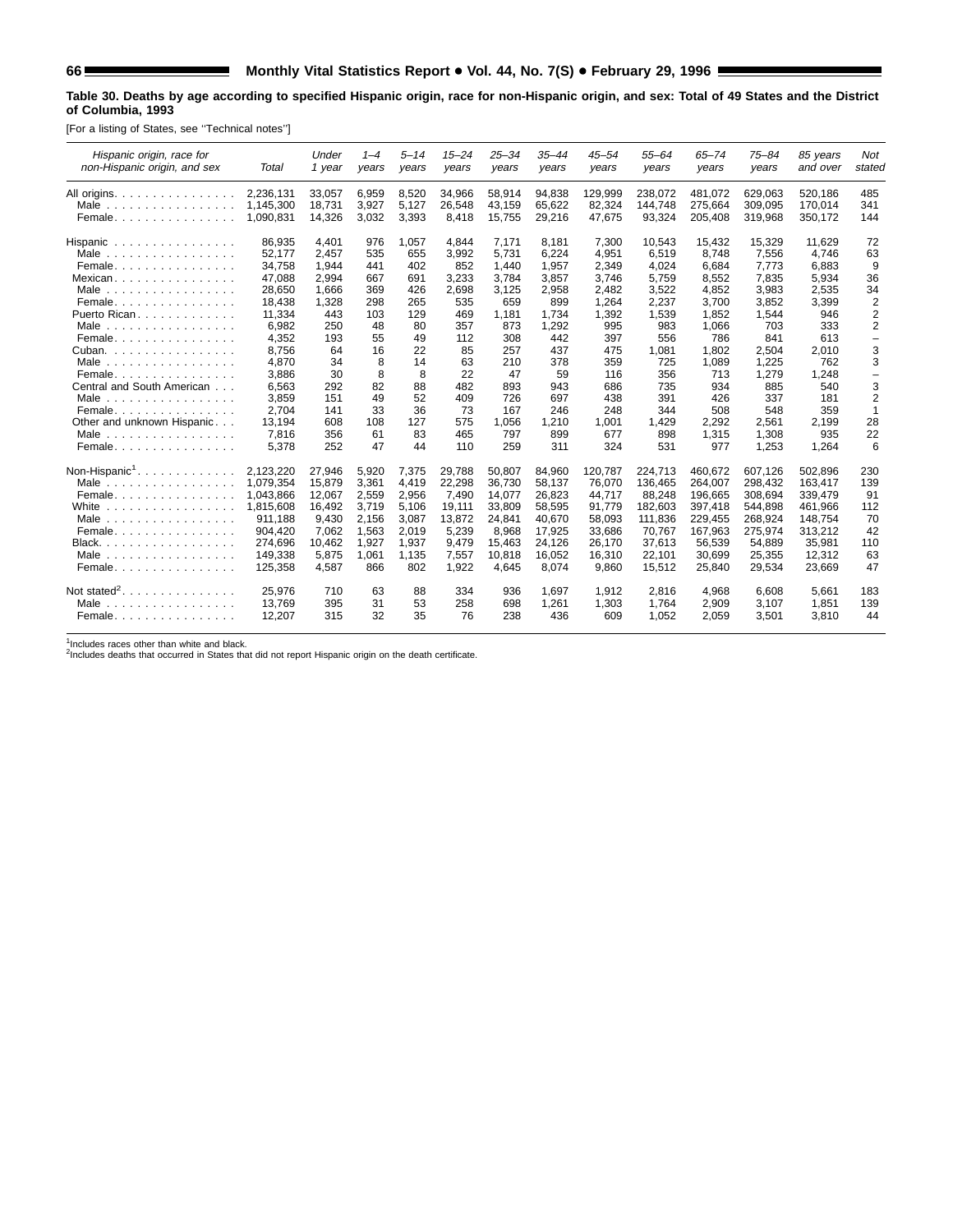#### **Table 31. Number of deaths for the 10 leading causes of death for Hispanic and white non-Hispanic origin for specified age groups: Total of 49 reporting States and the District of Columbia, 1993**

[For explanation of asterisks preceding cause-of-death categories, see ''Technical notes.'' For a listing of reporting States, see ''Technical notes'']

▀

|                   | Hispanic                                           |        |                   | White non-Hispanic                                |           |
|-------------------|----------------------------------------------------|--------|-------------------|---------------------------------------------------|-----------|
|                   | Cause of death and age                             |        |                   | Cause of death and age                            |           |
|                   | (Ninth Revision, International                     |        |                   | (Ninth Revision, International                    |           |
| Rank <sup>1</sup> | Classification of Diseases, 1975)                  | Number | Rank <sup>1</sup> | Classification of Diseases, 1975)                 | Number    |
|                   | Hispanic origin, all ages <sup>2</sup>             |        |                   | White non-Hispanic origin, all ages <sup>2</sup>  |           |
| .                 | All causes                                         | 86,935 | $\mathbf{1}$      |                                                   | 1,815,608 |
| $\mathbf{1}$      | Diseases of heart 390-398,402,404-429              | 20,794 | $\mathbf{1}$      | Diseases of heart 390-398,402,404-429             | 615,708   |
| 2                 | Malignant neoplasms, including                     |        | 2                 | Malignant neoplasms, including                    |           |
|                   | neoplasms of lymphatic and                         |        |                   | neoplasms of lymphatic and                        |           |
|                   | hematopoietic tissues 140–208                      | 15,740 |                   | hematopoietic tissues 140–208                     | 435.673   |
| 3                 | Accidents and adverse effectsE800-E949             | 7,564  | 3                 | Cerebrovascular diseases 430-438                  | 122,902   |
| $\cdots$          | Motor vehicle accidents E810-E825                  | 4,134  | 4                 | Chronic obstructive pulmonary diseases            |           |
|                   | All other accidents and adverse                    |        |                   | and allied conditions 490–496                     | 89,492    |
|                   |                                                    | 3,430  | 5                 | Pneumonia and influenza480-487                    | 68,975    |
|                   |                                                    |        | 6                 |                                                   | 65,571    |
| 4                 | Human immunodeficiency virus infection* 042 -* 044 | 4,829  |                   | Accidents and adverse effectsE800–E949            |           |
| 5                 | Cerebrovascular diseases 430-438                   | 4,316  | $\sim$ .          |                                                   | 30,164    |
| 6                 |                                                    | 4,283  | $\sim 100$        | All other accidents and adverse                   |           |
| $\overline{7}$    |                                                    | 3,343  |                   |                                                   | 35,407    |
| 8                 | Pneumonia and influenza. 480-487                   | 2,683  | $\overline{7}$    |                                                   | 39,308    |
| 9                 | Chronic liver disease and cirrhosis 571            | 2,554  | 8                 |                                                   | 25,583    |
| 10                | Chronic obstructive pulmonary diseases             |        | 9                 | Chronic liver disease and cirrhosis 571           | 18,328    |
|                   | and allied conditions 490-496                      | 2,050  | 10                | Human immunodeficiency virus infection* 042-* 044 | 17,931    |
| .                 |                                                    | 18,779 | $\sim 100$        |                                                   | 316.137   |
|                   | Hispanic origin, 1-4 years                         |        |                   | White non-Hispanic origin, 1-4 years              |           |
|                   |                                                    |        |                   |                                                   |           |
|                   |                                                    | 976    | $\ldots$          |                                                   | 3,719     |
| $\mathbf{1}$      | Accidents and adverse effects E800–E949            | 362    | $\mathbf{1}$      | Accidents and adverse effects E800-E949           | 1,428     |
| $\cdots$          |                                                    | 164    | $\sim 100$        |                                                   | 460       |
|                   | All other accidents and adverse                    |        | $\cdots$          | All other accidents and adverse                   |           |
|                   | effects. E800-E807,E826-E949                       | 198    |                   | effectsE800-E807,E826-E949                        | 968       |
| 2                 | Congenital anomalies 740–759                       | 109    | 2                 | Congenital anomalies 740–759                      | 471       |
| 3                 | Malignant neoplasms, including                     |        | 3                 | Malignant neoplasms, including                    |           |
|                   | neoplasms of lymphatic and                         |        |                   | neoplasms of lymphatic and                        |           |
|                   | hematopoietic tissues 140–208                      | 67     |                   | hematopoietic tissues 140–208                     | 345       |
| 4                 |                                                    | 61     | 4                 | Homicide and legal intervention E960–E978         | 159       |
| 5                 | Diseases of heart 390-398,402,404-429              | 38     | 5                 | Diseases of heart 390-398,402,404-429             | 145       |
| 6                 | Pneumonia and influenza. 480-487                   | 35     | 6                 | Pneumonia and influenza. 480–487                  | 80        |
| 7                 | Human immunodeficiency virus infection* 042-* 044  | 34     | $\overline{7}$    | Benign neoplasms, carcinoma in situ,              |           |
| 8                 | Certain conditions originating in the              |        |                   | and neoplasms of uncertain behavior               |           |
|                   |                                                    | 18     |                   | and of unspecified nature 210–239                 | 54        |
| 9                 |                                                    | 14     | 8                 |                                                   | 51        |
| 10                |                                                    |        | 9                 |                                                   |           |
|                   | Benign neoplasms, carcinoma in situ,               |        |                   | Human immunodeficiency virus                      | 38        |
|                   | and neoplasms of uncertain behavior                |        |                   |                                                   |           |
|                   | and of unspecified nature 210-239                  | 12     | 10                | Certain conditions originating in the             |           |
|                   |                                                    | 226    |                   |                                                   | 36        |
|                   | Hispanic origin, 5-14 years                        |        | $\sim 100$        |                                                   | 912       |
| .                 |                                                    | 1,057  |                   | White non-Hispanic origin, 5-14 years             |           |
| $\mathbf{1}$      | Accidents and adverse effectsE800–E949             | 371    | $\cdots$          |                                                   | 5,106     |
| $\sim 10$         |                                                    | 217    | $\mathbf{1}$      | Accidents and adverse effects E800–E949           | 2,096     |
|                   | All other accidents and adverse                    |        |                   | Motor vehicle accidents E810-E825                 | 1,254     |
| $\cdots$          | effects. E800–E807,E826–E949                       | 154    | $\sim 100$        | All other accidents and adverse                   |           |
|                   |                                                    |        | $\sim 100$        |                                                   |           |
| 2                 | Malignant neoplasms, including                     |        |                   |                                                   | 842       |
|                   | neoplasms of lymphatic and                         |        | $\overline{2}$    | Malignant neoplasms, including                    |           |
|                   | hematopoietic tissues 140–208                      | 149    |                   | neoplasms of lymphatic and                        |           |
| 3                 |                                                    | 111    |                   | hematopoietic tissues 140–208                     | 730       |
| 4                 | Congenital anomalies 740–759                       | 62     | 3                 | Congenital anomalies 740-759                      | 321       |
| 5                 |                                                    | 41     | 4                 |                                                   | 227       |
| 6                 | Diseases of heart 390-398,402,404-429              | 29     | 5                 |                                                   | 215       |
| 7                 | Human immunodeficiency virus infection* 042-* 044  | 28     | 6                 | Diseases of heart 390-398,402,404-429             | 176       |
| 8                 | Pneumonia and influenza. 480-487                   | 23     | $\overline{7}$    | Pneumonia and influenza. 480-487                  | 85        |
| 8                 | Chronic obstructive pulmonary diseases             |        | 8                 | Chronic obstructive pulmonary diseases            |           |
|                   | and allied conditions 490–496                      | 23     |                   | and allied conditions 490-496                     | 50        |
| 10                | Benign neoplasms, carcinoma in situ,               |        | 9                 | Human immunodeficiency virus                      |           |
|                   | and neoplasms of uncertain behavior                |        |                   |                                                   | 46        |
|                   | and of unspecified nature 210–239                  | 12     | 10                | Benign neoplasms, carcinoma in situ,              |           |
| $\cdots$          |                                                    | 208    |                   | and neoplasms of uncertain behavior               |           |
|                   |                                                    |        |                   | and of unspecified nature 210-239                 | 40        |
|                   |                                                    |        |                   |                                                   | 1,120     |
|                   |                                                    |        | $\sim 100$        |                                                   |           |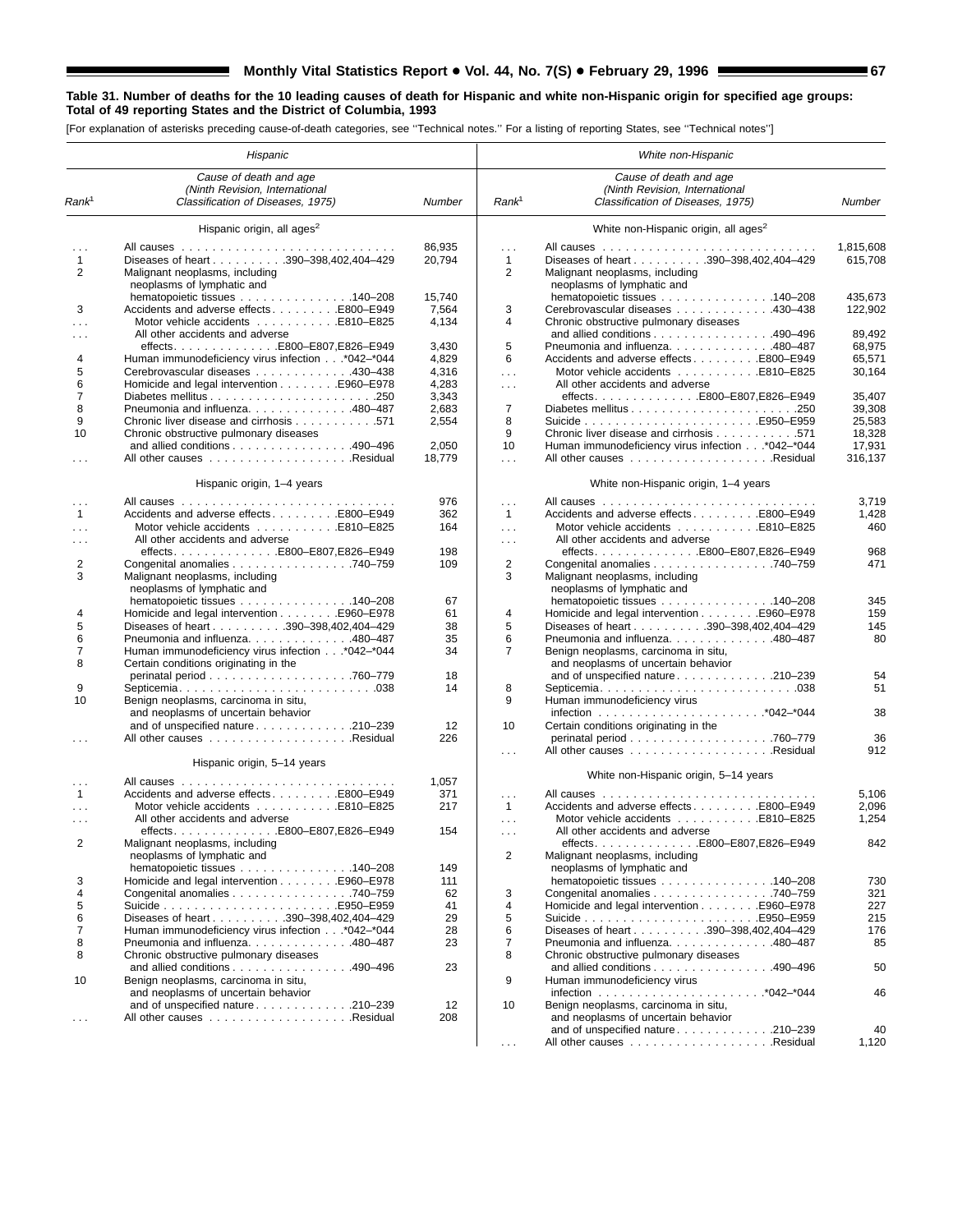## **68 Monthly Vital Statistics Report . Vol. 44, No. 7(S) . February 29, 1996 Monthly Vital Statistics Report . Wol. 44, No. 7(S) . February 29, 1996 MILE**

#### **Table 31. Number of deaths for the 10 leading causes of death for Hispanic and white non-Hispanic origin for specified age groups: Total of 49 reporting States and the District of Columbia, 1993—Con.**

[For explanation of asterisks preceding cause-of-death categories, see ''Technical notes.'' For a listing of reporting States, see ''Technical notes'']

|                      | Hispanic                                                     |                |                      | White non-Hispanic                                                 |         |
|----------------------|--------------------------------------------------------------|----------------|----------------------|--------------------------------------------------------------------|---------|
|                      | Cause of death and age<br>(Ninth Revision, International     |                |                      | Cause of death and age<br>(Ninth Revision, International           |         |
| Rank <sup>1</sup>    | Classification of Diseases, 1975)                            | Number         | Rank <sup>1</sup>    | Classification of Diseases, 1975)                                  | Number  |
|                      | Hispanic origin, 15-24 years                                 |                |                      | White non-Hispanic origin, 15-24 years                             |         |
| $\cdots$             |                                                              | 4,844          | $\sim$               |                                                                    | 19,111  |
| $\mathbf{1}$         | Accidents and adverse effectsE800-E949                       | 1,692          | $\mathbf{1}$         | Accidents and adverse effectsE800–E949                             | 9,599   |
| $\cdots$             | Motor vehicle accidents E810-E825                            | 1,248          | $\sim$ .             |                                                                    | 7,448   |
|                      |                                                              |                |                      |                                                                    |         |
| $\cdots$             | All other accidents and adverse                              |                | $\sim$ $\sim$ $\sim$ | All other accidents and adverse                                    |         |
|                      | effects. E800-E807.E826-E949                                 | 444            |                      | effects. E800-E807, E826-E949                                      | 2,151   |
| 2                    | Homicide and legal intervention E960–E978                    | 1,672          | 2                    |                                                                    | 3,456   |
| 3                    |                                                              | 492            | 3                    |                                                                    | 1,410   |
| 4                    | Malignant neoplasms, including<br>neoplasms of lymphatic and |                | 4                    | Malignant neoplasms, including<br>neoplasms of lymphatic and       |         |
|                      | hematopoietic tissues 140–208                                | 205            |                      | hematopoietic tissues 140–208                                      | 1,128   |
| 5                    | Diseases of heart 390-398,402,404-429                        | 91             | 5                    | Diseases of heart 390-398,402,404-429                              | 529     |
| 6                    | Human immunodeficiency virus infection* 042-* 044            | 89             | 6                    | Congenital anomalies 740–759                                       | 322     |
| 7                    | Congenital anomalies 740–759                                 | 48             | 7                    | Human immunodeficiency virus                                       |         |
| 8                    | Cerebrovascular diseases 430-438                             | 34             |                      |                                                                    | 190     |
| 9                    | Chronic obstructive pulmonary diseases                       |                | 8                    | Pneumonia and influenza. 480–487                                   | 137     |
|                      | and allied conditions 490–496                                | 26             | 9                    | Cerebrovascular diseases 430-438                                   | 124     |
| 10                   | Pneumonia and influenza. 480–487                             | 21             | 10                   | Chronic obstructive pulmonary diseases                             |         |
|                      |                                                              | 474            |                      | and allied conditions 490–496                                      | 90      |
|                      |                                                              |                |                      |                                                                    | 2,126   |
|                      | Hispanic origin, 25-44 years                                 |                | $\sim 100$           |                                                                    |         |
| $\cdots$             |                                                              | 15,352         |                      | White non-Hispanic origin, 25-44 years                             |         |
| $\mathbf{1}$         | Human immunodeficiency virus infection* 042-* 044            | 3,632          | $\sim$               |                                                                    | 92,404  |
| 2                    | Accidents and adverse effects E800–E949                      | 3,178          | $\mathbf{1}$         | Accidents and adverse effectsE800-E949                             | 18,201  |
| $\sim$               | Motor vehicle accidents E810–E825                            | 1,648          | $\sim 100$           |                                                                    | 9,890   |
|                      | All other accidents and adverse                              |                |                      | All other accidents and adverse                                    |         |
| $\cdots$             |                                                              |                | $\cdots$             | effects. E800-E807,E826-E949                                       |         |
| 3                    |                                                              | 1,530<br>1,935 | 2                    |                                                                    | 8,311   |
| 4                    | Homicide and legal intervention E960–E978                    |                |                      | Malignant neoplasms, including                                     |         |
|                      | Malignant neoplasms, including                               |                |                      | neoplasms of lymphatic and                                         |         |
|                      | neoplasms of lymphatic and                                   |                |                      | hematopoietic tissues 140–208                                      | 15,376  |
|                      | hematopoietic tissues 140-208                                | 1,423          | 3                    | Human immunodeficiency virus                                       |         |
| 5                    | Diseases of heart 390-398,402,404-429                        | 895            |                      |                                                                    | 12,974  |
| 6                    |                                                              | 819            | 4                    | Diseases of heart 390-398,402,404-429                              | 10,514  |
| $\overline{7}$       | Chronic liver disease and cirrhosis 571                      | 590            | 5                    |                                                                    | 9,919   |
| 8                    | Cerebrovascular diseases 430-438                             | 337            | 6                    | Homicide and legal intervention E960–E978                          | 3,578   |
| 9                    | Pneumonia and influenza. 480-487                             | 212            | 7                    | Chronic liver disease and cirrhosis 571                            | 2,689   |
| 10                   |                                                              | 156            | 8                    | Cerebrovascular diseases 430–438                                   | 1,739   |
|                      |                                                              | 2,175          | 9                    |                                                                    | 1,470   |
|                      |                                                              |                | 10                   | Pneumonia and influenza. 480-487                                   | 1,223   |
|                      | Hispanic origin, 45-64 years                                 |                | $\sim 100$           |                                                                    | 14.721  |
|                      |                                                              | 17,843         |                      |                                                                    |         |
|                      |                                                              |                |                      | White non-Hispanic origin, 45-64 years                             |         |
| $\mathbf{1}$         | Malignant neoplasms, including                               |                |                      |                                                                    |         |
|                      | neoplasms of lymphatic and<br>hematopoietic tissues 140-208  |                | $\cdots$             | All causes<br>.                                                    | 274,382 |
|                      |                                                              | 4,778          | $\mathbf{1}$         | Malignant neoplasms, including                                     |         |
| 2                    | Diseases of heart 390-398,402,404-429                        | 4,219          |                      | neoplasms of lymphatic and                                         |         |
| 3                    | Chronic liver disease and cirrhosis 571                      | 1,220          |                      | hematopoietic tissues 140–208                                      | 103,729 |
| 4                    | Accidents and adverse effectsE800–E949                       | 1,021          | 2                    | Diseases of heart 390-398,402,404-429                              | 77,325  |
|                      |                                                              | 512            | 3                    | Chronic obstructive pulmonary diseases                             |         |
| $\sim$ $\sim$ $\sim$ | All other accidents and adverse                              |                |                      | and allied conditions $\ldots \ldots \ldots \ldots \ldots$ 490-496 | 10,988  |
|                      |                                                              | 509            | 4                    | Accidents and adverse effectsE800–E949                             | 10,332  |
| 5                    | Human immunodeficiency virus infection* 042-* 044            | 972            | $\sim$ $\sim$ $\sim$ | Motor vehicle accidents E810-E825                                  | 4,928   |
| 6                    |                                                              | 907            | $\sim$ $\sim$ $\sim$ | All other accidents and adverse                                    |         |
| $\overline{7}$       | Cerebrovascular diseases 430-438                             | 886            |                      |                                                                    | 5,404   |
| 8                    | Homicide and legal intervention E960–E978                    | 371            | 5                    | Cerebrovascular diseases 430-438                                   | 9,302   |
| 9                    | Pneumonia and influenza. 480-487                             | 333            | 6                    | Chronic liver disease and cirrhosis 571                            | 7,093   |
| 10                   | Chronic obstructive pulmonary diseases                       |                | 7                    |                                                                    | 6,902   |
|                      | and allied conditions 490–496                                | 281            | 8                    |                                                                    | 6,318   |
| $\cdots$             |                                                              | 2,855          | 9                    | Human immunodeficiency virus infection* 042-* 044                  | 4,351   |
|                      |                                                              |                | 10                   | Pneumonia and influenza. 480-487                                   | 3,785   |
|                      |                                                              |                | $\sim 100$           |                                                                    | 34,257  |
|                      |                                                              |                |                      |                                                                    |         |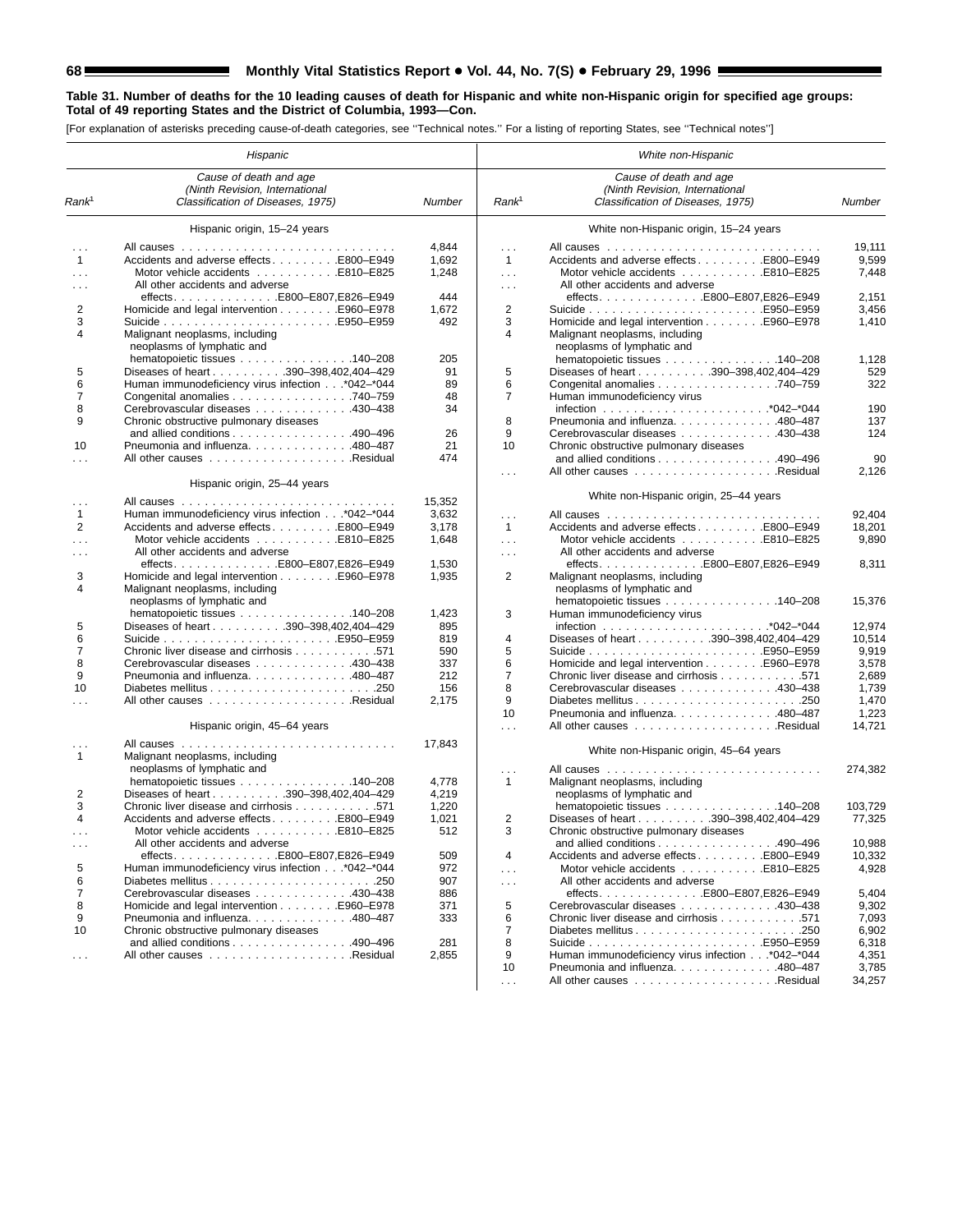### **Table 31. Number of deaths for the 10 leading causes of death for Hispanic and white non-Hispanic origin for specified age groups: Total of 49 reporting States and the District of Columbia, 1993—Con.**

[For explanation of asterisks preceding cause-of-death categories, see ''Technical notes.'' For a listing of reporting States, see ''Technical notes'']

|                           | Hispanic                                                                                                                                                |                         | White non-Hispanic              |                                                                                                                 |                             |  |  |  |  |  |
|---------------------------|---------------------------------------------------------------------------------------------------------------------------------------------------------|-------------------------|---------------------------------|-----------------------------------------------------------------------------------------------------------------|-----------------------------|--|--|--|--|--|
| Rank <sup>1</sup>         | Cause of death and age<br>(Ninth Revision, International<br>Classification of Diseases, 1975)                                                           | Number                  | Rank <sup>1</sup>               | Cause of death and age<br>(Ninth Revision, International<br>Classification of Diseases, 1975)                   | Number                      |  |  |  |  |  |
|                           | Hispanic origin, 65 years and over                                                                                                                      |                         |                                 | White non-Hispanic origin, 65 years and over                                                                    |                             |  |  |  |  |  |
| $\overline{2}$            | Diseases of heart 390-398,402,404-429<br>Malignant neoplasms, including<br>neoplasms of lymphatic and                                                   | 42,390<br>15,431        | $\cdots$<br>1<br>$\overline{2}$ | Diseases of heart 390-398,402,404-429<br>Malignant neoplasms, including<br>neoplasms of lymphatic and           | 1,404,282<br>526,671        |  |  |  |  |  |
| 3                         | hematopoietic tissues 140–208<br>Cerebrovascular diseases 430-438                                                                                       | 9,102<br>3.011<br>2,267 | 3<br>4                          | hematopoietic tissues 140–208<br>Cerebrovascular diseases 430-438<br>Chronic obstructive pulmonary diseases     | 314,307<br>111,546          |  |  |  |  |  |
| 5<br>6                    | Pneumonia and influenza. 480-487<br>Chronic obstructive pulmonary diseases<br>and allied conditions $\ldots$ , $\ldots$ , $\ldots$ , $\ldots$ , 490-496 | 1,962<br>1,636          | 5<br>6                          | and allied conditions 490-496<br>Pneumonia and influenza. 480-487                                               | 77,774<br>63,445<br>30,848  |  |  |  |  |  |
| 7<br>$\cdots$<br>$\cdots$ | Accidents and adverse effectsE800–E949<br>Motor vehicle accidents E810–E825<br>All other accidents and adverse                                          | 770<br>294              | $\overline{7}$<br>$\cdots$<br>. | Accidents and adverse effects E800–E949<br>Motor vehicle accidents E810–E825<br>All other accidents and adverse | 23,443<br>6,087             |  |  |  |  |  |
| 8<br>9                    | effectsE800-E807.E826-E949<br>Chronic liver disease and cirrhosis 571<br>Nephritis, nephrotic syndrome,                                                 | 476<br>729              | 8                               | Nephritis, nephrotic syndrome,<br>and nephrosis580-589                                                          | 17,356<br>15,595            |  |  |  |  |  |
| 10<br>$\cdots$            |                                                                                                                                                         | 580<br>463<br>6,439     | 9<br>10<br>$\cdots$             |                                                                                                                 | 14,478<br>13,375<br>212,800 |  |  |  |  |  |

<sup>1</sup>Rank based on number of deaths; see "Technical notes."<br><sup>2</sup>Includes deaths under 1 year of age.

۳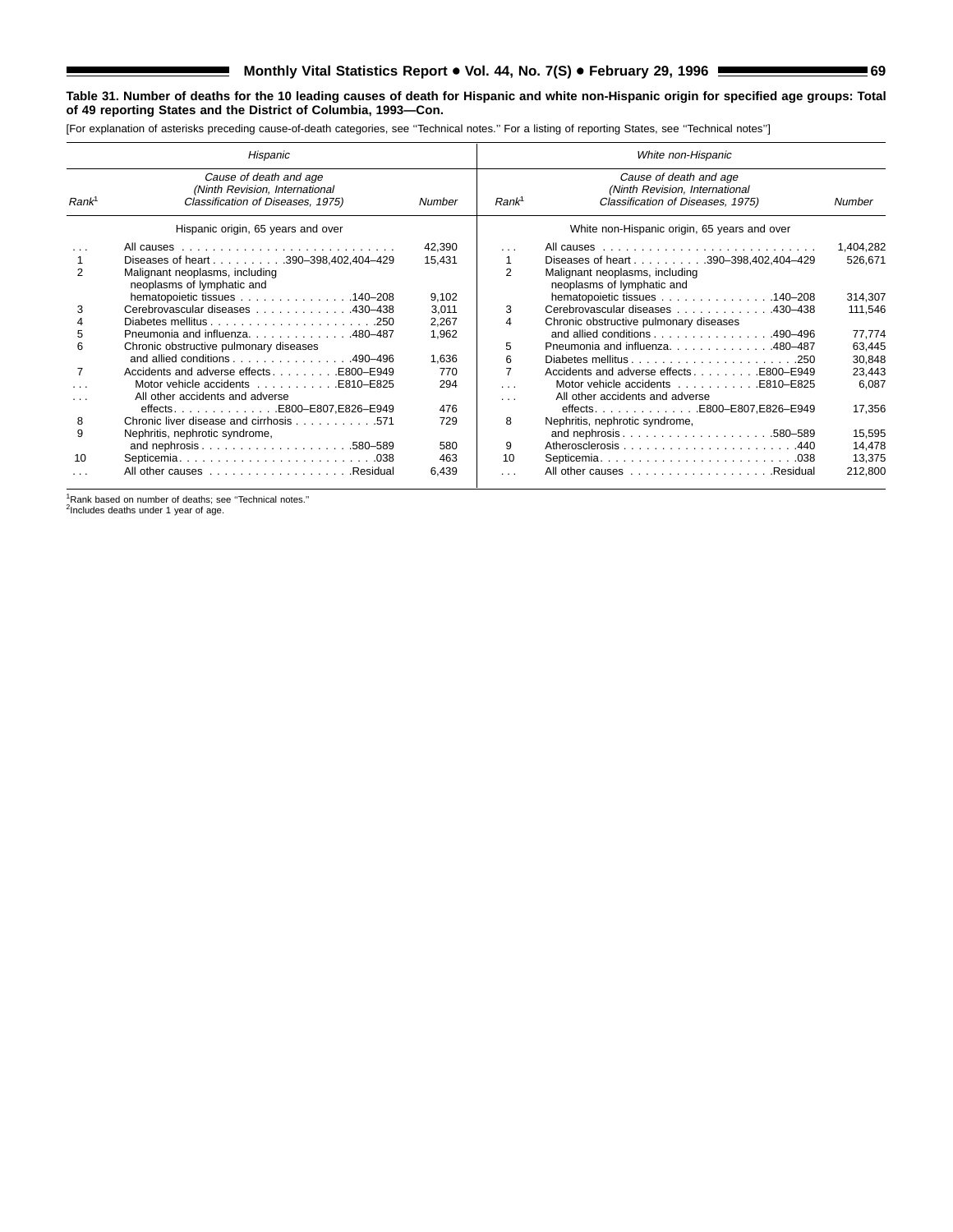### **Table 32. Number of infant, neonatal, and postneonatal deaths and mortality rates, by specified Hispanic origin and race for non-Hispanic origin: Total of 49 States and the District of Columbia, 1993**

[Rates per 1,000 live births in specified group. Number of live births based on race and Hispanic origin of mother; see ''Technical notes.'' For a listing of States, see ''Technical notes'']

|                                |                |       |         | Hispanic        | Non-Hispanic |                                |                    |        |              |                      |
|--------------------------------|----------------|-------|---------|-----------------|--------------|--------------------------------|--------------------|--------|--------------|----------------------|
| Age                            | All<br>origins | Total | Mexican | Puerto<br>Rican | Cuban        | Other<br>Hispanic <sup>1</sup> | Total <sup>2</sup> | White  | <b>Black</b> | Not<br>state $d^3$   |
|                                |                |       |         |                 |              | Number                         |                    |        |              |                      |
| Under 1 year                   | 33,057         | 4,401 | 2,994   | 443             | 64           | 900                            | 27,946             | 16,492 | 10,462       | 710                  |
| Under 28 days                  | 20,966         | 2,680 | 1,838   | 270             | 39           | 533                            | 17.695             | 10,404 | 6,723        | 591                  |
| 28 days-11 months              | 12,091         | 1,721 | 1,156   | 173             | 25           | 367                            | 10,251             | 6,088  | 3,739        | 119                  |
|                                |                |       |         |                 |              | Rate                           |                    |        |              |                      |
| Under 1 year <sup>4</sup>      | 8.4            | 6.7   | 6.8     | 7.6             | 5.4          | 6.4                            | 8.6                | 6.8    | 16.4         | $\cdots$             |
| Under 28 days <sup>4</sup>     | 5.3            | 4.1   | 4.2     | 4.7             | 3.3          | 3.8                            | 5.4                | 4.3    | 10.6         | $\cdots$             |
| 28 days-11 months <sup>4</sup> | 3.1            | 2.6   | 2.6     | 3.0             | 2.1          | 2.6                            | 3.2                | 2.5    | 5.9          | $\sim$ $\sim$ $\sim$ |

<sup>1</sup>Includes Central and South American and other and unknown Hispanic.<br><sup>2</sup>Includes races other than white and black.<br><sup>3</sup>Includes infant deaths that occurred in States that did not report Hispanic origin on the death certif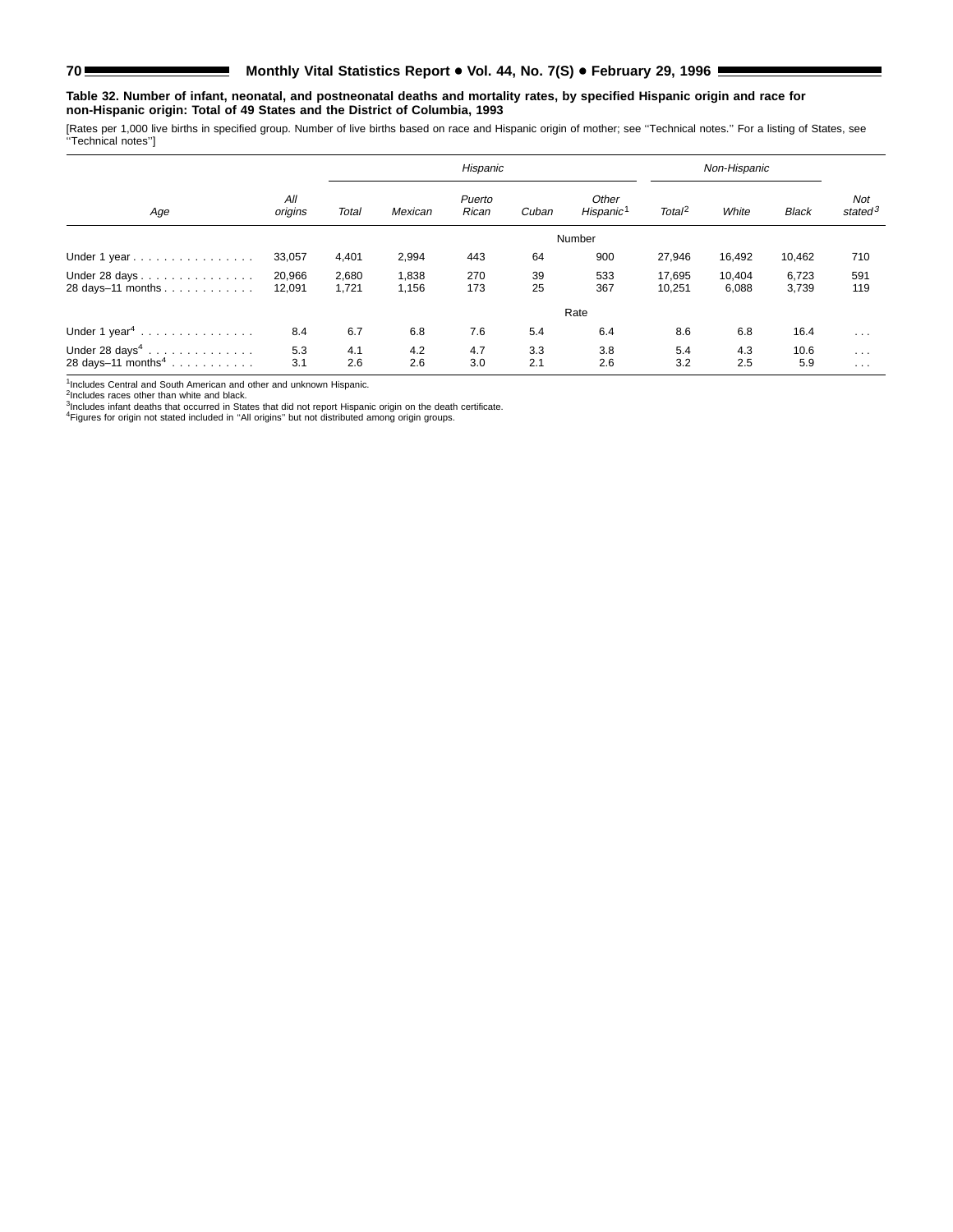# **Additional tables**

Tables 33–35 present additional data on demographic characteristics not discussed in the text.

### **Table 33. Number of deaths and percent distribution of deaths for ages 15 years and over, by marital status, race, and sex: United States, 1993**

|                                                                                                                                                          |                                                                 |                                                              |                                                            |                                                               |                                                             |                                                            |                                                           |                                                          |                                                        | All other                                                |                                                          |                                                        |
|----------------------------------------------------------------------------------------------------------------------------------------------------------|-----------------------------------------------------------------|--------------------------------------------------------------|------------------------------------------------------------|---------------------------------------------------------------|-------------------------------------------------------------|------------------------------------------------------------|-----------------------------------------------------------|----------------------------------------------------------|--------------------------------------------------------|----------------------------------------------------------|----------------------------------------------------------|--------------------------------------------------------|
|                                                                                                                                                          |                                                                 | All races                                                    |                                                            |                                                               | White                                                       |                                                            |                                                           | Total                                                    |                                                        |                                                          | Black                                                    |                                                        |
| Marital status                                                                                                                                           | Both<br>sexes                                                   | Male                                                         | Female                                                     | <b>Both</b><br>sexes                                          | Male                                                        | Female                                                     | <b>Both</b><br>sexes                                      | Male                                                     | Female                                                 | Both<br>sexes                                            | Male                                                     | Female                                                 |
|                                                                                                                                                          |                                                                 |                                                              |                                                            |                                                               |                                                             | Number <sup>1</sup>                                        |                                                           |                                                          |                                                        |                                                          |                                                          |                                                        |
|                                                                                                                                                          | 2,218,856                                                       | 1,133,285                                                    | 1,085,571                                                  | 1,918,498                                                     | 969,282                                                     | 949,216                                                    | 300,358                                                   | 164,003                                                  | 136,355                                                | 267,156                                                  | 145,044                                                  | 122,112                                                |
| Never married $\ldots$ , $\ldots$ , $\ldots$ , $\ldots$<br>Ever married<br>Married<br>Widowed<br>Divorced<br>.<br>Not stated.<br>.                       | 243,147<br>1,965,703<br>937,638<br>827,602<br>200,463<br>10,006 | 153,158<br>972,930<br>655,213<br>203,803<br>113,914<br>7,197 | 89,989<br>992,773<br>282,425<br>623,799<br>86,549<br>2,809 | 184,079<br>,727,672<br>829,934<br>731,245<br>166,493<br>6,747 | 112,089<br>852,364<br>580,941<br>177,402<br>94,021<br>4,829 | 71,990<br>875,308<br>248,993<br>553,843<br>72,472<br>1,918 | 59,068<br>238,031<br>107,704<br>96,357<br>33,970<br>3,259 | 41,069<br>120,566<br>74,272<br>26,401<br>19,893<br>2,368 | 17,999<br>117,465<br>33,432<br>69,956<br>14,077<br>891 | 54,634<br>209,418<br>91,080<br>86,912<br>31,426<br>3,104 | 37,800<br>104,993<br>62,785<br>23,823<br>18,385<br>2,251 | 16,834<br>104,425<br>28,295<br>63,089<br>13,041<br>853 |
|                                                                                                                                                          |                                                                 |                                                              |                                                            |                                                               |                                                             | Percent distribution <sup>2</sup>                          |                                                           |                                                          |                                                        |                                                          |                                                          |                                                        |
|                                                                                                                                                          | 100.0                                                           | 100.0                                                        | 100.0                                                      | 100.0                                                         | 100.0                                                       | 100.0                                                      | 100.0                                                     | 100.0                                                    | 100.0                                                  | 100.0                                                    | 100.0                                                    | 100.0                                                  |
| Never married<br>Ever married $\ldots$ , $\ldots$ , $\ldots$ , $\ldots$<br>Married<br>Widowed $\ldots$ , $\ldots$ , $\ldots$ , $\ldots$<br>Divorced<br>. | 11.0<br>89.0<br>42.4<br>37.5<br>9.1                             | 13.6<br>86.4<br>58.2<br>18.1<br>10.1                         | 8.3<br>91.7<br>26.1<br>57.6<br>8.0                         | 9.6<br>90.4<br>43.4<br>38.3<br>8.7                            | 11.6<br>88.4<br>60.2<br>18.4<br>9.7                         | 7.6<br>92.4<br>26.3<br>58.5<br>7.7                         | 19.9<br>80.1<br>36.3<br>32.4<br>11.4                      | 25.4<br>74.6<br>46.0<br>16.3<br>12.3                     | 13.3<br>86.7<br>24.7<br>51.6<br>10.4                   | 20.7<br>79.3<br>34.5<br>32.9<br>11.9                     | 26.5<br>73.5<br>44.0<br>16.7<br>12.9                     | 13.9<br>86.1<br>23.3<br>52.0<br>10.8                   |

1Excludes figures for age not stated.

2Denominators of percent distribution exclude deaths of persons of unknown marital status.

### **Table 34. Number of deaths and percent distribution of deaths for ages 15 years and over, by educational attainment, race, and sex: Total of 44 reporting States and the District of Columbia, 1993**

|                                                                                                                                                                 |                                                                |                                                               |                                                              |                                                               |                                                              |                                                            |                                                          |                                                         |                                                        | All other                                                |                                                        |                                                        |  |
|-----------------------------------------------------------------------------------------------------------------------------------------------------------------|----------------------------------------------------------------|---------------------------------------------------------------|--------------------------------------------------------------|---------------------------------------------------------------|--------------------------------------------------------------|------------------------------------------------------------|----------------------------------------------------------|---------------------------------------------------------|--------------------------------------------------------|----------------------------------------------------------|--------------------------------------------------------|--------------------------------------------------------|--|
|                                                                                                                                                                 | All races                                                      |                                                               |                                                              |                                                               | White                                                        |                                                            |                                                          | Total                                                   |                                                        |                                                          | Black                                                  |                                                        |  |
| Years of school completed                                                                                                                                       | Both<br>sexes                                                  | Male                                                          | Female                                                       | Both<br>sexes                                                 | Male                                                         | Female                                                     | Both<br>sexes                                            | Male                                                    | Female                                                 | Both<br>sexes                                            | Male                                                   | Female                                                 |  |
|                                                                                                                                                                 |                                                                |                                                               |                                                              |                                                               |                                                              | Number <sup>1</sup>                                        |                                                          |                                                         |                                                        |                                                          |                                                        |                                                        |  |
|                                                                                                                                                                 | 1,892,195                                                      | 968,258                                                       | 923,937                                                      | .640,647                                                      | 830,385                                                      | 810,262                                                    | 251,548                                                  | 137,873                                                 | 113,675                                                | 222,408                                                  | 121,216                                                | 101,192                                                |  |
| $0-8$ years<br>$9-11$ years<br>12 years. $\ldots$ . $\ldots$ . $\ldots$ . $\ldots$<br>13-15 years<br>16 years or more $\dots\dots\dots\dots\dots$<br>Not stated | 446,120<br>249,148<br>672,582<br>217,073<br>196,891<br>110,381 | 221,132<br>134,305<br>330,273<br>110,030<br>117,676<br>54,842 | 224,988<br>114,843<br>342,309<br>107,043<br>79,215<br>55,539 | 374,654<br>205,720<br>597,164<br>195,833<br>181,324<br>85,952 | 183,826<br>109,723<br>287,908<br>98,324<br>109,059<br>41,545 | 190,828<br>95,997<br>309,256<br>97,509<br>72,265<br>44,407 | 71,466<br>43,428<br>75,418<br>21,240<br>15,567<br>24,429 | 37,306<br>24,582<br>42,365<br>11,706<br>8,617<br>13,297 | 34,160<br>18,846<br>33,053<br>9,534<br>6,950<br>11,132 | 62,970<br>40,321<br>66,845<br>18,130<br>11,573<br>22,569 | 33,287<br>22,687<br>37,281<br>9,835<br>5,845<br>12,281 | 29,683<br>17,634<br>29,564<br>8,295<br>5,728<br>10,288 |  |
|                                                                                                                                                                 |                                                                |                                                               |                                                              |                                                               |                                                              | Percent distribution <sup>2</sup>                          |                                                          |                                                         |                                                        |                                                          |                                                        |                                                        |  |
| Total                                                                                                                                                           | 100.0                                                          | 100.0                                                         | 100.0                                                        | 100.0                                                         | 100.0                                                        | 100.0                                                      | 100.0                                                    | 100.0                                                   | 100.0                                                  | 100.0                                                    | 100.0                                                  | 100.0                                                  |  |
| $0-8$ years<br>9-11 years<br>12 years<br>13–15 years<br>16 years or more $\ldots \ldots \ldots \ldots$                                                          | 25.0<br>14.0<br>37.7<br>12.2<br>11.1                           | 24.2<br>14.7<br>36.2<br>12.0<br>12.9                          | 25.9<br>13.2<br>39.4<br>12.3<br>9.1                          | 24.1<br>13.2<br>38.4<br>12.6<br>11.7                          | 23.3<br>13.9<br>36.5<br>12.5<br>13.8                         | 24.9<br>12.5<br>40.4<br>12.7<br>9.4                        | 31.5<br>19.1<br>33.2<br>9.4<br>6.9                       | 29.9<br>19.7<br>34.0<br>9.4<br>6.9                      | 33.3<br>18.4<br>32.2<br>9.3<br>6.8                     | 31.5<br>20.2<br>33.4<br>9.1<br>5.8                       | 30.6<br>20.8<br>34.2<br>9.0<br>5.4                     | 32.7<br>19.4<br>32.5<br>9.1<br>6.3                     |  |

1Excludes figures for age not stated. 2Denominators of percent distribution exclude deaths of persons of unknown educational attainment.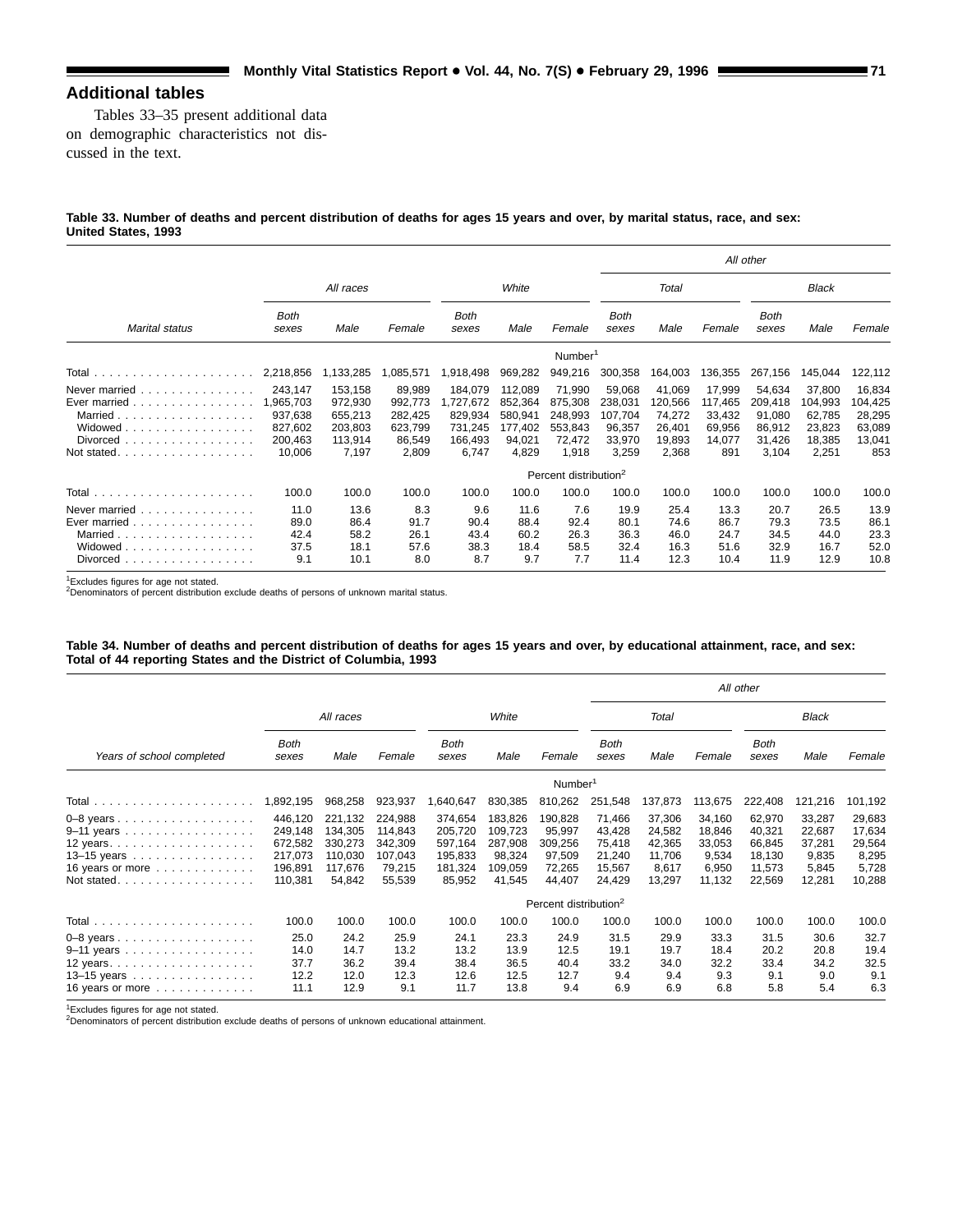۳

#### **Table 35. Number of autopsies and percent of deaths for which autopsies were reported for 10 leading causes of death: United States, 1993**

[For explanation of asterisks preceding cause-of-death categories, see ''Technical notes'']

|                   |                                                                                                          |                 | Reported autopsy |         |
|-------------------|----------------------------------------------------------------------------------------------------------|-----------------|------------------|---------|
| Rank <sup>1</sup> | Cause of death (Ninth Revision,<br>International Classification of Diseases, 1975)                       | Total<br>deaths | Number           | Percent |
|                   |                                                                                                          | 2.268.553       | 220.620          | 9.7     |
|                   |                                                                                                          | 743.460         | 49.483           | 6.7     |
|                   | Malignant neoplasms, including neoplasms of lymphatic and hematopoietic tissues 140–208                  | 529.904         | 13.206           | 2.5     |
| 3                 | Cerebrovascular diseases et al., et al., et al., et al., et al., et al., et al., et al., et al., 430–438 | 150.108         | 4.588            | 3.1     |
|                   | Chronic obstructive pulmonary diseases and allied conditions 490–496                                     | 101.077         | 3.299            | 3.3     |
| 5                 |                                                                                                          | 90.523          | 43.796           | 48.4    |
| .                 |                                                                                                          | 41.893          | 20.647           | 49.3    |
| .                 | All other accidents and adverse effects B800–E807.E826–E949                                              | 48.630          | 23.149           | 47.6    |
| 6                 |                                                                                                          | 82.820          | 4.976            | 6.0     |
|                   |                                                                                                          | 53.894          | ∣.969            | 3.7     |
| 8                 |                                                                                                          | 37.267          | 2.711            | 7.3     |
| 9                 |                                                                                                          | 31.102          | 17.013           | 54.7    |
| 10                |                                                                                                          | 26.009          | 25.313           | 97.3    |
|                   |                                                                                                          | 422.389         | 54.266           | 12.8    |

1Rank based on number of deaths; see ''Technical notes.''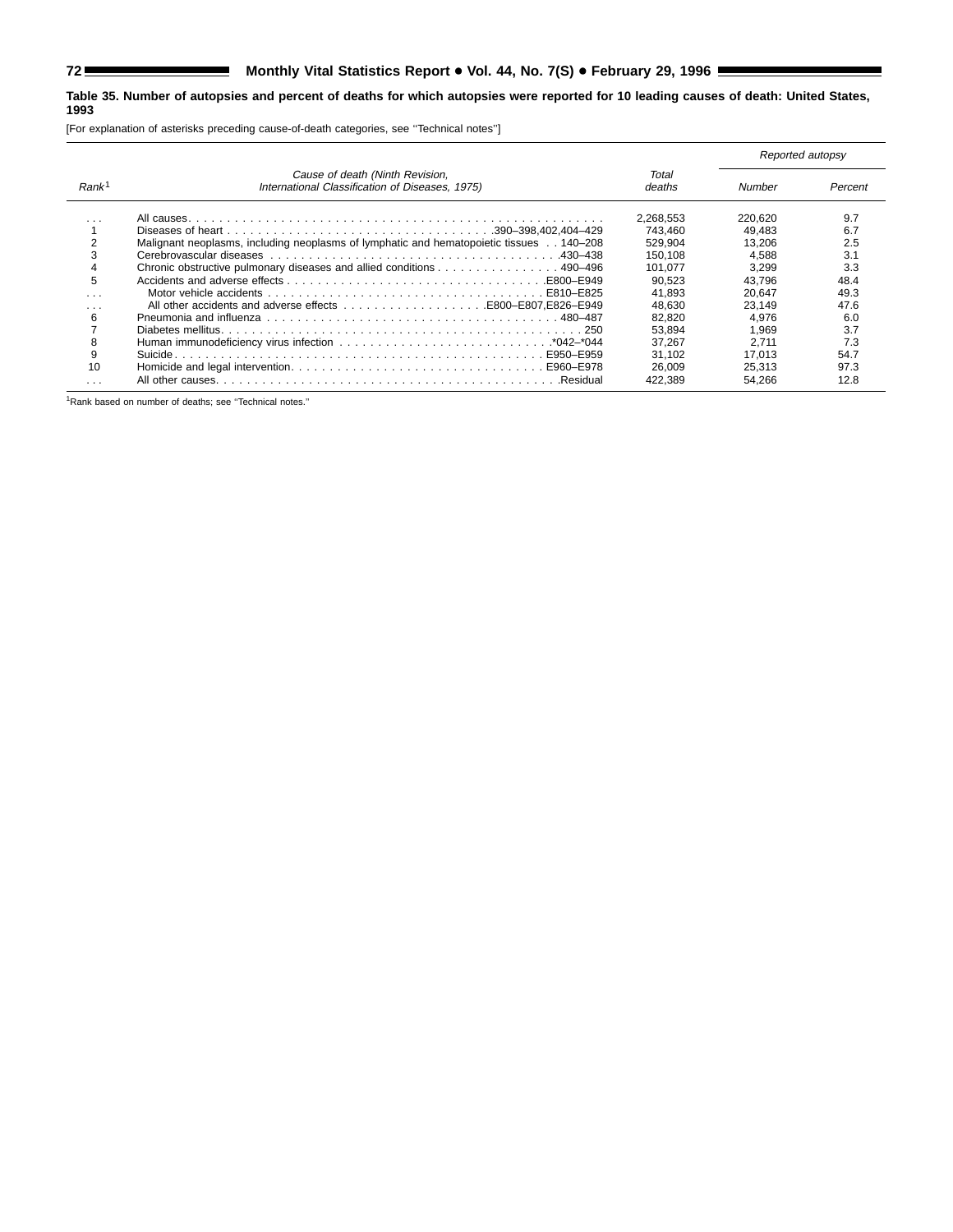## **Monthly Vital Statistics Report • Vol. 44, No. 7(S)** • February 29, 1996 **1988 73** 73

## <span id="page-72-0"></span>**References**

- 1. Public Health Service. Healthy People 2000: National health promotion and disease prevention objectives—full report, with commentary. Washington, DC: U.S. Department of Health and Human Services, Public Health Service, 1991; DHHS publication no. (PHS)91–50212.
- 2. National Center for Health Statistics. Annual summary of births, marriages, divorces, and deaths: United States, 1993. Monthly vital statistics report; vol 42 no 13. Hyattsville, Maryland: Public Health Service. 1994.
- 3. Centers for Disease Control and Prevention. Morbidity and mortality weekly report: vol 43 no 10. Washington: Public Health Service. 1994.
- 4. National Center for Health Statistics. Advance report of final mortality statistics, 1980. Monthly vital statistics report; vol 32 no 4. Hyattsville, Maryland: Public Health Service. 1983.
- 5. Kochanek KD, Maurer JD, Rosenberg HM. Causes of death contributing to changes in life expectancy: United States, 1984–89. National Center for Health Statistics. Vital Health Stat 20 (23). 1994.
- 6. Kochanek KD, Hudson BL. Advance report of final mortality statistics, 1992. Monthly vital statistics report; vol 43 no 6, supp. Hyattsville, Maryland: National Center for Health Statistics. 1995.
- 7. Hoyert DL. Mortality trends for Alzheimer's disease, 1979–91. National Center for Health Statistics. (In preparation).
- 8. Tolson GC, Barnes JM, Gay GA, Kowaleski JL. The 1989 revision of the U.S. standard certificates and reports. National Center for Health Statistics. Vital Health Stat 4(28). 1991.
- 9. National Center for Health Statistics. Technical appendix. Vital statistics of the United States, 1989, vol II, mortality, part A. Washington: Public Health Service. 1993.
- 10. U.S. Bureau of the Census. Unpublished data from the 1990 census for persons of Spanish origin by State.
- 11. Hambright, TZ. Comparability of marital status, race, nativity, and country of origin on the death certificate and matching census record: United States, May–Aug 1960. National Center for Health Statistics. Vital Health Stat 2(32). 1969.
- 12. Sorlie PD, Rogot E, Johnson NJ. Validity of demographic characteristics on the death certificate. Epidemiology 3(2):181–4. 1992.
- 13. Poe GS, Powell-Griner E, McLaughlin JK, et al. Comparability of the death certificate and the 1986 national mortality followback survey. National Center for Health Statistics. Vital Health Stat 2 (118). 1993.
- 14. National Center for Health Statistics. Technical appendix. Vital statistics of the United States, 1989, vol I, natality. Washington: Public Health Service. 1992.
- 15. Hoyert DL. Effect on mortality rates of the 1989 changes in tabulating race. National Center for Health Statistics. Vital Health Stat 20(25). 1994.
- 16. World Health Organization. Manual of the International Statistical Classification of Diseases, Injuries, and Causes of Death, based on the recommendations of the Ninth Revision Conference, 1975. Geneva: World Health Organization. 1977.
- 17. Klebba AJ, Scott JH. Estimates of selected comparability ratios based on dual coding of 1976 death certificates by the Eighth and Ninth Revisions of the International Classification of Diseases. Monthly vital statistics report; vol 28 no 11, supp. Hyattsville, Maryland: Public Health Service. 1980.
- 18. Klebba AJ, Dolman AB. Comparability of mortality statistics for the Seventh and Eighth Revisions of the International Classification of Diseases, United States. National Center for Health Statistics. Vital Health Stat 2(66). 1975.
- 19. National Center for Health Statistics. Comparability of mortality statistics for the Sixth and Seventh Revisions, United States, 1958. Vital Statistics–Special reports; vol 51 no 4. Washington: Public Health Service. 1965.
- 20. National Center for Health Statistics. Vital statistics, instructions for classifying the underlying cause of death. NCHS instruction manual; part 2a. Hyattsville, Maryland: Public Health Service. Published annually.
- 21. National Center for Health Statistics. Vital statistics, instructions for classifying multiple causes of death. NCHS instruction manual; part 2b. Hyattsville, Maryland: Public Health Service. Published annually.
- 22. National Center for Health Statistics. Vital statistics, nonindexed terms, standard abbreviations, and State geographic codes used in mortality data classification. NCHS instruction manual; part 2e. Hyattsville, Maryland: Public Health Service. Published annually.
- 23. National Center for Health Statistics. Vital statistics, ICD–9 ACME decision

tables for classifying underlying causes of death. NCHS instruction manual; part 2c. Hyattsville, Maryland: Public Health Service. Published annually.

- 24. National Center for Health Statistics. Vital statistics, data entry instructions for the mortality medical indexing, classification, and retrieval system (MICAR). NCHS instruction manual; part 2g. Hyattsville, Maryland: Public Health Service. Published annually.
- 25. National Center for Health Statistics. Vital statistics, dictionary of valid terms for the mortality medical indexing, classification, and retrieval system (MICAR). NCHS instruction manual; part 2h. Hyattsville, Maryland: Public Health Service. Published annually.
- 26. Lampe TH. The nature of Alzheimer's disease. Alzheimer's caregiver: Strategies for support. Seattle: University of Washington Press. 1987.
- 27. Macera CA, Sun RK, Yeager KK, Brandes DA. Sensitivity and specificity of death certificate diagnoses for dementing illnesses, 1988–90. J Am Geriatr Soc. 40:479–81. 1992.
- 28. Newen AJ, Forster DP, Kay DWK. Death certification after a diagnosis of presenile dementia. J Epidemiol Community Health. 47:293–7. 1993.
- 29. U.S. Bureau of the Census. U.S. population estimates, by age, sex, race, and Hispanic origin: 1993. Census file RESP0793. 1995.
- 30. U.S. Bureau of the Census. Unpublished estimates for 1993, by State.
- 31. National Center for Health Statistics. Technical appendix. Vital statistics of the United States, 1990, vol II, mortality, part A. Washington: Public Health Service. 1994.
- 32. Sirken MG. Comparison of two methods of constructing abridged life tables by reference to a ''standard'' table. National Center for Health Statistics. Vital Health Stat 2(4). 1966.
- 33. Arriaga EE. Changing trends in mortality decline during the last decades. In: Ruzicka L, Wunsch G, Kane P, eds. Differential mortality: Methodological issues and biosocial factors. Oxford: Clarendon Press. 1989.
- 34. Feinleib M, Zarate AO, eds. Reconsidering age adjustment proceedings. National Center for Health Statistics. Vital Health Stat 4(29). 1992.
- 35. Grove RD, Hetzel AM. Vital statistics rates in the United States 1940–1960. National Center for Health Statistics. Washington: Public Health Service. 1968.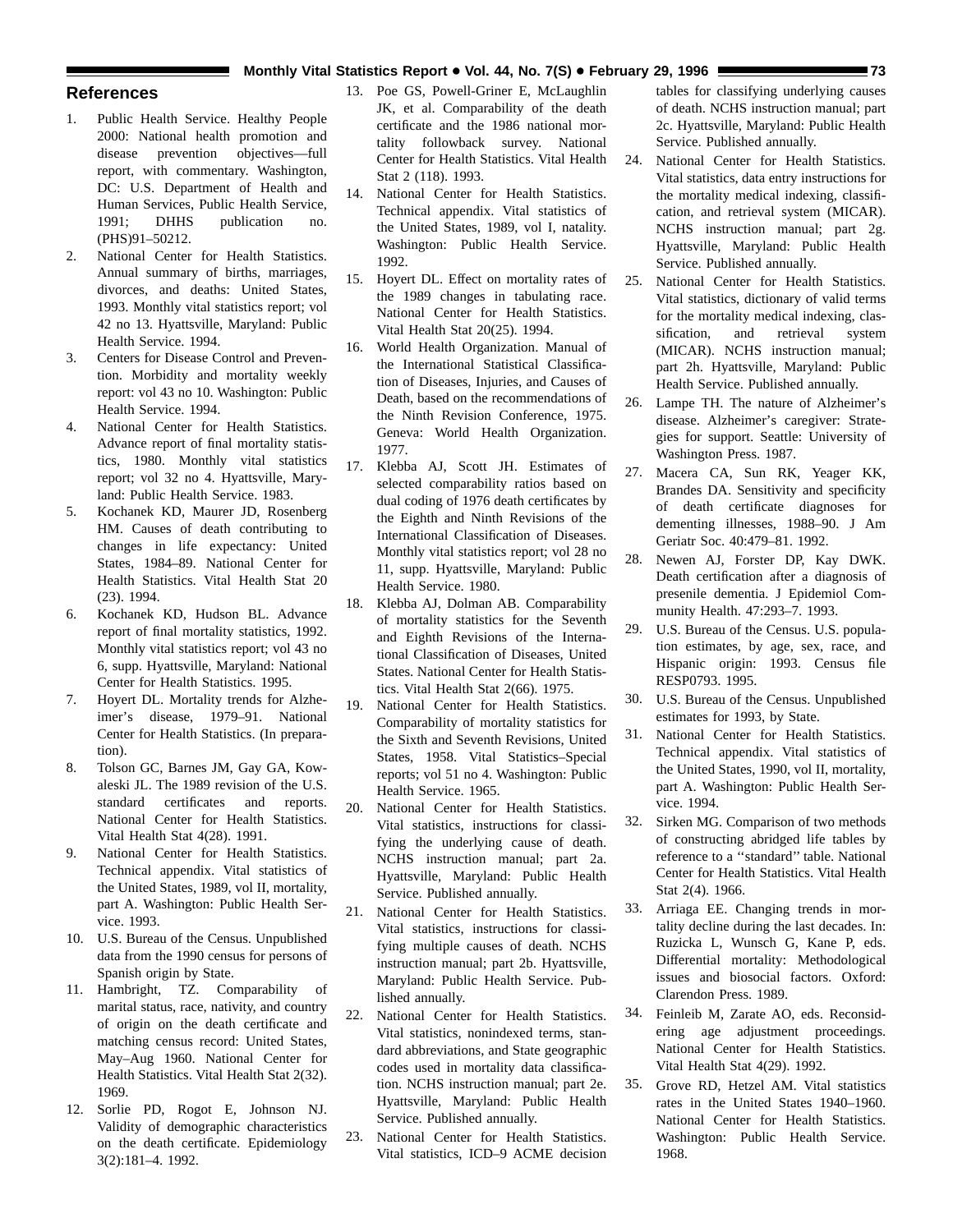# **Symbols**

- - Data not available
- . . . Category not applicable
- Quantity zero
- 0.0 Quantity more than zero but less than 0.05
- \* Figure does not meet standard of reliability or precision (estimate is based on fewer than 20 deaths in numerator or denominator)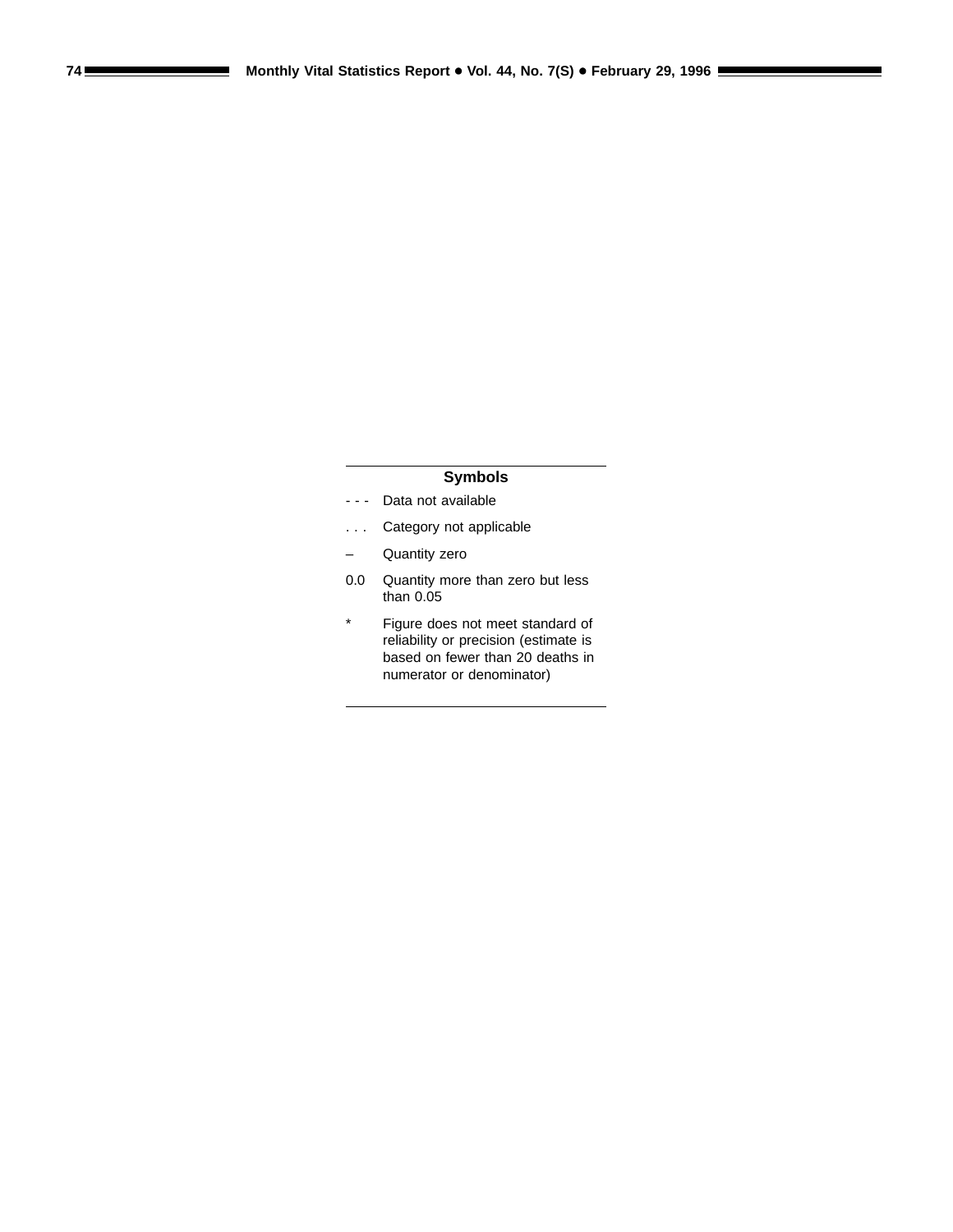# **Monthly Vital Statistics Report • Vol. 44, No. 7(S) • February 29, 1996 <b>1988** 75

# **ICD–9 titles and category numbers**

| Cause of death                                                                                         | ICD-9 title                                                                                                             | ICD-9 categories      |
|--------------------------------------------------------------------------------------------------------|-------------------------------------------------------------------------------------------------------------------------|-----------------------|
|                                                                                                        |                                                                                                                         | E800-E949             |
| accidental mechanical suffocation Accidental mechanical suffocation                                    |                                                                                                                         | E913                  |
| Alzheimer's  Alzheimer's disease                                                                       |                                                                                                                         | 331.0                 |
|                                                                                                        |                                                                                                                         | 740                   |
|                                                                                                        | Malignant neoplasms, including neoplasms of lymphatic and<br>hematopoietic tissues                                      | 140-208               |
|                                                                                                        |                                                                                                                         | E967                  |
|                                                                                                        | Congenital anomalies of the genitourinary system                                                                        | 740-759<br>752-753    |
|                                                                                                        |                                                                                                                         | 741                   |
|                                                                                                        | complications of labor and delivery  Newborn affected by other complications of labor and delivery                      | 763                   |
|                                                                                                        | complications of placenta, cord, and membranes Newborn affected by other complications of placenta, cord, and membranes | 762                   |
|                                                                                                        | chronic respiratory diseases Chronic obstructive pulmonary disease and allied conditions                                | 490-496               |
|                                                                                                        | Diabetes mellitus                                                                                                       | 250                   |
|                                                                                                        | Fetal distress in liveborn infant                                                                                       | 768.2-768.4           |
| heart disease entitled in the series of the heart                                                      |                                                                                                                         | 390-398, 402, 404-429 |
|                                                                                                        |                                                                                                                         | $*042 - *044$         |
| homicide $\ldots \ldots \ldots \ldots \ldots \ldots \ldots \ldots \ldots$                              | Homicide and legal intervention                                                                                         | E960-978              |
| liver disease $\ldots \ldots \ldots \ldots \ldots \ldots \ldots \ldots$                                | Chronic liver disease and cirrhosis                                                                                     | 571                   |
|                                                                                                        | Complications of pregnancy, childbirth, and the puerperium                                                              | 630-676               |
|                                                                                                        | Other respiratory conditions of newborn                                                                                 | 770                   |
|                                                                                                        | Certain conditions originating in the perinatal period                                                                  | 760-779               |
|                                                                                                        | Pneumonia and influenza                                                                                                 | 480-487               |
|                                                                                                        | Respiratory distress syndrome                                                                                           | 769                   |
| short gestation and low birthweight $\ldots \ldots \ldots \ldots$                                      | Disorders relating to short gestation and unspecified low birthweight                                                   | 765                   |
| state of the syndrome state in fant death syndrome state in the syndrome state in the syndrome<br>SIDS |                                                                                                                         | 798.0                 |
| slow fetal growth and fetal malnutrition Slow fetal growth and fetal malnutrition                      |                                                                                                                         | 764                   |
| stroke $\ldots \ldots \ldots \ldots \ldots \ldots \ldots \ldots \ldots \ldots \ldots$                  | Cerebrovascular diseases                                                                                                | 430-438               |
|                                                                                                        |                                                                                                                         | E950-E959             |

NOTE: For explanation of asterisks preceding categories, see ''Technical notes.''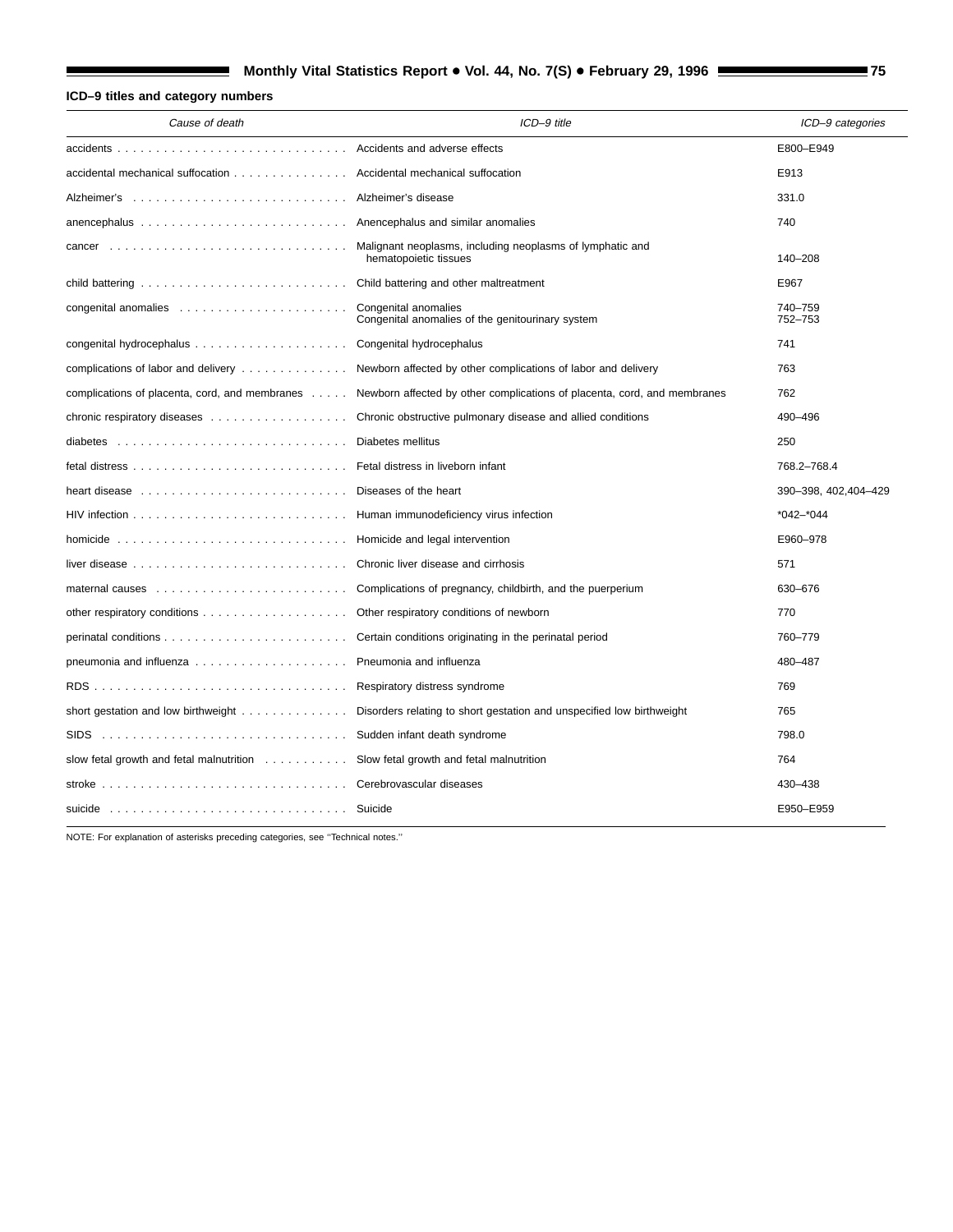# <span id="page-75-0"></span>**Technical notes**

# **Nature and sources of data**

Data in this report are based on information from all death certificates filed in the 50 States and the District of Columbia. The U.S. Standard Certificate of Death was revised in 1989; for additional details see the 1989 revision of the U.S. standard certificates and reports (8) and Technical Appendix of *Vital Statistics of the United States 1989,* Volume II, Mortality, part A (9).

Mortality statistics are based on information coded by the States and provided to the NCHS through the Vital Statistics Cooperative Program (VSCP) and from copies of the original certificates received by NCHS from the State registration offices. In 1993 all the States and the District of Columbia participated in this program and submitted part or all of the mortality data for 1993 on computer tape to NCHS. The 37 States in the VSCP that submitted precoded medical data for all deaths on computer tapes are Alabama, Alaska, Arkansas, California, Colorado, Connecticut, Delaware, Florida, Georgia, Idaho, Indiana, Iowa, Kansas, Louisiana, Maine, Maryland, Massachusetts, Michigan, Minnesota, Mississippi, Montana, Nebraska, Nevada, New Hampshire, New York State (excluding New York City), North Carolina, North Dakota, Oregon, Pennsylvania, South Carolina, South Dakota, Texas, Vermont, Virginia, Washington, Wisconsin, and Wyoming. In 1993 Maine, Montana, North Dakota, and Wyoming contracted with a private company to provide precoded medical data to NCHS. Kansas continued to provide the medical data for Alaska. Iowa provided precoded medical data for Idaho. The remaining 13 VSCP States, New York City, and the District of Columbia submitted copies of the original certificates from which NCHS coded the medical data. For 1993 all States submitted precoded demographic data for all deaths.

Data for the entire United States refer to events occurring within the United States. Data shown for geographic areas are by place of residence. Beginning with 1970 mortality statistics

exclude deaths of nonresidents of the United States. All data exclude fetal deaths.

### **Race**

*Quality of race data*—A number of studies have been conducted on the reliability of race reported on the death certificate by comparing race on the death certificate with that reported on another data collection instrument, such as the census or a survey. Differences may arise because of differences in who provides race information on the compared records. Race information on the death certificate is reported by the funeral director as provided by an informant or in the absence of an informant, on the basis of observation. In contrast, race on the census or on the Current Population Survey is self-reported and, therefore, may be considered more valid. A high level of agreement between the death certificate and the census or survey report is essential to assure unbiased death rates by race.

Results from several studies (10–13) show that a person self-reported as American Indian or Asian on census or survey records was sometimes reported as white on the death certificate. The net effect of misclassification is an underestimation of deaths and death rates for the smaller minority races.

*Other races and race not stated*— Beginning in 1992 all records coded as ''Other races'' (0.01 percent of the total deaths) were assigned to the specified race of the previous record. Records for which race was unknown, not stated, or not classifiable (0.26 percent of the total deaths) were assigned the racial designation of the previous record.

*Infant and maternal mortality rates*—Beginning with the 1989 data year, the method of tabulating live births by race was changed from race of child to race of mother. This change affects infant and maternal mortality rates because live births are the denominators of these rates. (For additional details see the Technical Appendix to *Vital Statistics of the United States, 1989*, Volume I, Natality (14,15).) For 1989–90, as in previous years, infant and maternal deaths continue to be tabulated by the race of the decedent.

Quantitatively, the change in the basis for tabulating live births by race results in more white births and fewer black births and births of other races. Consequently, infant and maternal mortality rates under the new tabulating procedure tend to be about 2 percent lower for white infants and about 5 percent higher for black infants than when they are computed by the previous method of tabulating live births by race of child. Rates for most other minority races also are higher when computed by race of mother (9,15).

Infant mortality rates for specified race may be biased because of inconsistencies in reporting race between the birth and death certificates for the same infant. Estimates of reporting bias have been made by comparing rates based on the linked files of infant deaths and live births with those in which the race of infant death is based on information from the death certificate (9).

### **Cause-of-death classification**

The mortality statistics presented here were compiled in accordance with the World Health Organization (WHO) regulations, which specify that member nations classify causes of death by the current *Manual of the International Statistical Classification of Diseases, Injuries, and Causes of Death* (16). Causes of death for 1979–93 were classified according to the manual. For earlier years causes of death were classified according to the revisions then in use—1968–78, Eighth Revision; 1958–67, Seventh Revision; and 1949–57, Sixth Revision. Changes in classification of causes of death due to these revisions may result in discontinuities in cause-of-death trends. Consequently, cause-of-death comparisons among revisions require consideration of comparability ratios and, where available, estimates of their standard errors. Comparability ratios between the Eighth and Ninth Revisions, between the Seventh and Eighth Revisions, and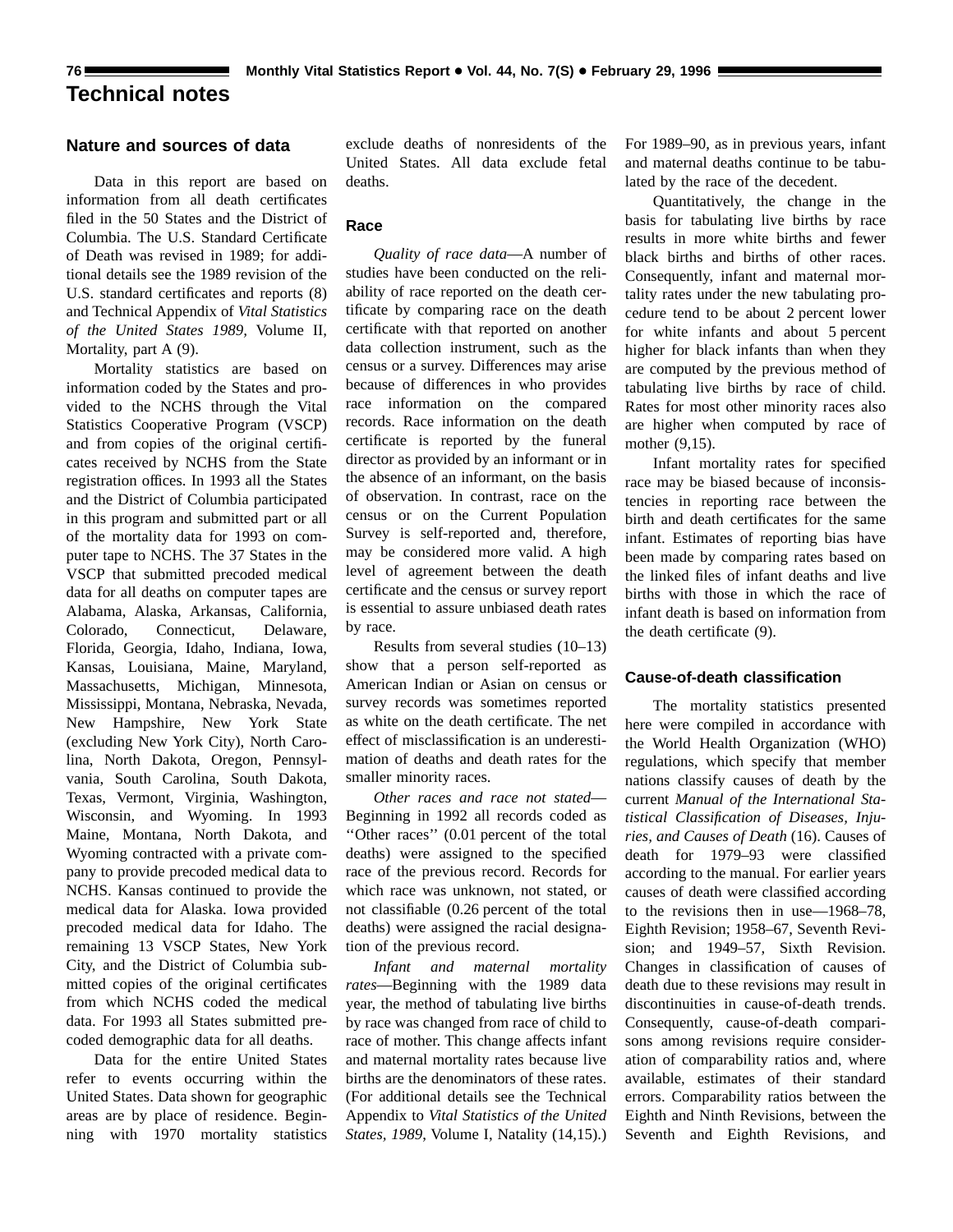between the Sixth and Seventh Revisions may be found in other NCHS reports  $(17-19)$ .

Besides specifying the classification, WHO regulations outline the form of medical certification and the procedures to be used in coding cause of death. Cause-of-death data presented in this publication were coded by procedures outlined in annual issues of the *NCHS Instructional Manual* (20–22).

Before data for 1968, mortality medical data were based on manual coding of an underlying cause of death for each certificate in accordance with WHO rules. Effective with data year 1968, NCHS converted to computerized coding of the underlying cause and manual coding of all causes (multiple causes) on the death certificate. In this system, called Automated Classification of Medical Entities (ACME) (23), the multiple cause codes serve as inputs to the computer software that employs WHO rules to select the underlying cause. Many States also have implemented ACME and provide multiple cause and underlying cause data to NCHS in electronic form.

Beginning with data year 1990, another computer system was implemented. This system, called Mortality Medical Indexing, Classification, and Retrieval (MICAR) (24,25), automates coding multiple causes of death. In addition, MICAR can provide more detailed information on the conditions reported on death certificates than is available through the International Classification of Diseases (ICD) code structure. For 1993 approximately 75 percent of the Nation's death records were multiple-cause coded using MICAR. In addition to the 8 States that implemented MICAR in 1991 and 1992, 20 States implemented MICAR beginning with 1993 data. NCHS continued to expand the use of MICAR to code most of the records from the 13 VSCP States, the District of Columbia, and New York City. The remainder of the national file was processed by either NCHS or the States using only the ACME system.

In this report tabulations of cause-ofdeath statistics are based solely on the underlying cause of death. The underlying cause is defined by WHO as the disease or injury that initiated the sequence of events leading directly to death or as the circumstances of the accident or violence that produced the fatal injury. It is selected from the conditions entered by the physician in the cause-ofdeath section of the death certificate. When more than one cause or condition is entered by the physician, the underlying cause is determined by the sequence of conditions on the certificate, provisions of the ICD, and associated selection rules. Generally, more medical information is reported on death certificates than is directly reflected in the underlying cause of death.

# **Codes for HIV infection**

Beginning with data for 1987, NCHS introduced categories \*042–\*044 for classifying and coding Human immunodeficiency virus (HIV) infection. The asterisks before the category numbers indicate that they are not part of the *Ninth Revision, International Classification of Diseases* (ICD–9). Deaths classified to HIV infection for 1990–93 are in table 9. They are included, but not shown separately, in the category ''All other infectious and parasitic diseases'' in the List of 72 Selected Causes of Death and in the category ''Remainder of infectious and parasitic diseases'' in the List of 61 Selected Causes of Infant Deaths. Before 1987 deaths involving HIV infection were classified to ''Deficiency of cellmediated immunity'' (ICD–9 No. 279.1), contained in the category ''All other diseases''; to ''Pneumocystosis'' (ICD–9 No. 136.3), contained in the category ''All other infectious and parasitic diseases"; to "Malignant neoplasms, including neoplasms of lymphatic and hematopoietic tissues''; and to a number of other causes. As a consequence, causeof-death data beginning with 1987 are not strictly comparable with data for previous years.

## **Alzheimer's disease deaths**

Alzheimer's disease is a progressively debilitating disease that falls within a class of disorders generally referred to as dementia. These disorders, characterized by cognitive and mental deterioration, may manifest in sudden or

progressive forms. Alzheimer's disease is the major type of progressive dementia within the class of disorders (26).

Alzheimer's mortality is believed to be underreported. Research shows that a substantial number of death certificates for persons diagnosed with dementia do not mention the condition (27,28). Underreporting is believed to be due to failure to report a condition considered to contribute to death, judgment that this condition did not contribute to death, or failure to diagnose the condition.

A separate category for Alzheimer's disease deaths (ICD–9 No. 331.0) was introduced in the ICD–9.

#### **Codes for firearm deaths**

Causes of death attributable to firearm mortality include ICD–9 No. E922, Accident caused by firearm missile; Nos. E955.0–E955.4, Suicide and self-inflicted injury by firearms; E965.0–E965.4 and E970, Assault by firearms and legal intervention; and E985.0–E985.4, Injury by firearms, undetermined whether accidentally or purposely inflicted. Injury by firearm causes exclude explosives and other causes indirectly related to firearms.

### **Codes for drug-induced deaths**

Causes of death attributable to druginduced mortality include ICD–9 No. 292, Drug psychoses; No. 304, Drug dependence; Nos. 305.2–305.9, Nondependent use of drugs not including alcohol and tobacco; Nos. E850–E858, Accidental poisoning by drugs, medicaments, and biologicals; Nos. E950.0–E950.5, Suicide by drugs, medicaments, and biologicals; No. E962.0, Assault from poisoning by drugs and medicaments; and Nos. E980.0–E980.5, Poisoning by drugs, medicaments, and biologicals, undetermined whether accidentally or purposely inflicted. Druginduced causes exclude accidents, homicides, and other causes indirectly related to drug use.

# **Codes for alcohol-induced deaths**

Causes of death attributable to alcohol-induced mortality include ICD–9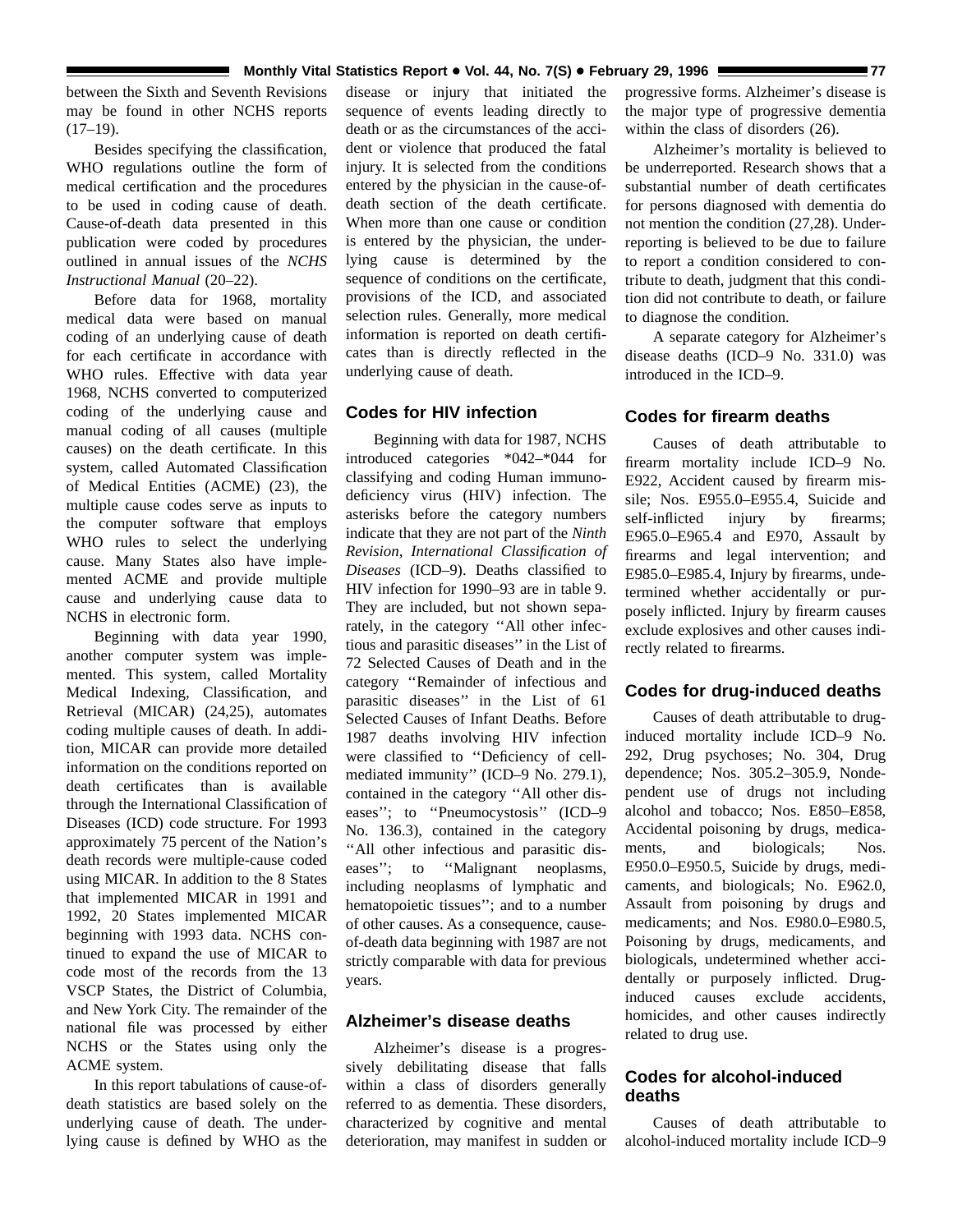#### **78 Monthly Vital Statistics Report . Vol. 44, No. 7(S)** . February 29, 1996 **February 29, 1996**

No. 291, Alcoholic psychoses; No. 303, Alcohol dependence syndrome; No. 305.0, Nondependent abuse of alcohol; No. 357.5, Alcoholic polyneuropathy; No. 425.5, Alcoholic cardiomyopathy; No. 535.3, Alcoholic gastritis; Nos. 571.0–571.3, Chronic liver disease and cirrhosis, specified as alcoholic; No. 790.3, Excessive blood level of alcohol; and No. E860, Accidental poisoning by alcohol, not elsewhere classified. Alcohol-induced causes exclude accidents, homicides, and other causes indirectly related to alcohol use.

# **Quality of reporting of cause of death**

One index of the quality of reporting causes of death is the proportion of death certificates coded to the Ninth Revision; Chapter XVI; Symptoms, signs, and illdefined conditions (ICD–9 Nos. 780–799). Although deaths occur for which the underlying causes are impossible to determine, this proportion indicates the care and consideration given to the certification by the medical certifier. This proportion also may be used as a rough measure of the specificity of the medical diagnoses made by the certifier in various areas. In 1993, 1.17 percent of all reported deaths in the United States were assigned to Symptoms, signs, and ill-defined conditions compared with 1.08 percent in 1992. However, trends in the percent of deaths assigned to this category vary by age. Although the percent of deaths from this cause for all ages combined generally has remained stable since 1980, decreases have occurred for 10-year age groups for 25–44 years between 1988 and 1992. However, between 1992 and 1993, the percent increased for all age groups except for those 15–24 years.

For 1993, amended records were not received from Alaska and New Jersey in time for processing. Consequently, deaths for selected external causes are understated and deaths for Symptoms, signs, and ill-defined conditions are overstated.

# **Cause-of-death rankings**

The cause-of-death rankings in figures 4, 5, and 10 and tables 6, 7, 8, 31, and 35 are based on the List of 72

Selected Causes of Death and HIV Infection (ICD–9 Nos. \*042–\*044); the causeof-death ranking for infants in tables 27 and 28 are based on the List of 61 Selected Causes of Infant Death and HIV Infection. HIV infection was added to the lists of rankable causes effective with data year 1987.

The group titles Major cardiovascular diseases and Symptoms, signs, and ill-defined conditions are not ranked from the List of 72 Selected Causes; Certain conditions originating in the perinatal period and Symptoms, signs, and illdefined conditions are not ranked from the List of 61 Selected Causes of Infant Death. In addition, category titles that begin with the words ''Other'' and ''All other'' are not ranked to determine the leading causes of death. When one of the titles that represents a subtotal is ranked (for example, Tuberculosis), its component parts are not ranked (in this case, Tuberculosis of respiratory system and Other tuberculosis).

## **Hispanic origin**

For 1993 mortality data for the Hispanic-origin population are based on deaths to residents of 49 States and the District of Columbia whose data were approximately 80 percent or more complete on a place-of-occurrence basis and considered to be sufficiently comparable to be used for analysis. Data include all States except Oklahoma, which was excluded because its death certificates did not include an item to identify Hispanic or ethnic origin.

Infant mortality rates for the Hispanic-origin population are based on numbers of resident infant deaths reported to be of Hispanic origin and numbers of resident live births by Hispanic origin of mother for the same 49 States and the District of Columbia. In computing infant mortality rates, deaths and live births of unknown origin are not distributed among the specified Hispanic and non-Hispanic groups. Because the percent of infant deaths of unknown origin was 2.1 and the percent of live births of unknown origin was 1.3 for the 49 States and the District of Columbia for 1993, infant mortality rates in this report by specified Hispanic origin and race for non-Hispanic origin may be underestimated.

Small numbers of infant deaths for specific Hispanic-origin groups can result in infant mortality rates subject to relatively large random variation (see ''Random variation'').

In 1990 the 49 States and the District of Columbia accounted for 99.6 percent of the Hispanic population in the United States, including about 99.5 percent of the Mexican population, 99.8 percent of the Puerto Rican population, 99.9 percent of the Cuban population, and 99.7 percent of the ''Other Hispanic'' population  $(10).$ 

# **Educational attainment**

Beginning with the 1989 data year, mortality data on educational attainment are being tabulated from information reported on the death certificate. As a result of the revision of the U.S. Standard Certificate of Death (9), an item indicating educational attainment was added to the certificates of numerous States. Mortality data on educational attainment for 1993 are based on deaths to residents of the 44 States and the District of Columbia whose data were approximately 80 percent or more complete on a place-of-occurrence basis. Data include all States except Georgia, Kentucky, Oklahoma, Rhode Island, South Dakota, West Virginia, and New York City.

# **Population bases for computing rates**

The population used for computing death rates in this report (furnished by the U.S. Bureau of the Census) represents the population residing in the specified area. Death rates for 1993 are based on population estimates as of July 1, 1993 (29,30). The estimates are based on the 1990 census counts. The 1990 census counts by race were modified to be consistent with U.S. Office of Management and Budget categories and historical categories for death data (31).

Infant mortality rates in figure 9 and tables 25–29 are the most commonly used index for measuring the risk of dying during the first year of life. They are calculated by dividing the number of infant deaths in a calendar year by the number of live births registered for the same period and are presented as rates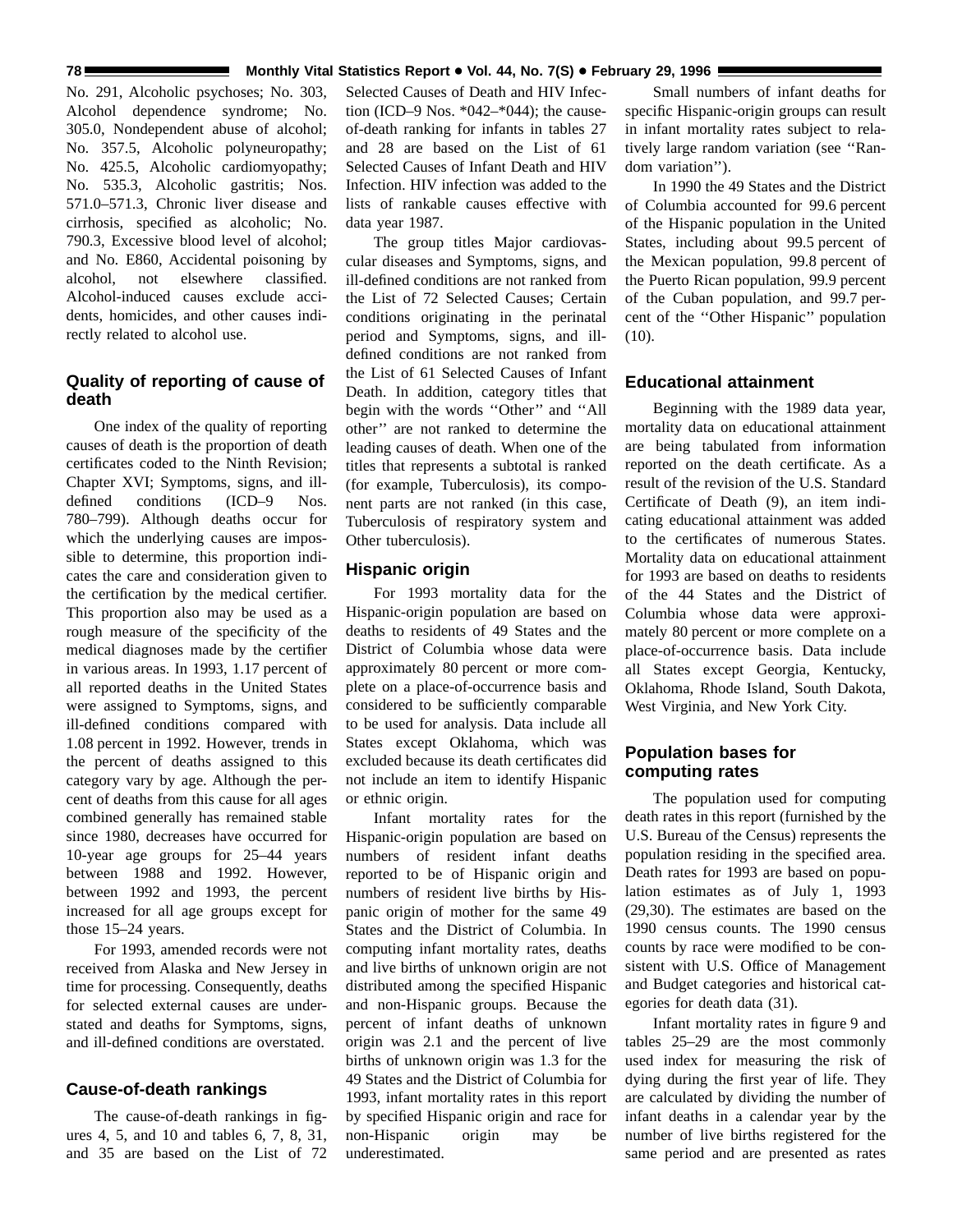#### **Monthly Vital Statistics Report • Vol. 44, No. 7(S) • February 29, 1996 Monthly Vital Statistics Report • Vol. 44, No. 7(S) • February 29, 1996**

per 1,000 or per 100,000 live births. Infant mortality rates use the number of live births in the denominator to approximate the population at risk of dying before the first birthday.

In contrast to infant mortality rates based on live births, infant death rates in figure 2 and tables 2, 3, 8, 9, 12, and 19 are based on the estimated population under 1 year of age. Infant death rates that appear in tabulations of age-specific death rates are calculated by dividing the number of infant deaths in a calendar year by the midyear population of infants under 1 year of age (estimated from births occurring in the 12-month period ending with June) and are presented as rates per 100,000 population in this age group. Because of differences in the denominators, infant death rates may differ from infant mortality rates.

#### **Rates, proportions, and ratios**

Beginning with 1989 data, an asterisk is shown in place of a rate based on fewer than 20 deaths. These rates have a relative standard error of 23 percent or more and are, therefore, considered statistically unreliable. For age-adjusted death rates, this criterion is applied to the sum of the age-specific deaths.

# **Computation of percent distributions**

Deaths of persons of unknown marital status and unknown educational attainment were subtracted from figures for total deaths used as denominators before percent distributions were computed.

#### **Life tables**

U.S. abridged life tables are constructed by reference to a standard life table (32). The life table provides a comprehensive measure of the effect of mortality on life expectancy. It is composed of sets of values showing the mortality experience of a hypothetical group of infants born at the same time and subject throughout their lifetime to the specific mortality rates of a particular time, usually a given year.

## **Causes of death contributing to changes in life expectancy**

Causes of death contributing to changes in life expectancy were

estimated using a life table partitioning technique. The method partitions changes into component additive parts. This method identifies the causes of death having the greatest influence, positive or negative, on changes in life expectancy (4,33).

# **Random variation**

Although the mortality data in this report except data for 1972 are not subject to sampling error, they may be affected by random variation in the number of deaths involved. When the number of events is small (perhaps less than 100) and the probability of such an event is small, considerable caution must be observed in interpreting the data. Such infrequent events may be assumed to follow a Poisson probability distribution. For this distribution, a simple approximation may be used to estimate the confidence interval, as follows:

If *N* is the number of registered deaths in the population and *R* is the corresponding rate, the chances are 19 in 20 (approximate 95-percent confidence interval) that

1. *N* –  $2\sqrt{N}$  and *N* + 2  $\sqrt{N}$ 

covers the ''true'' number of events.

2. 
$$
R + 2 \frac{R}{\sqrt{N}}
$$
 and  $R - 2 \frac{R}{\sqrt{N}}$ 

covers the ''true'' rate.

If the rate  $R_1$  corresponding to  $N_1$ events is compared with the rate  $R_2$  corresponding to  $N_2$  events, the difference between the two rates may be regarded as statistically significant if it exceeds

3. 
$$
2 \sqrt{\frac{R_1^2}{N_1} + \frac{R_2^2}{N_2}}
$$

Additional information on random variation may be found in the Technical Appendix of *Vital Statistics of the United States, 1989* (34).

*Infant and maternal mortality rates*—Comparisons made in the text among infant, neonatal, postneonatal, and maternal mortality rates, unless otherwise specified, are statistically significant at the 0.05 level of significance. Lack of comment in the text about any two rates does not mean that the difference was

tested and found not to be significant at this level.

## **Availability of mortality data**

Mortality data are available in electronic format (data tapes and CD-ROM's) from the National Technical Information Service; unpublished tabulations; *Vital and Health Statistics*, Series 20; supplements to the *Monthly Vital Statistics Report*; *Vital Statistics of the United States*, Volume II, Mortality, Parts A and B; and the *Monthly Vital Statistics Report*, ''Multiple Causes of Death in the United States,'' vol 32, no 10 Supplement.

## **Definitions of terms**

*Infant deaths*—Deaths of infants aged under 1 year.

*Neonatal deaths*—Deaths of infants aged 0–27 days.

*Postneonatal deaths*—Deaths of infants aged 28 days–1 year.

*Crude death rate*—The death rate represents the average chance of dying during a specified period for persons in the entire population. This rate is computed from total deaths and total population, and measures the decrease in a population due to death.

*Age-specific death rate*—Deaths per 100,000 population in a specified age group such as 1–4 years or 5–9 years for a specified period.

*Age-adjusted death rate*—The death rate used to make comparisons of relative mortality risks across groups and over time. However, it should be viewed as a construct or an index rather than as direct or actual measure of mortality risk. Statistically, it is a weighted average of the age-specific death rates, where the weights represent the fixed population proportions by age (34). The age-adjusted rates presented in this report were computed by the direct method, that is, by applying the age-specific death rates for a given cause of death to the U.S. standard million population (relative age distribution of 1940 enumerated population of the United States totaling 1,000,000 (35)). By using the same standard population, the rates for the total population and for each race-sex group were adjusted separately. The age-adjusted rates were based on 10-year age groups. It is important not to compare ageadjusted death rates with crude rates.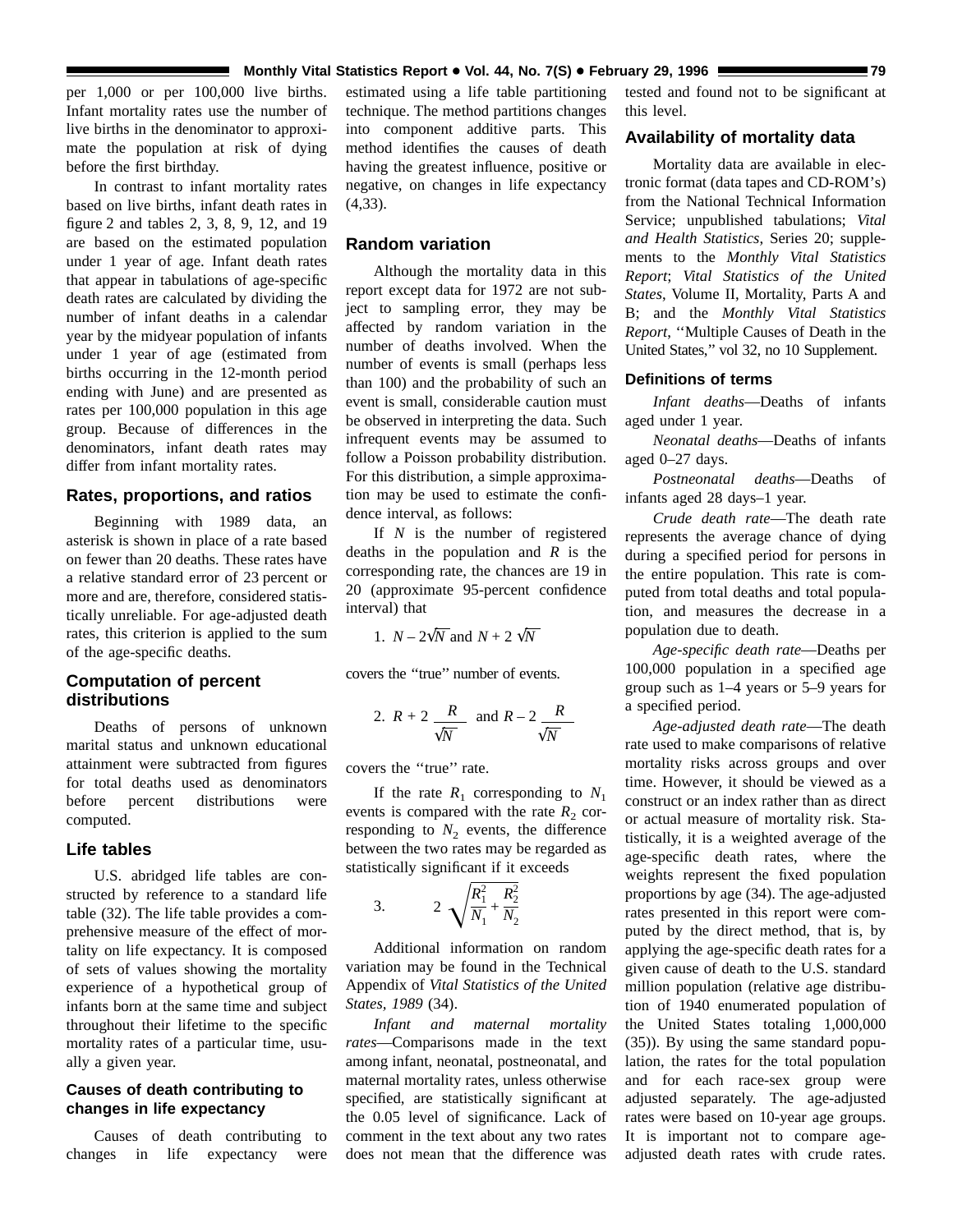# <span id="page-79-0"></span>**List of figures**

- [1. Crude and age-adjusted death](#page-3-0) rates: United States, 1930–93 . . . 4
- [2. Death rates by age and sex:](#page-3-0) United States, 1950–93 ...... 4
- [3. Life expectancy at birth by](#page-9-0) race and sex, by decade 1900–90, and by calendar year 1970–93 .................. 10
- [4. Age-adjusted death rates for 10](#page-11-0) leading causes of death: United States, 1950–93 ............ 12

# **Text table**

- [A. Causes contributing most to](#page-2-0) change in death rates by age . . 3
- [5. Ten leading causes of death](#page-12-0) and percent of total deaths, by race and sex: United States, 1993 ..................... 13 [6. Age-adjusted death rates for](#page-28-0) Human immunodeficiency virus infection by race and sex: United States, 1987–93 ...... 29 [7. Death rates for Injury by fire](#page-30-0)
	- arms by age, race, and sex: United States, 1993 ......... 31
- [8. Maternal mortality rates by race:](#page-38-0) United States, 1979–93 ....... 39 [9. Infant mortality rates by race:](#page-57-0) United States, 1950–93 ...... 58
- [10. Ten leading causes of death](#page-64-0) and percent of total deaths, by Hispanic origin and white non-Hispanic origin: United States, 1993 ..................... 65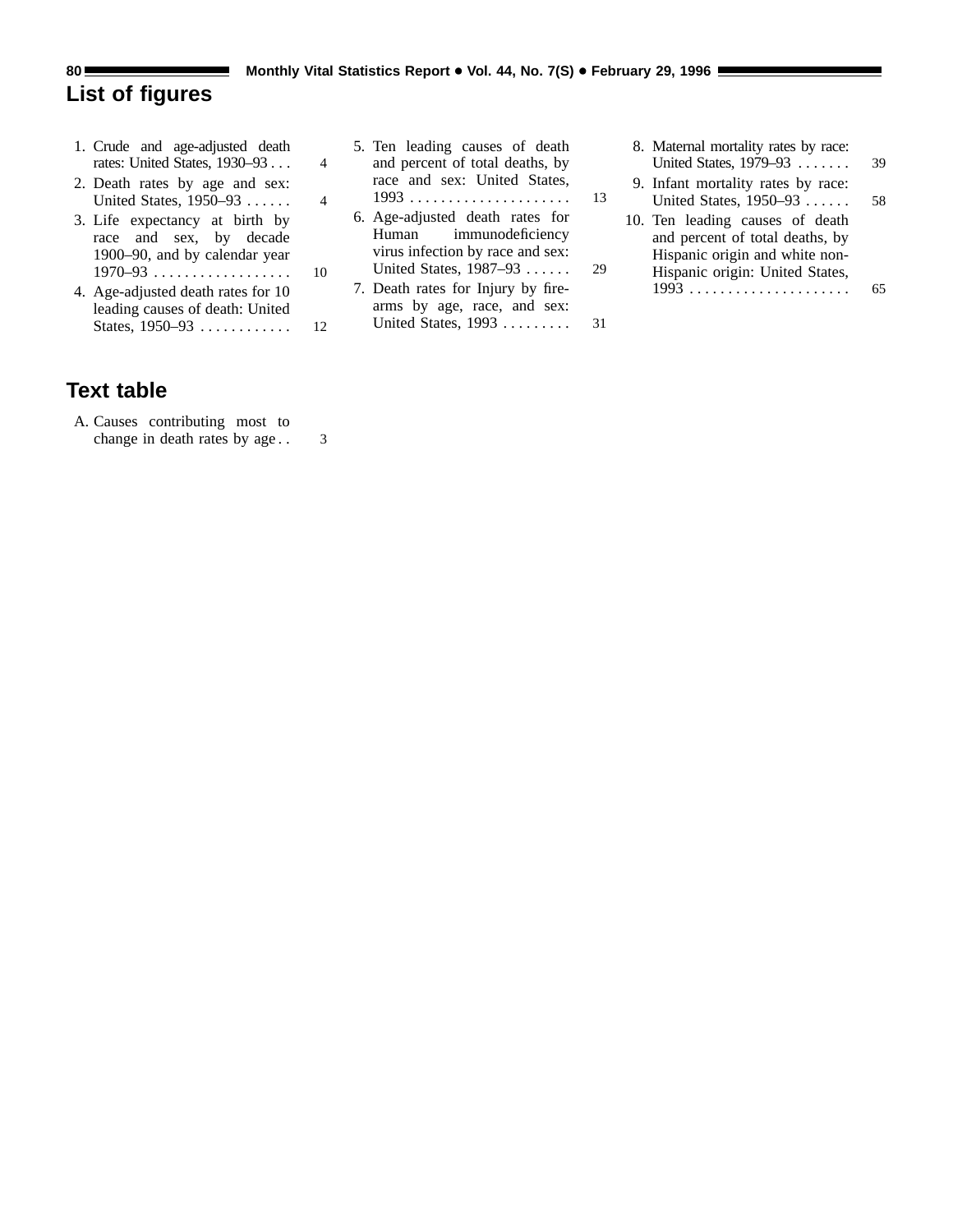# <span id="page-80-0"></span>**List of detailed tables**

- [1. Number of deaths, death rates,](#page-4-0) and age-adjusted death rates, by race and sex: United States, 1940, 1950, 1960, 1970, and 1975–93 .................. 5
- [2. Number of deaths and death](#page-6-0) rates, by age, race, and sex: United States, 1993 ......... 7
- [3. Percent change in death rates](#page-7-0) between 1992 and 1993 by age, race, and sex: United States..................... 8
- [4. Life expectancy at birth by](#page-10-0) race and sex: United States, 1940, 1950, 1960, and 1970–93 .................. 11
- [5. Abridged life table for the total](#page-10-0) population, 1993............ 11
- [6. Percent of total deaths, death](#page-13-0) rates, age-adjusted death rates for 1993, percent change in age-adjusted death rates from 1992 to 1993 and 1979 to 1993, and ratio of age-adjusted death rates by race and sex for the 10 leading causes of death for the total population in 1993: United States ......... 14
- [7. Number of deaths and death](#page-14-0) rates for the 10 leading causes of death in specified age groups, by race and sex: United States, 1993 ......... 15
- [8. Age-specific and age-adjusted](#page-25-0) death rates for the 10 leading causes of death for the total population in 1993 and selected components: United States, 1979, 1992, and 1993 ....... 26
- [9. Number of deaths and death](#page-29-0) rates by 10-year age groups and age-adjusted death rates for Human immunodeficiency virus infection, by race and sex: United States, 1992–93 . . 30
- [10. Deaths from Injury by firearms](#page-31-0) by age, race, and sex: United States, 1993 ............... 32
- [11. Number of deaths, death rates,](#page-32-0) and age-adjusted death rates for Injury by firearms, by race and sex: United States, 1979–93 .................. 33
- [12. Age-specific and age-adjusted](#page-33-0) death rates for Injury by firearms by age, race, and sex: United States, 1993 ......... 34
- [13. Number of deaths and death](#page-34-0) rates by 10-year age groups and age-adjusted death rates for Alzheimer's disease, by race and sex: United States, 1993 ..................... 35
- [14. Number of deaths, death rates,](#page-35-0) and age-adjusted death rates for Alzheimer's disease, by race and sex: United States, 1979–93 .................. 36
- [15. Number of deaths, death rates,](#page-36-0) and age-adjusted death rates for drug-induced causes, by race and sex: United States, 1979–93 .................. 37
- [16. Number of deaths, death rates,](#page-37-0) and age-adjusted death rates for alcohol-induced causes, by race and sex: United States, 1979–93 .................. 38
- [17. Number of maternal deaths and](#page-38-0) maternal mortality rates for selected causes, by race: United States, 1993 ......... 39
- [18. Deaths from 72 selected causes](#page-39-0) by age: United States, 1993... 40
- [19. Death rates for 72 selected](#page-42-0) causes by age: United States, 1993 ..................... 43
- [20. Deaths from 72 selected causes](#page-45-0) by race and sex: United States, 1993 ..................... 46
- [21. Death rates for 72 selected](#page-48-0) causes by race and sex: United States, 1993 ............... 49
	- [22. Age-adjusted death rates for 72](#page-51-0) selected causes by race and sex: United States, 1993 ..... 52
- [23. Number of deaths and death](#page-54-0) rates for 16 selected subcategories of Malignant neoplasms, including neoplasms of lymphatic and hematopoietic tissues, by race and sex: United States, 1993 ............... 55
- [24. Number of deaths and death](#page-55-0) rates for major causes of death

[for the United States, each](#page-55-0) division, and State; and by race and sex for the United States, 1993 ..................... 56

- [25. Number of infant and neonatal](#page-58-0) deaths and mortality rates, by race for the United States, each division, and State; and by sex for the United States, 1993 . . 59
- [26. Infant, neonatal, and postneo](#page-59-0)natal mortality rates by race and sex: United States, 1940, 1950, 1960, 1970, and 1975–93 .................. 60
- [27. Percent of total deaths and](#page-61-0) infant mortality rates for 1993, percent change in infant mortality rates from 1992 to 1993 and 1980 to 1993 for the 10 leading causes of death for the infant population in 1993: United States .............. 62
	- [28. Number of deaths under 1 year](#page-61-0) and mortality rates for the 10 leading causes of infant death, by race: United States, 1993 . 62
	- [29. Number of deaths under 1 year](#page-62-0) and infant mortality rates for 61 selected causes, by race: United States, 1993 ......... 63
- [30. Deaths by age according to](#page-65-0) specified Hispanic origin, race for non-Hispanic origin, and sex: Total of 49 States and the District of Columbia, 1993 ... 66
- [31. Number of deaths for the 10](#page-66-0) leading causes of death for Hispanic and white non-Hispanic origin for specified age groups: Total of 49 reporting States and the District of Columbia, 1993 ..... 67
- [32. Number of infant, neonatal,](#page-69-0) and postneonatal deaths and mortality rates, by specified Hispanic origin and race for non-Hispanic origin: Total of 49 States and the District of Columbia, 1993 ............ 70
- [33. Number of deaths and percent](#page-70-0) distribution of deaths for ages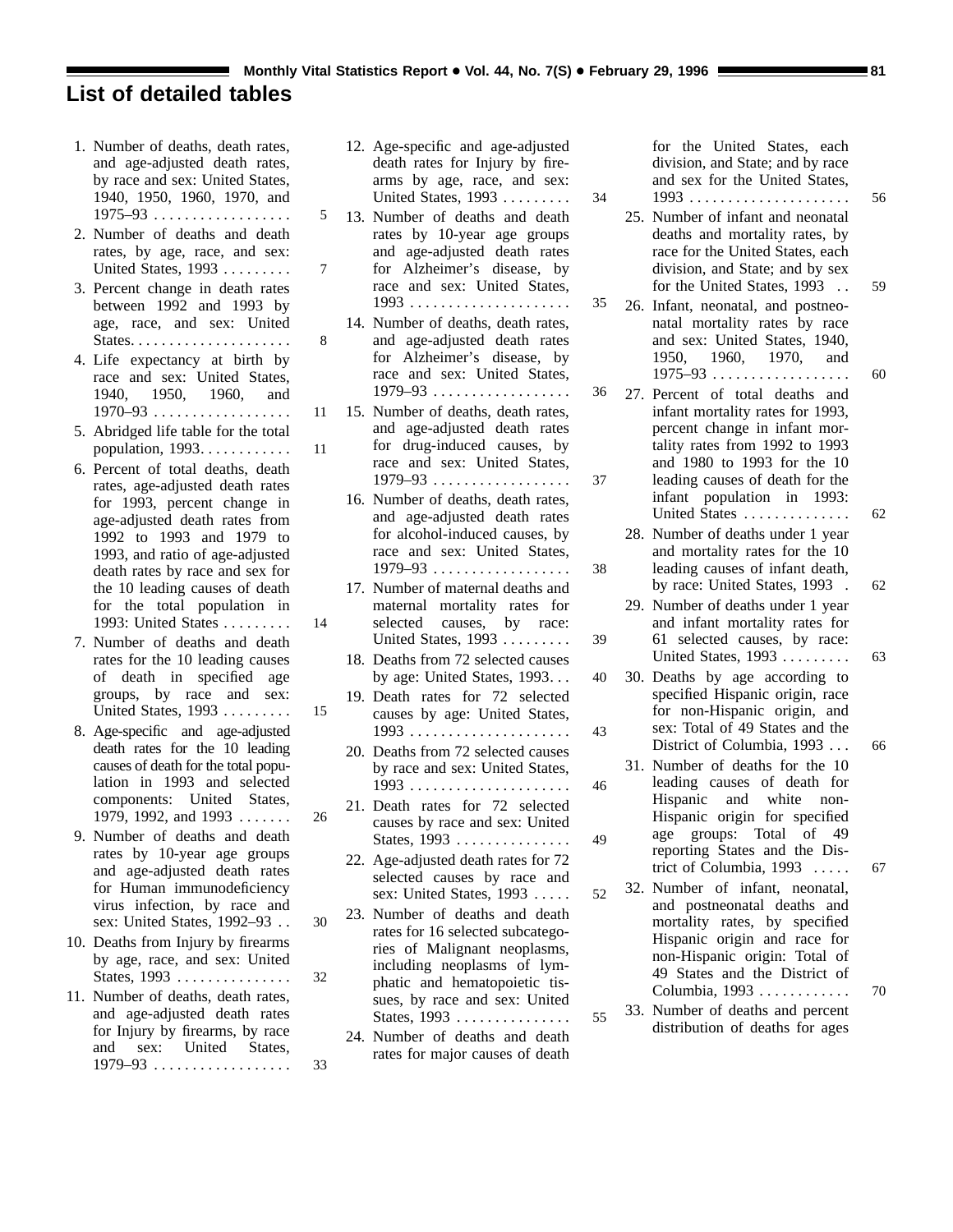| 15 years and over, by marital<br>status, race, and sex: United | States and the District of<br>Columbia, 1993 71 |  |
|----------------------------------------------------------------|-------------------------------------------------|--|
|                                                                | 35. Number of autopsies and per-                |  |
| 34. Number of deaths and percent                               | cent of deaths for which autop-                 |  |
| distribution of deaths for ages                                | sies were reported for 10                       |  |
| 15 years and over, by educa-                                   | leading causes of death: United                 |  |
| tional attainment, race, and                                   |                                                 |  |

sex: Total of 44 reporting